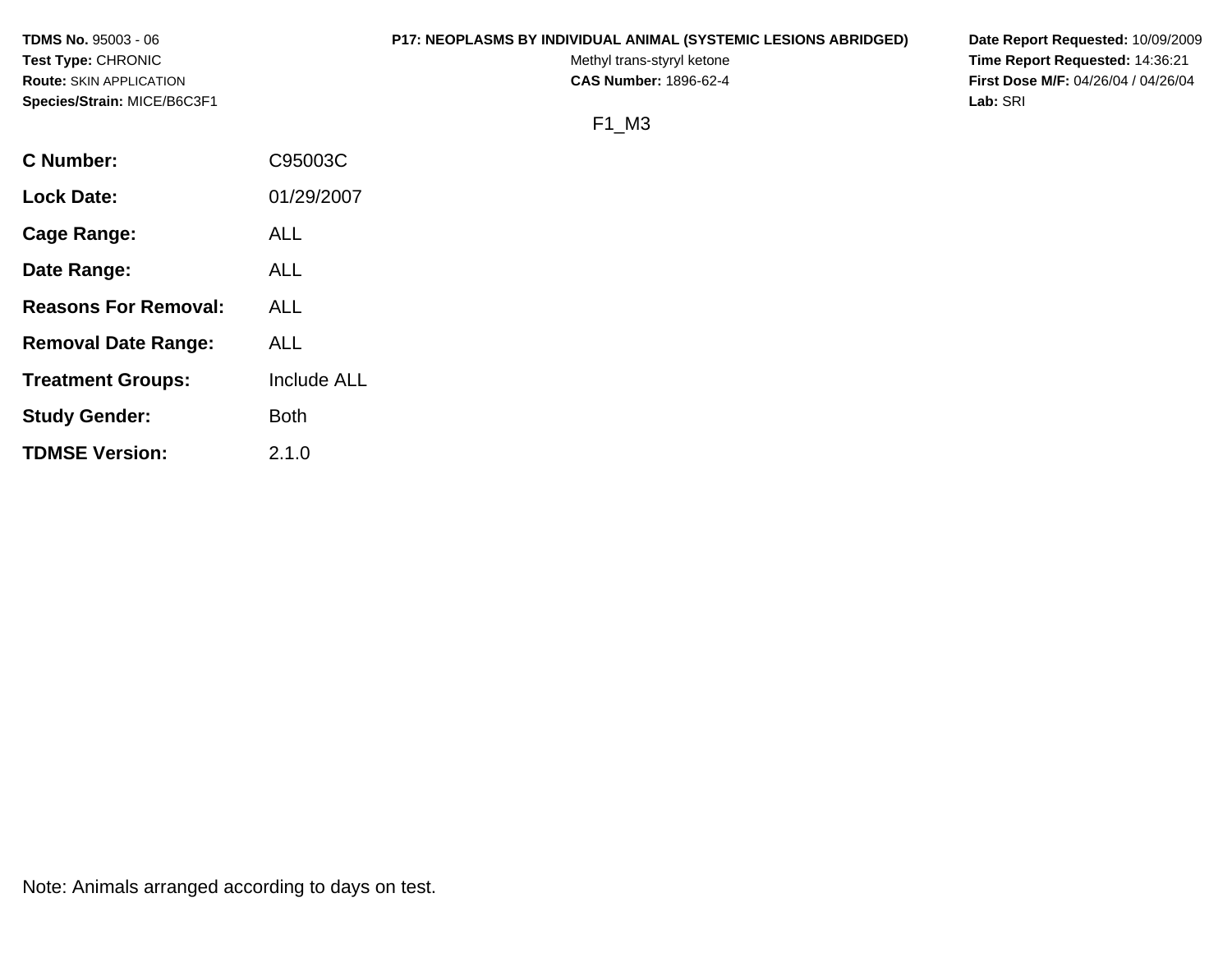TDMS No. 95003 - 06 Test Type: CHRONIC

**Route: SKIN APPLICATION** 

Species/Strain: MICE/B6C3F1

## P17: NEOPLASMS BY INDIVIDUAL ANIMAL (SYSTEMIC LESIONS ABRIDGED)

Methyl trans-styryl ketone

**CAS Number: 1896-62-4** 

Date Report Requested: 10/09/2009 Time Report Requested: 14:36:21 First Dose M/F: 04/26/04 / 04/26/04 Lab: SRI

|                                                                                 | DAY ON TEST<br>  | 0<br>$\overline{4}$<br>$\mathbf 0$<br>$\overline{2}$ | 0<br>$\sqrt{5}$<br>$\mathbf 0$<br>3                  | 0<br>$\sqrt{5}$<br>$\boldsymbol{2}$<br>$\mathbf{1}$           | 0<br>$\,$ 5 $\,$<br>$\overline{c}$<br>$\mathbf{1}$ | 0<br>$\,$ 5 $\,$<br>$\bf 8$<br>5              | 0<br>5<br>9<br>8                                                      | 0<br>6<br>$\mathbf{1}$<br>9                            | 0<br>6<br>$\overline{2}$<br>$\overline{2}$ | 0<br>$\,6\,$<br>$\sqrt{3}$<br>$\mathbf{1}$ | 0<br>6<br>$\,6$<br>8                      | 0<br>$\,6\,$<br>9<br>1                                   | $\mathbf 0$<br>$\,6\,$<br>9<br>8                                            | 0<br>$\overline{7}$<br>$\mathbf 0$<br>9                | 0<br>$\overline{7}$<br>$\mathbf{1}$<br>2                         | 0<br>$\overline{7}$<br>$\mathbf{1}$<br>4 | 0<br>$\overline{7}$<br>$\boldsymbol{2}$<br>1                  | 0<br>$\overline{7}$<br>$\boldsymbol{2}$<br>9                             | 0<br>$\overline{7}$<br>$\boldsymbol{2}$<br>9                  | 0<br>$\overline{7}$<br>$\boldsymbol{2}$<br>9     | $\Omega$<br>$\overline{7}$<br>$\boldsymbol{2}$<br>9   | 0<br>$\overline{7}$<br>$\boldsymbol{2}$<br>9              | $\mathbf 0$<br>$\overline{7}$<br>$\overline{c}$<br>9             | 0<br>$\overline{7}$<br>$\boldsymbol{2}$<br>9        | 0<br>$\overline{7}$<br>$\boldsymbol{2}$<br>9          | 0<br>7<br>$\overline{2}$<br>9                             |                 |
|---------------------------------------------------------------------------------|------------------|------------------------------------------------------|------------------------------------------------------|---------------------------------------------------------------|----------------------------------------------------|-----------------------------------------------|-----------------------------------------------------------------------|--------------------------------------------------------|--------------------------------------------|--------------------------------------------|-------------------------------------------|----------------------------------------------------------|-----------------------------------------------------------------------------|--------------------------------------------------------|------------------------------------------------------------------|------------------------------------------|---------------------------------------------------------------|--------------------------------------------------------------------------|---------------------------------------------------------------|--------------------------------------------------|-------------------------------------------------------|-----------------------------------------------------------|------------------------------------------------------------------|-----------------------------------------------------|-------------------------------------------------------|-----------------------------------------------------------|-----------------|
| <b>B6C3F1 MICE MALE</b><br>0 MG/KG                                              | <b>ANIMAL ID</b> | 0<br>0<br>$\mathbf 0$<br>$\mathbf{3}$<br>$9\,$       | 0<br>$\mathbf 0$<br>$\mathbf 0$<br>$\mathbf{1}$<br>8 | $\mathbf 0$<br>$\mathbf 0$<br>$\mathbf 0$<br>$\mathbf 0$<br>1 | 0<br>$\mathbf 0$<br>$\Omega$<br>0<br>6             | $\mathbf 0$<br>$\Omega$<br>$\Omega$<br>3<br>5 | $\mathbf 0$<br>$\Omega$<br>$\mathbf 0$<br>4<br>$\boldsymbol{\Lambda}$ | $\mathbf 0$<br>0<br>$\mathbf 0$<br>0<br>$\overline{4}$ | 0<br>$\mathbf 0$<br>$\mathbf 0$<br>3<br>6  | $\pmb{0}$<br>0<br>0<br>$\mathbf{1}$<br>4   | 0<br>$\mathbf 0$<br>$\mathbf 0$<br>1<br>5 | 0<br>$\mathbf 0$<br>$\mathbf 0$<br>$\boldsymbol{2}$<br>4 | $\mathbf 0$<br>$\mathbf 0$<br>$\mathbf 0$<br>$\mathbf{1}$<br>$\overline{7}$ | $\mathbf 0$<br>0<br>$\mathbf 0$<br>0<br>$\overline{2}$ | $\mathbf 0$<br>$\mathbf 0$<br>$\mathbf 0$<br>$\overline{4}$<br>5 | 0<br>0<br>0<br>$\overline{c}$<br>9       | $\pmb{0}$<br>$\mathbf 0$<br>0<br>$\sqrt{3}$<br>$\overline{4}$ | $\mathbf 0$<br>$\mathbf 0$<br>$\mathbf 0$<br>$\mathbf 0$<br>$\mathbf{3}$ | $\mathbf 0$<br>$\mathbf 0$<br>$\mathbf 0$<br>$\mathbf 0$<br>8 | 0<br>$\mathbf 0$<br>$\Omega$<br>$\mathbf 0$<br>9 | $\mathbf 0$<br>$\Omega$<br>$\Omega$<br>$\overline{c}$ | $\pmb{0}$<br>$\mathbf 0$<br>$\Omega$<br>$\mathbf{1}$<br>6 | 0<br>$\mathbf 0$<br>$\Omega$<br>$\overline{c}$<br>$\overline{2}$ | 0<br>$\mathbf 0$<br>$\mathbf 0$<br>3<br>$\mathbf 0$ | $\mathbf 0$<br>0<br>0<br>$\sqrt{3}$<br>$\overline{7}$ | $\mathbf 0$<br>$\Omega$<br>$\mathbf 0$<br>$\sqrt{3}$<br>8 | males<br>(cont) |
| <b>ALIMENTARY SYSTEM</b>                                                        |                  |                                                      |                                                      |                                                               |                                                    |                                               |                                                                       |                                                        |                                            |                                            |                                           |                                                          |                                                                             |                                                        |                                                                  |                                          |                                                               |                                                                          |                                                               |                                                  |                                                       |                                                           |                                                                  |                                                     |                                                       |                                                           |                 |
| Esophagus                                                                       |                  |                                                      |                                                      |                                                               |                                                    |                                               |                                                                       |                                                        |                                            |                                            |                                           |                                                          |                                                                             |                                                        |                                                                  |                                          |                                                               |                                                                          |                                                               |                                                  |                                                       |                                                           |                                                                  |                                                     |                                                       |                                                           |                 |
| Gallbladder                                                                     |                  | A                                                    | A                                                    |                                                               |                                                    | Α                                             |                                                                       |                                                        |                                            |                                            |                                           |                                                          |                                                                             |                                                        |                                                                  | A                                        | A                                                             |                                                                          |                                                               |                                                  |                                                       |                                                           |                                                                  |                                                     |                                                       |                                                           |                 |
| Intestine Large, Cecum<br>Carcinoma                                             |                  | A                                                    | A                                                    | A                                                             |                                                    |                                               |                                                                       |                                                        |                                            |                                            |                                           |                                                          |                                                                             |                                                        |                                                                  |                                          |                                                               |                                                                          |                                                               |                                                  | X                                                     |                                                           |                                                                  |                                                     |                                                       |                                                           |                 |
| Intestine Large, Colon                                                          |                  | A                                                    | A                                                    | A                                                             | $+$                                                | A                                             |                                                                       | $\div$                                                 | $+$                                        | A                                          | A                                         | A                                                        | $+$                                                                         | A                                                      | $\ddot{}$                                                        | A                                        | A                                                             |                                                                          |                                                               |                                                  |                                                       |                                                           |                                                                  |                                                     |                                                       |                                                           |                 |
| Intestine Large, Rectum                                                         |                  | A                                                    | A                                                    | A                                                             | $\div$                                             |                                               |                                                                       |                                                        |                                            |                                            |                                           |                                                          |                                                                             |                                                        |                                                                  |                                          |                                                               |                                                                          |                                                               |                                                  |                                                       |                                                           |                                                                  |                                                     |                                                       |                                                           |                 |
| Intestine Small, Duodenum                                                       |                  | A                                                    | A                                                    | A                                                             | $\ddot{}$                                          |                                               |                                                                       |                                                        |                                            | A                                          | A                                         | A                                                        |                                                                             |                                                        |                                                                  |                                          |                                                               |                                                                          |                                                               |                                                  |                                                       |                                                           |                                                                  |                                                     |                                                       |                                                           |                 |
| Intestine Small, Ileum                                                          |                  | A                                                    | A                                                    | $\mathsf{A}$                                                  | $\ddot{}$                                          | A                                             | A                                                                     | $\overline{1}$                                         | $\ddot{}$                                  | A                                          | $+$                                       | A                                                        | $\ddot{}$                                                                   | A                                                      |                                                                  | $\div$                                   | A                                                             |                                                                          |                                                               |                                                  |                                                       |                                                           |                                                                  |                                                     |                                                       |                                                           |                 |
| Intestine Small, Jejunum<br>Adenoma<br>Carcinoma<br>Carcinoma, Metastatic, Lung |                  | $+$                                                  | A                                                    | A                                                             | $+$<br>X                                           |                                               | $A \quad A +$                                                         |                                                        | $+$                                        | A                                          | $+$<br>X                                  | $\mathsf{A}$                                             | $+$                                                                         | $A +$                                                  |                                                                  | $\overline{A}$                           | $\overline{A}$                                                | $+$                                                                      | X                                                             |                                                  |                                                       |                                                           |                                                                  |                                                     |                                                       | $+$                                                       |                 |
| Liver<br>Hemangiosarcoma                                                        |                  |                                                      |                                                      |                                                               |                                                    |                                               |                                                                       |                                                        | $\mathsf X$                                |                                            |                                           |                                                          |                                                                             |                                                        |                                                                  |                                          |                                                               |                                                                          |                                                               |                                                  |                                                       |                                                           |                                                                  |                                                     |                                                       | $\ddot{}$<br>X                                            |                 |

.. Total animals with tissue examined microscopically; Total animals with tumor  $\star$ 

+ .. Tissue examined microscopically

x .. Lesion present<br>I .. Insufficient tissue

M .. Missing tissue<br>A .. Autolysis precludes evaluation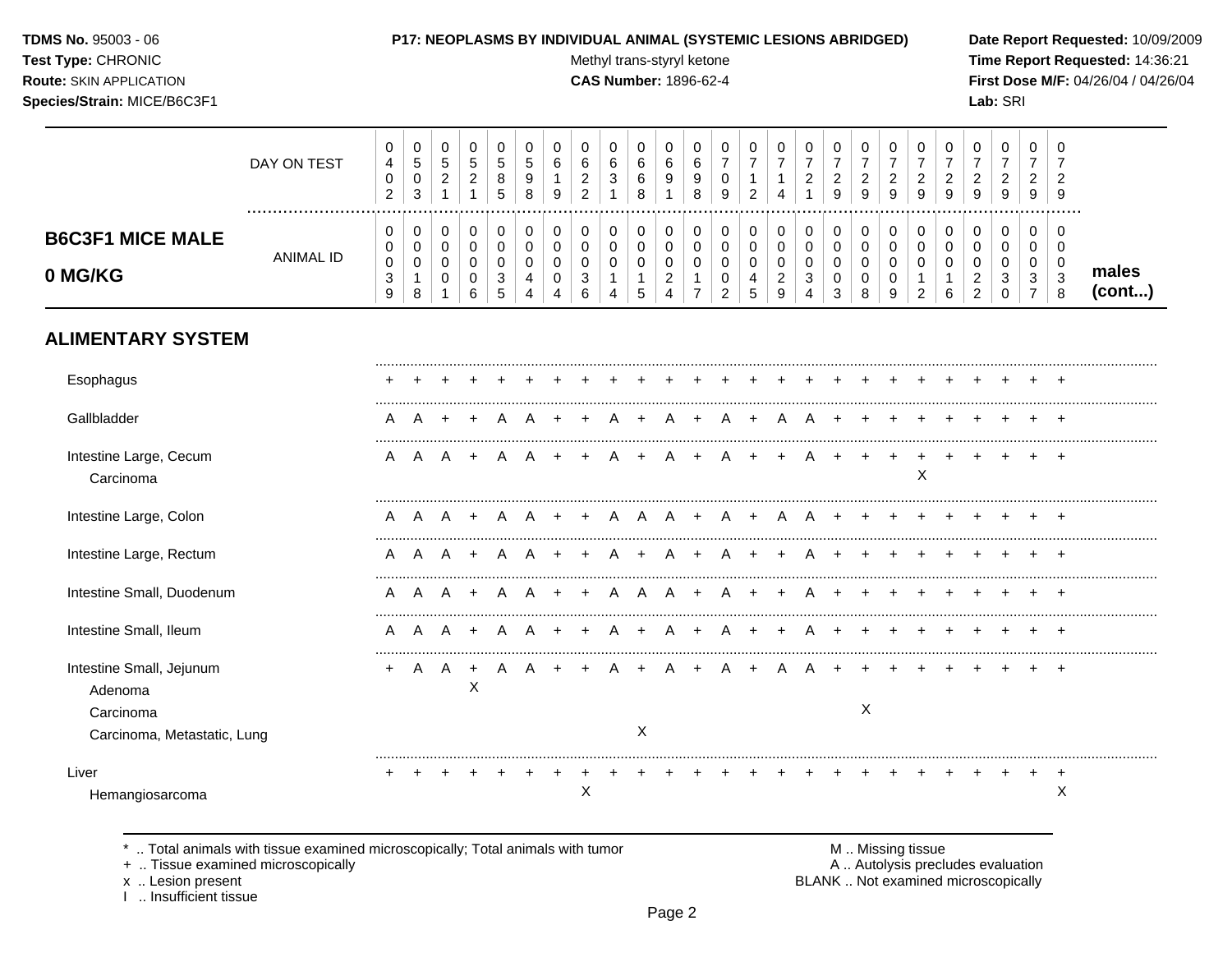**Test Type:** CHRONIC **The Report Requested:** 14:36:21 **Route:** SKIN APPLICATION **CAS Number:** 1896-62-4 **First Dose M/F:** 04/26/04 / 04/26/04 **Species/Strain:** MICE/B6C3F1 **Lab:** SRI

|                                                                                                                                                                                                                | DAY ON TEST      | 0<br>$\overline{4}$<br>$\pmb{0}$<br>$\overline{2}$ | 0<br>$\,$ 5 $\,$<br>$\mathbf 0$<br>$\mathbf{3}$      | 0<br>$\sqrt{5}$<br>$\overline{c}$<br>$\overline{1}$ | 0<br>$\,$ 5 $\,$<br>$\boldsymbol{2}$<br>$\overline{1}$ | 0<br>$\mathbf 5$<br>8<br>5                | 0<br>$\mathbf 5$<br>9<br>8            | 0<br>6<br>9                                    | 0<br>$\,6\,$<br>$\boldsymbol{2}$<br>$\overline{2}$ | 0<br>$\,6\,$<br>$\sqrt{3}$       | 0<br>$\,6\,$<br>6<br>8                               | 0<br>$\,6$<br>9                                      | 0<br>6<br>9<br>8                                  | 0<br>$\overline{7}$<br>0<br>9 | 0<br>$\overline{7}$<br>1<br>$\overline{2}$ | 0<br>$\overline{7}$<br>$\mathbf{1}$<br>$\boldsymbol{\Lambda}$ | 0<br>$\overline{7}$<br>$\overline{c}$              | 0<br>$\overline{7}$<br>$\overline{c}$<br>9 | 0<br>$\overline{7}$<br>$\boldsymbol{2}$<br>9 | 0<br>$\overline{7}$<br>$\overline{c}$<br>9 | 0<br>$\overline{7}$<br>$\overline{c}$<br>9 | 0<br>$\overline{7}$<br>$\boldsymbol{2}$<br>9 | 0<br>$\overline{7}$<br>$\overline{c}$<br>9             | 0<br>$\overline{7}$<br>$\overline{c}$<br>$\boldsymbol{9}$ | 0<br>$\overline{7}$<br>$\overline{a}$<br>$9\,$         | 0<br>$\overline{7}$<br>2<br>9                        |                 |
|----------------------------------------------------------------------------------------------------------------------------------------------------------------------------------------------------------------|------------------|----------------------------------------------------|------------------------------------------------------|-----------------------------------------------------|--------------------------------------------------------|-------------------------------------------|---------------------------------------|------------------------------------------------|----------------------------------------------------|----------------------------------|------------------------------------------------------|------------------------------------------------------|---------------------------------------------------|-------------------------------|--------------------------------------------|---------------------------------------------------------------|----------------------------------------------------|--------------------------------------------|----------------------------------------------|--------------------------------------------|--------------------------------------------|----------------------------------------------|--------------------------------------------------------|-----------------------------------------------------------|--------------------------------------------------------|------------------------------------------------------|-----------------|
| <b>B6C3F1 MICE MALE</b><br>0 MG/KG                                                                                                                                                                             | <b>ANIMAL ID</b> | 0<br>0<br>0<br>3<br>9                              | 0<br>$\pmb{0}$<br>$\mathbf 0$<br>$\overline{1}$<br>8 | 0<br>0<br>$\mathbf 0$<br>0<br>1                     | 0<br>$\pmb{0}$<br>$\mathbf 0$<br>0<br>6                | 0<br>$\mathbf 0$<br>$\mathbf 0$<br>3<br>5 | $\,0\,$<br>0<br>$\mathbf 0$<br>4<br>Δ | 0<br>$\pmb{0}$<br>$\mathbf 0$<br>0<br>$\Delta$ | 0<br>$\mathsf 0$<br>$\mathbf 0$<br>3<br>6          | 0<br>0<br>$\mathbf 0$<br>-1<br>4 | 0<br>$\mathbf 0$<br>$\mathbf 0$<br>$\mathbf{1}$<br>5 | 0<br>$\pmb{0}$<br>$\mathbf 0$<br>$\overline{c}$<br>4 | 0<br>$\mathbf 0$<br>$\mathbf 0$<br>$\overline{7}$ | $\,0\,$<br>0<br>0<br>0<br>2   | 0<br>$\mathbf 0$<br>$\mathbf 0$<br>4<br>5  | 0<br>$\pmb{0}$<br>$\mathbf 0$<br>$\overline{c}$<br>9          | 0<br>$\pmb{0}$<br>$\mathbf 0$<br>$\mathbf{3}$<br>4 | 0<br>$\pmb{0}$<br>$\mathbf 0$<br>0<br>3    | 0<br>$\pmb{0}$<br>$\mathbf 0$<br>0<br>8      | 0<br>$\pmb{0}$<br>$\Omega$<br>0<br>9       | 0<br>0<br>0<br>1<br>2                      | 0<br>$\mathbf 0$<br>$\Omega$<br>1<br>6       | 0<br>$\mathbf 0$<br>$\mathbf 0$<br>2<br>$\mathfrak{p}$ | 0<br>0<br>0<br>3<br>$\Omega$                              | $\mathbf 0$<br>0<br>$\mathbf 0$<br>3<br>$\overline{7}$ | 0<br>$\mathbf 0$<br>$\mathbf 0$<br>$\mathbf{3}$<br>8 | males<br>(cont) |
| Hepatoblastoma<br>Hepatocellular Adenoma<br>Hepatocellular Adenoma, Multiple<br>Hepatocellular Carcinoma<br>Hepatocellular Carcinoma, Multiple<br>Squamous Cell Carcinoma, Metastatic,<br>Stomach, Forestomach |                  | X                                                  | $\sf X$                                              | $X$ $X$                                             |                                                        | $\boldsymbol{\mathsf{X}}$<br>$\sf X$      |                                       | $X$ $X$                                        |                                                    | $\mathsf X$                      | $\mathsf{X}$<br>$\sf X$                              |                                                      | $\boldsymbol{X}$                                  |                               | $X$ $X$ $X$<br>$\mathsf X$                 |                                                               | X                                                  | $\boldsymbol{X}$                           | X                                            |                                            | $X$ $X$                                    | $\boldsymbol{\mathsf{X}}$                    | X                                                      | X                                                         | $X$ $X$<br>$\boldsymbol{\mathsf{X}}$                   | X<br>X                                               |                 |
| Mesentery<br>Carcinoma, Metastatic, Lung                                                                                                                                                                       |                  |                                                    |                                                      |                                                     |                                                        |                                           |                                       |                                                |                                                    |                                  | X                                                    |                                                      |                                                   | $+$                           | $\div$                                     |                                                               |                                                    |                                            |                                              |                                            |                                            |                                              |                                                        |                                                           |                                                        |                                                      |                 |
| Pancreas                                                                                                                                                                                                       |                  |                                                    |                                                      |                                                     |                                                        |                                           |                                       |                                                |                                                    |                                  |                                                      |                                                      |                                                   |                               | м                                          |                                                               |                                                    |                                            |                                              |                                            |                                            |                                              |                                                        |                                                           |                                                        |                                                      |                 |
| Salivary Glands                                                                                                                                                                                                |                  |                                                    |                                                      |                                                     |                                                        |                                           |                                       |                                                |                                                    |                                  |                                                      |                                                      |                                                   |                               |                                            |                                                               |                                                    |                                            |                                              |                                            |                                            |                                              |                                                        |                                                           |                                                        |                                                      |                 |
| Stomach, Forestomach<br>Squamous Cell Carcinoma<br>Squamous Cell Papilloma                                                                                                                                     |                  |                                                    |                                                      |                                                     |                                                        |                                           |                                       |                                                |                                                    |                                  |                                                      |                                                      |                                                   |                               | $\boldsymbol{\mathsf{X}}$                  |                                                               |                                                    |                                            |                                              |                                            |                                            |                                              |                                                        |                                                           |                                                        | $\div$                                               |                 |
| Stomach, Glandular                                                                                                                                                                                             |                  |                                                    |                                                      |                                                     |                                                        |                                           |                                       |                                                |                                                    |                                  |                                                      |                                                      |                                                   |                               |                                            |                                                               |                                                    |                                            |                                              |                                            |                                            |                                              |                                                        |                                                           |                                                        | $\div$                                               |                 |
| Tooth                                                                                                                                                                                                          |                  |                                                    |                                                      |                                                     |                                                        |                                           |                                       |                                                |                                                    |                                  | $\ddot{}$                                            |                                                      |                                                   |                               |                                            |                                                               |                                                    |                                            |                                              |                                            |                                            |                                              |                                                        |                                                           |                                                        |                                                      |                 |

# **CARDIOVASCULAR SYSTEM**

+ .. Tissue examined microscopically

I .. Insufficient tissue

\* .. Total animals with tissue examined microscopically; Total animals with tumor <br>
+ .. Tissue examined microscopically<br>
+ .. Tissue examined microscopically x .. Lesion present **BLANK** .. Not examined microscopically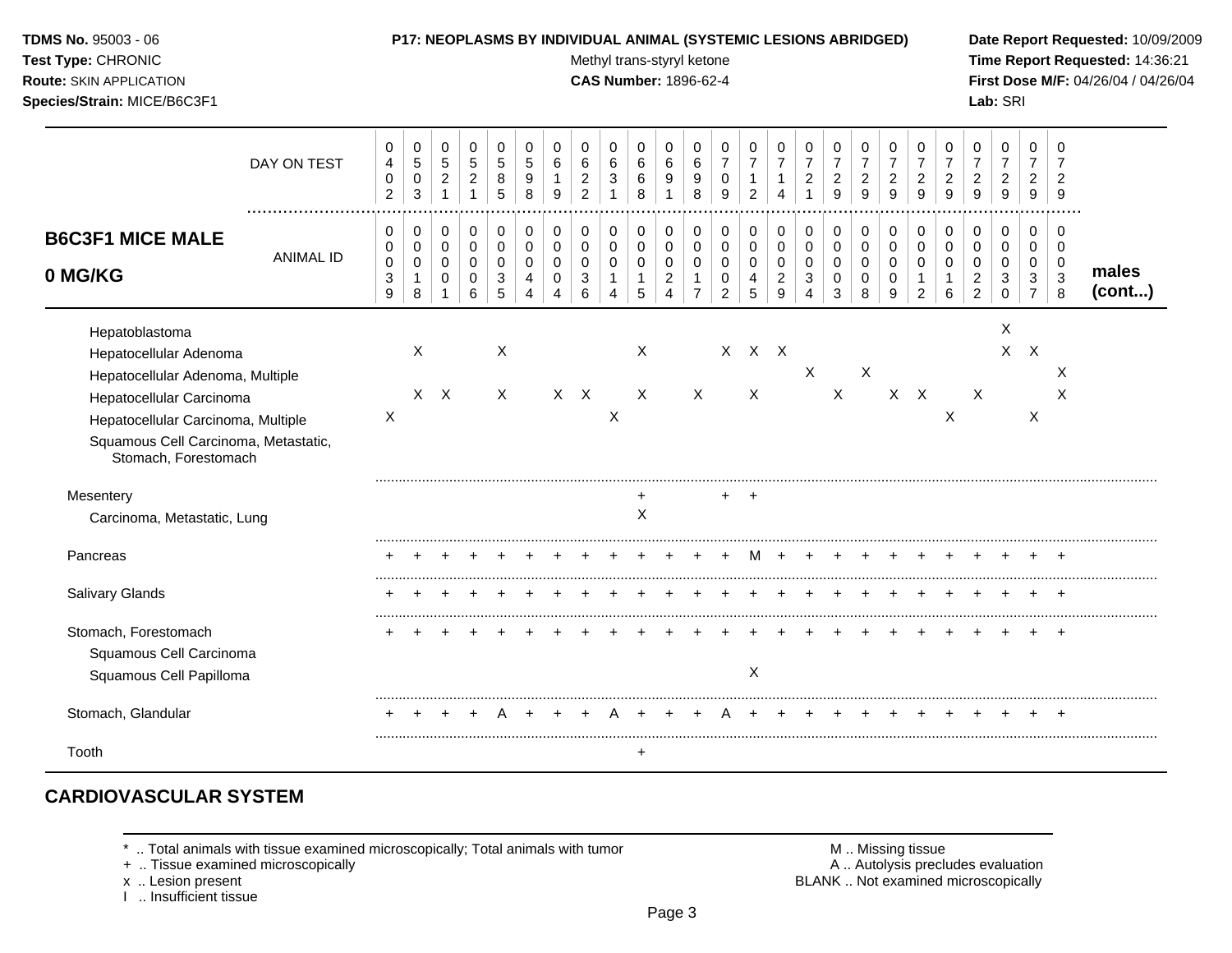Test Type: CHRONIC **Test Type:** CHRONIC **Test Type:** CHRONIC **Time Report Requested:** 14:36:21 **Route:** SKIN APPLICATION **CAS Number:** 1896-62-4 **First Dose M/F:** 04/26/04 / 04/26/04 **Species/Strain:** MICE/B6C3F1 **Lab:** SRI

|                                                                                 | DAY ON TEST      | 0<br>$\overline{4}$<br>$\mathbf 0$<br>$\overline{2}$ | 0<br>$\sqrt{5}$<br>$\mathbf 0$<br>$\mathbf{3}$              | $\pmb{0}$<br>$\sqrt{5}$<br>$\overline{c}$<br>$\mathbf{1}$ | 0<br>$\sqrt{5}$<br>$\overline{c}$<br>$\mathbf{1}$ | $\mathbf 0$<br>$\,$ 5 $\,$<br>8<br>5   | 0<br>5<br>9<br>8                          | $\mathbf 0$<br>6<br>9        | $\mathbf 0$<br>6<br>$\overline{c}$<br>$\overline{2}$ | 0<br>$\,6\,$<br>$\sqrt{3}$                          | $\mathbf 0$<br>$\,6$<br>6<br>8            | $\mathbf 0$<br>$\,6$<br>9                            | 0<br>6<br>9<br>8                        | 0<br>$\overline{7}$<br>0<br>9 | 0<br>$\overline{7}$<br>$\mathbf 1$<br>$\overline{2}$ | 0<br>$\overline{7}$<br>1<br>$\Delta$ | 0<br>$\overline{7}$<br>$\overline{2}$<br>$\overline{1}$                   | 0<br>$\boldsymbol{7}$<br>$\overline{2}$<br>9      | $\mathbf 0$<br>$\overline{7}$<br>$\overline{c}$<br>9 | 0<br>7<br>$\overline{2}$<br>9                 | 0<br>$\overline{7}$<br>$\overline{c}$<br>9 | 0<br>$\overline{7}$<br>$\overline{c}$<br>9 | 0<br>$\overline{7}$<br>$\overline{c}$<br>9                       | 0<br>$\overline{7}$<br>$\overline{a}$<br>9       | 0<br>$\overline{7}$<br>$\overline{2}$<br>9 | $\mathbf 0$<br>$\overline{7}$<br>$\overline{2}$<br>9            |                 |
|---------------------------------------------------------------------------------|------------------|------------------------------------------------------|-------------------------------------------------------------|-----------------------------------------------------------|---------------------------------------------------|----------------------------------------|-------------------------------------------|------------------------------|------------------------------------------------------|-----------------------------------------------------|-------------------------------------------|------------------------------------------------------|-----------------------------------------|-------------------------------|------------------------------------------------------|--------------------------------------|---------------------------------------------------------------------------|---------------------------------------------------|------------------------------------------------------|-----------------------------------------------|--------------------------------------------|--------------------------------------------|------------------------------------------------------------------|--------------------------------------------------|--------------------------------------------|-----------------------------------------------------------------|-----------------|
| <b>B6C3F1 MICE MALE</b><br>0 MG/KG                                              | <b>ANIMAL ID</b> | 0<br>0<br>$\pmb{0}$<br>3<br>9                        | $\pmb{0}$<br>$\mathsf 0$<br>$\mathbf 0$<br>$\mathbf 1$<br>8 | 0<br>$\mathbf 0$<br>$\mathbf 0$<br>0<br>1                 | $\,0\,$<br>$\mathbf 0$<br>$\mathbf 0$<br>0<br>6   | 0<br>$\Omega$<br>$\mathbf 0$<br>3<br>5 | 0<br>$\mathbf 0$<br>$\mathbf 0$<br>4<br>4 | 0<br>$\Omega$<br>0<br>0<br>Δ | 0<br>$\mathbf 0$<br>0<br>3<br>6                      | 0<br>$\mathbf 0$<br>$\mathbf 0$<br>$\mathbf 1$<br>4 | 0<br>$\mathbf 0$<br>$\mathbf 0$<br>1<br>5 | 0<br>$\mathbf 0$<br>$\pmb{0}$<br>$\overline{c}$<br>4 | 0<br>$\mathbf 0$<br>0<br>$\overline{7}$ | 0<br>$\Omega$<br>0<br>0<br>2  | 0<br>$\Omega$<br>0<br>4<br>$\overline{5}$            | 0<br>0<br>0<br>$\overline{c}$<br>9   | $\pmb{0}$<br>$\mathbf 0$<br>$\mathbf 0$<br>$\mathbf{3}$<br>$\overline{4}$ | $\pmb{0}$<br>$\mathbf 0$<br>$\mathbf 0$<br>0<br>3 | 0<br>$\mathbf 0$<br>$\mathbf 0$<br>0<br>8            | 0<br>$\Omega$<br>$\mathbf 0$<br>$\Omega$<br>9 | 0<br>$\Omega$<br>$\Omega$<br>2             | 0<br>$\Omega$<br>$\mathbf 0$<br>6          | 0<br>$\Omega$<br>$\mathbf 0$<br>$\overline{c}$<br>$\overline{2}$ | 0<br>$\mathbf 0$<br>$\mathbf 0$<br>3<br>$\Omega$ | 0<br>0<br>0<br>3<br>$\overline{7}$         | $\Omega$<br>$\mathbf 0$<br>$\mathbf 0$<br>$\sqrt{3}$<br>$\,8\,$ | males<br>(cont) |
|                                                                                 |                  |                                                      |                                                             |                                                           |                                                   |                                        |                                           |                              |                                                      |                                                     |                                           |                                                      |                                         |                               |                                                      |                                      |                                                                           |                                                   |                                                      |                                               |                                            |                                            |                                                                  |                                                  |                                            |                                                                 |                 |
| Heart                                                                           |                  |                                                      |                                                             |                                                           |                                                   |                                        |                                           |                              |                                                      |                                                     |                                           |                                                      |                                         |                               |                                                      |                                      |                                                                           |                                                   |                                                      |                                               |                                            |                                            |                                                                  |                                                  |                                            |                                                                 |                 |
| Alveolar/Bronchiolar Carcinoma,<br>Metastatic, Lung                             |                  |                                                      |                                                             |                                                           |                                                   |                                        |                                           |                              |                                                      |                                                     | X                                         |                                                      |                                         |                               |                                                      |                                      |                                                                           |                                                   |                                                      |                                               |                                            |                                            |                                                                  |                                                  |                                            |                                                                 |                 |
| Atrium, Hemangiosarcoma                                                         |                  |                                                      |                                                             |                                                           |                                                   |                                        |                                           |                              |                                                      |                                                     |                                           |                                                      | $\boldsymbol{\mathsf{X}}$               |                               |                                                      |                                      |                                                                           |                                                   |                                                      |                                               |                                            |                                            |                                                                  |                                                  |                                            |                                                                 |                 |
| <b>ENDOCRINE SYSTEM</b><br><b>Adrenal Cortex</b><br>Adenoma<br>Capsule, Adenoma |                  |                                                      |                                                             |                                                           |                                                   |                                        |                                           |                              |                                                      |                                                     |                                           |                                                      |                                         |                               | $\boldsymbol{\mathsf{X}}$                            |                                      |                                                                           |                                                   | $\sf X$                                              |                                               |                                            |                                            |                                                                  |                                                  |                                            |                                                                 |                 |
| Adrenal Medulla                                                                 |                  |                                                      |                                                             |                                                           |                                                   |                                        |                                           |                              |                                                      |                                                     |                                           |                                                      |                                         |                               |                                                      |                                      |                                                                           |                                                   |                                                      |                                               |                                            |                                            |                                                                  |                                                  |                                            |                                                                 |                 |
| Islets, Pancreatic<br>Adenoma                                                   |                  |                                                      |                                                             |                                                           |                                                   |                                        |                                           |                              |                                                      |                                                     |                                           |                                                      |                                         |                               |                                                      | $\pm$<br>X                           |                                                                           |                                                   |                                                      |                                               |                                            |                                            |                                                                  |                                                  |                                            |                                                                 |                 |
| Parathyroid Gland                                                               |                  |                                                      |                                                             |                                                           |                                                   |                                        |                                           |                              |                                                      |                                                     |                                           | M                                                    |                                         |                               |                                                      |                                      |                                                                           |                                                   |                                                      |                                               |                                            |                                            |                                                                  |                                                  |                                            |                                                                 |                 |
| <b>Pituitary Gland</b>                                                          |                  |                                                      |                                                             |                                                           |                                                   |                                        |                                           |                              |                                                      |                                                     |                                           |                                                      |                                         |                               |                                                      |                                      |                                                                           |                                                   |                                                      |                                               |                                            |                                            |                                                                  |                                                  |                                            | $\pm$                                                           |                 |
| <b>Thyroid Gland</b><br>Follicular Cell, Adenoma                                |                  |                                                      |                                                             |                                                           |                                                   |                                        |                                           |                              |                                                      |                                                     |                                           |                                                      |                                         |                               |                                                      |                                      |                                                                           |                                                   |                                                      |                                               |                                            |                                            |                                                                  |                                                  |                                            | $\overline{+}$                                                  |                 |

+ .. Tissue examined microscopically

x .. Lesion present<br>I .. Insufficient tissue

\* .. Total animals with tissue examined microscopically; Total animals with tumor M .. Missing tissue M .. Missing tissue<br>
A .. Autolysis precludes evaluation<br>
M .. Autolysis precludes evaluation BLANK .. Not examined microscopically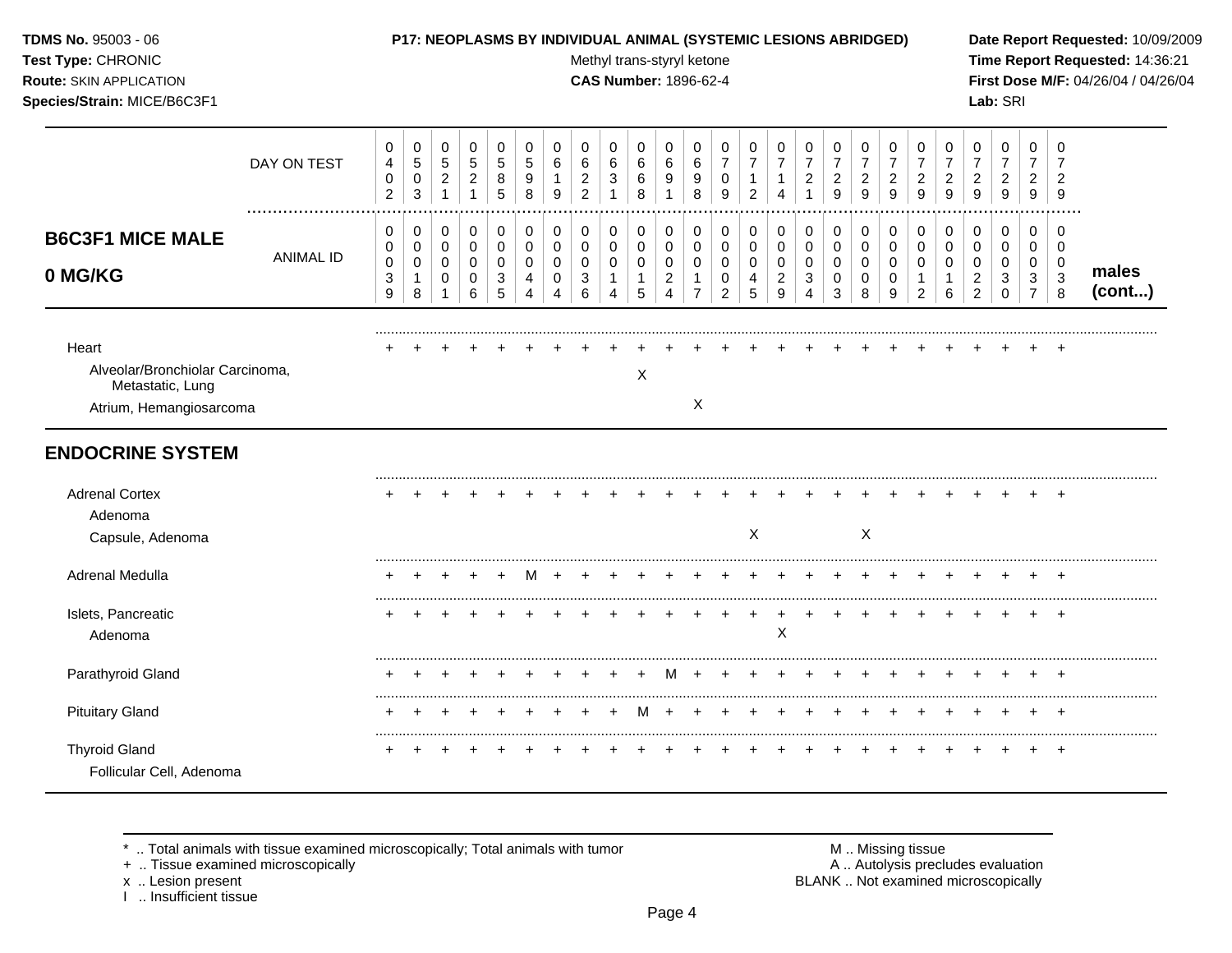TDMS No. 95003 - 06 Test Type: CHRONIC

**Route: SKIN APPLICATION** 

Species/Strain: MICE/B6C3F1

## P17: NEOPLASMS BY INDIVIDUAL ANIMAL (SYSTEMIC LESIONS ABRIDGED)

Methyl trans-styryl ketone

**CAS Number: 1896-62-4** 

Date Report Requested: 10/09/2009 Time Report Requested: 14:36:21 First Dose M/F: 04/26/04 / 04/26/04 Lab: SRI

|                                                           | DAY ON TEST                                                                                                        | 0<br>4<br>$\pmb{0}$<br>$\overline{2}$ | 0<br>$\sqrt{5}$<br>$\mathbf 0$<br>$\mathbf{3}$ | 0<br>$\sqrt{5}$<br>$\overline{a}$<br>$\mathbf{1}$ | 0<br>$\sqrt{5}$<br>$\overline{c}$<br>$\mathbf{1}$ | 0<br>$\mathbf 5$<br>8<br>5      | 0<br>5<br>9<br>8      | $\mathbf 0$<br>6<br>$\mathbf{1}$<br>9               | 0<br>6<br>$\overline{c}$<br>$\overline{2}$ | 0<br>6<br>3<br>$\overline{1}$                         | $\mathbf 0$<br>$\,6$<br>6<br>8                       | 0<br>6<br>$\boldsymbol{9}$<br>1                                        | 0<br>6<br>9<br>8                                        | 0<br>$\overline{7}$<br>0<br>9      | 0<br>$\overline{7}$<br>$\mathbf{1}$<br>$\overline{c}$ | 0<br>7<br>$\mathbf{1}$<br>4                       | 0<br>$\boldsymbol{7}$<br>$\overline{c}$<br>$\mathbf{1}$ | 0<br>$\overline{7}$<br>$\sqrt{2}$<br>9    | 0<br>$\overline{7}$<br>$\overline{c}$<br>9                 | 0<br>$\overline{7}$<br>$\overline{2}$<br>9 | 0<br>$\overline{7}$<br>$\overline{a}$<br>$\overline{9}$ | 0<br>$\overline{7}$<br>$\sqrt{2}$<br>9                                   | 0<br>$\overline{7}$<br>$\overline{c}$<br>9      | 0<br>$\boldsymbol{7}$<br>$\sqrt{2}$<br>$\boldsymbol{9}$ | $\mathbf 0$<br>$\overline{7}$<br>$\overline{2}$<br>9              | 0<br>$\overline{7}$<br>2<br>9                                          |                 |
|-----------------------------------------------------------|--------------------------------------------------------------------------------------------------------------------|---------------------------------------|------------------------------------------------|---------------------------------------------------|---------------------------------------------------|---------------------------------|-----------------------|-----------------------------------------------------|--------------------------------------------|-------------------------------------------------------|------------------------------------------------------|------------------------------------------------------------------------|---------------------------------------------------------|------------------------------------|-------------------------------------------------------|---------------------------------------------------|---------------------------------------------------------|-------------------------------------------|------------------------------------------------------------|--------------------------------------------|---------------------------------------------------------|--------------------------------------------------------------------------|-------------------------------------------------|---------------------------------------------------------|-------------------------------------------------------------------|------------------------------------------------------------------------|-----------------|
| <b>B6C3F1 MICE MALE</b><br>0 MG/KG                        | <b>ANIMAL ID</b>                                                                                                   | 0<br>0<br>$\pmb{0}$<br>3<br>9         | 0<br>$\pmb{0}$<br>0<br>$\mathbf{1}$<br>8       | 0<br>$\mathbf 0$<br>0<br>0<br>$\mathbf{1}$        | $\pmb{0}$<br>$\pmb{0}$<br>$\pmb{0}$<br>0<br>6     | 0<br>$\mathbf 0$<br>0<br>3<br>5 | 0<br>0<br>0<br>4<br>4 | $\mathbf 0$<br>$\mathbf 0$<br>0<br>$\mathbf 0$<br>Δ | 0<br>0<br>0<br>3<br>6                      | 0<br>$\pmb{0}$<br>0<br>$\mathbf{1}$<br>$\overline{4}$ | 0<br>$\mathbf 0$<br>$\mathbf 0$<br>$\mathbf{1}$<br>5 | 0<br>$\pmb{0}$<br>$\boldsymbol{0}$<br>$\overline{c}$<br>$\overline{4}$ | 0<br>0<br>$\mathbf 0$<br>$\mathbf{1}$<br>$\overline{7}$ | 0<br>0<br>0<br>0<br>$\overline{2}$ | $\mathbf 0$<br>$\mathbf 0$<br>0<br>4<br>5             | 0<br>0<br>$\boldsymbol{0}$<br>$\overline{2}$<br>9 | 0<br>$\pmb{0}$<br>0<br>$\sqrt{3}$<br>4                  | 0<br>$\mathbf 0$<br>0<br>$\mathbf 0$<br>3 | $\,0\,$<br>$\pmb{0}$<br>$\boldsymbol{0}$<br>$\pmb{0}$<br>8 | 0<br>0<br>0<br>0<br>9                      | 0<br>0<br>0<br>1<br>$\overline{2}$                      | $\mathbf 0$<br>$\mathbf 0$<br>$\Omega$<br>$\mathbf{1}$<br>6              | 0<br>0<br>0<br>$\overline{2}$<br>$\overline{2}$ | 0<br>0<br>0<br>$\mathbf{3}$<br>$\mathbf 0$              | $\mathbf 0$<br>0<br>$\mathbf 0$<br>$\mathbf{3}$<br>$\overline{7}$ | $\mathbf 0$<br>$\mathbf 0$<br>0<br>$\ensuremath{\mathsf{3}}$<br>$\, 8$ | males<br>(cont) |
| <b>GENERAL BODY SYSTEM</b>                                |                                                                                                                    |                                       |                                                |                                                   |                                                   |                                 |                       |                                                     |                                            |                                                       |                                                      |                                                                        |                                                         |                                    |                                                       |                                                   |                                                         |                                           |                                                            |                                            |                                                         |                                                                          |                                                 |                                                         |                                                                   |                                                                        |                 |
| <b>Tissue NOS</b>                                         |                                                                                                                    |                                       |                                                |                                                   |                                                   |                                 |                       |                                                     |                                            |                                                       |                                                      |                                                                        | $\ddot{}$                                               |                                    |                                                       |                                                   |                                                         |                                           |                                                            |                                            | $\ddot{}$                                               |                                                                          |                                                 |                                                         |                                                                   |                                                                        |                 |
| <b>GENITAL SYSTEM</b>                                     |                                                                                                                    |                                       |                                                |                                                   |                                                   |                                 |                       |                                                     |                                            |                                                       |                                                      |                                                                        |                                                         |                                    |                                                       |                                                   |                                                         |                                           |                                                            |                                            |                                                         |                                                                          |                                                 |                                                         |                                                                   |                                                                        |                 |
| Epididymis                                                |                                                                                                                    |                                       |                                                |                                                   |                                                   |                                 |                       |                                                     |                                            |                                                       |                                                      |                                                                        |                                                         |                                    |                                                       |                                                   |                                                         |                                           |                                                            |                                            |                                                         |                                                                          |                                                 |                                                         |                                                                   |                                                                        |                 |
| <b>Preputial Gland</b>                                    |                                                                                                                    |                                       |                                                |                                                   |                                                   |                                 |                       |                                                     |                                            |                                                       |                                                      |                                                                        |                                                         |                                    |                                                       |                                                   |                                                         |                                           |                                                            |                                            |                                                         |                                                                          |                                                 |                                                         |                                                                   | <b>+</b>                                                               |                 |
| Prostate                                                  |                                                                                                                    |                                       |                                                |                                                   |                                                   |                                 |                       |                                                     |                                            |                                                       |                                                      |                                                                        |                                                         |                                    |                                                       |                                                   |                                                         |                                           |                                                            |                                            |                                                         |                                                                          |                                                 |                                                         |                                                                   | $\ddot{}$                                                              |                 |
| <b>Seminal Vesicle</b>                                    |                                                                                                                    |                                       |                                                |                                                   |                                                   |                                 |                       |                                                     |                                            |                                                       |                                                      |                                                                        |                                                         |                                    |                                                       |                                                   |                                                         |                                           |                                                            |                                            |                                                         |                                                                          |                                                 |                                                         |                                                                   |                                                                        |                 |
| <b>Testes</b>                                             |                                                                                                                    |                                       |                                                |                                                   |                                                   |                                 |                       |                                                     |                                            |                                                       |                                                      |                                                                        |                                                         |                                    |                                                       |                                                   |                                                         |                                           |                                                            |                                            |                                                         |                                                                          |                                                 |                                                         |                                                                   | $\ddot{}$                                                              |                 |
| <b>HEMATOPOIETIC SYSTEM</b>                               |                                                                                                                    |                                       |                                                |                                                   |                                                   |                                 |                       |                                                     |                                            |                                                       |                                                      |                                                                        |                                                         |                                    |                                                       |                                                   |                                                         |                                           |                                                            |                                            |                                                         |                                                                          |                                                 |                                                         |                                                                   |                                                                        |                 |
| <b>Bone Marrow</b><br>Hemangiosarcoma, Metastatic, Spleen |                                                                                                                    |                                       |                                                |                                                   |                                                   |                                 |                       |                                                     |                                            |                                                       |                                                      |                                                                        | $\pmb{\times}$                                          |                                    |                                                       |                                                   |                                                         |                                           |                                                            |                                            |                                                         |                                                                          |                                                 |                                                         |                                                                   | $\pm$                                                                  |                 |
| Lymph Node                                                |                                                                                                                    |                                       |                                                | $\ddot{}$                                         |                                                   |                                 |                       |                                                     | $\ddot{}$                                  |                                                       | +                                                    | $\overline{1}$                                                         |                                                         |                                    |                                                       |                                                   |                                                         |                                           |                                                            |                                            |                                                         |                                                                          |                                                 |                                                         |                                                                   |                                                                        |                 |
| Lymph Node, Mandibular                                    |                                                                                                                    | ÷                                     |                                                |                                                   |                                                   |                                 |                       |                                                     | M                                          | $\overline{ }$                                        |                                                      |                                                                        |                                                         |                                    |                                                       |                                                   |                                                         |                                           |                                                            |                                            |                                                         |                                                                          |                                                 |                                                         |                                                                   |                                                                        |                 |
| x  Lesion present<br>1  Insufficient tissue               | Total animals with tissue examined microscopically; Total animals with tumor<br>+  Tissue examined microscopically |                                       |                                                |                                                   |                                                   |                                 |                       |                                                     |                                            |                                                       |                                                      |                                                                        |                                                         |                                    |                                                       |                                                   |                                                         |                                           |                                                            | M  Missing tissue                          |                                                         | A  Autolysis precludes evaluation<br>BLANK  Not examined microscopically |                                                 |                                                         |                                                                   |                                                                        |                 |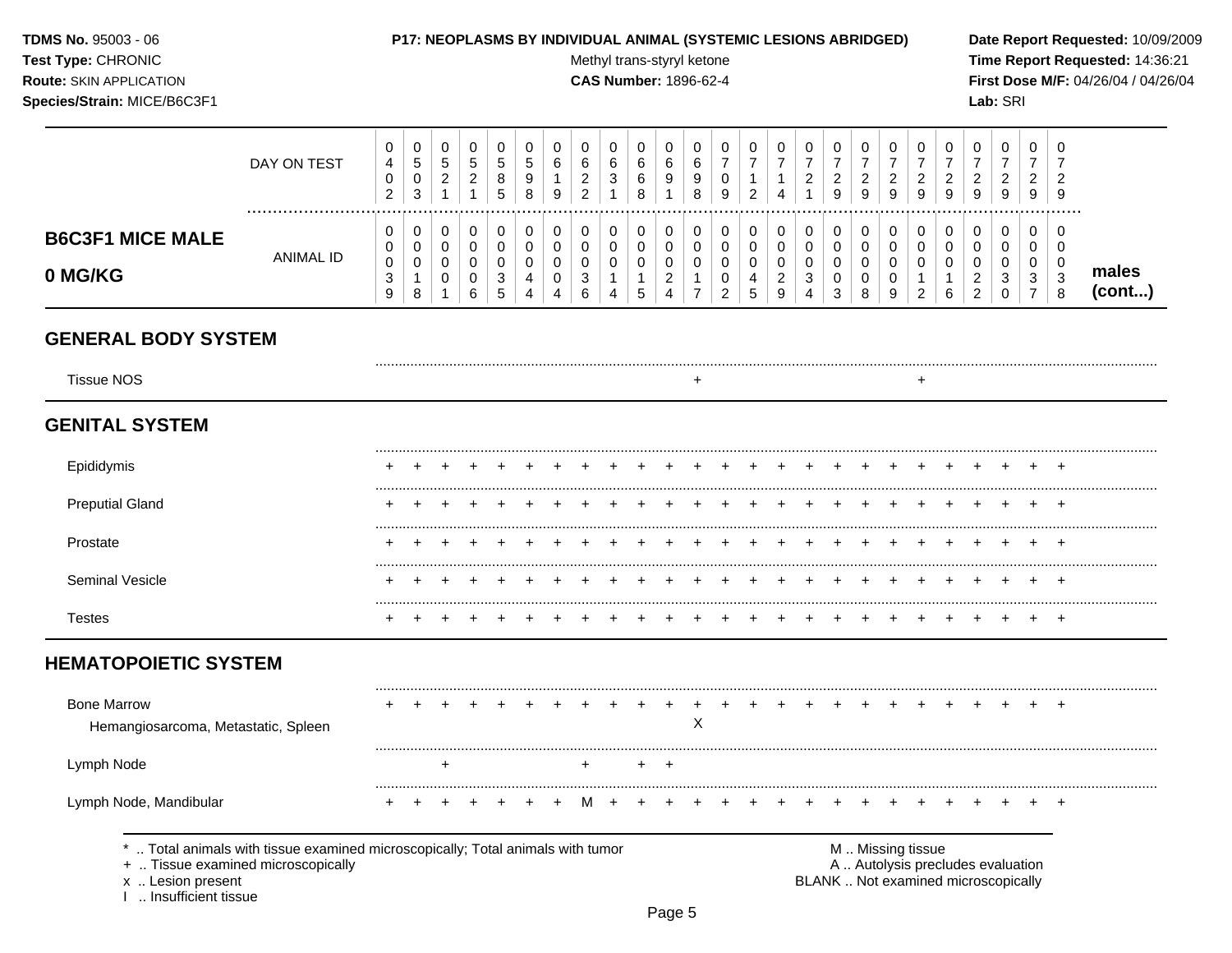Test Type: CHRONIC **Test Type:** CHRONIC **Test Type:** CHRONIC **Time Report Requested:** 14:36:21 **Route:** SKIN APPLICATION **CAS Number:** 1896-62-4 **First Dose M/F:** 04/26/04 / 04/26/04 **Species/Strain:** MICE/B6C3F1 **Lab:** SRI

|                                                                                                    | DAY ON TEST                                                                                                        | 0<br>4<br>$\pmb{0}$<br>$\overline{2}$ | $\pmb{0}$<br>5<br>$\mathbf 0$<br>$\sqrt{3}$ | $\mathsf{O}\xspace$<br>$5\,$<br>$\overline{2}$<br>$\mathbf{1}$ | 0<br>$\sqrt{5}$<br>$\overline{2}$<br>$\overline{1}$ | $\mathbf 0$<br>5<br>8<br>5                | $\pmb{0}$<br>5<br>$\boldsymbol{9}$<br>8                             | 0<br>6<br>$\mathbf{1}$<br>9                            | 0<br>6<br>$\overline{a}$<br>$\overline{2}$ | $\pmb{0}$<br>6<br>3<br>$\overline{1}$      | 0<br>6<br>6<br>8                 | 0<br>6<br>9<br>$\mathbf{1}$                     | $\pmb{0}$<br>6<br>9<br>8                                | 0<br>$\overline{7}$<br>$\mathbf 0$<br>9      | $\mathbf 0$<br>$\overline{7}$<br>$\mathbf{1}$<br>$\overline{2}$ | $\pmb{0}$<br>$\overline{7}$<br>$\mathbf{1}$<br>$\overline{4}$ | $\pmb{0}$<br>$\overline{7}$<br>$\overline{2}$<br>$\mathbf{1}$ | 0<br>$\overline{7}$<br>$\overline{2}$<br>9          | 0<br>$\overline{7}$<br>$\overline{2}$<br>9 | $\mathbf 0$<br>$\overline{7}$<br>$\overline{2}$<br>9 | 0<br>$\overline{7}$<br>$\overline{2}$<br>9              | 0<br>$\overline{7}$<br>$\overline{c}$<br>9                               | 0<br>$\overline{7}$<br>$\overline{2}$<br>9                | 0<br>$\overline{7}$<br>$\overline{2}$<br>9 | $\mathbf 0$<br>$\overline{7}$<br>$\overline{2}$<br>$\boldsymbol{9}$ | 0<br>$\overline{7}$<br>$\overline{2}$<br>9 |                 |
|----------------------------------------------------------------------------------------------------|--------------------------------------------------------------------------------------------------------------------|---------------------------------------|---------------------------------------------|----------------------------------------------------------------|-----------------------------------------------------|-------------------------------------------|---------------------------------------------------------------------|--------------------------------------------------------|--------------------------------------------|--------------------------------------------|----------------------------------|-------------------------------------------------|---------------------------------------------------------|----------------------------------------------|-----------------------------------------------------------------|---------------------------------------------------------------|---------------------------------------------------------------|-----------------------------------------------------|--------------------------------------------|------------------------------------------------------|---------------------------------------------------------|--------------------------------------------------------------------------|-----------------------------------------------------------|--------------------------------------------|---------------------------------------------------------------------|--------------------------------------------|-----------------|
| <b>B6C3F1 MICE MALE</b><br>0 MG/KG                                                                 | <b>ANIMAL ID</b>                                                                                                   | 0<br>0<br>$\pmb{0}$<br>3<br>9         | 0<br>0<br>0<br>$\mathbf{1}$<br>8            | 0<br>0<br>0<br>$\mathbf 0$<br>1                                | 0<br>$\mathbf 0$<br>$\mathbf 0$<br>$\mathbf 0$<br>6 | 0<br>$\mathbf 0$<br>$\mathbf 0$<br>3<br>5 | 0<br>$\mathbf 0$<br>$\mathbf 0$<br>$\overline{4}$<br>$\overline{A}$ | 0<br>0<br>$\mathbf 0$<br>$\mathbf 0$<br>$\overline{4}$ | 0<br>0<br>0<br>$\mathbf{3}$<br>6           | 0<br>$\mathbf 0$<br>0<br>$\mathbf{1}$<br>4 | 0<br>0<br>0<br>$\mathbf{1}$<br>5 | 0<br>0<br>0<br>$\overline{c}$<br>$\overline{4}$ | 0<br>$\mathbf 0$<br>0<br>$\mathbf{1}$<br>$\overline{7}$ | 0<br>0<br>$\mathbf 0$<br>0<br>$\overline{a}$ | 0<br>$\mathbf 0$<br>0<br>$\overline{4}$<br>$\sqrt{5}$           | 0<br>0<br>0<br>$\boldsymbol{2}$<br>$\boldsymbol{9}$           | 0<br>$\mathbf 0$<br>0<br>3<br>$\overline{4}$                  | 0<br>$\mathbf 0$<br>$\mathbf 0$<br>$\mathbf 0$<br>3 | 0<br>0<br>$\mathbf 0$<br>$\mathbf 0$<br>8  | 0<br>$\mathbf 0$<br>0<br>$\mathbf 0$<br>9            | 0<br>0<br>$\mathbf 0$<br>$\mathbf{1}$<br>$\overline{c}$ | 0<br>0<br>$\mathbf 0$<br>$\mathbf{1}$<br>$\,6\,$                         | 0<br>0<br>$\mathbf 0$<br>$\overline{c}$<br>$\overline{c}$ | 0<br>0<br>$\mathbf 0$<br>3<br>0            | 0<br>0<br>$\mathbf 0$<br>$\mathbf{3}$<br>$\overline{7}$             | 0<br>$\mathbf 0$<br>$\mathbf 0$<br>3<br>8  | males<br>(cont) |
| Lymph Node, Mesenteric<br>Carcinoma, Metastatic, Intestine Large,<br>Cecum                         |                                                                                                                    |                                       |                                             |                                                                |                                                     |                                           |                                                                     |                                                        |                                            |                                            |                                  |                                                 |                                                         |                                              |                                                                 |                                                               |                                                               |                                                     |                                            |                                                      | X                                                       |                                                                          |                                                           |                                            |                                                                     |                                            |                 |
| Spleen<br>Hemangiosarcoma                                                                          |                                                                                                                    |                                       |                                             |                                                                |                                                     | A                                         | A                                                                   | $+$                                                    | X                                          |                                            |                                  |                                                 | X                                                       |                                              |                                                                 |                                                               |                                                               |                                                     |                                            |                                                      |                                                         |                                                                          |                                                           |                                            |                                                                     |                                            |                 |
| Thymus                                                                                             |                                                                                                                    |                                       |                                             |                                                                |                                                     |                                           |                                                                     |                                                        |                                            |                                            |                                  |                                                 |                                                         |                                              |                                                                 | м                                                             |                                                               |                                                     |                                            |                                                      |                                                         | M                                                                        | $+$                                                       |                                            |                                                                     |                                            |                 |
| <b>INTEGUMENTARY SYSTEM</b>                                                                        |                                                                                                                    |                                       |                                             |                                                                |                                                     |                                           |                                                                     |                                                        |                                            |                                            |                                  |                                                 |                                                         |                                              |                                                                 |                                                               |                                                               |                                                     |                                            |                                                      |                                                         |                                                                          |                                                           |                                            |                                                                     |                                            |                 |
| <b>Mammary Gland</b>                                                                               |                                                                                                                    |                                       |                                             |                                                                |                                                     |                                           |                                                                     |                                                        |                                            |                                            |                                  |                                                 |                                                         |                                              |                                                                 |                                                               |                                                               |                                                     |                                            |                                                      |                                                         | $\pm$                                                                    |                                                           |                                            |                                                                     |                                            |                 |
| Skin<br>Hemangioma<br>Subcutaneous Tissue, Fibrosarcoma<br>Subcutaneous Tissue,<br>Hemangiosarcoma |                                                                                                                    |                                       |                                             |                                                                | X                                                   |                                           |                                                                     |                                                        | X                                          |                                            |                                  |                                                 |                                                         |                                              | ÷                                                               | X                                                             |                                                               |                                                     |                                            |                                                      |                                                         |                                                                          |                                                           |                                            |                                                                     |                                            |                 |
| <b>MUSCULOSKELETAL SYSTEM</b>                                                                      |                                                                                                                    |                                       |                                             |                                                                |                                                     |                                           |                                                                     |                                                        |                                            |                                            |                                  |                                                 |                                                         |                                              |                                                                 |                                                               |                                                               |                                                     |                                            |                                                      |                                                         |                                                                          |                                                           |                                            |                                                                     |                                            |                 |
| <b>Bone</b><br>Sternum, Hemangiosarcoma, Metastatic,                                               |                                                                                                                    |                                       |                                             |                                                                |                                                     |                                           |                                                                     |                                                        |                                            |                                            |                                  |                                                 | X                                                       |                                              |                                                                 |                                                               |                                                               |                                                     |                                            |                                                      |                                                         |                                                                          |                                                           |                                            |                                                                     |                                            |                 |
| x  Lesion present<br>Insufficient tissue                                                           | Total animals with tissue examined microscopically; Total animals with tumor<br>+  Tissue examined microscopically |                                       |                                             |                                                                |                                                     |                                           |                                                                     |                                                        |                                            |                                            |                                  |                                                 |                                                         |                                              |                                                                 |                                                               |                                                               |                                                     |                                            |                                                      | M  Missing tissue                                       | A  Autolysis precludes evaluation<br>BLANK  Not examined microscopically |                                                           |                                            |                                                                     |                                            |                 |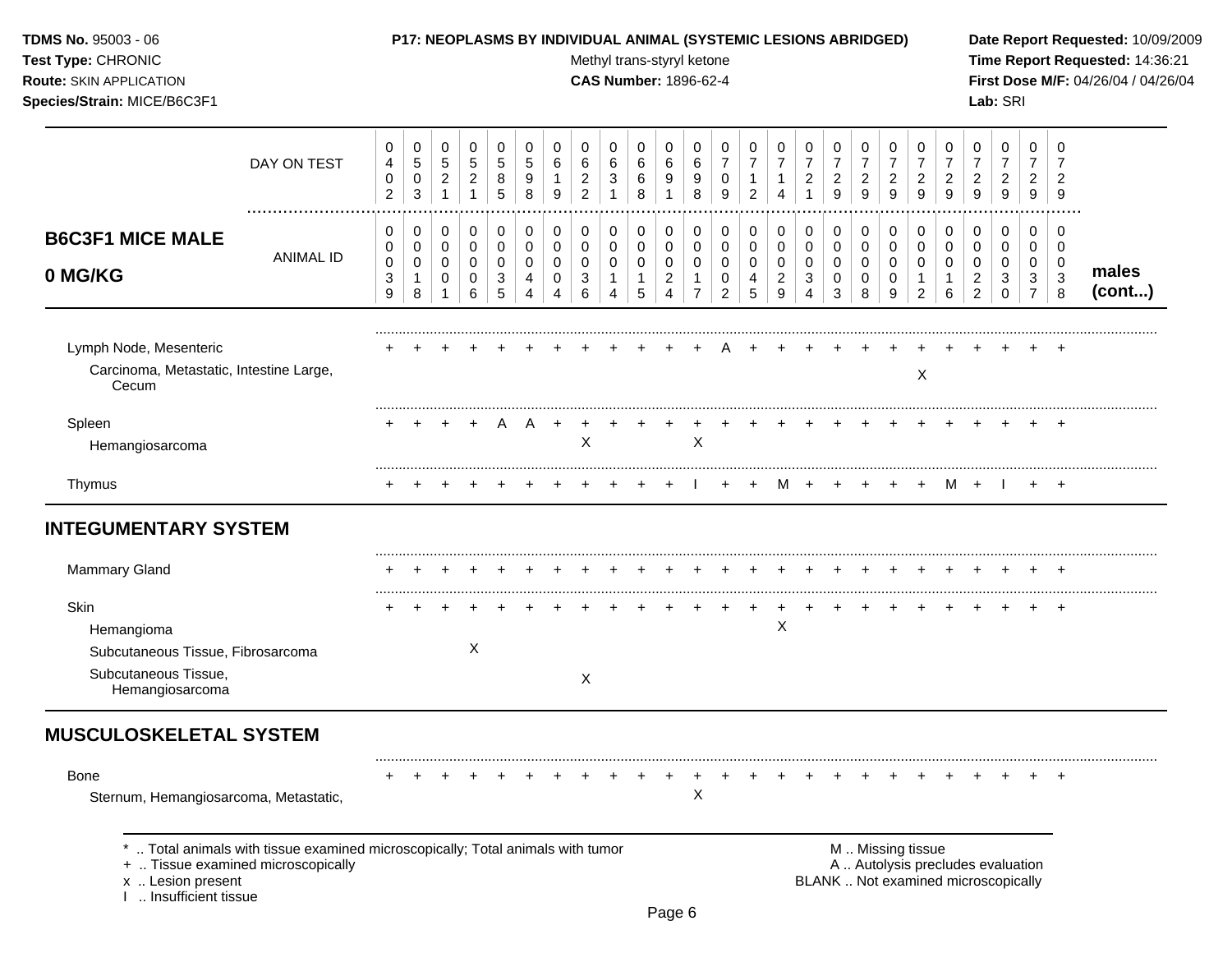Test Type: CHRONIC **Test Type:** CHRONIC **Test Type:** CHRONIC **Time Report Requested:** 14:36:21 **Route:** SKIN APPLICATION **CAS Number:** 1896-62-4 **First Dose M/F:** 04/26/04 / 04/26/04 **Species/Strain:** MICE/B6C3F1 **Lab:** SRI

|                                                                                                                     | DAY ON TEST      | 0<br>$\overline{4}$<br>$\pmb{0}$<br>$\overline{c}$          | 0<br>$\sqrt{5}$<br>$\mathbf 0$<br>$\mathbf{3}$       | 0<br>$\sqrt{5}$<br>$\overline{2}$<br>$\mathbf{1}$   | 0<br>$\sqrt{5}$<br>$\boldsymbol{2}$<br>1  | 0<br>5<br>8<br>5                       | 0<br>5<br>9<br>8                | 0<br>6<br>1<br>9                       | 0<br>6<br>$\overline{c}$<br>$\overline{2}$ | 0<br>6<br>3            | 0<br>6<br>6<br>8                          | 0<br>6<br>9                                                     | 0<br>6<br>9<br>8                             | 0<br>7<br>0<br>9                   | 0<br>$\overline{7}$<br>-1<br>$\overline{2}$ | 0<br>$\overline{7}$<br>1<br>4                | 0<br>$\overline{7}$<br>$\boldsymbol{2}$<br>$\mathbf{1}$ | 0<br>$\overline{7}$<br>$\sqrt{2}$<br>9  | 0<br>$\overline{7}$<br>$\overline{c}$<br>9 | 0<br>$\overline{7}$<br>$\overline{2}$<br>9 | 0<br>$\overline{7}$<br>$\overline{2}$<br>9 | 0<br>$\overline{7}$<br>$\overline{2}$<br>9 | 0<br>$\overline{7}$<br>$\overline{c}$<br>9      | 0<br>$\boldsymbol{7}$<br>$\overline{c}$<br>9 | 0<br>$\overline{7}$<br>$\overline{2}$<br>9   | 0<br>$\overline{7}$<br>$\overline{2}$<br>9         |                 |
|---------------------------------------------------------------------------------------------------------------------|------------------|-------------------------------------------------------------|------------------------------------------------------|-----------------------------------------------------|-------------------------------------------|----------------------------------------|---------------------------------|----------------------------------------|--------------------------------------------|------------------------|-------------------------------------------|-----------------------------------------------------------------|----------------------------------------------|------------------------------------|---------------------------------------------|----------------------------------------------|---------------------------------------------------------|-----------------------------------------|--------------------------------------------|--------------------------------------------|--------------------------------------------|--------------------------------------------|-------------------------------------------------|----------------------------------------------|----------------------------------------------|----------------------------------------------------|-----------------|
| <b>B6C3F1 MICE MALE</b><br>0 MG/KG                                                                                  | <b>ANIMAL ID</b> | 0<br>$\,0\,$<br>$\pmb{0}$<br>$\sqrt{3}$<br>$\boldsymbol{9}$ | 0<br>$\pmb{0}$<br>$\mathbf 0$<br>$\overline{1}$<br>8 | 0<br>$\mathbf 0$<br>$\mathbf 0$<br>$\mathbf 0$<br>1 | 0<br>$\mathbf 0$<br>0<br>$\mathbf 0$<br>6 | $\mathbf 0$<br>$\Omega$<br>0<br>3<br>5 | 0<br>0<br>$\mathbf 0$<br>4<br>4 | 0<br>0<br>$\mathbf 0$<br>0<br>$\Delta$ | 0<br>0<br>0<br>3<br>6                      | 0<br>0<br>0<br>-1<br>4 | 0<br>$\mathbf 0$<br>$\mathbf 0$<br>1<br>5 | $\mathbf 0$<br>$\mathbf 0$<br>0<br>$\sqrt{2}$<br>$\overline{4}$ | 0<br>0<br>$\mathbf 0$<br>1<br>$\overline{7}$ | 0<br>0<br>0<br>0<br>$\overline{2}$ | $\mathbf 0$<br>$\mathbf 0$<br>0<br>4<br>5   | 0<br>$\mathbf 0$<br>0<br>$\overline{c}$<br>9 | 0<br>0<br>0<br>$\mathbf{3}$<br>$\overline{4}$           | 0<br>$\pmb{0}$<br>$\mathbf 0$<br>0<br>3 | 0<br>$\pmb{0}$<br>$\mathbf 0$<br>0<br>8    | 0<br>0<br>0<br>0<br>9                      | 0<br>0<br>0<br>$\overline{c}$              | $\mathbf 0$<br>$\Omega$<br>0<br>6          | 0<br>0<br>0<br>$\overline{c}$<br>$\overline{c}$ | 0<br>0<br>$\pmb{0}$<br>3<br>$\mathbf 0$      | $\mathbf 0$<br>0<br>0<br>3<br>$\overline{7}$ | $\mathbf 0$<br>$\mathbf 0$<br>0<br>$\sqrt{3}$<br>8 | males<br>(cont) |
| Spleen<br><b>Skeletal Muscle</b><br>Hemangiosarcoma                                                                 |                  |                                                             |                                                      |                                                     |                                           |                                        |                                 |                                        |                                            |                        |                                           |                                                                 |                                              |                                    |                                             |                                              |                                                         |                                         |                                            |                                            |                                            |                                            |                                                 |                                              |                                              |                                                    |                 |
| <b>NERVOUS SYSTEM</b>                                                                                               |                  |                                                             |                                                      |                                                     |                                           |                                        |                                 |                                        |                                            |                        |                                           |                                                                 |                                              |                                    |                                             |                                              |                                                         |                                         |                                            |                                            |                                            |                                            |                                                 |                                              |                                              |                                                    |                 |
| <b>Brain</b><br>Carcinoma, Metastatic, Lung                                                                         |                  |                                                             |                                                      |                                                     |                                           |                                        |                                 |                                        |                                            |                        | X                                         |                                                                 |                                              |                                    |                                             |                                              |                                                         |                                         |                                            |                                            |                                            |                                            |                                                 |                                              |                                              | $\pm$                                              |                 |
| <b>RESPIRATORY SYSTEM</b>                                                                                           |                  |                                                             |                                                      |                                                     |                                           |                                        |                                 |                                        |                                            |                        |                                           |                                                                 |                                              |                                    |                                             |                                              |                                                         |                                         |                                            |                                            |                                            |                                            |                                                 |                                              |                                              |                                                    |                 |
| Lung<br>Alveolar/Bronchiolar Adenoma<br>Alveolar/Bronchiolar Adenoma, Multiple                                      |                  |                                                             | $\ddot{}$                                            |                                                     | X                                         |                                        |                                 |                                        |                                            |                        |                                           |                                                                 |                                              |                                    |                                             |                                              | $\sf X$                                                 |                                         |                                            |                                            |                                            |                                            |                                                 | $\mathsf X$                                  |                                              | $\overline{ }$                                     |                 |
| Alveolar/Bronchiolar Carcinoma<br>Alveolar/Bronchiolar Carcinoma, Multiple<br>Hepatocellular Carcinoma, Metastatic, |                  |                                                             |                                                      | $\mathsf{X}$                                        |                                           |                                        |                                 | $\mathsf{X}$                           |                                            |                        | $\mathsf{X}$<br>$\boldsymbol{\mathsf{X}}$ |                                                                 |                                              | $X$ $X$                            | $\mathsf{X}$                                | $\mathsf{X}$                                 |                                                         |                                         | $\times$                                   |                                            |                                            |                                            |                                                 |                                              | $\boldsymbol{\mathsf{X}}$                    |                                                    |                 |
| Liver                                                                                                               |                  |                                                             |                                                      |                                                     |                                           |                                        |                                 |                                        |                                            |                        |                                           |                                                                 |                                              |                                    |                                             |                                              |                                                         |                                         |                                            |                                            |                                            |                                            |                                                 |                                              |                                              |                                                    |                 |
| Nose                                                                                                                |                  |                                                             |                                                      |                                                     |                                           |                                        |                                 |                                        |                                            |                        |                                           |                                                                 |                                              |                                    |                                             |                                              |                                                         |                                         |                                            |                                            |                                            |                                            |                                                 |                                              |                                              | ÷                                                  |                 |
| Trachea                                                                                                             |                  |                                                             |                                                      |                                                     |                                           |                                        |                                 |                                        |                                            |                        |                                           |                                                                 |                                              |                                    |                                             |                                              |                                                         |                                         |                                            |                                            |                                            |                                            |                                                 |                                              |                                              | $^{+}$                                             |                 |

\* .. Total animals with tissue examined microscopically; Total animals with tumor <br>
+ .. Tissue examined microscopically<br>
+ .. Tissue examined microscopically

+ .. Tissue examined microscopically

x .. Lesion present<br>I .. Insufficient tissue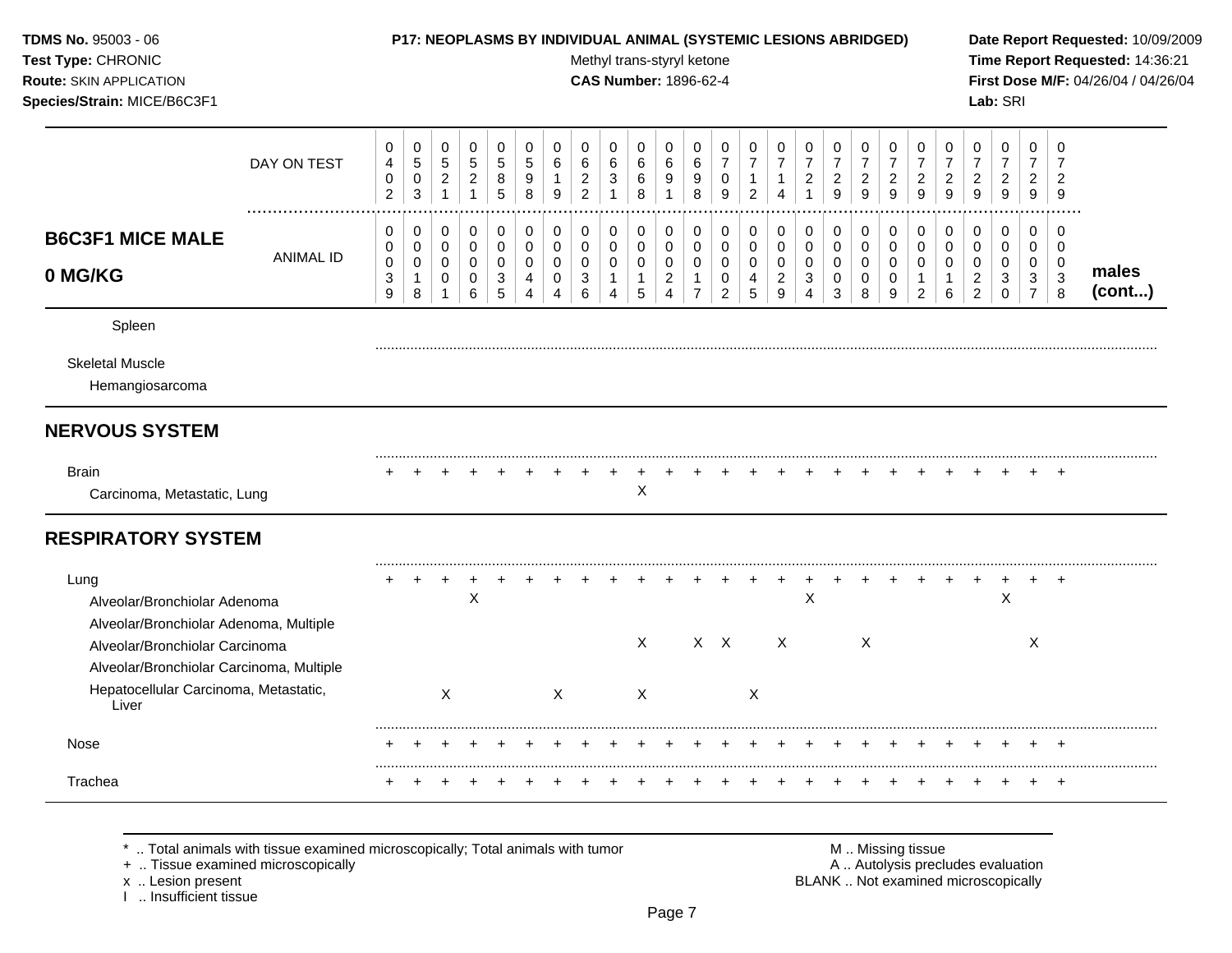I .. Insufficient tissue

## **TDMS No.** 95003 - 06 **P17: NEOPLASMS BY INDIVIDUAL ANIMAL (SYSTEMIC LESIONS ABRIDGED) Date Report Requested:** 10/09/2009

Test Type: CHRONIC **Test Type:** CHRONIC **Test Type:** CHRONIC **Time Report Requested:** 14:36:21 **Route:** SKIN APPLICATION **CAS Number:** 1896-62-4 **First Dose M/F:** 04/26/04 / 04/26/04 **Species/Strain:** MICE/B6C3F1 **Lab:** SRI

|                                                                | DAY ON TEST                                                                                                        | 0<br>4<br>0<br>$\overline{2}$         | $\mathbf 0$<br>$\sqrt{5}$<br>$\pmb{0}$<br>$\mathbf{3}$ | 0<br>$\sqrt{5}$<br>$\overline{c}$<br>$\mathbf{1}$    | 0<br>5<br>$\overline{c}$<br>$\mathbf{1}$          | 0<br>$\sqrt{5}$<br>8<br>5                            | 0<br>$\sqrt{5}$<br>9<br>8                                 | $\mathbf 0$<br>6<br>$\mathbf 1$<br>9                   | 0<br>$\,6$<br>$\overline{c}$<br>$\overline{2}$ | 0<br>6<br>$\ensuremath{\mathsf{3}}$<br>$\overline{1}$ | 0<br>$\,6\,$<br>6<br>8                     | 0<br>6<br>9<br>$\mathbf{1}$                             | 0<br>6<br>9<br>8                                        | 0<br>$\overline{7}$<br>0<br>9      | 0<br>$\overline{7}$<br>1<br>$\overline{2}$ | 0<br>$\overline{7}$<br>1<br>$\overline{\mathbf{4}}$          | 0<br>$\boldsymbol{7}$<br>$\overline{c}$<br>$\overline{1}$               | 0<br>$\overline{7}$<br>$\overline{c}$<br>9 | 0<br>$\overline{7}$<br>$\overline{\mathbf{c}}$<br>$\overline{9}$ | 0<br>$\overline{7}$<br>$\overline{c}$<br>$\overline{9}$ | 0<br>$\overline{7}$<br>$\overline{c}$<br>9   | 0<br>$\overline{7}$<br>$\overline{c}$<br>9 | 0<br>$\overline{7}$<br>$\overline{a}$<br>9                               | 0<br>$\boldsymbol{7}$<br>$\overline{c}$<br>9 | 0<br>$\overline{7}$<br>$\overline{2}$<br>$\boldsymbol{9}$ | 0<br>$\overline{7}$<br>$\overline{c}$<br>9              |                 |
|----------------------------------------------------------------|--------------------------------------------------------------------------------------------------------------------|---------------------------------------|--------------------------------------------------------|------------------------------------------------------|---------------------------------------------------|------------------------------------------------------|-----------------------------------------------------------|--------------------------------------------------------|------------------------------------------------|-------------------------------------------------------|--------------------------------------------|---------------------------------------------------------|---------------------------------------------------------|------------------------------------|--------------------------------------------|--------------------------------------------------------------|-------------------------------------------------------------------------|--------------------------------------------|------------------------------------------------------------------|---------------------------------------------------------|----------------------------------------------|--------------------------------------------|--------------------------------------------------------------------------|----------------------------------------------|-----------------------------------------------------------|---------------------------------------------------------|-----------------|
| <b>B6C3F1 MICE MALE</b><br>0 MG/KG                             | <b>ANIMAL ID</b>                                                                                                   | 0<br>$\mathbf 0$<br>$\,0\,$<br>3<br>9 | $\mathbf 0$<br>0<br>0<br>$\mathbf{1}$<br>$\bf 8$       | 0<br>$\mathbf 0$<br>$\mathbf 0$<br>0<br>$\mathbf{1}$ | $\pmb{0}$<br>$\mathbf 0$<br>$\mathbf 0$<br>0<br>6 | 0<br>$\mathbf 0$<br>$\mathbf 0$<br>$\mathbf{3}$<br>5 | 0<br>$\mathbf 0$<br>0<br>$\overline{4}$<br>$\overline{4}$ | 0<br>$\mathbf 0$<br>$\mathbf 0$<br>0<br>$\overline{4}$ | 0<br>$\pmb{0}$<br>$\mathbf 0$<br>3<br>6        | 0<br>0<br>0<br>$\mathbf{1}$<br>$\overline{4}$         | 0<br>$\mathbf 0$<br>0<br>$\mathbf{1}$<br>5 | 0<br>$\pmb{0}$<br>0<br>$\overline{c}$<br>$\overline{4}$ | 0<br>$\mathbf 0$<br>0<br>$\mathbf{1}$<br>$\overline{7}$ | 0<br>0<br>0<br>0<br>$\overline{2}$ | 0<br>$\mathbf 0$<br>0<br>4<br>5            | 0<br>$\pmb{0}$<br>$\pmb{0}$<br>$\overline{c}$<br>$\mathsf g$ | $\pmb{0}$<br>$\mathsf 0$<br>$\mathbf 0$<br>3<br>$\overline{\mathbf{4}}$ | 0<br>$\mathbf 0$<br>0<br>0<br>3            | 0<br>$\mathbf 0$<br>0<br>$\pmb{0}$<br>8                          | 0<br>$\mathbf 0$<br>0<br>0<br>9                         | 0<br>$\mathbf 0$<br>0<br>1<br>$\overline{c}$ | 0<br>$\mathbf 0$<br>0<br>1<br>6            | 0<br>$\mathbf 0$<br>$\mathbf 0$<br>$\overline{c}$<br>$\overline{2}$      | 0<br>0<br>0<br>3<br>$\mathbf 0$              | 0<br>$\mathbf 0$<br>$\mathbf{0}$<br>3<br>$\overline{7}$   | 0<br>$\mathbf 0$<br>0<br>$\ensuremath{\mathsf{3}}$<br>8 | males<br>(cont) |
| <b>SPECIAL SENSES SYSTEM</b>                                   |                                                                                                                    |                                       |                                                        |                                                      |                                                   |                                                      |                                                           |                                                        |                                                |                                                       |                                            |                                                         |                                                         |                                    |                                            |                                                              |                                                                         |                                            |                                                                  |                                                         |                                              |                                            |                                                                          |                                              |                                                           |                                                         |                 |
| Eye                                                            |                                                                                                                    |                                       |                                                        |                                                      |                                                   |                                                      |                                                           |                                                        |                                                |                                                       |                                            |                                                         |                                                         |                                    |                                            |                                                              |                                                                         |                                            |                                                                  |                                                         |                                              |                                            |                                                                          |                                              |                                                           |                                                         |                 |
| Harderian Gland<br>Adenoma<br>Carcinoma                        |                                                                                                                    |                                       |                                                        |                                                      | $\boldsymbol{\mathsf{X}}$                         |                                                      |                                                           |                                                        |                                                |                                                       |                                            |                                                         |                                                         |                                    |                                            |                                                              | М                                                                       |                                            |                                                                  |                                                         |                                              |                                            |                                                                          |                                              |                                                           |                                                         |                 |
| <b>URINARY SYSTEM</b>                                          |                                                                                                                    |                                       |                                                        |                                                      |                                                   |                                                      |                                                           |                                                        |                                                |                                                       |                                            |                                                         |                                                         |                                    |                                            |                                                              |                                                                         |                                            |                                                                  |                                                         |                                              |                                            |                                                                          |                                              |                                                           |                                                         |                 |
| Kidney<br>Carcinoma, Metastatic, Lung<br>Renal Tubule, Adenoma |                                                                                                                    | ÷                                     |                                                        |                                                      |                                                   |                                                      |                                                           |                                                        |                                                | A                                                     | $\times$                                   |                                                         |                                                         |                                    |                                            |                                                              |                                                                         |                                            |                                                                  |                                                         |                                              |                                            |                                                                          |                                              |                                                           | $\div$                                                  |                 |
| Urethra                                                        |                                                                                                                    |                                       |                                                        |                                                      |                                                   |                                                      | $\ddot{}$                                                 |                                                        |                                                |                                                       |                                            |                                                         |                                                         |                                    |                                            |                                                              |                                                                         |                                            |                                                                  |                                                         |                                              |                                            |                                                                          |                                              |                                                           |                                                         |                 |
| <b>Urinary Bladder</b>                                         |                                                                                                                    |                                       |                                                        |                                                      |                                                   |                                                      |                                                           |                                                        |                                                |                                                       |                                            |                                                         |                                                         |                                    |                                            |                                                              |                                                                         |                                            |                                                                  |                                                         |                                              |                                            |                                                                          |                                              |                                                           | $\overline{+}$                                          |                 |
| <b>SYSTEMIC LESIONS</b>                                        |                                                                                                                    |                                       |                                                        |                                                      |                                                   |                                                      |                                                           |                                                        |                                                |                                                       |                                            |                                                         |                                                         |                                    |                                            |                                                              |                                                                         |                                            |                                                                  |                                                         |                                              |                                            |                                                                          |                                              |                                                           |                                                         |                 |
| Multiple Organ<br>Lymphoma Malignant                           |                                                                                                                    |                                       |                                                        |                                                      |                                                   |                                                      |                                                           |                                                        |                                                |                                                       |                                            | X                                                       |                                                         |                                    |                                            |                                                              |                                                                         |                                            |                                                                  |                                                         |                                              |                                            |                                                                          | X                                            |                                                           | $\overline{ }$                                          |                 |
| x  Lesion present                                              | Total animals with tissue examined microscopically; Total animals with tumor<br>+  Tissue examined microscopically |                                       |                                                        |                                                      |                                                   |                                                      |                                                           |                                                        |                                                |                                                       |                                            |                                                         |                                                         |                                    |                                            |                                                              |                                                                         |                                            |                                                                  |                                                         | M  Missing tissue                            |                                            | A  Autolysis precludes evaluation<br>BLANK  Not examined microscopically |                                              |                                                           |                                                         |                 |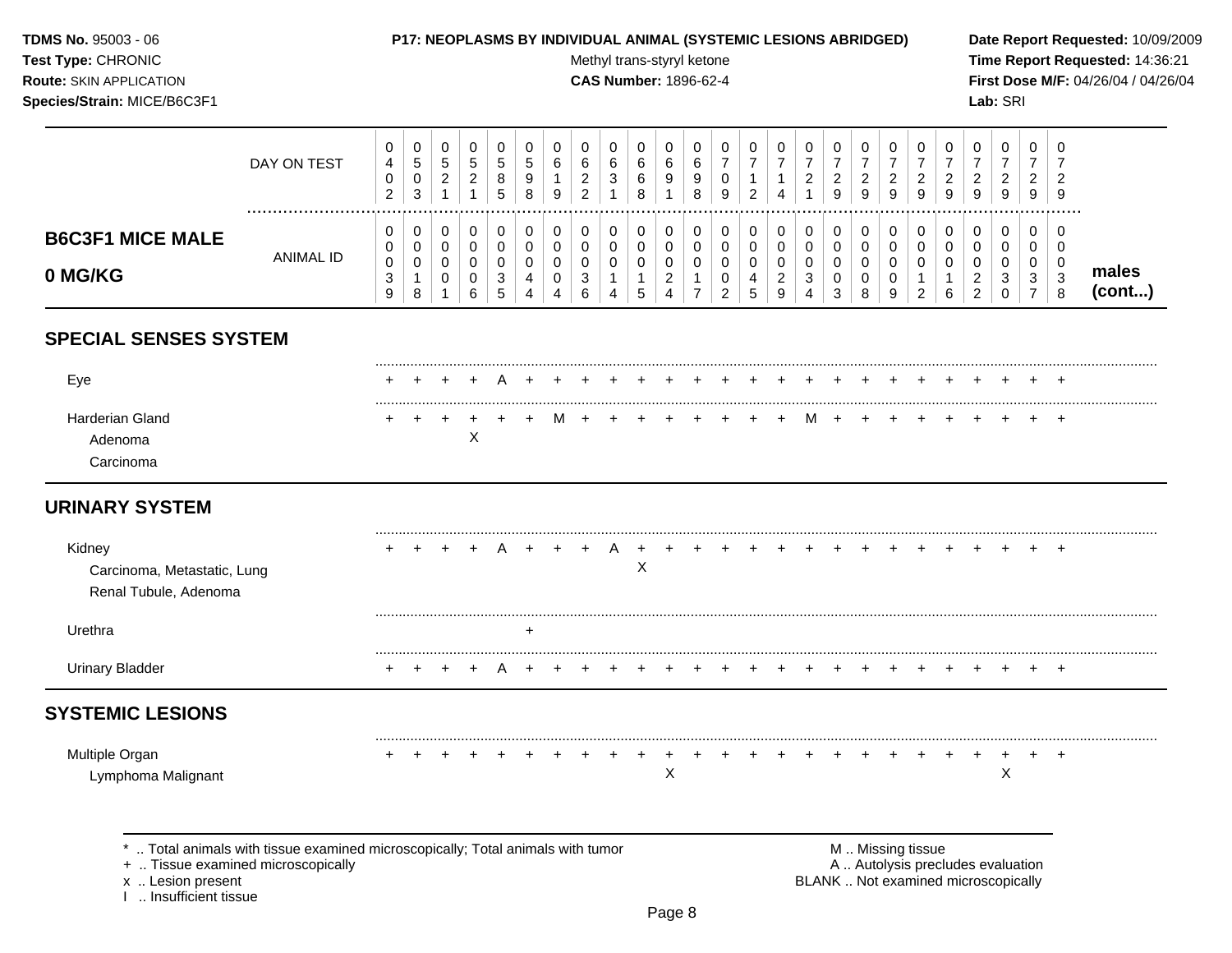Test Type: CHRONIC **Test Type:** CHRONIC **Test Type:** CHRONIC **Time Report Requested:** 14:36:21 **Route:** SKIN APPLICATION **CAS Number:** 1896-62-4 **First Dose M/F:** 04/26/04 / 04/26/04 **Species/Strain:** MICE/B6C3F1 **Lab:** SRI

|                                                                                 | DAY ON TEST      | 0<br>$\boldsymbol{7}$<br>$\overline{c}$<br>9 | 0<br>$\boldsymbol{7}$<br>$\sqrt{2}$<br>$\overline{9}$                         | 0<br>$\boldsymbol{7}$<br>3<br>$\Omega$ | 0<br>$\boldsymbol{7}$<br>$\sqrt{3}$<br>$\Omega$                       | 0<br>$\overline{7}$<br>3<br>$\Omega$ | 0<br>$\overline{7}$<br>3<br>$\Omega$ | 0<br>$\overline{7}$<br>3<br>$\Omega$              | 0<br>$\overline{7}$<br>$\mathbf{3}$<br>$\Omega$ | 0<br>$\overline{7}$<br>3<br>$\Omega$         | 0<br>$\overline{7}$<br>$\ensuremath{\mathsf{3}}$<br>$\Omega$           | 0<br>$\overline{7}$<br>$\sqrt{3}$<br>$\Omega$                              | 0<br>$\overline{7}$<br>$\sqrt{3}$<br>$\Omega$ | 0<br>$\overline{7}$<br>3<br>$\Omega$ | 0<br>$\overline{7}$<br>3<br>$\Omega$                   | 0<br>$\overline{7}$<br>$\sqrt{3}$<br>$\Omega$               | 0<br>$\overline{7}$<br>$\mathbf{3}$<br>$\Omega$   | 0<br>$\boldsymbol{7}$<br>$\ensuremath{\mathsf{3}}$<br>$\Omega$ | 0<br>$\overline{7}$<br>$\sqrt{3}$<br>$\Omega$                     | 0<br>$\overline{7}$<br>$\sqrt{3}$<br>$\Omega$                    | 0<br>$\overline{7}$<br>$\mathbf{3}$<br>$\Omega$     | 0<br>$\overline{7}$<br>3<br>$\Omega$   | 0<br>$\overline{7}$<br>3                                                | 0<br>$\overline{7}$<br>3<br>1                | 0<br>$\overline{7}$<br>3<br>1          | 0<br>$\overline{7}$<br>3<br>-1                                                |          |
|---------------------------------------------------------------------------------|------------------|----------------------------------------------|-------------------------------------------------------------------------------|----------------------------------------|-----------------------------------------------------------------------|--------------------------------------|--------------------------------------|---------------------------------------------------|-------------------------------------------------|----------------------------------------------|------------------------------------------------------------------------|----------------------------------------------------------------------------|-----------------------------------------------|--------------------------------------|--------------------------------------------------------|-------------------------------------------------------------|---------------------------------------------------|----------------------------------------------------------------|-------------------------------------------------------------------|------------------------------------------------------------------|-----------------------------------------------------|----------------------------------------|-------------------------------------------------------------------------|----------------------------------------------|----------------------------------------|-------------------------------------------------------------------------------|----------|
| <b>B6C3F1 MICE MALE</b><br>0 MG/KG                                              | <b>ANIMAL ID</b> | 0<br>0<br>$\pmb{0}$<br>$\overline{4}$<br>8   | $\mathbf 0$<br>$\mathbf 0$<br>$\mathbf 0$<br>$\overline{4}$<br>$\overline{9}$ | 0<br>0<br>$\mathbf 0$<br>0<br>5        | $\mathbf 0$<br>$\mathbf 0$<br>$\mathbf 0$<br>$\mathbf{1}$<br>$\Omega$ | 0<br>$\mathbf 0$<br>$\mathbf 0$      | 0<br>0<br>0<br>3                     | $\pmb{0}$<br>$\mathbf 0$<br>$\mathbf 0$<br>1<br>9 | 0<br>0<br>0<br>$\overline{c}$<br>$\overline{1}$ | 0<br>0<br>$\mathbf 0$<br>$\overline{2}$<br>3 | 0<br>$\pmb{0}$<br>$\boldsymbol{0}$<br>$\overline{2}$<br>$6\phantom{1}$ | $\Omega$<br>$\mathbf 0$<br>$\pmb{0}$<br>$\boldsymbol{2}$<br>$\overline{7}$ | 0<br>0<br>0<br>$\overline{c}$<br>8            | $\mathbf 0$<br>0<br>$\mathbf 0$<br>3 | $\mathbf 0$<br>0<br>$\mathbf 0$<br>3<br>$\overline{2}$ | $\mathbf 0$<br>0<br>$\pmb{0}$<br>$\sqrt{3}$<br>$\mathbf{3}$ | 0<br>$\mathsf{O}$<br>$\mathbf 0$<br>4<br>$\Omega$ | 0<br>$\mathsf{O}\xspace$<br>$\pmb{0}$<br>4<br>$\mathbf 1$      | $\pmb{0}$<br>0<br>$\mathbf 0$<br>$\overline{4}$<br>$\overline{2}$ | $\mathbf 0$<br>$\mathbf 0$<br>$\mathbf 0$<br>$\overline{4}$<br>3 | $\mathbf 0$<br>$\mathbf 0$<br>$\mathbf 0$<br>4<br>6 | $\mathbf 0$<br>0<br>0<br>5<br>$\Omega$ | $\mathbf 0$<br>$\mathbf 0$<br>$\Omega$<br>$\mathbf 0$<br>$\overline{7}$ | 0<br>0<br>0<br>$\overline{a}$<br>$\mathbf 0$ | 0<br>$\mathbf 0$<br>0<br>$\frac{2}{5}$ | $\Omega$<br>$\overline{0}$<br>$\mathbf 0$<br>$\overline{4}$<br>$\overline{7}$ | * TOTALS |
| <b>ALIMENTARY SYSTEM</b>                                                        |                  |                                              |                                                                               |                                        |                                                                       |                                      |                                      |                                                   |                                                 |                                              |                                                                        |                                                                            |                                               |                                      |                                                        |                                                             |                                                   |                                                                |                                                                   |                                                                  |                                                     |                                        |                                                                         |                                              |                                        |                                                                               |          |
| Esophagus                                                                       |                  |                                              |                                                                               |                                        |                                                                       |                                      |                                      |                                                   |                                                 |                                              |                                                                        |                                                                            |                                               |                                      |                                                        |                                                             |                                                   |                                                                |                                                                   |                                                                  |                                                     |                                        |                                                                         |                                              |                                        |                                                                               | 50       |
| Gallbladder                                                                     |                  | ٠                                            |                                                                               |                                        | M                                                                     |                                      |                                      |                                                   |                                                 |                                              |                                                                        |                                                                            |                                               |                                      |                                                        |                                                             |                                                   |                                                                |                                                                   |                                                                  |                                                     |                                        |                                                                         |                                              |                                        |                                                                               | 40       |
| Intestine Large, Cecum<br>Carcinoma                                             |                  |                                              |                                                                               |                                        |                                                                       |                                      |                                      |                                                   |                                                 |                                              |                                                                        |                                                                            |                                               |                                      |                                                        |                                                             |                                                   |                                                                |                                                                   |                                                                  |                                                     |                                        |                                                                         |                                              |                                        |                                                                               | 41<br>1  |
| Intestine Large, Colon                                                          |                  |                                              |                                                                               |                                        |                                                                       |                                      |                                      |                                                   |                                                 |                                              |                                                                        |                                                                            |                                               |                                      |                                                        |                                                             |                                                   |                                                                |                                                                   |                                                                  |                                                     |                                        |                                                                         |                                              |                                        |                                                                               | 39       |
| Intestine Large, Rectum                                                         |                  |                                              |                                                                               |                                        |                                                                       |                                      |                                      |                                                   |                                                 |                                              |                                                                        |                                                                            |                                               |                                      |                                                        |                                                             |                                                   |                                                                |                                                                   |                                                                  |                                                     |                                        |                                                                         |                                              |                                        |                                                                               | 41       |
| Intestine Small, Duodenum                                                       |                  |                                              |                                                                               |                                        |                                                                       |                                      |                                      |                                                   |                                                 |                                              |                                                                        |                                                                            |                                               |                                      |                                                        |                                                             |                                                   |                                                                |                                                                   |                                                                  |                                                     |                                        |                                                                         |                                              |                                        |                                                                               | 40       |
| Intestine Small, Ileum                                                          |                  |                                              |                                                                               |                                        |                                                                       |                                      |                                      |                                                   |                                                 |                                              |                                                                        |                                                                            |                                               |                                      |                                                        |                                                             |                                                   |                                                                |                                                                   |                                                                  |                                                     |                                        |                                                                         |                                              |                                        |                                                                               | 40       |
| Intestine Small, Jejunum<br>Adenoma<br>Carcinoma<br>Carcinoma, Metastatic, Lung |                  |                                              |                                                                               |                                        |                                                                       |                                      |                                      |                                                   |                                                 |                                              |                                                                        |                                                                            |                                               |                                      |                                                        |                                                             |                                                   |                                                                |                                                                   |                                                                  |                                                     |                                        |                                                                         |                                              |                                        |                                                                               | 41       |
| Liver<br>Hemangiosarcoma                                                        |                  | $\ddot{}$                                    | $\ddot{}$                                                                     | X                                      |                                                                       |                                      | X                                    |                                                   |                                                 |                                              |                                                                        |                                                                            |                                               |                                      |                                                        |                                                             |                                                   |                                                                |                                                                   |                                                                  |                                                     |                                        |                                                                         |                                              |                                        |                                                                               | 50<br>Δ  |

\* .. Total animals with tissue examined microscopically; Total animals with tumor M .. Missing tissue M .. Missing tissue<br>A .. Autolysis precludes evaluation<br>A .. Autolysis precludes evaluation

+ .. Tissue examined microscopically

x .. Lesion present<br>I .. Insufficient tissue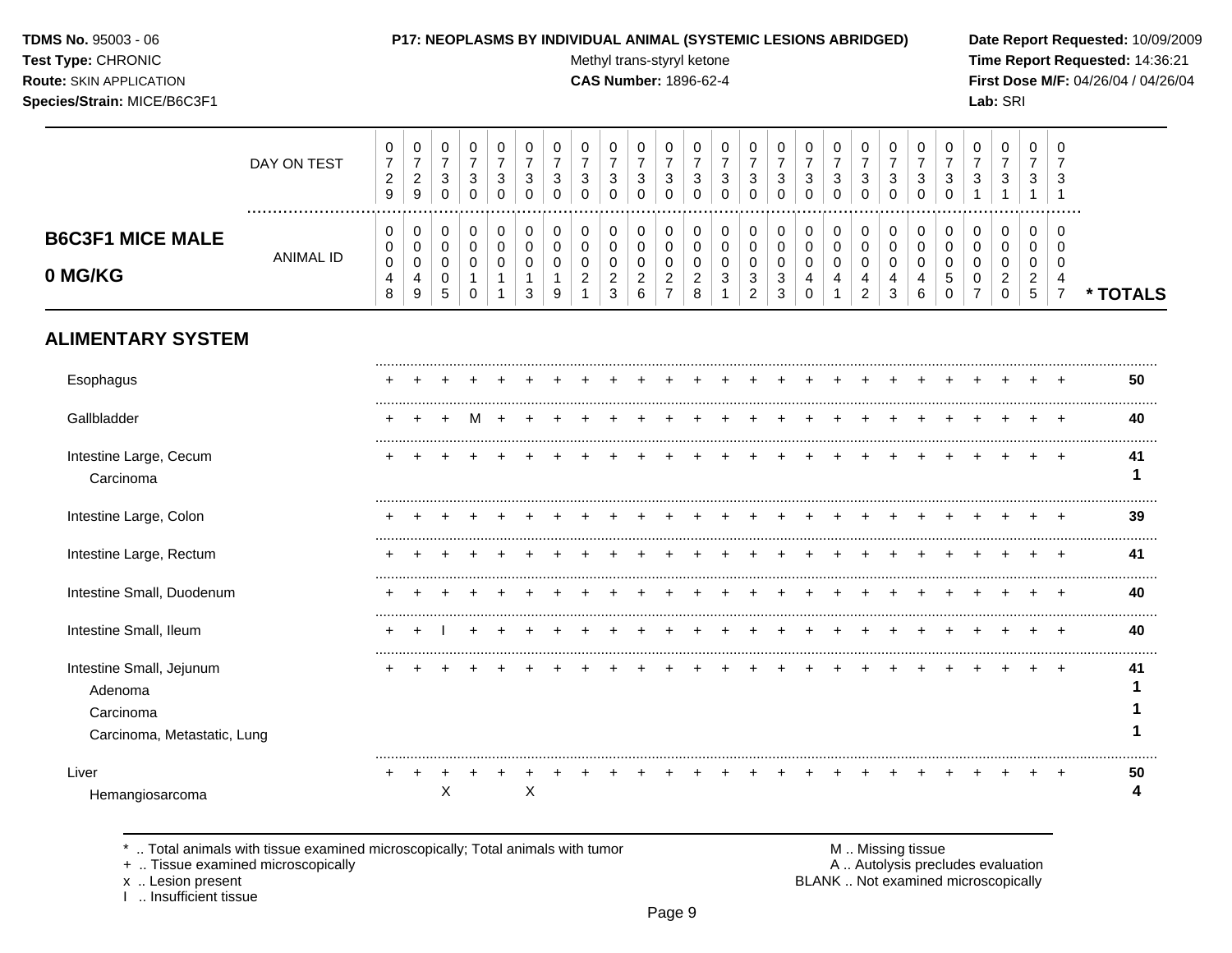**Test Type:** CHRONIC **The Report Requested:** 14:36:21 **Route:** SKIN APPLICATION **CAS Number:** 1896-62-4 **First Dose M/F:** 04/26/04 / 04/26/04 **Species/Strain:** MICE/B6C3F1 **Lab:** SRI

|                                                              | DAY ON TEST      | 0<br>$\boldsymbol{7}$<br>$\sqrt{2}$<br>9 | 0<br>$\overline{7}$<br>$\overline{c}$<br>$\boldsymbol{9}$ | 0<br>$\overline{7}$<br>$\ensuremath{\mathsf{3}}$<br>$\mathbf 0$ | 0<br>$\overline{7}$<br>$\sqrt{3}$<br>$\mathbf 0$ | 0<br>$\overline{7}$<br>3<br>$\Omega$ | 0<br>$\overline{7}$<br>$\mathbf{3}$<br>$\Omega$ | 0<br>$\overline{7}$<br>3<br>$\Omega$ | 0<br>$\overline{7}$<br>$\ensuremath{\mathsf{3}}$<br>$\Omega$ | 0<br>$\overline{7}$<br>$\sqrt{3}$<br>$\Omega$ | 0<br>$\overline{7}$<br>$\sqrt{3}$<br>$\Omega$ | 0<br>$\overline{7}$<br>$\sqrt{3}$<br>$\mathbf 0$ | 0<br>$\overline{7}$<br>3<br>$\Omega$ | 0<br>$\overline{7}$<br>$\mathbf{3}$<br>$\mathbf 0$ | 0<br>$\overline{7}$<br>$\sqrt{3}$<br>$\mathbf 0$ | 0<br>$\overline{7}$<br>$\ensuremath{\mathsf{3}}$<br>$\mathbf 0$ | 0<br>$\overline{7}$<br>$\mathbf{3}$<br>$\Omega$ | 0<br>$\overline{7}$<br>$\ensuremath{\mathsf{3}}$<br>$\Omega$ | 0<br>$\overline{7}$<br>$\sqrt{3}$<br>$\Omega$ | 0<br>$\overline{7}$<br>3<br>$\Omega$ | 0<br>$\overline{7}$<br>3<br>$\Omega$ | 0<br>$\overline{7}$<br>3<br>$\Omega$ | 0<br>$\overline{7}$<br>3<br>1 | 0<br>$\overline{7}$<br>3<br>1 | 0<br>$\overline{7}$<br>3<br>$\overline{1}$ | $\Omega$<br>$\overline{7}$<br>3<br>1 |          |
|--------------------------------------------------------------|------------------|------------------------------------------|-----------------------------------------------------------|-----------------------------------------------------------------|--------------------------------------------------|--------------------------------------|-------------------------------------------------|--------------------------------------|--------------------------------------------------------------|-----------------------------------------------|-----------------------------------------------|--------------------------------------------------|--------------------------------------|----------------------------------------------------|--------------------------------------------------|-----------------------------------------------------------------|-------------------------------------------------|--------------------------------------------------------------|-----------------------------------------------|--------------------------------------|--------------------------------------|--------------------------------------|-------------------------------|-------------------------------|--------------------------------------------|--------------------------------------|----------|
| <b>B6C3F1 MICE MALE</b>                                      | <b>ANIMAL ID</b> | 0<br>$\mathbf 0$                         | $\pmb{0}$<br>$\pmb{0}$                                    | 0<br>$\mathbf 0$<br>$\mathbf 0$                                 | $\,0\,$<br>$\mathbf 0$<br>$\mathbf 0$            | 0<br>$\mathbf 0$<br>$\Omega$         | 0<br>$\mathbf 0$<br>$\Omega$                    | 0<br>$\mathbf 0$<br>$\Omega$         | 0<br>$\mathbf 0$<br>$\Omega$                                 | 0<br>$\mathbf 0$<br>$\mathbf 0$               | 0<br>$\mathbf 0$<br>$\mathbf 0$               | 0<br>$\mathbf 0$                                 | 0<br>$\mathbf 0$                     | 0<br>$\mathbf 0$<br>$\Omega$                       | 0<br>$\mathbf 0$<br>$\mathbf 0$                  | 0<br>$\mathbf 0$<br>$\mathbf 0$                                 | 0<br>$\mathsf 0$<br>$\mathsf 0$                 | 0<br>$\pmb{0}$<br>$\pmb{0}$                                  | 0<br>$\pmb{0}$<br>$\mathbf 0$                 | 0<br>$\mathbf 0$<br>$\Omega$         | 0<br>$\mathbf 0$<br>$\Omega$         | 0<br>0<br>$\Omega$                   | 0<br>$\mathbf 0$<br>$\Omega$  | 0<br>$\mathbf 0$<br>$\Omega$  | 0<br>$\mathbf 0$                           | 0<br>$\Omega$<br>$\Omega$            |          |
| 0 MG/KG                                                      |                  | $\mathbf 0$<br>4<br>8                    | 0<br>4<br>9                                               | 0<br>$\overline{5}$                                             | $\mathbf 1$<br>$\Omega$                          |                                      | $\mathbf 1$<br>3                                | 1<br>9                               | $\overline{a}$                                               | $\overline{c}$<br>3                           | $\overline{c}$<br>6                           | $\mathbf 0$<br>$\overline{c}$<br>$\overline{7}$  | $\mathbf 0$<br>2<br>8                | 3                                                  | 3<br>$\overline{2}$                              | 3<br>3                                                          | 4<br>$\Omega$                                   | 4                                                            | 4<br>$\overline{c}$                           | 4<br>3                               | 4<br>6                               | 5<br>$\Omega$                        | 0<br>$\overline{7}$           | $\overline{c}$<br>$\Omega$    | 0<br>$\overline{c}$<br>5                   | 4<br>$\overline{7}$                  | * TOTALS |
| Hepatoblastoma                                               |                  |                                          |                                                           |                                                                 |                                                  |                                      |                                                 |                                      |                                                              |                                               |                                               |                                                  |                                      |                                                    |                                                  |                                                                 |                                                 |                                                              |                                               |                                      |                                      |                                      |                               |                               |                                            |                                      |          |
| Hepatocellular Adenoma                                       |                  | $\mathsf{X}$                             |                                                           |                                                                 |                                                  | $X$ $X$                              |                                                 |                                      | $X$ $X$ $X$                                                  |                                               |                                               |                                                  |                                      | X                                                  |                                                  |                                                                 | X                                               |                                                              | X                                             |                                      |                                      |                                      |                               | X                             |                                            | X                                    | 19       |
| Hepatocellular Adenoma, Multiple                             |                  |                                          | $\mathsf{X}$                                              | $\mathsf{X}$                                                    |                                                  |                                      |                                                 |                                      |                                                              |                                               | X                                             |                                                  | $X$ $X$                              |                                                    |                                                  | $\mathsf{X}$                                                    |                                                 | $\mathsf{X}$                                                 |                                               |                                      |                                      | $X$ $X$                              |                               |                               |                                            |                                      | 12       |
| Hepatocellular Carcinoma                                     |                  |                                          |                                                           |                                                                 | X                                                |                                      |                                                 |                                      |                                                              | $\sf X$                                       |                                               | X                                                |                                      |                                                    |                                                  | $X$ $X$                                                         |                                                 |                                                              |                                               | $X -$                                | $\mathsf{X}$                         |                                      |                               |                               | $X$ $X$                                    |                                      | 22       |
| Hepatocellular Carcinoma, Multiple                           |                  |                                          |                                                           | $\boldsymbol{X}$                                                |                                                  |                                      |                                                 |                                      |                                                              |                                               |                                               |                                                  |                                      | Χ                                                  |                                                  |                                                                 |                                                 |                                                              |                                               |                                      |                                      |                                      |                               |                               |                                            |                                      |          |
| Squamous Cell Carcinoma, Metastatic,<br>Stomach, Forestomach |                  |                                          |                                                           |                                                                 |                                                  |                                      |                                                 |                                      |                                                              |                                               |                                               |                                                  |                                      |                                                    |                                                  |                                                                 |                                                 |                                                              |                                               | Χ                                    |                                      |                                      |                               |                               |                                            |                                      |          |
| Mesentery                                                    |                  |                                          |                                                           |                                                                 |                                                  |                                      |                                                 |                                      |                                                              |                                               |                                               |                                                  |                                      |                                                    |                                                  |                                                                 |                                                 |                                                              |                                               |                                      |                                      |                                      |                               |                               |                                            |                                      |          |
| Carcinoma, Metastatic, Lung                                  |                  |                                          |                                                           |                                                                 |                                                  |                                      |                                                 |                                      |                                                              |                                               |                                               |                                                  |                                      |                                                    |                                                  |                                                                 |                                                 |                                                              |                                               |                                      |                                      |                                      |                               |                               |                                            |                                      |          |
| Pancreas                                                     |                  |                                          |                                                           |                                                                 |                                                  |                                      |                                                 |                                      |                                                              |                                               |                                               |                                                  |                                      |                                                    |                                                  |                                                                 |                                                 |                                                              |                                               |                                      |                                      |                                      |                               |                               |                                            |                                      | 49       |
| <b>Salivary Glands</b>                                       |                  |                                          |                                                           |                                                                 |                                                  |                                      |                                                 |                                      |                                                              |                                               |                                               |                                                  |                                      |                                                    |                                                  |                                                                 |                                                 |                                                              |                                               |                                      |                                      |                                      |                               |                               |                                            | $\overline{ }$                       | 50       |
| Stomach, Forestomach                                         |                  |                                          |                                                           |                                                                 |                                                  |                                      |                                                 |                                      |                                                              |                                               |                                               |                                                  |                                      |                                                    |                                                  |                                                                 |                                                 |                                                              |                                               |                                      |                                      |                                      |                               |                               |                                            |                                      | 50       |
| Squamous Cell Carcinoma                                      |                  |                                          |                                                           |                                                                 |                                                  |                                      |                                                 |                                      |                                                              |                                               |                                               |                                                  |                                      |                                                    |                                                  |                                                                 |                                                 |                                                              |                                               | X                                    |                                      |                                      |                               |                               |                                            |                                      |          |
| Squamous Cell Papilloma                                      |                  |                                          |                                                           |                                                                 |                                                  |                                      |                                                 |                                      |                                                              |                                               |                                               |                                                  |                                      |                                                    |                                                  |                                                                 |                                                 |                                                              |                                               |                                      |                                      |                                      |                               | $X \times$                    |                                            |                                      |          |
| Stomach, Glandular                                           |                  |                                          |                                                           |                                                                 |                                                  |                                      |                                                 |                                      |                                                              |                                               |                                               |                                                  |                                      |                                                    |                                                  |                                                                 |                                                 |                                                              |                                               |                                      |                                      |                                      |                               |                               |                                            |                                      | 47       |
| Tooth                                                        |                  |                                          |                                                           |                                                                 |                                                  |                                      |                                                 |                                      |                                                              |                                               |                                               |                                                  |                                      |                                                    |                                                  |                                                                 |                                                 |                                                              |                                               |                                      |                                      |                                      |                               |                               |                                            |                                      |          |

# **CARDIOVASCULAR SYSTEM**

\* .. Total animals with tissue examined microscopically; Total animals with tumor <br>
+ .. Tissue examined microscopically<br>
+ .. Tissue examined microscopically

+ .. Tissue examined microscopically

I .. Insufficient tissue

x .. Lesion present **BLANK** .. Not examined microscopically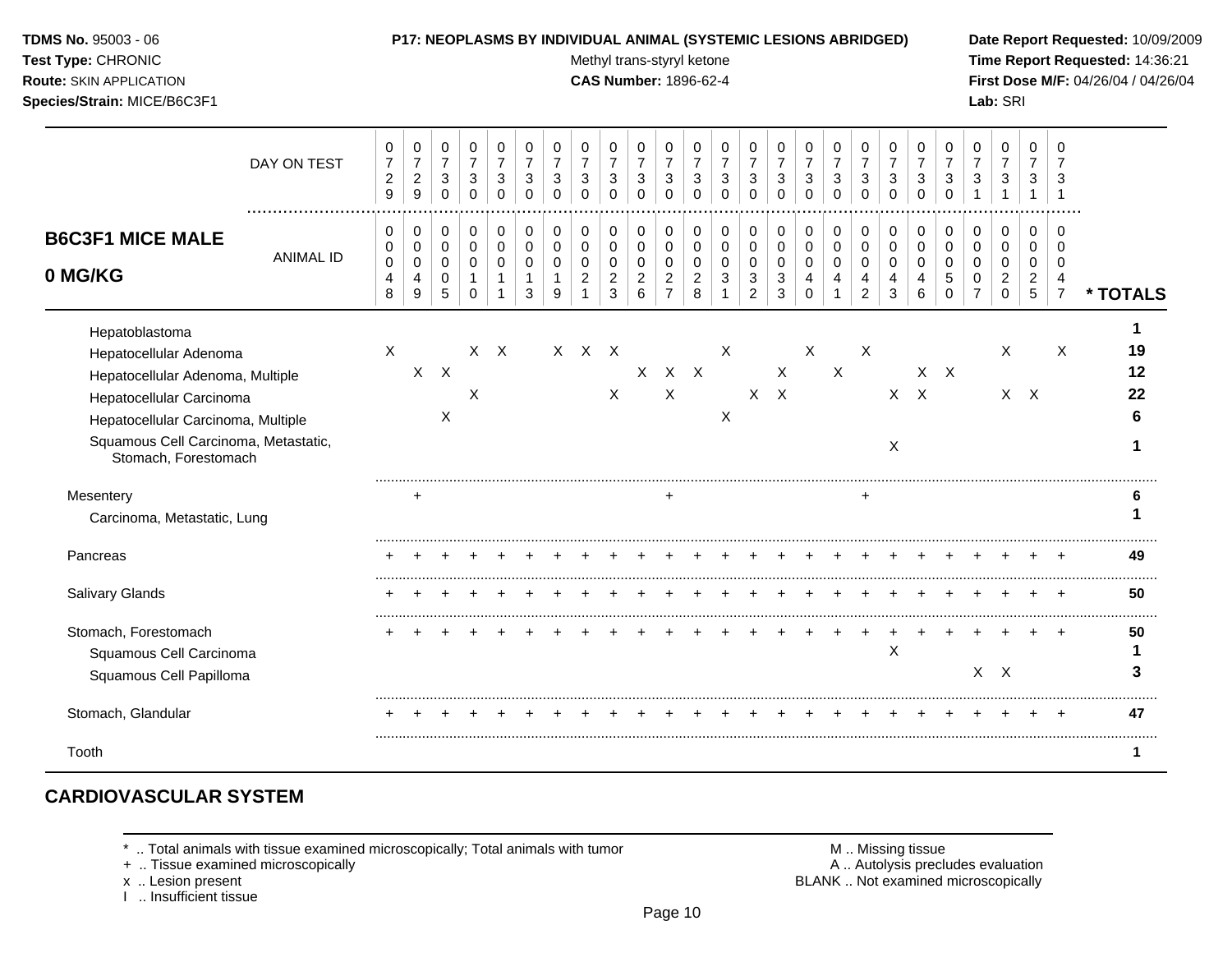**Test Type:** CHRONIC **Trans-styryl ketone** Methyl trans-styryl ketone **Time Report Requested:** 14:36:21 **Route:** SKIN APPLICATION **CAS Number:** 1896-62-4 **First Dose M/F:** 04/26/04 / 04/26/04 **Species/Strain:** MICE/B6C3F1 **Lab:** SRI

|                                                                                         | DAY ON TEST      | 0<br>$\overline{7}$<br>$\boldsymbol{2}$<br>$\boldsymbol{9}$ | 0<br>$\overline{7}$<br>$\overline{c}$<br>$\boldsymbol{9}$ | 0<br>$\overline{7}$<br>3<br>$\mathbf 0$ | 0<br>$\overline{7}$<br>3<br>$\mathbf 0$ | 0<br>$\overline{7}$<br>3<br>0 | 0<br>$\overline{7}$<br>3<br>$\mathbf 0$ | 0<br>$\overline{7}$<br>3<br>$\Omega$ | 0<br>$\overline{7}$<br>3<br>$\Omega$    | 0<br>$\overline{7}$<br>$\mathbf{3}$<br>$\Omega$ | 0<br>$\overline{7}$<br>3<br>$\Omega$ | 0<br>$\overline{7}$<br>3<br>$\mathbf 0$                   | 0<br>7<br>3<br>$\Omega$      | 0<br>3<br>$\Omega$ | 0<br>7<br>3<br>$\Omega$            | 0<br>7<br>3<br>$\Omega$                   | 0<br>$\overline{7}$<br>3<br>$\Omega$   | 0<br>$\overline{7}$<br>3<br>$\Omega$ | 0<br>$\overline{7}$<br>3<br>$\Omega$       | 0<br>$\overline{7}$<br>3<br>$\Omega$ | 0<br>$\overline{7}$<br>3<br>$\Omega$ | 0<br>$\overline{7}$<br>3<br>$\Omega$ | 0<br>$\overline{7}$<br>3 | 0<br>$\overline{7}$<br>3            | 0<br>$\overline{7}$<br>3                    | 0<br>7<br>3                                      |                    |
|-----------------------------------------------------------------------------------------|------------------|-------------------------------------------------------------|-----------------------------------------------------------|-----------------------------------------|-----------------------------------------|-------------------------------|-----------------------------------------|--------------------------------------|-----------------------------------------|-------------------------------------------------|--------------------------------------|-----------------------------------------------------------|------------------------------|--------------------|------------------------------------|-------------------------------------------|----------------------------------------|--------------------------------------|--------------------------------------------|--------------------------------------|--------------------------------------|--------------------------------------|--------------------------|-------------------------------------|---------------------------------------------|--------------------------------------------------|--------------------|
| <b>B6C3F1 MICE MALE</b><br>0 MG/KG                                                      | <b>ANIMAL ID</b> | 0<br>0<br>0<br>4<br>8                                       | 0<br>$\mathbf 0$<br>0<br>4<br>9                           | 0<br>$\mathbf 0$<br>0<br>0<br>5         | 0<br>$\pmb{0}$<br>0<br>1<br>$\Omega$    | 0<br>$\Omega$<br>0            | 0<br>0<br>0<br>-1<br>3                  | $\pmb{0}$<br>0<br>0<br>9             | 0<br>$\mathbf 0$<br>0<br>$\overline{c}$ | 0<br>0<br>0<br>$\overline{c}$<br>3              | 0<br>0<br>0<br>$\overline{c}$<br>6   | 0<br>0<br>$\mathbf 0$<br>$\overline{2}$<br>$\overline{7}$ | 0<br>$\Omega$<br>0<br>2<br>8 | 0<br>0<br>0<br>3   | 0<br>0<br>0<br>3<br>$\overline{2}$ | 0<br>$\mathbf 0$<br>$\mathbf 0$<br>3<br>3 | 0<br>$\mathbf 0$<br>0<br>4<br>$\Omega$ | 0<br>0<br>0<br>4                     | 0<br>$\pmb{0}$<br>0<br>4<br>$\overline{2}$ | 0<br>$\pmb{0}$<br>0<br>4<br>3        | 0<br>$\mathbf 0$<br>0<br>4<br>6      | 0<br>0<br>0<br>5<br>0                | 0<br>0<br>0<br>0         | 0<br>$\Omega$<br>0<br>2<br>$\Omega$ | 0<br>0<br>0<br>$\overline{c}$<br>$\sqrt{5}$ | 0<br>$\Omega$<br>$\Omega$<br>4<br>$\overline{7}$ | * TOTALS           |
| Heart<br>Alveolar/Bronchiolar Carcinoma,<br>Metastatic, Lung<br>Atrium, Hemangiosarcoma |                  |                                                             |                                                           |                                         |                                         |                               |                                         |                                      |                                         |                                                 |                                      |                                                           |                              |                    |                                    |                                           |                                        |                                      |                                            |                                      |                                      |                                      |                          |                                     |                                             |                                                  | 50                 |
| <b>ENDOCRINE SYSTEM</b>                                                                 |                  |                                                             |                                                           |                                         |                                         |                               |                                         |                                      |                                         |                                                 |                                      |                                                           |                              |                    |                                    |                                           |                                        |                                      |                                            |                                      |                                      |                                      |                          |                                     |                                             |                                                  |                    |
| <b>Adrenal Cortex</b><br>Adenoma<br>Capsule, Adenoma                                    |                  |                                                             | $\mathsf{X}$                                              |                                         | $\boldsymbol{\mathsf{X}}$               |                               |                                         |                                      |                                         |                                                 |                                      |                                                           |                              |                    |                                    |                                           | X                                      |                                      |                                            |                                      |                                      |                                      |                          |                                     | Χ                                           |                                                  | 50<br>5            |
| Adrenal Medulla                                                                         |                  |                                                             |                                                           |                                         |                                         |                               |                                         |                                      |                                         |                                                 |                                      |                                                           |                              |                    |                                    |                                           |                                        |                                      |                                            |                                      |                                      |                                      |                          |                                     |                                             |                                                  | 49                 |
| Islets, Pancreatic<br>Adenoma                                                           |                  |                                                             |                                                           |                                         |                                         |                               |                                         |                                      |                                         | Χ                                               |                                      |                                                           |                              |                    |                                    |                                           |                                        |                                      |                                            |                                      |                                      |                                      |                          |                                     |                                             |                                                  | 50<br>$\mathbf{2}$ |
| Parathyroid Gland                                                                       |                  |                                                             |                                                           |                                         |                                         |                               |                                         |                                      |                                         |                                                 |                                      |                                                           |                              |                    |                                    |                                           |                                        |                                      |                                            |                                      |                                      |                                      |                          |                                     |                                             |                                                  | 48                 |
| <b>Pituitary Gland</b>                                                                  |                  |                                                             |                                                           |                                         |                                         |                               |                                         |                                      |                                         |                                                 |                                      |                                                           |                              |                    |                                    |                                           |                                        |                                      |                                            |                                      |                                      |                                      |                          |                                     |                                             |                                                  | 49                 |
| <b>Thyroid Gland</b><br>Follicular Cell, Adenoma                                        |                  |                                                             |                                                           |                                         |                                         |                               | X                                       |                                      |                                         |                                                 |                                      |                                                           |                              |                    |                                    |                                           |                                        |                                      |                                            |                                      |                                      |                                      |                          |                                     |                                             | $\overline{ }$                                   | 50                 |

\* .. Total animals with tissue examined microscopically; Total animals with tumor **M** metally more than M .. Missing tissue<br>  $\blacksquare$  Tissue examined microscopically

+ .. Tissue examined microscopically

x .. Lesion present<br>I .. Insufficient tissue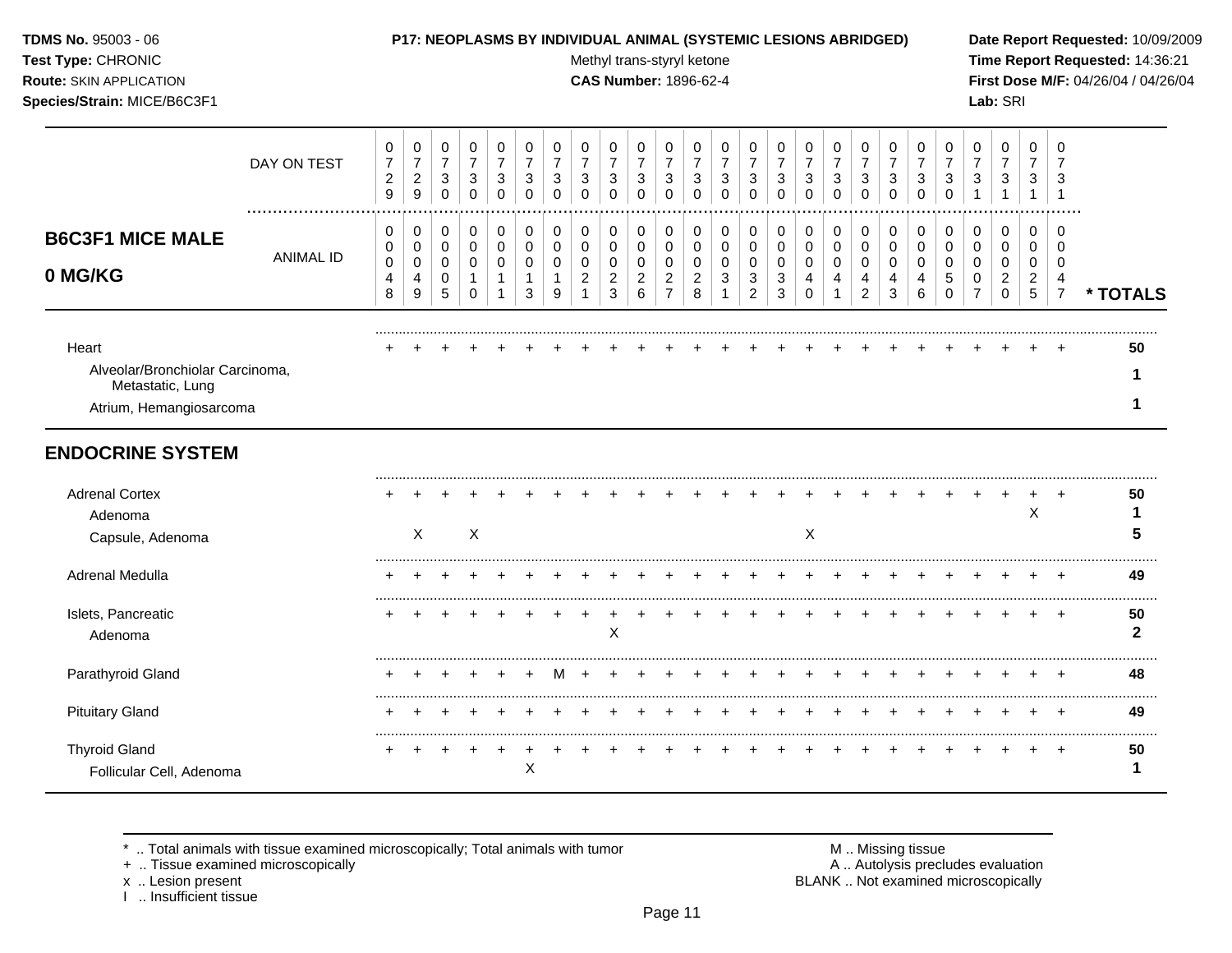TDMS No. 95003 - 06 Test Type: CHRONIC

**Route: SKIN APPLICATION** 

Species/Strain: MICE/B6C3F1

## P17: NEOPLASMS BY INDIVIDUAL ANIMAL (SYSTEMIC LESIONS ABRIDGED)

Methyl trans-styryl ketone

**CAS Number: 1896-62-4** 

Date Report Requested: 10/09/2009 Time Report Requested: 14:36:21 First Dose M/F: 04/26/04 / 04/26/04 Lab: SRI

|                                                           |                  | 0                                                | 0                                 | 0                                                          | 0                                                    | 0                                                          | 0                                                     | 0                                  | 0                                                          | 0                                                          | 0                                                            | 0                                               | 0                                  | 0                                  | 0                                                               | 0                                                                          | 0                                                               | 0                                                            | 0                                                                                    | 0                                          | 0                               | 0                                                          | 0                                                             | 0                                                                | 0                                                                   | 0                                                                                      |          |
|-----------------------------------------------------------|------------------|--------------------------------------------------|-----------------------------------|------------------------------------------------------------|------------------------------------------------------|------------------------------------------------------------|-------------------------------------------------------|------------------------------------|------------------------------------------------------------|------------------------------------------------------------|--------------------------------------------------------------|-------------------------------------------------|------------------------------------|------------------------------------|-----------------------------------------------------------------|----------------------------------------------------------------------------|-----------------------------------------------------------------|--------------------------------------------------------------|--------------------------------------------------------------------------------------|--------------------------------------------|---------------------------------|------------------------------------------------------------|---------------------------------------------------------------|------------------------------------------------------------------|---------------------------------------------------------------------|----------------------------------------------------------------------------------------|----------|
|                                                           | DAY ON TEST      | $\boldsymbol{7}$<br>$\sqrt{2}$<br>$\overline{9}$ | $\overline{7}$<br>$\sqrt{2}$<br>9 | $\overline{7}$<br>$\ensuremath{\mathsf{3}}$<br>$\mathbf 0$ | $\overline{7}$<br>3<br>$\mathbf 0$                   | $\overline{7}$<br>3<br>$\mathbf 0$                         | $\overline{7}$<br>3<br>$\mathbf 0$                    | $\overline{7}$<br>3<br>$\mathbf 0$ | $\overline{7}$<br>$\ensuremath{\mathsf{3}}$<br>$\mathbf 0$ | $\overline{7}$<br>$\ensuremath{\mathsf{3}}$<br>$\mathsf 0$ | $\boldsymbol{7}$<br>$\ensuremath{\mathsf{3}}$<br>$\mathbf 0$ | $\overline{7}$<br>$\sqrt{3}$<br>$\mathbf 0$     | $\overline{7}$<br>3<br>$\mathbf 0$ | $\overline{7}$<br>3<br>$\mathbf 0$ | $\overline{7}$<br>$\ensuremath{\mathsf{3}}$<br>$\Omega$         | $\overline{7}$<br>$\ensuremath{\mathsf{3}}$<br>$\mathbf 0$                 | $\overline{7}$<br>$\ensuremath{\mathsf{3}}$<br>$\mathbf 0$      | $\boldsymbol{7}$<br>$\ensuremath{\mathsf{3}}$<br>$\mathbf 0$ | $\overline{7}$<br>3<br>$\mathsf 0$                                                   | $\overline{7}$<br>3<br>$\Omega$            | $\overline{7}$<br>3<br>$\Omega$ | $\overline{7}$<br>$\ensuremath{\mathsf{3}}$<br>$\mathbf 0$ | $\overline{7}$<br>$\ensuremath{\mathsf{3}}$<br>$\overline{1}$ | $\boldsymbol{7}$<br>$\ensuremath{\mathsf{3}}$<br>$\mathbf{1}$    | $\overline{7}$<br>3<br>$\mathbf{1}$                                 | $\overline{7}$<br>3<br>$\overline{1}$                                                  |          |
| <b>B6C3F1 MICE MALE</b><br>0 MG/KG                        | <b>ANIMAL ID</b> | 0<br>0<br>$\pmb{0}$<br>4<br>$\bf8$               | 0<br>0<br>0<br>4<br>9             | 0<br>$\mathbf 0$<br>0<br>$\mathbf 0$<br>$5\phantom{.0}$    | 0<br>0<br>$\mathbf 0$<br>$\mathbf{1}$<br>$\mathbf 0$ | $\pmb{0}$<br>$\mathbf 0$<br>$\pmb{0}$<br>$\mathbf{1}$<br>1 | 0<br>$\mathbf 0$<br>0<br>$\mathbf{1}$<br>$\mathbf{3}$ | 0<br>$\mathbf 0$<br>0<br>1<br>9    | 0<br>0<br>0<br>$\overline{c}$<br>1                         | 0<br>0<br>0<br>$\overline{c}$<br>$\mathbf{3}$              | 0<br>0<br>$\mathbf 0$<br>$\overline{c}$<br>$\,6\,$           | 0<br>0<br>0<br>$\overline{c}$<br>$\overline{7}$ | 0<br>0<br>0<br>$\overline{c}$<br>8 | 0<br>0<br>0<br>3<br>$\mathbf{1}$   | 0<br>$\mathbf 0$<br>$\mathbf 0$<br>$\sqrt{3}$<br>$\overline{2}$ | 0<br>$\mathbf 0$<br>$\pmb{0}$<br>$\ensuremath{\mathsf{3}}$<br>$\mathbf{3}$ | 0<br>$\mathbf 0$<br>0<br>$\overline{\mathbf{4}}$<br>$\mathbf 0$ | 0<br>$\mathbf 0$<br>0<br>4<br>1                              | $\mathbf 0$<br>$\mathbf 0$<br>$\pmb{0}$<br>$\overline{\mathbf{4}}$<br>$\overline{2}$ | 0<br>$\mathbf 0$<br>0<br>4<br>$\mathbf{3}$ | 0<br>$\mathbf 0$<br>0<br>4<br>6 | 0<br>0<br>0<br>$\,$ 5 $\,$<br>$\mathbf 0$                  | 0<br>0<br>0<br>0<br>$\overline{7}$                            | 0<br>$\mathbf 0$<br>$\mathbf 0$<br>$\overline{c}$<br>$\mathsf 0$ | $\mathbf 0$<br>0<br>$\mathbf 0$<br>$\overline{c}$<br>$\overline{5}$ | $\overline{0}$<br>$\overline{0}$<br>$\overline{0}$<br>$\overline{4}$<br>$\overline{7}$ | * TOTALS |
| <b>GENERAL BODY SYSTEM</b>                                |                  |                                                  |                                   |                                                            |                                                      |                                                            |                                                       |                                    |                                                            |                                                            |                                                              |                                                 |                                    |                                    |                                                                 |                                                                            |                                                                 |                                                              |                                                                                      |                                            |                                 |                                                            |                                                               |                                                                  |                                                                     |                                                                                        |          |
| <b>Tissue NOS</b>                                         |                  |                                                  |                                   |                                                            |                                                      |                                                            |                                                       |                                    |                                                            |                                                            |                                                              |                                                 |                                    |                                    |                                                                 |                                                                            |                                                                 |                                                              |                                                                                      |                                            |                                 |                                                            |                                                               |                                                                  |                                                                     |                                                                                        | 2        |
| <b>GENITAL SYSTEM</b>                                     |                  |                                                  |                                   |                                                            |                                                      |                                                            |                                                       |                                    |                                                            |                                                            |                                                              |                                                 |                                    |                                    |                                                                 |                                                                            |                                                                 |                                                              |                                                                                      |                                            |                                 |                                                            |                                                               |                                                                  |                                                                     |                                                                                        |          |
| Epididymis                                                |                  |                                                  |                                   |                                                            |                                                      |                                                            |                                                       |                                    |                                                            |                                                            |                                                              |                                                 |                                    |                                    |                                                                 |                                                                            |                                                                 |                                                              |                                                                                      |                                            |                                 |                                                            |                                                               |                                                                  |                                                                     |                                                                                        | 50       |
| <b>Preputial Gland</b>                                    |                  |                                                  |                                   |                                                            |                                                      |                                                            |                                                       |                                    |                                                            |                                                            |                                                              |                                                 |                                    |                                    |                                                                 |                                                                            |                                                                 |                                                              |                                                                                      |                                            |                                 |                                                            |                                                               |                                                                  |                                                                     |                                                                                        | 50       |
| Prostate                                                  |                  |                                                  |                                   |                                                            |                                                      |                                                            |                                                       |                                    |                                                            |                                                            |                                                              |                                                 |                                    |                                    |                                                                 |                                                                            |                                                                 |                                                              |                                                                                      |                                            |                                 |                                                            |                                                               |                                                                  |                                                                     |                                                                                        | 50       |
| Seminal Vesicle                                           |                  |                                                  |                                   |                                                            |                                                      |                                                            |                                                       |                                    |                                                            |                                                            |                                                              |                                                 |                                    |                                    |                                                                 |                                                                            |                                                                 |                                                              |                                                                                      |                                            |                                 |                                                            |                                                               |                                                                  |                                                                     |                                                                                        | 50       |
| <b>Testes</b>                                             |                  |                                                  |                                   |                                                            |                                                      |                                                            |                                                       |                                    |                                                            |                                                            |                                                              |                                                 |                                    |                                    |                                                                 |                                                                            |                                                                 |                                                              |                                                                                      |                                            |                                 |                                                            |                                                               |                                                                  |                                                                     |                                                                                        | 50       |
| <b>HEMATOPOIETIC SYSTEM</b>                               |                  |                                                  |                                   |                                                            |                                                      |                                                            |                                                       |                                    |                                                            |                                                            |                                                              |                                                 |                                    |                                    |                                                                 |                                                                            |                                                                 |                                                              |                                                                                      |                                            |                                 |                                                            |                                                               |                                                                  |                                                                     |                                                                                        |          |
| <b>Bone Marrow</b><br>Hemangiosarcoma, Metastatic, Spleen |                  |                                                  |                                   |                                                            |                                                      |                                                            |                                                       |                                    |                                                            |                                                            |                                                              |                                                 |                                    |                                    |                                                                 |                                                                            |                                                                 |                                                              |                                                                                      |                                            |                                 |                                                            |                                                               |                                                                  |                                                                     |                                                                                        | 50<br>1  |
| Lymph Node                                                |                  |                                                  |                                   |                                                            |                                                      |                                                            |                                                       |                                    |                                                            |                                                            |                                                              |                                                 |                                    | $\ddot{}$                          |                                                                 |                                                                            |                                                                 |                                                              |                                                                                      |                                            |                                 |                                                            |                                                               |                                                                  |                                                                     |                                                                                        | 5        |
| Lymph Node, Mandibular                                    |                  |                                                  |                                   |                                                            |                                                      |                                                            |                                                       |                                    |                                                            |                                                            |                                                              |                                                 |                                    |                                    |                                                                 |                                                                            |                                                                 |                                                              |                                                                                      |                                            |                                 |                                                            |                                                               |                                                                  |                                                                     |                                                                                        | 49       |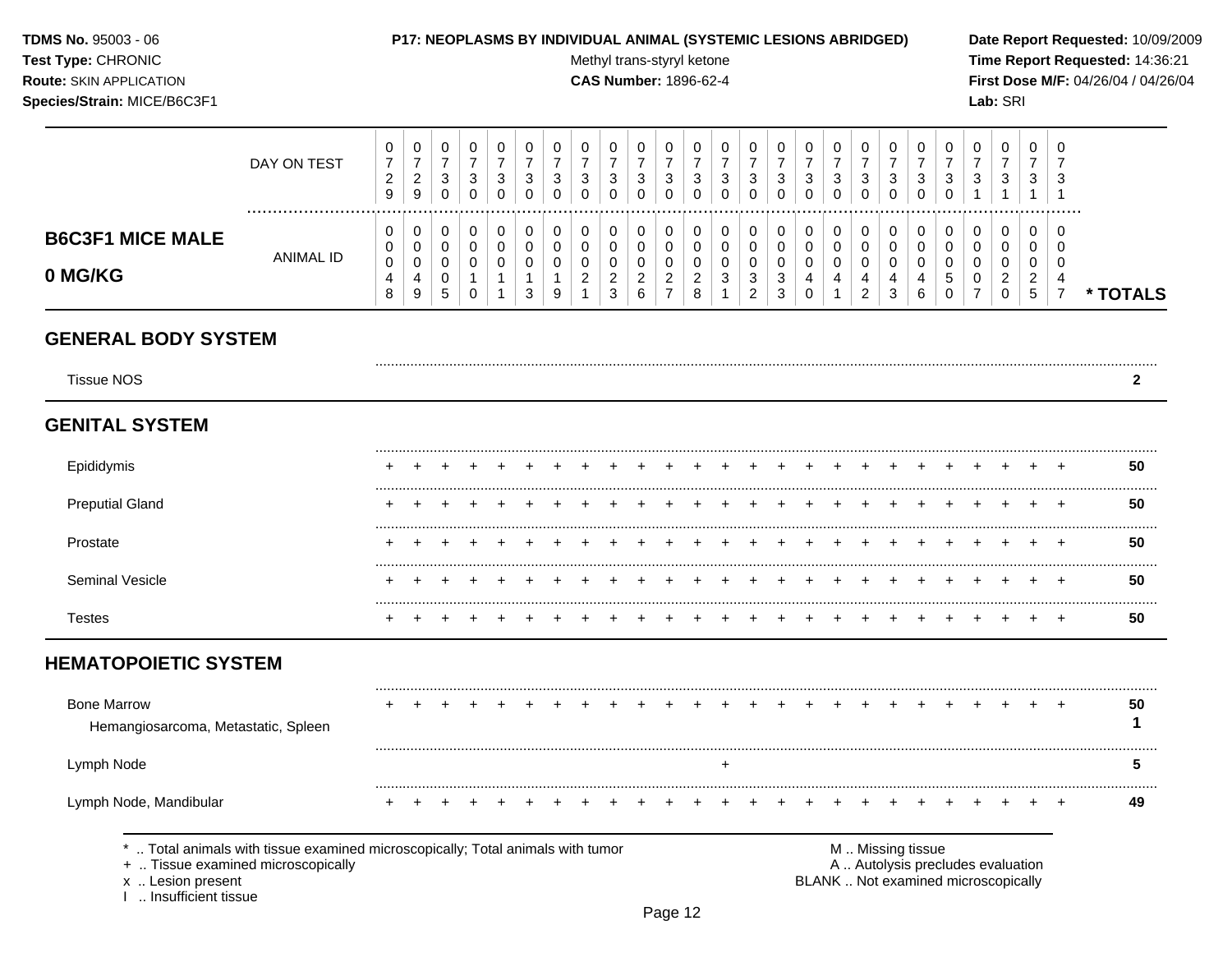**Test Type:** CHRONIC **Trans-styryl ketone** Methyl trans-styryl ketone **Time Report Requested:** 14:36:21 **Route:** SKIN APPLICATION **CAS Number:** 1896-62-4 **First Dose M/F:** 04/26/04 / 04/26/04 **Species/Strain:** MICE/B6C3F1 **Lab:** SRI

|                                                                                                    | DAY ON TEST      | 0<br>$\boldsymbol{7}$<br>$\overline{2}$<br>9 | 0<br>$\overline{7}$<br>$\sqrt{2}$<br>9       | 0<br>$\boldsymbol{7}$<br>$\sqrt{3}$<br>0 | 0<br>$\overline{7}$<br>3<br>$\Omega$   | 0<br>$\overline{7}$<br>$\mathbf{3}$<br>$\Omega$ | $\mathbf 0$<br>$\overline{7}$<br>3<br>$\Omega$ | 0<br>$\overline{7}$<br>$\mathbf{3}$<br>$\Omega$ | 0<br>$\overline{7}$<br>$\sqrt{3}$<br>$\Omega$     | 0<br>$\boldsymbol{7}$<br>$\mathbf{3}$<br>$\Omega$ | 0<br>$\overline{7}$<br>$\sqrt{3}$<br>$\Omega$          | 0<br>$\overline{7}$<br>$\ensuremath{\mathsf{3}}$<br>$\Omega$ | 0<br>$\overline{7}$<br>$\mathbf{3}$<br>$\Omega$        | 0<br>$\overline{7}$<br>3<br>$\Omega$ | 0<br>$\overline{7}$<br>$\mathbf{3}$<br>$\Omega$        | 0<br>$\overline{7}$<br>$\sqrt{3}$<br>$\Omega$ | 0<br>$\boldsymbol{7}$<br>$\ensuremath{\mathsf{3}}$<br>$\Omega$ | 0<br>$\boldsymbol{7}$<br>3<br>$\Omega$             | 0<br>$\overline{7}$<br>$\sqrt{3}$<br>$\mathbf 0$ | 0<br>$\overline{7}$<br>3<br>$\Omega$      | 0<br>$\overline{7}$<br>$\mathbf{3}$<br>$\Omega$ | $\Omega$<br>$\overline{7}$<br>3<br>$\Omega$ | 0<br>$\overline{7}$<br>3       | 0<br>$\overline{7}$<br>3                     | 0<br>$\overline{7}$<br>3                        | 0<br>$\overline{7}$<br>3                                |          |
|----------------------------------------------------------------------------------------------------|------------------|----------------------------------------------|----------------------------------------------|------------------------------------------|----------------------------------------|-------------------------------------------------|------------------------------------------------|-------------------------------------------------|---------------------------------------------------|---------------------------------------------------|--------------------------------------------------------|--------------------------------------------------------------|--------------------------------------------------------|--------------------------------------|--------------------------------------------------------|-----------------------------------------------|----------------------------------------------------------------|----------------------------------------------------|--------------------------------------------------|-------------------------------------------|-------------------------------------------------|---------------------------------------------|--------------------------------|----------------------------------------------|-------------------------------------------------|---------------------------------------------------------|----------|
| <b>B6C3F1 MICE MALE</b><br>0 MG/KG                                                                 | <b>ANIMAL ID</b> | 0<br>0<br>0<br>$\overline{4}$<br>8           | 0<br>0<br>$\mathbf 0$<br>$\overline{4}$<br>9 | 0<br>$\pmb{0}$<br>$\mathbf 0$<br>0<br>5  | 0<br>0<br>$\mathbf 0$<br>1<br>$\Omega$ | 0<br>0<br>0<br>1                                | 0<br>$\mathbf 0$<br>$\mathbf 0$<br>-1<br>3     | 0<br>$\mathbf 0$<br>$\mathbf 0$<br>9            | 0<br>$\mathbf 0$<br>$\mathbf 0$<br>$\overline{c}$ | 0<br>0<br>$\mathbf 0$<br>$\overline{2}$<br>3      | 0<br>$\mathbf 0$<br>$\mathbf 0$<br>$\overline{c}$<br>6 | 0<br>0<br>$\mathbf 0$<br>$\overline{c}$<br>$\overline{7}$    | 0<br>$\mathbf 0$<br>$\mathbf 0$<br>$\overline{c}$<br>8 | 0<br>$\Omega$<br>$\mathbf 0$<br>3    | 0<br>$\mathbf 0$<br>$\mathbf 0$<br>3<br>$\overline{2}$ | 0<br>0<br>0<br>3<br>3                         | 0<br>$\mathbf 0$<br>$\pmb{0}$<br>4<br>$\Omega$                 | 0<br>$\pmb{0}$<br>$\mathbf 0$<br>4<br>$\mathbf{1}$ | 0<br>0<br>$\mathbf 0$<br>4<br>$\overline{2}$     | 0<br>$\mathbf 0$<br>$\mathbf 0$<br>4<br>3 | 0<br>$\mathbf 0$<br>$\Omega$<br>4<br>6          | 0<br>$\Omega$<br>$\Omega$<br>5<br>$\Omega$  | 0<br>$\Omega$<br>$\Omega$<br>0 | 0<br>0<br>0<br>$\overline{2}$<br>$\mathbf 0$ | 0<br>0<br>0<br>$\overline{2}$<br>$\overline{5}$ | $\Omega$<br>$\Omega$<br>$\Omega$<br>4<br>$\overline{7}$ | * TOTALS |
| Lymph Node, Mesenteric<br>Carcinoma, Metastatic, Intestine Large,<br>Cecum                         |                  |                                              |                                              |                                          |                                        |                                                 |                                                |                                                 |                                                   |                                                   |                                                        |                                                              |                                                        |                                      |                                                        |                                               |                                                                |                                                    |                                                  |                                           |                                                 |                                             |                                |                                              |                                                 |                                                         | 49       |
| Spleen<br>Hemangiosarcoma                                                                          |                  |                                              |                                              |                                          |                                        |                                                 | X                                              |                                                 |                                                   |                                                   |                                                        |                                                              |                                                        |                                      |                                                        |                                               |                                                                |                                                    |                                                  |                                           |                                                 |                                             |                                |                                              |                                                 |                                                         | 48<br>3  |
| Thymus                                                                                             |                  |                                              |                                              |                                          |                                        |                                                 |                                                |                                                 |                                                   |                                                   |                                                        |                                                              |                                                        |                                      |                                                        |                                               |                                                                |                                                    |                                                  |                                           |                                                 |                                             |                                |                                              |                                                 | м                                                       | 44       |
| <b>INTEGUMENTARY SYSTEM</b>                                                                        |                  |                                              |                                              |                                          |                                        |                                                 |                                                |                                                 |                                                   |                                                   |                                                        |                                                              |                                                        |                                      |                                                        |                                               |                                                                |                                                    |                                                  |                                           |                                                 |                                             |                                |                                              |                                                 |                                                         |          |
| Mammary Gland                                                                                      |                  |                                              |                                              |                                          |                                        |                                                 |                                                |                                                 |                                                   |                                                   |                                                        |                                                              |                                                        |                                      |                                                        |                                               |                                                                |                                                    |                                                  |                                           |                                                 |                                             |                                |                                              |                                                 |                                                         | 50       |
| Skin<br>Hemangioma<br>Subcutaneous Tissue, Fibrosarcoma<br>Subcutaneous Tissue,<br>Hemangiosarcoma |                  |                                              |                                              |                                          |                                        |                                                 |                                                |                                                 |                                                   |                                                   |                                                        |                                                              |                                                        |                                      |                                                        |                                               |                                                                |                                                    |                                                  |                                           |                                                 |                                             |                                |                                              |                                                 | $\ddot{}$                                               | 50       |
| <b>MUSCULOSKELETAL SYSTEM</b>                                                                      |                  |                                              |                                              |                                          |                                        |                                                 |                                                |                                                 |                                                   |                                                   |                                                        |                                                              |                                                        |                                      |                                                        |                                               |                                                                |                                                    |                                                  |                                           |                                                 |                                             |                                |                                              |                                                 |                                                         |          |
| <b>Bone</b><br>Sternum, Hemangiosarcoma, Metastatic,                                               |                  |                                              |                                              |                                          |                                        |                                                 |                                                |                                                 |                                                   |                                                   |                                                        |                                                              |                                                        |                                      |                                                        |                                               |                                                                |                                                    |                                                  |                                           |                                                 |                                             |                                |                                              |                                                 |                                                         | 50<br>1  |

\* .. Total animals with tissue examined microscopically; Total animals with tumor **M** metal metal M .. Missing tissue<br>
+ .. Tissue examined microscopically by the matric of the matrice of the matrice of the M .. Autolysis

+ .. Tissue examined microscopically

x .. Lesion present<br>I .. Insufficient tissue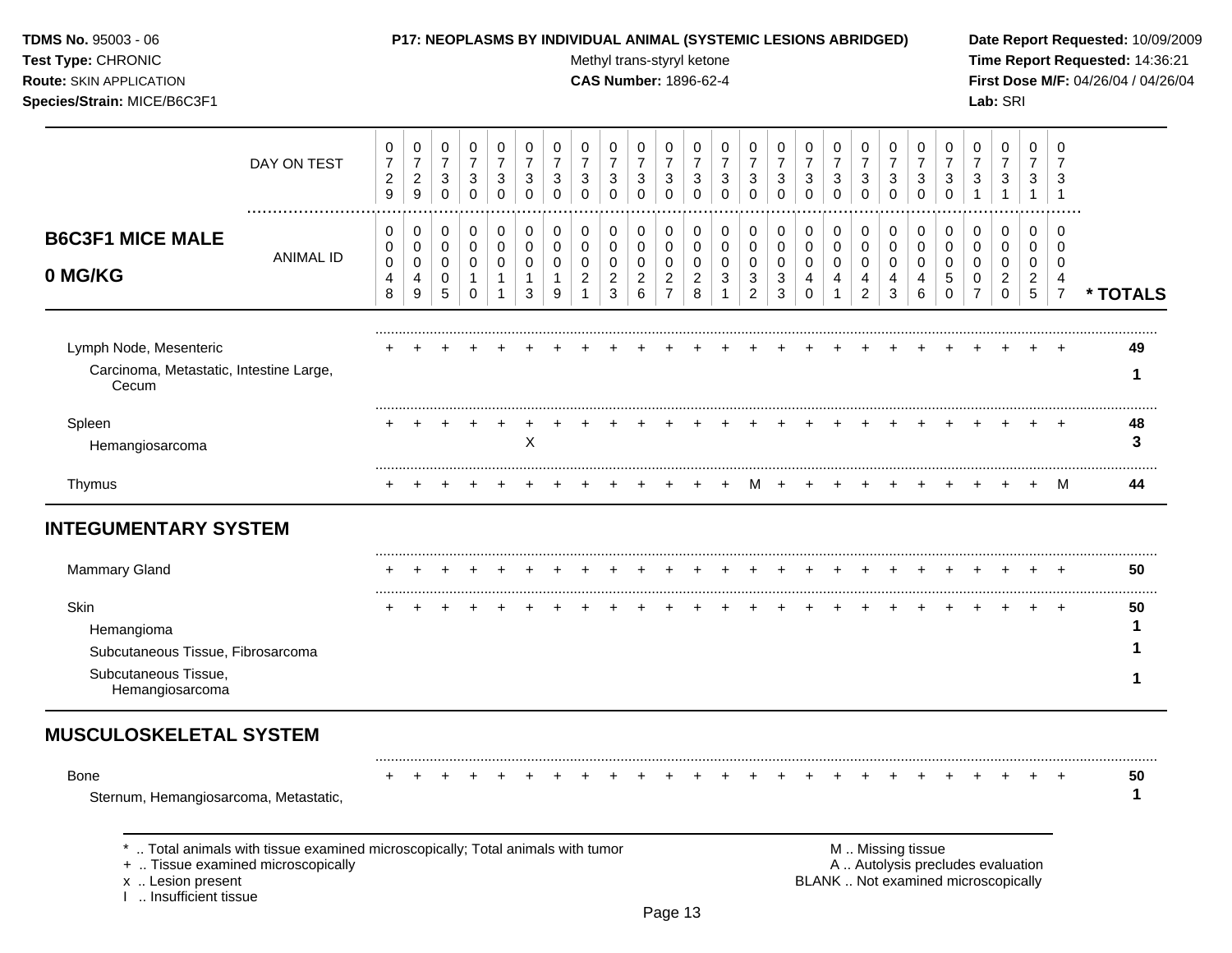**Test Type:** CHRONIC **Trans-styryl ketone** Methyl trans-styryl ketone **Time Report Requested:** 14:36:21 **Route:** SKIN APPLICATION **CAS Number:** 1896-62-4 **First Dose M/F:** 04/26/04 / 04/26/04 **Species/Strain:** MICE/B6C3F1 **Lab:** SRI

|                                                                                                                                                                                                                                             | DAY ON TEST      | 0<br>$\overline{7}$<br>$\overline{c}$<br>9 | 0<br>$\overline{7}$<br>$\boldsymbol{2}$<br>9                | 0<br>$\overline{7}$<br>$\mathbf{3}$<br>$\Omega$ | 0<br>$\overline{7}$<br>$\ensuremath{\mathsf{3}}$<br>$\Omega$        | 0<br>$\overline{7}$<br>$\sqrt{3}$<br>$\Omega$ | 0<br>$\overline{7}$<br>3<br>$\Omega$       | 0<br>$\overline{7}$<br>3<br>$\Omega$ | 0<br>$\overline{7}$<br>$\mathbf{3}$<br>$\Omega$ | 0<br>$\overline{7}$<br>$\sqrt{3}$<br>$\Omega$      | 0<br>$\overline{7}$<br>$\ensuremath{\mathsf{3}}$<br>$\Omega$ | 0<br>$\overline{7}$<br>$\sqrt{3}$<br>$\Omega$                       | 0<br>$\overline{7}$<br>$\sqrt{3}$<br>$\Omega$               | 0<br>$\overline{7}$<br>3<br>$\Omega$ | 0<br>$\overline{7}$<br>$\ensuremath{\mathsf{3}}$<br>$\Omega$ | 0<br>$\overline{7}$<br>$\mathbf{3}$<br>$\Omega$ | 0<br>$\overline{7}$<br>3<br>$\Omega$ | 0<br>$\overline{7}$<br>$\sqrt{3}$<br>$\Omega$ | 0<br>$\overline{7}$<br>$\sqrt{3}$<br>$\Omega$ | 0<br>$\overline{7}$<br>$\sqrt{3}$<br>$\Omega$ | 0<br>$\overline{7}$<br>3<br>$\Omega$ | 0<br>$\overline{7}$<br>3<br>$\Omega$       | 0<br>$\overline{7}$<br>3<br>1             | 0<br>$\overline{7}$<br>3<br>$\overline{1}$          | 0<br>7<br>3                                                     | 0<br>$\overline{7}$<br>3                                |          |
|---------------------------------------------------------------------------------------------------------------------------------------------------------------------------------------------------------------------------------------------|------------------|--------------------------------------------|-------------------------------------------------------------|-------------------------------------------------|---------------------------------------------------------------------|-----------------------------------------------|--------------------------------------------|--------------------------------------|-------------------------------------------------|----------------------------------------------------|--------------------------------------------------------------|---------------------------------------------------------------------|-------------------------------------------------------------|--------------------------------------|--------------------------------------------------------------|-------------------------------------------------|--------------------------------------|-----------------------------------------------|-----------------------------------------------|-----------------------------------------------|--------------------------------------|--------------------------------------------|-------------------------------------------|-----------------------------------------------------|-----------------------------------------------------------------|---------------------------------------------------------|----------|
| <b>B6C3F1 MICE MALE</b><br>0 MG/KG                                                                                                                                                                                                          | <b>ANIMAL ID</b> | 0<br>0<br>0<br>4<br>8                      | 0<br>$\pmb{0}$<br>$\pmb{0}$<br>$\overline{\mathbf{4}}$<br>9 | 0<br>$\mathbf 0$<br>$\mathbf 0$<br>0<br>5       | 0<br>$\mathbf 0$<br>$\mathsf{O}\xspace$<br>$\mathbf{1}$<br>$\Omega$ | 0<br>$\mathbf 0$<br>$\mathbf 0$<br>-1         | $\Omega$<br>$\Omega$<br>$\Omega$<br>1<br>3 | 0<br>$\Omega$<br>0<br>9              | 0<br>$\Omega$<br>0<br>$\overline{2}$            | $\pmb{0}$<br>0<br>$\pmb{0}$<br>$\overline{c}$<br>3 | 0<br>$\mathbf 0$<br>$\mathbf 0$<br>$\overline{c}$<br>6       | 0<br>$\mathbf 0$<br>$\mathbf 0$<br>$\overline{c}$<br>$\overline{7}$ | $\Omega$<br>$\mathbf 0$<br>$\pmb{0}$<br>$\overline{c}$<br>8 | 0<br>$\mathbf 0$<br>$\mathbf 0$<br>3 | 0<br>0<br>0<br>3<br>$\overline{c}$                           | 0<br>$\mathbf 0$<br>0<br>3<br>3                 | 0<br>0<br>0<br>4<br>$\Omega$         | 0<br>$\mathbf 0$<br>$\mathbf 0$<br>4<br>-1    | 0<br>$\mathbf 0$<br>0<br>4<br>2               | 0<br>$\mathbf 0$<br>0<br>4<br>3               | 0<br>0<br>0<br>4<br>6                | 0<br>$\Omega$<br>$\Omega$<br>5<br>$\Omega$ | 0<br>$\Omega$<br>0<br>0<br>$\overline{7}$ | 0<br>$\mathbf 0$<br>0<br>$\overline{2}$<br>$\Omega$ | $\mathbf 0$<br>$\mathbf 0$<br>0<br>$\overline{2}$<br>$\sqrt{5}$ | $\Omega$<br>$\Omega$<br>$\Omega$<br>4<br>$\overline{7}$ | * TOTALS |
| Spleen<br><b>Skeletal Muscle</b><br>Hemangiosarcoma                                                                                                                                                                                         |                  |                                            |                                                             |                                                 |                                                                     |                                               |                                            |                                      |                                                 |                                                    |                                                              |                                                                     |                                                             |                                      |                                                              |                                                 |                                      |                                               |                                               | X                                             |                                      |                                            |                                           |                                                     |                                                                 |                                                         |          |
| <b>NERVOUS SYSTEM</b><br><b>Brain</b><br>Carcinoma, Metastatic, Lung                                                                                                                                                                        |                  |                                            |                                                             |                                                 |                                                                     |                                               |                                            |                                      |                                                 |                                                    |                                                              |                                                                     |                                                             |                                      |                                                              |                                                 |                                      |                                               |                                               |                                               |                                      |                                            |                                           |                                                     |                                                                 |                                                         | 50<br>1  |
| <b>RESPIRATORY SYSTEM</b><br>Lung<br>Alveolar/Bronchiolar Adenoma<br>Alveolar/Bronchiolar Adenoma, Multiple<br>Alveolar/Bronchiolar Carcinoma<br>Alveolar/Bronchiolar Carcinoma, Multiple<br>Hepatocellular Carcinoma, Metastatic,<br>Liver |                  |                                            |                                                             |                                                 | X                                                                   |                                               |                                            |                                      | $\times$                                        |                                                    |                                                              |                                                                     |                                                             |                                      | $\mathsf X$                                                  |                                                 |                                      |                                               |                                               | $\boldsymbol{\mathsf{X}}$                     |                                      | $\mathsf X$<br>X                           |                                           |                                                     |                                                                 |                                                         | 50       |
| Nose                                                                                                                                                                                                                                        |                  |                                            |                                                             |                                                 |                                                                     |                                               |                                            |                                      |                                                 |                                                    |                                                              |                                                                     |                                                             |                                      |                                                              |                                                 |                                      |                                               |                                               |                                               |                                      |                                            |                                           |                                                     |                                                                 | $\div$                                                  | 50       |
| Trachea                                                                                                                                                                                                                                     |                  |                                            |                                                             |                                                 |                                                                     |                                               |                                            |                                      |                                                 |                                                    |                                                              |                                                                     |                                                             |                                      |                                                              |                                                 |                                      |                                               |                                               |                                               |                                      |                                            |                                           |                                                     |                                                                 |                                                         | 50       |

\* .. Total animals with tissue examined microscopically; Total animals with tumor **M** metal metal M .. Missing tissue<br>
+ .. Tissue examined microscopically by the matric of the matrice of the matrice of the M .. Autolysis

+ .. Tissue examined microscopically

x .. Lesion present<br>I .. Insufficient tissue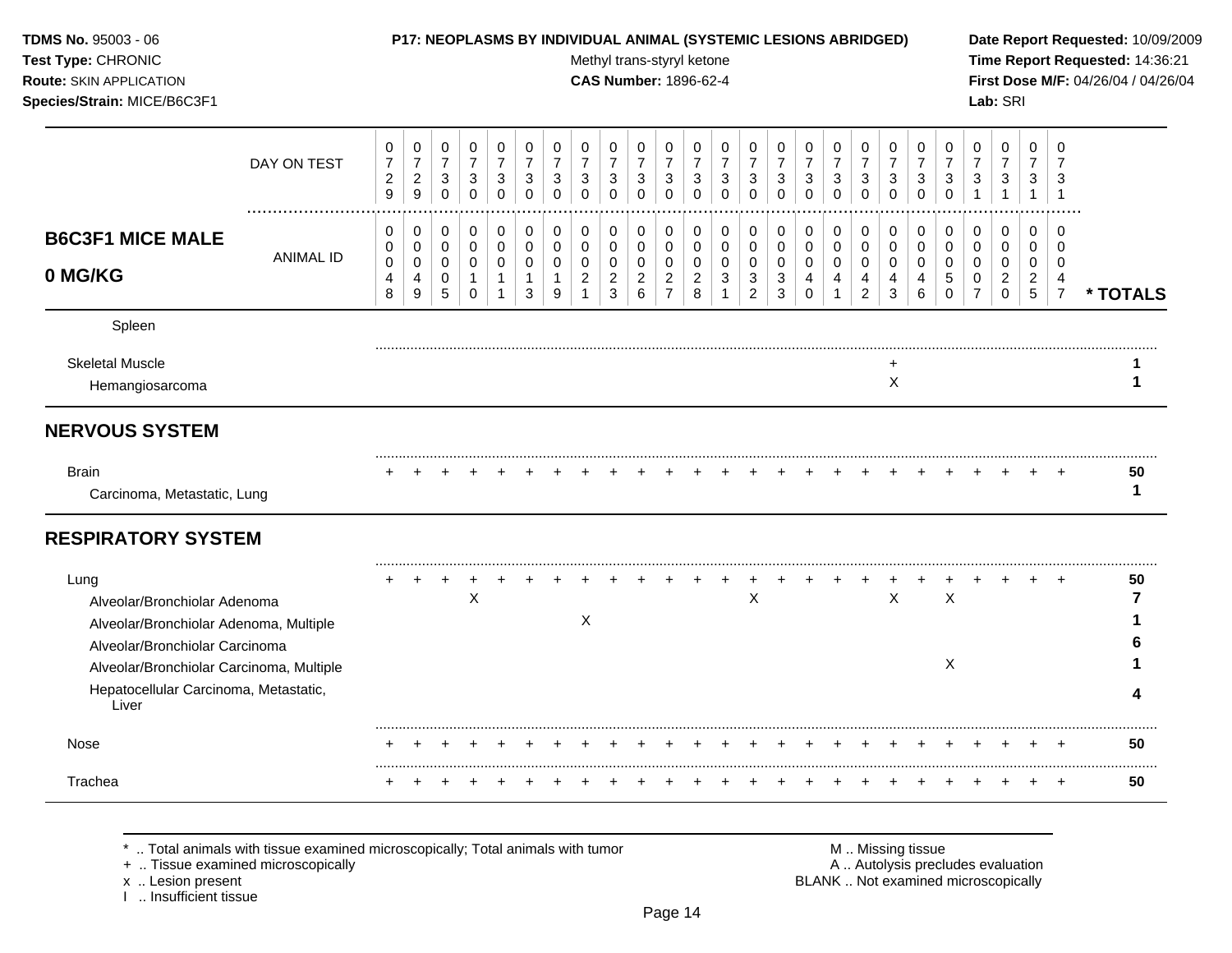Test Type: CHRONIC **Test Type:** CHRONIC **Test Type:** CHRONIC **Time Report Requested:** 14:36:21 **Route:** SKIN APPLICATION **CAS Number:** 1896-62-4 **First Dose M/F:** 04/26/04 / 04/26/04 **Species/Strain:** MICE/B6C3F1 **Lab:** SRI

|                                                                | DAY ON TEST                                                                                                        | 0<br>$\overline{7}$<br>$\overline{c}$<br>9 | 0<br>$\boldsymbol{7}$<br>$\overline{2}$<br>$\mathsf g$ | 0<br>$\overline{7}$<br>$\sqrt{3}$<br>0             | 0<br>$\overline{7}$<br>$\ensuremath{\mathsf{3}}$<br>$\mathbf 0$ | 0<br>7<br>3<br>$\overline{0}$ | $\Omega$<br>7<br>3<br>$\Omega$                 | 0<br>7<br>3<br>$\Omega$      | 0<br>$\overline{7}$<br>3<br>$\mathbf 0$           | 0<br>$\boldsymbol{7}$<br>$\mathbf{3}$<br>$\mathbf 0$ | 0<br>$\boldsymbol{7}$<br>$\mathbf{3}$<br>0   | 0<br>$\overline{7}$<br>3<br>0                             | 0<br>7<br>$\mathbf{3}$<br>0              | 0<br>$\overline{7}$<br>3<br>$\Omega$ | 0<br>$\overline{7}$<br>3<br>$\Omega$         | 0<br>$\overline{7}$<br>3<br>$\Omega$ | 0<br>$\overline{7}$<br>$\mathbf{3}$<br>0 | 0<br>$\boldsymbol{7}$<br>$\mathbf{3}$<br>$\mathbf 0$ | 0<br>$\overline{7}$<br>$\sqrt{3}$<br>$\mathbf 0$ | 0<br>$\overline{7}$<br>3<br>0                          | 0<br>7<br>3<br>$\Omega$ | 0<br>$\overline{7}$<br>3<br>$\Omega$       | 0<br>$\overline{7}$<br>3                         | 0<br>7<br>3<br>1                                    | $\mathbf 0$<br>$\overline{7}$<br>3<br>1                              | 0<br>7<br>3                                      |                          |
|----------------------------------------------------------------|--------------------------------------------------------------------------------------------------------------------|--------------------------------------------|--------------------------------------------------------|----------------------------------------------------|-----------------------------------------------------------------|-------------------------------|------------------------------------------------|------------------------------|---------------------------------------------------|------------------------------------------------------|----------------------------------------------|-----------------------------------------------------------|------------------------------------------|--------------------------------------|----------------------------------------------|--------------------------------------|------------------------------------------|------------------------------------------------------|--------------------------------------------------|--------------------------------------------------------|-------------------------|--------------------------------------------|--------------------------------------------------|-----------------------------------------------------|----------------------------------------------------------------------|--------------------------------------------------|--------------------------|
| <b>B6C3F1 MICE MALE</b><br>0 MG/KG                             | <b>ANIMAL ID</b>                                                                                                   | 0<br>0<br>0<br>4<br>8                      | 0<br>$\pmb{0}$<br>0<br>$\overline{4}$<br>9             | 0<br>$\mathbf 0$<br>$\mathbf 0$<br>0<br>$\sqrt{5}$ | 0<br>$\mathbf 0$<br>0<br>$\mathbf{1}$<br>0                      | 0<br>$\mathbf 0$<br>0<br>-1   | 0<br>$\Omega$<br>$\Omega$<br>$\mathbf{1}$<br>3 | 0<br>$\Omega$<br>0<br>1<br>9 | 0<br>$\mathbf 0$<br>$\mathbf 0$<br>$\overline{c}$ | 0<br>0<br>0<br>$\overline{c}$<br>3                   | 0<br>$\mathbf 0$<br>0<br>$\overline{a}$<br>6 | 0<br>$\mathbf 0$<br>0<br>$\overline{c}$<br>$\overline{7}$ | 0<br>0<br>0<br>$\overline{c}$<br>$\,8\,$ | 0<br>0<br>0<br>3                     | 0<br>$\mathbf 0$<br>0<br>3<br>$\overline{c}$ | 0<br>$\mathbf 0$<br>0<br>3<br>3      | 0<br>0<br>0<br>4<br>$\mathbf 0$          | 0<br>$\mathbf 0$<br>$\mathbf 0$<br>4<br>1            | 0<br>$\mathbf 0$<br>0<br>4<br>$\overline{c}$     | 0<br>$\mathbf 0$<br>0<br>4<br>3                        | 0<br>0<br>0<br>4<br>6   | 0<br>$\Omega$<br>$\Omega$<br>5<br>$\Omega$ | 0<br>$\Omega$<br>$\Omega$<br>0<br>$\overline{7}$ | 0<br>$\mathbf 0$<br>0<br>$\overline{c}$<br>$\Omega$ | 0<br>$\mathbf 0$<br>$\mathbf 0$<br>$\overline{2}$<br>$5\phantom{.0}$ | $\Omega$<br>$\Omega$<br>0<br>4<br>$\overline{7}$ | * TOTALS                 |
| <b>SPECIAL SENSES SYSTEM</b>                                   |                                                                                                                    |                                            |                                                        |                                                    |                                                                 |                               |                                                |                              |                                                   |                                                      |                                              |                                                           |                                          |                                      |                                              |                                      |                                          |                                                      |                                                  |                                                        |                         |                                            |                                                  |                                                     |                                                                      |                                                  |                          |
| Eye                                                            |                                                                                                                    |                                            |                                                        |                                                    |                                                                 |                               |                                                |                              |                                                   |                                                      |                                              |                                                           |                                          |                                      |                                              |                                      |                                          |                                                      |                                                  |                                                        |                         |                                            |                                                  |                                                     |                                                                      |                                                  | 49                       |
| Harderian Gland<br>Adenoma<br>Carcinoma                        |                                                                                                                    |                                            |                                                        |                                                    |                                                                 |                               | X                                              |                              |                                                   | Χ                                                    |                                              |                                                           |                                          |                                      |                                              |                                      |                                          |                                                      |                                                  |                                                        |                         |                                            |                                                  |                                                     |                                                                      | $\overline{+}$                                   | 48<br>$\mathbf{2}$<br>-1 |
| <b>URINARY SYSTEM</b>                                          |                                                                                                                    |                                            |                                                        |                                                    |                                                                 |                               |                                                |                              |                                                   |                                                      |                                              |                                                           |                                          |                                      |                                              |                                      |                                          |                                                      |                                                  |                                                        |                         |                                            |                                                  |                                                     |                                                                      |                                                  |                          |
| Kidney<br>Carcinoma, Metastatic, Lung<br>Renal Tubule, Adenoma |                                                                                                                    |                                            |                                                        |                                                    |                                                                 |                               |                                                |                              |                                                   |                                                      |                                              |                                                           |                                          |                                      |                                              |                                      |                                          |                                                      |                                                  | $\boldsymbol{X}$                                       |                         |                                            |                                                  |                                                     |                                                                      |                                                  | 48<br>1                  |
| Urethra                                                        |                                                                                                                    |                                            |                                                        |                                                    |                                                                 |                               |                                                |                              |                                                   |                                                      |                                              |                                                           |                                          |                                      |                                              |                                      |                                          |                                                      |                                                  |                                                        |                         |                                            |                                                  |                                                     |                                                                      |                                                  | 1                        |
| <b>Urinary Bladder</b>                                         |                                                                                                                    |                                            |                                                        |                                                    |                                                                 |                               |                                                |                              |                                                   |                                                      |                                              |                                                           |                                          |                                      |                                              |                                      |                                          |                                                      |                                                  |                                                        |                         |                                            |                                                  |                                                     |                                                                      |                                                  | 49                       |
| <b>SYSTEMIC LESIONS</b>                                        |                                                                                                                    |                                            |                                                        |                                                    |                                                                 |                               |                                                |                              |                                                   |                                                      |                                              |                                                           |                                          |                                      |                                              |                                      |                                          |                                                      |                                                  |                                                        |                         |                                            |                                                  |                                                     |                                                                      |                                                  |                          |
| Multiple Organ<br>Lymphoma Malignant                           |                                                                                                                    |                                            |                                                        |                                                    |                                                                 |                               |                                                |                              |                                                   |                                                      |                                              |                                                           |                                          | X                                    |                                              |                                      |                                          |                                                      |                                                  |                                                        |                         |                                            |                                                  |                                                     |                                                                      | $\ddot{}$<br>X                                   | 50<br>4                  |
| x  Lesion present                                              | Total animals with tissue examined microscopically; Total animals with tumor<br>+  Tissue examined microscopically |                                            |                                                        |                                                    |                                                                 |                               |                                                |                              |                                                   |                                                      |                                              |                                                           |                                          |                                      |                                              |                                      |                                          |                                                      |                                                  | M  Missing tissue<br>A  Autolysis precludes evaluation |                         |                                            | BLANK  Not examined microscopically              |                                                     |                                                                      |                                                  |                          |

I .. Insufficient tissue

Page 15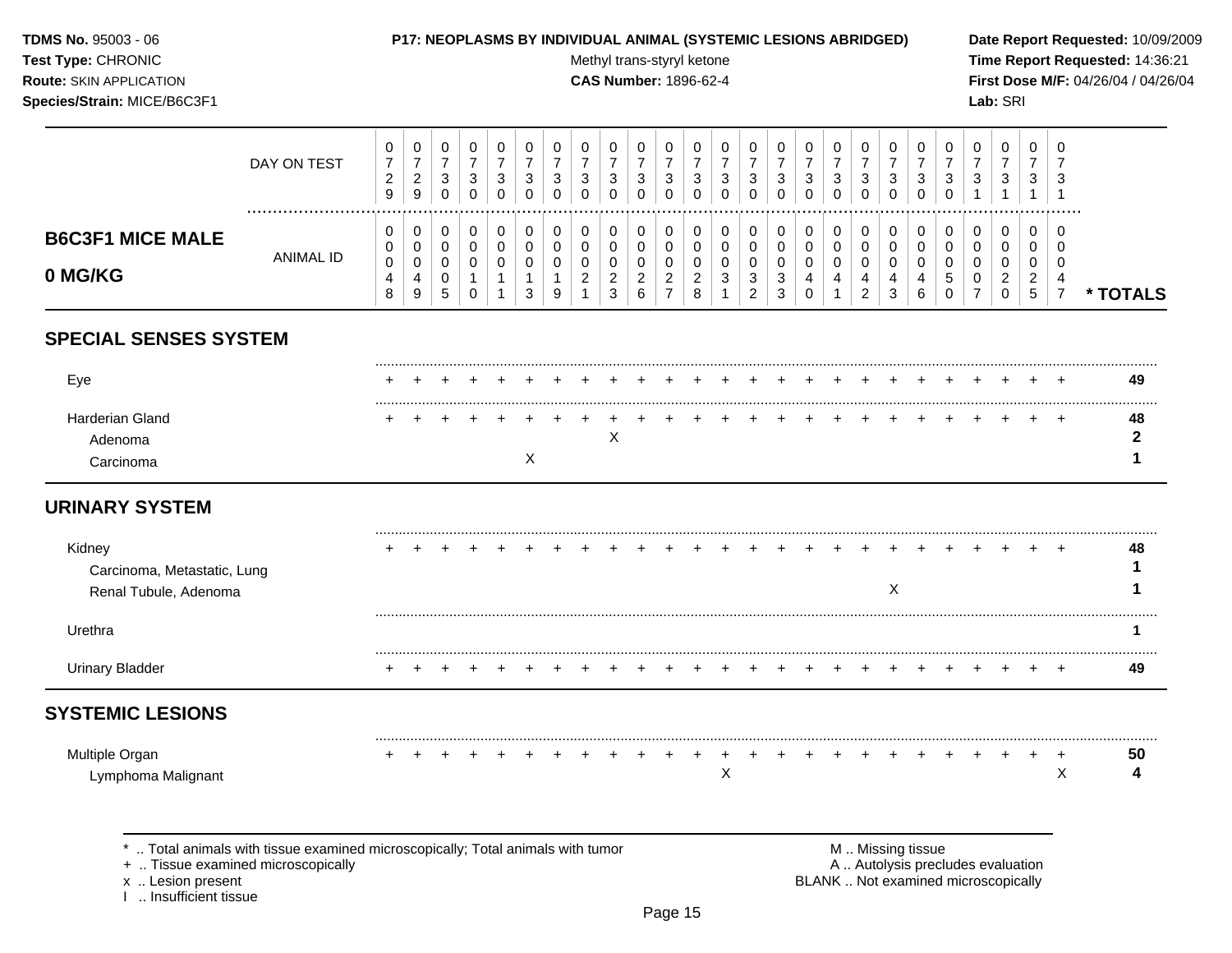TDMS No. 95003 - 06 Test Type: CHRONIC

**Route: SKIN APPLICATION** 

Species/Strain: MICE/B6C3F1

#### P17: NEOPLASMS BY INDIVIDUAL ANIMAL (SYSTEMIC LESIONS ABRIDGED)

Methyl trans-styryl ketone

**CAS Number: 1896-62-4** 

Date Report Requested: 10/09/2009 Time Report Requested: 14:36:21 First Dose M/F: 04/26/04 / 04/26/04 Lab: SRI

|                         | DAY ON TEST | 0<br>$\mathbf{p}$<br>0<br>$\mathbf{0}$ | U<br>≎<br>υ<br>9 | U<br>G<br>3 | υ<br>G<br>5 | U<br>G | 6 | 3 | 0<br>6<br>⌒<br>_<br>6 | U<br>6<br>◠<br>ັ | U<br>6 | ν<br>ь<br>ົບ<br>У | u<br>^<br>6<br>8 | υ<br>6<br>$\circ$<br>3 |              | 0<br>4      | ◡<br><sup>o</sup><br>_<br>9 | υ<br>◠<br><u>.</u><br>9 | U<br>c<br>9      | υ<br>◠<br><u>_</u><br>9 | <u>_</u><br>9             | y | 0<br>◠<br>9 | v<br>n<br>_<br>9 | U<br>ີ<br><u>.</u><br>9 | 0<br>9       |                 |
|-------------------------|-------------|----------------------------------------|------------------|-------------|-------------|--------|---|---|-----------------------|------------------|--------|-------------------|------------------|------------------------|--------------|-------------|-----------------------------|-------------------------|------------------|-------------------------|---------------------------|---|-------------|------------------|-------------------------|--------------|-----------------|
| <b>B6C3F1 MICE MALE</b> | ANIMAL ID   | $\mathbf{0}$<br>0<br>0                 | v<br>v           | u           |             |        |   |   | 0<br>0                | v<br>v           | u<br>u | υ<br>ν            |                  |                        |              | 0<br>0      | ◡                           |                         | ν<br>ν           |                         |                           |   | 0           | ◡<br>v           | U<br>υ                  | 0<br>U       |                 |
| <b>10 MG/KG</b>         |             | đ<br>9                                 | v<br>ູບ          | 8<br>C.     | 8<br>-      |        |   |   | υ<br>8<br>9           | v<br>9           | .5     | 8<br>∽            | 6<br>6           | <u>5</u><br>6          | ć<br>$\cdot$ | U<br>6<br>4 | v<br>G.<br>◠                | 6                       | ν<br>$\sim$<br>6 | 6                       | 6<br>$\ddot{\phantom{1}}$ |   | U<br>6<br>9 |                  |                         | -U<br>9<br>Ю | males<br>(cont) |

# **ALIMENTARY SYSTEM**

| Esophagus                                |           |   |   |     |   |     |   |     |     |   |       |  |   |  |  |  |   |
|------------------------------------------|-----------|---|---|-----|---|-----|---|-----|-----|---|-------|--|---|--|--|--|---|
| Gallbladder                              | A         |   | A | $+$ | A | MAA | A | M + | M + |   | - A + |  |   |  |  |  |   |
| Intestine Large, Cecum                   |           |   |   |     |   |     |   |     |     |   | A     |  |   |  |  |  |   |
| Intestine Large, Colon                   | A         |   |   |     |   |     | A | A   |     |   |       |  |   |  |  |  |   |
| Intestine Large, Rectum                  | $\ddot{}$ | м |   |     |   |     |   |     |     |   |       |  |   |  |  |  |   |
| Intestine Small, Duodenum                | A         | A |   |     | A |     |   |     |     |   |       |  |   |  |  |  |   |
| Intestine Small, Ileum                   | A         |   |   |     |   |     |   |     |     |   |       |  |   |  |  |  |   |
| Intestine Small, Jejunum<br>Adenoma      | M         | A | A |     |   |     |   |     |     |   |       |  |   |  |  |  |   |
| Carcinoma                                |           |   |   |     |   |     |   |     |     |   |       |  | Χ |  |  |  |   |
| Liver<br>Carcinoma, Metastatic, Pancreas |           |   |   |     |   |     |   |     |     |   |       |  |   |  |  |  | ٠ |
| Cholangiocarcinoma<br>Hemangiosarcoma    |           |   |   |     |   |     |   |     | X   | Χ |       |  |   |  |  |  |   |

\* .. Total animals with tissue examined microscopically; Total animals with tumor

+ .. Tissue examined microscopically

x .. Lesion present

1 .. Insufficient tissue

M .. Missing tissue<br>A .. Autolysis precludes evaluation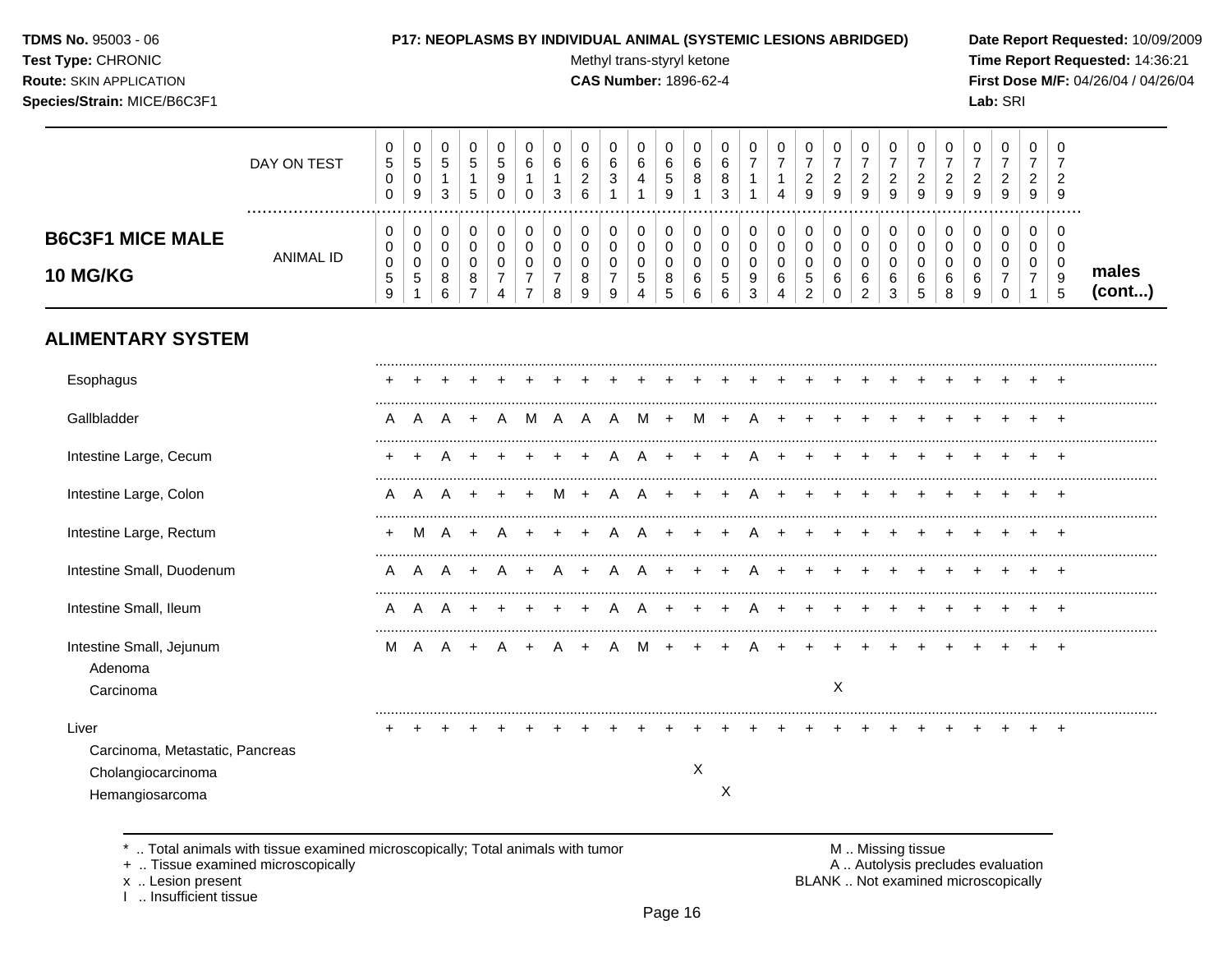Test Type: CHRONIC **Test Type:** CHRONIC **Test Type:** CHRONIC **Time Report Requested:** 14:36:21 **Route:** SKIN APPLICATION **CAS Number:** 1896-62-4 **First Dose M/F:** 04/26/04 / 04/26/04 **Species/Strain:** MICE/B6C3F1 **Lab:** SRI

|                                                                                            | DAY ON TEST             | 0<br>$\sqrt{5}$<br>$\pmb{0}$<br>$\mathsf 0$                      | 0<br>$\sqrt{5}$<br>$\mathsf{O}\xspace$<br>$9\,$ | 0<br>$\sqrt{5}$<br>$\mathbf{1}$<br>$\mathbf{3}$ | 0<br>$\sqrt{5}$<br>$\mathbf{1}$<br>$\overline{5}$      | 0<br>$\sqrt{5}$<br>$\boldsymbol{9}$<br>$\mathbf 0$        | 0<br>6<br>$\mathbf{1}$<br>$\mathbf 0$                                      | 0<br>6<br>$\mathbf{1}$<br>3  | 0<br>6<br>$\overline{c}$<br>$6\phantom{1}$ | 0<br>6<br>$\sqrt{3}$<br>$\mathbf{1}$ | 0<br>$\,6$<br>4<br>$\mathbf{1}$                                 | 0<br>$\,6\,$<br>$\sqrt{5}$<br>$\boldsymbol{9}$ | 0<br>6<br>8<br>$\mathbf{1}$   | 0<br>$\,6\,$<br>8<br>3                              | 0<br>$\overline{7}$<br>$\mathbf{1}$<br>$\mathbf{1}$ | 0<br>$\overline{7}$<br>-1<br>$\overline{\mathbf{4}}$       | 0<br>$\overline{7}$<br>$\overline{c}$<br>9                   | 0<br>$\overline{7}$<br>$\sqrt{2}$<br>$9\,$       | 0<br>$\overline{7}$<br>$\overline{a}$<br>$\overline{9}$ | 0<br>$\overline{7}$<br>$\sqrt{2}$<br>$\overline{9}$    | 0<br>$\overline{7}$<br>$\overline{c}$<br>9 | 0<br>$\overline{7}$<br>$\overline{c}$<br>9 | 0<br>$\overline{7}$<br>$\overline{2}$<br>9 | 0<br>$\overline{7}$<br>$\boldsymbol{2}$<br>$\boldsymbol{9}$ | 0<br>$\overline{7}$<br>$\overline{2}$<br>$9\,$ | 0<br>$\overline{7}$<br>$\overline{c}$<br>$\boldsymbol{9}$ |                 |
|--------------------------------------------------------------------------------------------|-------------------------|------------------------------------------------------------------|-------------------------------------------------|-------------------------------------------------|--------------------------------------------------------|-----------------------------------------------------------|----------------------------------------------------------------------------|------------------------------|--------------------------------------------|--------------------------------------|-----------------------------------------------------------------|------------------------------------------------|-------------------------------|-----------------------------------------------------|-----------------------------------------------------|------------------------------------------------------------|--------------------------------------------------------------|--------------------------------------------------|---------------------------------------------------------|--------------------------------------------------------|--------------------------------------------|--------------------------------------------|--------------------------------------------|-------------------------------------------------------------|------------------------------------------------|-----------------------------------------------------------|-----------------|
| <b>B6C3F1 MICE MALE</b><br><b>10 MG/KG</b>                                                 | <b>ANIMAL ID</b>        | 0<br>$\mathbf 0$<br>$\pmb{0}$<br>$\mathbf 5$<br>$\boldsymbol{9}$ | 0<br>$\pmb{0}$<br>$\pmb{0}$<br>$\,$ 5 $\,$<br>1 | 0<br>$\pmb{0}$<br>$\pmb{0}$<br>8<br>6           | 0<br>$\mathbf 0$<br>$\mathbf 0$<br>8<br>$\overline{7}$ | 0<br>$\mathbf 0$<br>0<br>$\overline{7}$<br>$\overline{4}$ | $\mathbf 0$<br>$\mathbf 0$<br>$\Omega$<br>$\overline{7}$<br>$\overline{7}$ | 0<br>0<br>$\Omega$<br>7<br>8 | 0<br>$\Omega$<br>$\Omega$<br>8<br>9        | 0<br>0<br>0<br>$\overline{7}$<br>9   | 0<br>$\mathbf 0$<br>$\mathbf 0$<br>$\sqrt{5}$<br>$\overline{4}$ | 0<br>$\mathbf 0$<br>$\mathbf 0$<br>8<br>5      | 0<br>$\pmb{0}$<br>0<br>6<br>6 | 0<br>$\mathbf 0$<br>$\mathbf 0$<br>$\mathbf 5$<br>6 | 0<br>0<br>0<br>9<br>3                               | 0<br>$\Omega$<br>$\Omega$<br>6<br>$\boldsymbol{\varDelta}$ | 0<br>$\pmb{0}$<br>$\pmb{0}$<br>$\mathbf 5$<br>$\overline{c}$ | 0<br>$\mathbf 0$<br>$\mathbf 0$<br>6<br>$\Omega$ | 0<br>0<br>$\mathbf 0$<br>6<br>$\overline{2}$            | 0<br>$\pmb{0}$<br>$\mathbf 0$<br>$\,6$<br>$\mathbf{3}$ | 0<br>$\pmb{0}$<br>$\mathbf 0$<br>6<br>5    | 0<br>$\mathbf 0$<br>0<br>6<br>8            | 0<br>$\Omega$<br>$\Omega$<br>6<br>9        | 0<br>0<br>$\pmb{0}$<br>$\overline{7}$<br>$\Omega$           | 0<br>0<br>0<br>$\overline{7}$<br>$\mathbf 1$   | 0<br>0<br>0<br>$\boldsymbol{9}$<br>$\sqrt{5}$             | males<br>(cont) |
| Hepatoblastoma<br>Hepatocellular Adenoma                                                   |                         |                                                                  | $\mathsf{X}$                                    |                                                 |                                                        |                                                           | $\boldsymbol{\mathsf{X}}$<br>$X$ $X$                                       | $\sf X$                      | X                                          |                                      |                                                                 | $\boldsymbol{\mathsf{X}}$                      |                               |                                                     | X                                                   |                                                            |                                                              |                                                  |                                                         | $\boldsymbol{\mathsf{X}}$                              |                                            |                                            | $X$ $X$                                    |                                                             |                                                | X                                                         |                 |
| Hepatocellular Adenoma, Multiple                                                           |                         |                                                                  | X                                               |                                                 |                                                        |                                                           |                                                                            | X                            |                                            |                                      |                                                                 |                                                |                               |                                                     | X                                                   |                                                            | $\mathsf X$                                                  | $\boldsymbol{\mathsf{X}}$                        |                                                         |                                                        | Χ<br>$\times$                              |                                            |                                            | $\mathsf{X}$<br>X                                           | $\mathsf{X}$                                   | X<br>X                                                    |                 |
| Hepatocellular Carcinoma<br>Hepatocellular Carcinoma, Multiple<br>Hepatocholangiocarcinoma |                         |                                                                  |                                                 | X                                               |                                                        | X                                                         |                                                                            |                              |                                            | $X$ $X$                              |                                                                 |                                                |                               | Χ                                                   |                                                     | X                                                          |                                                              |                                                  |                                                         |                                                        |                                            |                                            |                                            |                                                             |                                                |                                                           |                 |
| Mesentery                                                                                  |                         |                                                                  |                                                 |                                                 |                                                        |                                                           |                                                                            |                              |                                            |                                      |                                                                 |                                                |                               |                                                     | ÷                                                   |                                                            |                                                              |                                                  |                                                         |                                                        |                                            | ÷                                          |                                            |                                                             |                                                |                                                           |                 |
| Carcinoma, Metastatic, Pancreas                                                            |                         |                                                                  |                                                 |                                                 |                                                        |                                                           |                                                                            |                              |                                            |                                      |                                                                 |                                                |                               |                                                     |                                                     |                                                            |                                                              |                                                  |                                                         |                                                        |                                            |                                            |                                            |                                                             |                                                |                                                           |                 |
| Cholangiocarcinoma, Metastatic, Liver                                                      |                         |                                                                  |                                                 |                                                 |                                                        |                                                           |                                                                            |                              |                                            |                                      |                                                                 |                                                | X                             |                                                     |                                                     |                                                            |                                                              |                                                  |                                                         |                                                        |                                            |                                            |                                            |                                                             |                                                |                                                           |                 |
| Hemangiosarcoma                                                                            |                         |                                                                  |                                                 |                                                 |                                                        |                                                           |                                                                            |                              |                                            |                                      |                                                                 |                                                |                               |                                                     |                                                     |                                                            |                                                              |                                                  |                                                         |                                                        |                                            | $\mathsf X$                                |                                            |                                                             |                                                |                                                           |                 |
| Hepatocellular Carcinoma, Metastatic,<br>Liver                                             |                         |                                                                  |                                                 |                                                 |                                                        |                                                           |                                                                            |                              |                                            |                                      |                                                                 |                                                |                               |                                                     | X                                                   |                                                            |                                                              |                                                  |                                                         |                                                        |                                            |                                            |                                            |                                                             |                                                |                                                           |                 |
| Pancreas                                                                                   |                         |                                                                  |                                                 |                                                 |                                                        |                                                           |                                                                            |                              |                                            |                                      |                                                                 |                                                |                               |                                                     |                                                     |                                                            |                                                              |                                                  |                                                         |                                                        |                                            |                                            |                                            |                                                             |                                                | $\ddot{}$                                                 |                 |
| Cholangiocarcinoma, Metastatic, Liver                                                      |                         |                                                                  |                                                 |                                                 |                                                        |                                                           |                                                                            |                              |                                            |                                      |                                                                 |                                                | Χ                             |                                                     |                                                     |                                                            |                                                              |                                                  |                                                         |                                                        |                                            |                                            |                                            |                                                             |                                                |                                                           |                 |
| Acinus, Carcinoma                                                                          |                         |                                                                  |                                                 |                                                 |                                                        |                                                           |                                                                            |                              |                                            |                                      |                                                                 |                                                |                               |                                                     |                                                     |                                                            |                                                              |                                                  |                                                         |                                                        |                                            |                                            |                                            |                                                             |                                                |                                                           |                 |
| Salivary Glands                                                                            |                         |                                                                  |                                                 |                                                 |                                                        |                                                           |                                                                            |                              |                                            |                                      |                                                                 |                                                |                               |                                                     |                                                     |                                                            |                                                              |                                                  |                                                         |                                                        |                                            |                                            |                                            |                                                             |                                                |                                                           |                 |
| Stomach, Forestomach                                                                       |                         |                                                                  |                                                 |                                                 |                                                        |                                                           |                                                                            |                              |                                            |                                      |                                                                 |                                                |                               |                                                     |                                                     |                                                            |                                                              |                                                  |                                                         |                                                        |                                            |                                            |                                            |                                                             |                                                | $\overline{ }$                                            |                 |
| Hemangioma                                                                                 |                         |                                                                  |                                                 |                                                 |                                                        |                                                           |                                                                            |                              |                                            |                                      |                                                                 |                                                |                               |                                                     |                                                     |                                                            |                                                              |                                                  |                                                         |                                                        |                                            |                                            |                                            |                                                             |                                                |                                                           |                 |
| Hemangiosarcoma                                                                            |                         |                                                                  |                                                 |                                                 |                                                        |                                                           |                                                                            |                              |                                            |                                      |                                                                 |                                                |                               | X                                                   |                                                     |                                                            |                                                              |                                                  |                                                         |                                                        |                                            |                                            |                                            |                                                             |                                                |                                                           |                 |
|                                                                                            | Squamous Cell Papilloma |                                                                  |                                                 |                                                 |                                                        |                                                           |                                                                            |                              |                                            |                                      |                                                                 |                                                |                               |                                                     |                                                     |                                                            |                                                              |                                                  |                                                         |                                                        |                                            |                                            |                                            |                                                             |                                                |                                                           |                 |

x .. Lesion present<br>I .. Insufficient tissue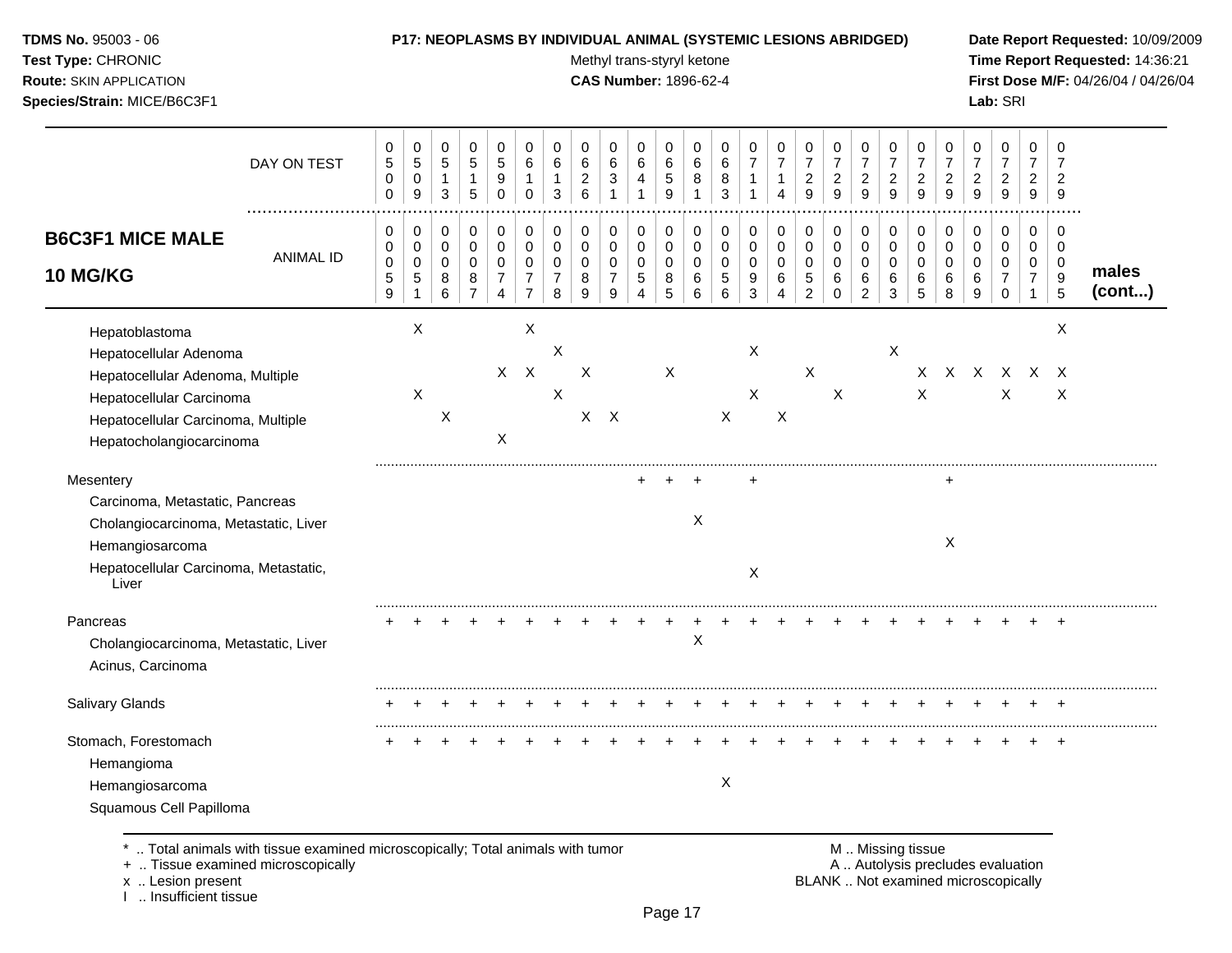Test Type: CHRONIC **Test Type:** CHRONIC **Test Type:** CHRONIC **Time Report Requested:** 14:36:21 **Route:** SKIN APPLICATION **CAS Number:** 1896-62-4 **First Dose M/F:** 04/26/04 / 04/26/04 **Species/Strain:** MICE/B6C3F1 **Lab:** SRI

|                                                                                                  | DAY ON TEST                                                                  | 0<br>$\sqrt{5}$<br>$\pmb{0}$<br>$\mathbf 0$ | $\mathbf 0$<br>$\overline{5}$<br>$\mathbf 0$<br>9   | $\mathbf 0$<br>$\sqrt{5}$<br>$\mathbf{1}$<br>$\mathbf{3}$ | 0<br>5<br>1<br>5                   | 0<br>5<br>9<br>$\mathbf 0$                   | 0<br>6<br>$\mathbf{1}$<br>$\mathbf 0$                               | 0<br>6<br>1<br>3                             | 0<br>$\,6\,$<br>$\boldsymbol{2}$<br>$6\phantom{a}$ | 0<br>$\,6\,$<br>$\ensuremath{\mathsf{3}}$<br>$\mathbf{1}$ | 0<br>$\,6$<br>4<br>$\mathbf{1}$          | $\mathbf 0$<br>6<br>$\mathbf 5$<br>$\boldsymbol{9}$ | $\mathbf 0$<br>6<br>8<br>$\mathbf{1}$ | 0<br>6<br>8<br>3      | 0<br>$\overline{7}$<br>1        | $\mathbf 0$<br>$\overline{7}$<br>1<br>4       | 0<br>$\overline{\mathbf{7}}$<br>$\overline{c}$<br>9                | 0<br>$\boldsymbol{7}$<br>$\overline{a}$<br>$\overline{9}$ | $\pmb{0}$<br>$\boldsymbol{7}$<br>$\boldsymbol{2}$<br>$\mathsf g$ | 0<br>$\overline{7}$<br>$\overline{c}$<br>$\boldsymbol{9}$ | 0<br>$\boldsymbol{7}$<br>$\overline{2}$<br>9 | $\mathbf 0$<br>$\overline{7}$<br>$\sqrt{2}$<br>9 | 0<br>$\overline{7}$<br>$\overline{c}$<br>9 | 0<br>$\boldsymbol{7}$<br>$\overline{a}$<br>9 | $\mathbf 0$<br>$\overline{7}$<br>$\overline{2}$<br>9              | $\mathbf 0$<br>$\overline{7}$<br>$\overline{2}$<br>$9\,$ |                 |
|--------------------------------------------------------------------------------------------------|------------------------------------------------------------------------------|---------------------------------------------|-----------------------------------------------------|-----------------------------------------------------------|------------------------------------|----------------------------------------------|---------------------------------------------------------------------|----------------------------------------------|----------------------------------------------------|-----------------------------------------------------------|------------------------------------------|-----------------------------------------------------|---------------------------------------|-----------------------|---------------------------------|-----------------------------------------------|--------------------------------------------------------------------|-----------------------------------------------------------|------------------------------------------------------------------|-----------------------------------------------------------|----------------------------------------------|--------------------------------------------------|--------------------------------------------|----------------------------------------------|-------------------------------------------------------------------|----------------------------------------------------------|-----------------|
| <b>B6C3F1 MICE MALE</b><br><b>10 MG/KG</b>                                                       | <b>ANIMAL ID</b>                                                             | 0<br>0<br>$\pmb{0}$<br>$\sqrt{5}$<br>9      | 0<br>0<br>$\mathbf 0$<br>$\sqrt{5}$<br>$\mathbf{1}$ | $\mathbf 0$<br>$\mathbf 0$<br>0<br>8<br>6                 | 0<br>0<br>0<br>8<br>$\overline{7}$ | 0<br>0<br>$\mathbf 0$<br>$\overline{7}$<br>4 | 0<br>$\mathbf 0$<br>$\mathbf 0$<br>$\overline{7}$<br>$\overline{7}$ | 0<br>0<br>$\mathbf 0$<br>$\overline{7}$<br>8 | 0<br>0<br>0<br>8<br>9                              | 0<br>0<br>$\mathbf 0$<br>$\overline{7}$<br>9              | 0<br>$\mathbf 0$<br>0<br>$\sqrt{5}$<br>4 | 0<br>0<br>0<br>8<br>5                               | 0<br>0<br>0<br>6<br>6                 | 0<br>0<br>0<br>5<br>6 | 0<br>0<br>$\mathbf 0$<br>9<br>3 | 0<br>$\mathsf{O}\xspace$<br>0<br>$\,6\,$<br>4 | 0<br>$\pmb{0}$<br>$\boldsymbol{0}$<br>$\sqrt{5}$<br>$\overline{2}$ | 0<br>$\mathbf 0$<br>0<br>6<br>$\mathbf 0$                 | 0<br>$\pmb{0}$<br>0<br>6<br>$\overline{c}$                       | $\pmb{0}$<br>0<br>$\mathbf 0$<br>6<br>3                   | 0<br>0<br>$\mathbf 0$<br>6<br>5              | 0<br>$\mathbf 0$<br>$\mathbf 0$<br>6<br>8        | 0<br>$\mathbf 0$<br>$\mathbf 0$<br>6<br>9  | 0<br>0<br>0<br>$\overline{7}$<br>$\mathbf 0$ | $\mathbf 0$<br>$\mathbf 0$<br>0<br>$\overline{7}$<br>$\mathbf{1}$ | $\mathbf 0$<br>$\mathbf 0$<br>0<br>$9\,$<br>5            | males<br>(cont) |
| Stomach, Glandular<br>Carcinoma, Metastatic, Pancreas<br>Hemangiosarcoma                         |                                                                              |                                             |                                                     |                                                           |                                    |                                              |                                                                     |                                              |                                                    |                                                           |                                          |                                                     |                                       | X                     |                                 |                                               |                                                                    |                                                           |                                                                  |                                                           |                                              |                                                  |                                            |                                              |                                                                   |                                                          |                 |
| Tooth                                                                                            |                                                                              |                                             |                                                     |                                                           |                                    |                                              |                                                                     |                                              |                                                    |                                                           |                                          | $\div$                                              |                                       |                       |                                 |                                               |                                                                    |                                                           |                                                                  |                                                           |                                              |                                                  |                                            |                                              |                                                                   |                                                          |                 |
| <b>CARDIOVASCULAR SYSTEM</b><br><b>Blood Vessel</b>                                              |                                                                              |                                             |                                                     |                                                           |                                    |                                              |                                                                     |                                              |                                                    |                                                           |                                          |                                                     |                                       |                       |                                 |                                               |                                                                    |                                                           |                                                                  |                                                           |                                              |                                                  |                                            |                                              |                                                                   |                                                          |                 |
| Heart<br>Cholangiocarcinoma, Metastatic, Liver<br>Hepatocholangiocarcinoma, Metastatic,<br>Liver |                                                                              |                                             |                                                     |                                                           |                                    | $\boldsymbol{\mathsf{X}}$                    |                                                                     |                                              |                                                    |                                                           |                                          |                                                     | X                                     |                       |                                 |                                               |                                                                    |                                                           |                                                                  |                                                           |                                              |                                                  |                                            |                                              |                                                                   | $\overline{ }$                                           |                 |
| <b>ENDOCRINE SYSTEM</b>                                                                          |                                                                              |                                             |                                                     |                                                           |                                    |                                              |                                                                     |                                              |                                                    |                                                           |                                          |                                                     |                                       |                       |                                 |                                               |                                                                    |                                                           |                                                                  |                                                           |                                              |                                                  |                                            |                                              |                                                                   |                                                          |                 |
| <b>Adrenal Cortex</b><br>Bilateral, Capsule, Adenoma<br>Capsule, Adenoma                         |                                                                              |                                             |                                                     |                                                           |                                    |                                              |                                                                     |                                              |                                                    |                                                           |                                          |                                                     |                                       |                       |                                 |                                               |                                                                    |                                                           |                                                                  | $\boldsymbol{\mathsf{X}}$                                 |                                              |                                                  |                                            |                                              | $X$ $X$                                                           |                                                          |                 |
| Adrenal Medulla<br>Pheochromocytoma Benign                                                       |                                                                              |                                             |                                                     |                                                           |                                    |                                              |                                                                     |                                              |                                                    |                                                           |                                          |                                                     |                                       |                       |                                 |                                               |                                                                    |                                                           |                                                                  |                                                           |                                              |                                                  |                                            |                                              |                                                                   |                                                          |                 |
| +  Tissue examined microscopically<br>x  Lesion present                                          | Total animals with tissue examined microscopically; Total animals with tumor |                                             |                                                     |                                                           |                                    |                                              |                                                                     |                                              |                                                    |                                                           |                                          |                                                     |                                       |                       |                                 |                                               |                                                                    |                                                           |                                                                  | M  Missing tissue<br>BLANK  Not examined microscopically  |                                              | A  Autolysis precludes evaluation                |                                            |                                              |                                                                   |                                                          |                 |

I .. Lookin probotive<br>I .. Insufficient tissue

Page 18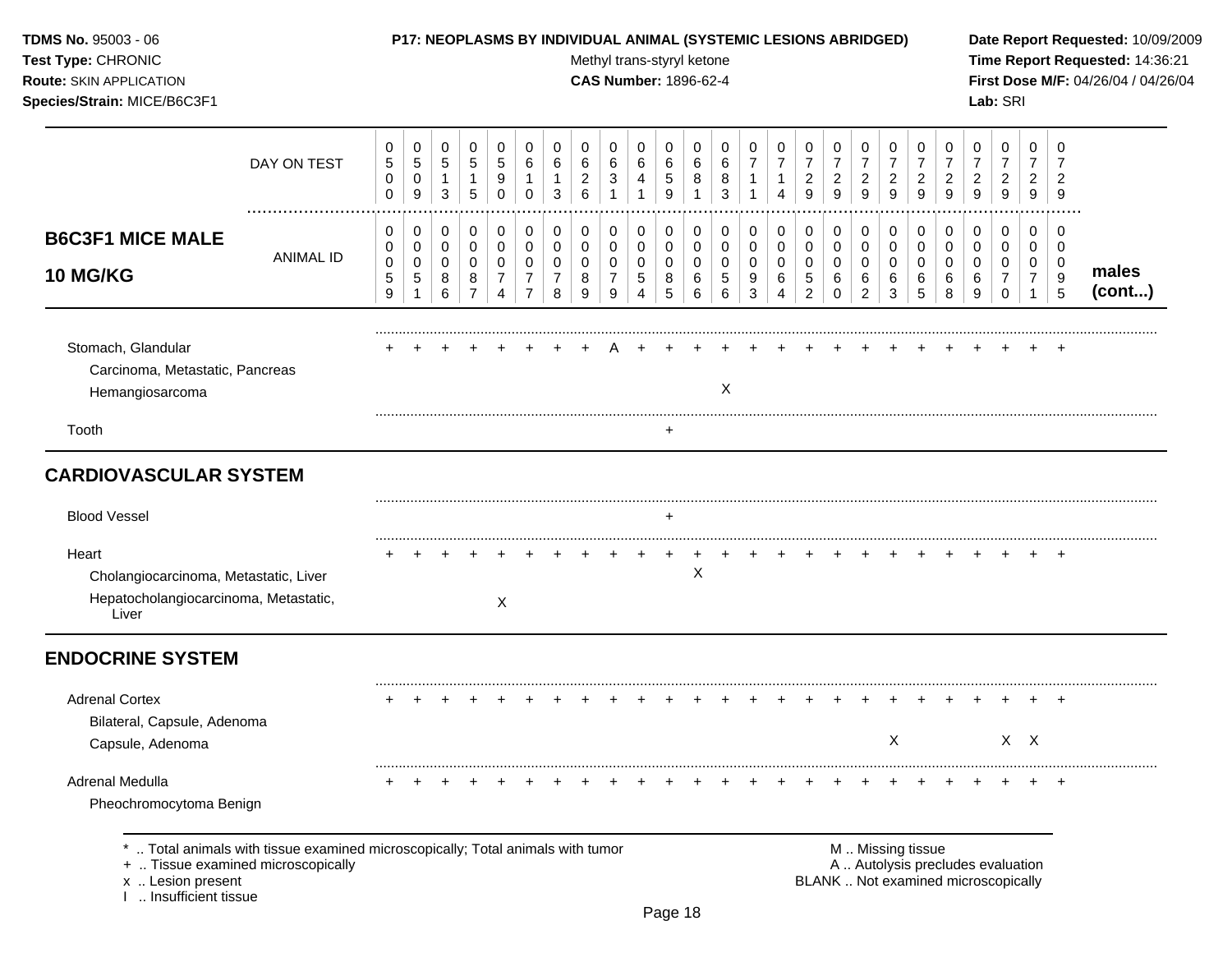Test Type: CHRONIC **Test Type:** CHRONIC **Test Type:** CHRONIC **Time Report Requested:** 14:36:21 **Route:** SKIN APPLICATION **CAS Number:** 1896-62-4 **First Dose M/F:** 04/26/04 / 04/26/04

| DAY ON TEST<br><br><b>ANIMAL ID</b><br>Cholangiocarcinoma, Metastatic, Liver | 0<br>$\sqrt{5}$<br>$\pmb{0}$<br>0<br>0<br>0<br>$\pmb{0}$<br>$\sqrt{5}$<br>$\boldsymbol{9}$<br>м | $\boldsymbol{0}$<br>5<br>$\pmb{0}$<br>$\boldsymbol{9}$<br>0<br>$\pmb{0}$<br>$\mathsf 0$<br>$\sqrt{5}$<br>$\mathbf{1}$ | $\pmb{0}$<br>$\overline{5}$<br>$\mathbf{1}$<br>$\sqrt{3}$<br>0<br>$\mathbf 0$<br>0<br>8<br>$\,6\,$ | 0<br>$\,$ 5 $\,$<br>$\mathbf{1}$<br>$\sqrt{5}$<br>0<br>$\mathbf 0$<br>$\mathbf 0$<br>8<br>$\overline{7}$ | $\mathbf 0$<br>$\sqrt{5}$<br>$9\,$<br>$\pmb{0}$<br>$\mathbf 0$<br>$\mathbf 0$<br>$\mathbf 0$<br>$\overline{7}$<br>4 | 0<br>$\,6\,$<br>$\mathbf{1}$<br>$\mathbf 0$<br>0<br>$\mathsf{O}\xspace$<br>0<br>$\overline{7}$<br>$\overline{7}$ | $\mathbf 0$<br>6<br>$\mathbf{1}$<br>$\mathbf{3}$<br>0<br>$\mathbf 0$<br>0<br>$\overline{7}$<br>8 | $\mathbf 0$<br>$\,6\,$<br>$\boldsymbol{2}$<br>$\,6\,$<br>0<br>$\mathbf 0$<br>$\mathbf 0$<br>8<br>9 | $\mathbf 0$<br>6<br>$\ensuremath{\mathsf{3}}$<br>$\mathbf{1}$<br>0<br>$\mathbf 0$<br>$\mathbf 0$<br>$\overline{7}$<br>9 | 0<br>6<br>$\overline{4}$<br>$\mathbf{1}$<br>0<br>$\pmb{0}$<br>0<br>$\,$ 5 $\,$<br>4 | $\mathbf 0$<br>$\,6\,$<br>$\sqrt{5}$<br>9<br>0<br>$\mathbf 0$<br>$\pmb{0}$<br>8 | 0<br>$\,6\,$<br>$\bf8$<br>-1<br>0<br>$\mathbf 0$<br>$\mathbf 0$<br>6 | 0<br>$\,6\,$<br>$\bf 8$<br>$\sqrt{3}$<br>0<br>$\mathbf 0$<br>$\mathbf 0$<br>$5\phantom{.0}$ | $\pmb{0}$<br>$\overline{7}$<br>$\mathbf{1}$<br>1<br>0<br>$\mathbf 0$<br>$\mathbf 0$ | 0<br>$\overline{7}$<br>$\mathbf{1}$<br>4<br>0<br>$\mathsf 0$<br>$\mathbf 0$ | 0<br>$\overline{7}$<br>$\overline{c}$<br>9<br>0<br>$\mathbf 0$<br>0 | $\pmb{0}$<br>$\overline{7}$<br>$\overline{\mathbf{c}}$<br>$\boldsymbol{9}$<br>0<br>$\pmb{0}$<br>$\pmb{0}$ | $\pmb{0}$<br>$\boldsymbol{7}$<br>$\overline{c}$<br>$\overline{9}$<br>0<br>$\pmb{0}$<br>0 | $\,0\,$<br>$\overline{7}$<br>$\boldsymbol{2}$<br>9<br>0<br>$\mathbf 0$<br>$\mathbf 0$ | 0<br>$\overline{7}$<br>$\overline{a}$<br>$\mathsf g$<br>0<br>$\mathbf 0$<br>0 | 0<br>$\overline{7}$<br>$\overline{c}$<br>9<br>0<br>$\pmb{0}$<br>0 | $\mathbf 0$<br>$\overline{7}$<br>$\overline{\mathbf{c}}$<br>9<br>$\mathbf 0$<br>$\mathbf 0$<br>$\mathbf 0$ | 0<br>$\overline{7}$<br>$\overline{c}$<br>$\boldsymbol{9}$<br>0<br>$\mathbf 0$<br>$\mathbf 0$ | $\mathbf 0$<br>$\overline{7}$<br>$\overline{2}$<br>9<br>0<br>0<br>0 | $\mathbf 0$<br>$\overline{7}$<br>$\overline{2}$<br>9<br>$\mathbf 0$<br>$\mathbf 0$<br>0 |                 |
|------------------------------------------------------------------------------|-------------------------------------------------------------------------------------------------|-----------------------------------------------------------------------------------------------------------------------|----------------------------------------------------------------------------------------------------|----------------------------------------------------------------------------------------------------------|---------------------------------------------------------------------------------------------------------------------|------------------------------------------------------------------------------------------------------------------|--------------------------------------------------------------------------------------------------|----------------------------------------------------------------------------------------------------|-------------------------------------------------------------------------------------------------------------------------|-------------------------------------------------------------------------------------|---------------------------------------------------------------------------------|----------------------------------------------------------------------|---------------------------------------------------------------------------------------------|-------------------------------------------------------------------------------------|-----------------------------------------------------------------------------|---------------------------------------------------------------------|-----------------------------------------------------------------------------------------------------------|------------------------------------------------------------------------------------------|---------------------------------------------------------------------------------------|-------------------------------------------------------------------------------|-------------------------------------------------------------------|------------------------------------------------------------------------------------------------------------|----------------------------------------------------------------------------------------------|---------------------------------------------------------------------|-----------------------------------------------------------------------------------------|-----------------|
|                                                                              |                                                                                                 |                                                                                                                       |                                                                                                    |                                                                                                          |                                                                                                                     |                                                                                                                  |                                                                                                  |                                                                                                    |                                                                                                                         |                                                                                     |                                                                                 |                                                                      |                                                                                             |                                                                                     |                                                                             |                                                                     |                                                                                                           |                                                                                          |                                                                                       |                                                                               |                                                                   |                                                                                                            |                                                                                              |                                                                     |                                                                                         |                 |
|                                                                              |                                                                                                 |                                                                                                                       |                                                                                                    |                                                                                                          |                                                                                                                     |                                                                                                                  |                                                                                                  |                                                                                                    |                                                                                                                         |                                                                                     | 5                                                                               | 6                                                                    | $\,6\,$                                                                                     | $\boldsymbol{9}$<br>3                                                               | 6<br>4                                                                      | $\,$ 5 $\,$<br>$\overline{c}$                                       | $\,6$<br>$\mathbf 0$                                                                                      | 6<br>$\boldsymbol{2}$                                                                    | $\,6$<br>3                                                                            | 6<br>5                                                                        | 6<br>8                                                            | 6<br>9                                                                                                     | $\boldsymbol{7}$<br>$\mathbf 0$                                                              | $\overline{7}$<br>$\mathbf{1}$                                      | $9\,$<br>5                                                                              | males<br>(cont) |
|                                                                              |                                                                                                 |                                                                                                                       |                                                                                                    |                                                                                                          |                                                                                                                     |                                                                                                                  | $\boldsymbol{\mathsf{X}}$                                                                        |                                                                                                    |                                                                                                                         |                                                                                     |                                                                                 | X                                                                    |                                                                                             |                                                                                     |                                                                             |                                                                     |                                                                                                           |                                                                                          |                                                                                       |                                                                               |                                                                   |                                                                                                            |                                                                                              |                                                                     |                                                                                         |                 |
|                                                                              |                                                                                                 |                                                                                                                       |                                                                                                    |                                                                                                          |                                                                                                                     |                                                                                                                  |                                                                                                  |                                                                                                    |                                                                                                                         |                                                                                     |                                                                                 |                                                                      |                                                                                             |                                                                                     |                                                                             |                                                                     |                                                                                                           |                                                                                          |                                                                                       |                                                                               |                                                                   |                                                                                                            |                                                                                              |                                                                     |                                                                                         |                 |
|                                                                              |                                                                                                 |                                                                                                                       |                                                                                                    |                                                                                                          |                                                                                                                     |                                                                                                                  |                                                                                                  |                                                                                                    |                                                                                                                         |                                                                                     |                                                                                 |                                                                      |                                                                                             |                                                                                     |                                                                             |                                                                     |                                                                                                           |                                                                                          |                                                                                       |                                                                               |                                                                   |                                                                                                            | $\ddot{}$                                                                                    | $\div$                                                              | $\overline{+}$                                                                          |                 |
|                                                                              | ÷                                                                                               |                                                                                                                       |                                                                                                    |                                                                                                          |                                                                                                                     |                                                                                                                  |                                                                                                  |                                                                                                    |                                                                                                                         |                                                                                     |                                                                                 |                                                                      |                                                                                             |                                                                                     |                                                                             |                                                                     |                                                                                                           |                                                                                          |                                                                                       |                                                                               |                                                                   |                                                                                                            |                                                                                              |                                                                     | $\overline{+}$                                                                          |                 |
|                                                                              |                                                                                                 |                                                                                                                       |                                                                                                    |                                                                                                          |                                                                                                                     |                                                                                                                  |                                                                                                  |                                                                                                    |                                                                                                                         |                                                                                     |                                                                                 | +<br>$\mathsf{X}$                                                    | $\ddot{}$<br>X                                                                              |                                                                                     |                                                                             |                                                                     |                                                                                                           |                                                                                          |                                                                                       |                                                                               |                                                                   |                                                                                                            |                                                                                              |                                                                     |                                                                                         |                 |
|                                                                              |                                                                                                 |                                                                                                                       |                                                                                                    |                                                                                                          |                                                                                                                     |                                                                                                                  |                                                                                                  |                                                                                                    |                                                                                                                         |                                                                                     |                                                                                 |                                                                      |                                                                                             |                                                                                     |                                                                             |                                                                     |                                                                                                           |                                                                                          |                                                                                       |                                                                               |                                                                   |                                                                                                            |                                                                                              |                                                                     |                                                                                         |                 |
|                                                                              |                                                                                                 |                                                                                                                       |                                                                                                    |                                                                                                          |                                                                                                                     |                                                                                                                  |                                                                                                  |                                                                                                    |                                                                                                                         |                                                                                     |                                                                                 |                                                                      |                                                                                             |                                                                                     |                                                                             |                                                                     |                                                                                                           |                                                                                          |                                                                                       |                                                                               |                                                                   |                                                                                                            |                                                                                              |                                                                     |                                                                                         |                 |
|                                                                              |                                                                                                 |                                                                                                                       |                                                                                                    |                                                                                                          |                                                                                                                     |                                                                                                                  |                                                                                                  |                                                                                                    |                                                                                                                         |                                                                                     |                                                                                 |                                                                      |                                                                                             |                                                                                     |                                                                             |                                                                     |                                                                                                           |                                                                                          |                                                                                       |                                                                               |                                                                   |                                                                                                            |                                                                                              |                                                                     | $\overline{ }$                                                                          |                 |
|                                                                              |                                                                                                 |                                                                                                                       |                                                                                                    |                                                                                                          |                                                                                                                     |                                                                                                                  |                                                                                                  |                                                                                                    |                                                                                                                         |                                                                                     |                                                                                 |                                                                      |                                                                                             |                                                                                     |                                                                             |                                                                     |                                                                                                           |                                                                                          |                                                                                       |                                                                               |                                                                   |                                                                                                            |                                                                                              |                                                                     |                                                                                         |                 |
|                                                                              | Cholangiocarcinoma, Metastatic, Liver                                                           |                                                                                                                       |                                                                                                    |                                                                                                          |                                                                                                                     |                                                                                                                  |                                                                                                  |                                                                                                    |                                                                                                                         |                                                                                     |                                                                                 |                                                                      |                                                                                             |                                                                                     |                                                                             |                                                                     |                                                                                                           |                                                                                          |                                                                                       |                                                                               |                                                                   |                                                                                                            |                                                                                              |                                                                     |                                                                                         |                 |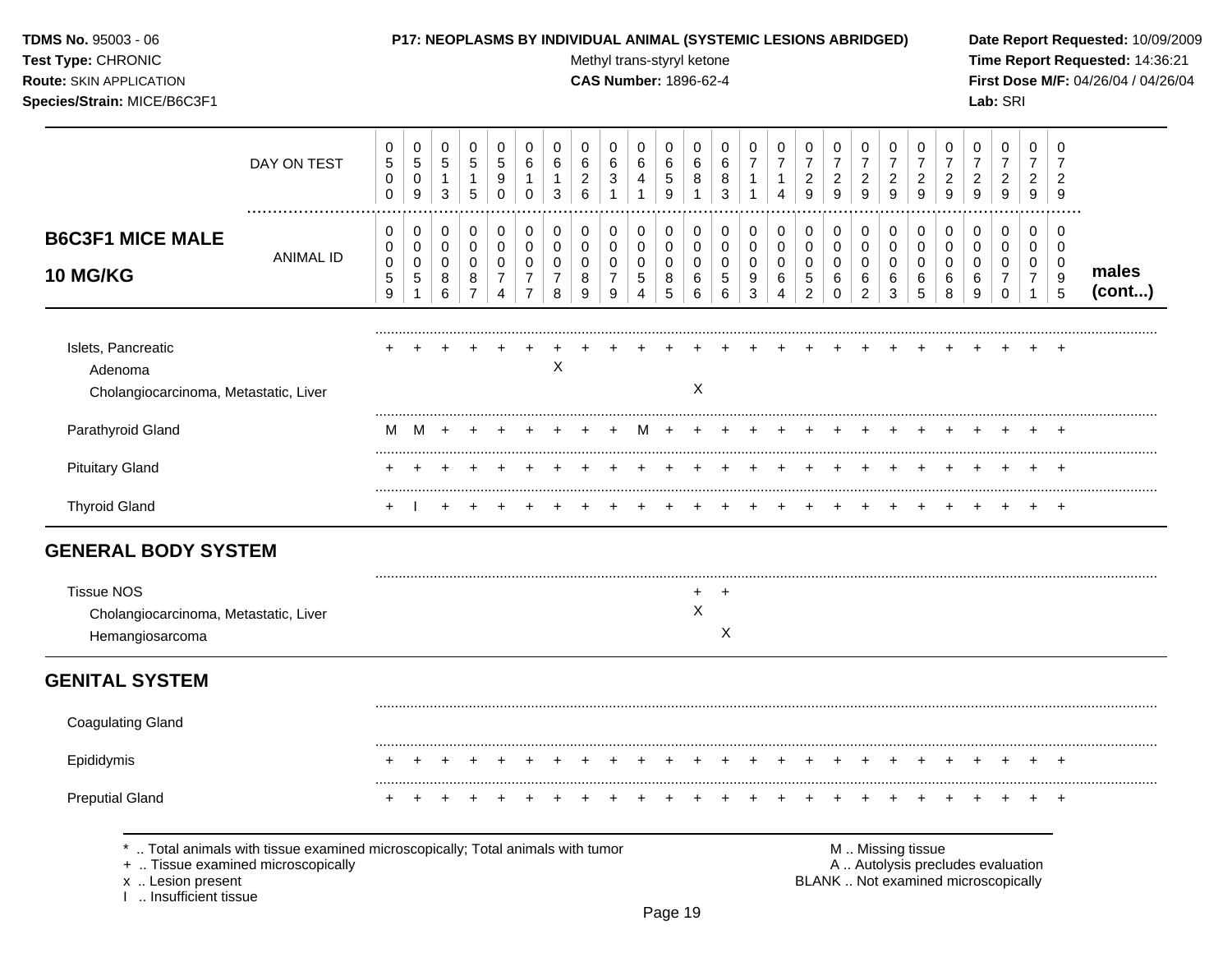I .. Insufficient tissue

## **TDMS No.** 95003 - 06 **P17: NEOPLASMS BY INDIVIDUAL ANIMAL (SYSTEMIC LESIONS ABRIDGED) Date Report Requested:** 10/09/2009

Test Type: CHRONIC **Test Type:** CHRONIC **Test Type:** CHRONIC **Time Report Requested:** 14:36:21 **Route:** SKIN APPLICATION **CAS Number:** 1896-62-4 **First Dose M/F:** 04/26/04 / 04/26/04

| DAY ON TEST                                                                   | 0<br>5<br>$\mathbf 0$<br>$\mathbf 0$      | 0<br>$\overline{5}$<br>0<br>$\boldsymbol{9}$ | 0<br>$\sqrt{5}$<br>$\mathbf{1}$<br>$\sqrt{3}$ | 0<br>5<br>$\mathbf{1}$<br>5                  | 0<br>5<br>9<br>$\mathbf 0$                                     | 0<br>6<br>$\mathbf{1}$<br>$\pmb{0}$                               | $\mathbf 0$<br>6<br>$\mathbf{1}$<br>$\mathbf{3}$ | $\mathbf 0$<br>6<br>$\overline{a}$<br>$6\phantom{1}$ | 0<br>6<br>3<br>$\mathbf{1}$                     | 0<br>6<br>$\overline{4}$<br>1                                    | 0<br>6<br>$\,$ 5 $\,$<br>9                          | 0<br>6<br>8<br>1                        | 0<br>6<br>8<br>3                             | $\mathbf 0$<br>$\overline{7}$<br>$\mathbf{1}$<br>$\mathbf{1}$ | 0<br>$\overline{7}$<br>$\mathbf{1}$<br>4               | 0<br>$\overline{7}$<br>$\overline{c}$<br>9 | 0<br>$\overline{7}$<br>$\overline{a}$<br>$\boldsymbol{9}$ | 0<br>$\overline{7}$<br>$\overline{c}$<br>$\mathsf g$ | 0<br>$\overline{7}$<br>$\overline{2}$<br>$\overline{9}$ | 0<br>$\overline{7}$<br>$\overline{c}$<br>9 | 0<br>$\overline{7}$<br>$\overline{2}$<br>9 | 0<br>$\overline{7}$<br>$\overline{2}$<br>9 | 0<br>$\overline{7}$<br>$\overline{c}$<br>$\mathsf g$ | 0<br>$\overline{7}$<br>$\overline{a}$<br>9              | $\mathbf 0$<br>$\overline{7}$<br>$\overline{2}$<br>9 |                 |
|-------------------------------------------------------------------------------|-------------------------------------------|----------------------------------------------|-----------------------------------------------|----------------------------------------------|----------------------------------------------------------------|-------------------------------------------------------------------|--------------------------------------------------|------------------------------------------------------|-------------------------------------------------|------------------------------------------------------------------|-----------------------------------------------------|-----------------------------------------|----------------------------------------------|---------------------------------------------------------------|--------------------------------------------------------|--------------------------------------------|-----------------------------------------------------------|------------------------------------------------------|---------------------------------------------------------|--------------------------------------------|--------------------------------------------|--------------------------------------------|------------------------------------------------------|---------------------------------------------------------|------------------------------------------------------|-----------------|
| <b>ANIMAL ID</b>                                                              | 0<br>$\mathbf 0$<br>$\mathbf 0$<br>5<br>9 | 0<br>0<br>0<br>$\sqrt{5}$<br>$\mathbf{1}$    | 0<br>$\mathbf 0$<br>$\mathbf 0$<br>8          | 0<br>$\mathbf 0$<br>0<br>8<br>$\overline{7}$ | 0<br>$\Omega$<br>$\pmb{0}$<br>$\overline{7}$<br>$\overline{4}$ | 0<br>$\mathbf 0$<br>$\pmb{0}$<br>$\overline{7}$<br>$\overline{7}$ | 0<br>$\pmb{0}$<br>$\mathbf 0$<br>$\overline{7}$  | 0<br>$\mathbf 0$<br>$\mathbf 0$<br>8<br>9            | 0<br>$\pmb{0}$<br>$\mathbf 0$<br>$\overline{7}$ | $\mathbf 0$<br>$\mathbf 0$<br>$\mathbf 0$<br>5<br>$\overline{4}$ | $\mathbf 0$<br>$\mathbf 0$<br>$\mathbf 0$<br>8<br>5 | 0<br>$\mathbf 0$<br>$\pmb{0}$<br>6<br>6 | 0<br>$\mathbf 0$<br>$\pmb{0}$<br>$\mathbf 5$ | 0<br>$\mathbf 0$<br>$\mathbf 0$<br>$9\,$                      | 0<br>$\mathbf 0$<br>$\mathbf 0$<br>6<br>$\overline{4}$ | 0<br>$\mathbf 0$<br>0<br>5                 | 0<br>$\mathbf 0$<br>$\mathbf 0$<br>6<br>$\mathbf 0$       | 0<br>$\mathbf 0$<br>$\mathbf 0$<br>$\,6$             | 0<br>$\mathbf 0$<br>$\mathbf 0$<br>6                    | 0<br>$\mathbf 0$<br>$\pmb{0}$<br>6         | 0<br>$\mathbf 0$<br>0<br>6<br>8            | 0<br>$\Omega$<br>$\mathbf 0$<br>6<br>9     | 0<br>$\mathbf 0$<br>0<br>$\overline{7}$<br>$\Omega$  | 0<br>$\mathbf 0$<br>0<br>$\overline{7}$<br>$\mathbf{1}$ | 0<br>$\mathbf 0$<br>0<br>9<br>5                      | males<br>(cont) |
|                                                                               |                                           |                                              |                                               |                                              |                                                                |                                                                   |                                                  |                                                      |                                                 |                                                                  |                                                     |                                         |                                              |                                                               |                                                        |                                            |                                                           |                                                      |                                                         |                                            |                                            |                                            |                                                      |                                                         |                                                      |                 |
| Carcinoma, Metastatic, Pancreas                                               |                                           |                                              |                                               |                                              |                                                                |                                                                   |                                                  |                                                      |                                                 |                                                                  |                                                     |                                         |                                              |                                                               |                                                        |                                            |                                                           | $\ddot{}$                                            | $\pm$                                                   | $\ddot{}$                                  | $+$                                        |                                            | $\div$                                               | $\ddot{}$                                               | $+$                                                  |                 |
|                                                                               |                                           |                                              |                                               |                                              |                                                                |                                                                   |                                                  |                                                      |                                                 |                                                                  |                                                     | X                                       |                                              |                                                               |                                                        |                                            |                                                           |                                                      |                                                         |                                            |                                            |                                            |                                                      |                                                         |                                                      |                 |
| Cholangiocarcinoma, Metastatic, Liver                                         |                                           |                                              |                                               |                                              |                                                                |                                                                   |                                                  |                                                      |                                                 |                                                                  |                                                     |                                         |                                              |                                                               |                                                        |                                            |                                                           |                                                      |                                                         |                                            |                                            |                                            |                                                      |                                                         |                                                      |                 |
| <b>HEMATOPOIETIC SYSTEM</b>                                                   |                                           |                                              |                                               |                                              |                                                                |                                                                   |                                                  |                                                      |                                                 |                                                                  |                                                     |                                         |                                              |                                                               |                                                        |                                            |                                                           |                                                      |                                                         |                                            |                                            |                                            |                                                      |                                                         |                                                      |                 |
|                                                                               |                                           |                                              |                                               |                                              |                                                                |                                                                   |                                                  |                                                      |                                                 |                                                                  |                                                     |                                         |                                              |                                                               |                                                        |                                            |                                                           |                                                      |                                                         |                                            |                                            |                                            |                                                      |                                                         |                                                      |                 |
|                                                                               |                                           |                                              |                                               |                                              |                                                                |                                                                   |                                                  |                                                      |                                                 |                                                                  |                                                     | +                                       |                                              |                                                               |                                                        |                                            |                                                           | +                                                    |                                                         |                                            |                                            |                                            |                                                      |                                                         |                                                      |                 |
| Cholangiocarcinoma, Metastatic, Liver<br>Bronchial, Hepatocholangiocarcinoma, |                                           |                                              |                                               |                                              | X                                                              |                                                                   |                                                  |                                                      |                                                 |                                                                  |                                                     | X                                       |                                              |                                                               |                                                        |                                            |                                                           |                                                      |                                                         |                                            |                                            |                                            |                                                      |                                                         |                                                      |                 |
| Iliac, Cholangiocarcinoma, Metastatic,                                        |                                           |                                              |                                               |                                              |                                                                |                                                                   |                                                  |                                                      |                                                 |                                                                  |                                                     | X                                       |                                              |                                                               |                                                        |                                            |                                                           |                                                      |                                                         |                                            |                                            |                                            |                                                      |                                                         |                                                      |                 |
|                                                                               | м                                         | $\div$                                       |                                               |                                              | м                                                              | $\div$                                                            |                                                  |                                                      |                                                 |                                                                  | м                                                   | $\div$                                  | ÷                                            |                                                               |                                                        |                                            |                                                           |                                                      |                                                         |                                            |                                            |                                            |                                                      |                                                         | $\div$                                               |                 |
|                                                                               |                                           |                                              |                                               | 6                                            |                                                                |                                                                   |                                                  | 8                                                    |                                                 | 9                                                                |                                                     |                                         |                                              | 6                                                             | $\mathbf{3}$                                           |                                            | $\overline{2}$                                            |                                                      | $\overline{c}$                                          | $\mathbf{3}$                               | 5                                          |                                            |                                                      |                                                         |                                                      |                 |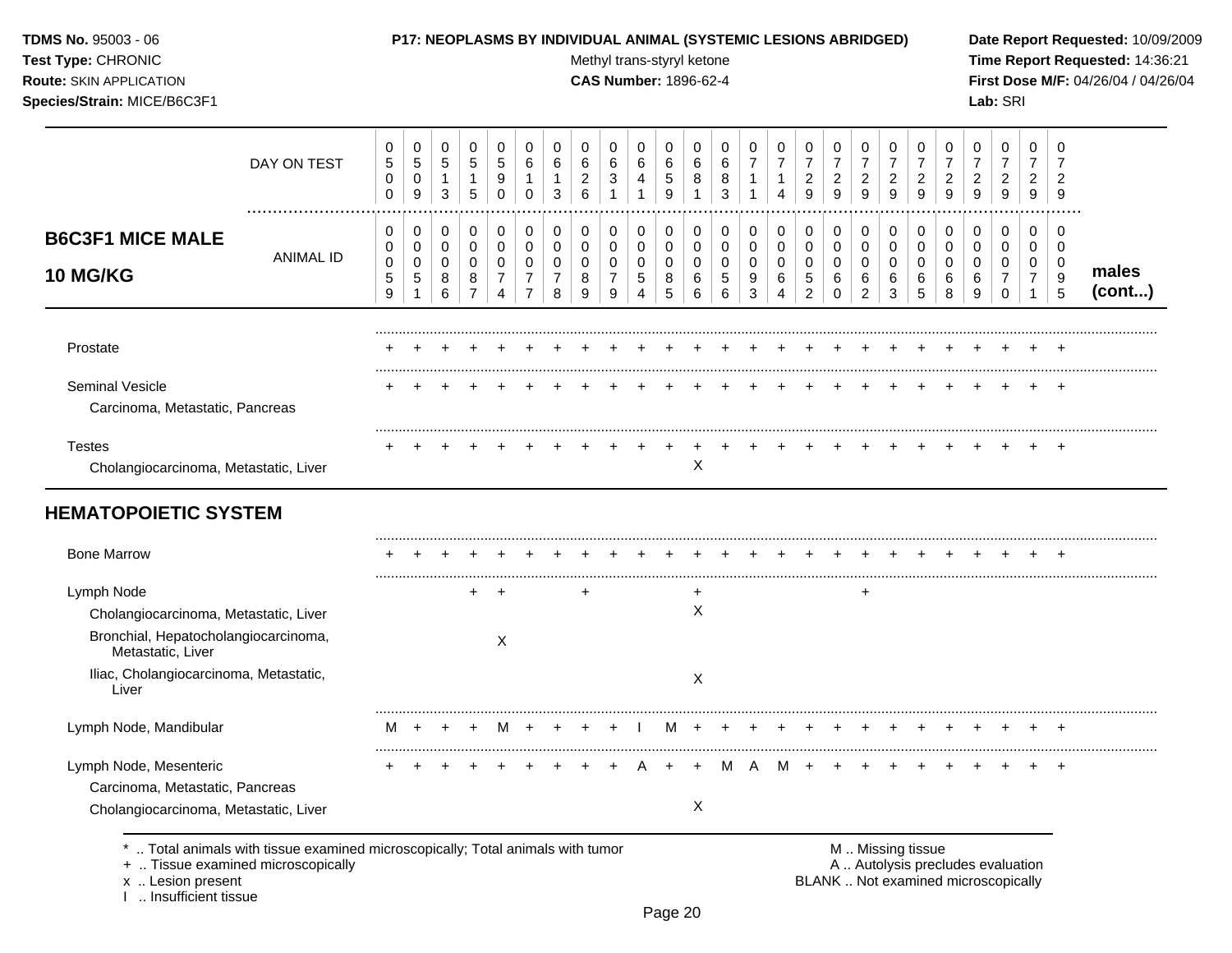Test Type: CHRONIC **Test Type:** CHRONIC **Test Type:** CHRONIC **Time Report Requested:** 14:36:21 **Route:** SKIN APPLICATION **CAS Number:** 1896-62-4 **First Dose M/F:** 04/26/04 / 04/26/04

| Species/Strain: MICE/B6C3F1                                                                       |                                                                                                                    |                                                   |                                                            |                                 |                                                   |                                                        |                                                                   |                                                      |                                                 |                                                               |                                                        |                                                        |                                           |                                                    |                                          |                                                       |                                                                  |                                                           |                                                    |                                                        |                                         |                                                                          |                                                             | Lab: SRI                                                             |                                                         |                                            |                 |
|---------------------------------------------------------------------------------------------------|--------------------------------------------------------------------------------------------------------------------|---------------------------------------------------|------------------------------------------------------------|---------------------------------|---------------------------------------------------|--------------------------------------------------------|-------------------------------------------------------------------|------------------------------------------------------|-------------------------------------------------|---------------------------------------------------------------|--------------------------------------------------------|--------------------------------------------------------|-------------------------------------------|----------------------------------------------------|------------------------------------------|-------------------------------------------------------|------------------------------------------------------------------|-----------------------------------------------------------|----------------------------------------------------|--------------------------------------------------------|-----------------------------------------|--------------------------------------------------------------------------|-------------------------------------------------------------|----------------------------------------------------------------------|---------------------------------------------------------|--------------------------------------------|-----------------|
|                                                                                                   | DAY ON TEST                                                                                                        | 0<br>$\,$ 5 $\,$<br>$\pmb{0}$<br>$\mathbf 0$      | $\pmb{0}$<br>$\sqrt{5}$<br>$\mathbf 0$<br>$\boldsymbol{9}$ | 0<br>5<br>$\mathbf{1}$<br>3     | 0<br>$\sqrt{5}$<br>$\mathbf{1}$<br>$\overline{5}$ | $\pmb{0}$<br>$\overline{5}$<br>9<br>$\mathbf 0$        | 0<br>$\,6\,$<br>$\mathbf{1}$<br>$\pmb{0}$                         | $\pmb{0}$<br>$\,6\,$<br>$\mathbf{1}$<br>$\mathbf{3}$ | $\mathbf 0$<br>$\,6\,$<br>$\sqrt{2}$<br>$\,6\,$ | $\mathbf 0$<br>6<br>$\ensuremath{\mathsf{3}}$<br>$\mathbf{1}$ | $\mathbf 0$<br>$\,6$<br>$\overline{4}$<br>$\mathbf{1}$ | $\pmb{0}$<br>$\,6\,$<br>$\sqrt{5}$<br>$\boldsymbol{9}$ | 0<br>$\,6\,$<br>$\,8\,$<br>$\overline{1}$ | $\mathbf 0$<br>$\,6\,$<br>$\bf8$<br>3              | 0<br>$\overline{7}$<br>$\mathbf{1}$<br>1 | 0<br>$\overline{7}$<br>$\mathbf{1}$<br>$\overline{4}$ | 0<br>$\overline{7}$<br>$\sqrt{2}$<br>9                           | 0<br>$\overline{7}$<br>$\overline{c}$<br>$\boldsymbol{9}$ | 0<br>$\overline{7}$<br>$\overline{c}$<br>9         | $\pmb{0}$<br>$\overline{7}$<br>$\sqrt{2}$<br>9         | 0<br>$\overline{7}$<br>$\sqrt{2}$<br>9  | 0<br>$\overline{7}$<br>$\overline{2}$<br>$\boldsymbol{9}$                | 0<br>$\overline{7}$<br>$\boldsymbol{2}$<br>$\boldsymbol{9}$ | 0<br>$\boldsymbol{7}$<br>$\overline{\mathbf{c}}$<br>$\boldsymbol{9}$ | 0<br>$\overline{7}$<br>$\overline{2}$<br>9              | 0<br>$\overline{7}$<br>$\overline{2}$<br>9 |                 |
| <b>B6C3F1 MICE MALE</b><br>10 MG/KG                                                               | <b>ANIMAL ID</b>                                                                                                   | 0<br>$\mathbf 0$<br>$\pmb{0}$<br>$\,$ 5 $\,$<br>9 | 0<br>$\mathbf 0$<br>$\mathbf 0$<br>5<br>1                  | 0<br>$\mathbf 0$<br>0<br>8<br>6 | 0<br>0<br>$\mathbf 0$<br>8<br>$\overline{7}$      | 0<br>$\mathbf 0$<br>$\mathbf 0$<br>$\overline{7}$<br>4 | 0<br>$\pmb{0}$<br>$\mathbf 0$<br>$\overline{7}$<br>$\overline{7}$ | 0<br>0<br>0<br>$\overline{7}$<br>8                   | 0<br>$\mathbf 0$<br>$\mathbf 0$<br>8<br>9       | 0<br>$\pmb{0}$<br>$\mathbf 0$<br>$\overline{7}$<br>9          | 0<br>$\pmb{0}$<br>$\pmb{0}$<br>5<br>4                  | 0<br>$\pmb{0}$<br>$\pmb{0}$<br>8<br>5                  | 0<br>$\mathbf 0$<br>$\mathbf 0$<br>6<br>6 | 0<br>$\mathbf 0$<br>$\mathbf 0$<br>$\sqrt{5}$<br>6 | 0<br>$\mathbf 0$<br>0<br>9<br>3          | 0<br>0<br>$\pmb{0}$<br>6<br>$\overline{4}$            | 0<br>$\mathbf 0$<br>$\mathbf 0$<br>$\,$ 5 $\,$<br>$\overline{c}$ | 0<br>$\pmb{0}$<br>$\mathbf 0$<br>6<br>$\mathbf 0$         | 0<br>0<br>$\mathbf 0$<br>$\,6\,$<br>$\overline{a}$ | 0<br>$\mathbf 0$<br>$\mathbf 0$<br>$\,6$<br>$\sqrt{3}$ | 0<br>$\pmb{0}$<br>$\mathbf 0$<br>6<br>5 | 0<br>$\mathbf 0$<br>0<br>6<br>8                                          | 0<br>$\pmb{0}$<br>0<br>6<br>9                               | 0<br>0<br>0<br>$\overline{7}$<br>0                                   | 0<br>$\mathbf 0$<br>0<br>$\overline{7}$<br>$\mathbf{1}$ | 0<br>$\mathbf 0$<br>0<br>9<br>5            | males<br>(cont) |
| Spleen                                                                                            |                                                                                                                    |                                                   |                                                            |                                 |                                                   |                                                        |                                                                   |                                                      |                                                 |                                                               |                                                        |                                                        |                                           |                                                    | A                                        | +                                                     |                                                                  | $\div$                                                    | $\ddot{}$                                          | $\ddot{}$                                              | $\pm$                                   |                                                                          | $\div$                                                      | $\pm$                                                                |                                                         | $\ddot{}$                                  |                 |
| Thymus<br>Cholangiocarcinoma, Metastatic, Liver<br>Hepatocholangiocarcinoma, Metastatic,<br>Liver |                                                                                                                    |                                                   |                                                            |                                 |                                                   | $\mathsf{X}$                                           |                                                                   |                                                      |                                                 |                                                               |                                                        |                                                        | $\ddot{}$<br>$\pmb{\times}$               |                                                    | м                                        | M                                                     |                                                                  |                                                           |                                                    |                                                        |                                         |                                                                          |                                                             |                                                                      |                                                         |                                            |                 |
| <b>INTEGUMENTARY SYSTEM</b>                                                                       |                                                                                                                    |                                                   |                                                            |                                 |                                                   |                                                        |                                                                   |                                                      |                                                 |                                                               |                                                        |                                                        |                                           |                                                    |                                          |                                                       |                                                                  |                                                           |                                                    |                                                        |                                         |                                                                          |                                                             |                                                                      |                                                         |                                            |                 |
| <b>Mammary Gland</b>                                                                              |                                                                                                                    |                                                   |                                                            |                                 |                                                   |                                                        |                                                                   |                                                      |                                                 |                                                               |                                                        |                                                        |                                           |                                                    |                                          |                                                       |                                                                  |                                                           |                                                    |                                                        |                                         |                                                                          |                                                             |                                                                      |                                                         | $\ddot{}$                                  |                 |
| <b>Skin</b><br>Squamous Cell Papilloma<br>Subcutaneous Tissue, Hemangioma                         |                                                                                                                    | X                                                 |                                                            |                                 |                                                   |                                                        |                                                                   |                                                      |                                                 |                                                               |                                                        |                                                        |                                           |                                                    |                                          |                                                       |                                                                  |                                                           |                                                    |                                                        |                                         | $\boldsymbol{\mathsf{X}}$                                                |                                                             |                                                                      |                                                         | $\ddot{}$                                  |                 |
| Subcutaneous Tissue,<br>Hemangiosarcoma                                                           |                                                                                                                    |                                                   |                                                            |                                 |                                                   |                                                        |                                                                   |                                                      |                                                 |                                                               |                                                        |                                                        |                                           |                                                    |                                          |                                                       | X                                                                |                                                           |                                                    |                                                        |                                         |                                                                          | X                                                           |                                                                      |                                                         | X                                          |                 |
| <b>MUSCULOSKELETAL SYSTEM</b>                                                                     |                                                                                                                    |                                                   |                                                            |                                 |                                                   |                                                        |                                                                   |                                                      |                                                 |                                                               |                                                        |                                                        |                                           |                                                    |                                          |                                                       |                                                                  |                                                           |                                                    |                                                        |                                         |                                                                          |                                                             |                                                                      |                                                         |                                            |                 |
| Bone                                                                                              |                                                                                                                    |                                                   |                                                            |                                 |                                                   |                                                        |                                                                   |                                                      |                                                 |                                                               |                                                        |                                                        |                                           |                                                    |                                          |                                                       |                                                                  |                                                           |                                                    |                                                        |                                         |                                                                          |                                                             |                                                                      |                                                         |                                            |                 |
| <b>Skeletal Muscle</b><br>Alveolar/Bronchiolar Carcinoma,                                         |                                                                                                                    |                                                   |                                                            | $\ddot{}$                       |                                                   |                                                        |                                                                   |                                                      |                                                 |                                                               | +<br>X                                                 |                                                        | +                                         |                                                    | $\ddot{}$                                |                                                       |                                                                  |                                                           |                                                    |                                                        |                                         |                                                                          |                                                             |                                                                      |                                                         |                                            |                 |
| x  Lesion present<br>1  Insufficient tissue                                                       | Total animals with tissue examined microscopically; Total animals with tumor<br>+  Tissue examined microscopically |                                                   |                                                            |                                 |                                                   |                                                        |                                                                   |                                                      |                                                 |                                                               |                                                        |                                                        |                                           |                                                    |                                          |                                                       |                                                                  |                                                           | M  Missing tissue                                  |                                                        |                                         | A  Autolysis precludes evaluation<br>BLANK  Not examined microscopically |                                                             |                                                                      |                                                         |                                            |                 |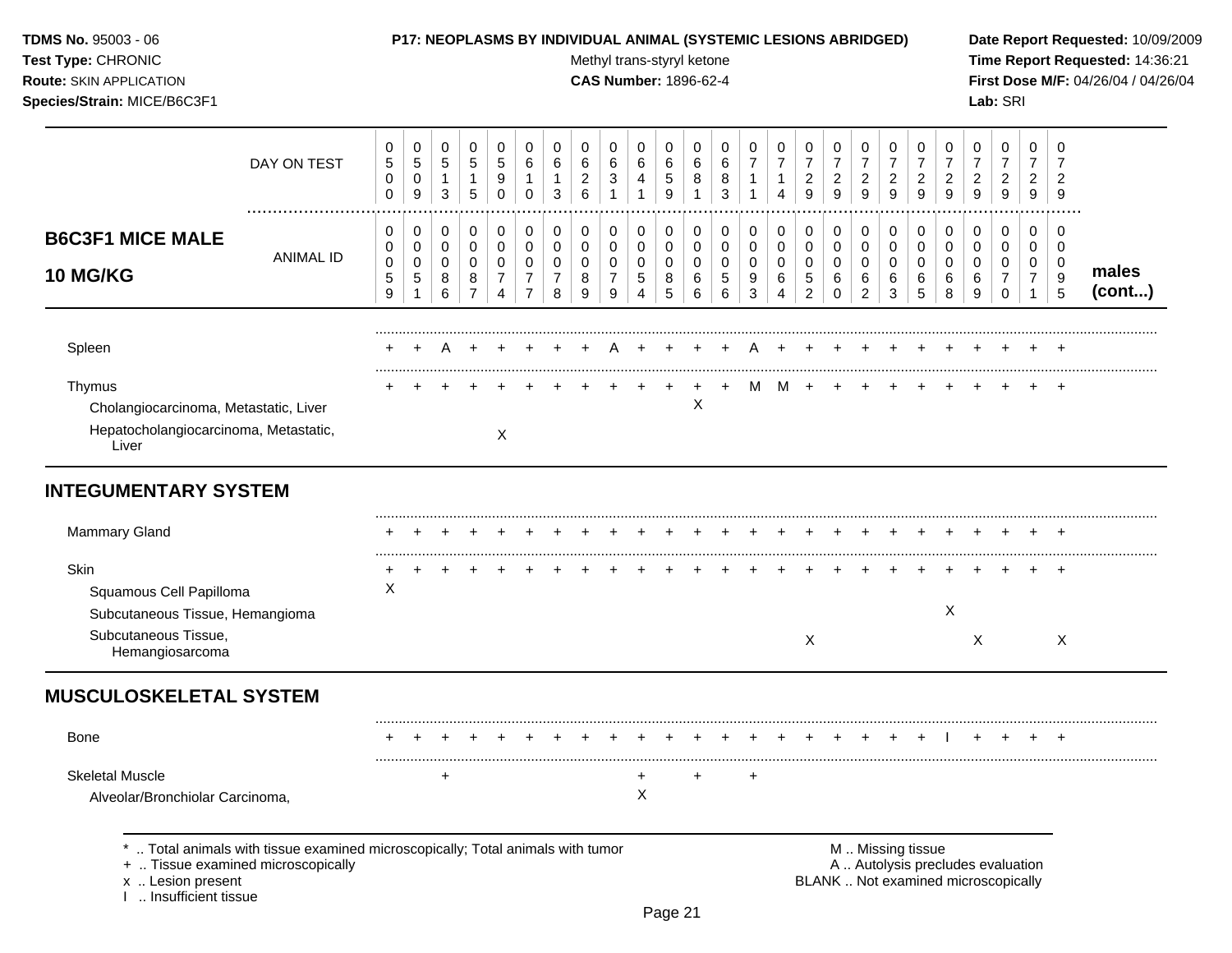I .. Insufficient tissue

## **TDMS No.** 95003 - 06 **P17: NEOPLASMS BY INDIVIDUAL ANIMAL (SYSTEMIC LESIONS ABRIDGED) Date Report Requested:** 10/09/2009

Test Type: CHRONIC **Test Type:** CHRONIC **Test Type:** CHRONIC **Time Report Requested:** 14:36:21 **Route:** SKIN APPLICATION **CAS Number:** 1896-62-4 **First Dose M/F:** 04/26/04 / 04/26/04 **Species/Strain:** MICE/B6C3F1 **Lab:** SRI

|                                                                                                                                                             | DAY ON TEST                                                                                                        | 0<br>5<br>0<br>$\mathbf 0$    | $\,0\,$<br>$\sqrt{5}$<br>$\pmb{0}$<br>$\boldsymbol{9}$ | $\pmb{0}$<br>$\sqrt{5}$<br>$\mathbf{1}$<br>$\mathbf{3}$ | 0<br>5<br>$\mathbf{1}$<br>$\overline{5}$     | 0<br>$\sqrt{5}$<br>9<br>$\pmb{0}$                    | 0<br>6<br>1<br>$\mathbf 0$                   | 0<br>6<br>$\mathbf{1}$<br>3     | $\mathbf 0$<br>$\,6$<br>$\sqrt{2}$<br>$6\phantom{1}6$ | 0<br>$6\phantom{1}6$<br>$\ensuremath{\mathsf{3}}$<br>$\mathbf{1}$ | 0<br>$\,6\,$<br>$\overline{4}$<br>$\mathbf{1}$      | 0<br>$\,6$<br>$\mathbf 5$<br>9            | 0<br>6<br>8<br>1      | 0<br>6<br>8<br>3                                    | 0<br>$\overline{7}$<br>$\mathbf{1}$<br>$\mathbf{1}$ | 0<br>$\overline{7}$<br>1<br>4                          | 0<br>$\overline{7}$<br>$\overline{c}$<br>9   | 0<br>$\boldsymbol{7}$<br>$\overline{a}$<br>9              | 0<br>$\overline{7}$<br>$\overline{c}$<br>9             | 0<br>$\overline{7}$<br>$\overline{c}$<br>9 | 0<br>$\overline{7}$<br>$\overline{c}$<br>$\boldsymbol{9}$ | 0<br>$\overline{7}$<br>$\overline{c}$<br>$\boldsymbol{9}$ | 0<br>$\overline{7}$<br>$\overline{c}$<br>9                               | 0<br>$\overline{7}$<br>$\overline{c}$<br>$\boldsymbol{9}$ | $\mathbf 0$<br>$\overline{7}$<br>$\overline{a}$<br>9              | 0<br>$\overline{7}$<br>$\overline{c}$<br>9               |                 |
|-------------------------------------------------------------------------------------------------------------------------------------------------------------|--------------------------------------------------------------------------------------------------------------------|-------------------------------|--------------------------------------------------------|---------------------------------------------------------|----------------------------------------------|------------------------------------------------------|----------------------------------------------|---------------------------------|-------------------------------------------------------|-------------------------------------------------------------------|-----------------------------------------------------|-------------------------------------------|-----------------------|-----------------------------------------------------|-----------------------------------------------------|--------------------------------------------------------|----------------------------------------------|-----------------------------------------------------------|--------------------------------------------------------|--------------------------------------------|-----------------------------------------------------------|-----------------------------------------------------------|--------------------------------------------------------------------------|-----------------------------------------------------------|-------------------------------------------------------------------|----------------------------------------------------------|-----------------|
| <b>B6C3F1 MICE MALE</b><br><b>10 MG/KG</b>                                                                                                                  | <b>ANIMAL ID</b>                                                                                                   | 0<br>0<br>$\pmb{0}$<br>5<br>9 | 0<br>0<br>$\pmb{0}$<br>$\mathbf 5$<br>$\mathbf{1}$     | 0<br>$\mathbf 0$<br>$\mathbf 0$<br>$\,8\,$<br>$\,6\,$   | 0<br>$\mathbf 0$<br>0<br>8<br>$\overline{7}$ | 0<br>$\pmb{0}$<br>$\mathbf 0$<br>$\overline{7}$<br>4 | 0<br>0<br>$\mathbf 0$<br>7<br>$\overline{7}$ | 0<br>$\mathbf 0$<br>0<br>7<br>8 | 0<br>$\pmb{0}$<br>$\mathbf 0$<br>8<br>9               | 0<br>$\mathbf 0$<br>0<br>7<br>9                                   | 0<br>$\mathbf 0$<br>$\mathbf 0$<br>$\,$ 5 $\,$<br>4 | 0<br>$\mathbf 0$<br>$\mathbf 0$<br>8<br>5 | 0<br>0<br>0<br>6<br>6 | 0<br>$\Omega$<br>$\mathbf 0$<br>$\overline{5}$<br>6 | 0<br>$\Omega$<br>0<br>9<br>3                        | 0<br>$\mathbf 0$<br>$\mathbf 0$<br>6<br>$\overline{4}$ | 0<br>0<br>0<br>$\mathbf 5$<br>$\overline{2}$ | 0<br>$\mathbf 0$<br>$\mathbf 0$<br>$\,6\,$<br>$\mathbf 0$ | 0<br>$\mathbf 0$<br>$\mathbf 0$<br>6<br>$\overline{2}$ | 0<br>0<br>$\mathbf 0$<br>6<br>3            | 0<br>$\mathbf 0$<br>0<br>6<br>5                           | 0<br>0<br>$\mathbf 0$<br>6<br>8                           | 0<br>$\mathbf 0$<br>0<br>6<br>9                                          | 0<br>0<br>$\mathbf 0$<br>$\overline{7}$<br>$\mathbf 0$    | 0<br>$\mathbf 0$<br>$\mathbf 0$<br>$\overline{7}$<br>$\mathbf{1}$ | 0<br>$\mathbf 0$<br>$\mathbf 0$<br>$\boldsymbol{9}$<br>5 | males<br>(cont) |
| Metastatic, Lung<br>Cholangiocarcinoma, Metastatic, Liver<br>Hepatocellular Carcinoma, Metastatic,<br>Liver                                                 |                                                                                                                    |                               |                                                        |                                                         |                                              |                                                      |                                              |                                 |                                                       |                                                                   |                                                     |                                           | X                     |                                                     | X                                                   |                                                        |                                              |                                                           |                                                        |                                            |                                                           |                                                           |                                                                          |                                                           |                                                                   |                                                          |                 |
| <b>NERVOUS SYSTEM</b>                                                                                                                                       |                                                                                                                    |                               |                                                        |                                                         |                                              |                                                      |                                              |                                 |                                                       |                                                                   |                                                     |                                           |                       |                                                     |                                                     |                                                        |                                              |                                                           |                                                        |                                            |                                                           |                                                           |                                                                          |                                                           |                                                                   |                                                          |                 |
| <b>Brain</b><br>Meningioma Benign                                                                                                                           |                                                                                                                    |                               |                                                        |                                                         |                                              |                                                      |                                              |                                 |                                                       |                                                                   |                                                     |                                           |                       |                                                     |                                                     |                                                        |                                              |                                                           |                                                        |                                            |                                                           |                                                           |                                                                          |                                                           |                                                                   | $\ddot{}$                                                |                 |
| <b>RESPIRATORY SYSTEM</b>                                                                                                                                   |                                                                                                                    |                               |                                                        |                                                         |                                              |                                                      |                                              |                                 |                                                       |                                                                   |                                                     |                                           |                       |                                                     |                                                     |                                                        |                                              |                                                           |                                                        |                                            |                                                           |                                                           |                                                                          |                                                           |                                                                   |                                                          |                 |
| Lung<br>Alveolar/Bronchiolar Adenoma<br>Alveolar/Bronchiolar Carcinoma<br>Alveolar/Bronchiolar Carcinoma, Multiple<br>Cholangiocarcinoma, Metastatic, Liver |                                                                                                                    |                               |                                                        | X                                                       |                                              |                                                      |                                              |                                 |                                                       |                                                                   | X                                                   | $\boldsymbol{\mathsf{X}}$                 | X                     |                                                     |                                                     |                                                        | $\boldsymbol{\mathsf{X}}$                    |                                                           | X                                                      | X                                          |                                                           |                                                           |                                                                          |                                                           | $\boldsymbol{\mathsf{X}}$                                         | $\ddot{}$                                                |                 |
| Hepatocellular Carcinoma, Metastatic,<br>Liver<br>Hepatocholangiocarcinoma, Metastatic,<br>Liver                                                            |                                                                                                                    |                               |                                                        |                                                         |                                              | X                                                    |                                              |                                 | X                                                     |                                                                   |                                                     |                                           |                       |                                                     | X                                                   |                                                        |                                              |                                                           |                                                        |                                            |                                                           |                                                           |                                                                          |                                                           |                                                                   |                                                          |                 |
| Nose                                                                                                                                                        |                                                                                                                    |                               |                                                        |                                                         |                                              |                                                      |                                              |                                 |                                                       |                                                                   |                                                     |                                           |                       |                                                     |                                                     |                                                        |                                              |                                                           |                                                        |                                            |                                                           |                                                           |                                                                          |                                                           |                                                                   |                                                          |                 |
| x  Lesion present                                                                                                                                           | Total animals with tissue examined microscopically; Total animals with tumor<br>+  Tissue examined microscopically |                               |                                                        |                                                         |                                              |                                                      |                                              |                                 |                                                       |                                                                   |                                                     |                                           |                       |                                                     |                                                     |                                                        |                                              |                                                           |                                                        | M  Missing tissue                          |                                                           |                                                           | A  Autolysis precludes evaluation<br>BLANK  Not examined microscopically |                                                           |                                                                   |                                                          |                 |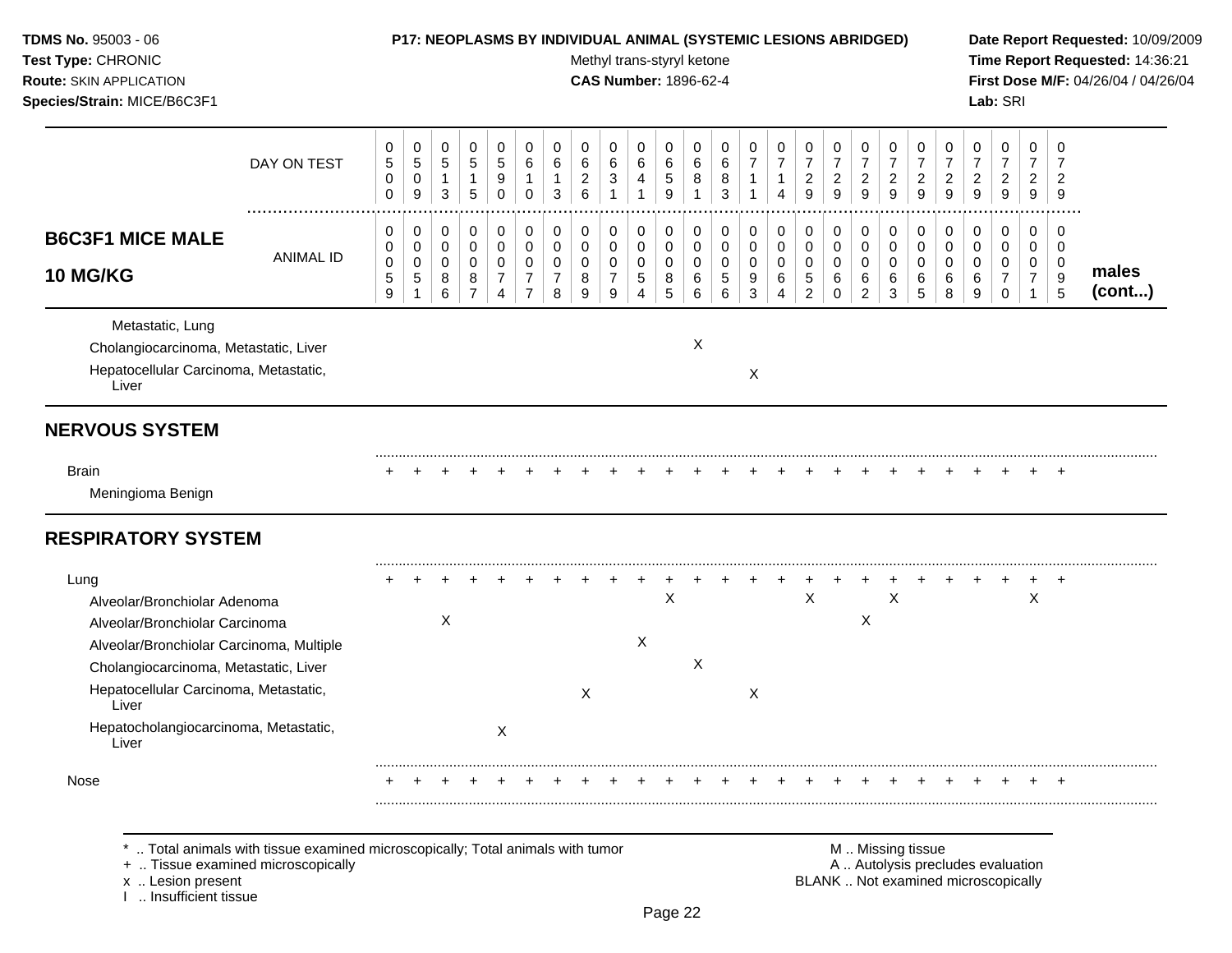| <b>TDMS No. 95003 - 06</b> |  |
|----------------------------|--|
| Test Type: CHRONIC         |  |

**Route: SKIN APPLICATION** Species/Strain: MICE/B6C3F1

## P17: NEOPLASMS BY INDIVIDUAL ANIMAL (SYSTEMIC LESIONS ABRIDGED)

Methyl trans-styryl ketone

**CAS Number: 1896-62-4** 

Date Report Requested: 10/09/2009 Time Report Requested: 14:36:21 First Dose M/F: 04/26/04 / 04/26/04 Lab: SRI

|                                                               | DAY ON TEST                                                                                                           | 0<br>5<br>0<br>0               | 0<br>5<br>0<br>9                | 0<br>$\sqrt{5}$<br>$\mathbf{1}$<br>$\sqrt{3}$ | 0<br>5<br>$\mathbf{1}$<br>5                  | 0<br>$\sqrt{5}$<br>9<br>$\Omega$                        | 0<br>6<br>$\mathbf{1}$<br>$\Omega$              | 0<br>$\,6\,$<br>$\mathbf{1}$<br>$\mathbf{3}$ | $\mathbf 0$<br>6<br>$\sqrt{2}$<br>6   | 0<br>6<br>3<br>$\mathbf{1}$                                   | 0<br>6<br>4<br>1               | 0<br>6<br>5<br>9                | 0<br>6<br>8                         | 0<br>$\,6\,$<br>8<br>3                                 | $\pmb{0}$<br>$\overline{7}$<br>$\mathbf{1}$<br>$\mathbf{1}$ | 0<br>$\boldsymbol{7}$<br>$\mathbf{1}$<br>4     | 0<br>$\overline{7}$<br>$\overline{c}$<br>$\overline{9}$ | 0<br>$\boldsymbol{7}$<br>$\overline{c}$<br>$\overline{9}$ | $\mathbf 0$<br>$\overline{7}$<br>$\overline{c}$<br>9 | 0<br>$\overline{7}$<br>$\overline{c}$<br>9 | 0<br>$\overline{7}$<br>$\boldsymbol{2}$<br>$\mathsf g$ | 0<br>$\boldsymbol{7}$<br>$\frac{2}{9}$ | 0<br>$\overline{7}$<br>$\overline{2}$<br>9                               | 0<br>$\overline{7}$<br>$\overline{c}$<br>9             | 0<br>$\overline{7}$<br>$\overline{c}$<br>9              | $\mathbf 0$<br>$\overline{7}$<br>$\overline{c}$<br>9 |                 |
|---------------------------------------------------------------|-----------------------------------------------------------------------------------------------------------------------|--------------------------------|---------------------------------|-----------------------------------------------|----------------------------------------------|---------------------------------------------------------|-------------------------------------------------|----------------------------------------------|---------------------------------------|---------------------------------------------------------------|--------------------------------|---------------------------------|-------------------------------------|--------------------------------------------------------|-------------------------------------------------------------|------------------------------------------------|---------------------------------------------------------|-----------------------------------------------------------|------------------------------------------------------|--------------------------------------------|--------------------------------------------------------|----------------------------------------|--------------------------------------------------------------------------|--------------------------------------------------------|---------------------------------------------------------|------------------------------------------------------|-----------------|
| <b>B6C3F1 MICE MALE</b><br><b>10 MG/KG</b>                    | .<br><b>ANIMAL ID</b>                                                                                                 | 0<br>0<br>0<br>$\sqrt{5}$<br>9 | 0<br>$\mathbf 0$<br>0<br>5<br>1 | 0<br>$\mathbf 0$<br>0<br>8<br>$\,6\,$         | 0<br>$\mathbf 0$<br>0<br>8<br>$\overline{7}$ | 0<br>$\pmb{0}$<br>0<br>$\overline{7}$<br>$\overline{4}$ | 0<br>0<br>0<br>$\overline{7}$<br>$\overline{7}$ | 0<br>0<br>0<br>$\boldsymbol{7}$<br>8         | 0<br>$\mathbf 0$<br>0<br>$\,8\,$<br>9 | 0<br>$\mathbf 0$<br>0<br>$\boldsymbol{7}$<br>$\boldsymbol{9}$ | 0<br>0<br>0<br>$\sqrt{5}$<br>4 | 0<br>$\mathbf 0$<br>0<br>8<br>5 | 0<br>$\mathbf 0$<br>0<br>$\,6$<br>6 | 0<br>$\mathbf 0$<br>0<br>$\mathbf 5$<br>$6\phantom{a}$ | 0<br>$\mathsf 0$<br>0<br>9<br>$\mathbf{3}$                  | 0<br>$\pmb{0}$<br>0<br>$\,6$<br>$\overline{4}$ | 0<br>$\pmb{0}$<br>0<br>$\sqrt{5}$<br>$\overline{2}$     | 0<br>$\mathbf 0$<br>0<br>$\,6$<br>$\mathbf 0$             | 0<br>$\mathbf 0$<br>0<br>6<br>$\overline{2}$         | 0<br>$\mathbf 0$<br>0<br>6<br>3            | 0<br>0<br>0<br>$\,6\,$<br>5                            | 0<br>0<br>0<br>$\,6$<br>$\,8\,$        | 0<br>0<br>0<br>$\,6$<br>9                                                | 0<br>$\mathbf 0$<br>0<br>$\boldsymbol{7}$<br>$\pmb{0}$ | 0<br>$\mathbf 0$<br>0<br>$\overline{7}$<br>$\mathbf{1}$ | 0<br>0<br>0<br>$\boldsymbol{9}$<br>5                 | males<br>(cont) |
| Pleura                                                        |                                                                                                                       |                                |                                 |                                               |                                              |                                                         |                                                 |                                              |                                       |                                                               |                                |                                 |                                     |                                                        |                                                             |                                                |                                                         |                                                           |                                                      |                                            |                                                        | $\ddot{}$                              |                                                                          |                                                        |                                                         |                                                      |                 |
| Trachea                                                       |                                                                                                                       |                                |                                 |                                               |                                              |                                                         |                                                 |                                              |                                       |                                                               |                                |                                 |                                     |                                                        |                                                             |                                                |                                                         |                                                           |                                                      |                                            |                                                        |                                        |                                                                          |                                                        |                                                         |                                                      |                 |
| <b>SPECIAL SENSES SYSTEM</b>                                  |                                                                                                                       |                                |                                 |                                               |                                              |                                                         |                                                 |                                              |                                       |                                                               |                                |                                 |                                     |                                                        |                                                             |                                                |                                                         |                                                           |                                                      |                                            |                                                        |                                        |                                                                          |                                                        |                                                         |                                                      |                 |
| Eye                                                           |                                                                                                                       |                                |                                 |                                               |                                              |                                                         |                                                 |                                              |                                       | Α                                                             |                                |                                 |                                     | ٠                                                      | A                                                           | ÷                                              |                                                         |                                                           |                                                      |                                            |                                                        |                                        |                                                                          |                                                        |                                                         | $\ddot{}$                                            |                 |
| Harderian Gland<br>Adenoma<br>Carcinoma<br>Bilateral, Adenoma |                                                                                                                       |                                |                                 |                                               | X                                            |                                                         |                                                 |                                              |                                       |                                                               |                                |                                 |                                     |                                                        |                                                             |                                                |                                                         |                                                           |                                                      | X                                          |                                                        |                                        |                                                                          |                                                        |                                                         | $\div$<br>X                                          |                 |
| <b>URINARY SYSTEM</b>                                         |                                                                                                                       |                                |                                 |                                               |                                              |                                                         |                                                 |                                              |                                       |                                                               |                                |                                 |                                     |                                                        |                                                             |                                                |                                                         |                                                           |                                                      |                                            |                                                        |                                        |                                                                          |                                                        |                                                         |                                                      |                 |
| Kidney<br>Cholangiocarcinoma, Metastatic, Liver               |                                                                                                                       |                                |                                 |                                               |                                              |                                                         |                                                 |                                              |                                       |                                                               |                                |                                 | X                                   |                                                        |                                                             |                                                |                                                         |                                                           |                                                      |                                            |                                                        |                                        |                                                                          |                                                        |                                                         | $\ddot{}$                                            |                 |
| <b>Urinary Bladder</b>                                        |                                                                                                                       |                                |                                 |                                               |                                              |                                                         |                                                 |                                              | $\div$                                | Α                                                             | A                              |                                 |                                     |                                                        |                                                             |                                                |                                                         |                                                           |                                                      |                                            |                                                        |                                        |                                                                          |                                                        | $\ddot{}$                                               | $\ddot{}$                                            |                 |
| <b>SYSTEMIC LESIONS</b>                                       |                                                                                                                       |                                |                                 |                                               |                                              |                                                         |                                                 |                                              |                                       |                                                               |                                |                                 |                                     |                                                        |                                                             |                                                |                                                         |                                                           |                                                      |                                            |                                                        |                                        |                                                                          |                                                        |                                                         |                                                      |                 |
| Multiple Organ<br>Histiocytic Sarcoma                         |                                                                                                                       |                                |                                 |                                               | $\mathsf X$                                  |                                                         |                                                 |                                              |                                       |                                                               |                                |                                 |                                     |                                                        |                                                             |                                                |                                                         |                                                           |                                                      |                                            |                                                        |                                        |                                                                          |                                                        |                                                         | $\div$                                               |                 |
| x  Lesion present<br>1  Insufficient tissue                   | *  Total animals with tissue examined microscopically; Total animals with tumor<br>+  Tissue examined microscopically |                                |                                 |                                               |                                              |                                                         |                                                 |                                              |                                       |                                                               |                                |                                 |                                     |                                                        |                                                             |                                                |                                                         |                                                           |                                                      |                                            | M  Missing tissue                                      |                                        | A  Autolysis precludes evaluation<br>BLANK  Not examined microscopically |                                                        |                                                         |                                                      |                 |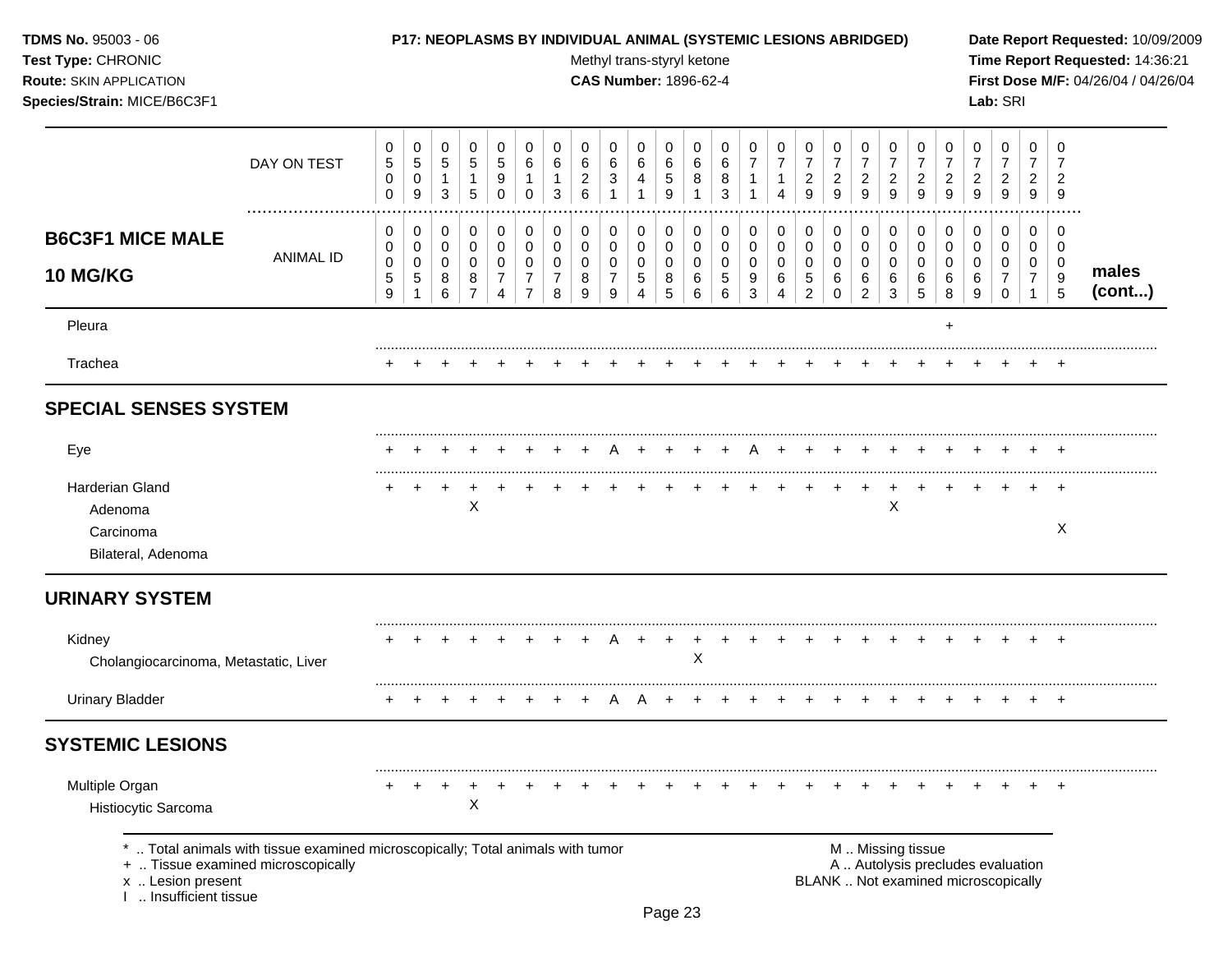| TDMS No. 95003 - 06<br>Test Type: CHRONIC<br><b>Route: SKIN APPLICATION</b><br>Species/Strain: MICE/B6C3F1 |             |                       |                  |                       |                                                        |                                         |             |                         |                     | Methyl trans-styryl ketone<br><b>CAS Number: 1896-62-4</b> |                       |                       |                                         |                       | P17: NEOPLASMS BY INDIVIDUAL ANIMAL (SYSTEMIC LESIONS ABRIDGED) |                                               |                              |                                   |                     |                                            |                                            |                                 |                          | Lab: SRI                 |                                                   |    | Date Report Requested: 10/09/2009<br>Time Report Requested: 14:36:21<br>First Dose M/F: 04/26/04 / 04/26/04 |  |
|------------------------------------------------------------------------------------------------------------|-------------|-----------------------|------------------|-----------------------|--------------------------------------------------------|-----------------------------------------|-------------|-------------------------|---------------------|------------------------------------------------------------|-----------------------|-----------------------|-----------------------------------------|-----------------------|-----------------------------------------------------------------|-----------------------------------------------|------------------------------|-----------------------------------|---------------------|--------------------------------------------|--------------------------------------------|---------------------------------|--------------------------|--------------------------|---------------------------------------------------|----|-------------------------------------------------------------------------------------------------------------|--|
|                                                                                                            | DAY ON TEST | 0<br>5<br>0<br>0      | 0<br>5<br>0<br>9 | 0<br>$\sqrt{5}$<br>3  | 0<br>$\sqrt{5}$<br>5                                   | 0<br>5<br>$\boldsymbol{9}$              | 0<br>6<br>0 | 6<br>3                  | 6<br>$\overline{c}$ | 6<br>3                                                     | 0<br>6<br>4           | 0<br>6<br>5<br>9      | 0<br>$\,6$<br>8                         | 0<br>6<br>8<br>3      | 0<br>$\overline{z}$                                             | $\mathbf{0}$<br>$\overline{\phantom{a}}$<br>4 | $\overline{\mathbf{c}}$<br>9 | 0<br>$\overline{\mathbf{c}}$<br>9 | $\overline{2}$<br>9 | 0<br>$\overline{ }$<br>$\overline{2}$<br>9 | 0<br>$\overline{7}$<br>$\overline{a}$<br>9 | 0<br>$\overline{c}$<br>9        | 0<br>$\overline{c}$<br>9 | 0<br>$\overline{2}$<br>9 | $\Omega$<br>$\overline{ }$<br>$\overline{a}$<br>9 | -9 |                                                                                                             |  |
| <b>B6C3F1 MICE MALE</b><br><b>10 MG/KG</b>                                                                 | ANIMAL ID   | 0<br>0<br>0<br>5<br>9 | 0<br>0<br>5      | 0<br>0<br>0<br>8<br>6 | 0<br>$\mathbf 0$<br>$\mathbf 0$<br>8<br>$\overline{ }$ | 0<br>$\mathbf 0$<br>$\overline{ }$<br>4 | 0<br>0<br>0 | $\Omega$<br>$\mathbf 0$ | 0<br>0<br>8         | 0<br>0                                                     | 0<br>0<br>0<br>5<br>4 | 0<br>0<br>0<br>8<br>5 | 0<br>$\pmb{0}$<br>$\mathbf 0$<br>6<br>6 | 0<br>0<br>0<br>5<br>6 | 0<br>0<br>0<br>9<br>3                                           | $\mathbf{0}$<br>0<br>$\mathbf{0}$<br>6<br>4   | 0<br>5<br>2                  | 0<br>0<br>0<br>6                  | 0<br>0<br>6<br>2    | 0<br>0<br>0<br>6<br>3                      | 0<br>0<br>0<br>6<br>5                      | 0<br>0<br>$\mathbf 0$<br>6<br>8 | 0<br>0<br>0<br>6<br>9    | 0<br>0<br>0              | $\overline{0}$<br>0<br>0<br>$\overline{ }$        |    | males<br>(cont)                                                                                             |  |
| Lymphoma Malignant                                                                                         |             |                       |                  |                       | X                                                      |                                         |             |                         |                     |                                                            |                       |                       |                                         |                       |                                                                 |                                               |                              |                                   | X                   |                                            |                                            |                                 | X                        |                          |                                                   |    |                                                                                                             |  |

 $*$  .. Total animals with tissue examined microscopically; Total animals with tumor  $\blacksquare$  M .. Missing tissue

x .. Lesion present<br>I .. Insufficient tissue

+ .. Tissue examined microscopically  $\blacksquare$  A .. Autolysis precludes evaluation M .. Missing tissue<br>A .. Autolysis precludes evaluation<br>BLANK .. Not examined microscopically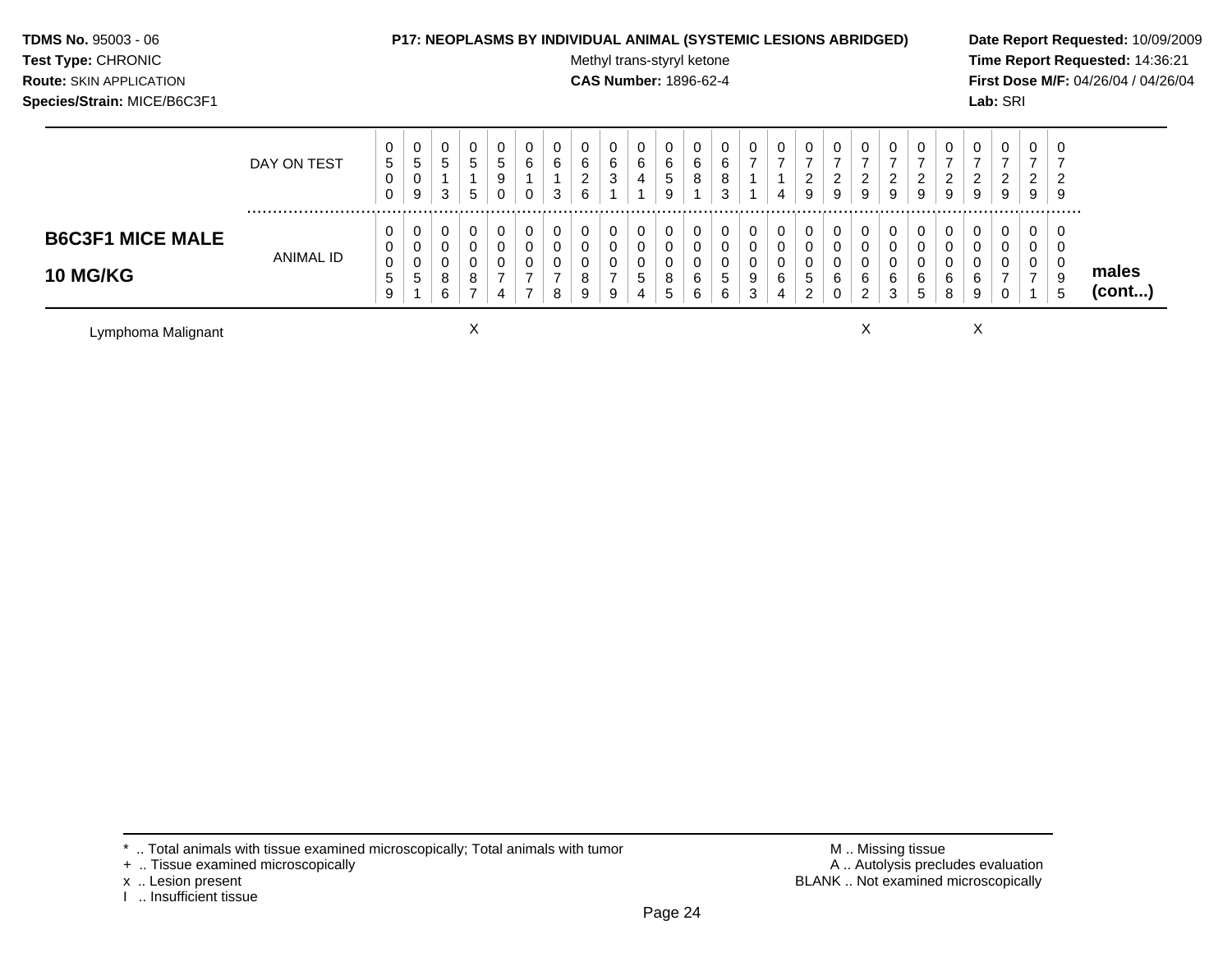**Test Type:** CHRONIC **The Report Requested:** 14:36:21 **Route:** SKIN APPLICATION **CAS Number:** 1896-62-4 **First Dose M/F:** 04/26/04 / 04/26/04 **Species/Strain:** MICE/B6C3F1 **Lab:** SRI

|                                            | DAY ON TEST | U.<br>ົ<br>9               | υ<br>ົ<br><u>.</u><br>9 | υ<br>3<br>v | ◠<br>ۍ | 3<br>0 | ĸ.<br>-0 | 0<br>3<br>0      | υ<br>ົ<br>ັ | 0<br>3 | U<br>3      | 0<br>3<br>0 | 3           | Æ | 0<br>3                | v<br>ີ<br>J | 0<br>3      | 0<br>3 | 0<br>3                     | 3      | 3 | 0<br>3           | ົ             | 0<br>3      | U<br>3 | 0<br>3                |          |
|--------------------------------------------|-------------|----------------------------|-------------------------|-------------|--------|--------|----------|------------------|-------------|--------|-------------|-------------|-------------|---|-----------------------|-------------|-------------|--------|----------------------------|--------|---|------------------|---------------|-------------|--------|-----------------------|----------|
| <b>B6C3F1 MICE MALE</b><br><b>10 MG/KG</b> | ANIMAL ID   | v<br>v<br>$\sim$<br>U<br>9 | u<br>υ<br>0             | ν<br>N<br>3 | C<br>8 | 6      |          | 0<br>0<br>0<br>Đ | v<br>8<br>v | 8      | U<br>8<br>8 | U<br>9<br>0 | 9<br>ົ<br>▵ | ÷ | 0<br>0<br>0<br>đ<br>- | v<br>6      | U<br>-<br>3 | ν<br>6 | 0<br>0<br>0<br>8<br>റ<br>▵ | 8<br>3 |   | 0<br>0<br>0<br>9 | $\Omega$<br>4 | u<br>9<br>6 | 9<br>8 | 0<br>0<br>0<br>9<br>9 | * TOTALS |

## **ALIMENTARY SYSTEM**

| Esophagus                                                                         |  |   |  |   |  |  |  |   |  |   |  |  |   |                | 50 |
|-----------------------------------------------------------------------------------|--|---|--|---|--|--|--|---|--|---|--|--|---|----------------|----|
| Gallbladder                                                                       |  |   |  |   |  |  |  |   |  |   |  |  | M | $\overline{+}$ | 38 |
| Intestine Large, Cecum                                                            |  |   |  |   |  |  |  |   |  |   |  |  |   |                | 46 |
| Intestine Large, Colon                                                            |  |   |  |   |  |  |  |   |  |   |  |  |   |                | 43 |
| Intestine Large, Rectum                                                           |  |   |  |   |  |  |  |   |  |   |  |  |   |                | 43 |
| Intestine Small, Duodenum                                                         |  |   |  |   |  |  |  |   |  |   |  |  |   |                | 42 |
| Intestine Small, Ileum                                                            |  |   |  |   |  |  |  |   |  |   |  |  |   |                | 44 |
| Intestine Small, Jejunum<br>Adenoma<br>Carcinoma                                  |  |   |  | X |  |  |  |   |  | X |  |  |   |                | 42 |
| Liver<br>Carcinoma, Metastatic, Pancreas<br>Cholangiocarcinoma<br>Hemangiosarcoma |  | Х |  |   |  |  |  | х |  |   |  |  |   |                | 50 |

\* .. Total animals with tissue examined microscopically; Total animals with tumor M .. Missing tissue M .. Missing tissue<br>
A .. Autolysis precludes evaluation<br>
M .. Autolysis precludes evaluation

+ .. Tissue examined microscopically

x .. Lesion present<br>I .. Insufficient tissue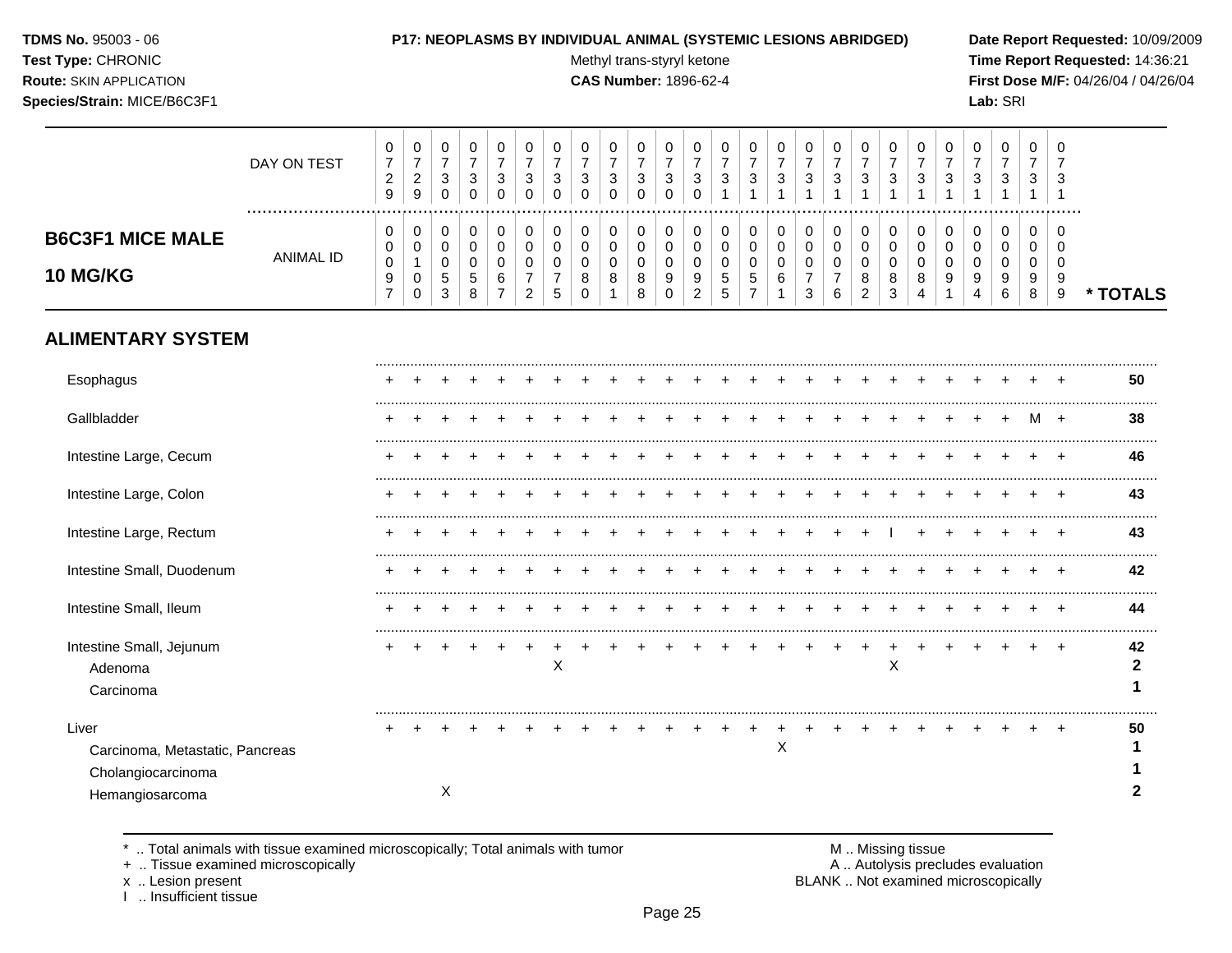**Test Type:** CHRONIC **Trans-styryl ketone** Methyl trans-styryl ketone **Time Report Requested:** 14:36:21 **Route:** SKIN APPLICATION **CAS Number:** 1896-62-4 **First Dose M/F:** 04/26/04 / 04/26/04 **Species/Strain:** MICE/B6C3F1 **Lab:** SRI

|                                                                                                                                                                            | DAY ON TEST      | 0<br>$\overline{7}$<br>$\overline{c}$<br>$\boldsymbol{9}$ | 0<br>$\boldsymbol{7}$<br>$\overline{c}$<br>$\boldsymbol{9}$  | 0<br>$\overline{7}$<br>3<br>$\mathbf 0$              | 0<br>$\overline{7}$<br>3<br>$\pmb{0}$         | $\mathbf 0$<br>$\overline{7}$<br>3<br>$\mathbf 0$      | 0<br>$\overline{7}$<br>3<br>$\mathbf 0$                             | 0<br>$\overline{7}$<br>3<br>$\mathbf 0$                | 0<br>$\overline{7}$<br>3<br>$\Omega$             | 0<br>$\overline{7}$<br>$\mathbf{3}$<br>$\mathbf 0$ | 0<br>$\overline{7}$<br>$\sqrt{3}$<br>$\mathbf 0$ | 0<br>$\overline{7}$<br>$\ensuremath{\mathsf{3}}$<br>0  | 0<br>$\overline{7}$<br>3<br>$\mathbf 0$                | 0<br>$\overline{7}$<br>3<br>$\mathbf 1$ | 0<br>$\overline{7}$<br>3                             | 0<br>$\overline{7}$<br>3                          | 0<br>$\overline{7}$<br>$\mathbf{3}$                                    | 0<br>$\overline{7}$<br>$\mathbf{3}$<br>1             | 0<br>$\overline{7}$<br>3                           | 0<br>$\overline{7}$<br>3                  | 0<br>$\overline{7}$<br>3                               | 0<br>$\overline{7}$<br>3                  | 0<br>$\overline{7}$<br>3                                     | 0<br>$\overline{7}$<br>$\mathbf{3}$       | 0<br>$\overline{7}$<br>3<br>$\mathbf{1}$ | $\Omega$<br>7<br>3<br>-1                                     |                                |
|----------------------------------------------------------------------------------------------------------------------------------------------------------------------------|------------------|-----------------------------------------------------------|--------------------------------------------------------------|------------------------------------------------------|-----------------------------------------------|--------------------------------------------------------|---------------------------------------------------------------------|--------------------------------------------------------|--------------------------------------------------|----------------------------------------------------|--------------------------------------------------|--------------------------------------------------------|--------------------------------------------------------|-----------------------------------------|------------------------------------------------------|---------------------------------------------------|------------------------------------------------------------------------|------------------------------------------------------|----------------------------------------------------|-------------------------------------------|--------------------------------------------------------|-------------------------------------------|--------------------------------------------------------------|-------------------------------------------|------------------------------------------|--------------------------------------------------------------|--------------------------------|
| <b>B6C3F1 MICE MALE</b><br>10 MG/KG                                                                                                                                        | <b>ANIMAL ID</b> | 0<br>0<br>$\pmb{0}$<br>9<br>$\overline{7}$                | 0<br>$\mathsf{O}\xspace$<br>$\mathbf{1}$<br>0<br>$\mathbf 0$ | 0<br>$\mathbf 0$<br>$\mathbf 0$<br>5<br>$\mathbf{3}$ | $\pmb{0}$<br>$\pmb{0}$<br>$\pmb{0}$<br>5<br>8 | 0<br>$\mathbf 0$<br>$\mathbf 0$<br>6<br>$\overline{7}$ | 0<br>$\mathbf 0$<br>$\mathbf 0$<br>$\overline{7}$<br>$\overline{a}$ | 0<br>$\mathbf 0$<br>$\mathbf 0$<br>$\overline{7}$<br>5 | 0<br>$\mathbf 0$<br>$\mathbf 0$<br>8<br>$\Omega$ | 0<br>0<br>$\mathbf 0$<br>8<br>-1                   | 0<br>$\mathbf 0$<br>$\pmb{0}$<br>8<br>$\,8\,$    | $\pmb{0}$<br>$\mathbf 0$<br>$\pmb{0}$<br>9<br>$\Omega$ | 0<br>$\mathbf 0$<br>$\mathbf 0$<br>9<br>$\overline{2}$ | $\pmb{0}$<br>0<br>$\mathbf 0$<br>5<br>5 | 0<br>$\pmb{0}$<br>$\mathbf 0$<br>5<br>$\overline{7}$ | 0<br>$\mathsf{O}\xspace$<br>$\mathbf 0$<br>6<br>1 | $\pmb{0}$<br>$\mathsf{O}\xspace$<br>$\mathbf 0$<br>$\overline{7}$<br>3 | 0<br>$\mathsf 0$<br>$\pmb{0}$<br>$\overline{7}$<br>6 | 0<br>$\pmb{0}$<br>$\pmb{0}$<br>8<br>$\overline{2}$ | 0<br>$\mathbf 0$<br>$\mathbf 0$<br>8<br>3 | 0<br>$\mathbf 0$<br>$\mathbf 0$<br>8<br>$\overline{A}$ | 0<br>$\mathbf 0$<br>$\mathbf 0$<br>9<br>1 | $\pmb{0}$<br>$\pmb{0}$<br>$\mathbf 0$<br>9<br>$\overline{4}$ | 0<br>$\mathbf 0$<br>$\mathbf 0$<br>9<br>6 | 0<br>$\mathbf 0$<br>0<br>9<br>$\bf 8$    | $\Omega$<br>$\Omega$<br>$\mathbf 0$<br>9<br>$\boldsymbol{9}$ | * TOTALS                       |
| Hepatoblastoma<br>Hepatocellular Adenoma<br>Hepatocellular Adenoma, Multiple<br>Hepatocellular Carcinoma<br>Hepatocellular Carcinoma, Multiple<br>Hepatocholangiocarcinoma |                  |                                                           |                                                              | $X$ $X$<br>X                                         |                                               | $\boldsymbol{\mathsf{X}}$                              | X                                                                   |                                                        | X X X<br>$X$ $X$                                 |                                                    | X                                                | X                                                      | $\times$                                               |                                         | $\boldsymbol{\mathsf{X}}$<br>$\mathsf{X}$            | X                                                 | $\mathsf{X}$                                                           | $\boldsymbol{X}$                                     | $\times$                                           | $\boldsymbol{\mathsf{X}}$                 | $X$ $X$                                                | $\boldsymbol{X}$                          | X                                                            | $X$ $X$<br>X                              | X                                        | X<br>$X$ $X$                                                 | 3<br>11<br>18<br>14<br>14<br>1 |
| Mesentery<br>Carcinoma, Metastatic, Pancreas<br>Cholangiocarcinoma, Metastatic, Liver<br>Hemangiosarcoma<br>Hepatocellular Carcinoma, Metastatic,<br>Liver                 |                  |                                                           |                                                              |                                                      |                                               |                                                        |                                                                     |                                                        |                                                  |                                                    |                                                  |                                                        |                                                        |                                         |                                                      | X                                                 |                                                                        |                                                      |                                                    |                                           |                                                        |                                           |                                                              |                                           |                                          |                                                              | 12                             |
| Pancreas<br>Cholangiocarcinoma, Metastatic, Liver<br>Acinus, Carcinoma                                                                                                     |                  |                                                           |                                                              |                                                      |                                               |                                                        |                                                                     |                                                        |                                                  |                                                    |                                                  |                                                        |                                                        |                                         |                                                      | X                                                 |                                                                        |                                                      |                                                    |                                           |                                                        |                                           |                                                              |                                           |                                          |                                                              | 50<br>1                        |
| Salivary Glands<br>Stomach, Forestomach<br>Hemangioma<br>Hemangiosarcoma<br>Squamous Cell Papilloma                                                                        |                  |                                                           | $\boldsymbol{\mathsf{X}}$                                    | X                                                    |                                               |                                                        |                                                                     |                                                        |                                                  |                                                    |                                                  |                                                        |                                                        |                                         |                                                      |                                                   |                                                                        |                                                      |                                                    | Χ                                         |                                                        |                                           |                                                              |                                           |                                          |                                                              | 50<br>50<br>1<br>2             |

\* .. Total animals with tissue examined microscopically; Total animals with tumor <br>
+ .. Tissue examined microscopically<br>
+ .. Tissue examined microscopically

+ .. Tissue examined microscopically

x .. Lesion present<br>I .. Insufficient tissue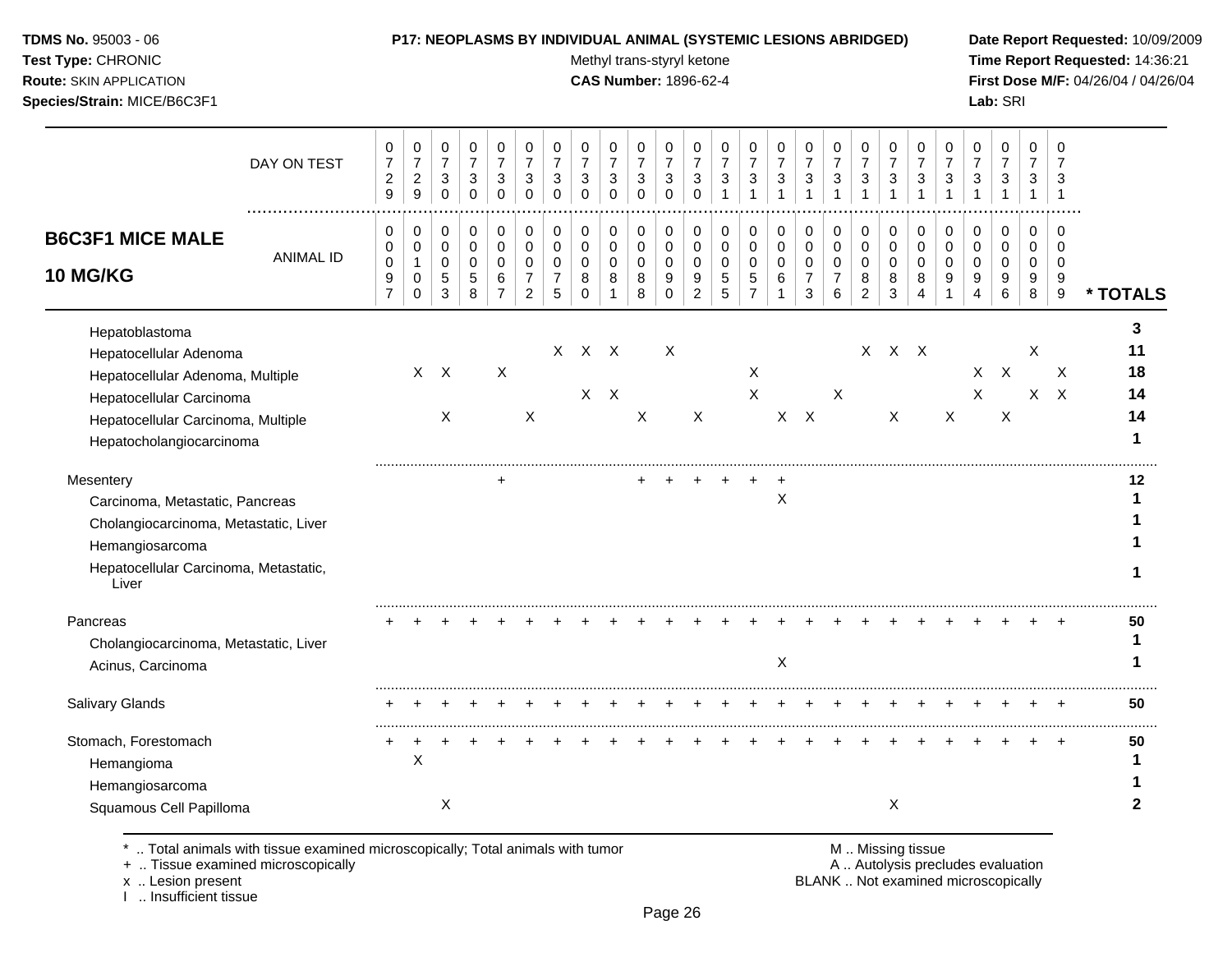Test Type: CHRONIC **Test Type:** CHRONIC **Test Type:** CHRONIC **Time Report Requested:** 14:36:21 **Route:** SKIN APPLICATION **CAS Number:** 1896-62-4 **First Dose M/F:** 04/26/04 / 04/26/04 **Species/Strain:** MICE/B6C3F1 **Lab:** SRI

|                                                                                                  | DAY ON TEST                                                                  | 0<br>$\overline{7}$<br>$\boldsymbol{2}$ | $\pmb{0}$<br>$\boldsymbol{7}$<br>$\overline{\mathbf{c}}$ | $\mathbf 0$<br>$\overline{7}$<br>3 | $\pmb{0}$<br>$\overline{7}$<br>3 | 0<br>$\overline{7}$<br>3  | 0<br>$\overline{7}$<br>3                        | $\mathbf 0$<br>$\overline{7}$<br>3 | 0<br>$\overline{7}$<br>3     | 0<br>$\overline{7}$<br>3 | 0<br>$\overline{7}$<br>3 | 0<br>$\overline{7}$<br>3     | 0<br>$\overline{7}$<br>3           | 0<br>$\overline{7}$<br>3 | $\pmb{0}$<br>$\overline{7}$<br>3   | $\pmb{0}$<br>$\overline{7}$<br>$\mathbf{3}$ | 0<br>$\overline{7}$<br>3           | $\pmb{0}$<br>$\overline{7}$<br>3 | $\mathbf 0$<br>$\overline{7}$<br>3 | 0<br>$\overline{7}$<br>3 | 0<br>$\overline{7}$<br>3 | $\mathbf 0$<br>$\overline{7}$<br>3 | $\mathbf 0$<br>$\overline{7}$<br>3 | 0<br>$\overline{7}$<br>3 | 0<br>$\overline{7}$<br>3 | 0<br>$\overline{7}$<br>3 |              |
|--------------------------------------------------------------------------------------------------|------------------------------------------------------------------------------|-----------------------------------------|----------------------------------------------------------|------------------------------------|----------------------------------|---------------------------|-------------------------------------------------|------------------------------------|------------------------------|--------------------------|--------------------------|------------------------------|------------------------------------|--------------------------|------------------------------------|---------------------------------------------|------------------------------------|----------------------------------|------------------------------------|--------------------------|--------------------------|------------------------------------|------------------------------------|--------------------------|--------------------------|--------------------------|--------------|
|                                                                                                  |                                                                              | $\boldsymbol{9}$                        | $\boldsymbol{9}$                                         | $\mathbf 0$                        | $\pmb{0}$                        | 0                         | $\Omega$                                        | $\Omega$                           | $\Omega$                     | $\Omega$                 | $\Omega$                 | $\mathbf 0$                  | $\mathbf 0$                        |                          | $\overline{1}$                     |                                             |                                    |                                  | 1                                  |                          |                          | $\mathbf{1}$                       |                                    | 1                        | $\mathbf{1}$             | $\overline{1}$           |              |
| <b>B6C3F1 MICE MALE</b>                                                                          |                                                                              | 0<br>$\pmb{0}$                          | 0<br>$\pmb{0}$                                           | $\mathbf 0$<br>$\mathbf 0$         | $\pmb{0}$<br>$\pmb{0}$           | 0<br>$\mathbf 0$          | 0<br>0                                          | 0<br>$\mathbf 0$                   | 0<br>$\mathbf 0$             | 0<br>$\mathbf 0$         | 0<br>0                   | $\mathbf 0$<br>$\mathbf 0$   | $\mathbf 0$<br>$\mathbf 0$         | 0<br>$\mathbf 0$         | 0<br>$\mathbf 0$                   | $\,0\,$<br>$\pmb{0}$                        | $\pmb{0}$<br>$\pmb{0}$             | 0<br>$\mathsf 0$                 | 0<br>$\mathbf 0$                   | 0<br>$\mathbf 0$         | 0<br>$\mathbf 0$         | 0<br>$\mathbf 0$                   | 0<br>$\mathbf 0$                   | 0<br>$\mathbf 0$         | 0<br>0                   | $\Omega$<br>$\mathbf 0$  |              |
| 10 MG/KG                                                                                         | <b>ANIMAL ID</b>                                                             | $\mathbf 0$<br>9<br>$\overline{7}$      | $\mathbf{1}$<br>$\mathbf 0$<br>$\mathbf 0$               | $\mathbf 0$<br>5<br>3              | $\pmb{0}$<br>5<br>8              | 0<br>6<br>$\overline{7}$  | $\mathbf 0$<br>$\overline{7}$<br>$\overline{2}$ | $\mathbf 0$<br>7<br>5              | $\mathbf 0$<br>8<br>$\Omega$ | $\mathbf 0$<br>8<br>-1   | $\mathbf 0$<br>8<br>8    | $\mathbf 0$<br>9<br>$\Omega$ | $\mathbf 0$<br>9<br>$\overline{2}$ | $\mathbf 0$<br>5<br>5    | $\mathbf 0$<br>5<br>$\overline{7}$ | $\pmb{0}$<br>6<br>$\overline{1}$            | $\mathbf 0$<br>$\overline{7}$<br>3 | 0<br>$\overline{7}$<br>6         | $\mathbf 0$<br>8<br>2              | $\mathbf 0$<br>8<br>3    | $\mathbf 0$<br>8<br>4    | $\Omega$<br>9                      | $\Omega$<br>9<br>Δ                 | $\mathbf 0$<br>9<br>6    | 0<br>9<br>8              | 0<br>9<br>$9\,$          | * TOTALS     |
| Stomach, Glandular<br>Carcinoma, Metastatic, Pancreas<br>Hemangiosarcoma                         |                                                                              |                                         |                                                          |                                    |                                  |                           |                                                 |                                    |                              |                          |                          |                              |                                    |                          |                                    | $\pmb{\times}$                              |                                    |                                  |                                    |                          |                          |                                    |                                    |                          |                          |                          | 49<br>1<br>1 |
| Tooth                                                                                            |                                                                              |                                         |                                                          |                                    |                                  |                           |                                                 |                                    |                              |                          |                          |                              |                                    |                          |                                    |                                             |                                    |                                  |                                    |                          |                          |                                    |                                    |                          |                          |                          | 1            |
| <b>CARDIOVASCULAR SYSTEM</b>                                                                     |                                                                              |                                         |                                                          |                                    |                                  |                           |                                                 |                                    |                              |                          |                          |                              |                                    |                          |                                    |                                             |                                    |                                  |                                    |                          |                          |                                    |                                    |                          |                          |                          |              |
| <b>Blood Vessel</b>                                                                              |                                                                              |                                         |                                                          |                                    |                                  |                           |                                                 |                                    |                              |                          |                          |                              |                                    |                          |                                    |                                             |                                    |                                  |                                    |                          |                          |                                    |                                    |                          |                          |                          |              |
| Heart<br>Cholangiocarcinoma, Metastatic, Liver<br>Hepatocholangiocarcinoma, Metastatic,<br>Liver |                                                                              |                                         |                                                          |                                    |                                  |                           |                                                 |                                    |                              |                          |                          |                              |                                    |                          |                                    |                                             |                                    |                                  |                                    |                          |                          |                                    |                                    |                          |                          |                          | 50<br>1<br>1 |
| <b>ENDOCRINE SYSTEM</b>                                                                          |                                                                              |                                         |                                                          |                                    |                                  |                           |                                                 |                                    |                              |                          |                          |                              |                                    |                          |                                    |                                             |                                    |                                  |                                    |                          |                          |                                    |                                    |                          |                          |                          |              |
| <b>Adrenal Cortex</b><br>Bilateral, Capsule, Adenoma                                             |                                                                              | Χ                                       |                                                          |                                    |                                  | $\boldsymbol{\mathsf{X}}$ |                                                 |                                    |                              |                          |                          |                              |                                    |                          |                                    |                                             | X                                  |                                  |                                    |                          |                          |                                    |                                    |                          |                          |                          | 50<br>1<br>5 |
| Capsule, Adenoma<br>Adrenal Medulla                                                              |                                                                              |                                         |                                                          |                                    |                                  |                           |                                                 |                                    |                              |                          |                          |                              |                                    |                          |                                    |                                             |                                    |                                  |                                    |                          |                          |                                    |                                    |                          |                          |                          | 50           |
| Pheochromocytoma Benign                                                                          |                                                                              |                                         |                                                          |                                    |                                  |                           |                                                 |                                    |                              |                          |                          |                              |                                    |                          |                                    |                                             |                                    |                                  |                                    |                          | X                        |                                    |                                    |                          |                          |                          | 1            |
| +  Tissue examined microscopically                                                               | Total animals with tissue examined microscopically; Total animals with tumor |                                         |                                                          |                                    |                                  |                           |                                                 |                                    |                              |                          |                          |                              |                                    |                          |                                    |                                             |                                    |                                  | M  Missing tissue                  |                          |                          |                                    | A  Autolysis precludes evaluation  |                          |                          |                          |              |

x .. Lesion present<br>I .. Insufficient tissue

Page 27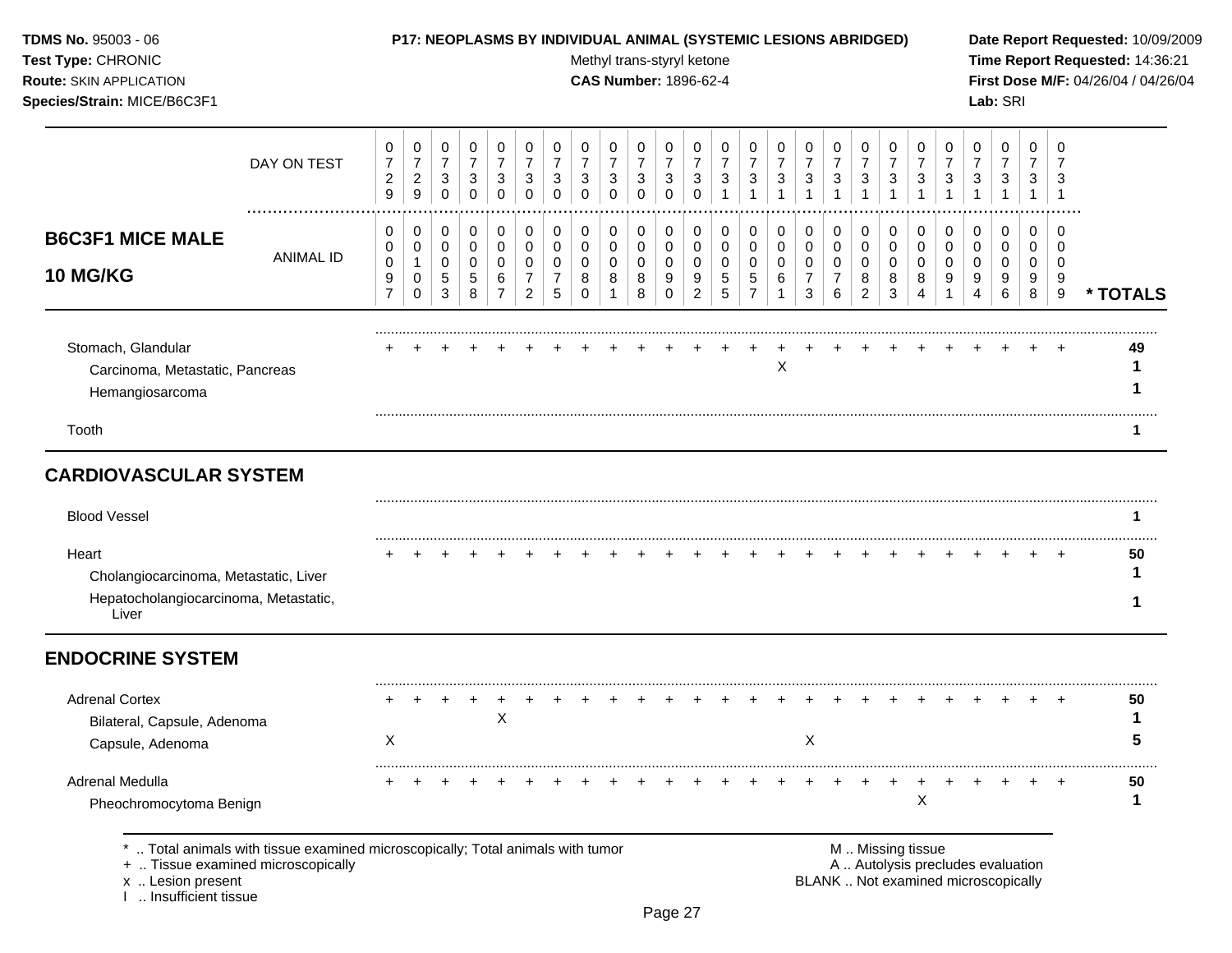Test Type: CHRONIC **Test Type:** CHRONIC **Test Type:** CHRONIC **Time Report Requested:** 14:36:21 **Route:** SKIN APPLICATION **CAS Number:** 1896-62-4 **First Dose M/F:** 04/26/04 / 04/26/04 **Species/Strain:** MICE/B6C3F1 **Lab:** SRI

|                                                                               | DAY ON TEST                                                                                                        | 0<br>$\boldsymbol{7}$<br>$\overline{2}$<br>9 | $\pmb{0}$<br>$\overline{7}$<br>$\overline{a}$<br>$\boldsymbol{9}$ | 0<br>$\overline{7}$<br>3<br>$\mathbf 0$ | 0<br>$\overline{7}$<br>3<br>$\mathbf 0$ | 0<br>$\overline{7}$<br>$\mathbf{3}$<br>$\mathbf 0$ | 0<br>$\overline{7}$<br>3<br>$\mathbf 0$ | 0<br>$\overline{7}$<br>3<br>$\mathbf 0$ | 0<br>$\overline{7}$<br>$\mathbf{3}$<br>$\Omega$ | $\mathbf 0$<br>$\boldsymbol{7}$<br>$\sqrt{3}$<br>$\mathbf 0$ | 0<br>$\overline{7}$<br>3<br>$\mathbf 0$ | $\pmb{0}$<br>$\overline{7}$<br>$\ensuremath{\mathsf{3}}$<br>$\pmb{0}$ | 0<br>$\overline{7}$<br>3<br>$\mathbf 0$ | 0<br>$\overline{7}$<br>$\mathbf{3}$<br>$\mathbf{1}$ | 0<br>$\overline{7}$<br>$\sqrt{3}$           | 0<br>$\overline{7}$<br>3 | 0<br>$\boldsymbol{7}$<br>$\sqrt{3}$<br>-1   | 0<br>$\boldsymbol{7}$<br>3<br>$\mathbf{1}$ | 0<br>$\overline{7}$<br>$\sqrt{3}$<br>$\mathbf{1}$ | 0<br>$\overline{7}$<br>$\mathbf{3}$<br>1 | 0<br>$\overline{7}$<br>3<br>1 | 0<br>$\overline{7}$<br>$\mathbf{3}$<br>$\overline{1}$                    | 0<br>$\overline{7}$<br>3           | 0<br>$\overline{7}$<br>$\mathbf{3}$<br>$\mathbf{1}$ | 0<br>$\overline{7}$<br>3<br>$\mathbf{1}$ | $\mathbf 0$<br>$\overline{7}$<br>3<br>$\overline{\mathbf{1}}$ |              |
|-------------------------------------------------------------------------------|--------------------------------------------------------------------------------------------------------------------|----------------------------------------------|-------------------------------------------------------------------|-----------------------------------------|-----------------------------------------|----------------------------------------------------|-----------------------------------------|-----------------------------------------|-------------------------------------------------|--------------------------------------------------------------|-----------------------------------------|-----------------------------------------------------------------------|-----------------------------------------|-----------------------------------------------------|---------------------------------------------|--------------------------|---------------------------------------------|--------------------------------------------|---------------------------------------------------|------------------------------------------|-------------------------------|--------------------------------------------------------------------------|------------------------------------|-----------------------------------------------------|------------------------------------------|---------------------------------------------------------------|--------------|
| <b>B6C3F1 MICE MALE</b>                                                       |                                                                                                                    | 0<br>0                                       | 0<br>$\pmb{0}$                                                    | 0<br>$\mathbf 0$                        | $\pmb{0}$<br>$\pmb{0}$                  | $\pmb{0}$<br>$\mathbf 0$                           | $\pmb{0}$<br>$\mathbf 0$                | $\pmb{0}$<br>$\mathbf 0$                | 0<br>0                                          | $\pmb{0}$<br>$\pmb{0}$                                       | 0<br>$\mathbf 0$                        | 0<br>$\pmb{0}$                                                        | 0<br>$\pmb{0}$                          | 0<br>$\pmb{0}$                                      | 0<br>$\mathbf 0$                            | $\pmb{0}$<br>$\mathsf 0$ | $\pmb{0}$<br>$\mathbf 0$                    | 0<br>$\mathbf 0$                           | 0<br>$\pmb{0}$                                    | 0<br>0                                   | $\pmb{0}$<br>$\mathbf 0$      | 0<br>0                                                                   | $\,0\,$<br>$\mathbf 0$             | 0<br>$\mathbf 0$                                    | 0<br>0                                   | $\mathbf 0$<br>$\mathbf 0$                                    |              |
| 10 MG/KG                                                                      | <b>ANIMAL ID</b>                                                                                                   | $\pmb{0}$<br>9<br>$\overline{7}$             | $\mathbf{1}$<br>$\mathbf 0$<br>$\pmb{0}$                          | 0<br>5<br>3                             | 0<br>$\sqrt{5}$<br>8                    | 0<br>$\,6\,$<br>$\overline{7}$                     | 0<br>$\overline{7}$<br>$\overline{c}$   | $\mathbf 0$<br>$\overline{7}$<br>5      | 0<br>8<br>$\Omega$                              | $\pmb{0}$<br>8<br>$\mathbf{1}$                               | 0<br>8<br>8                             | $\mathbf 0$<br>9<br>$\pmb{0}$                                         | 0<br>9<br>$\overline{c}$                | 0<br>5<br>5                                         | $\mathbf 0$<br>$\sqrt{5}$<br>$\overline{7}$ | 0<br>6<br>$\mathbf{1}$   | $\pmb{0}$<br>$\overline{7}$<br>$\mathbf{3}$ | 0<br>$\overline{7}$<br>6                   | 0<br>8<br>$\overline{c}$                          | 0<br>8<br>3                              | 0<br>8<br>$\overline{4}$      | 0<br>9<br>$\mathbf{1}$                                                   | $\mathbf 0$<br>9<br>$\overline{4}$ | $\mathbf 0$<br>9<br>$\,6$                           | $\mathbf 0$<br>9<br>8                    | $\mathbf 0$<br>9<br>$\boldsymbol{9}$                          | * TOTALS     |
| Islets, Pancreatic<br>Adenoma<br>Cholangiocarcinoma, Metastatic, Liver        |                                                                                                                    |                                              |                                                                   |                                         |                                         |                                                    |                                         |                                         |                                                 |                                                              |                                         |                                                                       |                                         |                                                     |                                             |                          |                                             |                                            |                                                   |                                          |                               |                                                                          |                                    |                                                     |                                          |                                                               | 50<br>1<br>1 |
| Parathyroid Gland                                                             |                                                                                                                    |                                              |                                                                   |                                         |                                         |                                                    |                                         |                                         |                                                 |                                                              |                                         |                                                                       |                                         |                                                     |                                             |                          |                                             |                                            |                                                   |                                          |                               |                                                                          |                                    |                                                     |                                          |                                                               | 47           |
| <b>Pituitary Gland</b>                                                        |                                                                                                                    |                                              |                                                                   |                                         |                                         |                                                    |                                         |                                         |                                                 |                                                              |                                         |                                                                       |                                         |                                                     |                                             |                          |                                             |                                            |                                                   |                                          |                               |                                                                          |                                    |                                                     |                                          |                                                               | 49           |
| <b>Thyroid Gland</b>                                                          |                                                                                                                    |                                              |                                                                   |                                         |                                         |                                                    |                                         |                                         |                                                 |                                                              |                                         |                                                                       |                                         |                                                     |                                             |                          |                                             |                                            |                                                   |                                          |                               |                                                                          |                                    |                                                     |                                          |                                                               | 49           |
| <b>GENERAL BODY SYSTEM</b>                                                    |                                                                                                                    |                                              |                                                                   |                                         |                                         |                                                    |                                         |                                         |                                                 |                                                              |                                         |                                                                       |                                         |                                                     |                                             |                          |                                             |                                            |                                                   |                                          |                               |                                                                          |                                    |                                                     |                                          |                                                               |              |
| <b>Tissue NOS</b><br>Cholangiocarcinoma, Metastatic, Liver<br>Hemangiosarcoma |                                                                                                                    |                                              |                                                                   |                                         |                                         |                                                    |                                         |                                         |                                                 |                                                              |                                         |                                                                       |                                         |                                                     |                                             |                          |                                             |                                            |                                                   |                                          |                               |                                                                          |                                    |                                                     |                                          |                                                               | 2<br>1<br>1  |
| <b>GENITAL SYSTEM</b>                                                         |                                                                                                                    |                                              |                                                                   |                                         |                                         |                                                    |                                         |                                         |                                                 |                                                              |                                         |                                                                       |                                         |                                                     |                                             |                          |                                             |                                            |                                                   |                                          |                               |                                                                          |                                    |                                                     |                                          |                                                               |              |
| <b>Coagulating Gland</b>                                                      |                                                                                                                    |                                              |                                                                   |                                         |                                         |                                                    |                                         |                                         |                                                 |                                                              |                                         |                                                                       |                                         |                                                     |                                             |                          |                                             |                                            |                                                   |                                          | $\ddot{}$                     |                                                                          |                                    |                                                     |                                          |                                                               | 1            |
| Epididymis                                                                    |                                                                                                                    |                                              |                                                                   |                                         |                                         |                                                    |                                         |                                         |                                                 |                                                              |                                         |                                                                       |                                         |                                                     |                                             |                          |                                             |                                            |                                                   |                                          |                               |                                                                          |                                    |                                                     |                                          |                                                               | 50           |
| <b>Preputial Gland</b>                                                        |                                                                                                                    |                                              |                                                                   |                                         |                                         |                                                    |                                         |                                         |                                                 |                                                              |                                         |                                                                       |                                         |                                                     |                                             |                          |                                             |                                            |                                                   |                                          |                               |                                                                          |                                    |                                                     |                                          |                                                               | 50           |
| x  Lesion present<br>1  Insufficient tissue                                   | Total animals with tissue examined microscopically; Total animals with tumor<br>+  Tissue examined microscopically |                                              |                                                                   |                                         |                                         |                                                    |                                         |                                         |                                                 |                                                              |                                         |                                                                       | $\sim$ $\sim$                           |                                                     |                                             |                          |                                             |                                            |                                                   |                                          | M  Missing tissue             | A  Autolysis precludes evaluation<br>BLANK  Not examined microscopically |                                    |                                                     |                                          |                                                               |              |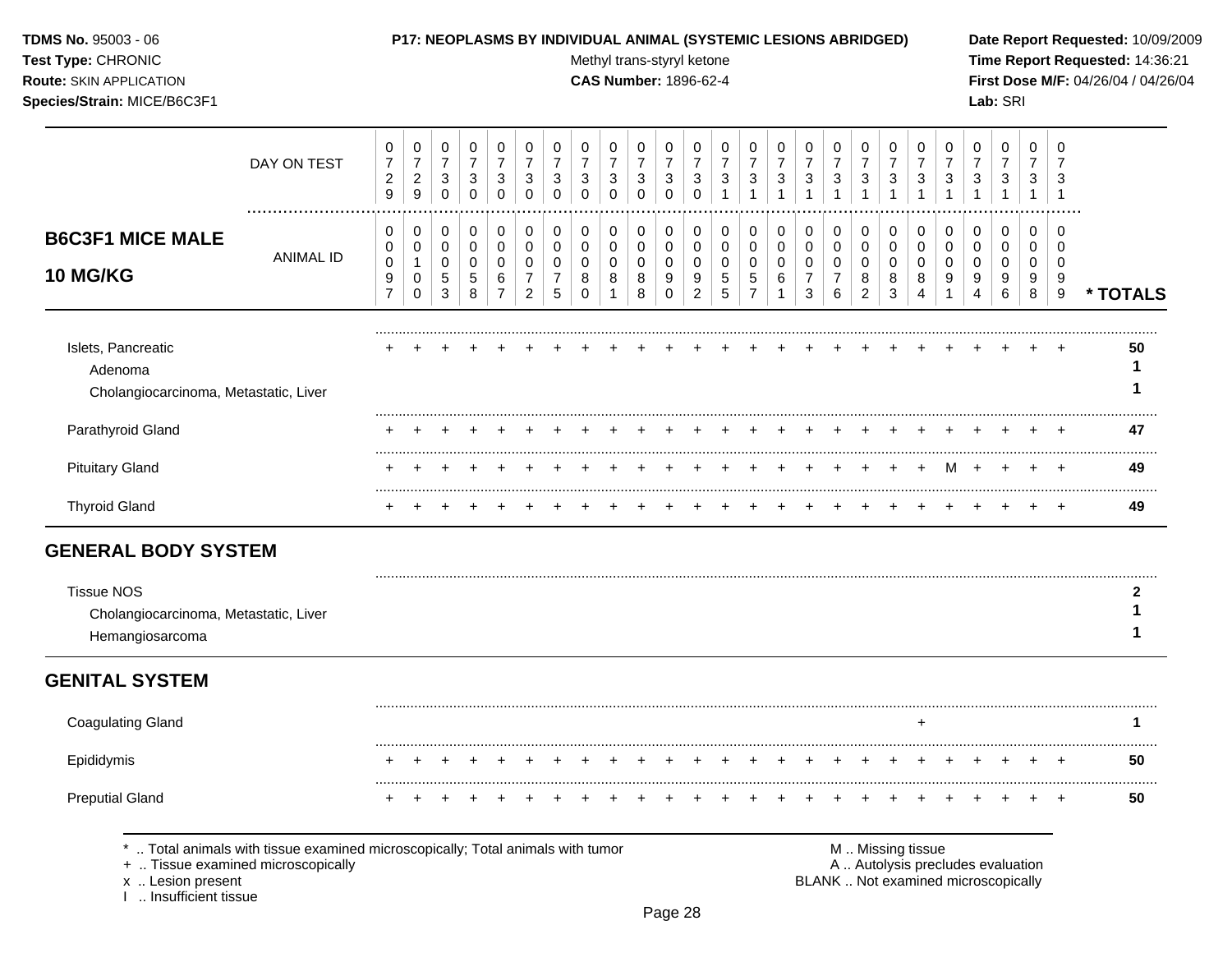Test Type: CHRONIC **Test Type:** CHRONIC **Test Type:** CHRONIC **Time Report Requested:** 14:36:21 **Route:** SKIN APPLICATION **CAS Number:** 1896-62-4 **First Dose M/F:** 04/26/04 / 04/26/04 **Species/Strain:** MICE/B6C3F1 **Lab:** SRI

| $\overline{7}$<br>$\overline{7}$<br>$\boldsymbol{7}$<br>$\boldsymbol{7}$<br>$\overline{7}$<br>$\overline{7}$<br>$\overline{7}$<br>$\overline{7}$<br>$\overline{7}$<br>7<br>$\overline{7}$<br>3<br>3<br>3<br>3<br>3<br>3<br>3<br>3<br>3<br>3<br>3<br>1<br>1<br>1<br>1<br>-1                                                                               |          |
|----------------------------------------------------------------------------------------------------------------------------------------------------------------------------------------------------------------------------------------------------------------------------------------------------------------------------------------------------------|----------|
| 0<br>0<br>0<br>0<br>0<br>0<br>0<br>0<br>0<br>0<br>$\Omega$<br>$\pmb{0}$<br>$\pmb{0}$<br>0<br>0<br>0<br>0<br>$\mathbf 0$<br>0<br>0<br>0<br>$\Omega$<br>0<br>0<br>0<br>0<br>0<br>0<br>$\Omega$<br>0<br>0<br>$\mathbf 0$<br>0<br>$\overline{7}$<br>7<br>8<br>8<br>9<br>6<br>8<br>9<br>9<br>9<br>9<br>8<br>3<br>6<br>9<br>$\overline{2}$<br>3<br>6<br>4<br>Δ | * TOTALS |
|                                                                                                                                                                                                                                                                                                                                                          | 50       |
| X                                                                                                                                                                                                                                                                                                                                                        | 50<br>1  |
|                                                                                                                                                                                                                                                                                                                                                          | 50<br>1  |
|                                                                                                                                                                                                                                                                                                                                                          |          |
|                                                                                                                                                                                                                                                                                                                                                          | 50       |
|                                                                                                                                                                                                                                                                                                                                                          | 5        |
|                                                                                                                                                                                                                                                                                                                                                          |          |
|                                                                                                                                                                                                                                                                                                                                                          |          |
|                                                                                                                                                                                                                                                                                                                                                          | 46       |
| X                                                                                                                                                                                                                                                                                                                                                        | 44       |
|                                                                                                                                                                                                                                                                                                                                                          |          |

x .. Lesion present<br>I .. Insufficient tissue

+ .. Tissue examined microscopically and the state of the state of the state of the A .. Autolysis precludes evaluation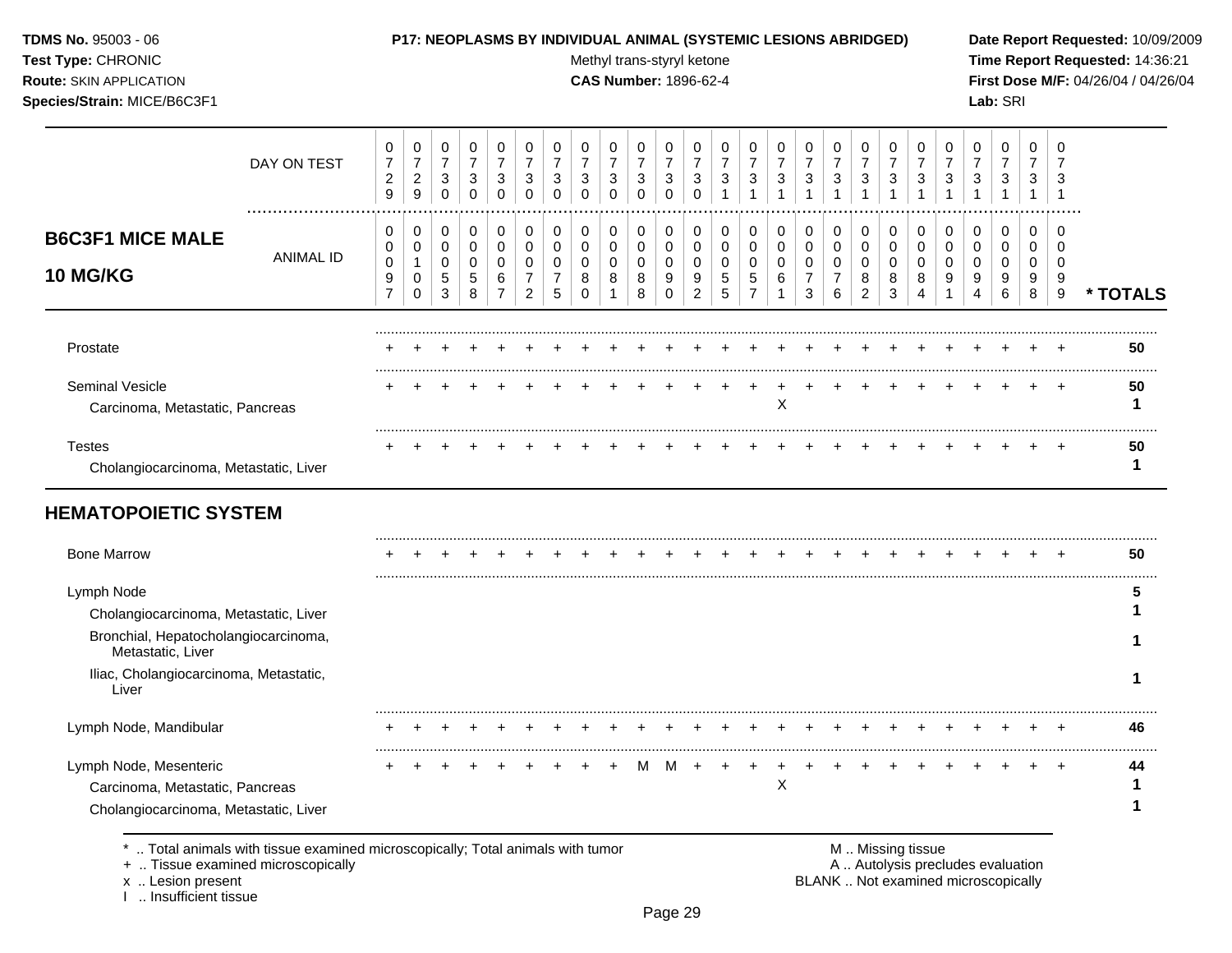Test Type: CHRONIC **Test Type:** CHRONIC **Test Type:** CHRONIC **Time Report Requested:** 14:36:21 **Route:** SKIN APPLICATION **CAS Number:** 1896-62-4 **First Dose M/F:** 04/26/04 / 04/26/04 **Species/Strain:** MICE/B6C3F1 **Lab:** SRI

|                                                                                          | DAY ON TEST                                                                                                        | $\mathbf 0$<br>$\boldsymbol{7}$<br>$\overline{\mathbf{c}}$<br>$\boldsymbol{9}$ | $\boldsymbol{0}$<br>$\boldsymbol{7}$<br>$\overline{c}$<br>9 | $\pmb{0}$<br>$\boldsymbol{7}$<br>$\ensuremath{\mathsf{3}}$<br>$\pmb{0}$ | $\pmb{0}$<br>$\overline{7}$<br>3<br>$\pmb{0}$ | 0<br>$\overline{7}$<br>3<br>$\pmb{0}$    | $\mathbf 0$<br>$\boldsymbol{7}$<br>$\ensuremath{\mathsf{3}}$<br>$\pmb{0}$ | 0<br>$\boldsymbol{7}$<br>$\ensuremath{\mathsf{3}}$<br>$\mathbf 0$ | 0<br>$\overline{7}$<br>$\sqrt{3}$<br>$\mathbf 0$ | $\mathbf 0$<br>$\overline{7}$<br>$\ensuremath{\mathsf{3}}$<br>$\mathbf 0$ | 0<br>$\overline{7}$<br>$\ensuremath{\mathsf{3}}$<br>$\pmb{0}$ | 0<br>$\overline{7}$<br>3<br>$\pmb{0}$ | 0<br>$\boldsymbol{7}$<br>$\ensuremath{\mathsf{3}}$<br>$\pmb{0}$ | 0<br>$\boldsymbol{7}$<br>3<br>$\mathbf{1}$ | 0<br>$\boldsymbol{7}$<br>$\ensuremath{\mathsf{3}}$<br>1 | 0<br>$\boldsymbol{7}$<br>$\ensuremath{\mathsf{3}}$<br>1 | 0<br>$\overline{7}$<br>3<br>1       | $\mathbf 0$<br>$\boldsymbol{7}$<br>$\sqrt{3}$<br>$\mathbf{1}$ | 0<br>$\boldsymbol{7}$<br>3<br>$\mathbf{1}$ | $\mathbf 0$<br>$\overline{7}$<br>$\ensuremath{\mathsf{3}}$ | 0<br>$\boldsymbol{7}$<br>3<br>1    | 0<br>$\overline{7}$<br>$\sqrt{3}$<br>$\mathbf{1}$ | 0<br>$\overline{7}$<br>3<br>1                                            | 0<br>$\overline{7}$<br>3<br>1 | $\mathbf 0$<br>$\overline{7}$<br>3<br>$\mathbf{1}$ | 0<br>$\overline{7}$<br>3<br>$\overline{1}$ |          |
|------------------------------------------------------------------------------------------|--------------------------------------------------------------------------------------------------------------------|--------------------------------------------------------------------------------|-------------------------------------------------------------|-------------------------------------------------------------------------|-----------------------------------------------|------------------------------------------|---------------------------------------------------------------------------|-------------------------------------------------------------------|--------------------------------------------------|---------------------------------------------------------------------------|---------------------------------------------------------------|---------------------------------------|-----------------------------------------------------------------|--------------------------------------------|---------------------------------------------------------|---------------------------------------------------------|-------------------------------------|---------------------------------------------------------------|--------------------------------------------|------------------------------------------------------------|------------------------------------|---------------------------------------------------|--------------------------------------------------------------------------|-------------------------------|----------------------------------------------------|--------------------------------------------|----------|
| <b>B6C3F1 MICE MALE</b>                                                                  |                                                                                                                    | 0<br>0                                                                         | 0<br>$\mathbf 0$                                            | 0<br>0                                                                  | $\mathbf 0$<br>$\mathbf 0$                    | 0<br>$\mathbf 0$                         | $\mathbf 0$<br>$\mathbf 0$                                                | $\mathbf 0$<br>$\mathbf 0$                                        | 0<br>$\mathbf 0$                                 | 0<br>0                                                                    | 0<br>0                                                        | 0<br>$\mathbf 0$                      | $\pmb{0}$<br>$\pmb{0}$                                          | 0<br>$\mathbf 0$                           | 0<br>0                                                  | 0<br>$\mathbf 0$                                        | 0<br>0                              | 0<br>$\mathbf 0$                                              | 0<br>$\mathbf 0$                           | 0<br>$\mathbf 0$                                           | 0<br>$\mathbf 0$                   | 0<br>0                                            | 0<br>$\mathbf 0$                                                         | 0<br>$\mathbf 0$              | 0<br>$\mathbf 0$                                   | $\Omega$<br>$\Omega$                       |          |
| <b>10 MG/KG</b>                                                                          | <b>ANIMAL ID</b>                                                                                                   | $\mathbf 0$<br>9<br>$\overline{7}$                                             | $\mathbf{1}$<br>$\mathbf 0$<br>$\mathbf 0$                  | $\mathbf 0$<br>$\sqrt{5}$<br>$\mathbf{3}$                               | $\mathbf 0$<br>$\sqrt{5}$<br>8                | $\mathbf 0$<br>$\,6\,$<br>$\overline{7}$ | $\mathbf 0$<br>$\boldsymbol{7}$<br>$\boldsymbol{2}$                       | $\Omega$<br>$\overline{7}$<br>5                                   | $\Omega$<br>8<br>$\mathbf 0$                     | $\mathbf 0$<br>8<br>$\mathbf{1}$                                          | 0<br>$\bf 8$<br>8                                             | $\mathbf 0$<br>9<br>$\mathbf 0$       | $\mathbf 0$<br>9<br>$\overline{c}$                              | $\mathbf 0$<br>$\sqrt{5}$<br>5             | 0<br>$5\phantom{.0}$<br>$\overline{7}$                  | $\mathbf 0$<br>$\,6$<br>$\mathbf{1}$                    | 0<br>$\overline{7}$<br>$\mathbf{3}$ | $\mathbf 0$<br>$\boldsymbol{7}$<br>$\,6\,$                    | $\mathbf 0$<br>8<br>$\boldsymbol{2}$       | $\mathbf 0$<br>8<br>$\mathbf{3}$                           | $\mathbf 0$<br>8<br>$\overline{4}$ | $\mathbf 0$<br>9<br>$\mathbf{1}$                  | $\Omega$<br>9<br>$\overline{4}$                                          | $\mathbf 0$<br>9<br>$\,6\,$   | $\mathbf 0$<br>9<br>$\bf 8$                        | $\Omega$<br>9<br>9                         | * TOTALS |
| Spleen                                                                                   |                                                                                                                    |                                                                                |                                                             |                                                                         |                                               |                                          |                                                                           |                                                                   |                                                  |                                                                           |                                                               |                                       |                                                                 |                                            |                                                         |                                                         |                                     |                                                               |                                            |                                                            |                                    |                                                   |                                                                          |                               |                                                    | $\div$                                     | 47       |
| Thymus<br>Cholangiocarcinoma, Metastatic, Liver<br>Hepatocholangiocarcinoma, Metastatic, |                                                                                                                    |                                                                                |                                                             |                                                                         |                                               |                                          |                                                                           |                                                                   |                                                  |                                                                           |                                                               |                                       |                                                                 |                                            |                                                         |                                                         |                                     |                                                               |                                            |                                                            |                                    |                                                   |                                                                          |                               |                                                    |                                            | 48<br>1  |
| Liver                                                                                    |                                                                                                                    |                                                                                |                                                             |                                                                         |                                               |                                          |                                                                           |                                                                   |                                                  |                                                                           |                                                               |                                       |                                                                 |                                            |                                                         |                                                         |                                     |                                                               |                                            |                                                            |                                    |                                                   |                                                                          |                               |                                                    |                                            | 1        |
| <b>INTEGUMENTARY SYSTEM</b>                                                              |                                                                                                                    |                                                                                |                                                             |                                                                         |                                               |                                          |                                                                           |                                                                   |                                                  |                                                                           |                                                               |                                       |                                                                 |                                            |                                                         |                                                         |                                     |                                                               |                                            |                                                            |                                    |                                                   |                                                                          |                               |                                                    |                                            |          |
| <b>Mammary Gland</b>                                                                     |                                                                                                                    |                                                                                |                                                             |                                                                         |                                               |                                          |                                                                           |                                                                   |                                                  |                                                                           |                                                               |                                       |                                                                 |                                            |                                                         |                                                         |                                     |                                                               |                                            |                                                            |                                    |                                                   |                                                                          |                               |                                                    |                                            | 50       |
| <b>Skin</b><br>Squamous Cell Papilloma                                                   |                                                                                                                    |                                                                                |                                                             |                                                                         |                                               |                                          |                                                                           |                                                                   |                                                  |                                                                           |                                                               |                                       |                                                                 |                                            |                                                         |                                                         |                                     |                                                               |                                            |                                                            |                                    |                                                   |                                                                          |                               |                                                    |                                            | 50       |
| Subcutaneous Tissue, Hemangioma<br>Subcutaneous Tissue,<br>Hemangiosarcoma               |                                                                                                                    |                                                                                |                                                             |                                                                         |                                               |                                          |                                                                           |                                                                   |                                                  |                                                                           |                                                               |                                       |                                                                 |                                            |                                                         |                                                         |                                     |                                                               |                                            |                                                            |                                    |                                                   |                                                                          |                               |                                                    |                                            | 3        |
| <b>MUSCULOSKELETAL SYSTEM</b>                                                            |                                                                                                                    |                                                                                |                                                             |                                                                         |                                               |                                          |                                                                           |                                                                   |                                                  |                                                                           |                                                               |                                       |                                                                 |                                            |                                                         |                                                         |                                     |                                                               |                                            |                                                            |                                    |                                                   |                                                                          |                               |                                                    |                                            |          |
| <b>Bone</b>                                                                              |                                                                                                                    |                                                                                |                                                             |                                                                         |                                               |                                          |                                                                           |                                                                   |                                                  |                                                                           |                                                               |                                       |                                                                 |                                            |                                                         |                                                         |                                     |                                                               |                                            |                                                            |                                    |                                                   |                                                                          |                               |                                                    |                                            | 49       |
| <b>Skeletal Muscle</b><br>Alveolar/Bronchiolar Carcinoma,                                |                                                                                                                    |                                                                                |                                                             |                                                                         |                                               |                                          |                                                                           |                                                                   |                                                  |                                                                           |                                                               |                                       |                                                                 |                                            |                                                         |                                                         |                                     |                                                               |                                            |                                                            |                                    |                                                   |                                                                          |                               |                                                    |                                            | 1        |
| x  Lesion present<br>Insufficient tissue                                                 | Total animals with tissue examined microscopically; Total animals with tumor<br>+  Tissue examined microscopically |                                                                                |                                                             |                                                                         |                                               |                                          |                                                                           |                                                                   |                                                  |                                                                           |                                                               |                                       |                                                                 |                                            |                                                         |                                                         |                                     |                                                               | M  Missing tissue                          |                                                            |                                    |                                                   | A  Autolysis precludes evaluation<br>BLANK  Not examined microscopically |                               |                                                    |                                            |          |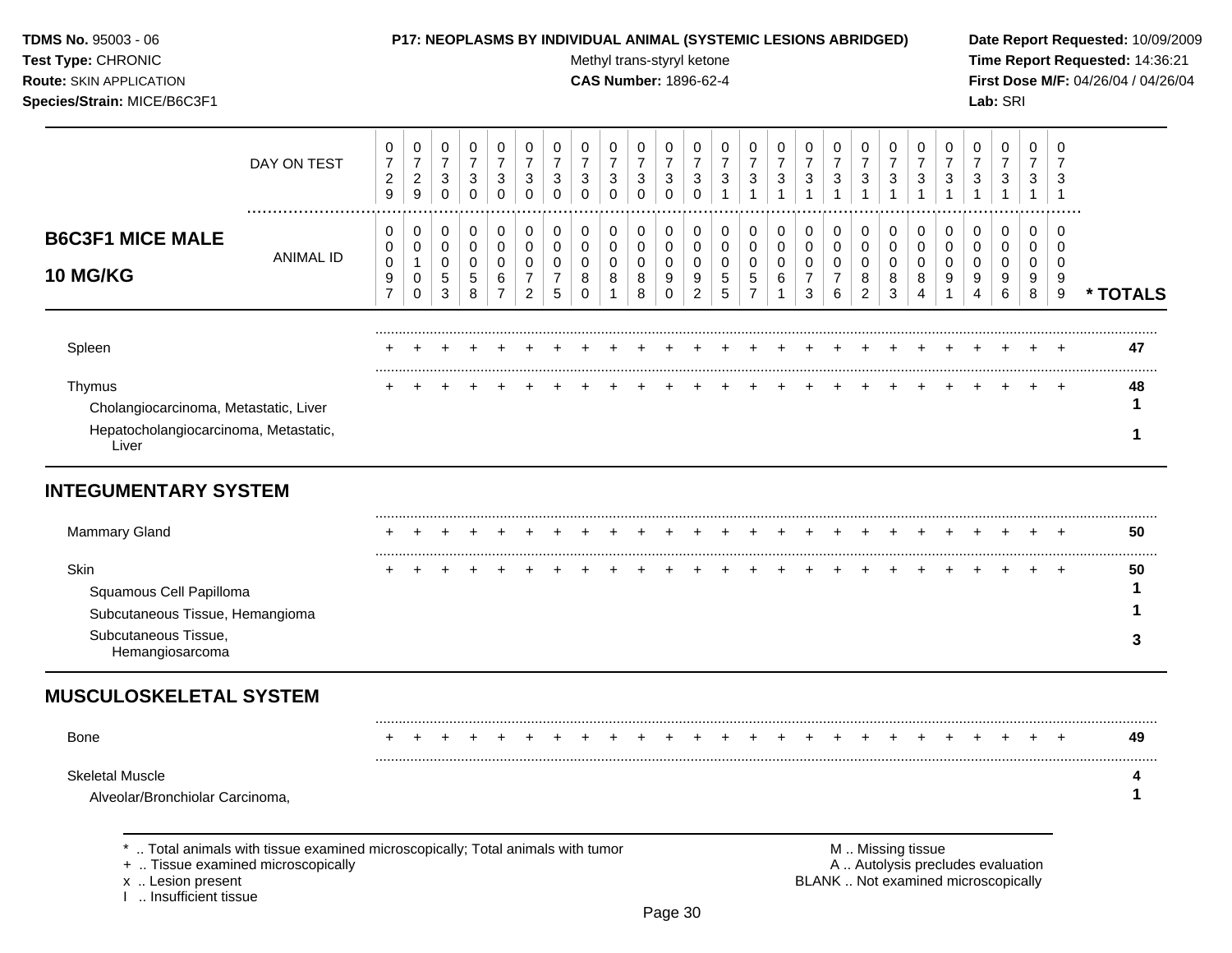Test Type: CHRONIC **Test Type:** CHRONIC **Test Type:** CHRONIC **Time Report Requested:** 14:36:21 **Route:** SKIN APPLICATION **CAS Number:** 1896-62-4 **First Dose M/F:** 04/26/04 / 04/26/04 **Species/Strain:** MICE/B6C3F1 **Lab:** SRI

|                                                | DAY ON TEST      | 0<br>$\boldsymbol{7}$<br>$\overline{c}$<br>9 | 0<br>$\overline{7}$<br>$\sqrt{2}$<br>9 | 0<br>$\overline{7}$<br>$\ensuremath{\mathsf{3}}$<br>$\pmb{0}$ | 0<br>$\overline{7}$<br>$\sqrt{3}$<br>$\mathbf 0$ | 0<br>$\overline{7}$<br>$\sqrt{3}$<br>$\mathbf 0$ | 0<br>$\overline{7}$<br>$\sqrt{3}$<br>0 | 0<br>$\overline{7}$<br>$\mathbf{3}$<br>$\mathbf 0$ | 0<br>$\overline{7}$<br>$\mathbf{3}$<br>$\mathbf 0$ | 0<br>$\overline{7}$<br>$\mathbf{3}$<br>$\mathbf 0$ | 0<br>$\overline{7}$<br>3<br>$\Omega$ | 0<br>$\overline{7}$<br>$\sqrt{3}$<br>$\mathbf 0$ | 0<br>$\overline{7}$<br>$\sqrt{3}$<br>$\mathbf 0$ | 0<br>$\overline{7}$<br>3<br>$\mathbf{1}$ | 0<br>$\overline{7}$<br>3<br>$\mathbf{1}$ | 0<br>$\overline{7}$<br>3     | 0<br>$\overline{7}$<br>3        | 0<br>$\overline{7}$<br>$\mathbf{3}$ | 0<br>$\overline{7}$<br>$\sqrt{3}$<br>$\mathbf{1}$ | 0<br>$\overline{7}$<br>3<br>1 | 0<br>$\overline{7}$<br>3<br>-1 | 0<br>$\overline{7}$<br>3<br>-1 | 0<br>$\overline{7}$<br>3     | $\pmb{0}$<br>$\overline{7}$<br>3 | 0<br>$\overline{7}$<br>3<br>$\mathbf{1}$ | $\mathbf 0$<br>$\overline{7}$<br>3<br>$\overline{1}$ |                   |
|------------------------------------------------|------------------|----------------------------------------------|----------------------------------------|---------------------------------------------------------------|--------------------------------------------------|--------------------------------------------------|----------------------------------------|----------------------------------------------------|----------------------------------------------------|----------------------------------------------------|--------------------------------------|--------------------------------------------------|--------------------------------------------------|------------------------------------------|------------------------------------------|------------------------------|---------------------------------|-------------------------------------|---------------------------------------------------|-------------------------------|--------------------------------|--------------------------------|------------------------------|----------------------------------|------------------------------------------|------------------------------------------------------|-------------------|
| <b>B6C3F1 MICE MALE</b><br><b>10 MG/KG</b>     | <b>ANIMAL ID</b> | 0<br>0<br>0                                  | 0<br>0<br>$\mathbf{1}$                 | 0<br>0<br>0                                                   | 0<br>0<br>0                                      | 0<br>$\mathbf 0$<br>0                            | 0<br>0<br>0                            | 0<br>$\mathbf 0$<br>$\Omega$                       | 0<br>0<br>$\Omega$                                 | 0<br>$\mathbf 0$<br>$\Omega$                       | 0<br>$\mathbf 0$<br>$\mathbf 0$      | 0<br>0<br>0                                      | 0<br>$\mathbf 0$<br>$\mathbf 0$                  | 0<br>0<br>$\mathbf 0$                    | 0<br>$\mathbf 0$<br>$\mathbf 0$          | 0<br>$\mathbf 0$<br>$\Omega$ | 0<br>$\mathbf 0$<br>$\mathbf 0$ | 0<br>0<br>$\mathbf 0$               | 0<br>0<br>0                                       | 0<br>$\mathbf 0$<br>0         | 0<br>0<br>0                    | 0<br>$\mathbf 0$<br>$\Omega$   | 0<br>$\mathbf 0$<br>$\Omega$ | 0<br>$\mathbf 0$<br>$\Omega$     | 0<br>0<br>$\mathbf 0$                    | 0<br>$\Omega$<br>$\mathbf 0$                         |                   |
|                                                |                  | 9<br>$\overline{7}$                          | $\mathbf 0$<br>$\Omega$                | $5\phantom{.0}$<br>3                                          | 5<br>8                                           | 6<br>$\overline{7}$                              | $\overline{7}$<br>$\overline{2}$       | $\overline{7}$<br>5                                | 8<br>$\Omega$                                      | 8                                                  | 8<br>8                               | 9<br>$\Omega$                                    | 9<br>$\overline{2}$                              | 5<br>5                                   | 5<br>$\overline{7}$                      | 6                            | $\overline{7}$<br>3             | $\overline{7}$<br>6                 | 8<br>$\overline{2}$                               | 8<br>3                        | 8<br>$\overline{4}$            | 9                              | 9                            | 9<br>6                           | 9<br>8                                   | 9<br>$\boldsymbol{9}$                                | * TOTALS          |
| Metastatic, Lung                               |                  |                                              |                                        |                                                               |                                                  |                                                  |                                        |                                                    |                                                    |                                                    |                                      |                                                  |                                                  |                                          |                                          |                              |                                 |                                     |                                                   |                               |                                |                                |                              |                                  |                                          |                                                      |                   |
| Cholangiocarcinoma, Metastatic, Liver          |                  |                                              |                                        |                                                               |                                                  |                                                  |                                        |                                                    |                                                    |                                                    |                                      |                                                  |                                                  |                                          |                                          |                              |                                 |                                     |                                                   |                               |                                |                                |                              |                                  |                                          |                                                      |                   |
| Hepatocellular Carcinoma, Metastatic,<br>Liver |                  |                                              |                                        |                                                               |                                                  |                                                  |                                        |                                                    |                                                    |                                                    |                                      |                                                  |                                                  |                                          |                                          |                              |                                 |                                     |                                                   |                               |                                |                                |                              |                                  |                                          |                                                      |                   |
| <b>NERVOUS SYSTEM</b>                          |                  |                                              |                                        |                                                               |                                                  |                                                  |                                        |                                                    |                                                    |                                                    |                                      |                                                  |                                                  |                                          |                                          |                              |                                 |                                     |                                                   |                               |                                |                                |                              |                                  |                                          |                                                      |                   |
| <b>Brain</b><br>Meningioma Benign              |                  |                                              |                                        |                                                               |                                                  |                                                  |                                        |                                                    |                                                    |                                                    |                                      |                                                  |                                                  | X                                        |                                          |                              |                                 |                                     |                                                   |                               |                                |                                |                              |                                  |                                          |                                                      | 50<br>$\mathbf 1$ |
| <b>RESPIRATORY SYSTEM</b>                      |                  |                                              |                                        |                                                               |                                                  |                                                  |                                        |                                                    |                                                    |                                                    |                                      |                                                  |                                                  |                                          |                                          |                              |                                 |                                     |                                                   |                               |                                |                                |                              |                                  |                                          |                                                      |                   |
|                                                |                  |                                              |                                        |                                                               |                                                  |                                                  |                                        |                                                    |                                                    |                                                    |                                      |                                                  |                                                  |                                          |                                          |                              |                                 |                                     |                                                   |                               |                                |                                |                              |                                  |                                          |                                                      |                   |
| Lung                                           |                  |                                              |                                        |                                                               |                                                  |                                                  |                                        |                                                    |                                                    |                                                    |                                      |                                                  |                                                  |                                          |                                          |                              |                                 |                                     |                                                   |                               |                                |                                |                              |                                  |                                          |                                                      |                   |
| Alveolar/Bronchiolar Adenoma                   |                  |                                              |                                        |                                                               |                                                  | Χ                                                |                                        |                                                    |                                                    |                                                    |                                      | $\boldsymbol{\mathsf{X}}$                        |                                                  |                                          | X                                        |                              |                                 |                                     |                                                   |                               |                                |                                |                              |                                  |                                          |                                                      | 7                 |
| Alveolar/Bronchiolar Carcinoma                 |                  |                                              |                                        |                                                               |                                                  |                                                  |                                        |                                                    |                                                    |                                                    |                                      |                                                  |                                                  |                                          |                                          |                              |                                 |                                     |                                                   |                               |                                |                                |                              |                                  |                                          |                                                      |                   |
| Alveolar/Bronchiolar Carcinoma, Multiple       |                  |                                              |                                        |                                                               |                                                  |                                                  |                                        |                                                    |                                                    |                                                    |                                      |                                                  |                                                  |                                          |                                          |                              |                                 |                                     |                                                   |                               |                                |                                |                              |                                  |                                          |                                                      |                   |
| Cholangiocarcinoma, Metastatic, Liver          |                  |                                              |                                        |                                                               |                                                  |                                                  |                                        |                                                    |                                                    |                                                    |                                      |                                                  |                                                  |                                          |                                          |                              |                                 |                                     |                                                   |                               |                                |                                |                              |                                  |                                          |                                                      |                   |
| Hepatocellular Carcinoma, Metastatic,<br>Liver |                  |                                              |                                        |                                                               |                                                  |                                                  |                                        |                                                    |                                                    |                                                    |                                      |                                                  |                                                  |                                          |                                          |                              |                                 |                                     |                                                   |                               |                                |                                |                              |                                  |                                          |                                                      | 2                 |
| Hepatocholangiocarcinoma, Metastatic,<br>Liver |                  |                                              |                                        |                                                               |                                                  |                                                  |                                        |                                                    |                                                    |                                                    |                                      |                                                  |                                                  |                                          |                                          |                              |                                 |                                     |                                                   |                               |                                |                                |                              |                                  |                                          |                                                      | 50                |

x .. Lesion present<br>I .. Insufficient tissue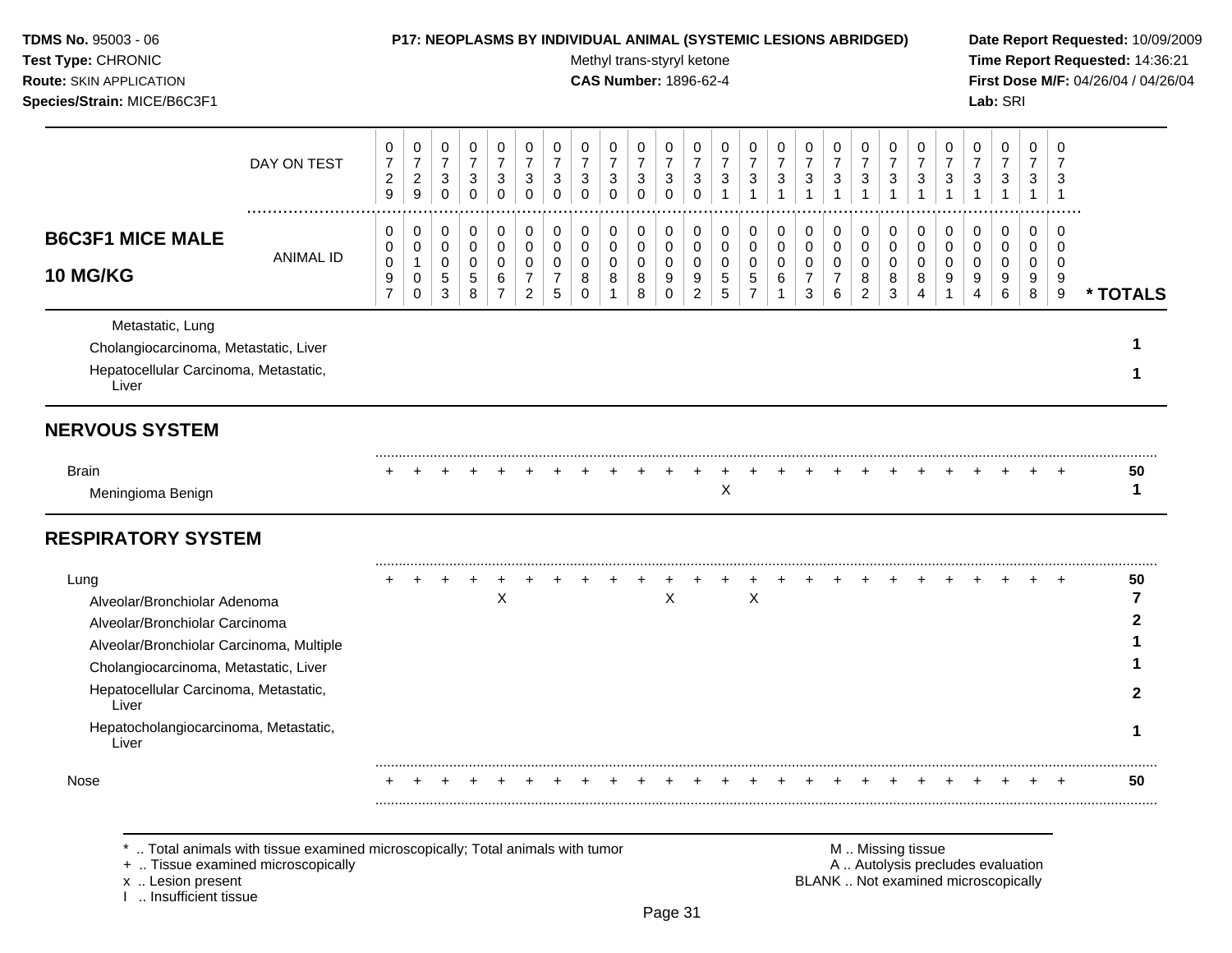TDMS No. 95003 - 06 Test Type: CHRONIC

**Route: SKIN APPLICATION** Species/Strain: MICE/B6C3F1

## P17: NEOPLASMS BY INDIVIDUAL ANIMAL (SYSTEMIC LESIONS ABRIDGED)

Methyl trans-styryl ketone

CAS Number: 1896-62-4

Date Report Requested: 10/09/2009 Time Report Requested: 14:36:21 First Dose M/F: 04/26/04 / 04/26/04 Lab: SRI

|                                                         | DAY ON TEST                                                                  | 0<br>$\boldsymbol{7}$<br>$\overline{2}$<br>9 | 0<br>$\boldsymbol{7}$<br>$\overline{c}$<br>9 | 0<br>$\overline{7}$<br>3<br>$\mathbf 0$ | 0<br>$\boldsymbol{7}$<br>$\mathbf{3}$<br>$\pmb{0}$ | 0<br>$\overline{7}$<br>3<br>$\mathbf 0$ | 0<br>$\overline{7}$<br>3<br>$\mathbf 0$ | 0<br>$\overline{7}$<br>$\mathbf{3}$<br>$\mathbf 0$ | 0<br>7<br>3<br>$\Omega$         | 0<br>$\overline{7}$<br>$\sqrt{3}$<br>$\mathbf 0$ | 0<br>$\overline{7}$<br>$\sqrt{3}$<br>$\mathbf 0$ | 0<br>$\overline{7}$<br>$\mathbf{3}$<br>$\pmb{0}$ | 0<br>$\overline{7}$<br>3<br>$\mathbf 0$ | 0<br>$\overline{7}$<br>3<br>$\mathbf{1}$ | 0<br>$\overline{7}$<br>3        | 0<br>$\overline{\mathbf{7}}$<br>3 | 0<br>$\boldsymbol{7}$<br>$\sqrt{3}$<br>$\overline{1}$ | 0<br>$\boldsymbol{7}$<br>$\mathbf{3}$<br>$\overline{1}$ | 0<br>$\overline{7}$<br>$\mathbf{3}$<br>$\mathbf{1}$ | 0<br>$\overline{7}$<br>3<br>$\mathbf{1}$ | $\mathbf 0$<br>$\overline{7}$<br>3 | 0<br>$\overline{7}$<br>3                                                 | 0<br>$\overline{7}$<br>3 | 0<br>$\overline{7}$<br>$\mathbf{3}$<br>$\mathbf{1}$ | 0<br>$\overline{7}$<br>3<br>$\mathbf{1}$ | $\mathbf 0$<br>7<br>3<br>$\overline{1}$ |          |
|---------------------------------------------------------|------------------------------------------------------------------------------|----------------------------------------------|----------------------------------------------|-----------------------------------------|----------------------------------------------------|-----------------------------------------|-----------------------------------------|----------------------------------------------------|---------------------------------|--------------------------------------------------|--------------------------------------------------|--------------------------------------------------|-----------------------------------------|------------------------------------------|---------------------------------|-----------------------------------|-------------------------------------------------------|---------------------------------------------------------|-----------------------------------------------------|------------------------------------------|------------------------------------|--------------------------------------------------------------------------|--------------------------|-----------------------------------------------------|------------------------------------------|-----------------------------------------|----------|
| <b>B6C3F1 MICE MALE</b><br>10 MG/KG                     | ANIMAL ID                                                                    | 0<br>0<br>$\pmb{0}$                          | $\pmb{0}$<br>$\pmb{0}$<br>$\mathbf{1}$       | 0<br>$\mathbf 0$<br>0                   | 0<br>$\pmb{0}$<br>0                                | 0<br>$\mathbf 0$<br>0                   | 0<br>$\mathbf 0$<br>$\mathbf 0$         | 0<br>$\mathbf 0$<br>0                              | 0<br>$\mathbf 0$<br>$\mathbf 0$ | 0<br>$\mathbf 0$<br>0                            | 0<br>$\mathbf 0$<br>0                            | 0<br>$\mathbf 0$<br>0                            | 0<br>$\mathbf 0$<br>0                   | 0<br>0<br>0                              | 0<br>$\mathbf 0$<br>$\mathbf 0$ | 0<br>0<br>0                       | 0<br>$\mathbf 0$<br>$\mathbf 0$                       | 0<br>$\pmb{0}$<br>$\pmb{0}$                             | 0<br>$\mathbf 0$<br>0                               | 0<br>$\pmb{0}$<br>0                      | 0<br>$\mathbf 0$<br>0              | 0<br>$\mathbf 0$<br>0                                                    | 0<br>$\mathbf 0$<br>0    | 0<br>$\mathbf 0$<br>$\mathbf 0$                     | 0<br>$\mathbf 0$<br>0                    | $\mathbf 0$<br>$\mathbf 0$<br>0         |          |
|                                                         |                                                                              | 9<br>$\overline{7}$                          | $\pmb{0}$<br>0                               | $\mathbf 5$<br>3                        | $\,$ 5 $\,$<br>8                                   | 6<br>$\overline{7}$                     | $\overline{7}$<br>$\overline{2}$        | $\overline{7}$<br>5                                | 8<br>$\Omega$                   | 8<br>$\overline{1}$                              | 8<br>8                                           | 9<br>0                                           | 9<br>$\overline{2}$                     | 5<br>5                                   | $\sqrt{5}$<br>$\overline{7}$    | 6<br>$\mathbf{1}$                 | $\boldsymbol{7}$<br>$\sqrt{3}$                        | $\overline{7}$<br>6                                     | 8<br>$\overline{2}$                                 | 8<br>3                                   | 8<br>4                             | 9<br>-1                                                                  | 9<br>$\overline{A}$      | 9<br>6                                              | 9<br>8                                   | 9<br>$9\,$                              | * TOTALS |
| Pleura                                                  |                                                                              |                                              |                                              |                                         |                                                    |                                         |                                         |                                                    |                                 |                                                  |                                                  |                                                  |                                         |                                          |                                 |                                   |                                                       |                                                         |                                                     |                                          |                                    |                                                                          |                          |                                                     |                                          |                                         | 1        |
| Trachea                                                 |                                                                              |                                              |                                              |                                         |                                                    |                                         |                                         |                                                    |                                 |                                                  |                                                  |                                                  |                                         |                                          |                                 |                                   |                                                       |                                                         |                                                     |                                          |                                    |                                                                          |                          |                                                     |                                          |                                         | 50       |
| <b>SPECIAL SENSES SYSTEM</b>                            |                                                                              |                                              |                                              |                                         |                                                    |                                         |                                         |                                                    |                                 |                                                  |                                                  |                                                  |                                         |                                          |                                 |                                   |                                                       |                                                         |                                                     |                                          |                                    |                                                                          |                          |                                                     |                                          |                                         |          |
| Eye                                                     |                                                                              |                                              |                                              |                                         |                                                    |                                         |                                         |                                                    |                                 |                                                  |                                                  |                                                  |                                         |                                          |                                 |                                   |                                                       |                                                         |                                                     |                                          |                                    |                                                                          |                          |                                                     |                                          |                                         | 48       |
| <b>Harderian Gland</b><br>Adenoma                       |                                                                              |                                              | X                                            |                                         |                                                    |                                         |                                         |                                                    | X                               | $\mathsf{X}$                                     |                                                  |                                                  |                                         |                                          |                                 |                                   | X                                                     |                                                         | X                                                   |                                          |                                    |                                                                          |                          |                                                     |                                          |                                         | 50<br>7  |
| Carcinoma<br>Bilateral, Adenoma                         |                                                                              | $\mathsf X$                                  |                                              |                                         |                                                    |                                         |                                         |                                                    |                                 |                                                  |                                                  |                                                  |                                         |                                          |                                 |                                   |                                                       |                                                         |                                                     |                                          |                                    |                                                                          |                          |                                                     |                                          |                                         | 1        |
| <b>URINARY SYSTEM</b>                                   |                                                                              |                                              |                                              |                                         |                                                    |                                         |                                         |                                                    |                                 |                                                  |                                                  |                                                  |                                         |                                          |                                 |                                   |                                                       |                                                         |                                                     |                                          |                                    |                                                                          |                          |                                                     |                                          |                                         |          |
| Kidney<br>Cholangiocarcinoma, Metastatic, Liver         |                                                                              |                                              |                                              |                                         |                                                    |                                         |                                         |                                                    |                                 |                                                  |                                                  |                                                  |                                         |                                          |                                 |                                   |                                                       |                                                         |                                                     |                                          |                                    |                                                                          |                          |                                                     |                                          |                                         | 49<br>1  |
| <b>Urinary Bladder</b>                                  |                                                                              |                                              |                                              |                                         |                                                    |                                         |                                         |                                                    |                                 |                                                  |                                                  |                                                  |                                         |                                          |                                 |                                   |                                                       |                                                         |                                                     |                                          |                                    |                                                                          |                          |                                                     |                                          |                                         | 48       |
| <b>SYSTEMIC LESIONS</b>                                 |                                                                              |                                              |                                              |                                         |                                                    |                                         |                                         |                                                    |                                 |                                                  |                                                  |                                                  |                                         |                                          |                                 |                                   |                                                       |                                                         |                                                     |                                          |                                    |                                                                          |                          |                                                     |                                          |                                         |          |
| Multiple Organ<br>Histiocytic Sarcoma                   |                                                                              |                                              |                                              |                                         |                                                    |                                         |                                         |                                                    |                                 |                                                  |                                                  |                                                  |                                         |                                          |                                 |                                   |                                                       |                                                         |                                                     |                                          |                                    |                                                                          |                          |                                                     |                                          |                                         | 50<br>1  |
| +  Tissue examined microscopically<br>x  Lesion present | Total animals with tissue examined microscopically; Total animals with tumor |                                              |                                              |                                         |                                                    |                                         |                                         |                                                    |                                 |                                                  |                                                  |                                                  |                                         |                                          |                                 |                                   |                                                       |                                                         |                                                     |                                          | M  Missing tissue                  | A  Autolysis precludes evaluation<br>BLANK  Not examined microscopically |                          |                                                     |                                          |                                         |          |

I .. Insufficient tissue

Page 32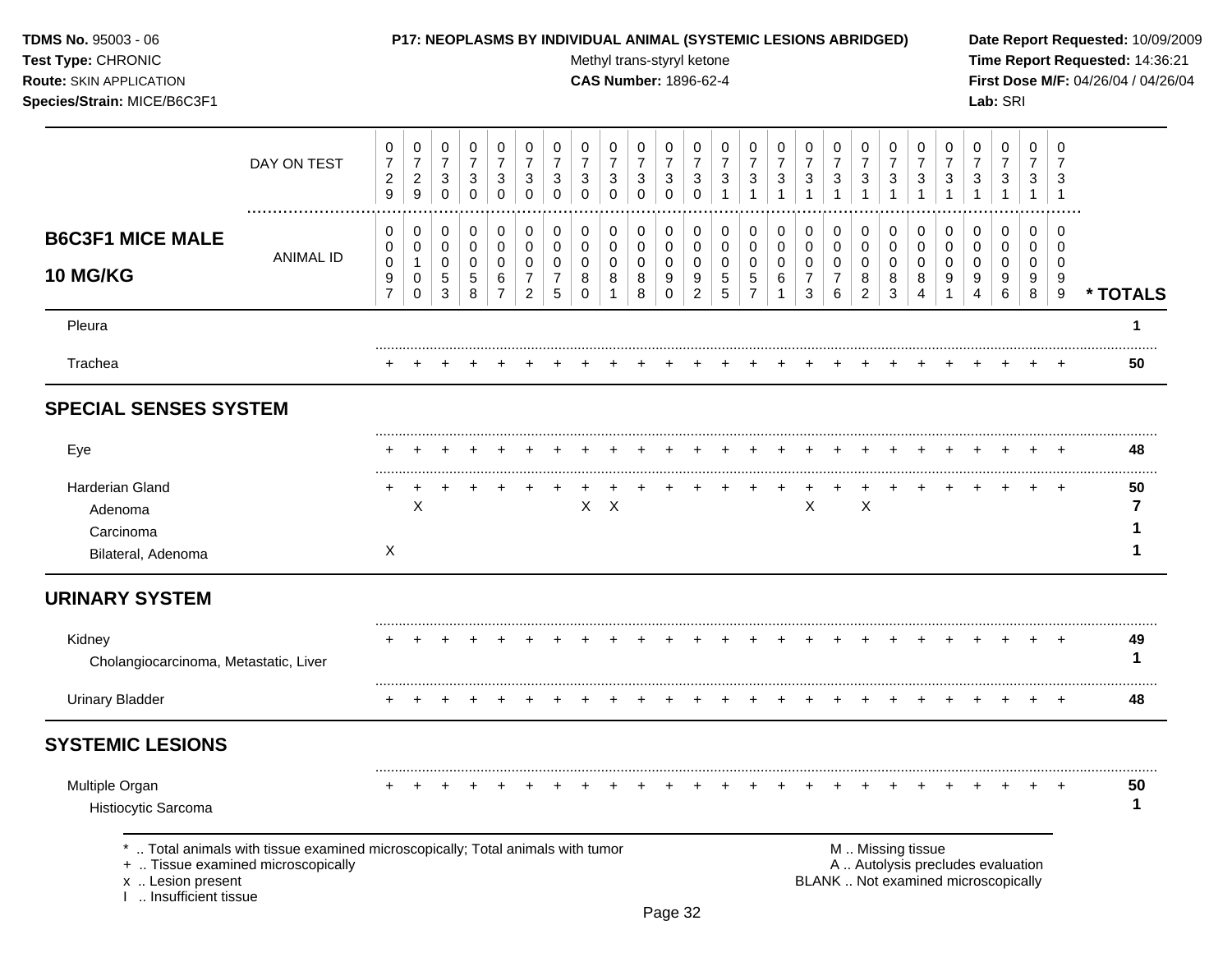| <b>TDMS No. 95003 - 06</b>         | <b>P17: NEOPLASMS BY INDIVIDUAL ANIMAL (SYSTEMIC LESIONS ABRIDGED)</b> | Date Rep         |
|------------------------------------|------------------------------------------------------------------------|------------------|
| <b>Test Type: CHRONIC</b>          | Methyl trans-styryl ketone                                             | Time Rer         |
| <b>Route:</b> SKIN APPLICATION     | <b>CAS Number: 1896-62-4</b>                                           | <b>First Dos</b> |
| <b>Species/Strain: MICE/B6C3F1</b> |                                                                        | Lab: SRI         |

**Methyl trans-styryl ketone Time Report Requested:** 14:36:21 **CAS Number:** 1896-62-4 **First Dose M/F:** 04/26/04 / 04/26/04

| Lymphoma Malignant                         |                  |                                    |                            |                                     |                                         | ⌒                  |             |                                              |                   |                  |                       |                                  |                       |                                       | X                     | $\times$         |                                                          |             |                     |             | X                     |             | $\check{ }$<br>⋏ |                       |                  | $\checkmark$<br>⌒ | 9        |
|--------------------------------------------|------------------|------------------------------------|----------------------------|-------------------------------------|-----------------------------------------|--------------------|-------------|----------------------------------------------|-------------------|------------------|-----------------------|----------------------------------|-----------------------|---------------------------------------|-----------------------|------------------|----------------------------------------------------------|-------------|---------------------|-------------|-----------------------|-------------|------------------|-----------------------|------------------|-------------------|----------|
| <b>B6C3F1 MICE MALE</b><br><b>10 MG/KG</b> | <b>ANIMAL ID</b> | 0<br>0<br>0<br>9<br>$\overline{ }$ | $\overline{0}$             | 0<br>0<br>0<br>$5\phantom{.0}$<br>3 | 0<br>0<br>0<br>5<br>8                   | $\Omega$<br>6<br>⇁ | 0<br>-<br>ີ | 0<br>0<br>0<br>$\overline{\phantom{0}}$<br>G | 0<br>$\circ$<br>o | 0<br>0<br>0<br>8 | 0<br>0<br>0<br>8<br>8 | $\mathbf{0}$<br>9<br>$\cup$      | 0<br>0<br>0<br>9<br>ົ | U<br>$\sim$<br>U<br>⌒<br>υ<br>C.<br>đ | U<br>$\sim$<br>U<br>- | 0<br>0<br>0<br>6 | υ<br>$\Omega$<br>$\sim$<br>$\overline{\phantom{0}}$<br>3 | 0<br>-<br>6 | 8<br>$\overline{2}$ | 8<br>$\sim$ | 0<br>0<br>0<br>8<br>4 | U<br>υ<br>9 | 9<br>4           | 0<br>0<br>0<br>9<br>6 | υ<br>u<br>9<br>8 |                   | * TOTALS |
|                                            | DAY ON TEST      | 0<br>$\overline{ }$<br>2<br>9      | 0<br>⇁<br>$\sim$<br>∠<br>9 | 0<br>-<br>3<br>0                    | 0<br>$\overline{\phantom{0}}$<br>3<br>0 | -0<br>3<br>0       | 0<br>3      | 0<br>3<br>0                                  | 3                 | 0<br>3<br>0      | 0<br>3<br>0           | $\mathbf{0}$<br>3<br>$\mathbf 0$ | 0<br>3<br>0           | U<br>3                                | ◡<br>3                | 0<br>-<br>3      | υ<br>3                                                   | υ<br>3      | $\mathbf{0}$<br>3   | ົ<br>ۍ      | 0<br>3                | U<br>-<br>3 | -<br>3           | 0<br>3                | υ<br>3           | -3                |          |

+ .. Tissue examined microscopically

x .. Lesion present<br>I .. Insufficient tissue

\* .. Total animals with tissue examined microscopically; Total animals with tumor **M** metally more than M .. Missing tissue<br>  $\blacksquare$  Tissue examined microscopically BLANK .. Not examined microscopically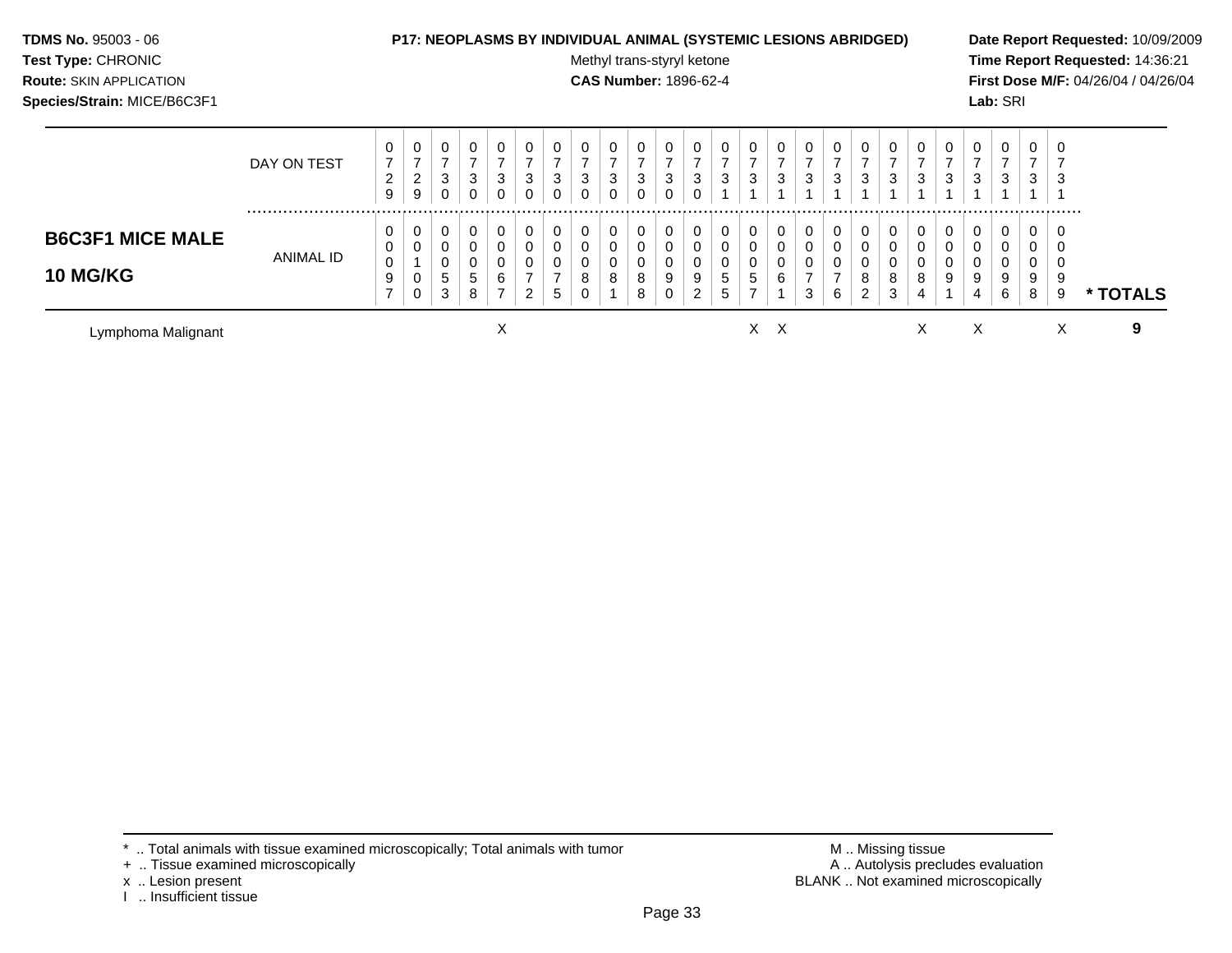TDMS No. 95003 - 06 Test Type: CHRONIC

**Route: SKIN APPLICATION** 

Species/Strain: MICE/B6C3F1

#### P17: NEOPLASMS BY INDIVIDUAL ANIMAL (SYSTEMIC LESIONS ABRIDGED)

Methyl trans-styryl ketone

**CAS Number: 1896-62-4** 

Date Report Requested: 10/09/2009 Time Report Requested: 14:36:21 First Dose M/F: 04/26/04 / 04/26/04 Lab: SRI

|                         | DAY ON TEST | 0<br>4 | U<br>5<br>$\sim$<br><u>.</u> | U<br><sub>5</sub><br>ີ<br>ັ | υ<br>5<br>ົບ<br>વ<br>◡ | 0<br>ა | 0<br>G      | υ<br><sub>5</sub><br>g<br>ค | U<br>6<br><u>_</u> | 0<br>6<br>9 | U<br>6<br><sub>5</sub><br>3 | C | U<br>6<br>9<br>8 | . G<br>◠<br>J | 0<br>U<br>5 | 9       | $\mathbf{0}$<br>ົ<br>∠<br>9 | 0<br>ົ<br>_<br>9 | U<br>ົ<br>∠<br>9 | υ<br>У | ◡<br>9 | U<br>9 | 0<br>◠<br>9 | U<br><sup>o</sup><br><u>_</u><br>9 | J<br>$\overline{ }$<br>-<br>9 |                 |
|-------------------------|-------------|--------|------------------------------|-----------------------------|------------------------|--------|-------------|-----------------------------|--------------------|-------------|-----------------------------|---|------------------|---------------|-------------|---------|-----------------------------|------------------|------------------|--------|--------|--------|-------------|------------------------------------|-------------------------------|-----------------|
| <b>B6C3F1 MICE MALE</b> |             | Ü<br>0 | v<br>v                       | U                           |                        | 0<br>0 | 0<br>0      | U                           |                    |             |                             |   | 0                |               |             |         | 0<br>0                      | 0<br>0           | U                |        |        |        | 0<br>0      |                                    | <u>u</u><br>v                 |                 |
| <b>30 MG/KG</b>         | ANIMAL ID   | ⌒<br>J | U<br>π<br>ັ                  | 3                           |                        |        | ົ<br>ۍ<br>6 |                             |                    |             | U<br><u>_</u>               |   | 0                | ◠<br><u>_</u> | <u>_</u>    | -2<br>ು | 0<br>8                      | 4                |                  |        |        |        | ◠           | ⌒<br>_<br>$\circ$                  | L<br>9                        | males<br>(cont) |

## **ALIMENTARY SYSTEM**

| Esophagus                                                                                        |           |   |   |   |  |     |              |     |   |            |        |     |                |            |  |  |   |  |        |
|--------------------------------------------------------------------------------------------------|-----------|---|---|---|--|-----|--------------|-----|---|------------|--------|-----|----------------|------------|--|--|---|--|--------|
| Gallbladder                                                                                      | A         |   |   | м |  |     |              |     |   |            |        | Α   |                | м          |  |  |   |  |        |
| Intestine Large, Cecum                                                                           | $\ddot{}$ |   | A | A |  |     | A            | $+$ | A |            |        |     |                |            |  |  |   |  | $\div$ |
| Intestine Large, Colon                                                                           | A         |   | A | A |  | $+$ | $\mathsf{A}$ | $+$ | A | $+$        | $+$    | A + |                | $+$        |  |  |   |  |        |
| Intestine Large, Rectum                                                                          | $\ddot{}$ |   | A | A |  |     | A            |     | A |            |        |     |                |            |  |  |   |  |        |
| Intestine Small, Duodenum<br>Carcinoma                                                           | A         |   |   |   |  |     | A            | $+$ | A | $\pm$<br>X | $\pm$  | A   | $\overline{+}$ |            |  |  |   |  |        |
| Intestine Small, Ileum                                                                           | A         |   | A | A |  |     |              |     |   |            |        |     |                |            |  |  |   |  |        |
| Intestine Small, Jejunum                                                                         | A         |   |   |   |  |     |              |     |   |            |        |     |                |            |  |  |   |  |        |
| Liver<br>Hemangiosarcoma<br>Hepatoblastoma<br>Hepatoblastoma, Multiple<br>Hepatocellular Adenoma |           | X | X |   |  |     |              |     |   |            | X<br>Χ |     |                | $X \times$ |  |  | Χ |  |        |

.. Total animals with tissue examined microscopically; Total animals with tumor  $\star$ 

+ .. Tissue examined microscopically

x .. Lesion present

I .. Insufficient tissue

M .. Missing tissue

A .. Autolysis precludes evaluation BLANK .. Not examined microscopically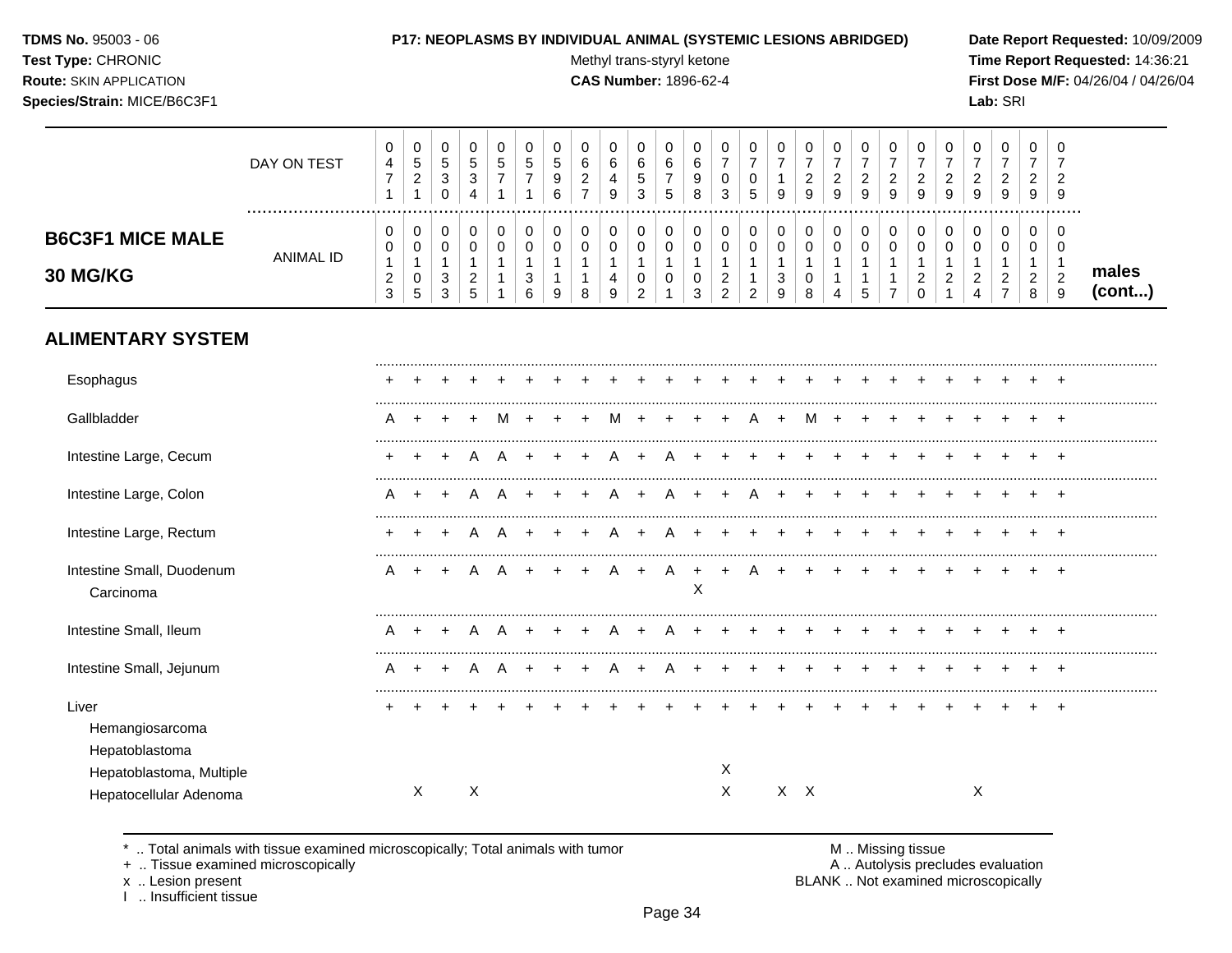**Test Type:** CHRONIC **Trans-styryl ketone** Methyl trans-styryl ketone **Time Report Requested:** 14:36:21 **Route:** SKIN APPLICATION **CAS Number:** 1896-62-4 **First Dose M/F:** 04/26/04 / 04/26/04 **Species/Strain:** MICE/B6C3F1 **Lab:** SRI

|                                                                                                    | DAY ON TEST      | 0<br>$\overline{\mathbf{4}}$<br>$\overline{\mathbf{7}}$<br>$\mathbf{1}$ | 0<br>$\,$ 5 $\,$<br>$\sqrt{2}$<br>$\overline{1}$      | 0<br>$\sqrt{5}$<br>$\mathbf{3}$<br>$\Omega$   | $\mathbf 0$<br>5<br>$\mathbf{3}$<br>4         | $\Omega$<br>5<br>$\overline{7}$ | 0<br>5<br>7      | 0<br>5<br>9<br>6                 | 0<br>$\,6\,$<br>$\overline{c}$<br>$\overline{z}$ | 0<br>6<br>$\overline{4}$<br>9 | $\Omega$<br>6<br>$\mathbf 5$<br>3            | $\Omega$<br>6<br>5                    | $\Omega$<br>6<br>9<br>8 | 0<br>$\overline{7}$<br>0<br>3                    | 0<br>$\overline{7}$<br>0<br>5                 | 0<br>$\overline{7}$<br>1<br>9 | 0<br>$\overline{7}$<br>$\sqrt{2}$<br>$\overline{9}$ | $\mathbf 0$<br>$\overline{7}$<br>$\overline{c}$<br>9 | 0<br>$\overline{7}$<br>$\overline{c}$<br>9 | 0<br>$\overline{7}$<br>$\overline{c}$<br>9 | 0<br>$\overline{7}$<br>$\overline{c}$<br>9 | 0<br>$\overline{7}$<br>2<br>9 | 0<br>$\overline{7}$<br>$\overline{c}$<br>9                        | 0<br>$\overline{7}$<br>$\overline{c}$<br>$\boldsymbol{9}$ | $\Omega$<br>$\overline{7}$<br>$\overline{2}$<br>9 | $\Omega$<br>7<br>$\overline{2}$<br>9                          |                 |
|----------------------------------------------------------------------------------------------------|------------------|-------------------------------------------------------------------------|-------------------------------------------------------|-----------------------------------------------|-----------------------------------------------|---------------------------------|------------------|----------------------------------|--------------------------------------------------|-------------------------------|----------------------------------------------|---------------------------------------|-------------------------|--------------------------------------------------|-----------------------------------------------|-------------------------------|-----------------------------------------------------|------------------------------------------------------|--------------------------------------------|--------------------------------------------|--------------------------------------------|-------------------------------|-------------------------------------------------------------------|-----------------------------------------------------------|---------------------------------------------------|---------------------------------------------------------------|-----------------|
| <b>B6C3F1 MICE MALE</b><br><b>30 MG/KG</b>                                                         | <b>ANIMAL ID</b> | 0<br>0<br>$\mathbf{1}$<br>$\overline{c}$<br>3                           | 0<br>0<br>$\mathbf{1}$<br>$\pmb{0}$<br>$\overline{5}$ | 0<br>0<br>1<br>$\ensuremath{\mathsf{3}}$<br>3 | 0<br>0<br>$\mathbf{1}$<br>$\overline{2}$<br>5 | 0<br>0                          | 0<br>0<br>3<br>6 | 0<br>0<br>1<br>$\mathbf{1}$<br>9 | 0<br>0<br>1<br>$\mathbf{1}$<br>8                 | 0<br>0<br>-1<br>4<br>9        | 0<br>0<br>1<br>$\mathbf 0$<br>$\overline{2}$ | 0<br>0<br>$\mathbf{1}$<br>$\mathbf 0$ | 0<br>0<br>1<br>0<br>3   | 0<br>0<br>-1<br>$\overline{c}$<br>$\overline{2}$ | 0<br>0<br>1<br>$\mathbf{1}$<br>$\overline{2}$ | 0<br>0<br>1<br>3<br>9         | 0<br>$\mathbf 0$<br>$\mathbf{1}$<br>0<br>8          | 0<br>0<br>1<br>1<br>$\Delta$                         | 0<br>0<br>1<br>1<br>5                      | 0<br>0<br>$\overline{7}$                   | 0<br>0<br>$\overline{c}$<br>$\Omega$       | 0<br>0<br>1<br>$\overline{2}$ | 0<br>0<br>$\mathbf{1}$<br>$\overline{2}$<br>$\boldsymbol{\Delta}$ | 0<br>0<br>$\mathbf 1$<br>$\overline{2}$<br>$\overline{7}$ | $\Omega$<br>0<br>1<br>$\overline{c}$<br>8         | $\Omega$<br>0<br>$\mathbf 1$<br>$\overline{c}$<br>$\mathsf g$ | males<br>(cont) |
| Hepatocellular Adenoma, Multiple<br>Hepatocellular Carcinoma<br>Hepatocellular Carcinoma, Multiple |                  | $\sf X$                                                                 |                                                       |                                               |                                               | X X                             |                  | $X$ $X$                          | $X$ $X$                                          |                               |                                              |                                       | $X$ $X$                 |                                                  | $\mathsf X$                                   |                               | $\mathsf{X}$                                        |                                                      | $X$ $X$                                    | $X$ $X$                                    | X                                          |                               |                                                                   |                                                           | X                                                 |                                                               |                 |
| Mesentery<br>Hepatocellular Carcinoma, Metastatic,<br>Liver                                        |                  |                                                                         |                                                       |                                               |                                               |                                 |                  |                                  |                                                  |                               |                                              |                                       |                         |                                                  |                                               |                               |                                                     |                                                      |                                            |                                            |                                            |                               |                                                                   |                                                           |                                                   |                                                               |                 |
| Pancreas                                                                                           |                  |                                                                         |                                                       |                                               |                                               |                                 |                  |                                  |                                                  |                               |                                              |                                       |                         |                                                  |                                               |                               |                                                     |                                                      |                                            |                                            |                                            |                               |                                                                   |                                                           |                                                   |                                                               |                 |
| Salivary Glands                                                                                    |                  |                                                                         |                                                       |                                               |                                               |                                 |                  |                                  |                                                  |                               |                                              |                                       |                         |                                                  |                                               |                               |                                                     |                                                      |                                            |                                            |                                            |                               |                                                                   |                                                           |                                                   |                                                               |                 |
| Stomach, Forestomach<br>Squamous Cell Papilloma                                                    |                  |                                                                         |                                                       |                                               |                                               |                                 |                  |                                  |                                                  |                               |                                              |                                       |                         |                                                  |                                               | X                             |                                                     |                                                      |                                            |                                            | X                                          |                               |                                                                   |                                                           |                                                   |                                                               |                 |
| Stomach, Glandular                                                                                 |                  |                                                                         |                                                       |                                               |                                               |                                 |                  |                                  |                                                  |                               |                                              |                                       |                         |                                                  |                                               |                               |                                                     |                                                      |                                            |                                            |                                            |                               |                                                                   |                                                           |                                                   | $\pm$                                                         |                 |
| <b>CARDIOVASCULAR SYSTEM</b>                                                                       |                  |                                                                         |                                                       |                                               |                                               |                                 |                  |                                  |                                                  |                               |                                              |                                       |                         |                                                  |                                               |                               |                                                     |                                                      |                                            |                                            |                                            |                               |                                                                   |                                                           |                                                   |                                                               |                 |
| <b>Blood Vessel</b>                                                                                |                  |                                                                         |                                                       |                                               |                                               |                                 |                  |                                  |                                                  |                               |                                              |                                       |                         |                                                  |                                               |                               |                                                     |                                                      |                                            |                                            |                                            |                               |                                                                   |                                                           |                                                   |                                                               |                 |
| Heart                                                                                              |                  |                                                                         |                                                       |                                               |                                               |                                 |                  |                                  |                                                  |                               |                                              |                                       |                         |                                                  |                                               |                               |                                                     |                                                      |                                            |                                            |                                            |                               |                                                                   |                                                           |                                                   |                                                               |                 |

## **ENDOCRINE SYSTEM**

\* .. Total animals with tissue examined microscopically; Total animals with tumor <br>
+ .. Tissue examined microscopically<br>
+ .. Tissue examined microscopically

+ .. Tissue examined microscopically

x .. Lesion present<br>I .. Insufficient tissue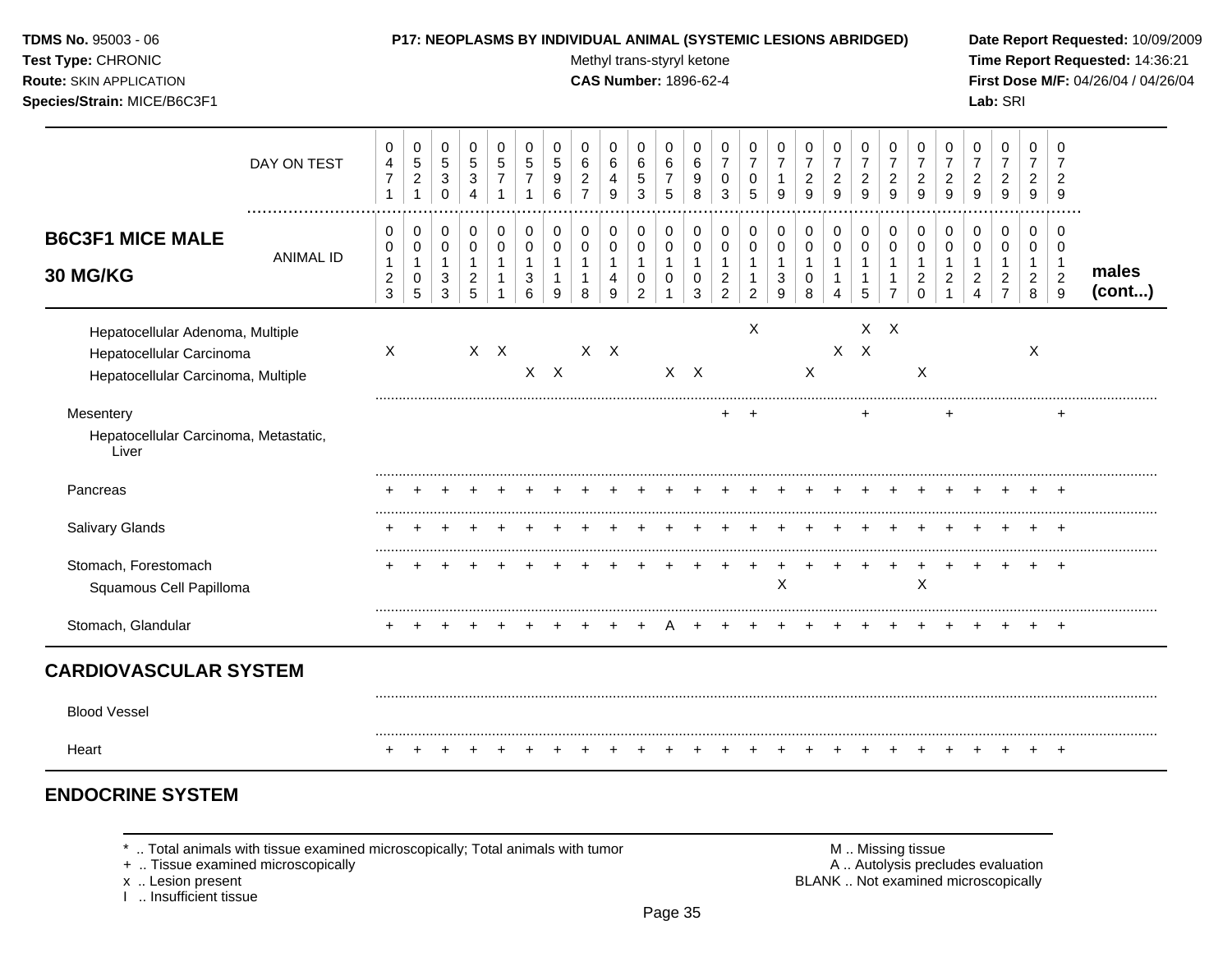Test Type: CHRONIC **Test Type:** CHRONIC **Test Type:** CHRONIC **Time Report Requested:** 14:36:21 **Route:** SKIN APPLICATION **CAS Number:** 1896-62-4 **First Dose M/F:** 04/26/04 / 04/26/04 **Species/Strain:** MICE/B6C3F1 **Lab:** SRI

|                                                     | DAY ON TEST      | 0<br>$\overline{4}$<br>$\overline{7}$<br>$\mathbf{1}$ | $\pmb{0}$<br>$\sqrt{5}$<br>$\boldsymbol{2}$<br>$\mathbf{1}$ | $\pmb{0}$<br>$\sqrt{5}$<br>$\sqrt{3}$<br>0 | $\pmb{0}$<br>$\sqrt{5}$<br>$\mathbf{3}$<br>4 | $\mathbf 0$<br>$\sqrt{5}$<br>$\overline{7}$ | 0<br>5<br>$\overline{7}$ | 0<br>$\sqrt{5}$<br>9<br>6 | 0<br>$\,6\,$<br>$\sqrt{2}$<br>$\overline{7}$ | 0<br>$\,6\,$<br>$\overline{\mathbf{4}}$<br>9 | 0<br>$\,6\,$<br>$\sqrt{5}$<br>3     | 0<br>$\,6\,$<br>$\overline{7}$<br>5 | 0<br>$\,6\,$<br>9<br>8 | 0<br>$\overline{7}$<br>$\mathbf 0$<br>3 | 0<br>$\overline{7}$<br>$\mathbf 0$<br>5 | 0<br>$\overline{7}$<br>$\mathbf{1}$<br>9 | 0<br>$\boldsymbol{7}$<br>$\sqrt{2}$<br>$\overline{9}$ | 0<br>$\overline{7}$<br>$\overline{2}$<br>9 | $\pmb{0}$<br>$\overline{7}$<br>$\overline{c}$<br>9 | 0<br>$\overline{7}$<br>$\overline{c}$<br>9 | 0<br>$\overline{7}$<br>$\boldsymbol{2}$<br>9 | $\mathbf 0$<br>$\overline{7}$<br>$\overline{c}$<br>9 | 0<br>$\overline{7}$<br>$\overline{c}$<br>9       | 0<br>$\overline{7}$<br>$\sqrt{2}$<br>9             | $\pmb{0}$<br>$\overline{7}$<br>$\overline{c}$<br>9 | 0<br>7<br>$\overline{2}$<br>9                   |                 |
|-----------------------------------------------------|------------------|-------------------------------------------------------|-------------------------------------------------------------|--------------------------------------------|----------------------------------------------|---------------------------------------------|--------------------------|---------------------------|----------------------------------------------|----------------------------------------------|-------------------------------------|-------------------------------------|------------------------|-----------------------------------------|-----------------------------------------|------------------------------------------|-------------------------------------------------------|--------------------------------------------|----------------------------------------------------|--------------------------------------------|----------------------------------------------|------------------------------------------------------|--------------------------------------------------|----------------------------------------------------|----------------------------------------------------|-------------------------------------------------|-----------------|
| <b>B6C3F1 MICE MALE</b>                             |                  | 0<br>0                                                | $\pmb{0}$<br>0                                              | 0<br>$\mathbf 0$                           | $\pmb{0}$<br>$\mathbf 0$                     | $\mathbf 0$<br>$\mathbf 0$                  | $\,0\,$<br>0             | $\pmb{0}$<br>0            | $\pmb{0}$<br>$\mathbf 0$                     | $\pmb{0}$<br>0                               | $\,0\,$<br>0                        | 0<br>0                              | $\pmb{0}$<br>0         | $\pmb{0}$<br>0                          | $\,0\,$<br>$\mathbf 0$                  | $\pmb{0}$<br>0                           | $\pmb{0}$<br>$\pmb{0}$                                | $\,0\,$<br>$\mathbf 0$                     | $\,0\,$<br>0                                       | $\,0\,$<br>0                               | 0<br>0                                       | $\pmb{0}$<br>$\mathbf 0$                             | 0<br>$\mathbf 0$                                 | $\pmb{0}$<br>0                                     | $\pmb{0}$<br>$\mathbf 0$                           | 0<br>$\mathbf 0$                                |                 |
| 30 MG/KG                                            | <b>ANIMAL ID</b> | $\mathbf{1}$<br>$\overline{2}$<br>3                   | $\mathbf{1}$<br>$\pmb{0}$<br>$\sqrt{5}$                     | $\mathbf{1}$<br>3<br>3                     | $\mathbf{1}$<br>$\overline{c}$<br>5          |                                             | $\mathbf{1}$<br>3<br>6   | 9                         | 8                                            | $\mathbf{1}$<br>4<br>9                       | $\mathbf{1}$<br>0<br>$\overline{c}$ | $\mathbf{1}$<br>0<br>1              | $\mathbf{1}$<br>0<br>3 | $\mathbf{1}$<br>$\overline{c}$<br>2     | $\mathbf{1}$<br>1<br>$\overline{2}$     | $\mathbf{1}$<br>3<br>9                   | $\mathbf{1}$<br>0<br>8                                | 1<br>1<br>4                                | $\mathbf{1}$<br>$\mathbf{1}$<br>5                  | 1<br>1<br>$\overline{7}$                   | $\mathbf{1}$<br>$\overline{c}$<br>$\Omega$   | $\mathbf 1$<br>$\overline{c}$                        | $\mathbf{1}$<br>$\overline{2}$<br>$\overline{4}$ | $\mathbf{1}$<br>$\boldsymbol{2}$<br>$\overline{7}$ | $\mathbf{1}$<br>$\overline{a}$<br>8                | $\mathbf 1$<br>$\overline{c}$<br>$\overline{9}$ | males<br>(cont) |
| <b>Adrenal Cortex</b><br>Capsule, Adenoma           |                  |                                                       |                                                             |                                            |                                              |                                             |                          |                           |                                              |                                              |                                     | X                                   |                        | X                                       |                                         |                                          | $\sf X$                                               |                                            |                                                    |                                            |                                              |                                                      |                                                  | $\boldsymbol{\mathsf{X}}$                          |                                                    | $\boldsymbol{\mathsf{X}}$                       |                 |
| Adrenal Medulla<br>Pheochromocytoma Benign          |                  |                                                       |                                                             |                                            |                                              |                                             |                          |                           |                                              |                                              |                                     |                                     |                        |                                         |                                         |                                          |                                                       |                                            |                                                    |                                            | $\sf X$                                      |                                                      |                                                  |                                                    |                                                    |                                                 |                 |
| Islets, Pancreatic<br>Adenoma                       |                  |                                                       |                                                             |                                            |                                              |                                             |                          |                           |                                              |                                              |                                     |                                     |                        |                                         |                                         |                                          |                                                       |                                            |                                                    |                                            |                                              |                                                      |                                                  |                                                    | X                                                  | $\overline{ }$                                  |                 |
| Parathyroid Gland                                   |                  |                                                       |                                                             |                                            |                                              |                                             |                          |                           |                                              |                                              |                                     |                                     |                        |                                         |                                         |                                          |                                                       |                                            |                                                    |                                            |                                              |                                                      |                                                  |                                                    |                                                    |                                                 |                 |
| <b>Pituitary Gland</b>                              |                  |                                                       |                                                             |                                            |                                              |                                             |                          |                           |                                              |                                              |                                     |                                     |                        |                                         |                                         |                                          |                                                       |                                            |                                                    |                                            |                                              |                                                      |                                                  |                                                    |                                                    | $\overline{ }$                                  |                 |
| <b>Thyroid Gland</b><br>C-cell, Carcinoma           |                  | $\div$                                                |                                                             |                                            | $\mathsf X$                                  |                                             |                          |                           |                                              |                                              |                                     |                                     |                        |                                         |                                         |                                          |                                                       |                                            |                                                    |                                            |                                              |                                                      |                                                  |                                                    |                                                    | $\overline{1}$                                  |                 |
| <b>GENERAL BODY SYSTEM</b>                          |                  |                                                       |                                                             |                                            |                                              |                                             |                          |                           |                                              |                                              |                                     |                                     |                        |                                         |                                         |                                          |                                                       |                                            |                                                    |                                            |                                              |                                                      |                                                  |                                                    |                                                    |                                                 |                 |
| <b>Tissue NOS</b>                                   |                  |                                                       |                                                             |                                            |                                              |                                             |                          |                           |                                              | $\ddot{}$                                    |                                     | $\ddot{}$                           |                        |                                         |                                         |                                          |                                                       |                                            |                                                    |                                            |                                              |                                                      |                                                  |                                                    |                                                    |                                                 |                 |
| Alveolar/Bronchiolar Carcinoma,<br>Metastatic, Lung |                  |                                                       |                                                             |                                            |                                              |                                             |                          |                           |                                              | X                                            |                                     |                                     |                        |                                         |                                         |                                          |                                                       |                                            |                                                    |                                            |                                              |                                                      |                                                  |                                                    |                                                    |                                                 |                 |
| Hepatocellular Carcinoma, Metastatic,               |                  |                                                       |                                                             |                                            |                                              |                                             |                          |                           |                                              |                                              |                                     | X                                   |                        |                                         |                                         |                                          |                                                       |                                            |                                                    |                                            |                                              |                                                      |                                                  |                                                    |                                                    |                                                 |                 |

.<br>Liver

+ .. Tissue examined microscopically

I .. Insufficient tissue

\* .. Total animals with tissue examined microscopically; Total animals with tumor **M** metal metal metal M .. Missing tissue<br>
+ .. Tissue examined microscopically but all animals with tumor **M** metal metal M .. Autolysis pr x .. Lesion present **BLANK** .. Not examined microscopically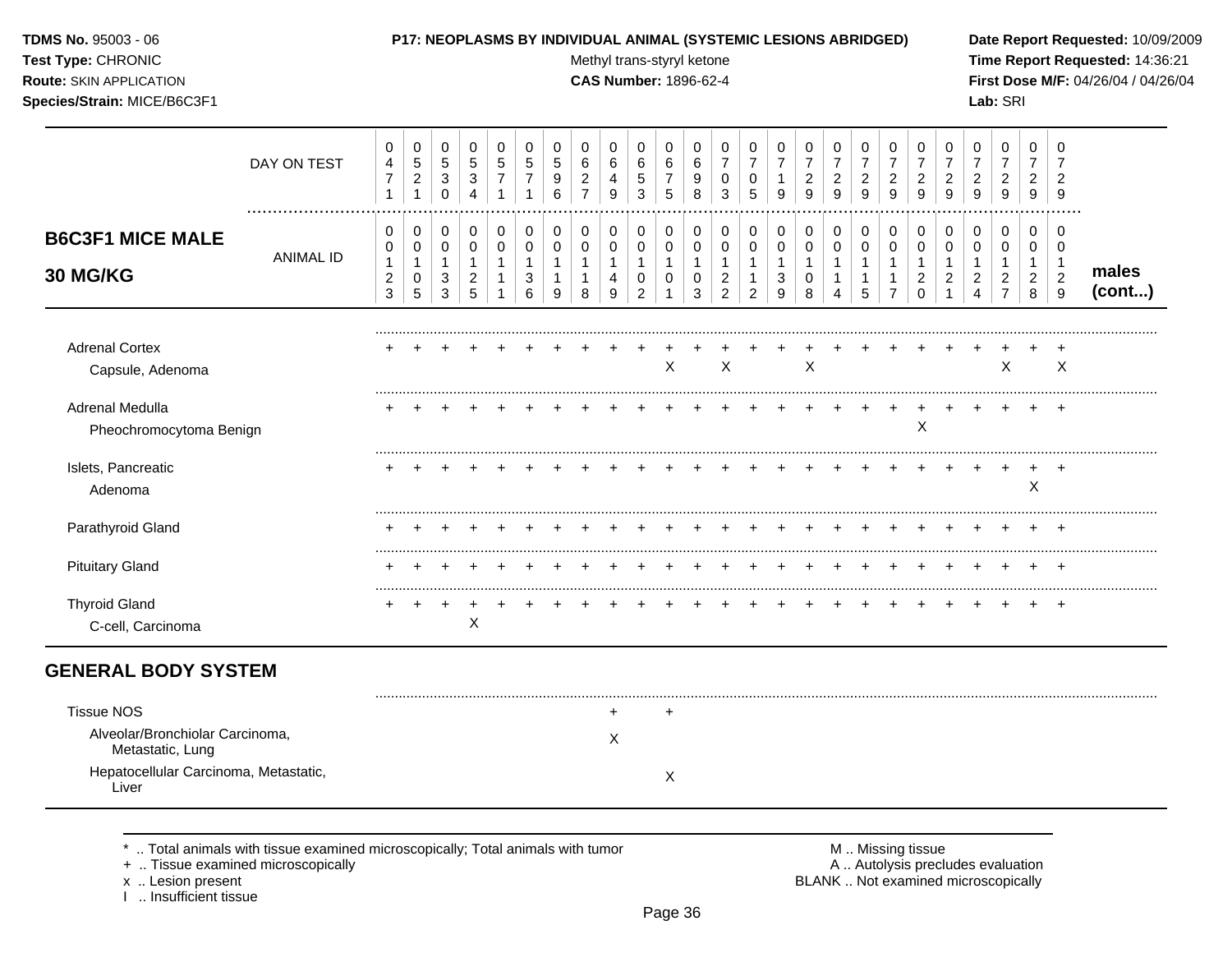**Route: SKIN APPLICATION** 

Species/Strain: MICE/B6C3F1

#### P17: NEOPLASMS BY INDIVIDUAL ANIMAL (SYSTEMIC LESIONS ABRIDGED)

Methyl trans-styryl ketone

CAS Number: 1896-62-4

Date Report Requested: 10/09/2009 Time Report Requested: 14:36:21 First Dose M/F: 04/26/04 / 04/26/04 Lab: SRI

#### $\mathbf 0$  $\mathbf 0$  $\mathbf 0$  $\mathbf 0$  $\mathbf 0$  $\mathbf 0$  $\mathbf 0$  $\mathbf 0$  $\mathbf 0$  $\mathbf 0$  $\mathbf 0$  $\mathbf 0$  $\mathbf 0$  $\mathbf 0$  $\mathbf 0$  $\mathbf 0$  $\mathbf 0$  $\mathbf 0$  $\mathbf 0$  $\mathbf 0$  $\mathbf 0$  $\mathbf 0$  $\mathbf 0$  $\begin{array}{c} 0 \\ 5 \\ 2 \end{array}$  $\mathbf 0$  $rac{5}{7}$  $\overline{6}$  $\overline{6}$  $\overline{7}$  $\overline{7}$  $\overline{7}$  $\overline{7}$  $\overline{7}$  $\overline{7}$  $\overline{7}$  $\overline{7}$  $\overline{7}$  $\sqrt{5}$  $\overline{5}$  $\overline{5}$  $\overline{5}$  $\,6$  $\overline{7}$  $\overline{7}$  $\overline{7}$  $\overline{4}$  $\,6\,$  $\,6$  $\overline{7}$ DAY ON TEST  $\frac{2}{9}$  $\overline{7}$  $\overline{3}$  $\overline{3}$  $\overline{7}$  $\overline{2}$  $\overline{5}$  $\overline{2}$  $\overline{2}$  $\overline{2}$  $\overline{2}$  $\overline{2}$  $\begin{array}{c} 2 \\ 9 \end{array}$  $\frac{2}{9}$  $\boldsymbol{9}$  $\overline{\mathbf{4}}$  $\overline{7}$  $\boldsymbol{9}$  $\pmb{0}$  $\pmb{0}$  $\mathbf{1}$  $\overline{2}$  $\overline{2}$  $\overline{1}$  $\mathbf 0$  $\overline{4}$  $\mathbf{1}$  $\,6\,$  $\overline{7}$  $\overline{9}$  $\mathbf{3}$  $\overline{5}$  $\bf{8}$  $\mathbf{3}$  $\overline{5}$  $\mathsf g$  $\mathsf g$  $\mathsf g$  $\overline{9}$  $\overline{9}$  $\overline{9}$  $\boldsymbol{9}$  $\boldsymbol{9}$  $\mathbf{1}$  $\mathbf{1}$  $\overline{0}$  $\pmb{0}$  $\mathsf 0$  $\pmb{0}$  $\pmb{0}$  $\mathbf 0$  $\mathbf 0$  $\mathbf 0$  $\mathbf 0$  $\pmb{0}$  $\pmb{0}$  $\pmb{0}$  $\mathbf 0$  $\mathbf 0$  $\mathsf 0$  $\mathbf 0$  $\pmb{0}$  $\mathbf 0$  $\pmb{0}$  $\pmb{0}$  $\mathbf 0$  $\mathsf 0$  $\boldsymbol{0}$  $\mathbf 0$  $\mathsf 0$ **B6C3F1 MICE MALE**  $\mathbf 0$  $\mathbf 0$  $\mathbf 0$  $\mathbf 0$  $\mathbf 0$  $\mathbf 0$  $\mathsf{O}\xspace$  $\mathbf 0$  $\mathbf 0$  $\mathbf 0$  $\mathbf 0$  $\pmb{0}$  $\mathbf 0$  $\pmb{0}$  $\mathbf 0$  $\pmb{0}$  $\mathbf 0$  $\mathbf 0$  $\mathbf 0$  $\mathbf 0$  $\pmb{0}$  $\mathbf 0$  $\mathbf 0$  $\mathbf 0$  $\mathbf 0$ **ANIMAL ID**  $\mathbf{1}$  $\overline{1}$  $\mathbf{1}$  $\mathbf{1}$  $\mathbf{1}$  $\mathbf{1}$  $\overline{1}$  $\overline{1}$  $\mathbf{1}$  $\overline{1}$  $\mathbf{1}$  $\mathbf{1}$  $\mathbf{1}$  $\mathbf{1}$  $\mathbf{1}$  $\mathbf{1}$  $\mathbf{1}$  $\overline{1}$  $\mathbf{1}$  $\mathbf{1}$  $\overline{1}$  $\mathbf{1}$  $\mathbf{1}$  $\mathbf{1}$  $\overline{1}$ males **30 MG/KG**  $\frac{2}{7}$  $\frac{2}{3}$  $\begin{array}{c} 0 \\ 5 \end{array}$  $\begin{array}{c} 1 \\ 1 \end{array}$  $\frac{1}{7}$  $_{0}^{2}$  $\frac{2}{4}$  $\frac{2}{5}$  $\ensuremath{\mathsf{3}}$  $\frac{0}{2}$  $\boldsymbol{2}$  $\pmb{0}$  $\begin{array}{c} 2 \\ 1 \end{array}$  $\sqrt{2}$  $\overline{2}$  $\mathbf{3}$  $\overline{1}$  $\mathbf{1}$  $\overline{4}$  $\pmb{0}$  $\mathbf 0$  $\mathbf{1}$  $\mathbf{3}$  $\mathbf{1}$  $\mathbf{1}$  $(cont...)$  $\mathbf{3}$  $\,6\,$ 8 9  $\mathbf{3}$  $\overline{2}$  $\overline{2}$ 9 8  $5\phantom{.0}$ 9  $\mathbf{1}$  $\overline{4}$ 8 9

# **GENITAL SYSTEM**

| Epididymis             |  |  |  |  |  |  |  |  |  |  |  |  |  |  |
|------------------------|--|--|--|--|--|--|--|--|--|--|--|--|--|--|
| Penis                  |  |  |  |  |  |  |  |  |  |  |  |  |  |  |
| <b>Preputial Gland</b> |  |  |  |  |  |  |  |  |  |  |  |  |  |  |
| Prostate               |  |  |  |  |  |  |  |  |  |  |  |  |  |  |
| Seminal Vesicle        |  |  |  |  |  |  |  |  |  |  |  |  |  |  |
| l estes                |  |  |  |  |  |  |  |  |  |  |  |  |  |  |

# **HEMATOPOIETIC SYSTEM**

| <b>Bone Marrow</b>     |  |  |  |  |  |  |                   |  |  |  |     |  | <b>+</b> |
|------------------------|--|--|--|--|--|--|-------------------|--|--|--|-----|--|----------|
| Lymph Node             |  |  |  |  |  |  |                   |  |  |  |     |  |          |
| Lymph Node, Mandibular |  |  |  |  |  |  |                   |  |  |  |     |  | $+$      |
| Lymph Node, Mesenteric |  |  |  |  |  |  | + + + + + + + + + |  |  |  | $+$ |  | $+$      |

.. Total animals with tissue examined microscopically; Total animals with tumor

+ .. Tissue examined microscopically

x .. Lesion present

I .. Insufficient tissue

M .. Missing tissue A .. Autolysis precludes evaluation BLANK .. Not examined microscopically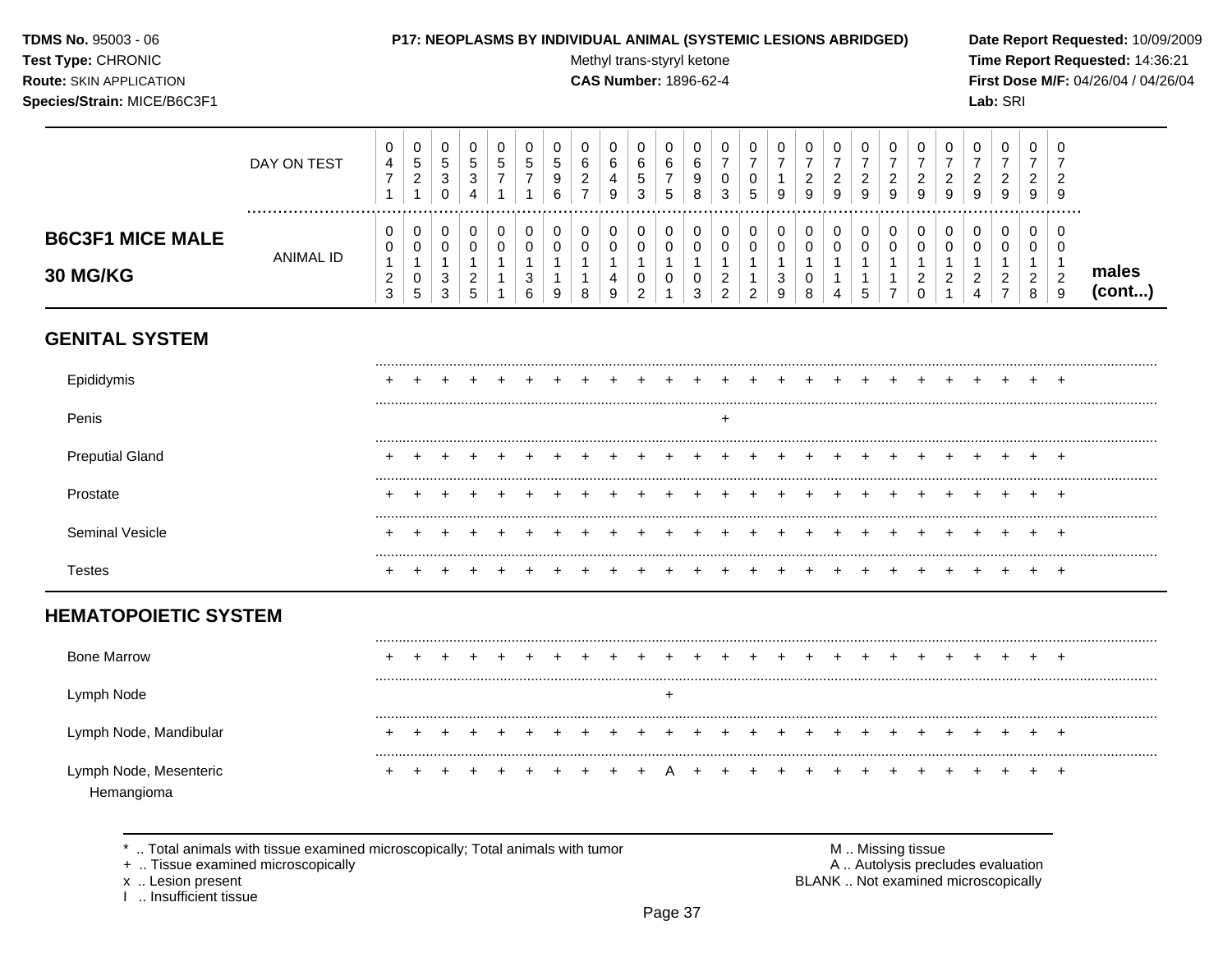**Test Type:** CHRONIC **The Report Requested:** 14:36:21 **Route:** SKIN APPLICATION **CAS Number:** 1896-62-4 **First Dose M/F:** 04/26/04 / 04/26/04 **Species/Strain:** MICE/B6C3F1 **Lab:** SRI

|                                                                                         | DAY ON TEST<br>  | 0<br>$\overline{4}$<br>$\overline{7}$<br>$\mathbf{1}$ | 0<br>$\sqrt{5}$<br>$\sqrt{2}$<br>$\mathbf{1}$ | $\mathbf 0$<br>$\overline{5}$<br>$\sqrt{3}$<br>$\mathbf 0$ | 0<br>$\overline{5}$<br>$\ensuremath{\mathsf{3}}$<br>4 | 0<br>5<br>$\overline{7}$               | $\mathbf 0$<br>$\overline{5}$<br>$\overline{7}$ | 0<br>$\overline{5}$<br>$\boldsymbol{9}$<br>6         | $\mathbf 0$<br>$\,6\,$<br>$\overline{c}$<br>$\overline{7}$ | $\mathbf 0$<br>6<br>$\overline{4}$<br>9 | $\mathbf 0$<br>6<br>$\sqrt{5}$<br>$\sqrt{3}$            | $\mathbf 0$<br>6<br>$\overline{7}$<br>5   | $\mathbf 0$<br>6<br>$\boldsymbol{9}$<br>8  | $\mathbf 0$<br>$\overline{7}$<br>$\pmb{0}$<br>3           | 0<br>$\overline{7}$<br>0<br>5              | $\pmb{0}$<br>$\overline{7}$<br>$\mathbf{1}$<br>9    | $\mathbf 0$<br>$\overline{7}$<br>$\sqrt{2}$<br>9     | 0<br>$\overline{7}$<br>$\overline{2}$<br>9            | 0<br>$\overline{7}$<br>$\overline{c}$<br>9 | 0<br>$\overline{7}$<br>$\overline{c}$<br>9               | $\mathbf 0$<br>$\overline{7}$<br>$\sqrt{2}$<br>9              | 0<br>$\overline{7}$<br>$\boldsymbol{2}$<br>9 | 0<br>$\overline{7}$<br>$\overline{\mathbf{c}}$<br>$\overline{9}$ | 0<br>$\overline{7}$<br>$\overline{c}$<br>$\boldsymbol{9}$            | 0<br>$\overline{7}$<br>$\sqrt{2}$<br>9        | $\mathbf 0$<br>$\overline{7}$<br>$\overline{2}$<br>9             |                 |
|-----------------------------------------------------------------------------------------|------------------|-------------------------------------------------------|-----------------------------------------------|------------------------------------------------------------|-------------------------------------------------------|----------------------------------------|-------------------------------------------------|------------------------------------------------------|------------------------------------------------------------|-----------------------------------------|---------------------------------------------------------|-------------------------------------------|--------------------------------------------|-----------------------------------------------------------|--------------------------------------------|-----------------------------------------------------|------------------------------------------------------|-------------------------------------------------------|--------------------------------------------|----------------------------------------------------------|---------------------------------------------------------------|----------------------------------------------|------------------------------------------------------------------|----------------------------------------------------------------------|-----------------------------------------------|------------------------------------------------------------------|-----------------|
| <b>B6C3F1 MICE MALE</b><br>30 MG/KG                                                     | <b>ANIMAL ID</b> | 0<br>$\pmb{0}$<br>$\mathbf{1}$<br>$\sqrt{2}$<br>3     | 0<br>$\pmb{0}$<br>1<br>$\mathbf 0$<br>5       | 0<br>$\mathbf 0$<br>$\mathbf{1}$<br>$\sqrt{3}$<br>3        | 0<br>0<br>$\mathbf{1}$<br>$\overline{2}$<br>5         | 0<br>$\mathbf 0$<br>-1<br>$\mathbf{1}$ | 0<br>$\mathbf 0$<br>$\mathbf 1$<br>3<br>6       | 0<br>$\mathbf 0$<br>$\mathbf 1$<br>$\mathbf{1}$<br>9 | 0<br>$\mathbf 0$<br>-1<br>$\mathbf{1}$<br>8                | 0<br>0<br>$\mathbf{1}$<br>4<br>9        | 0<br>0<br>$\mathbf{1}$<br>$\mathbf 0$<br>$\overline{2}$ | 0<br>$\mathbf 0$<br>1<br>$\mathbf 0$<br>1 | 0<br>0<br>$\mathbf{1}$<br>$\mathbf 0$<br>3 | 0<br>$\mathbf 0$<br>1<br>$\overline{c}$<br>$\overline{2}$ | 0<br>$\mathbf 0$<br>1<br>$\mathbf{1}$<br>2 | 0<br>$\mathbf 0$<br>$\mathbf{1}$<br>$\sqrt{3}$<br>9 | 0<br>$\mathbf 0$<br>$\mathbf{1}$<br>$\mathbf 0$<br>8 | 0<br>$\mathbf 0$<br>$\mathbf{1}$<br>$\mathbf{1}$<br>4 | 0<br>0<br>1<br>$\mathbf{1}$<br>5           | 0<br>0<br>$\mathbf{1}$<br>$\mathbf{1}$<br>$\overline{7}$ | 0<br>$\mathbf 0$<br>$\mathbf 1$<br>$\overline{2}$<br>$\Omega$ | 0<br>$\mathbf 0$<br>1<br>$\overline{2}$<br>1 | 0<br>$\mathbf 0$<br>$\mathbf{1}$<br>$\overline{2}$<br>4          | 0<br>$\mathbf 0$<br>$\mathbf{1}$<br>$\overline{2}$<br>$\overline{7}$ | 0<br>0<br>$\mathbf{1}$<br>$\overline{c}$<br>8 | $\Omega$<br>$\mathbf 0$<br>$\overline{1}$<br>$\overline{2}$<br>9 | males<br>(cont) |
| Spleen                                                                                  |                  |                                                       |                                               |                                                            |                                                       |                                        |                                                 |                                                      |                                                            |                                         |                                                         |                                           |                                            |                                                           |                                            |                                                     |                                                      |                                                       |                                            |                                                          |                                                               |                                              |                                                                  |                                                                      |                                               |                                                                  |                 |
| Thymus<br>Alveolar/Bronchiolar Carcinoma,<br>Metastatic, Lung                           |                  |                                                       |                                               |                                                            |                                                       |                                        |                                                 |                                                      |                                                            | X                                       |                                                         |                                           |                                            |                                                           |                                            |                                                     |                                                      |                                                       |                                            |                                                          |                                                               |                                              |                                                                  |                                                                      |                                               | $\ddot{}$                                                        |                 |
| <b>INTEGUMENTARY SYSTEM</b>                                                             |                  |                                                       |                                               |                                                            |                                                       |                                        |                                                 |                                                      |                                                            |                                         |                                                         |                                           |                                            |                                                           |                                            |                                                     |                                                      |                                                       |                                            |                                                          |                                                               |                                              |                                                                  |                                                                      |                                               |                                                                  |                 |
| Mammary Gland                                                                           |                  |                                                       |                                               |                                                            |                                                       |                                        |                                                 |                                                      |                                                            |                                         |                                                         |                                           |                                            |                                                           |                                            |                                                     |                                                      |                                                       |                                            |                                                          |                                                               |                                              |                                                                  |                                                                      |                                               |                                                                  |                 |
| Skin<br>Subcutaneous Tissue,<br>Hemangiosarcoma<br>Subcutaneous Tissue, Melanoma Benign |                  |                                                       |                                               |                                                            |                                                       |                                        | $\boldsymbol{\mathsf{X}}$                       |                                                      |                                                            |                                         |                                                         |                                           |                                            |                                                           |                                            |                                                     |                                                      |                                                       |                                            | X                                                        |                                                               |                                              |                                                                  |                                                                      |                                               | ÷                                                                |                 |
| <b>MUSCULOSKELETAL SYSTEM</b>                                                           |                  |                                                       |                                               |                                                            |                                                       |                                        |                                                 |                                                      |                                                            |                                         |                                                         |                                           |                                            |                                                           |                                            |                                                     |                                                      |                                                       |                                            |                                                          |                                                               |                                              |                                                                  |                                                                      |                                               |                                                                  |                 |
| <b>Bone</b>                                                                             |                  |                                                       |                                               |                                                            |                                                       |                                        |                                                 |                                                      |                                                            |                                         |                                                         |                                           |                                            |                                                           |                                            |                                                     |                                                      |                                                       |                                            |                                                          |                                                               |                                              | $\pm$                                                            |                                                                      | ÷                                             | $\pm$                                                            |                 |
| <b>Skeletal Muscle</b><br>Alveolar/Bronchiolar Carcinoma,<br>Metastatic, Lung           |                  |                                                       |                                               |                                                            |                                                       |                                        |                                                 |                                                      |                                                            | $\ddot{}$<br>X                          |                                                         |                                           |                                            |                                                           |                                            |                                                     |                                                      |                                                       |                                            |                                                          |                                                               |                                              |                                                                  |                                                                      |                                               |                                                                  |                 |

\* .. Total animals with tissue examined microscopically; Total animals with tumor <br>
+ .. Tissue examined microscopically<br>
+ .. Tissue examined microscopically

+ .. Tissue examined microscopically

x .. Lesion present<br>I .. Insufficient tissue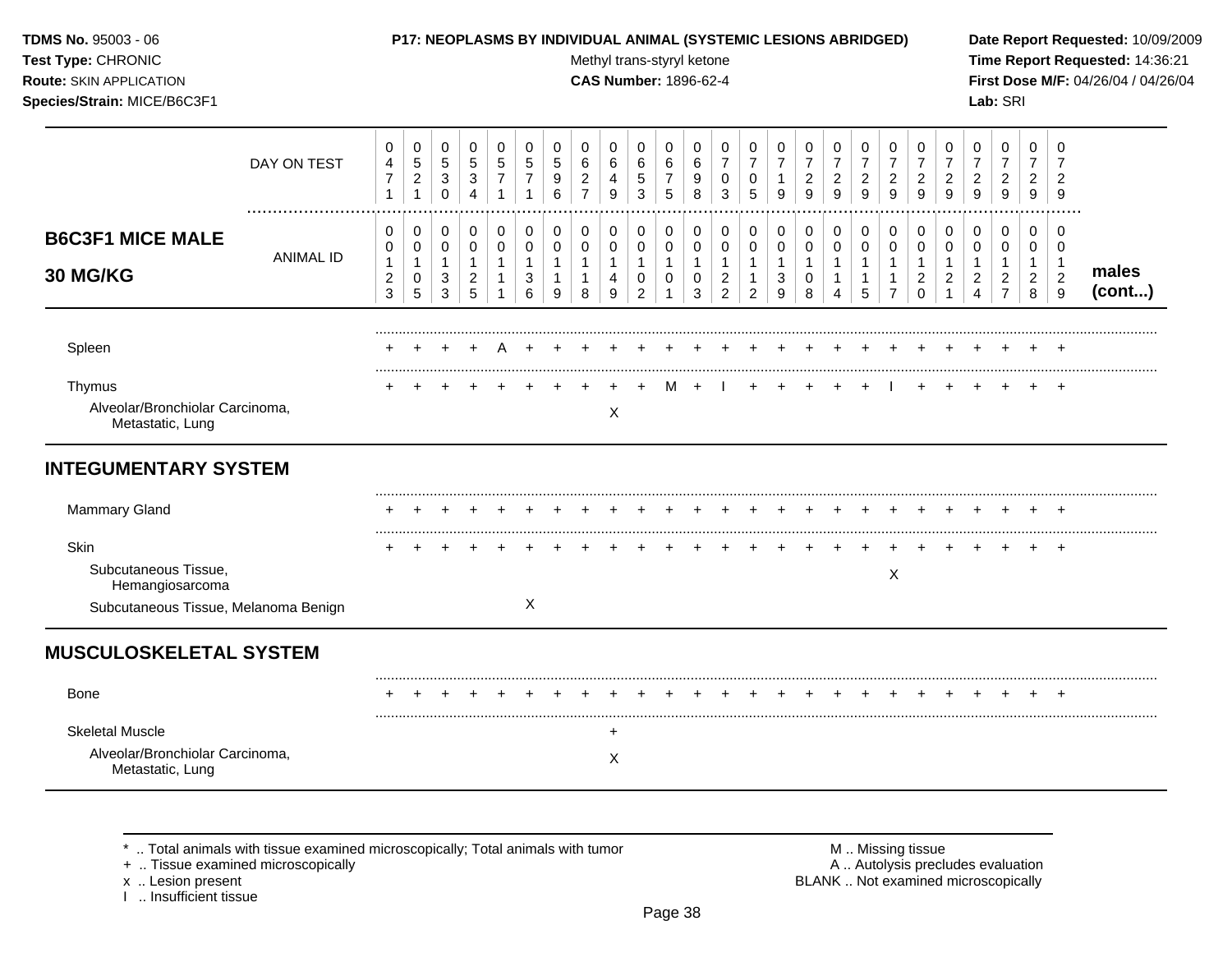|                                                                                                                                                                                                           | DAY ON TEST                                                                     | 0<br>$\overline{\mathbf{4}}$<br>$\overline{7}$<br>$\mathbf{1}$ | 0<br>$\sqrt{5}$<br>$\sqrt{2}$<br>$\overline{1}$                     | 0<br>$\sqrt{5}$<br>$\mathbf{3}$<br>0     | 0<br>5<br>$\ensuremath{\mathsf{3}}$<br>4                         | 0<br>$\sqrt{5}$<br>$\overline{7}$<br>$\mathbf{1}$           | 0<br>5<br>$\overline{7}$                 | 0<br>$\,$ 5 $\,$<br>$\boldsymbol{9}$<br>6 | 0<br>6<br>$\sqrt{2}$<br>$\overline{7}$ | 0<br>$\,6\,$<br>$\overline{4}$<br>$\overline{9}$ | $\mathbf 0$<br>$\,6$<br>$\sqrt{5}$<br>3                 | 0<br>6<br>$\overline{7}$<br>5                       | 0<br>6<br>9<br>8                                     | 0<br>$\overline{7}$<br>$\mathbf 0$<br>3                            | 0<br>$\overline{7}$<br>$\pmb{0}$<br>5                                   | 0<br>$\overline{7}$<br>$\mathbf{1}$<br>9                                        | 0<br>$\boldsymbol{7}$<br>$\boldsymbol{2}$<br>9           | 0<br>$\overline{7}$<br>$\overline{\mathbf{c}}$<br>$\overline{9}$ | 0<br>$\overline{7}$<br>$\sqrt{2}$<br>9     | 0<br>$\overline{7}$<br>$\overline{c}$<br>9             | 0<br>$\overline{7}$<br>$\overline{c}$<br>9                                                    | 0<br>$\overline{7}$<br>$\overline{c}$<br>9              | 0<br>$\overline{7}$<br>$\overline{c}$<br>9                   | 0<br>$\overline{7}$<br>$\overline{a}$<br>$\boldsymbol{9}$          | 0<br>$\overline{7}$<br>$\overline{c}$<br>9   | 0<br>$\overline{7}$<br>$\overline{2}$<br>9                              |                 |
|-----------------------------------------------------------------------------------------------------------------------------------------------------------------------------------------------------------|---------------------------------------------------------------------------------|----------------------------------------------------------------|---------------------------------------------------------------------|------------------------------------------|------------------------------------------------------------------|-------------------------------------------------------------|------------------------------------------|-------------------------------------------|----------------------------------------|--------------------------------------------------|---------------------------------------------------------|-----------------------------------------------------|------------------------------------------------------|--------------------------------------------------------------------|-------------------------------------------------------------------------|---------------------------------------------------------------------------------|----------------------------------------------------------|------------------------------------------------------------------|--------------------------------------------|--------------------------------------------------------|-----------------------------------------------------------------------------------------------|---------------------------------------------------------|--------------------------------------------------------------|--------------------------------------------------------------------|----------------------------------------------|-------------------------------------------------------------------------|-----------------|
| <b>B6C3F1 MICE MALE</b><br>30 MG/KG                                                                                                                                                                       | <b>ANIMAL ID</b>                                                                | 0<br>$\pmb{0}$<br>$\mathbf{1}$<br>$\boldsymbol{2}$<br>3        | $\mathbf 0$<br>$\pmb{0}$<br>$\mathbf{1}$<br>$\pmb{0}$<br>$\sqrt{5}$ | 0<br>$\pmb{0}$<br>$\mathbf{1}$<br>3<br>3 | 0<br>$\mathsf 0$<br>$\mathbf{1}$<br>$\overline{\mathbf{c}}$<br>5 | $\mathbf 0$<br>$\mathbf 0$<br>$\overline{1}$<br>$\mathbf 1$ | 0<br>$\pmb{0}$<br>$\mathbf{1}$<br>3<br>6 | 0<br>$\mathbf 0$<br>1<br>9                | 0<br>$\mathbf 0$<br>1<br>1<br>8        | 0<br>$\pmb{0}$<br>$\mathbf{1}$<br>4<br>9         | 0<br>$\mathbf 0$<br>$\mathbf{1}$<br>0<br>$\overline{c}$ | 0<br>$\pmb{0}$<br>$\mathbf{1}$<br>0<br>$\mathbf{1}$ | 0<br>$\mathbf 0$<br>$\mathbf{1}$<br>$\mathbf 0$<br>3 | 0<br>$\pmb{0}$<br>$\mathbf{1}$<br>$\overline{c}$<br>$\overline{2}$ | $\pmb{0}$<br>$\pmb{0}$<br>$\mathbf{1}$<br>$\mathbf 1$<br>$\overline{2}$ | 0<br>$\pmb{0}$<br>$\mathbf{1}$<br>$\ensuremath{\mathsf{3}}$<br>$\boldsymbol{9}$ | $\pmb{0}$<br>$\pmb{0}$<br>$\mathbf{1}$<br>$\pmb{0}$<br>8 | 0<br>$\pmb{0}$<br>$\mathbf{1}$<br>$\mathbf{1}$<br>4              | 0<br>$\mathbf 0$<br>$\mathbf{1}$<br>1<br>5 | $\pmb{0}$<br>0<br>$\mathbf{1}$<br>-1<br>$\overline{7}$ | 0<br>$\mathbf 0$<br>$\mathbf{1}$<br>$\overline{c}$<br>$\Omega$                                | 0<br>$\mathbf 0$<br>1<br>$\overline{c}$<br>$\mathbf{1}$ | 0<br>0<br>$\overline{1}$<br>$\overline{c}$<br>$\overline{4}$ | 0<br>$\mathbf 0$<br>$\overline{1}$<br>$\sqrt{2}$<br>$\overline{7}$ | 0<br>$\mathbf 0$<br>1<br>$\overline{c}$<br>8 | 0<br>0<br>$\overline{1}$<br>$\overline{\mathbf{c}}$<br>$\boldsymbol{9}$ | males<br>(cont) |
| <b>NERVOUS SYSTEM</b>                                                                                                                                                                                     |                                                                                 |                                                                |                                                                     |                                          |                                                                  |                                                             |                                          |                                           |                                        |                                                  |                                                         |                                                     |                                                      |                                                                    |                                                                         |                                                                                 |                                                          |                                                                  |                                            |                                                        |                                                                                               |                                                         |                                                              |                                                                    |                                              |                                                                         |                 |
| <b>Brain</b>                                                                                                                                                                                              |                                                                                 |                                                                |                                                                     |                                          |                                                                  |                                                             |                                          |                                           |                                        |                                                  |                                                         |                                                     |                                                      |                                                                    |                                                                         |                                                                                 |                                                          |                                                                  |                                            |                                                        |                                                                                               |                                                         |                                                              |                                                                    |                                              |                                                                         |                 |
| <b>RESPIRATORY SYSTEM</b>                                                                                                                                                                                 |                                                                                 |                                                                |                                                                     |                                          |                                                                  |                                                             |                                          |                                           |                                        |                                                  |                                                         |                                                     |                                                      |                                                                    |                                                                         |                                                                                 |                                                          |                                                                  |                                            |                                                        |                                                                                               |                                                         |                                                              |                                                                    |                                              |                                                                         |                 |
| Lung<br>Alveolar/Bronchiolar Adenoma<br>Alveolar/Bronchiolar Carcinoma<br>Alveolar/Bronchiolar Carcinoma, Multiple<br>Hepatoblastoma, Metastatic, Liver<br>Hepatocellular Carcinoma, Metastatic,<br>Liver |                                                                                 |                                                                | Χ                                                                   |                                          |                                                                  |                                                             | $\mathsf X$<br>X                         |                                           |                                        | X<br>X                                           |                                                         |                                                     |                                                      |                                                                    |                                                                         |                                                                                 |                                                          |                                                                  |                                            |                                                        | $\boldsymbol{\mathsf{X}}$<br>$\boldsymbol{\mathsf{X}}$                                        |                                                         |                                                              |                                                                    |                                              |                                                                         |                 |
| Nose                                                                                                                                                                                                      |                                                                                 |                                                                |                                                                     |                                          |                                                                  |                                                             |                                          |                                           |                                        |                                                  |                                                         |                                                     |                                                      |                                                                    |                                                                         |                                                                                 |                                                          |                                                                  |                                            |                                                        |                                                                                               |                                                         |                                                              |                                                                    |                                              |                                                                         |                 |
| Trachea                                                                                                                                                                                                   |                                                                                 |                                                                |                                                                     |                                          |                                                                  |                                                             |                                          |                                           |                                        |                                                  |                                                         |                                                     |                                                      |                                                                    |                                                                         |                                                                                 |                                                          |                                                                  |                                            |                                                        |                                                                                               |                                                         |                                                              |                                                                    |                                              |                                                                         |                 |
| <b>SPECIAL SENSES SYSTEM</b>                                                                                                                                                                              |                                                                                 |                                                                |                                                                     |                                          |                                                                  |                                                             |                                          |                                           |                                        |                                                  |                                                         |                                                     |                                                      |                                                                    |                                                                         |                                                                                 |                                                          |                                                                  |                                            |                                                        |                                                                                               |                                                         |                                                              |                                                                    |                                              |                                                                         |                 |
| Eye                                                                                                                                                                                                       |                                                                                 |                                                                |                                                                     |                                          |                                                                  |                                                             |                                          |                                           |                                        |                                                  |                                                         |                                                     |                                                      |                                                                    |                                                                         |                                                                                 |                                                          |                                                                  |                                            |                                                        |                                                                                               |                                                         |                                                              |                                                                    |                                              |                                                                         |                 |
| Harderian Gland                                                                                                                                                                                           |                                                                                 |                                                                |                                                                     |                                          |                                                                  |                                                             |                                          |                                           |                                        |                                                  |                                                         |                                                     |                                                      |                                                                    |                                                                         |                                                                                 |                                                          |                                                                  |                                            |                                                        |                                                                                               |                                                         |                                                              |                                                                    |                                              | $\div$                                                                  |                 |
| +  Tissue examined microscopically<br>x  Lesion present<br>I  Insufficient tissue                                                                                                                         | *  Total animals with tissue examined microscopically; Total animals with tumor |                                                                |                                                                     |                                          |                                                                  |                                                             |                                          |                                           |                                        |                                                  |                                                         |                                                     |                                                      |                                                                    |                                                                         |                                                                                 |                                                          |                                                                  |                                            |                                                        | M  Missing tissue<br>A  Autolysis precludes evaluation<br>BLANK  Not examined microscopically |                                                         |                                                              |                                                                    |                                              |                                                                         |                 |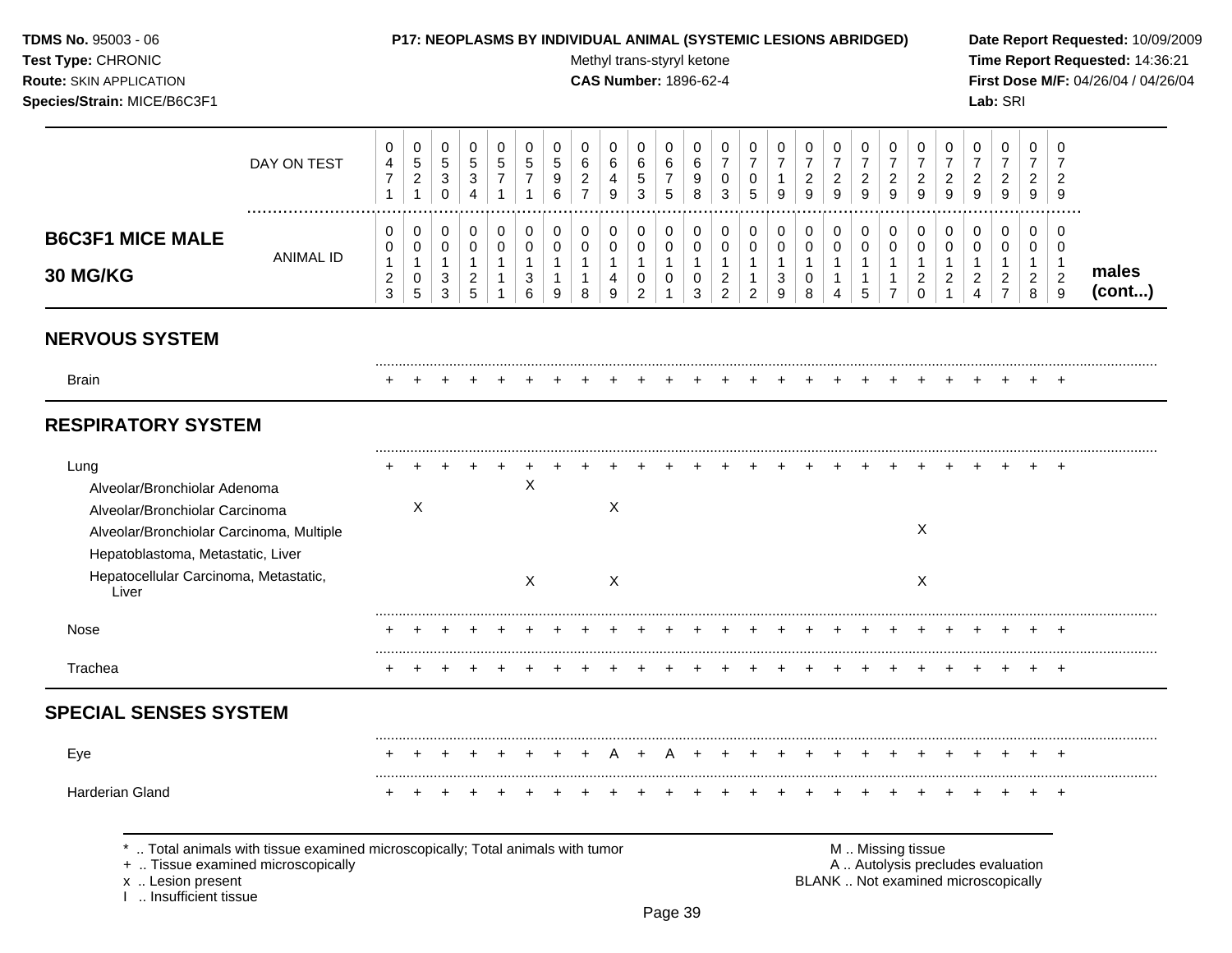Test Type: CHRONIC **Test Type:** CHRONIC **Test Type:** CHRONIC **Time Report Requested:** 14:36:21 **Route:** SKIN APPLICATION **CAS Number:** 1896-62-4 **First Dose M/F:** 04/26/04 / 04/26/04 **Species/Strain:** MICE/B6C3F1 **Lab:** SRI

|                                                               | DAY ON TEST<br>  | 0<br>$\overline{4}$<br>$\overline{7}$         | 0<br>$\sqrt{5}$<br>$\overline{c}$ | 0<br>5<br>3<br>$\Omega$ | 0<br>5<br>3<br>4 | 0<br>5 | 0<br>$\,$ 5 $\,$<br>7 | 0<br>5<br>9<br>6 | 0<br>6<br>$\overline{\mathbf{c}}$<br>$\overline{7}$ | 0<br>6<br>4<br>9      | 0<br>$\,6\,$<br>5<br>3        | 0<br>6<br>$\overline{7}$<br>5 | 0<br>6<br>9<br>8 | 0<br>0<br>3                   | 0<br>$\overline{7}$<br>$\pmb{0}$<br>5 | 0<br>$\overline{7}$<br>9 | 0<br>$\overline{7}$<br>$\boldsymbol{2}$<br>9 | 0<br>$\overline{7}$<br>$\boldsymbol{2}$<br>9 | 0<br>$\overline{7}$<br>$\overline{c}$<br>9 | 0<br>$\overline{7}$<br>$\overline{c}$<br>9 | 0<br>$\boldsymbol{2}$<br>9 | 0<br>$\overline{7}$<br>$\boldsymbol{2}$<br>9 | 0<br>$\overline{7}$<br>$\overline{\mathbf{c}}$<br>9 | 0<br>$\overline{7}$<br>$\overline{\mathbf{c}}$<br>9                 | 0<br>$\overline{7}$<br>$\overline{c}$<br>9 | $\Omega$<br>$\overline{7}$<br>$\overline{c}$<br>9 |                 |
|---------------------------------------------------------------|------------------|-----------------------------------------------|-----------------------------------|-------------------------|------------------|--------|-----------------------|------------------|-----------------------------------------------------|-----------------------|-------------------------------|-------------------------------|------------------|-------------------------------|---------------------------------------|--------------------------|----------------------------------------------|----------------------------------------------|--------------------------------------------|--------------------------------------------|----------------------------|----------------------------------------------|-----------------------------------------------------|---------------------------------------------------------------------|--------------------------------------------|---------------------------------------------------|-----------------|
| <b>B6C3F1 MICE MALE</b><br><b>30 MG/KG</b>                    | <b>ANIMAL ID</b> | 0<br>0<br>$\mathbf{1}$<br>$\overline{c}$<br>3 | 0<br>0<br>1<br>0<br>5             | 0<br>0<br>3<br>3        | 0<br>0<br>2<br>5 | 0<br>0 | 0<br>0<br>3<br>6      | 0<br>0<br>9      | 0<br>0<br>$\mathbf 1$<br>$\mathbf 1$<br>8           | 0<br>0<br>1<br>4<br>9 | 0<br>0<br>0<br>$\overline{2}$ | 0<br>0<br>0                   | 0<br>0<br>0<br>3 | 0<br>0<br>2<br>$\overline{2}$ | 0<br>0<br>2                           | 0<br>0<br>3<br>9         | 0<br>0<br>1<br>0<br>8                        | $\pmb{0}$<br>0<br>4                          | 0<br>0<br>5                                | 0<br>0                                     | 0<br>0<br>2<br>$\Omega$    | 0<br>0<br>2                                  | 0<br>0<br>$\overline{\mathbf{c}}$<br>4              | 0<br>$\mathbf 0$<br>$\mathbf 1$<br>$\overline{2}$<br>$\overline{7}$ | 0<br>0<br>$\overline{c}$<br>8              | 0<br>0<br>-1<br>$\overline{2}$<br>9               | males<br>(cont) |
| Adenoma<br>Carcinoma                                          |                  |                                               |                                   |                         |                  |        | X                     |                  |                                                     |                       |                               |                               |                  |                               |                                       |                          |                                              | X                                            | X                                          |                                            | $\times$                   |                                              |                                                     |                                                                     | $\mathsf X$                                | X                                                 |                 |
| <b>URINARY SYSTEM</b>                                         |                  |                                               |                                   |                         |                  |        |                       |                  |                                                     |                       |                               |                               |                  |                               |                                       |                          |                                              |                                              |                                            |                                            |                            |                                              |                                                     |                                                                     |                                            |                                                   |                 |
| Kidney<br>Alveolar/Bronchiolar Carcinoma,<br>Metastatic, Lung |                  |                                               |                                   |                         |                  |        |                       |                  |                                                     | X                     |                               |                               |                  |                               |                                       |                          |                                              |                                              |                                            |                                            |                            |                                              |                                                     |                                                                     |                                            |                                                   |                 |
| <b>Urinary Bladder</b>                                        |                  | $^+$                                          |                                   |                         |                  |        |                       |                  |                                                     |                       |                               |                               |                  |                               |                                       |                          |                                              |                                              |                                            |                                            |                            |                                              |                                                     |                                                                     |                                            | $+$                                               |                 |
| <b>SYSTEMIC LESIONS</b>                                       |                  |                                               |                                   |                         |                  |        |                       |                  |                                                     |                       |                               |                               |                  |                               |                                       |                          |                                              |                                              |                                            |                                            |                            |                                              |                                                     |                                                                     |                                            |                                                   |                 |
| Multiple Organ<br>Histiocytic Sarcoma                         |                  |                                               |                                   |                         |                  |        |                       |                  |                                                     |                       |                               |                               |                  |                               |                                       |                          |                                              |                                              |                                            |                                            |                            |                                              |                                                     |                                                                     |                                            | $\div$                                            |                 |
| Lymphoma Malignant                                            |                  |                                               |                                   |                         |                  |        |                       |                  |                                                     |                       |                               |                               |                  |                               |                                       |                          |                                              |                                              |                                            |                                            |                            |                                              |                                                     | X                                                                   |                                            | X                                                 |                 |

+ .. Tissue examined microscopically

x .. Lesion present<br>I .. Insufficient tissue

\* .. Total animals with tissue examined microscopically; Total animals with tumor <br>
+ .. Tissue examined microscopically<br>
+ .. Tissue examined microscopically BLANK .. Not examined microscopically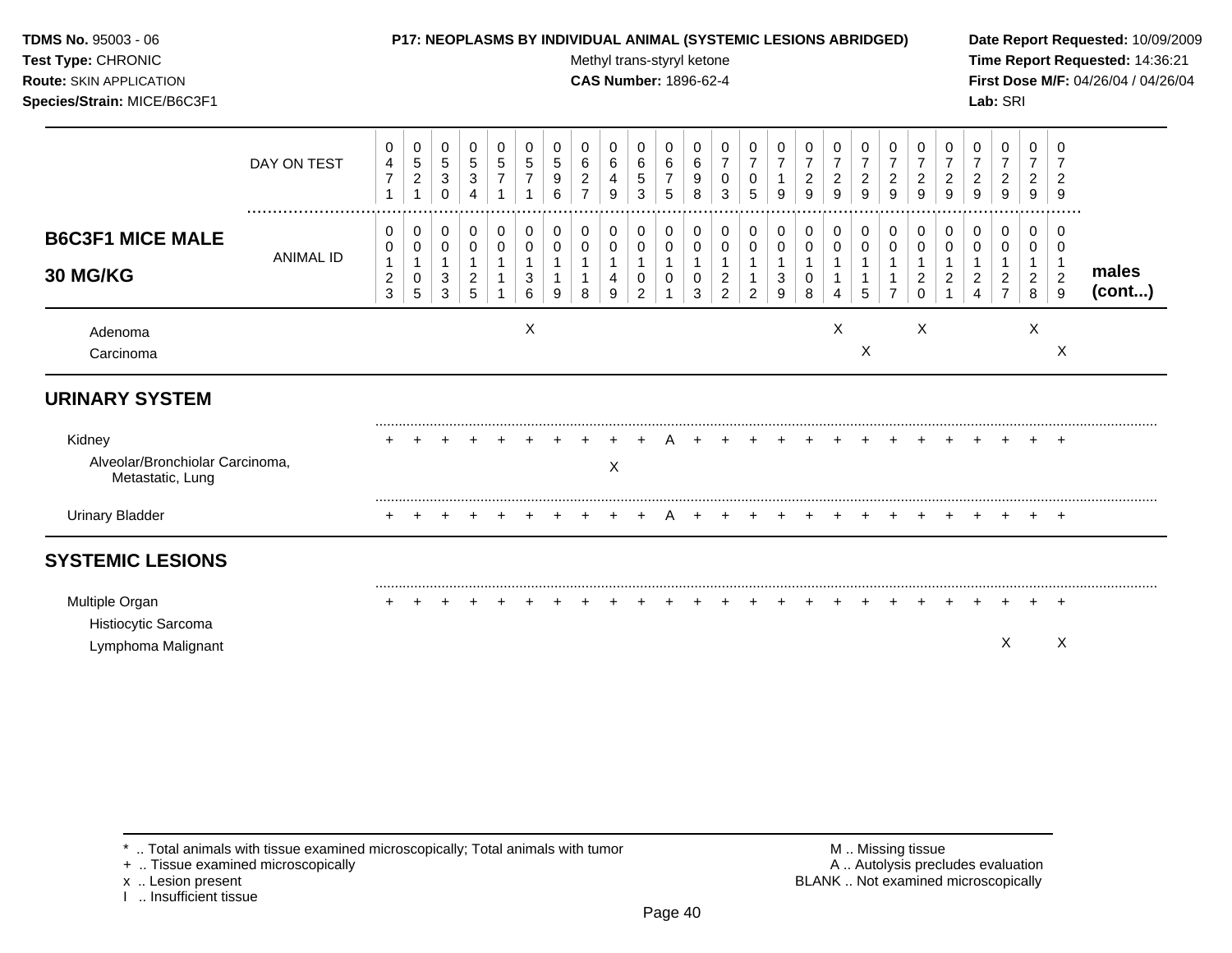Test Type: CHRONIC **Test Type:** CHRONIC **Test Type:** CHRONIC **Time Report Requested:** 14:36:21 **Route:** SKIN APPLICATION **CAS Number:** 1896-62-4 **First Dose M/F:** 04/26/04 / 04/26/04 **Species/Strain:** MICE/B6C3F1 **Lab:** SRI

|                                                                                                  | DAY ON TEST      | 0<br>$\boldsymbol{7}$<br>$\overline{c}$<br>$\boldsymbol{9}$           | $\pmb{0}$<br>$\overline{7}$<br>$\boldsymbol{2}$<br>$\boldsymbol{9}$   | $\mathbf 0$<br>$\overline{7}$<br>$\overline{a}$<br>$\boldsymbol{9}$        | $\mathbf 0$<br>$\overline{7}$<br>$\overline{c}$<br>$\boldsymbol{9}$ | 0<br>$\overline{7}$<br>3<br>$\mathbf 0$ | $\pmb{0}$<br>$\overline{7}$<br>$\sqrt{3}$<br>0          | $\pmb{0}$<br>$\overline{7}$<br>$\mathbf{3}$<br>$\Omega$ | 0<br>$\overline{7}$<br>3<br>$\Omega$                       | $\pmb{0}$<br>$\overline{7}$<br>$\mathsf 3$<br>$\mathbf 0$ | 0<br>$\boldsymbol{7}$<br>$\mathbf 3$<br>$\mathbf 0$                          | $\mathbf 0$<br>$\overline{7}$<br>$\ensuremath{\mathsf{3}}$<br>$\mathbf 0$ | 0<br>$\overline{7}$<br>$\sqrt{3}$<br>$\mathbf 0$               | 0<br>$\overline{7}$<br>$\sqrt{3}$<br>$\mathbf 0$     | 0<br>$\overline{7}$<br>$\sqrt{3}$<br>$\mathbf 0$                  | 0<br>$\overline{7}$<br>$\sqrt{3}$<br>$\mathbf 0$                     | 0<br>$\overline{7}$<br>$\mathbf{3}$<br>$\mathbf 0$ | 0<br>$\overline{7}$<br>$\mathbf 3$<br>$\mathbf 0$  | $\pmb{0}$<br>$\overline{7}$<br>3<br>$\mathbf 0$                       | 0<br>$\overline{7}$<br>3<br>$\mathbf{1}$ | $\pmb{0}$<br>$\overline{7}$<br>$\sqrt{3}$<br>$\mathbf 1$ | $\boldsymbol{0}$<br>$\overline{7}$<br>$\ensuremath{\mathsf{3}}$<br>1 | $\mathbf 0$<br>$\overline{7}$<br>$\mathbf{3}$<br>1              | 0<br>$\overline{7}$<br>3                   | 0<br>$\overline{7}$<br>3<br>-1                           | 0<br>$\overline{7}$<br>3<br>1                                            |          |
|--------------------------------------------------------------------------------------------------|------------------|-----------------------------------------------------------------------|-----------------------------------------------------------------------|----------------------------------------------------------------------------|---------------------------------------------------------------------|-----------------------------------------|---------------------------------------------------------|---------------------------------------------------------|------------------------------------------------------------|-----------------------------------------------------------|------------------------------------------------------------------------------|---------------------------------------------------------------------------|----------------------------------------------------------------|------------------------------------------------------|-------------------------------------------------------------------|----------------------------------------------------------------------|----------------------------------------------------|----------------------------------------------------|-----------------------------------------------------------------------|------------------------------------------|----------------------------------------------------------|----------------------------------------------------------------------|-----------------------------------------------------------------|--------------------------------------------|----------------------------------------------------------|--------------------------------------------------------------------------|----------|
| <b>B6C3F1 MICE MALE</b><br>30 MG/KG                                                              | <b>ANIMAL ID</b> | 0<br>0<br>$\mathbf{1}$<br>$\ensuremath{\mathsf{3}}$<br>$\overline{c}$ | 0<br>0<br>$\mathbf{1}$<br>$\ensuremath{\mathsf{3}}$<br>$\overline{4}$ | $\mathbf 0$<br>$\mathbf 0$<br>$\mathbf{1}$<br>$\overline{4}$<br>$\sqrt{3}$ | $\mathbf 0$<br>$\mathbf 0$<br>$\mathbf{1}$<br>4<br>5                | 0<br>$\mathbf 0$<br>1<br>0<br>4         | 0<br>$\mathbf 0$<br>$\mathbf{1}$<br>0<br>$\overline{7}$ | $\pmb{0}$<br>0<br>$\mathbf{1}$<br>$\mathbf 0$<br>9      | 0<br>0<br>$\mathbf{1}$<br>$\overline{c}$<br>$6\phantom{1}$ | $\pmb{0}$<br>$\mathbf 0$<br>$\mathbf{1}$<br>3<br>$\Omega$ | $\mathbf 0$<br>$\mathbf 0$<br>$\overline{1}$<br>$\sqrt{3}$<br>$\overline{7}$ | $\Omega$<br>$\mathbf 0$<br>$\mathbf{1}$<br>3<br>8                         | 0<br>$\mathbf 0$<br>$\mathbf{1}$<br>$\overline{4}$<br>$\Omega$ | 0<br>$\mathbf 0$<br>$\mathbf{1}$<br>4<br>$\mathbf 1$ | $\mathbf 0$<br>$\mathbf 0$<br>$\mathbf{1}$<br>4<br>$\overline{2}$ | $\mathbf 0$<br>0<br>$\mathbf{1}$<br>$\overline{4}$<br>$\overline{4}$ | 0<br>$\mathbf 0$<br>$\mathbf{1}$<br>4<br>6         | $\pmb{0}$<br>$\mathbf 0$<br>$\mathbf{1}$<br>4<br>8 | $\pmb{0}$<br>$\mathbf 0$<br>$\mathbf{1}$<br>$\sqrt{5}$<br>$\mathbf 0$ | 0<br>0<br>$\mathbf{1}$<br>0<br>6         | $\mathbf 0$<br>$\mathbf 0$<br>$\mathbf{1}$<br>$\Omega$   | $\mathbf 0$<br>0<br>$\mathbf{1}$<br>1<br>3                           | $\mathbf 0$<br>$\mathbf 0$<br>$\mathbf{1}$<br>$\mathbf{1}$<br>6 | $\mathbf 0$<br>0<br>$\mathbf{1}$<br>3<br>1 | 0<br>$\mathbf 0$<br>$\mathbf{1}$<br>3<br>$5\phantom{.0}$ | $\Omega$<br>$\Omega$<br>$\mathbf{1}$<br>$\overline{4}$<br>$\overline{7}$ | * TOTALS |
| <b>ALIMENTARY SYSTEM</b>                                                                         |                  |                                                                       |                                                                       |                                                                            |                                                                     |                                         |                                                         |                                                         |                                                            |                                                           |                                                                              |                                                                           |                                                                |                                                      |                                                                   |                                                                      |                                                    |                                                    |                                                                       |                                          |                                                          |                                                                      |                                                                 |                                            |                                                          |                                                                          |          |
| Esophagus                                                                                        |                  |                                                                       |                                                                       |                                                                            |                                                                     |                                         |                                                         |                                                         |                                                            |                                                           |                                                                              |                                                                           |                                                                |                                                      |                                                                   |                                                                      |                                                    |                                                    |                                                                       |                                          |                                                          |                                                                      |                                                                 |                                            |                                                          |                                                                          | 50       |
| Gallbladder                                                                                      |                  |                                                                       |                                                                       |                                                                            |                                                                     |                                         |                                                         | м                                                       |                                                            |                                                           |                                                                              |                                                                           |                                                                |                                                      |                                                                   |                                                                      |                                                    |                                                    |                                                                       |                                          |                                                          |                                                                      |                                                                 |                                            |                                                          |                                                                          | 44       |
| Intestine Large, Cecum                                                                           |                  |                                                                       |                                                                       |                                                                            |                                                                     |                                         |                                                         |                                                         |                                                            |                                                           |                                                                              |                                                                           |                                                                |                                                      |                                                                   |                                                                      |                                                    |                                                    |                                                                       |                                          |                                                          |                                                                      |                                                                 |                                            |                                                          |                                                                          | 46       |
| Intestine Large, Colon                                                                           |                  |                                                                       |                                                                       |                                                                            |                                                                     |                                         |                                                         |                                                         |                                                            |                                                           |                                                                              |                                                                           |                                                                |                                                      |                                                                   |                                                                      |                                                    |                                                    |                                                                       |                                          |                                                          |                                                                      |                                                                 |                                            |                                                          |                                                                          | 44       |
| Intestine Large, Rectum                                                                          |                  |                                                                       |                                                                       |                                                                            |                                                                     |                                         |                                                         |                                                         |                                                            |                                                           |                                                                              |                                                                           |                                                                |                                                      |                                                                   |                                                                      |                                                    |                                                    |                                                                       |                                          |                                                          |                                                                      |                                                                 |                                            |                                                          |                                                                          | 46       |
| Intestine Small, Duodenum<br>Carcinoma                                                           |                  |                                                                       |                                                                       |                                                                            |                                                                     |                                         |                                                         |                                                         |                                                            |                                                           |                                                                              |                                                                           |                                                                |                                                      |                                                                   |                                                                      |                                                    |                                                    |                                                                       |                                          |                                                          |                                                                      |                                                                 |                                            |                                                          |                                                                          | 44<br>1  |
| Intestine Small, Ileum                                                                           |                  |                                                                       |                                                                       |                                                                            |                                                                     |                                         |                                                         |                                                         |                                                            |                                                           |                                                                              |                                                                           |                                                                |                                                      |                                                                   |                                                                      |                                                    |                                                    |                                                                       |                                          |                                                          |                                                                      |                                                                 |                                            |                                                          |                                                                          | 45       |
| Intestine Small, Jejunum                                                                         |                  |                                                                       |                                                                       |                                                                            |                                                                     |                                         |                                                         |                                                         |                                                            |                                                           |                                                                              |                                                                           |                                                                |                                                      |                                                                   |                                                                      |                                                    |                                                    |                                                                       |                                          |                                                          |                                                                      |                                                                 |                                            |                                                          |                                                                          | 45       |
| Liver<br>Hemangiosarcoma<br>Hepatoblastoma<br>Hepatoblastoma, Multiple<br>Hepatocellular Adenoma |                  |                                                                       |                                                                       | X X X                                                                      |                                                                     |                                         |                                                         | $X$ $X$                                                 |                                                            |                                                           |                                                                              | $\mathsf X$                                                               |                                                                |                                                      |                                                                   |                                                                      |                                                    |                                                    | $X$ $X$                                                               |                                          |                                                          |                                                                      |                                                                 | Χ                                          | $+$                                                      |                                                                          | 50<br>13 |

\* .. Total animals with tissue examined microscopically; Total animals with tumor **M** metal metal metal M .. Missing tissue<br>
+ .. Tissue examined microscopically but all animals with tumor **M** metal metal M .. Autolysis pr

+ .. Tissue examined microscopically

x .. Lesion present<br>I .. Insufficient tissue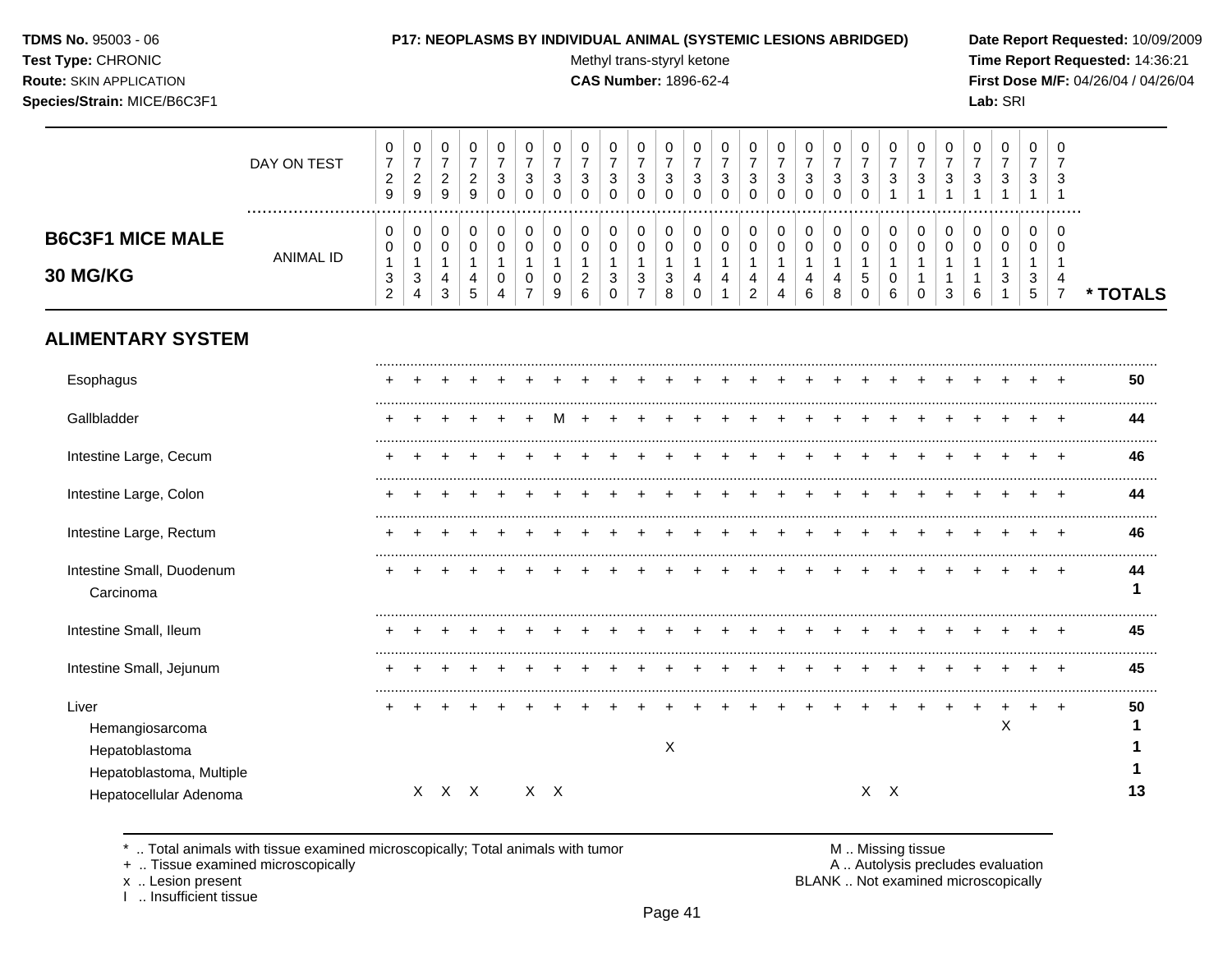**Test Type:** CHRONIC **Trans-styryl ketone** Methyl trans-styryl ketone **Time Report Requested:** 14:36:21 **Route:** SKIN APPLICATION **CAS Number:** 1896-62-4 **First Dose M/F:** 04/26/04 / 04/26/04 **Species/Strain:** MICE/B6C3F1 **Lab:** SRI

|                                                                                                    | DAY ON TEST      | $\pmb{0}$<br>$\overline{7}$<br>$\boldsymbol{2}$<br>9   | 0<br>$\overline{7}$<br>$\overline{\mathbf{c}}$<br>9 | 0<br>$\overline{7}$<br>$\overline{c}$<br>9 | 0<br>$\overline{7}$<br>$\overline{c}$<br>9 | $\mathbf 0$<br>$\overline{7}$<br>3<br>$\Omega$ | 0<br>7<br>3<br>$\Omega$                                           | 0<br>$\overline{7}$<br>3<br>$\Omega$ | 0<br>$\overline{7}$<br>3<br>$\Omega$                      | 0<br>$\overline{7}$<br>3<br>$\Omega$                         | 0<br>7<br>3<br>$\Omega$                      | 0<br>$\overline{7}$<br>3<br>$\Omega$ | $\mathbf 0$<br>$\overline{7}$<br>3<br>$\Omega$ | 0<br>$\overline{7}$<br>$\ensuremath{\mathsf{3}}$<br>$\Omega$ | 0<br>$\overline{7}$<br>$\mathbf{3}$<br>$\Omega$ | 0<br>$\boldsymbol{7}$<br>$\mathbf{3}$<br>$\Omega$ | $\pmb{0}$<br>$\overline{7}$<br>$\mathbf{3}$<br>$\Omega$ | 0<br>$\overline{7}$<br>$\sqrt{3}$<br>$\Omega$ | 0<br>$\overline{7}$<br>3<br>$\Omega$              | 0<br>$\overline{7}$<br>3 | $\mathbf 0$<br>$\overline{7}$<br>3 | 0<br>$\overline{7}$<br>3   | 0<br>$\overline{7}$<br>3 | 0<br>$\overline{7}$<br>3                   | $\Omega$<br>$\overline{7}$<br>3                | $\Omega$<br>7<br>3<br>$\mathbf 1$          |                    |
|----------------------------------------------------------------------------------------------------|------------------|--------------------------------------------------------|-----------------------------------------------------|--------------------------------------------|--------------------------------------------|------------------------------------------------|-------------------------------------------------------------------|--------------------------------------|-----------------------------------------------------------|--------------------------------------------------------------|----------------------------------------------|--------------------------------------|------------------------------------------------|--------------------------------------------------------------|-------------------------------------------------|---------------------------------------------------|---------------------------------------------------------|-----------------------------------------------|---------------------------------------------------|--------------------------|------------------------------------|----------------------------|--------------------------|--------------------------------------------|------------------------------------------------|--------------------------------------------|--------------------|
| <b>B6C3F1 MICE MALE</b><br><b>30 MG/KG</b>                                                         | <b>ANIMAL ID</b> | 0<br>0<br>$\mathbf{1}$<br>$\sqrt{3}$<br>$\overline{2}$ | 0<br>0<br>$\mathbf{1}$<br>$\mathbf{3}$<br>4         | 0<br>$\mathbf 0$<br>$\mathbf{1}$<br>4<br>3 | 0<br>$\Omega$<br>1<br>4<br>5               | 0<br>$\Omega$<br>-1<br>0<br>4                  | 0<br>$\mathbf 0$<br>$\mathbf{1}$<br>$\mathbf 0$<br>$\overline{7}$ | 0<br>$\mathbf 0$<br>0<br>9           | 0<br>$\mathbf 0$<br>$\mathbf{1}$<br>$\boldsymbol{2}$<br>6 | 0<br>$\mathbf 0$<br>$\mathbf{1}$<br>$\mathbf{3}$<br>$\Omega$ | 0<br>$\mathbf 0$<br>1<br>3<br>$\overline{7}$ | 0<br>$\Omega$<br>3<br>8              | 0<br>$\Omega$<br>1<br>4<br>$\Omega$            | 0<br>$\Omega$<br>4                                           | 0<br>0<br>1<br>4<br>$\overline{2}$              | 0<br>0<br>1<br>4<br>4                             | 0<br>$\mathbf 0$<br>$\mathbf{1}$<br>4<br>6              | 0<br>$\pmb{0}$<br>$\mathbf{1}$<br>4<br>8      | 0<br>$\mathbf 0$<br>$\mathbf{1}$<br>5<br>$\Omega$ | 0<br>0<br>0<br>6         | 0<br>$\Omega$<br>$\Omega$          | 0<br>$\mathbf 0$<br>1<br>3 | 0<br>$\Omega$<br>-1<br>6 | 0<br>$\mathbf 0$<br>$\mathbf{1}$<br>3<br>1 | $\Omega$<br>$\Omega$<br>1<br>$\mathbf{3}$<br>5 | O<br>$\Omega$<br>-1<br>4<br>$\overline{7}$ | * TOTALS           |
| Hepatocellular Adenoma, Multiple<br>Hepatocellular Carcinoma<br>Hepatocellular Carcinoma, Multiple |                  | X                                                      |                                                     | X                                          |                                            |                                                | $X$ $X$                                                           |                                      | X                                                         |                                                              | X                                            | X<br>$\mathsf X$                     | $\mathsf{X}$                                   | $\times$<br>$\mathsf X$                                      | $\boldsymbol{\mathsf{X}}$                       |                                                   | $X$ $X$                                                 |                                               | $X$ $X$ $X$                                       |                          |                                    | X<br>X                     |                          | X                                          | $\boldsymbol{\mathsf{X}}$                      | X<br>X                                     | 10<br>17<br>13     |
| Mesentery<br>Hepatocellular Carcinoma, Metastatic,<br>Liver                                        |                  |                                                        |                                                     |                                            |                                            |                                                |                                                                   |                                      |                                                           |                                                              |                                              |                                      |                                                |                                                              |                                                 | ٠                                                 |                                                         |                                               |                                                   | ٠<br>X                   |                                    |                            |                          |                                            |                                                |                                            | 8                  |
| Pancreas                                                                                           |                  |                                                        |                                                     |                                            |                                            |                                                |                                                                   |                                      |                                                           |                                                              |                                              |                                      |                                                |                                                              |                                                 |                                                   |                                                         |                                               |                                                   |                          |                                    |                            |                          |                                            |                                                |                                            | 50                 |
| Salivary Glands                                                                                    |                  |                                                        |                                                     |                                            |                                            |                                                |                                                                   |                                      |                                                           |                                                              |                                              |                                      |                                                |                                                              |                                                 |                                                   |                                                         |                                               |                                                   |                          |                                    |                            |                          |                                            |                                                |                                            | 50                 |
| Stomach, Forestomach<br>Squamous Cell Papilloma                                                    |                  |                                                        |                                                     |                                            |                                            |                                                |                                                                   |                                      |                                                           |                                                              |                                              |                                      |                                                |                                                              |                                                 |                                                   |                                                         |                                               |                                                   |                          |                                    |                            |                          |                                            |                                                |                                            | 50<br>$\mathbf{2}$ |
| Stomach, Glandular                                                                                 |                  |                                                        |                                                     |                                            |                                            |                                                |                                                                   |                                      |                                                           |                                                              |                                              |                                      |                                                |                                                              |                                                 |                                                   |                                                         |                                               |                                                   |                          |                                    |                            |                          |                                            |                                                |                                            | 49                 |
| <b>CARDIOVASCULAR SYSTEM</b>                                                                       |                  |                                                        |                                                     |                                            |                                            |                                                |                                                                   |                                      |                                                           |                                                              |                                              |                                      |                                                |                                                              |                                                 |                                                   |                                                         |                                               |                                                   |                          |                                    |                            |                          |                                            |                                                |                                            |                    |
| <b>Blood Vessel</b>                                                                                |                  |                                                        |                                                     |                                            |                                            |                                                |                                                                   |                                      |                                                           |                                                              |                                              |                                      |                                                |                                                              |                                                 |                                                   |                                                         |                                               |                                                   |                          |                                    |                            |                          |                                            |                                                |                                            |                    |
| Heart                                                                                              |                  |                                                        |                                                     |                                            |                                            |                                                |                                                                   |                                      |                                                           |                                                              |                                              |                                      |                                                |                                                              |                                                 |                                                   |                                                         |                                               |                                                   |                          |                                    | $\ddot{}$                  | $\ddot{}$                | $\pm$                                      | $\ddot{}$                                      | $\overline{ }$                             | 50                 |
|                                                                                                    |                  |                                                        |                                                     |                                            |                                            |                                                |                                                                   |                                      |                                                           |                                                              |                                              |                                      |                                                |                                                              |                                                 |                                                   |                                                         |                                               |                                                   |                          |                                    |                            |                          |                                            |                                                |                                            |                    |

# **ENDOCRINE SYSTEM**

\* .. Total animals with tissue examined microscopically; Total animals with tumor <br>
+ .. Tissue examined microscopically<br>
+ .. Tissue examined microscopically

+ .. Tissue examined microscopically

x .. Lesion present<br>I .. Insufficient tissue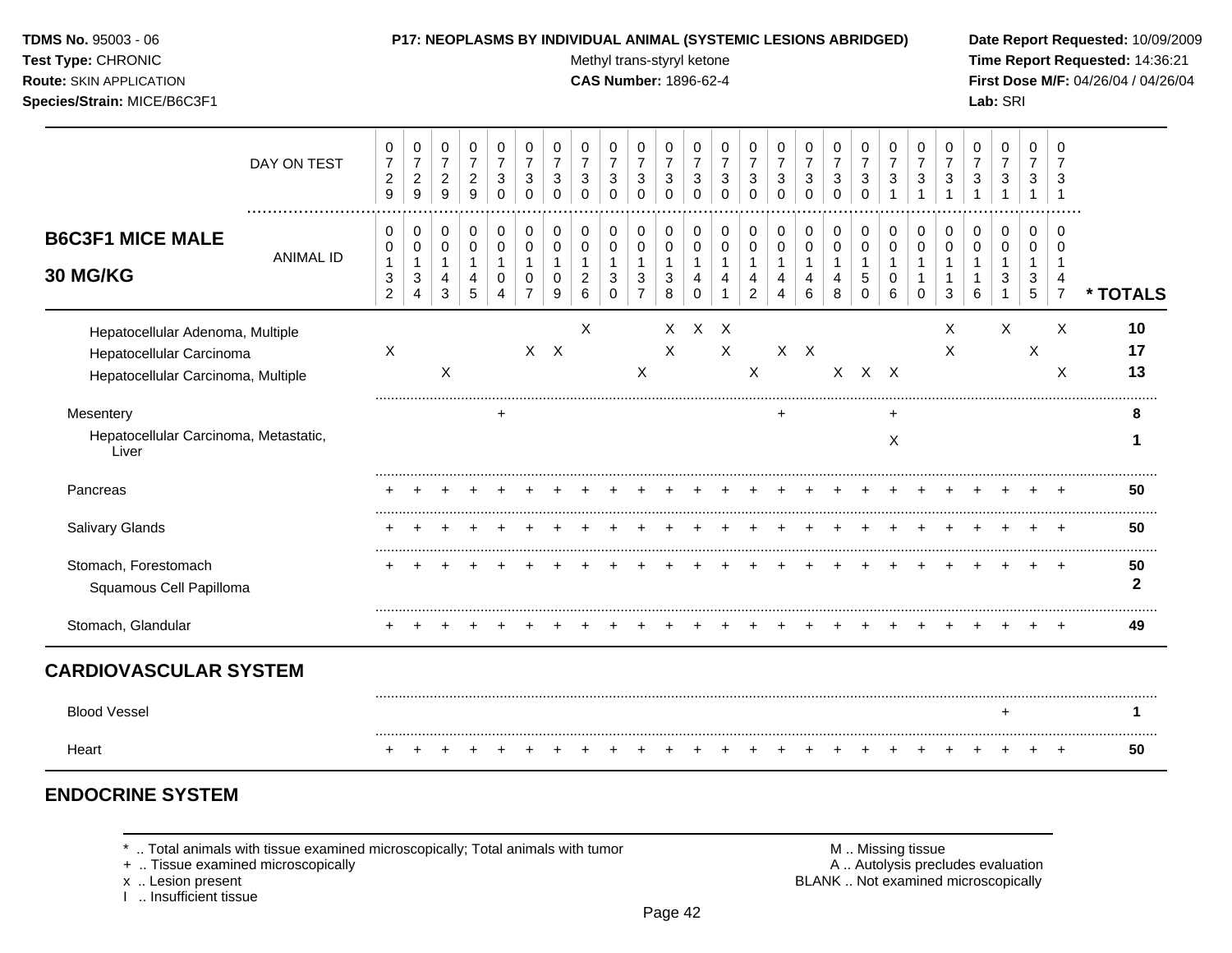Test Type: CHRONIC **Test Type:** CHRONIC **Test Type:** CHRONIC **Time Report Requested:** 14:36:21 **Route:** SKIN APPLICATION **CAS Number:** 1896-62-4 **First Dose M/F:** 04/26/04 / 04/26/04 **Species/Strain:** MICE/B6C3F1 **Lab:** SRI

|                                            | DAY ON TEST          | 0<br>$\boldsymbol{7}$<br>$\overline{c}$<br>9 | 0<br>7<br>$\sqrt{2}$<br>9        | 0<br>7<br>$\overline{c}$<br>9 | 0<br>7<br>$\overline{2}$<br>9 | 0<br>3 | 0<br>$\overline{7}$<br>$\sqrt{3}$ | 0<br>$\overline{7}$<br>3<br>$\mathbf{0}$ | 0<br>$\overline{7}$<br>3<br>$\Omega$ | 0<br>$\overline{7}$<br>$\sqrt{3}$<br>$\Omega$ | 0<br>$\overline{7}$<br>$\sqrt{3}$<br>0 | 0<br>7<br>3<br>$\Omega$ | 0<br>$\overline{7}$<br>$\mathbf{3}$<br>$\Omega$ | 0<br>7<br>3<br>$\Omega$ | 0<br>$\overline{7}$<br>$\sqrt{3}$<br>0 | 0<br>$\overline{7}$<br>$\mathbf{3}$<br>$\Omega$ | 0<br>$\overline{7}$<br>$\mathbf{3}$<br>$\mathbf 0$ | 0<br>$\overline{7}$<br>$\sqrt{3}$<br>$\Omega$ | 0<br>$\overline{7}$<br>$\sqrt{3}$<br>0 | 0<br>3           | 0<br>3      | 3           | 0<br>3      | 0<br>3      | 0<br>$\overline{7}$<br>3      | $\Omega$<br>3                   |          |
|--------------------------------------------|----------------------|----------------------------------------------|----------------------------------|-------------------------------|-------------------------------|--------|-----------------------------------|------------------------------------------|--------------------------------------|-----------------------------------------------|----------------------------------------|-------------------------|-------------------------------------------------|-------------------------|----------------------------------------|-------------------------------------------------|----------------------------------------------------|-----------------------------------------------|----------------------------------------|------------------|-------------|-------------|-------------|-------------|-------------------------------|---------------------------------|----------|
| <b>B6C3F1 MICE MALE</b><br><b>30 MG/KG</b> | <br><b>ANIMAL ID</b> | 0<br>0<br>3<br>$\overline{c}$                | 0<br>0<br>1<br>$\mathbf{3}$<br>4 | 0<br>0<br>4<br>3              | 0<br>0<br>4<br>5              | 0<br>4 | 0<br>0                            | 0<br>0<br>0<br>9                         | 0<br>0<br>2<br>6                     | 0<br>0<br>1<br>3<br>0                         | 0<br>0<br>3<br>$\overline{ }$          | 0<br>0<br>3<br>8        | 0<br>0<br>0                                     | 0<br>0                  | 0<br>0<br>2                            | 0<br>0<br>4                                     | 0<br>0<br>4<br>6                                   | 0<br>0<br>4<br>8                              | 0<br>0<br>5<br>0                       | 0<br>0<br>0<br>6 | 0<br>0<br>0 | 0<br>0<br>3 | 0<br>0<br>6 | 0<br>0<br>3 | 0<br>0<br>3<br>$\overline{5}$ | $\Omega$<br>4<br>$\overline{7}$ | * TOTALS |
| <b>Adrenal Cortex</b><br>Capsule, Adenoma  |                      |                                              |                                  |                               |                               |        |                                   |                                          |                                      | X                                             |                                        |                         |                                                 |                         |                                        |                                                 |                                                    |                                               |                                        |                  | X           |             |             |             |                               |                                 | 50       |
| Adrenal Medulla<br>Pheochromocytoma Benign |                      |                                              |                                  |                               |                               |        |                                   |                                          |                                      |                                               |                                        |                         |                                                 |                         |                                        |                                                 |                                                    |                                               |                                        |                  |             |             |             |             |                               |                                 | 50       |
| Islets, Pancreatic<br>Adenoma              |                      |                                              |                                  |                               |                               |        |                                   |                                          |                                      |                                               |                                        |                         |                                                 |                         |                                        |                                                 |                                                    |                                               |                                        |                  |             |             |             |             |                               |                                 | 50       |
| Parathyroid Gland                          |                      |                                              |                                  |                               |                               |        |                                   |                                          |                                      |                                               |                                        |                         |                                                 |                         |                                        |                                                 |                                                    |                                               |                                        |                  |             |             |             |             |                               |                                 | 48       |
| <b>Pituitary Gland</b>                     |                      |                                              |                                  |                               |                               |        |                                   |                                          |                                      |                                               |                                        |                         |                                                 |                         |                                        |                                                 |                                                    |                                               |                                        |                  |             |             |             |             |                               |                                 | 50       |
| <b>Thyroid Gland</b><br>C-cell, Carcinoma  |                      |                                              |                                  |                               |                               |        |                                   |                                          |                                      |                                               |                                        |                         |                                                 |                         |                                        |                                                 |                                                    |                                               |                                        |                  |             |             |             |             |                               |                                 | 50       |

## **GENERAL BODY SYSTEM**

| Tissue NOS                                          |  |
|-----------------------------------------------------|--|
| Alveolar/Bronchiolar Carcinoma,<br>Metastatic, Lung |  |
| Hepatocellular Carcinoma, Metastatic,<br>Liver      |  |

+ .. Tissue examined microscopically

I .. Insufficient tissue

%.. Total animals with tissue examined microscopically; Total animals with tumor M .. Missing tissue M .. Missing tissue<br>M .. Autolysis precludes evaluation M .. Autolysis precludes evaluation x .. Lesion present **EXALL EXALL EXACL** BLANK .. Not examined microscopically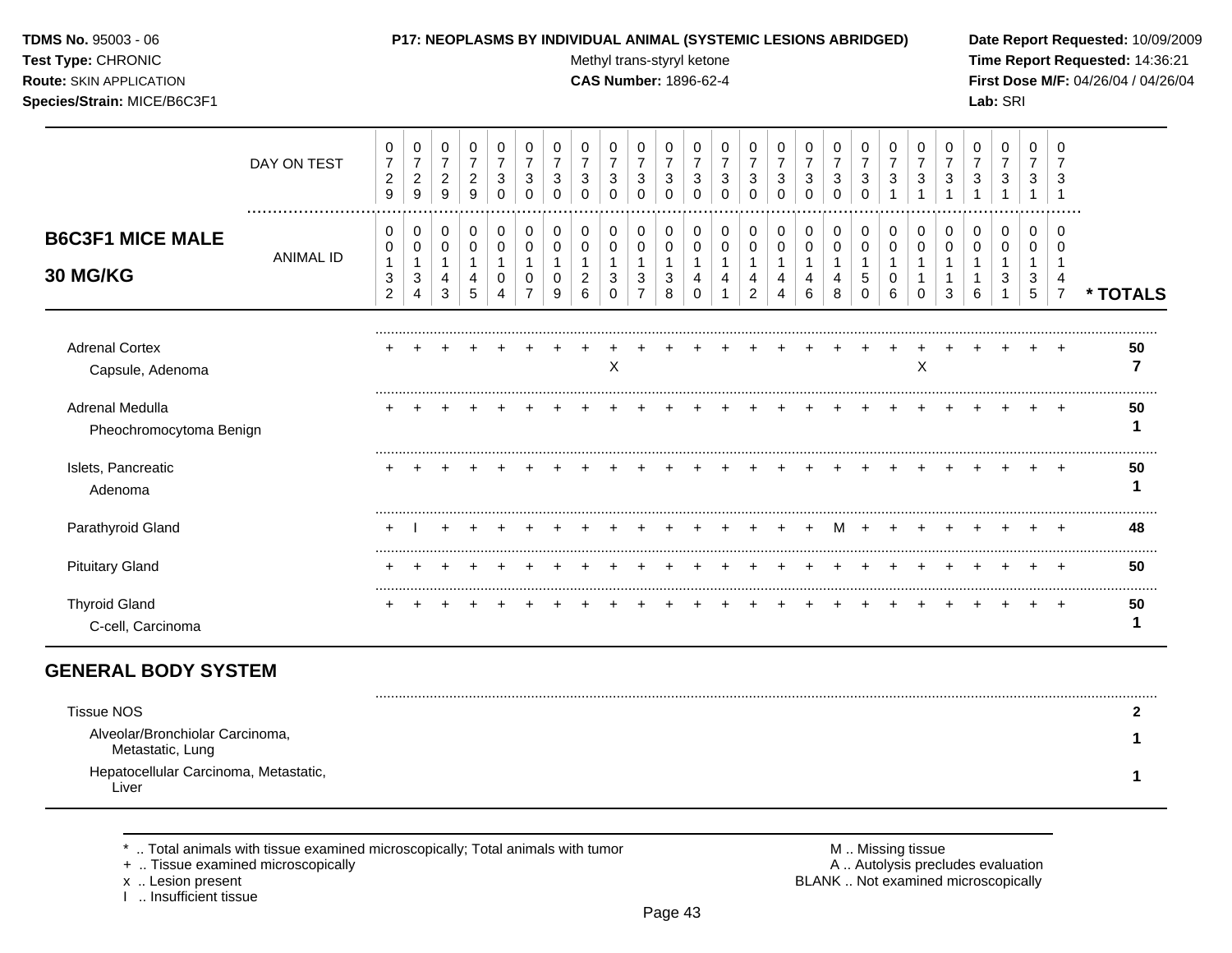**Route: SKIN APPLICATION** 

Species/Strain: MICE/B6C3F1

#### P17: NEOPLASMS BY INDIVIDUAL ANIMAL (SYSTEMIC LESIONS ABRIDGED)

Methyl trans-styryl ketone

**CAS Number: 1896-62-4** 

Date Report Requested: 10/09/2009 Time Report Requested: 14:36:21 First Dose M/F: 04/26/04 / 04/26/04 Lab: SRI

|                                            | DAY ON TEST      | $\mathbf 0$<br>$\overline{7}$<br>$\overline{c}$<br>$\boldsymbol{9}$   | $\mathbf 0$<br>$\overline{7}$<br>$\overline{c}$<br>$9\,$ | 0<br>$\boldsymbol{7}$<br>$\overline{2}$<br>$9\,$        | 0<br>$\overline{7}$<br>$\overline{2}$<br>9  | 0<br>7<br>3<br>0                 | 0<br>$\mathbf{3}$<br>0        | 0<br>$\overline{7}$<br>3<br>$\Omega$ | 0<br>$\overline{7}$<br>$\sqrt{3}$<br>$\Omega$ | 0<br>$\overline{7}$<br>$\mathbf{3}$<br>0 | 0<br>$\overline{7}$<br>3<br>0                                      | 0<br>$\overline{7}$<br>$\mathbf{3}$<br>0    | 0<br>$\overline{7}$<br>3<br>0           | 0<br>$\overline{7}$<br>$\mathbf{3}$<br>0 | 0<br>$\overline{7}$<br>3<br>0      | 0<br>$\overline{7}$<br>$\sqrt{3}$<br>$\mathbf 0$      | 0<br>$\overline{7}$<br>$\mathbf{3}$<br>$\mathbf 0$ | 0<br>$\boldsymbol{7}$<br>3<br>0            | 0<br>$\overline{7}$<br>$\mathbf{3}$<br>0           | 0<br>$\overline{7}$<br>3         | 0<br>3             | 0<br>$\overline{7}$<br>3 | 0<br>$\overline{7}$<br>3 | 0<br>$\overline{7}$<br>3<br>1               | 0<br>$\overline{7}$<br>3         | 0<br>$\overline{7}$<br>3                                 |          |
|--------------------------------------------|------------------|-----------------------------------------------------------------------|----------------------------------------------------------|---------------------------------------------------------|---------------------------------------------|----------------------------------|-------------------------------|--------------------------------------|-----------------------------------------------|------------------------------------------|--------------------------------------------------------------------|---------------------------------------------|-----------------------------------------|------------------------------------------|------------------------------------|-------------------------------------------------------|----------------------------------------------------|--------------------------------------------|----------------------------------------------------|----------------------------------|--------------------|--------------------------|--------------------------|---------------------------------------------|----------------------------------|----------------------------------------------------------|----------|
| <b>B6C3F1 MICE MALE</b><br><b>30 MG/KG</b> | <b>ANIMAL ID</b> | 0<br>0<br>$\mathbf{1}$<br>$\ensuremath{\mathsf{3}}$<br>$\overline{2}$ | 0<br>0<br>$\mathbf{1}$<br>$\mathbf{3}$<br>$\overline{4}$ | 0<br>$\mathbf 0$<br>$\mathbf{1}$<br>$\overline{4}$<br>3 | 0<br>0<br>$\overline{1}$<br>4<br>$\sqrt{5}$ | 0<br>0<br>$\mathbf{1}$<br>0<br>4 | 0<br>0<br>0<br>$\overline{7}$ | 0<br>0<br>0<br>9                     | 0<br>0<br>$\mathbf{1}$<br>$\overline{c}$<br>6 | 0<br>0<br>$\mathbf 1$<br>3<br>$\Omega$   | 0<br>$\mathbf 0$<br>$\mathbf{1}$<br>$\mathbf{3}$<br>$\overline{7}$ | 0<br>0<br>$\overline{1}$<br>$\sqrt{3}$<br>8 | 0<br>0<br>$\mathbf{1}$<br>4<br>$\Omega$ | 0<br>0<br>1<br>4                         | 0<br>0<br>1<br>4<br>$\overline{2}$ | $\pmb{0}$<br>0<br>$\mathbf{1}$<br>4<br>$\overline{4}$ | 0<br>0<br>$\mathbf{1}$<br>4<br>6                   | 0<br>$\mathbf 0$<br>$\mathbf{1}$<br>4<br>8 | 0<br>0<br>$\overline{1}$<br>$\sqrt{5}$<br>$\Omega$ | 0<br>0<br>$\mathbf{1}$<br>0<br>6 | 0<br>0<br>$\Omega$ | 0<br>0<br>3              | 0<br>0<br>6              | 0<br>0<br>$\mathbf{1}$<br>3<br>$\mathbf{1}$ | 0<br>0<br>$\mathbf{1}$<br>3<br>5 | $\Omega$<br>$\Omega$<br>$\overline{a}$<br>$\overline{7}$ | * TOTALS |
| <b>GENITAL SYSTEM</b>                      |                  |                                                                       |                                                          |                                                         |                                             |                                  |                               |                                      |                                               |                                          |                                                                    |                                             |                                         |                                          |                                    |                                                       |                                                    |                                            |                                                    |                                  |                    |                          |                          |                                             |                                  |                                                          |          |
| Epididymis                                 |                  |                                                                       |                                                          |                                                         |                                             |                                  |                               |                                      |                                               |                                          |                                                                    |                                             |                                         |                                          |                                    |                                                       |                                                    |                                            |                                                    |                                  |                    |                          |                          |                                             |                                  |                                                          | 50       |
| Penis                                      |                  |                                                                       |                                                          |                                                         |                                             |                                  |                               |                                      |                                               |                                          |                                                                    |                                             |                                         |                                          |                                    |                                                       |                                                    |                                            |                                                    |                                  |                    |                          |                          |                                             |                                  |                                                          | 2        |
| <b>Preputial Gland</b>                     |                  |                                                                       |                                                          |                                                         |                                             |                                  |                               |                                      |                                               |                                          |                                                                    |                                             |                                         |                                          |                                    |                                                       |                                                    |                                            |                                                    |                                  |                    |                          |                          |                                             |                                  |                                                          | 50       |
| Prostate                                   |                  |                                                                       |                                                          |                                                         |                                             |                                  |                               |                                      |                                               |                                          |                                                                    |                                             |                                         |                                          |                                    |                                                       |                                                    |                                            |                                                    |                                  |                    |                          |                          |                                             |                                  |                                                          | 50       |
| Seminal Vesicle                            |                  |                                                                       |                                                          |                                                         |                                             |                                  |                               |                                      |                                               |                                          |                                                                    |                                             |                                         |                                          |                                    |                                                       |                                                    |                                            |                                                    |                                  |                    |                          |                          |                                             |                                  | $\div$                                                   | 50       |
| <b>Testes</b>                              |                  |                                                                       |                                                          |                                                         |                                             |                                  |                               |                                      |                                               |                                          |                                                                    |                                             |                                         |                                          |                                    |                                                       |                                                    |                                            |                                                    |                                  |                    |                          |                          |                                             |                                  |                                                          | 50       |
| <b>HEMATOPOIETIC SYSTEM</b>                |                  |                                                                       |                                                          |                                                         |                                             |                                  |                               |                                      |                                               |                                          |                                                                    |                                             |                                         |                                          |                                    |                                                       |                                                    |                                            |                                                    |                                  |                    |                          |                          |                                             |                                  |                                                          |          |
| <b>Bone Marrow</b>                         |                  |                                                                       |                                                          |                                                         |                                             |                                  |                               |                                      |                                               |                                          |                                                                    |                                             |                                         |                                          |                                    |                                                       |                                                    |                                            |                                                    |                                  |                    |                          |                          |                                             |                                  |                                                          | 50       |
| Lymph Node                                 |                  |                                                                       |                                                          |                                                         |                                             | $\ddot{}$                        |                               |                                      |                                               |                                          |                                                                    |                                             |                                         |                                          | $\ddot{}$                          |                                                       |                                                    | $+$                                        |                                                    |                                  |                    |                          |                          |                                             |                                  |                                                          | 4        |
| Lymph Node, Mandibular                     |                  |                                                                       |                                                          |                                                         |                                             |                                  |                               |                                      |                                               |                                          |                                                                    |                                             |                                         |                                          |                                    |                                                       |                                                    |                                            |                                                    |                                  |                    |                          |                          |                                             |                                  | $\ddot{}$                                                | 50       |
|                                            |                  |                                                                       |                                                          |                                                         |                                             |                                  |                               |                                      |                                               |                                          |                                                                    |                                             |                                         |                                          |                                    |                                                       |                                                    |                                            |                                                    |                                  |                    |                          |                          |                                             |                                  |                                                          |          |

+ + + + + +

 $+$  $+$  $+$  $+$ 

\* .. Total animals with tissue examined microscopically; Total animals with tumor + .. Tissue examined microscopically

x .. Lesion present

I .. Insufficient tissue

Lymph Node, Mesenteric

Hemangioma

M .. Missing tissue

A .. Autolysis precludes evaluation BLANK .. Not examined microscopically

 $+$  $+$  $+$ 

 $\mathsf{X}$ 

49

 $\mathbf{1}$ 

 $+$   $+$   $+$ 

 $+$ 

 $+$  $+$  $+$  $+$  $\ddot{}$  $+$  $+$  $\ddot{}$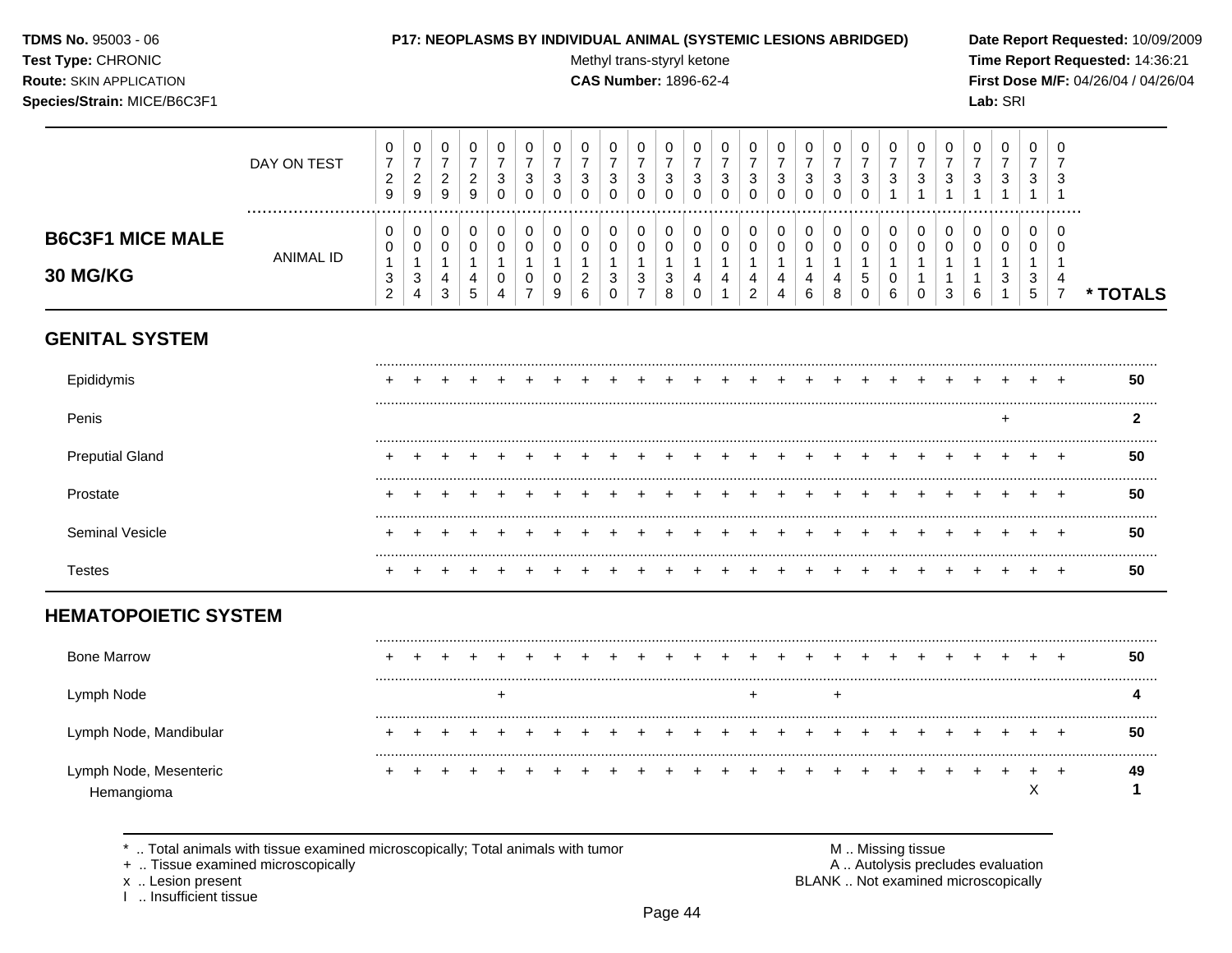Test Type: CHRONIC **Test Type:** CHRONIC **Test Type:** CHRONIC **Time Report Requested:** 14:36:21 **Route:** SKIN APPLICATION **CAS Number:** 1896-62-4 **First Dose M/F:** 04/26/04 / 04/26/04 **Species/Strain:** MICE/B6C3F1 **Lab:** SRI

|                                                                                         | DAY ON TEST      | 0<br>$\boldsymbol{7}$<br>$\boldsymbol{2}$<br>$\boldsymbol{9}$         | 0<br>$\overline{7}$<br>$\overline{2}$<br>$9\,$      | 0<br>$\overline{7}$<br>$\overline{c}$<br>$\boldsymbol{9}$ | 0<br>$\overline{7}$<br>$\boldsymbol{2}$<br>9 | 0<br>$\overline{7}$<br>$\mathbf{3}$<br>$\mathbf 0$ | 0<br>$\overline{7}$<br>$\mathbf{3}$<br>$\Omega$                   | 0<br>$\overline{7}$<br>$\sqrt{3}$<br>$\Omega$ | 0<br>$\overline{7}$<br>$\mathbf{3}$<br>$\mathbf 0$      | 0<br>$\overline{7}$<br>$\mathsf 3$<br>$\mathbf 0$   | 0<br>$\overline{7}$<br>$\ensuremath{\mathsf{3}}$<br>$\mathbf 0$ | 0<br>$\overline{7}$<br>$\sqrt{3}$<br>$\pmb{0}$ | 0<br>$\overline{7}$<br>3<br>$\pmb{0}$             | 0<br>$\overline{7}$<br>$\sqrt{3}$<br>$\mathbf 0$ | 0<br>$\overline{7}$<br>$\ensuremath{\mathsf{3}}$<br>$\pmb{0}$ | 0<br>$\overline{7}$<br>$\mathbf{3}$<br>$\pmb{0}$ | 0<br>$\overline{7}$<br>$\mathbf{3}$<br>$\mathbf 0$     | 0<br>$\overline{7}$<br>$\mathbf{3}$<br>$\mathbf 0$ | 0<br>$\overline{7}$<br>$\sqrt{3}$<br>0           | 0<br>$\overline{7}$<br>$\sqrt{3}$            | 0<br>$\overline{7}$<br>3                | $\mathbf 0$<br>$\overline{7}$<br>3    | 0<br>$\overline{7}$<br>3                    | 0<br>$\overline{7}$<br>3                            | 0<br>$\overline{7}$<br>3<br>1                          | 0<br>7<br>3                                       |          |
|-----------------------------------------------------------------------------------------|------------------|-----------------------------------------------------------------------|-----------------------------------------------------|-----------------------------------------------------------|----------------------------------------------|----------------------------------------------------|-------------------------------------------------------------------|-----------------------------------------------|---------------------------------------------------------|-----------------------------------------------------|-----------------------------------------------------------------|------------------------------------------------|---------------------------------------------------|--------------------------------------------------|---------------------------------------------------------------|--------------------------------------------------|--------------------------------------------------------|----------------------------------------------------|--------------------------------------------------|----------------------------------------------|-----------------------------------------|---------------------------------------|---------------------------------------------|-----------------------------------------------------|--------------------------------------------------------|---------------------------------------------------|----------|
| <b>B6C3F1 MICE MALE</b><br>30 MG/KG                                                     | <b>ANIMAL ID</b> | 0<br>0<br>$\mathbf{1}$<br>$\ensuremath{\mathsf{3}}$<br>$\overline{c}$ | 0<br>$\mathbf 0$<br>$\mathbf{1}$<br>$\sqrt{3}$<br>4 | 0<br>$\mathbf 0$<br>$\mathbf{1}$<br>4<br>3                | 0<br>0<br>$\mathbf{1}$<br>4<br>5             | 0<br>$\mathbf 0$<br>$\mathbf{1}$<br>0<br>4         | 0<br>$\mathbf 0$<br>$\mathbf{1}$<br>$\mathbf 0$<br>$\overline{7}$ | 0<br>0<br>$\mathbf{1}$<br>0<br>9              | 0<br>$\mathbf 0$<br>$\mathbf{1}$<br>$\overline{a}$<br>6 | 0<br>$\mathbf 0$<br>$\overline{1}$<br>3<br>$\Omega$ | 0<br>$\mathbf 0$<br>$\overline{1}$<br>3<br>$\overline{7}$       | 0<br>$\mathbf 0$<br>$\mathbf{1}$<br>3<br>8     | 0<br>$\mathbf 0$<br>$\mathbf{1}$<br>4<br>$\Omega$ | 0<br>$\mathbf 0$<br>$\mathbf{1}$<br>4<br>-1      | 0<br>$\mathbf 0$<br>4<br>$\overline{2}$                       | 0<br>0<br>$\mathbf{1}$<br>4<br>4                 | 0<br>0<br>$\mathbf{1}$<br>$\overline{\mathbf{4}}$<br>6 | 0<br>0<br>$\mathbf{1}$<br>4<br>8                   | 0<br>0<br>$\mathbf{1}$<br>$\sqrt{5}$<br>$\Omega$ | 0<br>$\mathbf 0$<br>$\overline{1}$<br>0<br>6 | 0<br>0<br>$\mathbf{1}$<br>1<br>$\Omega$ | 0<br>$\mathbf{0}$<br>$\mathbf 1$<br>3 | 0<br>0<br>$\mathbf{1}$<br>$\mathbf{1}$<br>6 | 0<br>0<br>$\mathbf{1}$<br>$\sqrt{3}$<br>$\mathbf 1$ | 0<br>$\overline{0}$<br>$\mathbf{1}$<br>$\sqrt{3}$<br>5 | $\Omega$<br>$\Omega$<br>-1<br>4<br>$\overline{7}$ | * TOTALS |
| Spleen                                                                                  |                  |                                                                       |                                                     |                                                           |                                              |                                                    |                                                                   |                                               |                                                         |                                                     |                                                                 |                                                |                                                   |                                                  |                                                               |                                                  |                                                        |                                                    |                                                  |                                              |                                         |                                       |                                             |                                                     |                                                        |                                                   | 49       |
| Thymus<br>Alveolar/Bronchiolar Carcinoma,<br>Metastatic, Lung                           |                  |                                                                       |                                                     |                                                           |                                              |                                                    |                                                                   |                                               |                                                         |                                                     |                                                                 |                                                |                                                   |                                                  |                                                               |                                                  |                                                        |                                                    |                                                  |                                              |                                         |                                       |                                             |                                                     |                                                        |                                                   | 46<br>-1 |
| <b>INTEGUMENTARY SYSTEM</b>                                                             |                  |                                                                       |                                                     |                                                           |                                              |                                                    |                                                                   |                                               |                                                         |                                                     |                                                                 |                                                |                                                   |                                                  |                                                               |                                                  |                                                        |                                                    |                                                  |                                              |                                         |                                       |                                             |                                                     |                                                        |                                                   |          |
| Mammary Gland                                                                           |                  |                                                                       |                                                     |                                                           |                                              |                                                    |                                                                   |                                               |                                                         |                                                     |                                                                 |                                                |                                                   |                                                  |                                                               |                                                  |                                                        |                                                    |                                                  |                                              |                                         |                                       |                                             |                                                     |                                                        |                                                   | 50       |
| Skin<br>Subcutaneous Tissue,<br>Hemangiosarcoma<br>Subcutaneous Tissue, Melanoma Benign |                  |                                                                       |                                                     |                                                           |                                              |                                                    |                                                                   |                                               |                                                         |                                                     |                                                                 |                                                |                                                   |                                                  |                                                               |                                                  |                                                        |                                                    |                                                  |                                              |                                         |                                       |                                             |                                                     |                                                        |                                                   | 50       |
| <b>MUSCULOSKELETAL SYSTEM</b>                                                           |                  |                                                                       |                                                     |                                                           |                                              |                                                    |                                                                   |                                               |                                                         |                                                     |                                                                 |                                                |                                                   |                                                  |                                                               |                                                  |                                                        |                                                    |                                                  |                                              |                                         |                                       |                                             |                                                     |                                                        |                                                   |          |
| <b>Bone</b>                                                                             |                  |                                                                       |                                                     |                                                           |                                              |                                                    |                                                                   |                                               |                                                         |                                                     |                                                                 |                                                |                                                   |                                                  |                                                               |                                                  |                                                        |                                                    |                                                  |                                              |                                         |                                       |                                             |                                                     |                                                        |                                                   | 50       |
| <b>Skeletal Muscle</b><br>Alveolar/Bronchiolar Carcinoma,<br>Metastatic, Lung           |                  |                                                                       |                                                     |                                                           |                                              |                                                    |                                                                   |                                               |                                                         |                                                     |                                                                 |                                                |                                                   |                                                  |                                                               |                                                  |                                                        |                                                    |                                                  |                                              |                                         |                                       |                                             |                                                     |                                                        |                                                   |          |

+ .. Tissue examined microscopically

x .. Lesion present<br>I .. Insufficient tissue

\* .. Total animals with tissue examined microscopically; Total animals with tumor <br>
+ .. Tissue examined microscopically<br>
+ .. Tissue examined microscopically BLANK .. Not examined microscopically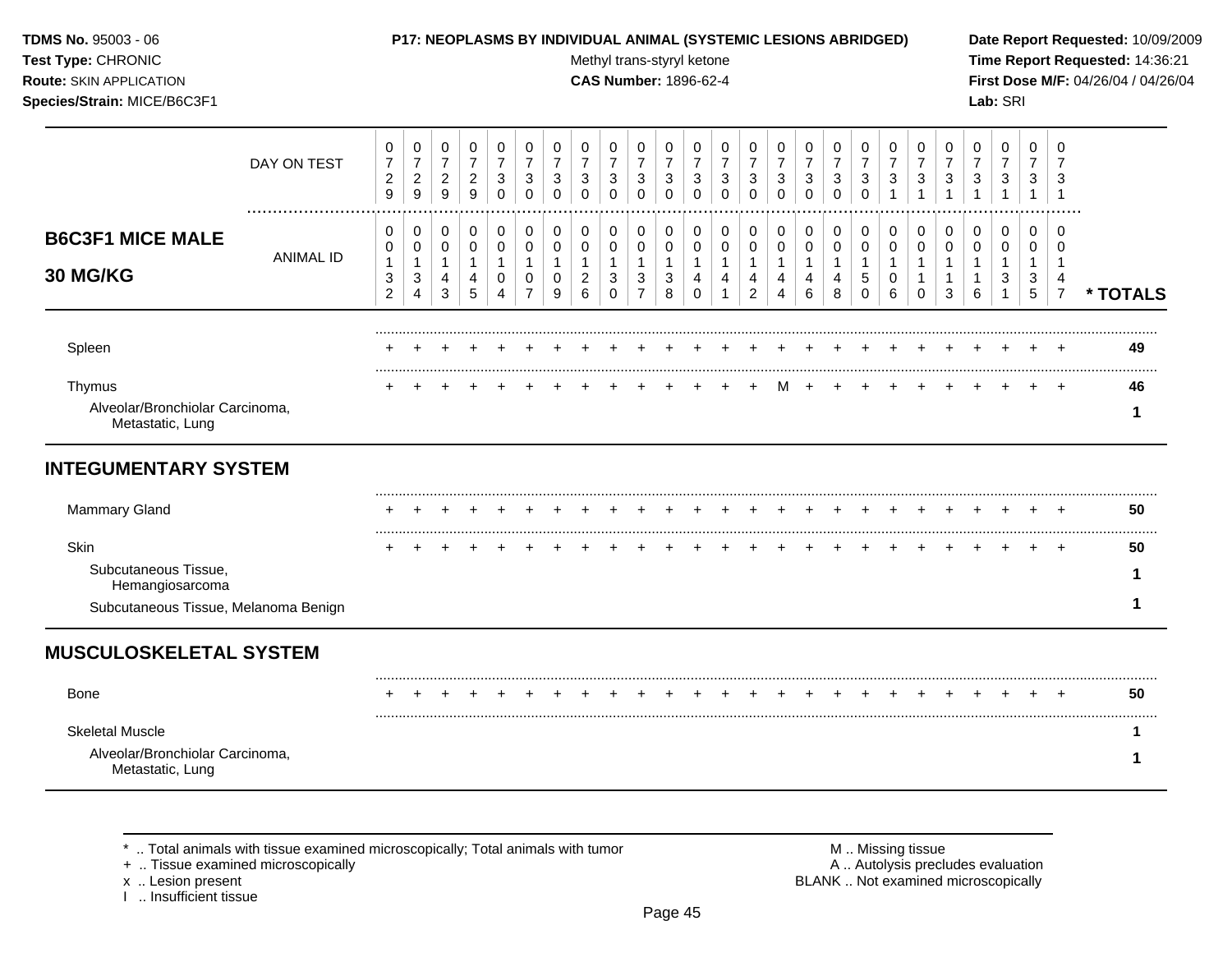|                                                                                                                                                                                                           | DAY ON TEST                                                                                                        | 0<br>$\boldsymbol{7}$<br>$\boldsymbol{2}$<br>9          | $\mathbf 0$<br>$\overline{7}$<br>$\overline{c}$<br>9      | 0<br>$\overline{7}$<br>$\overline{a}$<br>9 | 0<br>$\overline{7}$<br>$\overline{c}$<br>$\boldsymbol{9}$ | 0<br>$\overline{7}$<br>3<br>$\mathbf 0$    | 0<br>$\overline{7}$<br>3<br>$\mathbf 0$                 | 0<br>$\overline{7}$<br>3<br>$\Omega$ | 0<br>$\overline{7}$<br>3<br>$\Omega$         | 0<br>$\overline{7}$<br>$\mathbf{3}$<br>$\Omega$      | 0<br>$\overline{7}$<br>$\sqrt{3}$<br>$\mathbf 0$      | 0<br>$\overline{7}$<br>$\sqrt{3}$<br>$\mathbf 0$ | 0<br>7<br>3<br>$\mathbf 0$                           | 0<br>$\overline{7}$<br>3<br>$\mathbf 0$     | 0<br>$\overline{7}$<br>3<br>$\Omega$          | 0<br>$\overline{7}$<br>$\sqrt{3}$<br>$\mathbf 0$ | $\mathbf 0$<br>$\overline{7}$<br>3<br>$\mathbf 0$ | 0<br>$\overline{7}$<br>3<br>$\Omega$     | 0<br>$\overline{7}$<br>$\sqrt{3}$<br>$\mathbf 0$         | 0<br>7<br>3<br>1                           | 0<br>$\overline{7}$<br>3<br>$\mathbf 1$            | 0<br>$\overline{7}$<br>3<br>1   | 0<br>$\overline{7}$<br>3                                                 | $\mathbf 0$<br>$\overline{7}$<br>3<br>$\overline{1}$    | 0<br>$\overline{7}$<br>3<br>$\mathbf{1}$   | 0<br>7<br>3<br>$\overline{1}$                                 |                   |
|-----------------------------------------------------------------------------------------------------------------------------------------------------------------------------------------------------------|--------------------------------------------------------------------------------------------------------------------|---------------------------------------------------------|-----------------------------------------------------------|--------------------------------------------|-----------------------------------------------------------|--------------------------------------------|---------------------------------------------------------|--------------------------------------|----------------------------------------------|------------------------------------------------------|-------------------------------------------------------|--------------------------------------------------|------------------------------------------------------|---------------------------------------------|-----------------------------------------------|--------------------------------------------------|---------------------------------------------------|------------------------------------------|----------------------------------------------------------|--------------------------------------------|----------------------------------------------------|---------------------------------|--------------------------------------------------------------------------|---------------------------------------------------------|--------------------------------------------|---------------------------------------------------------------|-------------------|
| <b>B6C3F1 MICE MALE</b><br>30 MG/KG                                                                                                                                                                       | <b>ANIMAL ID</b>                                                                                                   | 0<br>$\mathbf 0$<br>$\mathbf{1}$<br>3<br>$\overline{2}$ | 0<br>$\mathbf 0$<br>$\overline{1}$<br>3<br>$\overline{4}$ | 0<br>$\mathbf 0$<br>$\mathbf{1}$<br>4<br>3 | 0<br>$\pmb{0}$<br>$\mathbf{1}$<br>4<br>5                  | 0<br>$\mathbf 0$<br>$\mathbf{1}$<br>0<br>4 | 0<br>$\mathbf 0$<br>$\mathbf{1}$<br>0<br>$\overline{7}$ | 0<br>0<br>$\mathbf{1}$<br>0<br>9     | 0<br>0<br>$\mathbf 1$<br>$\overline{a}$<br>6 | 0<br>$\mathbf 0$<br>$\mathbf{1}$<br>3<br>$\mathbf 0$ | 0<br>$\pmb{0}$<br>$\mathbf{1}$<br>3<br>$\overline{7}$ | 0<br>$\mathbf 0$<br>$\mathbf{1}$<br>3<br>8       | 0<br>$\mathbf 0$<br>$\mathbf{1}$<br>4<br>$\mathbf 0$ | 0<br>$\mathbf 0$<br>$\mathbf{1}$<br>4<br>-1 | 0<br>0<br>$\mathbf{1}$<br>4<br>$\overline{2}$ | 0<br>0<br>$\mathbf 1$<br>4<br>$\overline{4}$     | 0<br>$\mathbf 0$<br>$\mathbf{1}$<br>4<br>6        | 0<br>$\pmb{0}$<br>$\mathbf{1}$<br>4<br>8 | 0<br>$\pmb{0}$<br>$\mathbf{1}$<br>$\sqrt{5}$<br>$\Omega$ | 0<br>$\mathbf 0$<br>$\mathbf{1}$<br>0<br>6 | 0<br>$\mathbf 0$<br>$\mathbf{1}$<br>-1<br>$\Omega$ | 0<br>$\mathbf 0$<br>1<br>1<br>3 | 0<br>0<br>$\mathbf 1$<br>1<br>6                                          | 0<br>$\mathbf 0$<br>$\mathbf{1}$<br>3<br>$\overline{1}$ | 0<br>$\mathbf 0$<br>$\mathbf{1}$<br>3<br>5 | $\Omega$<br>$\mathbf 0$<br>$\mathbf 1$<br>4<br>$\overline{7}$ | * TOTALS          |
| <b>NERVOUS SYSTEM</b>                                                                                                                                                                                     |                                                                                                                    |                                                         |                                                           |                                            |                                                           |                                            |                                                         |                                      |                                              |                                                      |                                                       |                                                  |                                                      |                                             |                                               |                                                  |                                                   |                                          |                                                          |                                            |                                                    |                                 |                                                                          |                                                         |                                            |                                                               |                   |
| <b>Brain</b>                                                                                                                                                                                              |                                                                                                                    |                                                         |                                                           |                                            |                                                           |                                            |                                                         |                                      |                                              |                                                      |                                                       |                                                  |                                                      |                                             |                                               |                                                  |                                                   |                                          |                                                          |                                            |                                                    |                                 |                                                                          |                                                         |                                            |                                                               | 50                |
| <b>RESPIRATORY SYSTEM</b>                                                                                                                                                                                 |                                                                                                                    |                                                         |                                                           |                                            |                                                           |                                            |                                                         |                                      |                                              |                                                      |                                                       |                                                  |                                                      |                                             |                                               |                                                  |                                                   |                                          |                                                          |                                            |                                                    |                                 |                                                                          |                                                         |                                            |                                                               |                   |
| Lung<br>Alveolar/Bronchiolar Adenoma<br>Alveolar/Bronchiolar Carcinoma<br>Alveolar/Bronchiolar Carcinoma, Multiple<br>Hepatoblastoma, Metastatic, Liver<br>Hepatocellular Carcinoma, Metastatic,<br>Liver |                                                                                                                    |                                                         |                                                           | X                                          |                                                           | $\mathsf X$                                |                                                         |                                      |                                              |                                                      | $\pmb{\times}$                                        |                                                  |                                                      |                                             |                                               |                                                  |                                                   | X                                        |                                                          | X<br>X                                     |                                                    | $X$ $X$                         |                                                                          |                                                         |                                            |                                                               | 50<br>4<br>3<br>6 |
| <b>Nose</b>                                                                                                                                                                                               |                                                                                                                    |                                                         |                                                           |                                            |                                                           |                                            |                                                         |                                      |                                              |                                                      |                                                       |                                                  |                                                      |                                             |                                               |                                                  |                                                   |                                          |                                                          |                                            |                                                    |                                 |                                                                          |                                                         |                                            |                                                               | 50                |
| Trachea                                                                                                                                                                                                   |                                                                                                                    |                                                         |                                                           |                                            |                                                           |                                            |                                                         |                                      |                                              |                                                      |                                                       |                                                  |                                                      |                                             |                                               |                                                  |                                                   |                                          |                                                          |                                            |                                                    |                                 |                                                                          |                                                         |                                            | $\ddot{}$                                                     | 50                |
| <b>SPECIAL SENSES SYSTEM</b>                                                                                                                                                                              |                                                                                                                    |                                                         |                                                           |                                            |                                                           |                                            |                                                         |                                      |                                              |                                                      |                                                       |                                                  |                                                      |                                             |                                               |                                                  |                                                   |                                          |                                                          |                                            |                                                    |                                 |                                                                          |                                                         |                                            |                                                               |                   |
| Eye                                                                                                                                                                                                       |                                                                                                                    |                                                         |                                                           |                                            |                                                           |                                            |                                                         |                                      |                                              |                                                      |                                                       |                                                  |                                                      |                                             |                                               |                                                  |                                                   |                                          |                                                          |                                            |                                                    |                                 |                                                                          |                                                         |                                            |                                                               | 48                |
| <b>Harderian Gland</b>                                                                                                                                                                                    |                                                                                                                    |                                                         |                                                           |                                            |                                                           |                                            |                                                         |                                      |                                              |                                                      |                                                       |                                                  |                                                      |                                             |                                               |                                                  |                                                   |                                          |                                                          |                                            |                                                    |                                 |                                                                          |                                                         |                                            | $\overline{1}$                                                | 50                |
| x  Lesion present<br>I  Insufficient tissue                                                                                                                                                               | Total animals with tissue examined microscopically; Total animals with tumor<br>+  Tissue examined microscopically |                                                         |                                                           |                                            |                                                           |                                            |                                                         |                                      |                                              |                                                      |                                                       |                                                  |                                                      |                                             |                                               |                                                  |                                                   |                                          |                                                          |                                            | M  Missing tissue                                  |                                 | A  Autolysis precludes evaluation<br>BLANK  Not examined microscopically |                                                         |                                            |                                                               |                   |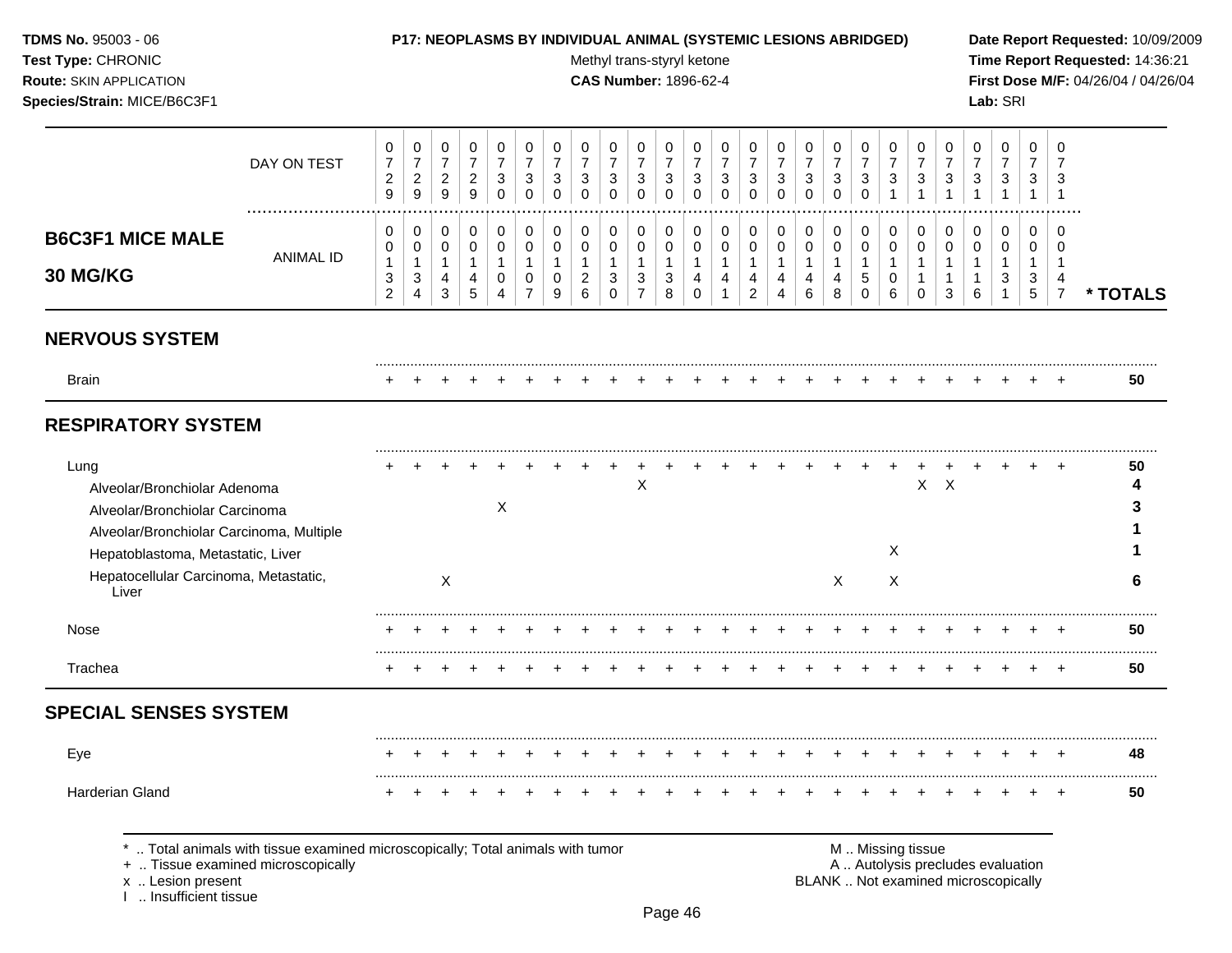Test Type: CHRONIC **Test Type:** CHRONIC **Test Type:** CHRONIC **Time Report Requested:** 14:36:21 **Route:** SKIN APPLICATION **CAS Number:** 1896-62-4 **First Dose M/F:** 04/26/04 / 04/26/04 **Species/Strain:** MICE/B6C3F1 **Lab:** SRI

|                                                               | DAY ON TEST          | 0<br>$\overline{7}$<br>$\overline{c}$<br>$\boldsymbol{9}$ | 0<br>$\boldsymbol{7}$<br>$\frac{2}{9}$ | 0<br>$\boldsymbol{7}$<br>$\overline{c}$<br>9 | 0<br>$\boldsymbol{7}$<br>$\overline{c}$<br>9     | 0<br>$\overline{7}$<br>3<br>0  | 0<br>3<br>O | 0<br>$\ensuremath{\mathsf{3}}$<br>$\Omega$ | 0<br>3<br>$\Omega$            | 0<br>3<br>$\Omega$      | 0<br>$\overline{7}$<br>$\sqrt{3}$<br>$\Omega$ | 0<br>$\overline{7}$<br>$\ensuremath{\mathsf{3}}$<br>$\Omega$ | 0<br>3<br>0      | 0<br>3<br>$\Omega$ | 0<br>3<br>$\Omega$            | 0<br>7<br>$\sqrt{3}$<br>$\Omega$ | 0<br>$\overline{7}$<br>$\sqrt{3}$<br>$\Omega$ | 0<br>$\overline{7}$<br>3<br>$\Omega$ | 0<br>3<br>$\Omega$             | 0<br>7<br>3      | 0<br>3      | 0<br>3      | 0<br>$\overline{7}$<br>3 | 0<br>$\overline{7}$<br>3 | 0<br>$\overline{7}$<br>3 | $\Omega$<br>3                             |          |
|---------------------------------------------------------------|----------------------|-----------------------------------------------------------|----------------------------------------|----------------------------------------------|--------------------------------------------------|--------------------------------|-------------|--------------------------------------------|-------------------------------|-------------------------|-----------------------------------------------|--------------------------------------------------------------|------------------|--------------------|-------------------------------|----------------------------------|-----------------------------------------------|--------------------------------------|--------------------------------|------------------|-------------|-------------|--------------------------|--------------------------|--------------------------|-------------------------------------------|----------|
| <b>B6C3F1 MICE MALE</b><br>30 MG/KG                           | <br><b>ANIMAL ID</b> | 0<br>0<br>3<br>$\overline{2}$                             | 0<br>0<br>3<br>$\overline{4}$          | 0<br>0<br>1<br>4<br>3                        | $\pmb{0}$<br>$\pmb{0}$<br>$\mathbf{1}$<br>4<br>5 | 0<br>$\Omega$<br>$\Omega$<br>4 | 0<br>0      | 0<br>0<br>0<br>9                           | 0<br>0<br>$\overline{2}$<br>6 | 0<br>0<br>3<br>$\Omega$ | 0<br>0<br>1<br>3<br>$\overline{7}$            | 0<br>0<br>3<br>8                                             | 0<br>0<br>4<br>0 | 0<br>0<br>4        | 0<br>0<br>4<br>$\overline{2}$ | 0<br>0<br>4<br>4                 | 0<br>0<br>4<br>6                              | 0<br>0<br>1<br>4<br>8                | 0<br>$\Omega$<br>5<br>$\Omega$ | 0<br>0<br>0<br>6 | 0<br>0<br>0 | 0<br>0<br>3 | 0<br>0<br>6              | 0<br>0<br>3              | 0<br>0<br>3<br>5         | .<br>$\Omega$<br>n<br>4<br>$\overline{7}$ | * TOTALS |
| Adenoma<br>Carcinoma                                          |                      |                                                           |                                        |                                              |                                                  |                                |             |                                            |                               |                         |                                               |                                                              |                  |                    |                               |                                  |                                               |                                      |                                |                  |             |             |                          |                          |                          |                                           |          |
| <b>URINARY SYSTEM</b>                                         |                      |                                                           |                                        |                                              |                                                  |                                |             |                                            |                               |                         |                                               |                                                              |                  |                    |                               |                                  |                                               |                                      |                                |                  |             |             |                          |                          |                          |                                           |          |
| Kidney<br>Alveolar/Bronchiolar Carcinoma,<br>Metastatic, Lung |                      |                                                           |                                        |                                              |                                                  |                                |             |                                            |                               |                         |                                               |                                                              |                  |                    |                               |                                  |                                               |                                      |                                |                  |             |             |                          |                          |                          | $+$                                       | 49       |
| <b>Urinary Bladder</b>                                        |                      |                                                           |                                        |                                              |                                                  |                                |             |                                            |                               |                         |                                               |                                                              |                  |                    |                               |                                  |                                               |                                      |                                |                  |             |             |                          |                          |                          | $\div$                                    | 49       |
| <b>SYSTEMIC LESIONS</b>                                       |                      |                                                           |                                        |                                              |                                                  |                                |             |                                            |                               |                         |                                               |                                                              |                  |                    |                               |                                  |                                               |                                      |                                |                  |             |             |                          |                          |                          |                                           |          |
| Multiple Organ<br>Histiocytic Sarcoma<br>Lymphoma Malignant   |                      |                                                           | X                                      |                                              |                                                  | X                              |             |                                            |                               | X                       |                                               |                                                              |                  |                    |                               | X X X X                          |                                               |                                      |                                |                  |             |             |                          |                          |                          | $+$                                       | 50       |

\* .. Total animals with tissue examined microscopically; Total animals with tumor <br>
+ .. Tissue examined microscopically<br>
+ .. Tissue examined microscopically

+ .. Tissue examined microscopically

x .. Lesion present<br>I .. Insufficient tissue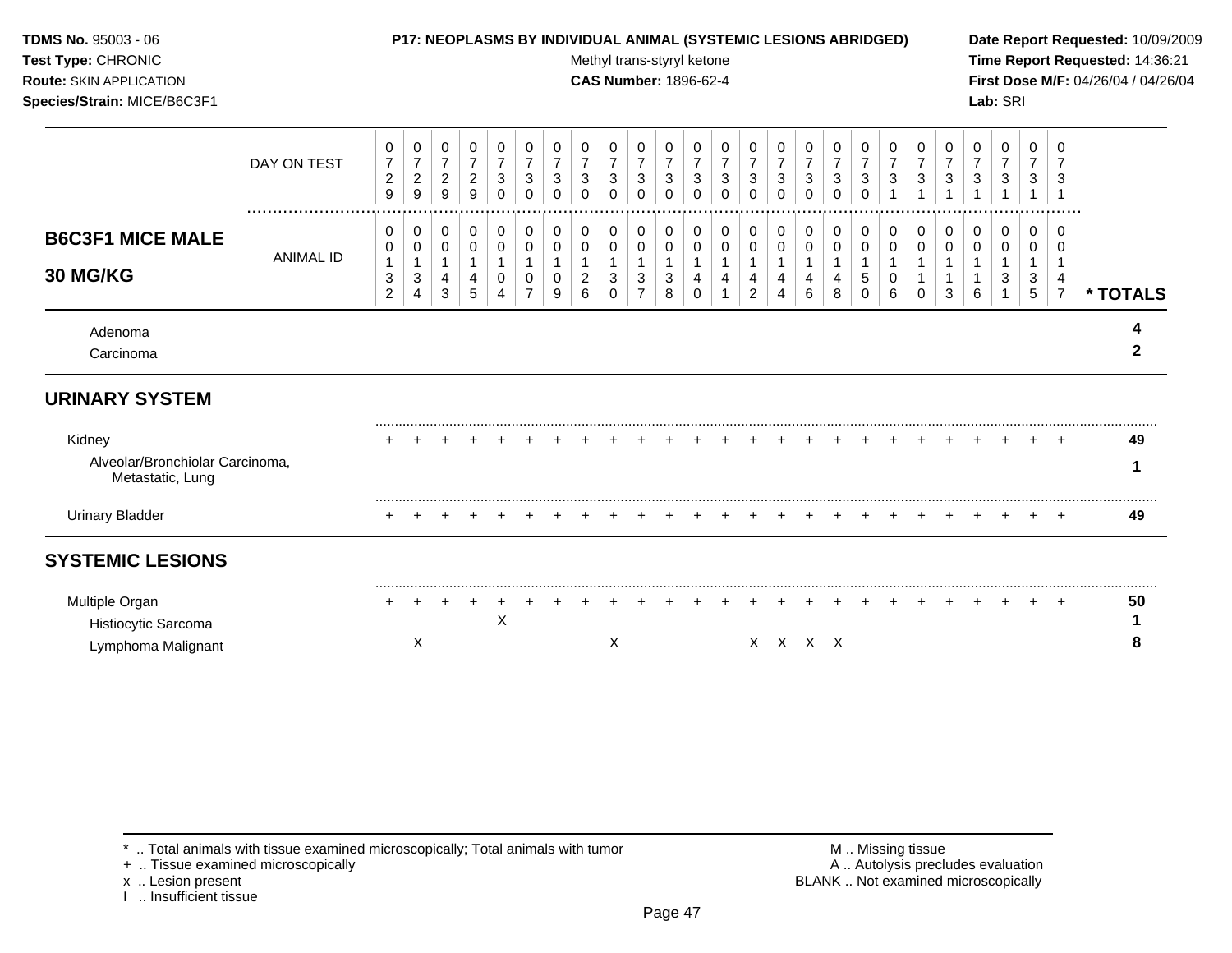**Route: SKIN APPLICATION** 

Species/Strain: MICE/B6C3F1

#### P17: NEOPLASMS BY INDIVIDUAL ANIMAL (SYSTEMIC LESIONS ABRIDGED)

Methyl trans-styryl ketone

**CAS Number: 1896-62-4** 

Date Report Requested: 10/09/2009 Time Report Requested: 14:36:21 First Dose M/F: 04/26/04 / 04/26/04 Lab: SRI

|                                            | DAY ON TEST      | 0<br>5<br>ົ<br><u>.</u> | 0<br>C.<br>9<br>0 | ⌒<br>ь<br>U | 6<br>4 | 6 | 6<br>3            |   | Ü<br>8 | υ<br>9 | ີ<br><u>.</u><br>J | v<br>3 | υ<br>8 | υ<br>9 |   | U<br>◠<br>9 | 9 | v<br>ົ<br><u>_</u><br>9 | റ<br>9 | υ<br>ົ<br>9 | 0<br><sup>o</sup><br>9 | u<br>9      | U<br>9 | 9 | U<br><u>_</u><br>9 | C<br>-9 |        |
|--------------------------------------------|------------------|-------------------------|-------------------|-------------|--------|---|-------------------|---|--------|--------|--------------------|--------|--------|--------|---|-------------|---|-------------------------|--------|-------------|------------------------|-------------|--------|---|--------------------|---------|--------|
| <b>B6C3F1 MICE MALE</b><br><b>90 MG/KG</b> | <b>ANIMAL ID</b> | 0<br>0                  | 0<br>U<br>-       | u<br>⌒      | ∽      |   |                   |   | 0      | v      | 0<br>J             | υ<br>v | 0<br>υ |        | ⌒ | 0<br>0      | 6 | v<br>u                  |        | 0<br>0      | 0<br>∩<br>υ            | u<br>u<br>8 |        |   | U<br>υ             | - G     | males  |
|                                            |                  | 9<br>8                  | 9                 | ь<br>đ      | Ñ      |   | 8<br><sub>5</sub> | Ð | 9      | 9      | 8<br>9             |        | đ<br>9 | 6      |   | 6<br>3      |   | 6                       | ↵      | 6           | 8                      |             | 8      | 8 | 8<br>-             | -8      | (cont) |

# **ALIMENTARY SYSTEM**

| Esophagus                                                      |           |       |     |   |     |   |         |     |   |    |   |           |     |     |     |             |   |       |        |    |    |   |   |   |
|----------------------------------------------------------------|-----------|-------|-----|---|-----|---|---------|-----|---|----|---|-----------|-----|-----|-----|-------------|---|-------|--------|----|----|---|---|---|
| Gallbladder                                                    |           |       | A   | A | M   | A | A       | $+$ |   | AA | A | A         | $+$ |     |     | $+$         | M | $+$   | $\div$ | M  |    |   |   |   |
| Intestine Large, Cecum                                         |           |       |     |   |     |   |         |     |   |    |   |           |     |     |     |             |   |       |        |    |    |   |   |   |
| Intestine Large, Colon                                         | ٠         |       |     |   |     |   |         |     |   |    |   |           |     |     |     |             |   |       |        |    |    |   |   |   |
| Intestine Large, Rectum                                        |           |       |     |   |     |   |         |     |   |    |   |           |     |     |     |             |   |       |        |    |    |   |   |   |
| Intestine Small, Duodenum                                      | ٠         |       |     | A |     |   |         |     |   |    |   |           |     |     |     |             |   |       |        |    |    |   |   |   |
| Intestine Small, Ileum                                         | $\ddot{}$ | $\pm$ |     | A | $+$ | A | A       | $+$ |   |    |   | A + A A + |     | $+$ |     |             |   |       |        |    |    |   |   |   |
| Intestine Small, Jejunum                                       |           |       |     |   |     |   |         |     | Α |    | A | A         |     |     |     |             |   |       |        |    |    |   |   |   |
| Liver<br>Hepatoblastoma, Multiple                              |           |       |     |   |     |   |         |     |   |    |   |           |     |     |     |             |   |       |        |    |    |   |   |   |
| Hepatocellular Adenoma<br>Hepatocellular Adenoma, Multiple     | X         |       | X   |   | X X |   | X       |     |   |    | X |           |     |     |     | $X$ $X$ $X$ |   |       |        | X  |    | X | X | X |
| Hepatocellular Carcinoma<br>Hepatocellular Carcinoma, Multiple |           |       | X X |   |     |   | X X X X |     |   | X  |   |           |     |     | X X |             |   | x x x |        | X. | X. | X | X |   |

\* .. Total animals with tissue examined microscopically; Total animals with tumor

+ .. Tissue examined microscopically

x .. Lesion present

1 .. Insufficient tissue

M .. Missing tissue<br>A .. Autolysis precludes evaluation BLANK .. Not examined microscopically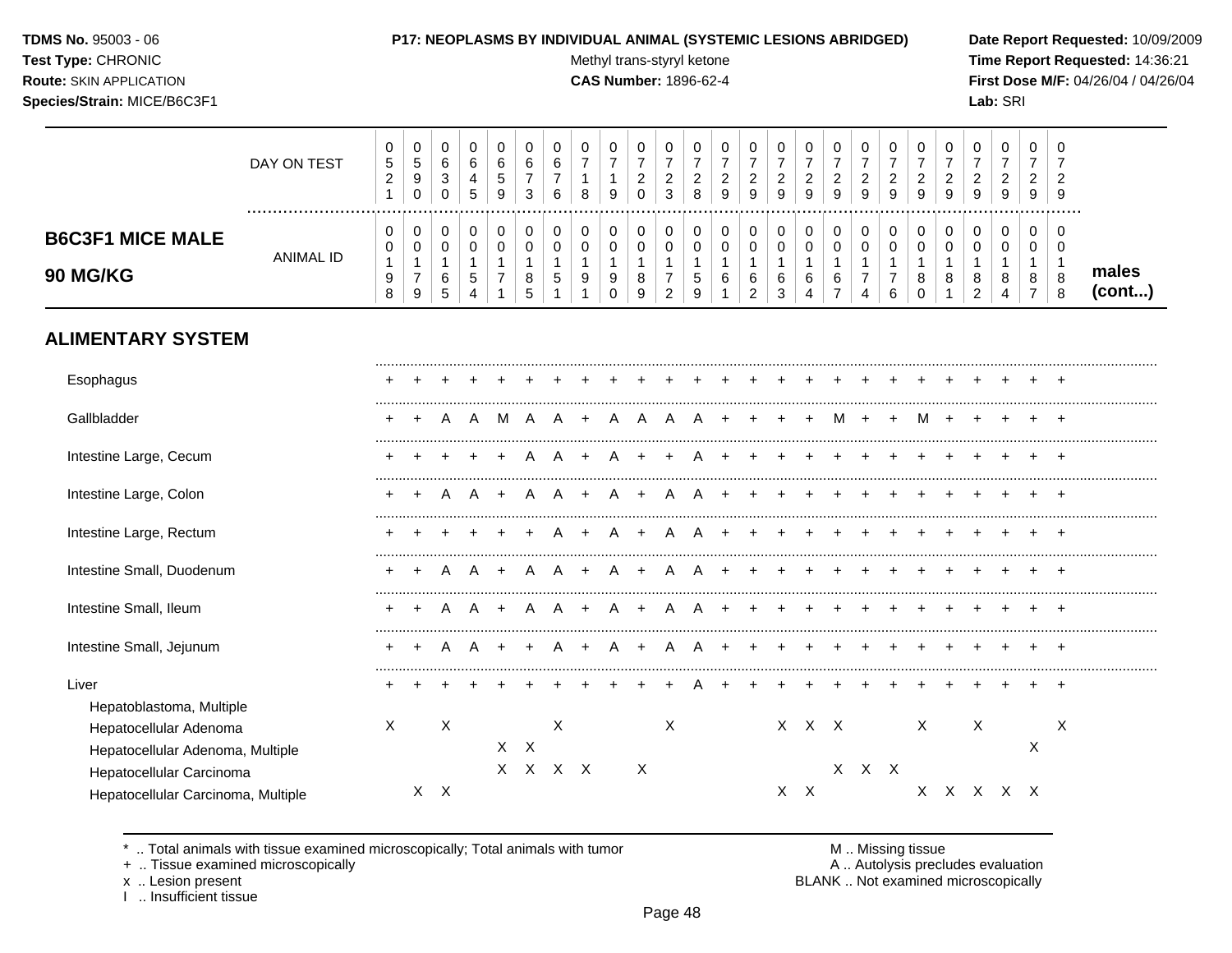Test Type: CHRONIC **Test Type:** CHRONIC **Test Type:** CHRONIC **Time Report Requested:** 14:36:21 **Route:** SKIN APPLICATION **CAS Number:** 1896-62-4 **First Dose M/F:** 04/26/04 / 04/26/04 **Species/Strain:** MICE/B6C3F1 **Lab:** SRI

|                                                                                                                                            | DAY ON TEST      | $\mathbf 0$<br>$\mathbf 5$<br>$\overline{c}$<br>$\mathbf{1}$ | 0<br>$\sqrt{5}$<br>$\boldsymbol{9}$<br>$\mathbf 0$    | $\pmb{0}$<br>6<br>$\mathbf{3}$<br>$\mathsf 0$                    | 0<br>$\,6$<br>4<br>$\overline{5}$                                      | $\mathbf 0$<br>$\,6$<br>$\,$ 5 $\,$<br>$9\,$                       | 0<br>$\,6\,$<br>$\overline{7}$<br>3                    | $\mathbf 0$<br>6<br>$\overline{7}$<br>6                         | $\mathbf 0$<br>$\overline{7}$<br>1<br>8         | 0<br>$\boldsymbol{7}$<br>1<br>9                 | 0<br>$\boldsymbol{7}$<br>$\overline{2}$<br>0 | $\mathbf 0$<br>$\boldsymbol{7}$<br>$\overline{c}$<br>$\mathbf{3}$              | 0<br>$\boldsymbol{7}$<br>$\overline{2}$<br>8       | 0<br>$\overline{7}$<br>$\overline{c}$<br>$9\,$ | $\pmb{0}$<br>$\overline{7}$<br>$\overline{2}$<br>9            | 0<br>$\overline{7}$<br>$\overline{c}$<br>$\boldsymbol{9}$ | $\pmb{0}$<br>$\boldsymbol{7}$<br>$\overline{c}$<br>$\overline{9}$ | 0<br>$\overline{7}$<br>$\overline{2}$<br>9    | $\mathbf 0$<br>$\overline{7}$<br>$\overline{2}$<br>9                 | 0<br>$\boldsymbol{7}$<br>$\overline{2}$<br>9                                                  | 0<br>$\overline{7}$<br>$\overline{2}$<br>9 | $\mathbf 0$<br>$\overline{7}$<br>$\overline{2}$<br>9              | 0<br>$\overline{7}$<br>$\overline{c}$<br>9 | 0<br>$\overline{7}$<br>$\sqrt{2}$<br>$\boldsymbol{9}$   | $\mathbf 0$<br>$\overline{7}$<br>$\overline{2}$<br>9    | 0<br>$\overline{7}$<br>$\overline{2}$<br>$\boldsymbol{9}$ |                 |
|--------------------------------------------------------------------------------------------------------------------------------------------|------------------|--------------------------------------------------------------|-------------------------------------------------------|------------------------------------------------------------------|------------------------------------------------------------------------|--------------------------------------------------------------------|--------------------------------------------------------|-----------------------------------------------------------------|-------------------------------------------------|-------------------------------------------------|----------------------------------------------|--------------------------------------------------------------------------------|----------------------------------------------------|------------------------------------------------|---------------------------------------------------------------|-----------------------------------------------------------|-------------------------------------------------------------------|-----------------------------------------------|----------------------------------------------------------------------|-----------------------------------------------------------------------------------------------|--------------------------------------------|-------------------------------------------------------------------|--------------------------------------------|---------------------------------------------------------|---------------------------------------------------------|-----------------------------------------------------------|-----------------|
| <b>B6C3F1 MICE MALE</b><br>90 MG/KG                                                                                                        | <b>ANIMAL ID</b> | 0<br>$\pmb{0}$<br>1<br>9<br>8                                | 0<br>$\pmb{0}$<br>$\mathbf{1}$<br>$\overline{7}$<br>9 | $\pmb{0}$<br>$\mathsf 0$<br>$\mathbf{1}$<br>6<br>$5\phantom{.0}$ | $\pmb{0}$<br>$\pmb{0}$<br>$\mathbf{1}$<br>$\sqrt{5}$<br>$\overline{4}$ | 0<br>$\mathsf 0$<br>$\mathbf{1}$<br>$\overline{7}$<br>$\mathbf{1}$ | $\mathbf 0$<br>$\mathbf 0$<br>$\overline{1}$<br>8<br>5 | $\mathbf 0$<br>$\mathbf 0$<br>$\mathbf{1}$<br>5<br>$\mathbf{1}$ | $\mathbf 0$<br>$\mathbf 0$<br>$\mathbf{1}$<br>9 | 0<br>$\pmb{0}$<br>$\mathbf{1}$<br>9<br>$\Omega$ | 0<br>0<br>$\mathbf{1}$<br>$\bf 8$<br>9       | $\mathbf 0$<br>$\mathbf 0$<br>$\mathbf{1}$<br>$\overline{7}$<br>$\overline{2}$ | 0<br>$\pmb{0}$<br>$\mathbf{1}$<br>$\,$ 5 $\,$<br>9 | $\mathbf 0$<br>$\pmb{0}$<br>$\mathbf{1}$<br>6  | $\pmb{0}$<br>$\pmb{0}$<br>$\mathbf{1}$<br>6<br>$\overline{2}$ | 0<br>0<br>$\mathbf{1}$<br>6<br>3                          | $\mathbf 0$<br>$\pmb{0}$<br>$\mathbf{1}$<br>6<br>$\overline{4}$   | 0<br>0<br>$\mathbf{1}$<br>6<br>$\overline{7}$ | 0<br>$\mathbf 0$<br>$\mathbf{1}$<br>$\overline{7}$<br>$\overline{4}$ | 0<br>$\mathbf 0$<br>$\mathbf{1}$<br>$\overline{7}$<br>6                                       | 0<br>0<br>$\mathbf{1}$<br>8<br>$\Omega$    | $\mathbf 0$<br>$\mathbf 0$<br>$\mathbf{1}$<br>8<br>$\overline{1}$ | 0<br>$\mathbf 0$<br>1<br>8<br>2            | 0<br>$\mathbf 0$<br>$\mathbf{1}$<br>8<br>$\overline{4}$ | 0<br>$\mathbf 0$<br>$\mathbf{1}$<br>8<br>$\overline{7}$ | $\mathbf 0$<br>$\mathbf 0$<br>$\mathbf 1$<br>8<br>8       | males<br>(cont) |
| Hepatocholangiocarcinoma                                                                                                                   |                  |                                                              |                                                       |                                                                  | X                                                                      |                                                                    |                                                        |                                                                 |                                                 |                                                 |                                              |                                                                                |                                                    |                                                |                                                               |                                                           |                                                                   |                                               |                                                                      |                                                                                               |                                            |                                                                   |                                            |                                                         |                                                         |                                                           |                 |
| Mesentery                                                                                                                                  |                  |                                                              |                                                       |                                                                  |                                                                        |                                                                    |                                                        |                                                                 |                                                 |                                                 |                                              |                                                                                |                                                    |                                                | ÷                                                             |                                                           |                                                                   |                                               |                                                                      |                                                                                               |                                            | ÷                                                                 |                                            |                                                         |                                                         |                                                           |                 |
| Pancreas                                                                                                                                   |                  |                                                              |                                                       |                                                                  |                                                                        |                                                                    |                                                        |                                                                 |                                                 |                                                 |                                              |                                                                                |                                                    |                                                |                                                               |                                                           |                                                                   |                                               |                                                                      |                                                                                               |                                            |                                                                   |                                            |                                                         |                                                         |                                                           |                 |
| Salivary Glands                                                                                                                            |                  |                                                              |                                                       |                                                                  |                                                                        |                                                                    |                                                        |                                                                 |                                                 |                                                 |                                              |                                                                                |                                                    |                                                |                                                               |                                                           |                                                                   |                                               |                                                                      |                                                                                               |                                            |                                                                   |                                            |                                                         |                                                         | $\div$                                                    |                 |
| Stomach, Forestomach                                                                                                                       |                  |                                                              |                                                       |                                                                  |                                                                        |                                                                    |                                                        |                                                                 |                                                 |                                                 |                                              |                                                                                |                                                    |                                                |                                                               |                                                           |                                                                   |                                               |                                                                      |                                                                                               |                                            |                                                                   |                                            |                                                         |                                                         | $\div$                                                    |                 |
| Stomach, Glandular                                                                                                                         |                  |                                                              |                                                       |                                                                  |                                                                        |                                                                    |                                                        |                                                                 |                                                 |                                                 |                                              |                                                                                | А                                                  |                                                |                                                               |                                                           |                                                                   |                                               |                                                                      |                                                                                               |                                            |                                                                   |                                            |                                                         |                                                         | $\overline{+}$                                            |                 |
| <b>CARDIOVASCULAR SYSTEM</b>                                                                                                               |                  |                                                              |                                                       |                                                                  |                                                                        |                                                                    |                                                        |                                                                 |                                                 |                                                 |                                              |                                                                                |                                                    |                                                |                                                               |                                                           |                                                                   |                                               |                                                                      |                                                                                               |                                            |                                                                   |                                            |                                                         |                                                         |                                                           |                 |
| Heart                                                                                                                                      |                  |                                                              |                                                       |                                                                  |                                                                        |                                                                    |                                                        |                                                                 |                                                 |                                                 |                                              |                                                                                |                                                    |                                                |                                                               |                                                           |                                                                   |                                               |                                                                      |                                                                                               |                                            |                                                                   |                                            |                                                         |                                                         |                                                           |                 |
| <b>ENDOCRINE SYSTEM</b>                                                                                                                    |                  |                                                              |                                                       |                                                                  |                                                                        |                                                                    |                                                        |                                                                 |                                                 |                                                 |                                              |                                                                                |                                                    |                                                |                                                               |                                                           |                                                                   |                                               |                                                                      |                                                                                               |                                            |                                                                   |                                            |                                                         |                                                         |                                                           |                 |
| <b>Adrenal Cortex</b><br>Adenoma                                                                                                           |                  |                                                              |                                                       |                                                                  |                                                                        |                                                                    |                                                        |                                                                 | $\mathsf{X}$                                    |                                                 | X                                            |                                                                                |                                                    |                                                |                                                               | X                                                         |                                                                   |                                               |                                                                      |                                                                                               |                                            | $\boldsymbol{\mathsf{X}}$                                         |                                            |                                                         |                                                         | $\ddot{}$                                                 |                 |
| Capsule, Adenoma                                                                                                                           |                  |                                                              |                                                       |                                                                  |                                                                        |                                                                    |                                                        |                                                                 |                                                 |                                                 |                                              |                                                                                |                                                    |                                                |                                                               |                                                           |                                                                   |                                               |                                                                      |                                                                                               |                                            |                                                                   |                                            |                                                         |                                                         |                                                           |                 |
| Adrenal Medulla<br>Pheochromocytoma Benign                                                                                                 |                  |                                                              |                                                       |                                                                  | $\sf X$                                                                |                                                                    |                                                        |                                                                 |                                                 |                                                 |                                              |                                                                                |                                                    |                                                |                                                               |                                                           |                                                                   |                                               |                                                                      |                                                                                               |                                            |                                                                   |                                            |                                                         |                                                         | $\div$                                                    |                 |
| *  Total animals with tissue examined microscopically; Total animals with tumor<br>+  Tissue examined microscopically<br>x  Lesion present |                  |                                                              |                                                       |                                                                  |                                                                        |                                                                    |                                                        |                                                                 |                                                 |                                                 |                                              |                                                                                |                                                    |                                                |                                                               |                                                           |                                                                   |                                               |                                                                      | M  Missing tissue<br>A  Autolysis precludes evaluation<br>BLANK  Not examined microscopically |                                            |                                                                   |                                            |                                                         |                                                         |                                                           |                 |

x .. Lesion present<br>I .. Insufficient tissue

Page 49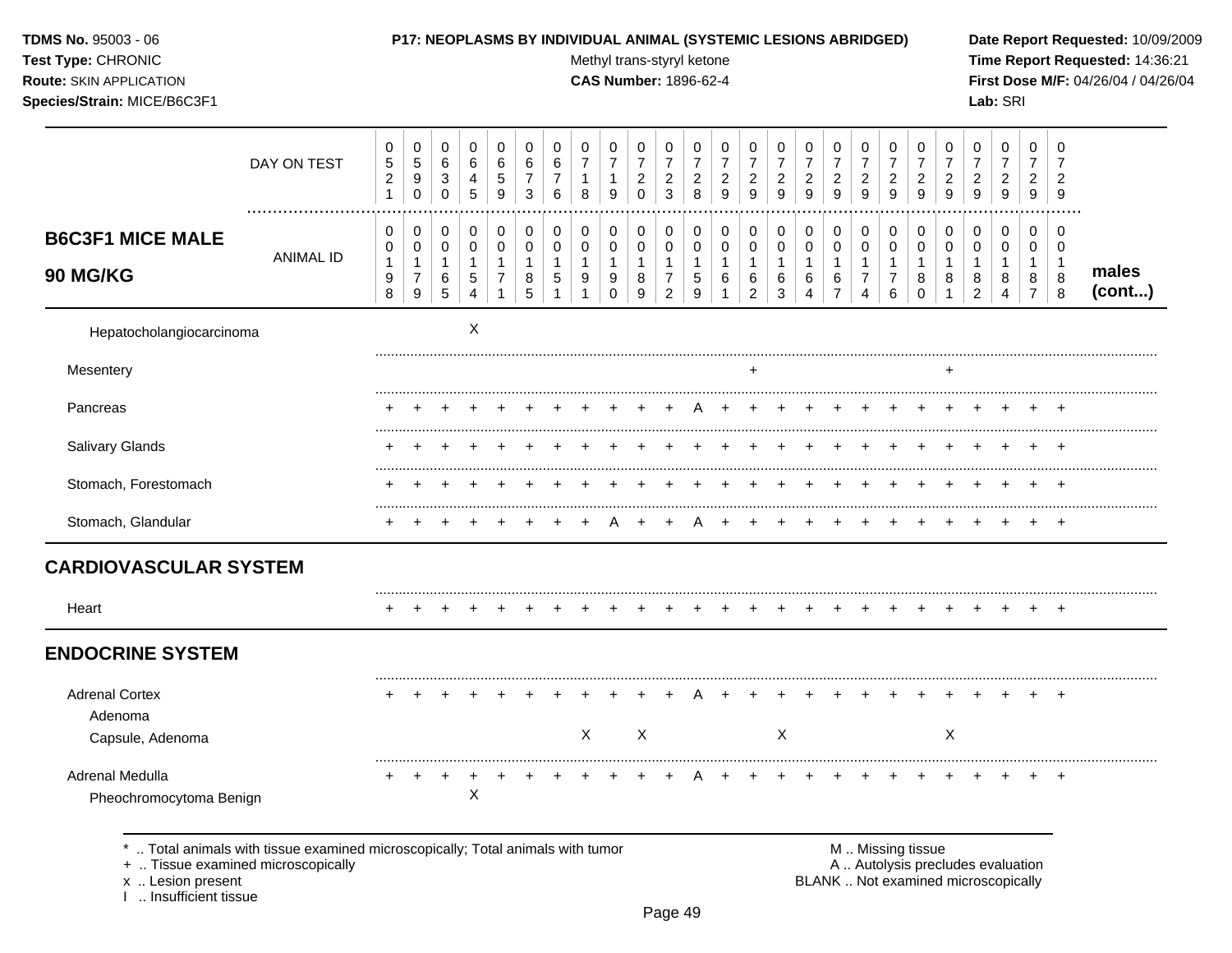Test Type: CHRONIC **Test Type:** CHRONIC **Test Type:** CHRONIC **Time Report Requested:** 14:36:21 **Route:** SKIN APPLICATION **CAS Number:** 1896-62-4 **First Dose M/F:** 04/26/04 / 04/26/04 **Species/Strain:** MICE/B6C3F1 **Lab:** SRI

|                                                    | DAY ON TEST   | 0<br>5<br>$\overline{c}$ | 0<br>5<br>9 | 0<br>6<br>3<br>0 | 6<br>4<br>5      | 6<br>5<br>9 | 6<br>3 | 0<br>6<br>6 | 0<br>8      | 0<br>$\overline{7}$<br>9 | 7<br>$\overline{c}$<br>$\Omega$ | 0<br>$\overline{ }$<br>2<br>3 | 2<br>8 | 2<br>9 | $\overline{c}$<br>9 | 0<br>2<br>9 | $\overline{\mathbf{c}}$<br>9 | 0<br>$\overline{ }$<br>$\overline{c}$<br>9 | 7<br>$\overline{c}$<br>9 | 0<br>⇁<br>2<br>9 | 2<br>9 | $\overline{2}$<br>9 | ົ<br>∠<br>9 | 0<br>2<br>9      | 0<br>⇁<br>2<br>9              | 0<br>2<br>9           |                 |
|----------------------------------------------------|---------------|--------------------------|-------------|------------------|------------------|-------------|--------|-------------|-------------|--------------------------|---------------------------------|-------------------------------|--------|--------|---------------------|-------------|------------------------------|--------------------------------------------|--------------------------|------------------|--------|---------------------|-------------|------------------|-------------------------------|-----------------------|-----------------|
| <b>B6C3F1 MICE MALE</b><br><b>90 MG/KG</b>         | <br>ANIMAL ID | 0<br>0<br>9<br>8         | ⇁<br>9      | 0<br>0<br>6<br>5 | 0<br>0<br>5<br>4 |             | o<br>5 | 0<br>0<br>5 | 0<br>0<br>9 | 0<br>0<br>9<br>0         | $\overline{0}$<br>8<br>9        | 0<br>0<br>2                   | 0<br>9 | 0<br>O | າ                   | 0<br>6<br>3 | 0<br>0<br>6<br>4             | 0<br>0<br>6<br>$\overline{ }$              | 0<br>0<br>4              | 0<br>0<br>6      | 0      | 0<br>0<br>ö         | ◠           | 0<br>0<br>8<br>4 | 0<br>0<br>8<br>$\overline{7}$ | .<br>0<br>0<br>8<br>8 | males<br>(cont) |
|                                                    |               |                          |             |                  |                  |             |        |             |             |                          |                                 |                               |        |        |                     |             |                              |                                            |                          |                  |        |                     |             |                  |                               |                       |                 |
| Islets, Pancreatic<br>Adenoma                      |               |                          |             | X                |                  |             |        |             |             |                          |                                 |                               |        |        |                     |             |                              |                                            |                          |                  |        |                     |             |                  |                               | $\pm$                 |                 |
| Parathyroid Gland                                  |               |                          |             |                  |                  |             |        |             |             |                          |                                 |                               |        |        |                     | M           |                              |                                            |                          |                  |        |                     |             | M                | $+$                           | $+$                   |                 |
| <b>Pituitary Gland</b><br>Pars Distalis, Carcinoma |               |                          |             |                  |                  |             |        |             |             |                          |                                 | Χ                             |        |        |                     |             |                              |                                            |                          |                  |        |                     |             |                  |                               | $\overline{ }$        |                 |
| <b>Thyroid Gland</b><br>Follicular Cell, Adenoma   |               |                          |             |                  |                  |             |        |             |             |                          |                                 |                               |        |        |                     |             |                              |                                            |                          |                  |        |                     |             |                  |                               |                       |                 |

## **GENERAL BODY SYSTEM**

NONE

# **GENITAL SYSTEM**

| Epididymis             | $+$ |  |  |                                   |  |       | $+$                 | $+$ | $+$ $-$ | $+$ | · + |  |  |  |         | $^{+}$  |  |
|------------------------|-----|--|--|-----------------------------------|--|-------|---------------------|-----|---------|-----|-----|--|--|--|---------|---------|--|
| <b>Preputial Gland</b> |     |  |  |                                   |  |       | $+$ $+$ $+$ $+$ $+$ |     |         |     |     |  |  |  |         | $+$ $+$ |  |
| Prostate               |     |  |  |                                   |  | $\pm$ |                     |     |         |     |     |  |  |  |         | $+$ $+$ |  |
| Seminal Vesicle        |     |  |  | + + + + + + A + + + + + + + + + + |  |       |                     |     |         |     |     |  |  |  | $+$ $+$ |         |  |

\* .. Total animals with tissue examined microscopically; Total animals with tumor <br>
+ .. Tissue examined microscopically<br>
+ .. Tissue examined microscopically

+ .. Tissue examined microscopically

I .. Insufficient tissue

x .. Lesion present **BLANK** .. Not examined microscopically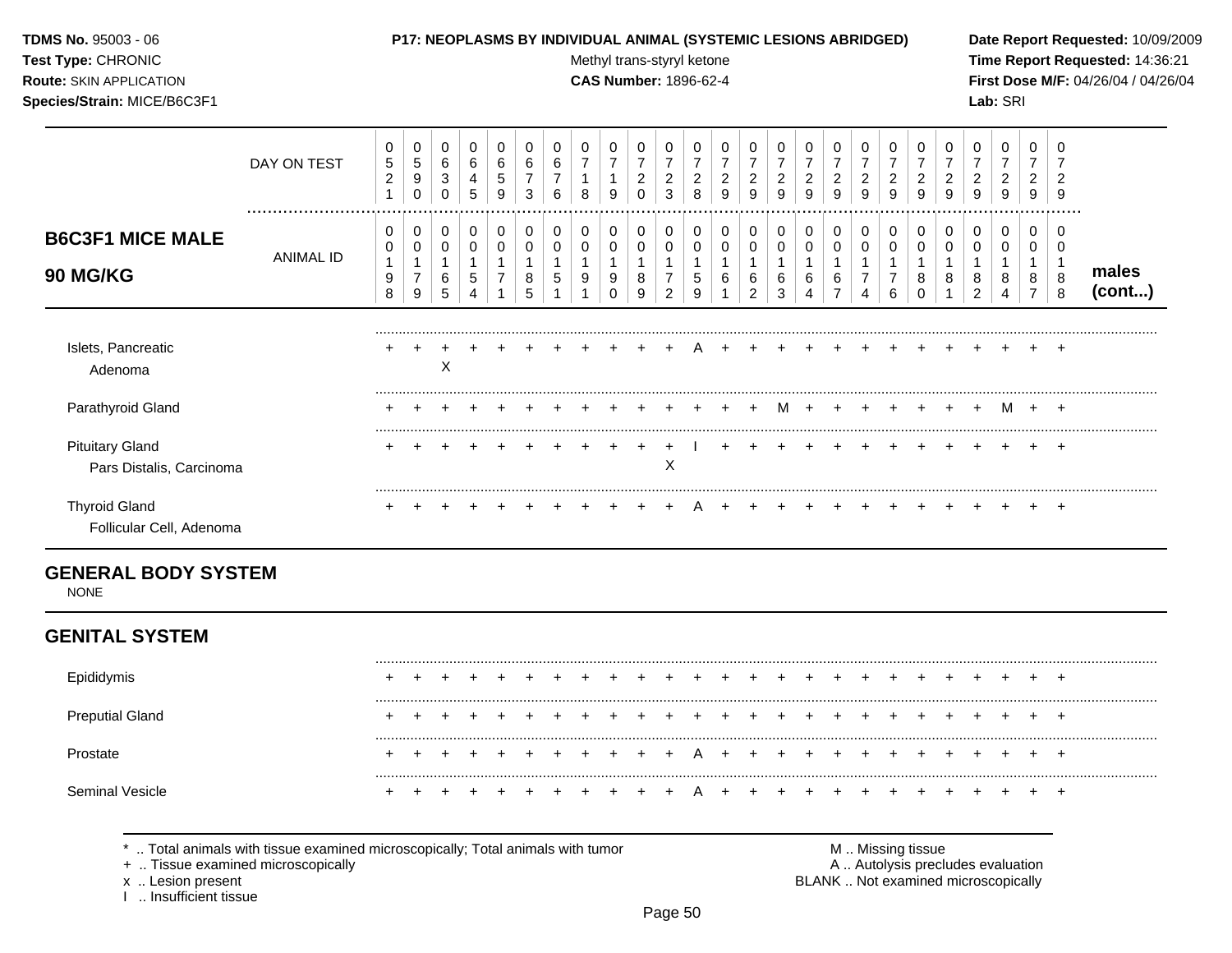|                                                                          | DAY ON TEST                                                                                                        | 0<br>$\sqrt{5}$<br>$\boldsymbol{2}$<br>$\mathbf{1}$ | $\mathbf 0$<br>$\,$ 5 $\,$<br>9<br>$\pmb{0}$                      | 0<br>6<br>3<br>$\pmb{0}$                   | 0<br>6<br>4<br>5                                     | 0<br>$\,6\,$<br>5<br>9                                             | $\Omega$<br>6<br>$\overline{7}$<br>3                   | $\Omega$<br>$\,6$<br>$\overline{7}$<br>6              | 0<br>$\overline{7}$<br>$\mathbf{1}$<br>8                          | $\mathbf 0$<br>$\overline{7}$<br>$\mathbf{1}$<br>9          | 0<br>$\overline{7}$<br>$\boldsymbol{2}$<br>$\mathbf 0$ | 0<br>$\overline{7}$<br>$\overline{c}$<br>3                           | 0<br>$\overline{7}$<br>$\overline{c}$<br>8 | $\mathbf 0$<br>$\overline{7}$<br>$\overline{c}$<br>9 | 0<br>$\overline{7}$<br>$\boldsymbol{2}$<br>9            | 0<br>$\boldsymbol{7}$<br>$\overline{c}$<br>$\overline{9}$ | 0<br>$\overline{7}$<br>$\overline{c}$<br>$\boldsymbol{9}$ | $\mathbf 0$<br>$\overline{7}$<br>$\overline{c}$<br>$\boldsymbol{9}$ | 0<br>$\overline{7}$<br>$\overline{\mathbf{c}}$<br>9 | 0<br>$\overline{7}$<br>$\overline{c}$<br>9              | 0<br>$\overline{7}$<br>$\overline{c}$<br>9                  | 0<br>$\overline{7}$<br>$\boldsymbol{2}$<br>9                    | 0<br>$\overline{7}$<br>$\overline{c}$<br>9                        | $\mathbf 0$<br>$\boldsymbol{7}$<br>$\overline{\mathbf{c}}$<br>9          | $\mathbf 0$<br>$\overline{7}$<br>$\overline{c}$<br>$\boldsymbol{9}$ | $\Omega$<br>$\overline{7}$<br>$\overline{c}$<br>9      |                 |
|--------------------------------------------------------------------------|--------------------------------------------------------------------------------------------------------------------|-----------------------------------------------------|-------------------------------------------------------------------|--------------------------------------------|------------------------------------------------------|--------------------------------------------------------------------|--------------------------------------------------------|-------------------------------------------------------|-------------------------------------------------------------------|-------------------------------------------------------------|--------------------------------------------------------|----------------------------------------------------------------------|--------------------------------------------|------------------------------------------------------|---------------------------------------------------------|-----------------------------------------------------------|-----------------------------------------------------------|---------------------------------------------------------------------|-----------------------------------------------------|---------------------------------------------------------|-------------------------------------------------------------|-----------------------------------------------------------------|-------------------------------------------------------------------|--------------------------------------------------------------------------|---------------------------------------------------------------------|--------------------------------------------------------|-----------------|
| <b>B6C3F1 MICE MALE</b><br>90 MG/KG                                      | <b>ANIMAL ID</b>                                                                                                   | $\mathbf 0$<br>0<br>$\mathbf{1}$<br>9<br>8          | $\mathbf 0$<br>$\mathbf 0$<br>$\mathbf{1}$<br>$\overline{7}$<br>9 | 0<br>$\mathbf 0$<br>$\mathbf{1}$<br>6<br>5 | $\mathbf 0$<br>$\mathbf 0$<br>$\mathbf{1}$<br>5<br>4 | 0<br>$\mathbf 0$<br>$\mathbf{1}$<br>$\overline{7}$<br>$\mathbf{1}$ | $\mathbf 0$<br>$\mathbf 0$<br>$\overline{1}$<br>8<br>5 | 0<br>$\mathbf 0$<br>$\mathbf{1}$<br>5<br>$\mathbf{1}$ | $\mathbf 0$<br>$\mathbf 0$<br>$\mathbf{1}$<br>9<br>$\overline{1}$ | $\mathbf 0$<br>$\mathbf 0$<br>$\mathbf{1}$<br>9<br>$\Omega$ | 0<br>$\mathbf 0$<br>$\mathbf{1}$<br>8<br>9             | 0<br>$\mathbf 0$<br>$\mathbf{1}$<br>$\overline{7}$<br>$\overline{2}$ | 0<br>$\mathbf 0$<br>$\mathbf{1}$<br>5<br>9 | $\mathbf 0$<br>$\mathbf 0$<br>$\mathbf{1}$<br>6<br>1 | 0<br>$\mathbf 0$<br>$\mathbf{1}$<br>6<br>$\overline{2}$ | $\mathbf 0$<br>$\mathbf 0$<br>$\mathbf{1}$<br>6<br>3      | $\mathbf 0$<br>$\mathbf 0$<br>$\mathbf{1}$<br>6<br>4      | $\mathbf 0$<br>$\pmb{0}$<br>$\mathbf{1}$<br>6<br>$\overline{7}$     | 0<br>$\mathbf 0$<br>1<br>$\overline{7}$<br>4        | 0<br>$\mathbf 0$<br>$\mathbf{1}$<br>$\overline{7}$<br>6 | $\mathbf 0$<br>$\mathbf 0$<br>$\mathbf{1}$<br>8<br>$\Omega$ | $\mathbf 0$<br>$\mathbf 0$<br>$\mathbf{1}$<br>8<br>$\mathbf{1}$ | $\mathbf 0$<br>$\mathbf 0$<br>$\mathbf{1}$<br>8<br>$\overline{2}$ | $\mathbf 0$<br>$\mathbf 0$<br>$\overline{1}$<br>8<br>4                   | $\mathbf 0$<br>$\mathbf 0$<br>$\mathbf{1}$<br>8<br>$\overline{7}$   | $\mathbf 0$<br>$\mathbf 0$<br>$\overline{1}$<br>8<br>8 | males<br>(cont) |
| <b>Testes</b><br>Interstitial Cell, Adenoma                              |                                                                                                                    |                                                     |                                                                   |                                            |                                                      |                                                                    |                                                        |                                                       |                                                                   |                                                             |                                                        | X                                                                    |                                            |                                                      |                                                         |                                                           |                                                           |                                                                     |                                                     |                                                         |                                                             |                                                                 |                                                                   |                                                                          |                                                                     |                                                        |                 |
| <b>HEMATOPOIETIC SYSTEM</b>                                              |                                                                                                                    |                                                     |                                                                   |                                            |                                                      |                                                                    |                                                        |                                                       |                                                                   |                                                             |                                                        |                                                                      |                                            |                                                      |                                                         |                                                           |                                                           |                                                                     |                                                     |                                                         |                                                             |                                                                 |                                                                   |                                                                          |                                                                     |                                                        |                 |
| <b>Bone Marrow</b>                                                       |                                                                                                                    |                                                     |                                                                   |                                            |                                                      |                                                                    |                                                        |                                                       |                                                                   |                                                             |                                                        |                                                                      |                                            |                                                      |                                                         |                                                           |                                                           |                                                                     |                                                     |                                                         |                                                             |                                                                 |                                                                   |                                                                          |                                                                     |                                                        |                 |
| Lymph Node                                                               |                                                                                                                    |                                                     |                                                                   |                                            | ٠                                                    |                                                                    |                                                        |                                                       |                                                                   |                                                             |                                                        | ÷                                                                    |                                            |                                                      | $\ddot{}$                                               |                                                           |                                                           | $\ddot{}$                                                           | ÷                                                   |                                                         |                                                             |                                                                 |                                                                   |                                                                          |                                                                     |                                                        |                 |
| Lymph Node, Mandibular                                                   |                                                                                                                    |                                                     |                                                                   |                                            |                                                      |                                                                    |                                                        |                                                       |                                                                   |                                                             |                                                        |                                                                      |                                            |                                                      |                                                         |                                                           |                                                           |                                                                     |                                                     |                                                         |                                                             |                                                                 |                                                                   |                                                                          |                                                                     |                                                        |                 |
| Lymph Node, Mesenteric<br>Hepatocellular Carcinoma, Metastatic,<br>Liver |                                                                                                                    |                                                     | $\boldsymbol{\mathsf{X}}$                                         | $\overline{1}$                             | ÷                                                    | м                                                                  |                                                        |                                                       | ÷                                                                 |                                                             | $\overline{ }$                                         | Α                                                                    | А                                          |                                                      |                                                         |                                                           |                                                           |                                                                     |                                                     |                                                         |                                                             |                                                                 |                                                                   |                                                                          | +                                                                   | $\ddot{}$                                              |                 |
| Spleen<br>Hemangiosarcoma                                                |                                                                                                                    |                                                     |                                                                   |                                            |                                                      |                                                                    |                                                        |                                                       |                                                                   |                                                             |                                                        |                                                                      |                                            |                                                      |                                                         |                                                           |                                                           |                                                                     |                                                     |                                                         |                                                             |                                                                 |                                                                   |                                                                          |                                                                     |                                                        |                 |
| Thymus                                                                   |                                                                                                                    | М                                                   | $\ddot{}$                                                         |                                            |                                                      | M                                                                  |                                                        | $\ddot{}$                                             | M                                                                 | M                                                           |                                                        |                                                                      |                                            |                                                      |                                                         | $\ddot{}$                                                 | $+$                                                       | M                                                                   |                                                     | M M +                                                   |                                                             | $+$                                                             | $+$                                                               |                                                                          |                                                                     |                                                        |                 |
| <b>INTEGUMENTARY SYSTEM</b>                                              |                                                                                                                    |                                                     |                                                                   |                                            |                                                      |                                                                    |                                                        |                                                       |                                                                   |                                                             |                                                        |                                                                      |                                            |                                                      |                                                         |                                                           |                                                           |                                                                     |                                                     |                                                         |                                                             |                                                                 |                                                                   |                                                                          |                                                                     |                                                        |                 |
| Mammary Gland                                                            |                                                                                                                    |                                                     |                                                                   |                                            |                                                      |                                                                    |                                                        |                                                       |                                                                   |                                                             |                                                        |                                                                      |                                            |                                                      |                                                         |                                                           |                                                           |                                                                     |                                                     |                                                         |                                                             |                                                                 |                                                                   |                                                                          |                                                                     |                                                        |                 |
| x  Lesion present<br>I. Insufficient tissue                              | Total animals with tissue examined microscopically; Total animals with tumor<br>+  Tissue examined microscopically |                                                     |                                                                   |                                            |                                                      |                                                                    |                                                        |                                                       |                                                                   |                                                             |                                                        |                                                                      | $ \cdot$                                   |                                                      |                                                         |                                                           |                                                           |                                                                     |                                                     | M  Missing tissue                                       |                                                             |                                                                 |                                                                   | A  Autolysis precludes evaluation<br>BLANK  Not examined microscopically |                                                                     |                                                        |                 |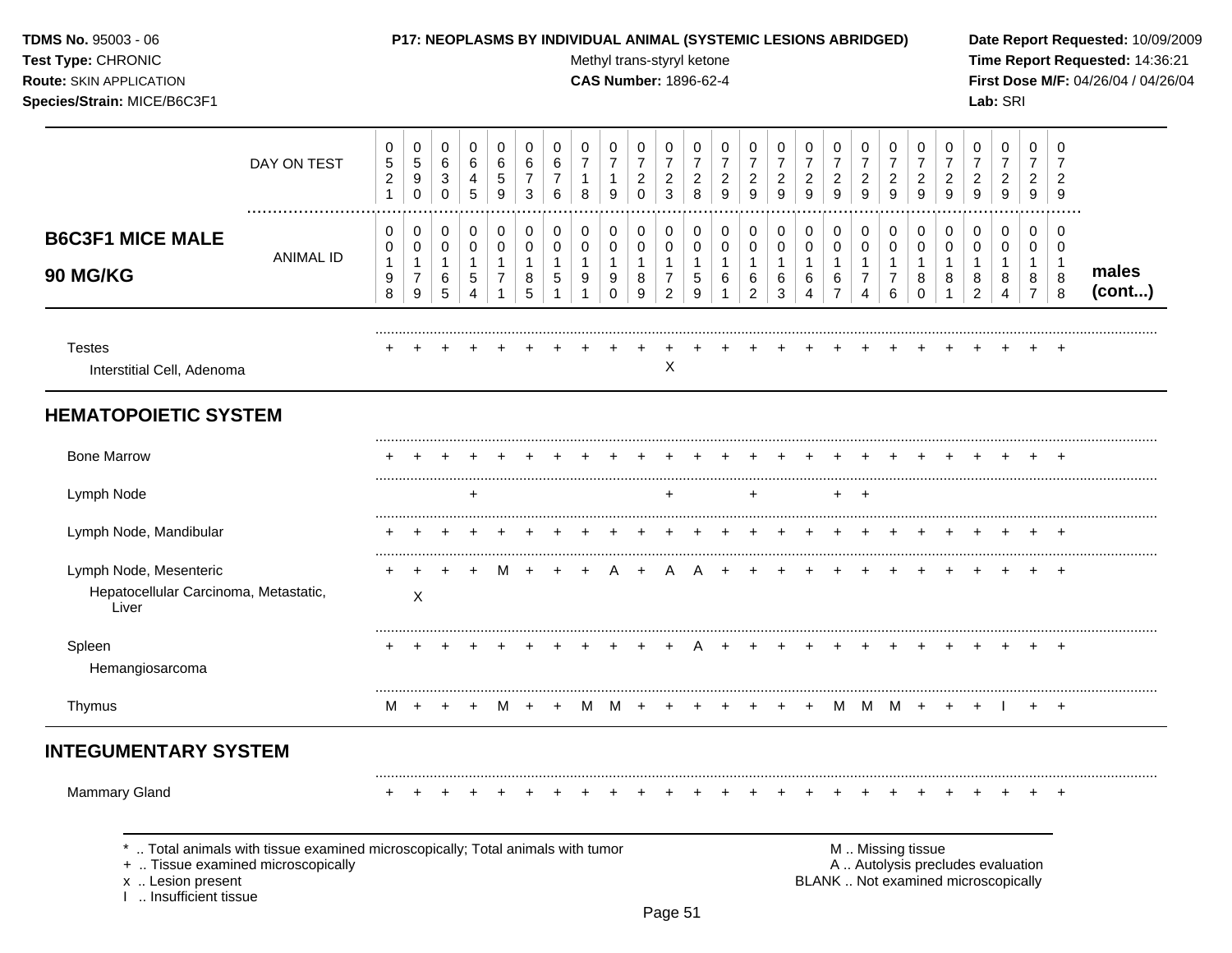| DAY ON TEST                                                                                                                                                       | 0<br>$\,$ 5 $\,$<br>$\boldsymbol{2}$<br>$\mathbf{1}$ | 0<br>$\,$ 5 $\,$<br>$\boldsymbol{9}$<br>$\pmb{0}$       | $\pmb{0}$<br>$\,6\,$<br>$\sqrt{3}$<br>$\pmb{0}$ | $\mathbf 0$<br>6<br>4<br>$\overline{5}$                          | $\mathbf 0$<br>$\,6\,$<br>5<br>9                                             | $\mathbf 0$<br>6<br>$\boldsymbol{7}$<br>$\mathbf{3}$   | 0<br>6<br>$\boldsymbol{7}$<br>6                                   | 0<br>$\overline{7}$<br>$\mathbf{1}$<br>8                       | 0<br>$\overline{7}$<br>$\mathbf{1}$<br>9   | 0<br>$\overline{7}$<br>$\sqrt{2}$<br>$\mathbf 0$ | 0<br>$\overline{7}$<br>$\overline{c}$<br>$\mathbf{3}$                  | 0<br>$\overline{7}$<br>$\overline{c}$<br>8        | 0<br>$\overline{7}$<br>$\boldsymbol{2}$<br>$\boldsymbol{9}$ | 0<br>$\overline{7}$<br>$\overline{c}$<br>$9\,$          | 0<br>$\overline{7}$<br>$\sqrt{2}$<br>9           | 0<br>$\overline{7}$<br>$\overline{c}$<br>$\boldsymbol{9}$ | 0<br>$\overline{7}$<br>$\sqrt{2}$<br>$\mathsf g$        | 0<br>$\overline{7}$<br>$\overline{c}$<br>$\boldsymbol{9}$         | $\pmb{0}$<br>$\overline{7}$<br>$\overline{c}$<br>$\boldsymbol{9}$ | 0<br>$\overline{7}$<br>$\overline{c}$<br>$\boldsymbol{9}$ | 0<br>$\overline{7}$<br>$\overline{c}$<br>$\boldsymbol{9}$                | 0<br>$\overline{7}$<br>$\overline{c}$<br>9              | 0<br>$\overline{7}$<br>$\overline{c}$<br>$\boldsymbol{9}$ | $\mathbf 0$<br>$\overline{7}$<br>$\overline{2}$<br>$\boldsymbol{9}$ | 0<br>$\overline{7}$<br>$\overline{2}$<br>9      |                 |
|-------------------------------------------------------------------------------------------------------------------------------------------------------------------|------------------------------------------------------|---------------------------------------------------------|-------------------------------------------------|------------------------------------------------------------------|------------------------------------------------------------------------------|--------------------------------------------------------|-------------------------------------------------------------------|----------------------------------------------------------------|--------------------------------------------|--------------------------------------------------|------------------------------------------------------------------------|---------------------------------------------------|-------------------------------------------------------------|---------------------------------------------------------|--------------------------------------------------|-----------------------------------------------------------|---------------------------------------------------------|-------------------------------------------------------------------|-------------------------------------------------------------------|-----------------------------------------------------------|--------------------------------------------------------------------------|---------------------------------------------------------|-----------------------------------------------------------|---------------------------------------------------------------------|-------------------------------------------------|-----------------|
| <b>B6C3F1 MICE MALE</b><br><b>ANIMAL ID</b><br>90 MG/KG                                                                                                           | 0<br>0<br>1<br>9<br>8                                | 0<br>$\mathbf 0$<br>$\mathbf{1}$<br>$\overline{7}$<br>9 | 0<br>0<br>$\mathbf{1}$<br>6<br>5                | 0<br>$\mathbf 0$<br>$\mathbf{1}$<br>$\sqrt{5}$<br>$\overline{4}$ | $\mathbf 0$<br>$\pmb{0}$<br>$\mathbf{1}$<br>$\boldsymbol{7}$<br>$\mathbf{1}$ | $\mathbf 0$<br>$\mathbf 0$<br>$\overline{1}$<br>8<br>5 | $\mathbf 0$<br>$\mathbf 0$<br>$\mathbf{1}$<br>5<br>$\overline{1}$ | $\mathbf 0$<br>$\mathbf 0$<br>$\mathbf{1}$<br>9<br>$\mathbf 1$ | 0<br>$\mathbf 0$<br>$\mathbf{1}$<br>9<br>0 | 0<br>0<br>$\mathbf{1}$<br>8<br>$\boldsymbol{9}$  | 0<br>$\mathbf 0$<br>$\overline{1}$<br>$\overline{7}$<br>$\overline{2}$ | 0<br>$\pmb{0}$<br>$\mathbf{1}$<br>$\sqrt{5}$<br>9 | 0<br>$\mathbf 0$<br>$\mathbf{1}$<br>$\,6$<br>1              | 0<br>$\mathbf 0$<br>$\mathbf{1}$<br>6<br>$\overline{a}$ | 0<br>$\mathbf 0$<br>$\overline{1}$<br>$\,6$<br>3 | $\mathbf 0$<br>$\mathbf 0$<br>1<br>6<br>$\overline{A}$    | 0<br>$\mathbf 0$<br>$\mathbf{1}$<br>6<br>$\overline{7}$ | $\mathbf 0$<br>$\mathbf 0$<br>$\mathbf{1}$<br>$\overline{7}$<br>4 | 0<br>$\pmb{0}$<br>$\mathbf{1}$<br>$\boldsymbol{7}$<br>6           | 0<br>$\mathbf 0$<br>1<br>8<br>$\mathbf 0$                 | 0<br>$\mathbf 0$<br>$\mathbf{1}$<br>8<br>$\mathbf{1}$                    | 0<br>$\mathbf 0$<br>$\mathbf{1}$<br>8<br>$\overline{2}$ | 0<br>$\mathbf 0$<br>$\mathbf{1}$<br>8<br>4                | 0<br>$\mathbf 0$<br>$\mathbf{1}$<br>8<br>$\overline{7}$             | 0<br>$\mathbf 0$<br>$\mathbf{1}$<br>$\, 8$<br>8 | males<br>(cont) |
| Skin<br>Pinna, Hemangioma<br>Subcutaneous Tissue, Hepatocellular<br>Carcinoma, Metastatic, Lung                                                                   |                                                      |                                                         |                                                 | $\boldsymbol{\mathsf{X}}$                                        |                                                                              |                                                        |                                                                   |                                                                |                                            |                                                  |                                                                        |                                                   |                                                             |                                                         |                                                  |                                                           |                                                         |                                                                   |                                                                   |                                                           |                                                                          |                                                         |                                                           |                                                                     |                                                 |                 |
| <b>MUSCULOSKELETAL SYSTEM</b>                                                                                                                                     |                                                      |                                                         |                                                 |                                                                  |                                                                              |                                                        |                                                                   |                                                                |                                            |                                                  |                                                                        |                                                   |                                                             |                                                         |                                                  |                                                           |                                                         |                                                                   |                                                                   |                                                           |                                                                          |                                                         |                                                           |                                                                     |                                                 |                 |
| <b>Bone</b>                                                                                                                                                       |                                                      |                                                         |                                                 |                                                                  |                                                                              |                                                        |                                                                   |                                                                |                                            |                                                  |                                                                        |                                                   |                                                             |                                                         |                                                  |                                                           |                                                         |                                                                   |                                                                   |                                                           |                                                                          |                                                         |                                                           |                                                                     |                                                 |                 |
| <b>Skeletal Muscle</b>                                                                                                                                            |                                                      |                                                         |                                                 | $\ddot{}$                                                        |                                                                              |                                                        |                                                                   |                                                                |                                            |                                                  |                                                                        |                                                   |                                                             |                                                         |                                                  |                                                           |                                                         |                                                                   |                                                                   |                                                           |                                                                          |                                                         |                                                           |                                                                     |                                                 |                 |
| <b>NERVOUS SYSTEM</b>                                                                                                                                             |                                                      |                                                         |                                                 |                                                                  |                                                                              |                                                        |                                                                   |                                                                |                                            |                                                  |                                                                        |                                                   |                                                             |                                                         |                                                  |                                                           |                                                         |                                                                   |                                                                   |                                                           |                                                                          |                                                         |                                                           |                                                                     |                                                 |                 |
| <b>Brain</b>                                                                                                                                                      |                                                      |                                                         |                                                 |                                                                  |                                                                              |                                                        |                                                                   |                                                                |                                            |                                                  |                                                                        |                                                   |                                                             |                                                         |                                                  |                                                           |                                                         |                                                                   |                                                                   |                                                           |                                                                          |                                                         |                                                           |                                                                     |                                                 |                 |
| <b>RESPIRATORY SYSTEM</b>                                                                                                                                         |                                                      |                                                         |                                                 |                                                                  |                                                                              |                                                        |                                                                   |                                                                |                                            |                                                  |                                                                        |                                                   |                                                             |                                                         |                                                  |                                                           |                                                         |                                                                   |                                                                   |                                                           |                                                                          |                                                         |                                                           |                                                                     |                                                 |                 |
| Lung<br>Alveolar/Bronchiolar Adenoma<br>Alveolar/Bronchiolar Adenoma, Multiple<br>Alveolar/Bronchiolar Carcinoma<br>Alveolar/Bronchiolar Carcinoma, Multiple      |                                                      |                                                         |                                                 |                                                                  |                                                                              |                                                        |                                                                   | $\mathsf X$                                                    | X                                          |                                                  |                                                                        |                                                   |                                                             | X                                                       |                                                  |                                                           | $\sf X$                                                 |                                                                   |                                                                   |                                                           |                                                                          | $\sf X$                                                 | X                                                         |                                                                     | $\ddot{}$<br>X                                  |                 |
| Total animals with tissue examined microscopically; Total animals with tumor<br>+  Tissue examined microscopically<br>x  Lesion present<br>I  Insufficient tissue |                                                      |                                                         |                                                 |                                                                  |                                                                              |                                                        |                                                                   |                                                                |                                            |                                                  |                                                                        |                                                   |                                                             |                                                         |                                                  |                                                           |                                                         |                                                                   |                                                                   | M  Missing tissue                                         | A  Autolysis precludes evaluation<br>BLANK  Not examined microscopically |                                                         |                                                           |                                                                     |                                                 |                 |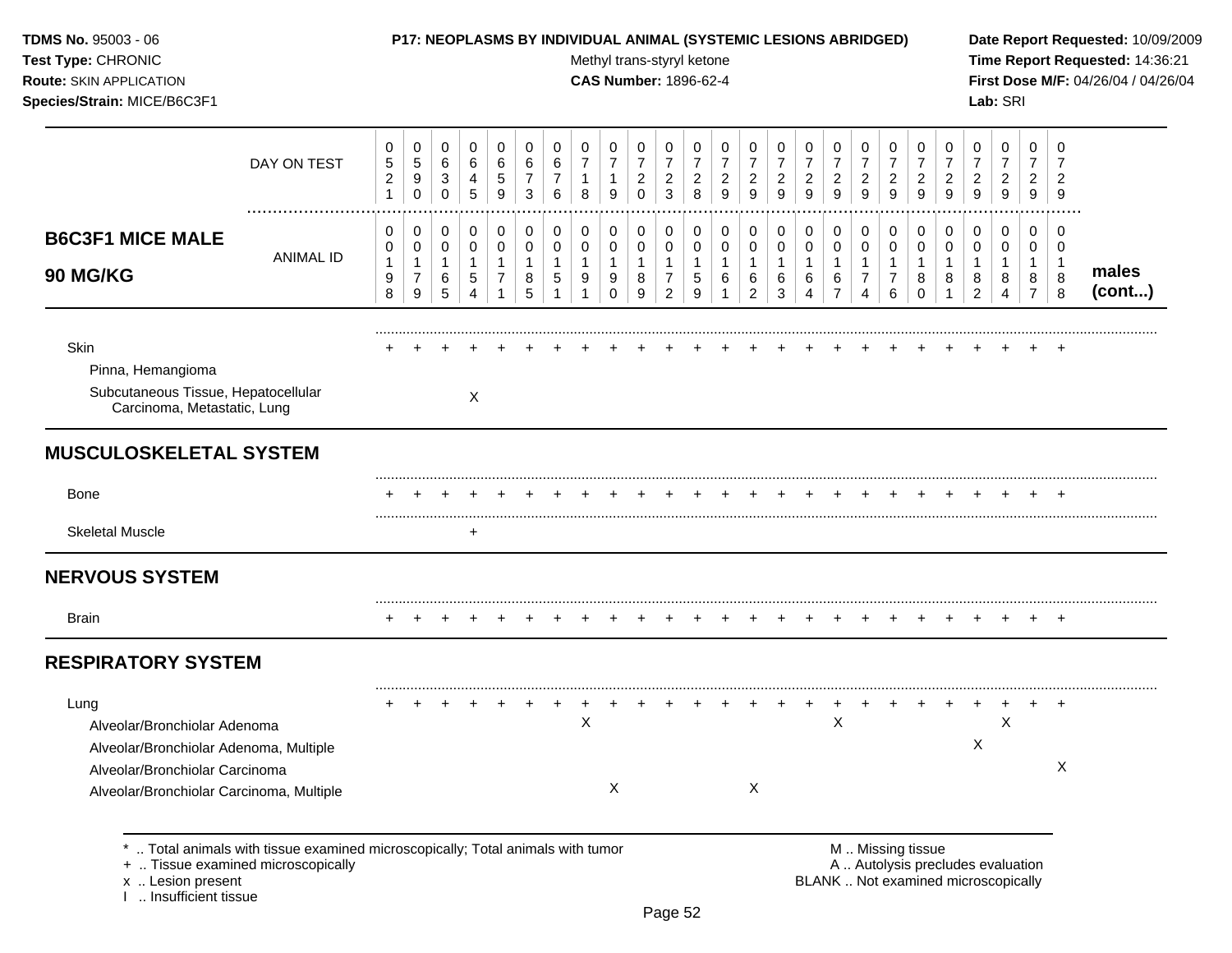| <b>TDMS No. 95003 - 06</b> |  |
|----------------------------|--|
| Test Type: CHRONIC         |  |

**Route: SKIN APPLICATION** Species/Strain: MICE/B6C3F1

#### P17: NEOPLASMS BY INDIVIDUAL ANIMAL (SYSTEMIC LESIONS ABRIDGED)

Methyl trans-styryl ketone

**CAS Number: 1896-62-4** 

Date Report Requested: 10/09/2009 Time Report Requested: 14:36:21 First Dose M/F: 04/26/04 / 04/26/04 Lab: SRI

|                                                                                                              | DAY ON TEST                                                                     | 0<br>$\sqrt{5}$<br>$\overline{2}$<br>$\mathbf{1}$ | $\pmb{0}$<br>$\sqrt{5}$<br>$\boldsymbol{9}$<br>$\pmb{0}$ | 0<br>6<br>$\sqrt{3}$<br>$\mathbf 0$                       | $\mathbf 0$<br>6<br>$\overline{4}$<br>5                          | $\mathbf 0$<br>6<br>$\sqrt{5}$<br>9     | 0<br>6<br>$\boldsymbol{7}$<br>3 | 0<br>6<br>$\overline{7}$<br>6                        | 0<br>$\overline{7}$<br>$\mathbf{1}$<br>8                   | 0<br>$\overline{7}$<br>$\mathbf{1}$<br>9                            | 0<br>$\overline{7}$<br>$\overline{c}$<br>$\mathbf 0$      | 0<br>$\overline{7}$<br>$\overline{2}$<br>3                   | 0<br>$\overline{7}$<br>$\boldsymbol{2}$<br>8            | 0<br>$\overline{7}$<br>$\overline{c}$<br>9 | 0<br>$\overline{7}$<br>$\overline{c}$<br>$9\,$            | $\mathbf 0$<br>$\overline{7}$<br>$\overline{c}$<br>9 | 0<br>$\overline{7}$<br>$\overline{c}$<br>9                  | 0<br>$\overline{7}$<br>$\overline{2}$<br>9                      | 0<br>$\overline{7}$<br>$\overline{2}$<br>9 | 0<br>$\overline{7}$<br>$\overline{c}$<br>$\overline{9}$ | 0<br>$\overline{7}$<br>$\overline{c}$<br>9 | 0<br>$\overline{7}$<br>$\overline{a}$<br>9        | $\mathbf 0$<br>$\overline{7}$<br>$\overline{c}$<br>9 | 0<br>$\overline{7}$<br>$\overline{c}$<br>9 | 0<br>$\overline{7}$<br>$\overline{c}$<br>9                | $\mathbf 0$<br>$\overline{7}$<br>$\overline{2}$<br>9 |                 |
|--------------------------------------------------------------------------------------------------------------|---------------------------------------------------------------------------------|---------------------------------------------------|----------------------------------------------------------|-----------------------------------------------------------|------------------------------------------------------------------|-----------------------------------------|---------------------------------|------------------------------------------------------|------------------------------------------------------------|---------------------------------------------------------------------|-----------------------------------------------------------|--------------------------------------------------------------|---------------------------------------------------------|--------------------------------------------|-----------------------------------------------------------|------------------------------------------------------|-------------------------------------------------------------|-----------------------------------------------------------------|--------------------------------------------|---------------------------------------------------------|--------------------------------------------|---------------------------------------------------|------------------------------------------------------|--------------------------------------------|-----------------------------------------------------------|------------------------------------------------------|-----------------|
| <b>B6C3F1 MICE MALE</b><br>90 MG/KG                                                                          | <b>ANIMAL ID</b>                                                                | 0<br>0<br>$\mathbf{1}$<br>$\boldsymbol{9}$<br>8   | 0<br>$\pmb{0}$<br>$\mathbf{1}$<br>$\boldsymbol{7}$<br>9  | 0<br>$\mathbf 0$<br>$\overline{1}$<br>$\,6$<br>$\sqrt{5}$ | 0<br>$\mathbf 0$<br>$\mathbf{1}$<br>$\sqrt{5}$<br>$\overline{4}$ | 0<br>$\mathbf 0$<br>1<br>$\overline{7}$ | 0<br>0<br>1<br>8<br>5           | 0<br>0<br>$\mathbf{1}$<br>$\sqrt{5}$<br>$\mathbf{1}$ | 0<br>0<br>$\mathbf{1}$<br>$\boldsymbol{9}$<br>$\mathbf{1}$ | 0<br>$\mathbf 0$<br>$\mathbf{1}$<br>$\boldsymbol{9}$<br>$\mathbf 0$ | 0<br>$\mathbf 0$<br>$\overline{1}$<br>8<br>$\overline{9}$ | 0<br>0<br>$\mathbf{1}$<br>$\boldsymbol{7}$<br>$\overline{c}$ | 0<br>$\mathbf 0$<br>1<br>$\sqrt{5}$<br>$\boldsymbol{9}$ | 0<br>0<br>1<br>$\,6$<br>1                  | $\pmb{0}$<br>0<br>$\mathbf{1}$<br>$\,6$<br>$\overline{2}$ | 0<br>$\mathbf 0$<br>$\overline{1}$<br>$\,6\,$<br>3   | 0<br>$\mathbf 0$<br>$\mathbf{1}$<br>$\,6$<br>$\overline{4}$ | 0<br>$\mathbf 0$<br>$\overline{1}$<br>$\,6\,$<br>$\overline{7}$ | 0<br>0<br>1<br>$\boldsymbol{7}$<br>4       | 0<br>$\mathbf 0$<br>1<br>$\overline{7}$<br>6            | 0<br>0<br>1<br>8<br>$\mathbf 0$            | 0<br>0<br>$\mathbf{1}$<br>$\bf 8$<br>$\mathbf{1}$ | 0<br>0<br>$\overline{1}$<br>8<br>$\overline{c}$      | 0<br>0<br>1<br>8<br>$\overline{4}$         | 0<br>$\mathbf 0$<br>$\overline{1}$<br>8<br>$\overline{7}$ | 0<br>$\mathbf 0$<br>$\mathbf{1}$<br>$\bf 8$<br>8     | males<br>(cont) |
| Hepatoblastoma, Metastatic, Liver<br>Hepatocellular Carcinoma, Metastatic,<br>Liver                          |                                                                                 |                                                   | $\pmb{\times}$                                           |                                                           |                                                                  |                                         |                                 |                                                      | $\boldsymbol{\mathsf{X}}$                                  |                                                                     |                                                           |                                                              |                                                         |                                            |                                                           |                                                      |                                                             |                                                                 | $\boldsymbol{\mathsf{X}}$                  |                                                         | X                                          |                                                   | $\mathsf{X}$                                         |                                            |                                                           |                                                      |                 |
| Nose                                                                                                         |                                                                                 |                                                   |                                                          |                                                           |                                                                  |                                         |                                 |                                                      |                                                            |                                                                     |                                                           |                                                              |                                                         |                                            |                                                           |                                                      |                                                             |                                                                 |                                            |                                                         | ÷                                          |                                                   | +                                                    |                                            |                                                           |                                                      |                 |
| Trachea                                                                                                      |                                                                                 |                                                   |                                                          |                                                           |                                                                  |                                         |                                 |                                                      |                                                            |                                                                     |                                                           |                                                              |                                                         |                                            |                                                           |                                                      |                                                             |                                                                 |                                            |                                                         |                                            |                                                   |                                                      |                                            |                                                           |                                                      |                 |
| <b>SPECIAL SENSES SYSTEM</b>                                                                                 |                                                                                 |                                                   |                                                          |                                                           |                                                                  |                                         |                                 |                                                      |                                                            |                                                                     |                                                           |                                                              |                                                         |                                            |                                                           |                                                      |                                                             |                                                                 |                                            |                                                         |                                            |                                                   |                                                      |                                            |                                                           |                                                      |                 |
| Eye                                                                                                          |                                                                                 |                                                   |                                                          |                                                           |                                                                  |                                         | A                               | A                                                    |                                                            | A                                                                   |                                                           | A                                                            | A                                                       |                                            |                                                           |                                                      |                                                             |                                                                 |                                            |                                                         |                                            |                                                   |                                                      |                                            |                                                           |                                                      |                 |
| <b>Harderian Gland</b><br>Adenoma<br>Carcinoma                                                               |                                                                                 |                                                   |                                                          |                                                           |                                                                  |                                         |                                 |                                                      |                                                            |                                                                     |                                                           |                                                              |                                                         |                                            |                                                           |                                                      | X                                                           |                                                                 |                                            |                                                         | $X$ $X$                                    |                                                   |                                                      | $\mathsf{X}$                               |                                                           | $\times$                                             |                 |
| <b>URINARY SYSTEM</b>                                                                                        |                                                                                 |                                                   |                                                          |                                                           |                                                                  |                                         |                                 |                                                      |                                                            |                                                                     |                                                           |                                                              |                                                         |                                            |                                                           |                                                      |                                                             |                                                                 |                                            |                                                         |                                            |                                                   |                                                      |                                            |                                                           |                                                      |                 |
| Kidney<br>Hepatocellular Carcinoma, Metastatic,<br>Liver<br>Renal Tubule, Adenoma<br>Renal Tubule, Carcinoma |                                                                                 |                                                   | X                                                        |                                                           |                                                                  |                                         |                                 |                                                      |                                                            |                                                                     |                                                           |                                                              |                                                         |                                            |                                                           |                                                      |                                                             |                                                                 |                                            |                                                         |                                            |                                                   |                                                      |                                            |                                                           |                                                      |                 |
| +  Tissue examined microscopically<br>x  Lesion present<br>I  Insufficient tissue                            | *  Total animals with tissue examined microscopically; Total animals with tumor |                                                   |                                                          |                                                           |                                                                  |                                         |                                 |                                                      |                                                            |                                                                     |                                                           |                                                              |                                                         |                                            |                                                           |                                                      |                                                             | BLANK  Not examined microscopically                             |                                            | M  Missing tissue<br>A  Autolysis precludes evaluation  |                                            |                                                   |                                                      |                                            |                                                           |                                                      |                 |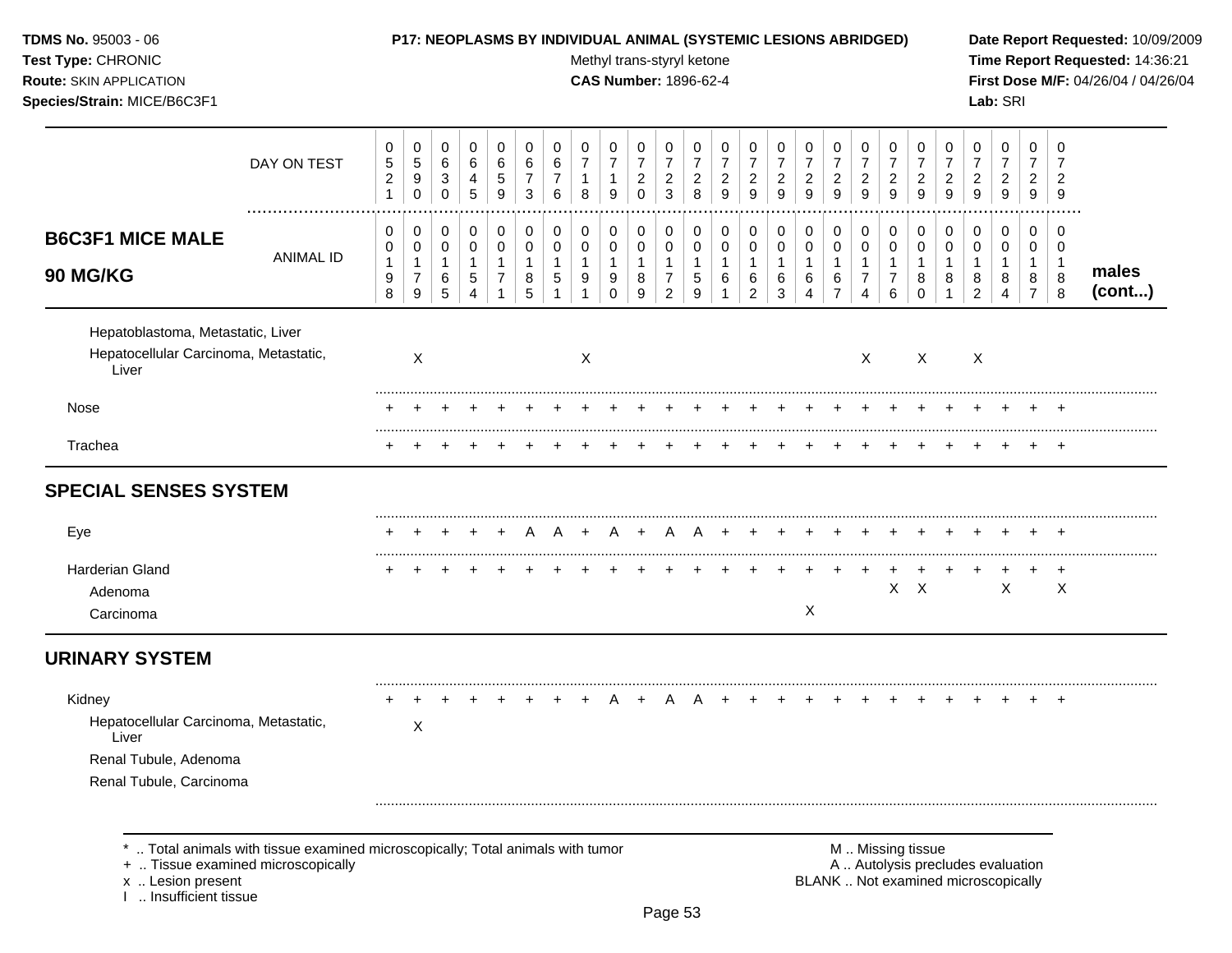**Test Type:** CHRONIC **The Report Requested:** 14:36:21 **Route:** SKIN APPLICATION **CAS Number:** 1896-62-4 **First Dose M/F:** 04/26/04 / 04/26/04 **Species/Strain:** MICE/B6C3F1 **Lab:** SRI

|                                            | DAY ON TEST   | 0<br>5<br>$\overline{2}$   | 0<br>$\mathbf 5$<br>9<br>0 | U<br>6<br>3      | 0<br>6<br>4<br>5 | 0<br>6<br>5<br>9 | 6<br>7<br>3 | 0<br>6<br>$\overline{ }$<br>6 | 0<br>$\overline{ }$<br>8 | 0<br>$\overline{ }$<br>9 | U<br>$\overline{ }$<br>$\overline{2}$ | 2<br>3           | 0<br>$\overline{ }$<br>$\overline{2}$<br>8 | ⇁<br>$\overline{\mathbf{c}}$<br>9 | 0<br>⇁<br>2<br>9 | 0<br>⇁<br>$\overline{2}$<br>9 | 0<br>$\overline{\phantom{0}}$<br>$\overline{2}$<br>9 | υ<br>$\overline{ }$<br>$\overline{\mathbf{c}}$<br>9 | $\overline{2}$<br>9 | 0<br>⇁<br>$\overline{2}$<br>9 | $\overline{\mathbf{c}}$<br>9 | 0<br>⇁<br>2<br>9 | 0<br>⇁<br>2<br>9 | 0<br>-<br>$\overline{2}$<br>9 | υ<br>$\overline{2}$<br>9                | ີ<br>∠<br>9 |                 |
|--------------------------------------------|---------------|----------------------------|----------------------------|------------------|------------------|------------------|-------------|-------------------------------|--------------------------|--------------------------|---------------------------------------|------------------|--------------------------------------------|-----------------------------------|------------------|-------------------------------|------------------------------------------------------|-----------------------------------------------------|---------------------|-------------------------------|------------------------------|------------------|------------------|-------------------------------|-----------------------------------------|-------------|-----------------|
| <b>B6C3F1 MICE MALE</b><br><b>90 MG/KG</b> | <br>ANIMAL ID | 0<br>$\mathbf 0$<br>9<br>8 | 0<br>0<br>-<br>9           | 0<br>0<br>6<br>5 | 0<br>0<br>5      | 0<br>0<br>⇁      | 8<br>G      | 0<br>0<br>5                   | 0<br>0<br>9              | 0<br>0<br>9              | 0<br>0<br>8<br>9                      | 0<br>0<br>⇁<br>ົ | 0<br>0<br>5<br>9                           | $\mathbf 0$<br>6                  | 0<br>0<br>6<br>2 | 0<br>0<br>6<br>3              | 0<br>0<br>6<br>4                                     | 0<br>0<br>6<br>⇁                                    | 0<br>0              | 0<br>0<br>6                   | 8                            | 0<br>0<br>8      | 0<br>0<br>8<br>2 | 0<br>0<br>8<br>4              | 0<br>υ<br>8<br>$\overline{\phantom{0}}$ | .<br>8<br>8 | males<br>(cont) |
| <b>Urinary Bladder</b>                     |               |                            |                            |                  |                  |                  |             |                               |                          | A                        |                                       |                  | Α                                          |                                   |                  |                               |                                                      |                                                     |                     |                               |                              |                  |                  |                               | $+$                                     | $+$         |                 |
| <b>SYSTEMIC LESIONS</b>                    |               |                            |                            |                  |                  |                  |             |                               |                          |                          |                                       |                  |                                            |                                   |                  |                               |                                                      |                                                     |                     |                               |                              |                  |                  |                               |                                         |             |                 |
| Multiple Organ                             |               |                            |                            |                  |                  |                  |             |                               |                          |                          |                                       |                  |                                            |                                   |                  |                               |                                                      |                                                     |                     |                               |                              |                  |                  |                               |                                         | $\pm$       |                 |

Lymphoma Malignant X X X X X

+ .. Tissue examined microscopically

Histiocytic Sarcoma X X

- 
- I .. Insufficient tissue

\* .. Total animals with tissue examined microscopically; Total animals with tumor <br>
+ .. Tissue examined microscopically<br>
+ .. Tissue examined microscopically x .. Lesion present **BLANK** .. Not examined microscopically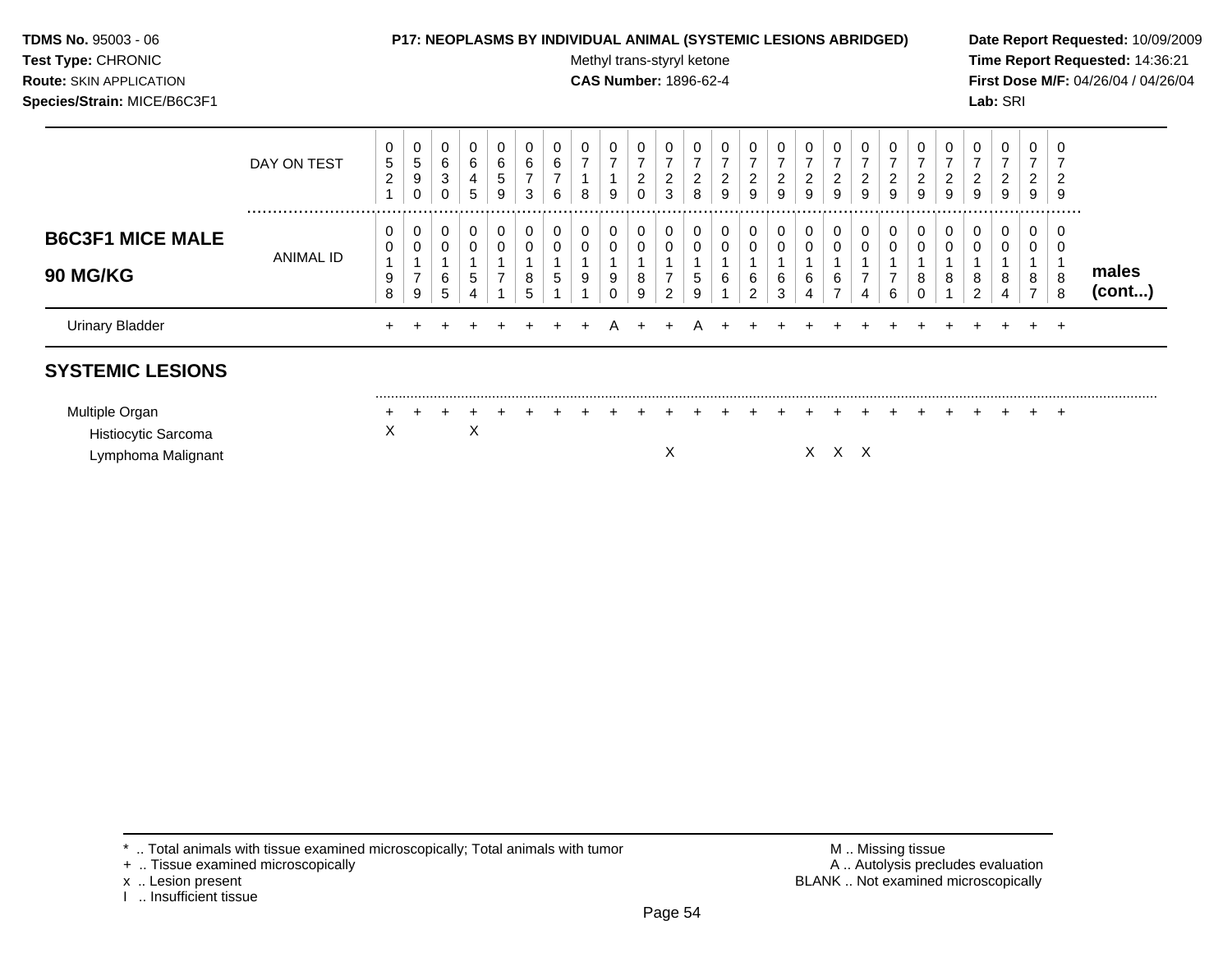Test Type: CHRONIC **Test Type:** CHRONIC **Test Type:** CHRONIC **Time Report Requested:** 14:36:21 **Route:** SKIN APPLICATION **CAS Number:** 1896-62-4 **First Dose M/F:** 04/26/04 / 04/26/04 **Species/Strain:** MICE/B6C3F1 **Lab:** SRI

|                                                                                        | DAY ON TEST      | 0<br>$\overline{7}$<br>$\overline{c}$<br>$\boldsymbol{9}$ | $\pmb{0}$<br>$\boldsymbol{7}$<br>$\boldsymbol{2}$<br>$\boldsymbol{9}$  | 0<br>$\overline{7}$<br>$\overline{c}$<br>9                       | 0<br>$\overline{7}$<br>$\ensuremath{\mathsf{3}}$<br>$\mathbf 0$  | 0<br>$\overline{7}$<br>3<br>0              | 0<br>$\overline{7}$<br>3<br>$\mathbf 0$    | 0<br>$\overline{7}$<br>$\sqrt{3}$<br>$\Omega$                    | 0<br>$\overline{7}$<br>3<br>$\Omega$ | $\pmb{0}$<br>$\overline{7}$<br>$\sqrt{3}$<br>$\Omega$ | 0<br>$\overline{7}$<br>$\mathsf 3$<br>$\Omega$ | 0<br>$\overline{7}$<br>$\ensuremath{\mathsf{3}}$<br>0 | 0<br>$\overline{7}$<br>3<br>0                           | 0<br>$\overline{7}$<br>$\sqrt{3}$<br>$\mathbf 0$                     | 0<br>$\overline{7}$<br>$\sqrt{3}$<br>$\mathbf 0$                  | 0<br>$\overline{7}$<br>$\ensuremath{\mathsf{3}}$<br>$\mathbf 0$ | 0<br>$\overline{7}$<br>$\ensuremath{\mathsf{3}}$<br>$\mathbf 0$ | $\pmb{0}$<br>$\overline{7}$<br>$\ensuremath{\mathsf{3}}$<br>0 | 0<br>$\overline{7}$<br>$\ensuremath{\mathsf{3}}$<br>$\Omega$ | 0<br>$\overline{7}$<br>3<br>$\Omega$     | 0<br>$\overline{7}$<br>$\sqrt{3}$<br>0     | 0<br>$\overline{7}$<br>3                   | 0<br>$\overline{7}$<br>3                       | 0<br>$\overline{7}$<br>$\sqrt{3}$                   | 0<br>$\overline{7}$<br>3<br>1                        | 0<br>7<br>3<br>1                        |                |
|----------------------------------------------------------------------------------------|------------------|-----------------------------------------------------------|------------------------------------------------------------------------|------------------------------------------------------------------|------------------------------------------------------------------|--------------------------------------------|--------------------------------------------|------------------------------------------------------------------|--------------------------------------|-------------------------------------------------------|------------------------------------------------|-------------------------------------------------------|---------------------------------------------------------|----------------------------------------------------------------------|-------------------------------------------------------------------|-----------------------------------------------------------------|-----------------------------------------------------------------|---------------------------------------------------------------|--------------------------------------------------------------|------------------------------------------|--------------------------------------------|--------------------------------------------|------------------------------------------------|-----------------------------------------------------|------------------------------------------------------|-----------------------------------------|----------------|
| <b>B6C3F1 MICE MALE</b><br>90 MG/KG                                                    | <b>ANIMAL ID</b> | 0<br>0<br>$\mathbf{1}$<br>9<br>4                          | 0<br>$\mathbf 0$<br>$\mathbf{1}$<br>$\boldsymbol{9}$<br>$\overline{7}$ | 0<br>$\mathbf 0$<br>$\overline{2}$<br>$\mathbf 0$<br>$\mathbf 0$ | 0<br>$\mathbf 0$<br>$\mathbf{1}$<br>$\sqrt{5}$<br>$\overline{c}$ | 0<br>$\mathbf 0$<br>$\mathbf{1}$<br>5<br>3 | 0<br>$\mathbf 0$<br>$\mathbf{1}$<br>5<br>5 | 0<br>$\mathbf 0$<br>$\mathbf{1}$<br>$\sqrt{5}$<br>$\overline{7}$ | 0<br>0<br>$\mathbf{1}$<br>5<br>8     | 0<br>0<br>$\mathbf{1}$<br>$\,6$<br>$\Omega$           | 0<br>$\mathbf 0$<br>$\mathbf{1}$<br>6<br>6     | $\Omega$<br>$\mathbf 0$<br>$\overline{1}$<br>6<br>8   | 0<br>$\mathbf 0$<br>$\mathbf{1}$<br>$\overline{7}$<br>3 | 0<br>$\mathbf 0$<br>$\mathbf{1}$<br>$\overline{7}$<br>$\overline{7}$ | $\mathbf 0$<br>$\mathbf 0$<br>$\mathbf{1}$<br>$\overline{7}$<br>8 | 0<br>$\mathbf 0$<br>$\mathbf{1}$<br>8<br>3                      | 0<br>0<br>$\mathbf{1}$<br>9<br>$\overline{c}$                   | 0<br>$\pmb{0}$<br>$\mathbf{1}$<br>9<br>$\mathbf{3}$           | 0<br>$\mathbf 0$<br>$\mathbf{1}$<br>9<br>$\overline{5}$      | 0<br>$\pmb{0}$<br>$\mathbf{1}$<br>9<br>6 | 0<br>$\mathbf 0$<br>$\mathbf{1}$<br>9<br>9 | 0<br>$\mathbf 0$<br>$\mathbf{1}$<br>5<br>6 | $\Omega$<br>$\Omega$<br>$\mathbf{1}$<br>6<br>9 | 0<br>$\mathbf 0$<br>1<br>$\overline{7}$<br>$\Omega$ | 0<br>$\Omega$<br>$\mathbf{1}$<br>$\overline{7}$<br>5 | 0<br>$\Omega$<br>$\mathbf{1}$<br>8<br>6 | * TOTALS       |
| <b>ALIMENTARY SYSTEM</b>                                                               |                  |                                                           |                                                                        |                                                                  |                                                                  |                                            |                                            |                                                                  |                                      |                                                       |                                                |                                                       |                                                         |                                                                      |                                                                   |                                                                 |                                                                 |                                                               |                                                              |                                          |                                            |                                            |                                                |                                                     |                                                      |                                         |                |
| Esophagus                                                                              |                  |                                                           |                                                                        |                                                                  |                                                                  |                                            |                                            |                                                                  |                                      |                                                       |                                                |                                                       |                                                         |                                                                      |                                                                   |                                                                 |                                                                 |                                                               |                                                              |                                          |                                            |                                            |                                                |                                                     |                                                      |                                         | 50             |
| Gallbladder                                                                            |                  |                                                           |                                                                        |                                                                  |                                                                  |                                            |                                            |                                                                  |                                      |                                                       |                                                |                                                       |                                                         |                                                                      |                                                                   |                                                                 |                                                                 |                                                               |                                                              |                                          |                                            |                                            |                                                |                                                     |                                                      |                                         | 38             |
| Intestine Large, Cecum                                                                 |                  |                                                           |                                                                        |                                                                  |                                                                  |                                            |                                            |                                                                  |                                      |                                                       |                                                |                                                       |                                                         |                                                                      |                                                                   |                                                                 |                                                                 |                                                               |                                                              |                                          |                                            |                                            |                                                |                                                     |                                                      | $\pm$                                   | 46             |
| Intestine Large, Colon                                                                 |                  |                                                           |                                                                        |                                                                  |                                                                  |                                            |                                            |                                                                  |                                      |                                                       |                                                |                                                       |                                                         |                                                                      |                                                                   |                                                                 |                                                                 |                                                               |                                                              |                                          |                                            |                                            |                                                |                                                     |                                                      |                                         | 43             |
| Intestine Large, Rectum                                                                |                  |                                                           |                                                                        |                                                                  |                                                                  |                                            |                                            |                                                                  |                                      |                                                       |                                                |                                                       |                                                         |                                                                      |                                                                   |                                                                 |                                                                 |                                                               |                                                              |                                          |                                            |                                            |                                                |                                                     |                                                      |                                         | 46             |
| Intestine Small, Duodenum                                                              |                  |                                                           |                                                                        |                                                                  |                                                                  |                                            |                                            |                                                                  |                                      |                                                       |                                                |                                                       |                                                         |                                                                      |                                                                   |                                                                 |                                                                 |                                                               |                                                              |                                          |                                            |                                            |                                                |                                                     |                                                      |                                         | 43             |
| Intestine Small, Ileum                                                                 |                  |                                                           |                                                                        |                                                                  |                                                                  |                                            |                                            |                                                                  |                                      |                                                       |                                                |                                                       |                                                         |                                                                      |                                                                   |                                                                 |                                                                 |                                                               |                                                              |                                          |                                            |                                            |                                                |                                                     |                                                      |                                         | 43             |
| Intestine Small, Jejunum                                                               |                  |                                                           |                                                                        |                                                                  |                                                                  |                                            |                                            |                                                                  |                                      |                                                       |                                                |                                                       |                                                         |                                                                      |                                                                   |                                                                 |                                                                 |                                                               |                                                              |                                          |                                            |                                            |                                                |                                                     |                                                      |                                         | 44             |
| Liver<br>Hepatoblastoma, Multiple                                                      |                  |                                                           |                                                                        |                                                                  |                                                                  |                                            |                                            |                                                                  |                                      |                                                       |                                                |                                                       |                                                         |                                                                      | X                                                                 |                                                                 |                                                                 |                                                               |                                                              |                                          |                                            |                                            |                                                |                                                     |                                                      |                                         | 49             |
| Hepatocellular Adenoma<br>Hepatocellular Adenoma, Multiple<br>Hepatocellular Carcinoma |                  |                                                           | X                                                                      |                                                                  | $X$ $X$<br>$X$ $X$                                               | $\boldsymbol{\mathsf{X}}$                  | $\times$                                   | $\boldsymbol{\mathsf{X}}$                                        | $\boldsymbol{\mathsf{X}}$            | X                                                     | $\mathsf{X}$                                   | $\mathsf{X}$                                          | $X$ $X$                                                 | $\boldsymbol{\mathsf{X}}$                                            |                                                                   |                                                                 |                                                                 | X<br>X                                                        | X                                                            | X                                        | X                                          |                                            | X                                              |                                                     | X<br>X                                               | X                                       | 19<br>10<br>16 |
| Hepatocellular Carcinoma, Multiple                                                     |                  |                                                           |                                                                        |                                                                  |                                                                  |                                            | X                                          |                                                                  |                                      |                                                       |                                                |                                                       |                                                         |                                                                      | Χ                                                                 |                                                                 |                                                                 |                                                               |                                                              | X                                        | $\mathsf{X}$                               |                                            |                                                | X                                                   |                                                      | X                                       | 15             |

\* .. Total animals with tissue examined microscopically; Total animals with tumor **M** metally more than M .. Missing tissue<br>A .. Tissue examined microscopically

+ .. Tissue examined microscopically

x .. Lesion present<br>I .. Insufficient tissue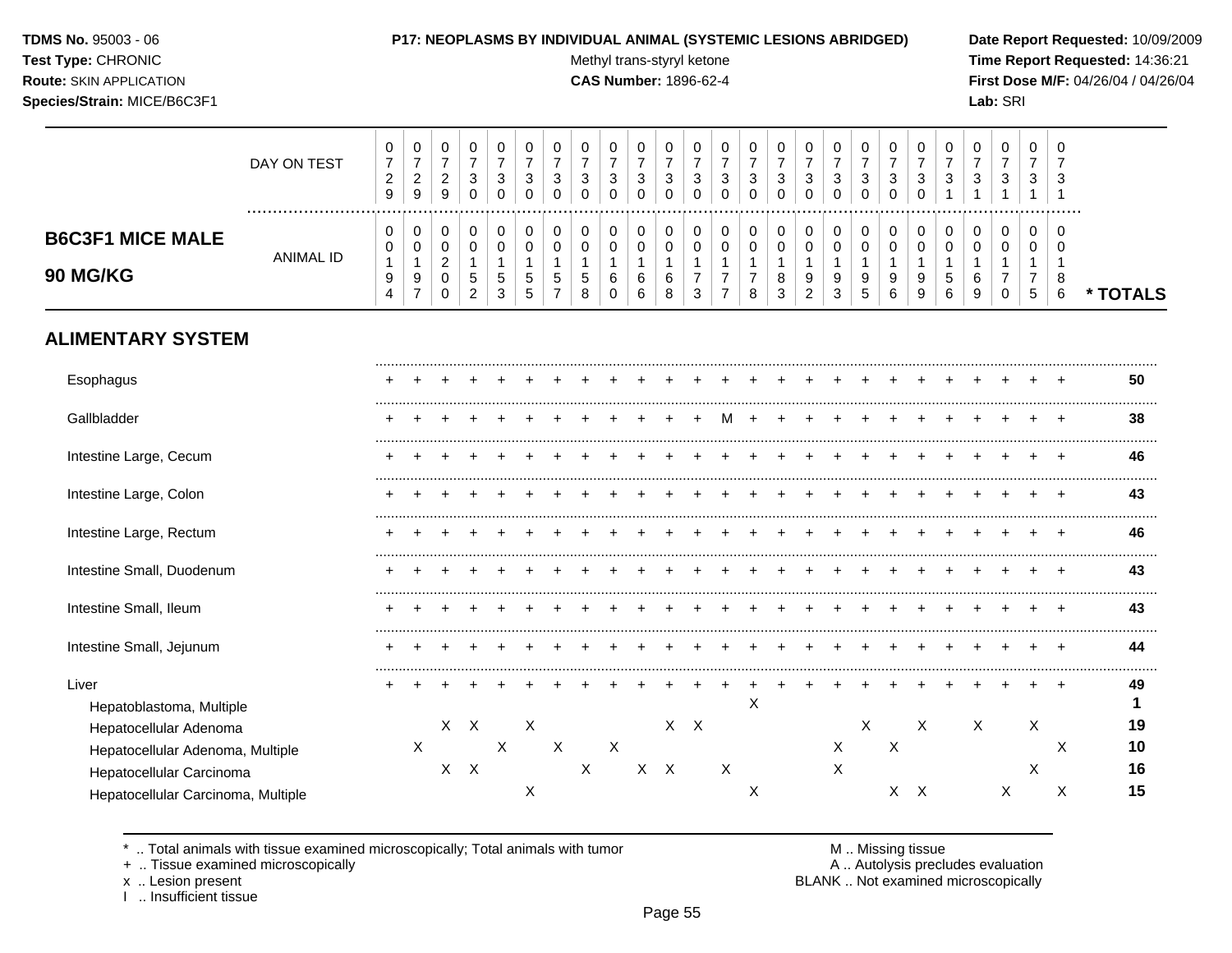**Test Type:** CHRONIC **Trans-styryl ketone** Methyl trans-styryl ketone **Time Report Requested:** 14:36:21 **Route:** SKIN APPLICATION **CAS Number:** 1896-62-4 **First Dose M/F:** 04/26/04 / 04/26/04 **Species/Strain:** MICE/B6C3F1 **Lab:** SRI

|                                                      | DAY ON TEST      | 0<br>$\boldsymbol{7}$<br>$\overline{c}$<br>9  | 0<br>$\overline{7}$<br>$\overline{c}$<br>$\boldsymbol{9}$ | $\pmb{0}$<br>$\boldsymbol{7}$<br>$\overline{2}$<br>$\boldsymbol{9}$ | 0<br>$\overline{7}$<br>3<br>$\mathbf 0$    | 0<br>$\overline{7}$<br>3<br>0          | 0<br>3<br>$\mathbf 0$      | 0<br>$\overline{7}$<br>3<br>$\mathbf 0$ | 0<br>$\boldsymbol{7}$<br>$\ensuremath{\mathsf{3}}$<br>$\pmb{0}$ | 0<br>$\overline{7}$<br>$\sqrt{3}$<br>0     | 0<br>$\overline{7}$<br>$\ensuremath{\mathsf{3}}$<br>$\pmb{0}$ | 0<br>$\overline{7}$<br>3<br>$\pmb{0}$ | 0<br>$\overline{7}$<br>3<br>$\mathbf 0$ | 0<br>$\overline{7}$<br>3<br>$\mathbf 0$ | 0<br>$\overline{7}$<br>3<br>$\pmb{0}$ | 0<br>$\boldsymbol{7}$<br>$\ensuremath{\mathsf{3}}$<br>$\mathbf 0$ | 0<br>$\overline{7}$<br>$\mathbf{3}$<br>$\mathbf 0$        | 0<br>$\overline{7}$<br>3<br>$\mathbf 0$ | 0<br>$\overline{7}$<br>3<br>0 | 0<br>$\overline{7}$<br>3<br>$\mathbf{0}$ | 0<br>$\overline{7}$<br>3<br>$\mathbf 0$ | 0<br>$\overline{7}$<br>3<br>1   | 0<br>$\overline{7}$<br>3<br>$\mathbf{1}$ | 0<br>$\overline{7}$<br>3<br>1                           | 0<br>$\overline{7}$<br>3<br>$\mathbf{1}$                  | 0<br>7<br>3<br>-1                           |                    |
|------------------------------------------------------|------------------|-----------------------------------------------|-----------------------------------------------------------|---------------------------------------------------------------------|--------------------------------------------|----------------------------------------|----------------------------|-----------------------------------------|-----------------------------------------------------------------|--------------------------------------------|---------------------------------------------------------------|---------------------------------------|-----------------------------------------|-----------------------------------------|---------------------------------------|-------------------------------------------------------------------|-----------------------------------------------------------|-----------------------------------------|-------------------------------|------------------------------------------|-----------------------------------------|---------------------------------|------------------------------------------|---------------------------------------------------------|-----------------------------------------------------------|---------------------------------------------|--------------------|
| <b>B6C3F1 MICE MALE</b><br><b>90 MG/KG</b>           | <b>ANIMAL ID</b> | 0<br>0<br>$\mathbf{1}$<br>9<br>$\overline{4}$ | 0<br>$\mathbf 0$<br>$\mathbf{1}$<br>9<br>$\overline{7}$   | 0<br>0<br>$\overline{c}$<br>0<br>0                                  | 0<br>$\Omega$<br>-1<br>5<br>$\overline{c}$ | 0<br>$\Omega$<br>$\mathbf 1$<br>5<br>3 | 0<br>$\mathbf 0$<br>5<br>5 | 0<br>$\mathbf 0$<br>5<br>$\overline{7}$ | 0<br>0<br>$\mathbf{1}$<br>$\mathbf 5$<br>8                      | 0<br>$\mathbf 0$<br>$\mathbf{1}$<br>6<br>0 | 0<br>0<br>$\mathbf{1}$<br>$\,6$<br>6                          | 0<br>0<br>$\mathbf 1$<br>6<br>8       | 0<br>0<br>$\mathbf{1}$<br>7<br>3        | 0<br>$\mathbf 0$<br>7<br>$\overline{7}$ | 0<br>$\mathsf{O}$<br>1<br>7<br>8      | 0<br>0<br>$\mathbf{1}$<br>8<br>$\mathbf{3}$                       | 0<br>$\mathbf 0$<br>$\overline{1}$<br>9<br>$\overline{c}$ | 0<br>0<br>$\mathbf{1}$<br>9<br>3        | 0<br>$\Omega$<br>-1<br>9<br>5 | 0<br>$\mathbf 0$<br>1<br>9<br>6          | 0<br>$\mathbf 0$<br>9<br>9              | 0<br>$\mathbf 0$<br>1<br>5<br>6 | 0<br>0<br>$\mathbf{1}$<br>6<br>9         | 0<br>$\mathbf 0$<br>$\mathbf{1}$<br>$\overline{7}$<br>0 | 0<br>$\mathbf{0}$<br>$\mathbf{1}$<br>7<br>$5\phantom{.0}$ | 0<br>$\Omega$<br>-1<br>8<br>$6\phantom{1}6$ | * TOTALS           |
| Hepatocholangiocarcinoma                             |                  |                                               |                                                           |                                                                     |                                            |                                        |                            |                                         |                                                                 |                                            |                                                               |                                       |                                         |                                         |                                       |                                                                   |                                                           |                                         |                               |                                          |                                         |                                 |                                          |                                                         |                                                           |                                             |                    |
| Mesentery                                            |                  |                                               | +                                                         | $\div$                                                              |                                            |                                        |                            |                                         |                                                                 |                                            |                                                               |                                       |                                         |                                         |                                       |                                                                   |                                                           |                                         |                               |                                          |                                         |                                 |                                          |                                                         |                                                           |                                             | 6                  |
| Pancreas                                             |                  |                                               |                                                           |                                                                     |                                            |                                        |                            |                                         |                                                                 |                                            |                                                               |                                       |                                         |                                         |                                       |                                                                   |                                                           |                                         |                               |                                          |                                         |                                 |                                          |                                                         |                                                           |                                             | 49                 |
| Salivary Glands                                      |                  |                                               |                                                           |                                                                     |                                            |                                        |                            |                                         |                                                                 |                                            |                                                               |                                       |                                         |                                         |                                       |                                                                   |                                                           |                                         |                               |                                          |                                         |                                 |                                          |                                                         |                                                           |                                             | 50                 |
| Stomach, Forestomach                                 |                  |                                               |                                                           |                                                                     |                                            |                                        |                            |                                         |                                                                 |                                            |                                                               |                                       |                                         |                                         |                                       |                                                                   |                                                           |                                         |                               |                                          |                                         |                                 |                                          |                                                         |                                                           |                                             | 50                 |
| Stomach, Glandular                                   |                  |                                               |                                                           |                                                                     |                                            |                                        |                            |                                         |                                                                 |                                            |                                                               |                                       |                                         |                                         |                                       |                                                                   |                                                           |                                         |                               |                                          |                                         |                                 |                                          |                                                         |                                                           |                                             | 48                 |
| <b>CARDIOVASCULAR SYSTEM</b>                         |                  |                                               |                                                           |                                                                     |                                            |                                        |                            |                                         |                                                                 |                                            |                                                               |                                       |                                         |                                         |                                       |                                                                   |                                                           |                                         |                               |                                          |                                         |                                 |                                          |                                                         |                                                           |                                             |                    |
| Heart                                                |                  |                                               |                                                           |                                                                     |                                            |                                        |                            |                                         |                                                                 |                                            |                                                               |                                       |                                         |                                         |                                       |                                                                   |                                                           |                                         |                               |                                          |                                         |                                 |                                          |                                                         |                                                           |                                             | 50                 |
| <b>ENDOCRINE SYSTEM</b>                              |                  |                                               |                                                           |                                                                     |                                            |                                        |                            |                                         |                                                                 |                                            |                                                               |                                       |                                         |                                         |                                       |                                                                   |                                                           |                                         |                               |                                          |                                         |                                 |                                          |                                                         |                                                           |                                             |                    |
| <b>Adrenal Cortex</b><br>Adenoma<br>Capsule, Adenoma |                  |                                               |                                                           |                                                                     |                                            |                                        | $\mathsf X$                |                                         |                                                                 | $\boldsymbol{\mathsf{X}}$                  |                                                               |                                       | $\mathsf X$                             |                                         |                                       |                                                                   |                                                           |                                         |                               |                                          |                                         |                                 | X                                        |                                                         |                                                           | $\ddot{}$                                   | 49<br>1<br>7       |
| Adrenal Medulla<br>Pheochromocytoma Benign           |                  |                                               |                                                           |                                                                     |                                            |                                        |                            |                                         |                                                                 |                                            |                                                               |                                       |                                         |                                         |                                       |                                                                   |                                                           |                                         |                               |                                          |                                         |                                 |                                          |                                                         |                                                           |                                             | 49<br>$\mathbf{1}$ |

\* .. Total animals with tissue examined microscopically; Total animals with tumor **M** metal metal M .. Missing tissue<br>  $\blacksquare$  . Tissue examined microscopically

+ .. Tissue examined microscopically

x .. Lesion present<br>I .. Insufficient tissue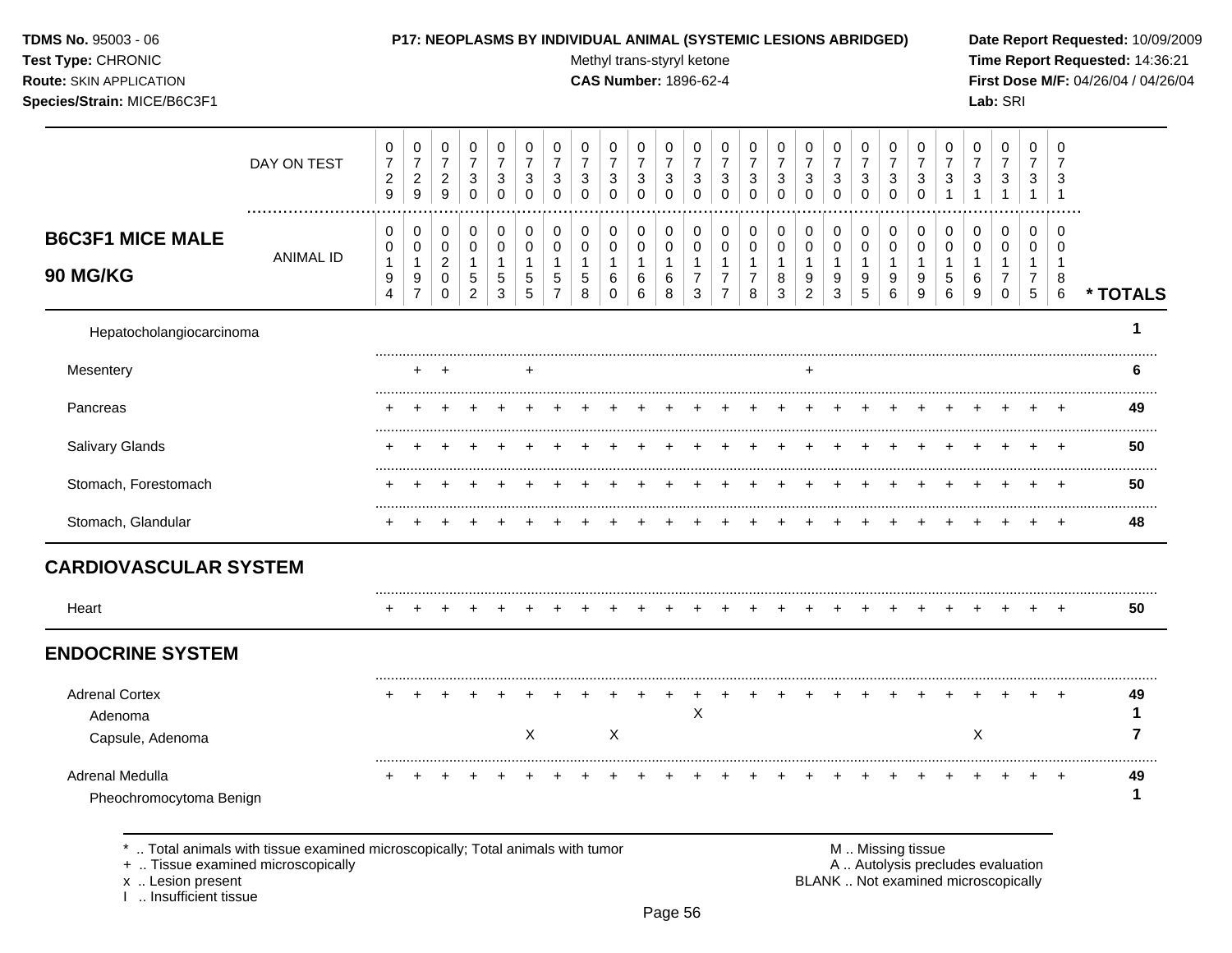Test Type: CHRONIC **Test Type:** CHRONIC **Test Type:** CHRONIC **Time Report Requested:** 14:36:21 **Route:** SKIN APPLICATION **CAS Number:** 1896-62-4 **First Dose M/F:** 04/26/04 / 04/26/04 **Species/Strain:** MICE/B6C3F1 **Lab:** SRI

|                                                    | DAY ON TEST          | 0<br>$\overline{7}$<br>$\overline{2}$<br>9 | 0<br>$\overline{7}$<br>$\overline{\mathbf{c}}$<br>9 | 0<br>$\overline{2}$<br>9           | 3<br>0 | 3      | 3           | 0<br>7<br>3<br>0 | 0<br>$\overline{7}$<br>3<br>0 | $\overline{ }$<br>3 | 3           | ⇁<br>3<br>0      | $\overline{ }$<br>3<br>0 | 3 | 0<br>3<br>0 | $\overline{ }$<br>3<br>$\Omega$ | 0<br>$\overline{7}$<br>$\mathbf{3}$<br>0 | 7<br>3      | ⇁<br>3           | 3<br>O           | 3 | 7<br>3      | $\overline{ }$<br>3 | 0<br>$\overline{ }$<br>3 | 7<br>3 | 3                |          |
|----------------------------------------------------|----------------------|--------------------------------------------|-----------------------------------------------------|------------------------------------|--------|--------|-------------|------------------|-------------------------------|---------------------|-------------|------------------|--------------------------|---|-------------|---------------------------------|------------------------------------------|-------------|------------------|------------------|---|-------------|---------------------|--------------------------|--------|------------------|----------|
| <b>B6C3F1 MICE MALE</b><br><b>90 MG/KG</b>         | <br><b>ANIMAL ID</b> | 0<br>0<br>9<br>4                           | 0<br>9<br>7                                         | 0<br>0<br>$\overline{c}$<br>0<br>0 | 0<br>2 | 0<br>3 | 0<br>5<br>5 | 0<br>0<br>5<br>7 | 0<br>0<br>5<br>8              | 0<br>6              | 0<br>6<br>6 | 0<br>0<br>6<br>8 | 0<br>0<br>3              | 0 | 0<br>0<br>8 | 0<br>0<br>8<br>3                | 0<br>0<br>9<br>2                         | 0<br>9<br>3 | 0<br>0<br>9<br>5 | 0<br>0<br>9<br>6 | 9 | 0<br>5<br>6 | 0<br>6<br>9         | 0<br>0<br>$\Omega$       | 0<br>5 | .<br>0<br>8<br>6 | * TOTALS |
| Islets, Pancreatic<br>Adenoma                      |                      |                                            |                                                     |                                    | Х      |        |             |                  |                               | Χ                   |             |                  |                          |   |             |                                 | X                                        |             | Χ                |                  |   |             |                     |                          |        |                  | 49       |
| Parathyroid Gland                                  |                      | $\pm$                                      |                                                     | M                                  |        |        |             |                  |                               |                     |             |                  |                          |   |             |                                 |                                          |             |                  |                  |   |             |                     |                          |        |                  | 45       |
| <b>Pituitary Gland</b><br>Pars Distalis, Carcinoma |                      |                                            |                                                     |                                    |        |        |             |                  |                               |                     |             |                  |                          |   |             |                                 |                                          |             |                  |                  |   |             |                     |                          |        |                  | 49       |
| <b>Thyroid Gland</b><br>Follicular Cell, Adenoma   |                      |                                            |                                                     |                                    |        |        |             |                  |                               |                     |             |                  |                          |   |             |                                 |                                          |             |                  |                  |   |             | Χ                   |                          |        |                  | 49       |

## **GENERAL BODY SYSTEM**

NONE

### **GENITAL SYSTEM**

| Epididymis      |  |  |  |  |  |  |  |  |  |  |  |  |        | 50 |
|-----------------|--|--|--|--|--|--|--|--|--|--|--|--|--------|----|
| Preputial Gland |  |  |  |  |  |  |  |  |  |  |  |  |        | 50 |
| Prostate        |  |  |  |  |  |  |  |  |  |  |  |  | $\div$ | 48 |
| Seminal Vesicle |  |  |  |  |  |  |  |  |  |  |  |  |        | 49 |

\* .. Total animals with tissue examined microscopically; Total animals with tumor <br>
+ .. Tissue examined microscopically<br>
+ .. Tissue examined microscopically

+ .. Tissue examined microscopically

I .. Insufficient tissue

x .. Lesion present **BLANK** .. Not examined microscopically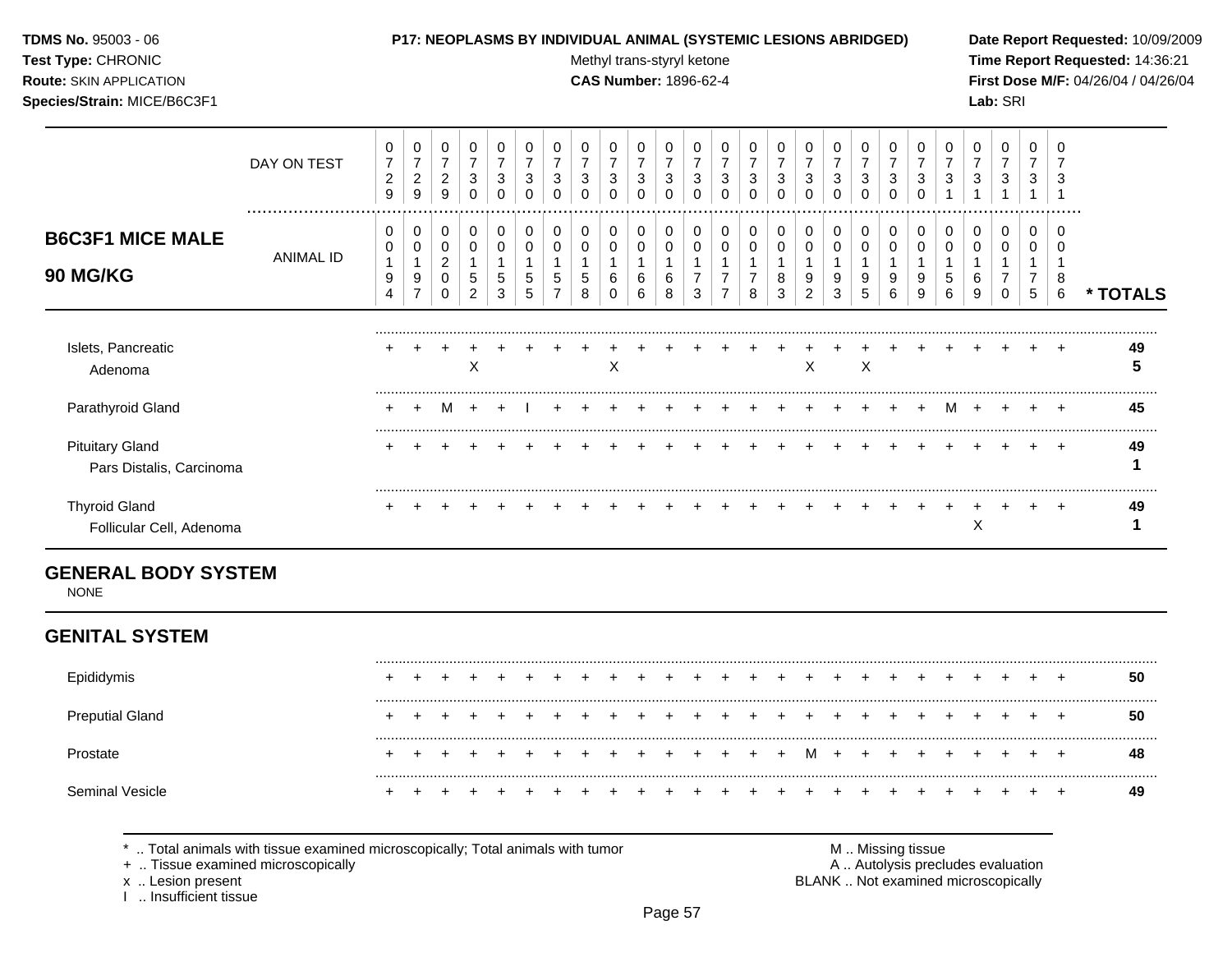|                                                                          | DAY ON TEST                                                                                                           | 0<br>$\overline{7}$<br>$\overline{2}$<br>9        | 0<br>$\overline{7}$<br>$\overline{2}$<br>9                   | 0<br>$\overline{7}$<br>$\overline{2}$<br>9        | $\mathbf 0$<br>$\overline{7}$<br>3<br>$\mathbf 0$              | 0<br>$\overline{7}$<br>3<br>$\mathbf 0$           | 0<br>$\overline{7}$<br>$\mathbf{3}$<br>$\mathbf 0$ | 0<br>7<br>3<br>$\Omega$     | 0<br>$\overline{7}$<br>3<br>$\Omega$                    | 0<br>$\overline{7}$<br>$\mathbf{3}$<br>$\Omega$ | 0<br>$\overline{7}$<br>3<br>$\mathbf 0$ | 0<br>$\overline{7}$<br>3<br>$\Omega$           | 0<br>$\overline{7}$<br>3<br>$\Omega$                             | 0<br>$\overline{7}$<br>$\mathbf{3}$<br>$\mathbf 0$         | 0<br>7<br>3<br>$\Omega$                         | 0<br>$\overline{7}$<br>$\mathbf{3}$<br>$\Omega$ | 0<br>$\overline{7}$<br>3<br>$\Omega$                                   | 0<br>$\overline{7}$<br>$\mathbf{3}$<br>$\mathbf 0$                 | 0<br>$\overline{7}$<br>3<br>$\Omega$                                       | 0<br>$\overline{7}$<br>3<br>$\mathbf 0$                 | 0<br>$\overline{7}$<br>3<br>$\mathbf 0$ | 0<br>7<br>3<br>$\mathbf 1$       | 0<br>$\overline{7}$<br>3<br>1                                            | 0<br>$\overline{7}$<br>3<br>$\mathbf{1}$  | 0<br>$\overline{7}$<br>3<br>$\mathbf 1$             | $\Omega$<br>7<br>3<br>$\overline{1}$           |          |
|--------------------------------------------------------------------------|-----------------------------------------------------------------------------------------------------------------------|---------------------------------------------------|--------------------------------------------------------------|---------------------------------------------------|----------------------------------------------------------------|---------------------------------------------------|----------------------------------------------------|-----------------------------|---------------------------------------------------------|-------------------------------------------------|-----------------------------------------|------------------------------------------------|------------------------------------------------------------------|------------------------------------------------------------|-------------------------------------------------|-------------------------------------------------|------------------------------------------------------------------------|--------------------------------------------------------------------|----------------------------------------------------------------------------|---------------------------------------------------------|-----------------------------------------|----------------------------------|--------------------------------------------------------------------------|-------------------------------------------|-----------------------------------------------------|------------------------------------------------|----------|
| <b>B6C3F1 MICE MALE</b><br>90 MG/KG                                      | <b>ANIMAL ID</b>                                                                                                      | 0<br>0<br>1<br>$\boldsymbol{9}$<br>$\overline{4}$ | 0<br>0<br>$\mathbf{1}$<br>$\boldsymbol{9}$<br>$\overline{7}$ | 0<br>$\pmb{0}$<br>$\overline{c}$<br>0<br>$\Omega$ | 0<br>$\pmb{0}$<br>$\mathbf{1}$<br>$\sqrt{5}$<br>$\overline{c}$ | 0<br>$\pmb{0}$<br>$\mathbf{1}$<br>$\sqrt{5}$<br>3 | 0<br>0<br>$\overline{1}$<br>5<br>5                 | 0<br>0<br>$\mathbf{1}$<br>5 | 0<br>$\mathbf 0$<br>$\mathbf{1}$<br>$\overline{5}$<br>8 | 0<br>0<br>$\mathbf{1}$<br>6<br>$\Omega$         | 0<br>0<br>$\mathbf{1}$<br>6<br>$\,6\,$  | 0<br>$\pmb{0}$<br>$\mathbf{1}$<br>$\,6\,$<br>8 | 0<br>$\pmb{0}$<br>$\mathbf{1}$<br>$\overline{7}$<br>$\mathbf{3}$ | 0<br>0<br>$\mathbf{1}$<br>$\overline{7}$<br>$\overline{7}$ | 0<br>0<br>$\mathbf{1}$<br>$\boldsymbol{7}$<br>8 | 0<br>$\mathbf 0$<br>$\mathbf{1}$<br>8<br>3      | 0<br>$\mathsf 0$<br>$\mathbf{1}$<br>$\boldsymbol{9}$<br>$\overline{2}$ | 0<br>$\pmb{0}$<br>$\mathbf{1}$<br>$\boldsymbol{9}$<br>$\mathbf{3}$ | 0<br>$\mathsf{O}\xspace$<br>$\mathbf{1}$<br>$\boldsymbol{9}$<br>$\sqrt{5}$ | 0<br>$\pmb{0}$<br>$\mathbf{1}$<br>$\boldsymbol{9}$<br>6 | 0<br>0<br>$\mathbf{1}$<br>9<br>9        | 0<br>0<br>$\mathbf{1}$<br>5<br>6 | 0<br>$\mathbf 0$<br>$\mathbf{1}$<br>6<br>9                               | 0<br>0<br>1<br>$\overline{7}$<br>$\Omega$ | 0<br>$\mathbf 0$<br>$\mathbf{1}$<br>7<br>$\sqrt{5}$ | $\Omega$<br>$\Omega$<br>$\mathbf{1}$<br>8<br>6 | * TOTALS |
| <b>Testes</b><br>Interstitial Cell, Adenoma                              |                                                                                                                       |                                                   |                                                              |                                                   |                                                                |                                                   |                                                    |                             |                                                         |                                                 |                                         |                                                |                                                                  |                                                            |                                                 |                                                 |                                                                        |                                                                    |                                                                            |                                                         |                                         |                                  |                                                                          |                                           |                                                     |                                                | 50<br>1  |
| <b>HEMATOPOIETIC SYSTEM</b>                                              |                                                                                                                       |                                                   |                                                              |                                                   |                                                                |                                                   |                                                    |                             |                                                         |                                                 |                                         |                                                |                                                                  |                                                            |                                                 |                                                 |                                                                        |                                                                    |                                                                            |                                                         |                                         |                                  |                                                                          |                                           |                                                     |                                                |          |
| <b>Bone Marrow</b>                                                       |                                                                                                                       |                                                   |                                                              |                                                   |                                                                |                                                   |                                                    |                             |                                                         |                                                 |                                         |                                                |                                                                  |                                                            |                                                 |                                                 |                                                                        |                                                                    |                                                                            |                                                         |                                         |                                  |                                                                          |                                           |                                                     |                                                | 50       |
| Lymph Node                                                               |                                                                                                                       |                                                   |                                                              |                                                   |                                                                |                                                   |                                                    |                             |                                                         |                                                 |                                         |                                                |                                                                  |                                                            |                                                 |                                                 |                                                                        |                                                                    |                                                                            |                                                         |                                         | $\ddot{}$                        |                                                                          |                                           |                                                     |                                                | 6        |
| Lymph Node, Mandibular                                                   |                                                                                                                       |                                                   |                                                              |                                                   |                                                                |                                                   |                                                    |                             |                                                         |                                                 |                                         |                                                |                                                                  |                                                            |                                                 |                                                 | м                                                                      | $+$                                                                |                                                                            |                                                         |                                         |                                  |                                                                          |                                           |                                                     | <b>+</b>                                       | 49       |
| Lymph Node, Mesenteric<br>Hepatocellular Carcinoma, Metastatic,<br>Liver |                                                                                                                       |                                                   |                                                              |                                                   |                                                                |                                                   |                                                    |                             |                                                         |                                                 |                                         |                                                |                                                                  |                                                            |                                                 |                                                 |                                                                        |                                                                    |                                                                            |                                                         |                                         |                                  |                                                                          |                                           |                                                     |                                                | 45<br>1  |
| Spleen<br>Hemangiosarcoma                                                |                                                                                                                       |                                                   |                                                              |                                                   |                                                                | X                                                 |                                                    |                             |                                                         |                                                 |                                         |                                                |                                                                  |                                                            |                                                 |                                                 |                                                                        |                                                                    |                                                                            |                                                         |                                         |                                  |                                                                          |                                           |                                                     |                                                | 49<br>1  |
| Thymus                                                                   |                                                                                                                       |                                                   |                                                              |                                                   |                                                                | $+$                                               |                                                    |                             |                                                         |                                                 |                                         |                                                |                                                                  |                                                            |                                                 |                                                 |                                                                        |                                                                    |                                                                            |                                                         |                                         |                                  |                                                                          |                                           |                                                     |                                                | 40       |
| <b>INTEGUMENTARY SYSTEM</b>                                              |                                                                                                                       |                                                   |                                                              |                                                   |                                                                |                                                   |                                                    |                             |                                                         |                                                 |                                         |                                                |                                                                  |                                                            |                                                 |                                                 |                                                                        |                                                                    |                                                                            |                                                         |                                         |                                  |                                                                          |                                           |                                                     |                                                |          |
| <b>Mammary Gland</b>                                                     |                                                                                                                       |                                                   |                                                              |                                                   |                                                                |                                                   |                                                    |                             |                                                         |                                                 |                                         |                                                |                                                                  |                                                            |                                                 |                                                 |                                                                        |                                                                    |                                                                            |                                                         |                                         |                                  |                                                                          |                                           |                                                     |                                                | 50       |
| x  Lesion present<br>I  Insufficient tissue                              | *  Total animals with tissue examined microscopically; Total animals with tumor<br>+  Tissue examined microscopically |                                                   |                                                              |                                                   |                                                                |                                                   |                                                    |                             |                                                         |                                                 |                                         | Dano 58                                        |                                                                  |                                                            |                                                 |                                                 |                                                                        |                                                                    |                                                                            |                                                         | M  Missing tissue                       |                                  | A  Autolysis precludes evaluation<br>BLANK  Not examined microscopically |                                           |                                                     |                                                |          |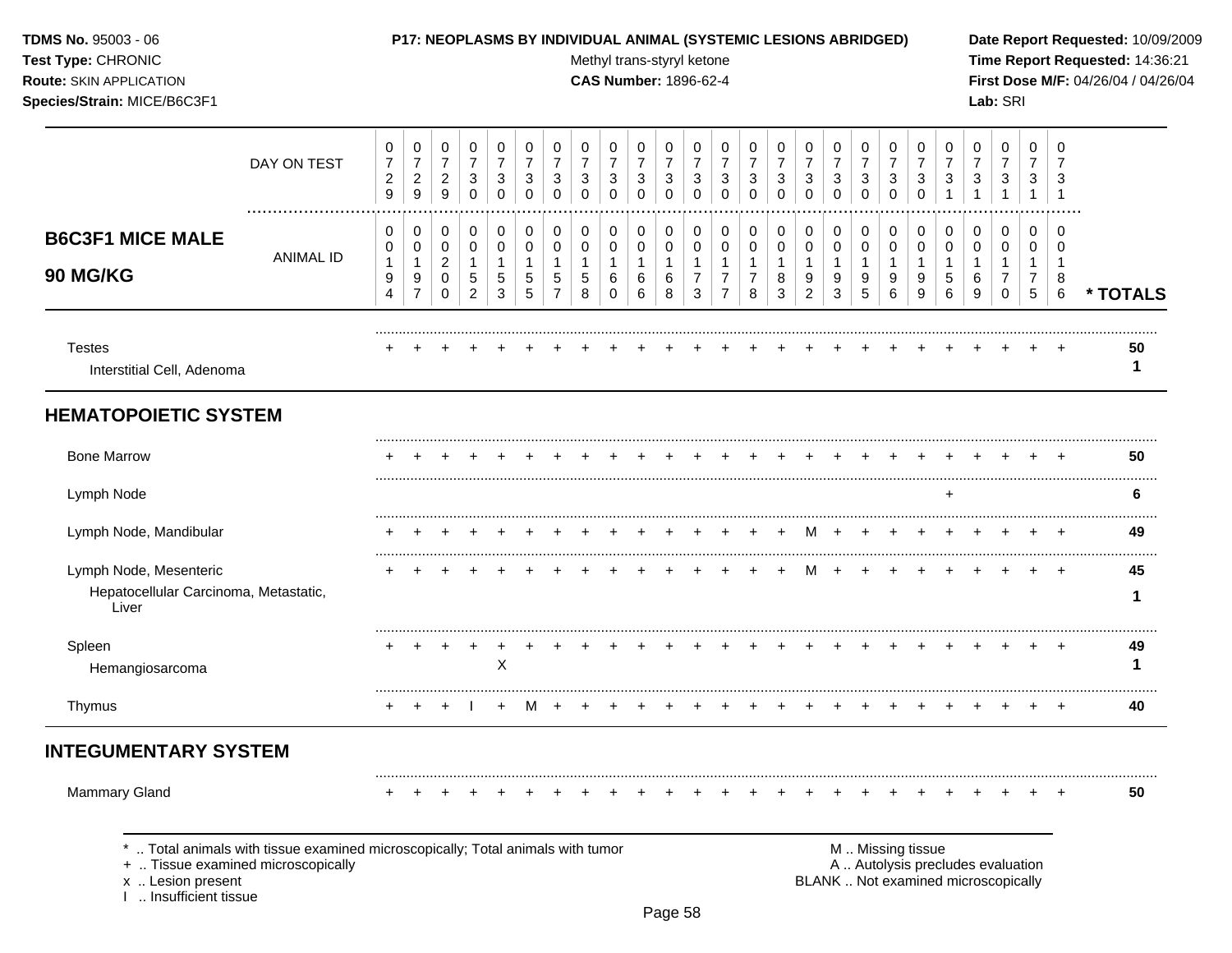Test Type: CHRONIC **Test Type:** CHRONIC **Test Type:** CHRONIC **Time Report Requested:** 14:36:21 **Route:** SKIN APPLICATION **CAS Number:** 1896-62-4 **First Dose M/F:** 04/26/04 / 04/26/04 **Species/Strain:** MICE/B6C3F1 **Lab:** SRI

|                                                                                                                  | DAY ON TEST      | 0<br>$\overline{7}$<br>$\overline{c}$<br>$\mathsf g$ | 0<br>$\overline{7}$<br>$\overline{c}$<br>$\mathsf g$    | 0<br>$\overline{7}$<br>$\overline{c}$<br>$\boldsymbol{9}$ | $\pmb{0}$<br>$\overline{7}$<br>3<br>$\mathbf 0$                 | 0<br>$\overline{7}$<br>$\mathbf{3}$<br>$\mathbf 0$ | 0<br>7<br>3<br>$\Omega$          | 0<br>$\overline{7}$<br>3<br>$\mathbf 0$ | 0<br>$\overline{7}$<br>$\sqrt{3}$<br>$\mathbf 0$ | 0<br>$\overline{7}$<br>$\ensuremath{\mathsf{3}}$<br>$\mathbf 0$ | 0<br>$\overline{7}$<br>3<br>$\mathbf 0$    | 0<br>$\overline{7}$<br>3<br>0                    | 0<br>$\overline{7}$<br>$\mathbf{3}$<br>$\mathbf 0$                 | 0<br>$\overline{7}$<br>3<br>$\Omega$                      | 0<br>$\overline{7}$<br>3<br>$\mathbf 0$ | 0<br>$\overline{7}$<br>3<br>$\mathbf 0$ | 0<br>$\overline{7}$<br>$\ensuremath{\mathsf{3}}$<br>$\mathbf 0$ | 0<br>$\overline{7}$<br>3<br>0    | 0<br>$\overline{7}$<br>$\mathbf{3}$<br>$\mathbf 0$ | 0<br>$\overline{7}$<br>3<br>$\mathbf 0$            | 0<br>$\overline{7}$<br>3<br>$\mathbf 0$              | 0<br>$\overline{7}$<br>3        | 0<br>$\overline{7}$<br>3         | 0<br>$\overline{7}$<br>$\sqrt{3}$                       | 0<br>$\overline{7}$<br>3<br>$\mathbf{1}$                      | 0<br>7<br>3<br>$\mathbf 1$           |                        |
|------------------------------------------------------------------------------------------------------------------|------------------|------------------------------------------------------|---------------------------------------------------------|-----------------------------------------------------------|-----------------------------------------------------------------|----------------------------------------------------|----------------------------------|-----------------------------------------|--------------------------------------------------|-----------------------------------------------------------------|--------------------------------------------|--------------------------------------------------|--------------------------------------------------------------------|-----------------------------------------------------------|-----------------------------------------|-----------------------------------------|-----------------------------------------------------------------|----------------------------------|----------------------------------------------------|----------------------------------------------------|------------------------------------------------------|---------------------------------|----------------------------------|---------------------------------------------------------|---------------------------------------------------------------|--------------------------------------|------------------------|
| <b>B6C3F1 MICE MALE</b><br>90 MG/KG                                                                              | <b>ANIMAL ID</b> | 0<br>0<br>$\mathbf{1}$<br>9<br>4                     | 0<br>$\pmb{0}$<br>$\overline{1}$<br>9<br>$\overline{7}$ | 0<br>0<br>$\sqrt{2}$<br>0<br>$\mathbf 0$                  | $\mathbf 0$<br>$\pmb{0}$<br>$\mathbf{1}$<br>5<br>$\overline{a}$ | $\mathbf 0$<br>0<br>$\overline{1}$<br>5<br>3       | 0<br>0<br>$\mathbf{1}$<br>5<br>5 | 0<br>0<br>1<br>5<br>$\overline{7}$      | 0<br>0<br>1<br>$\,$ 5 $\,$<br>8                  | 0<br>$\pmb{0}$<br>$\mathbf{1}$<br>6<br>$\mathbf 0$              | $\mathbf 0$<br>0<br>$\mathbf{1}$<br>6<br>6 | $\mathbf 0$<br>0<br>$\mathbf{1}$<br>$\,6\,$<br>8 | $\mathbf 0$<br>0<br>$\mathbf{1}$<br>$\overline{7}$<br>$\mathbf{3}$ | $\mathbf 0$<br>0<br>1<br>$\overline{7}$<br>$\overline{7}$ | 0<br>0<br>1<br>$\overline{7}$<br>8      | 0<br>0<br>1<br>8<br>3                   | 0<br>$\boldsymbol{0}$<br>$\mathbf{1}$<br>9<br>$\overline{2}$    | 0<br>0<br>$\mathbf{1}$<br>9<br>3 | $\pmb{0}$<br>$\pmb{0}$<br>$\mathbf{1}$<br>9<br>5   | $\mathbf 0$<br>$\pmb{0}$<br>$\mathbf{1}$<br>9<br>6 | $\mathbf 0$<br>$\mathbf 0$<br>$\mathbf{1}$<br>9<br>9 | 0<br>$\mathbf 0$<br>1<br>5<br>6 | 0<br>0<br>$\mathbf{1}$<br>6<br>9 | 0<br>0<br>$\mathbf{1}$<br>$\overline{7}$<br>$\mathbf 0$ | $\Omega$<br>0<br>$\mathbf{1}$<br>$\overline{7}$<br>$\sqrt{5}$ | 0<br>0<br>$\mathbf{1}$<br>8<br>$\,6$ | * TOTALS               |
| Skin<br>Pinna, Hemangioma<br>Subcutaneous Tissue, Hepatocellular<br>Carcinoma, Metastatic, Lung                  |                  |                                                      |                                                         |                                                           |                                                                 |                                                    | X                                |                                         |                                                  |                                                                 |                                            |                                                  |                                                                    |                                                           |                                         |                                         |                                                                 |                                  |                                                    |                                                    |                                                      |                                 |                                  |                                                         |                                                               |                                      | 50<br>1<br>1           |
| <b>MUSCULOSKELETAL SYSTEM</b>                                                                                    |                  |                                                      |                                                         |                                                           |                                                                 |                                                    |                                  |                                         |                                                  |                                                                 |                                            |                                                  |                                                                    |                                                           |                                         |                                         |                                                                 |                                  |                                                    |                                                    |                                                      |                                 |                                  |                                                         |                                                               |                                      |                        |
| <b>Bone</b>                                                                                                      |                  |                                                      |                                                         |                                                           |                                                                 |                                                    |                                  |                                         |                                                  |                                                                 |                                            |                                                  |                                                                    |                                                           |                                         |                                         |                                                                 |                                  |                                                    |                                                    |                                                      |                                 |                                  |                                                         |                                                               |                                      | 50                     |
| <b>Skeletal Muscle</b>                                                                                           |                  |                                                      |                                                         |                                                           |                                                                 |                                                    |                                  |                                         |                                                  |                                                                 |                                            |                                                  |                                                                    |                                                           |                                         |                                         |                                                                 |                                  |                                                    |                                                    |                                                      |                                 |                                  |                                                         |                                                               |                                      | 1                      |
| <b>NERVOUS SYSTEM</b>                                                                                            |                  |                                                      |                                                         |                                                           |                                                                 |                                                    |                                  |                                         |                                                  |                                                                 |                                            |                                                  |                                                                    |                                                           |                                         |                                         |                                                                 |                                  |                                                    |                                                    |                                                      |                                 |                                  |                                                         |                                                               |                                      |                        |
| <b>Brain</b>                                                                                                     |                  |                                                      |                                                         |                                                           |                                                                 |                                                    |                                  |                                         |                                                  |                                                                 |                                            |                                                  |                                                                    |                                                           |                                         |                                         |                                                                 |                                  |                                                    |                                                    |                                                      |                                 |                                  |                                                         |                                                               |                                      | 50                     |
| <b>RESPIRATORY SYSTEM</b>                                                                                        |                  |                                                      |                                                         |                                                           |                                                                 |                                                    |                                  |                                         |                                                  |                                                                 |                                            |                                                  |                                                                    |                                                           |                                         |                                         |                                                                 |                                  |                                                    |                                                    |                                                      |                                 |                                  |                                                         |                                                               |                                      |                        |
| Lung<br>Alveolar/Bronchiolar Adenoma<br>Alveolar/Bronchiolar Adenoma, Multiple<br>Alveolar/Bronchiolar Carcinoma |                  |                                                      | $\div$                                                  | $\pm$                                                     | $\ddot{}$<br>X<br>X                                             |                                                    |                                  |                                         | $X$ $X$                                          |                                                                 |                                            |                                                  |                                                                    | X                                                         |                                         | X                                       |                                                                 |                                  |                                                    |                                                    |                                                      |                                 |                                  |                                                         |                                                               |                                      | 50<br>5<br>3<br>2<br>3 |

I .. Lookin probotive<br>I .. Insufficient tissue

or examined microscopically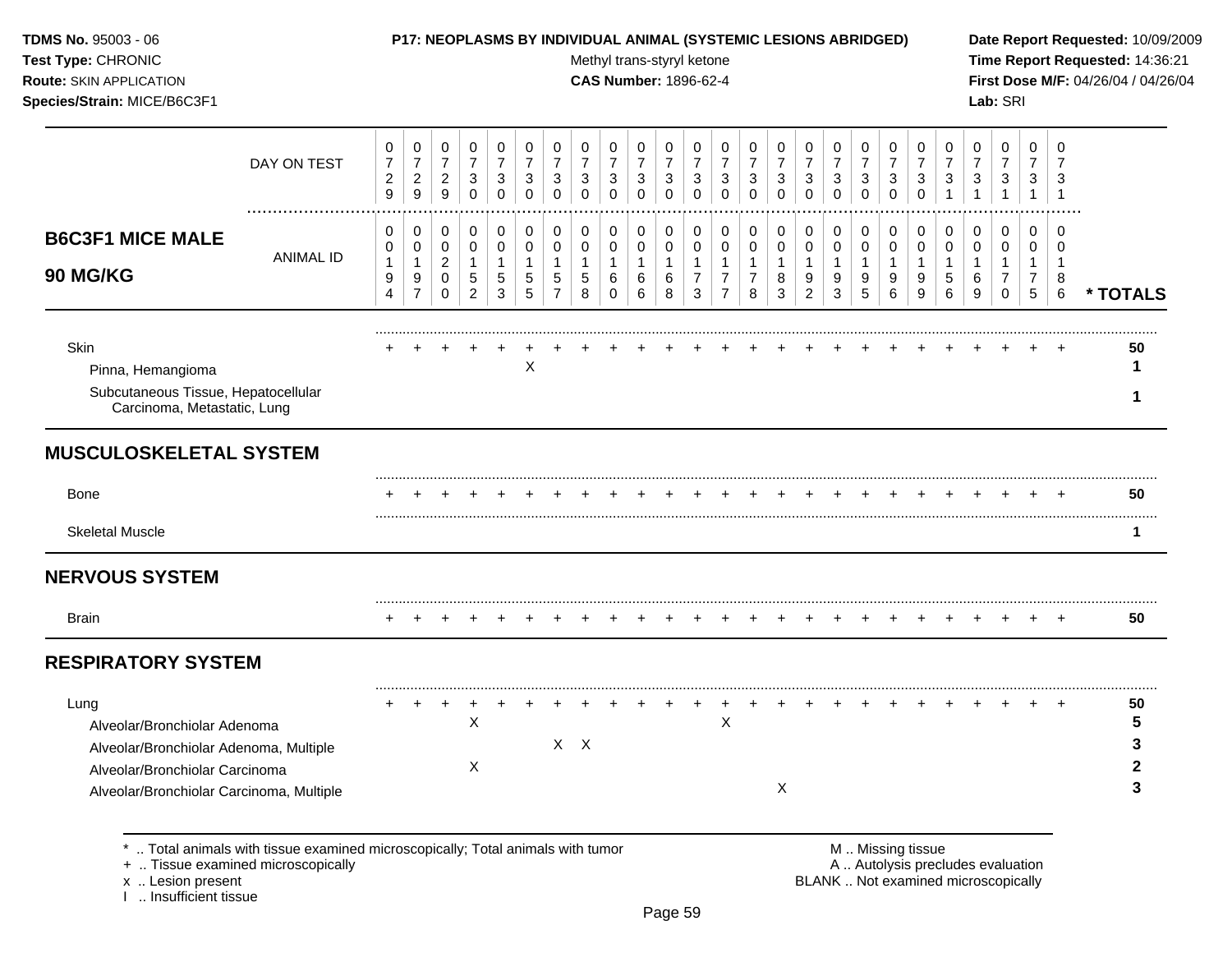**Route: SKIN APPLICATION** 

Species/Strain: MICE/B6C3F1

#### P17: NEOPLASMS BY INDIVIDUAL ANIMAL (SYSTEMIC LESIONS ABRIDGED)

Methyl trans-styryl ketone

**CAS Number: 1896-62-4** 

Date Report Requested: 10/09/2009 Time Report Requested: 14:36:21 First Dose M/F: 04/26/04 / 04/26/04 Lab: SRI

|                                                                                     | DAY ON TEST                                                                  | 0<br>$\boldsymbol{7}$<br>$\overline{c}$<br>$\overline{9}$ | $\pmb{0}$<br>$\boldsymbol{7}$<br>$\overline{a}$<br>$\boldsymbol{9}$ | $\mathbf 0$<br>$\overline{7}$<br>$\overline{2}$<br>9 | $\pmb{0}$<br>$\overline{7}$<br>3<br>$\mathbf 0$ | $\mathbf 0$<br>$\overline{7}$<br>3<br>0 | $\pmb{0}$<br>$\overline{7}$<br>$\sqrt{3}$<br>$\mathbf 0$ | $\pmb{0}$<br>$\overline{7}$<br>$\mathbf{3}$<br>$\Omega$ | $\mathbf 0$<br>$\overline{7}$<br>$\mathbf{3}$<br>$\mathbf 0$ | $\mathbf 0$<br>$\overline{7}$<br>3<br>$\mathbf 0$ | 0<br>$\overline{7}$<br>$\sqrt{3}$<br>$\mathbf 0$ | 0<br>$\overline{7}$<br>$\mathbf{3}$<br>$\mathbf 0$ | $\mathbf 0$<br>$\overline{7}$<br>3<br>0            | $\mathbf 0$<br>$\overline{7}$<br>$\sqrt{3}$<br>$\mathbf 0$ | 0<br>$\overline{7}$<br>$\mathbf{3}$<br>0           | $\mathbf 0$<br>$\overline{7}$<br>3<br>$\mathbf 0$ | $\pmb{0}$<br>$\overline{7}$<br>3<br>$\mathbf 0$ | $\mathbf 0$<br>$\overline{7}$<br>$\mathbf{3}$<br>$\mathbf 0$ | 0<br>$\overline{7}$<br>3<br>$\mathbf 0$ | 0<br>$\overline{7}$<br>3<br>$\mathbf 0$ | $\mathbf 0$<br>$\overline{7}$<br>$\sqrt{3}$<br>$\mathbf 0$ | 0<br>$\overline{7}$<br>3<br>$\mathbf 1$ | 0<br>$\overline{7}$<br>3<br>-1                                           | $\mathbf 0$<br>$\boldsymbol{7}$<br>$\mathbf{3}$<br>$\mathbf{1}$ | 0<br>$\overline{7}$<br>3<br>$\mathbf{1}$           | $\mathbf 0$<br>$\overline{7}$<br>$\mathbf{3}$<br>$\overline{1}$ |                        |
|-------------------------------------------------------------------------------------|------------------------------------------------------------------------------|-----------------------------------------------------------|---------------------------------------------------------------------|------------------------------------------------------|-------------------------------------------------|-----------------------------------------|----------------------------------------------------------|---------------------------------------------------------|--------------------------------------------------------------|---------------------------------------------------|--------------------------------------------------|----------------------------------------------------|----------------------------------------------------|------------------------------------------------------------|----------------------------------------------------|---------------------------------------------------|-------------------------------------------------|--------------------------------------------------------------|-----------------------------------------|-----------------------------------------|------------------------------------------------------------|-----------------------------------------|--------------------------------------------------------------------------|-----------------------------------------------------------------|----------------------------------------------------|-----------------------------------------------------------------|------------------------|
| <b>B6C3F1 MICE MALE</b><br>90 MG/KG                                                 | <b>ANIMAL ID</b>                                                             | 0<br>$\pmb{0}$<br>$\mathbf{1}$<br>9                       | 0<br>$\mathbf 0$<br>$\mathbf{1}$<br>9                               | 0<br>$\mathbf 0$<br>$\overline{c}$<br>$\mathbf 0$    | 0<br>$\mathbf 0$<br>$\mathbf{1}$<br>5           | 0<br>$\mathbf 0$<br>$\mathbf{1}$<br>5   | 0<br>$\mathbf 0$<br>$\mathbf{1}$<br>5                    | 0<br>$\pmb{0}$<br>$\mathbf{1}$<br>$\,$ 5 $\,$           | 0<br>$\mathbf 0$<br>$\mathbf{1}$<br>5                        | 0<br>$\mathbf 0$<br>1<br>6                        | 0<br>$\mathbf 0$<br>$\mathbf{1}$<br>6            | 0<br>$\mathbf 0$<br>1<br>6                         | 0<br>$\mathbf 0$<br>$\mathbf{1}$<br>$\overline{7}$ | 0<br>$\mathbf 0$<br>$\mathbf{1}$<br>$\overline{7}$         | 0<br>$\mathbf 0$<br>$\mathbf{1}$<br>$\overline{7}$ | $\mathbf 0$<br>$\mathbf 0$<br>$\mathbf{1}$<br>8   | 0<br>$\mathbf 0$<br>$\mathbf{1}$<br>9           | 0<br>$\pmb{0}$<br>$\mathbf{1}$<br>9                          | 0<br>$\mathbf 0$<br>1<br>9              | 0<br>$\mathbf 0$<br>$\mathbf{1}$<br>9   | 0<br>$\mathbf 0$<br>$\mathbf{1}$<br>9                      | 0<br>$\mathbf 0$<br>$\mathbf{1}$<br>5   | 0<br>$\mathbf 0$<br>$\mathbf{1}$<br>6                                    | 0<br>$\mathbf 0$<br>$\mathbf{1}$<br>$\overline{7}$              | 0<br>$\mathbf 0$<br>$\mathbf{1}$<br>$\overline{7}$ | $\mathbf 0$<br>$\Omega$<br>$\mathbf{1}$<br>8                    |                        |
|                                                                                     |                                                                              | 4                                                         | $\overline{7}$                                                      | $\mathbf 0$                                          | $\overline{2}$                                  | 3                                       | 5                                                        | $\overline{7}$                                          | $\,8\,$                                                      | $\mathsf 0$                                       | $\,6$                                            | 8                                                  | $\mathbf{3}$                                       | $\overline{7}$                                             | $\,8\,$                                            | $\mathbf{3}$                                      | $\overline{2}$                                  | $\sqrt{3}$                                                   | 5                                       | $\,6$                                   | 9                                                          | $\,6$                                   | 9                                                                        | $\pmb{0}$                                                       | 5                                                  | $6\phantom{1}6$                                                 | * TOTALS               |
| Hepatoblastoma, Metastatic, Liver<br>Hepatocellular Carcinoma, Metastatic,<br>Liver |                                                                              |                                                           |                                                                     |                                                      |                                                 |                                         |                                                          |                                                         |                                                              |                                                   |                                                  | $\boldsymbol{\mathsf{X}}$                          |                                                    | $\boldsymbol{\mathsf{X}}$                                  | X                                                  |                                                   |                                                 |                                                              |                                         |                                         |                                                            |                                         |                                                                          |                                                                 |                                                    |                                                                 | 1<br>$\overline{7}$    |
| Nose                                                                                |                                                                              |                                                           |                                                                     |                                                      |                                                 |                                         |                                                          |                                                         |                                                              |                                                   |                                                  |                                                    |                                                    |                                                            |                                                    |                                                   |                                                 |                                                              |                                         |                                         |                                                            |                                         |                                                                          |                                                                 |                                                    |                                                                 | 50                     |
| Trachea                                                                             |                                                                              |                                                           |                                                                     |                                                      |                                                 |                                         |                                                          |                                                         |                                                              |                                                   |                                                  |                                                    |                                                    |                                                            |                                                    |                                                   |                                                 |                                                              |                                         |                                         |                                                            |                                         |                                                                          |                                                                 |                                                    |                                                                 | 50                     |
| <b>SPECIAL SENSES SYSTEM</b>                                                        |                                                                              |                                                           |                                                                     |                                                      |                                                 |                                         |                                                          |                                                         |                                                              |                                                   |                                                  |                                                    |                                                    |                                                            |                                                    |                                                   |                                                 |                                                              |                                         |                                         |                                                            |                                         |                                                                          |                                                                 |                                                    |                                                                 |                        |
| Eye                                                                                 |                                                                              |                                                           |                                                                     |                                                      |                                                 |                                         |                                                          |                                                         |                                                              |                                                   |                                                  |                                                    |                                                    |                                                            |                                                    |                                                   |                                                 |                                                              |                                         |                                         |                                                            |                                         |                                                                          |                                                                 |                                                    |                                                                 | 45                     |
| <b>Harderian Gland</b><br>Adenoma<br>Carcinoma                                      |                                                                              |                                                           |                                                                     |                                                      |                                                 |                                         |                                                          |                                                         |                                                              |                                                   | Χ                                                |                                                    |                                                    |                                                            |                                                    |                                                   |                                                 |                                                              |                                         | X                                       |                                                            |                                         |                                                                          |                                                                 |                                                    |                                                                 | 50<br>5<br>$\mathbf 2$ |
| <b>URINARY SYSTEM</b>                                                               |                                                                              |                                                           |                                                                     |                                                      |                                                 |                                         |                                                          |                                                         |                                                              |                                                   |                                                  |                                                    |                                                    |                                                            |                                                    |                                                   |                                                 |                                                              |                                         |                                         |                                                            |                                         |                                                                          |                                                                 |                                                    |                                                                 |                        |
| Kidney<br>Hepatocellular Carcinoma, Metastatic,<br>Liver                            |                                                                              |                                                           |                                                                     |                                                      |                                                 |                                         |                                                          |                                                         |                                                              |                                                   |                                                  |                                                    |                                                    |                                                            |                                                    |                                                   |                                                 |                                                              |                                         |                                         |                                                            |                                         |                                                                          |                                                                 |                                                    |                                                                 | 47                     |
| Renal Tubule, Adenoma<br>Renal Tubule, Carcinoma                                    |                                                                              |                                                           |                                                                     |                                                      |                                                 |                                         |                                                          |                                                         |                                                              |                                                   |                                                  |                                                    |                                                    | $\boldsymbol{X}$                                           |                                                    |                                                   |                                                 |                                                              |                                         |                                         |                                                            | X                                       |                                                                          |                                                                 |                                                    |                                                                 |                        |
| +  Tissue examined microscopically<br>x  Lesion present<br>I  Insufficient tissue   | Total animals with tissue examined microscopically; Total animals with tumor |                                                           |                                                                     |                                                      |                                                 |                                         |                                                          |                                                         |                                                              |                                                   |                                                  | Page 60                                            |                                                    |                                                            |                                                    |                                                   |                                                 |                                                              |                                         |                                         | M  Missing tissue                                          |                                         | A  Autolysis precludes evaluation<br>BLANK  Not examined microscopically |                                                                 |                                                    |                                                                 |                        |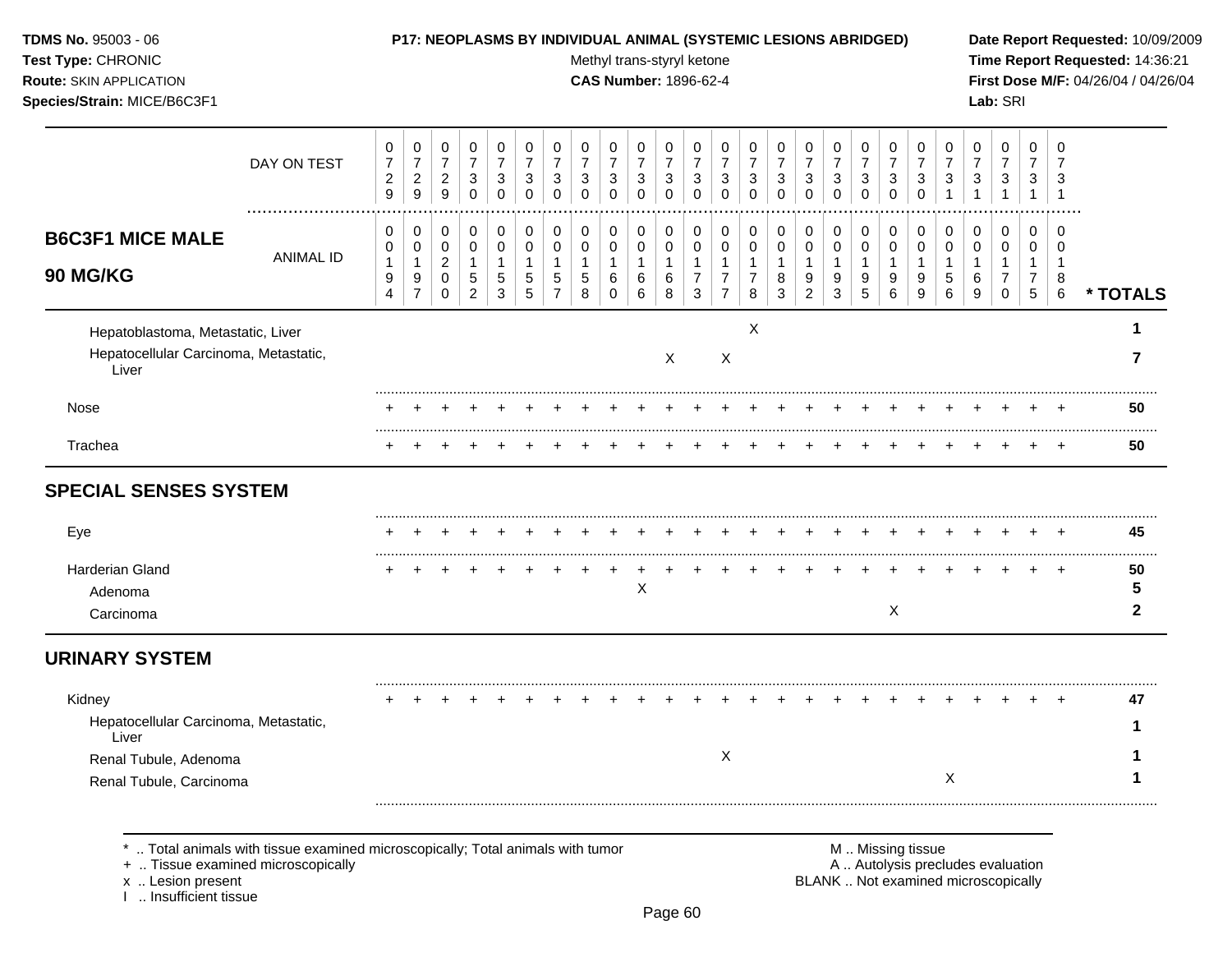**Test Type:** CHRONIC **Trans-styryl ketone** Methyl trans-styryl ketone **Time Report Requested:** 14:36:21 **Route:** SKIN APPLICATION **CAS Number:** 1896-62-4 **First Dose M/F:** 04/26/04 / 04/26/04 **Species/Strain:** MICE/B6C3F1 **Lab:** SRI

|                                       | DAY ON TEST   | 0<br>$\overline{7}$<br>$\overline{c}$<br>9 | 0<br>$\overline{ }$<br>$\overline{c}$<br>9 | 0<br>$\overline{ }$<br>2<br>9 | 0<br>⇁<br>3<br>0 | 3<br>$\Omega$ | 0<br>⇁<br>3<br>0 | $\overline{ }$<br>3<br>$\Omega$ | $\overline{7}$<br>3<br>0 | 7<br>3 | 0<br>$\overline{ }$<br>3<br>0 | 0<br>$\overline{ }$<br>3<br>0 | ⇁<br>3 | $\overline{ }$<br>3              | 0<br>7<br>3<br>0    | 0<br>7<br>3<br>$\mathbf 0$ | 7<br>3 | $\overline{ }$<br>3<br>0 | $\overline{ }$<br>3<br>$\Omega$ | 3      | ⇁<br>3 | 0<br>$\overline{ }$<br>3 | 0<br>$\overline{ }$<br>3 | $\overline{7}$<br>3 | 0<br>3 | 3               |          |
|---------------------------------------|---------------|--------------------------------------------|--------------------------------------------|-------------------------------|------------------|---------------|------------------|---------------------------------|--------------------------|--------|-------------------------------|-------------------------------|--------|----------------------------------|---------------------|----------------------------|--------|--------------------------|---------------------------------|--------|--------|--------------------------|--------------------------|---------------------|--------|-----------------|----------|
| <b>B6C3F1 MICE MALE</b>               | <br>ANIMAL ID | 0<br>0                                     | 0<br>υ                                     | 0                             | 0<br>0           |               | 0<br>0           | 0<br>0                          | 0<br>0                   | 0<br>0 | 0<br>0                        | 0<br>0                        |        | 0<br>0                           | 0<br>0              | 0<br>0                     | 0      | 0<br>0                   | 0                               |        | 0<br>0 | 0<br>0                   | 0<br>0                   | 0<br>$\overline{0}$ | 0<br>0 | . <b>.</b><br>0 |          |
| <b>90 MG/KG</b>                       |               | 9<br>4                                     | 9<br>$\overline{ }$                        | ົ<br>∠                        | 5<br>2           | 5<br>3        | 5<br>5           | 5<br>⇁                          | 5<br>8                   | 6      | 6<br>6                        | 6<br>8                        | ⇁<br>3 | $\overline{ }$<br>$\overline{ }$ | $\overline{ }$<br>8 | 8<br>3                     | 9<br>2 | 9<br>3                   | 9<br>5                          | 9<br>6 | 9<br>9 | 5<br>6                   | 6<br>9                   | ⇁                   | ⇁<br>5 | 8<br>6          | * TOTALS |
| <b>Urinary Bladder</b>                |               | ÷.                                         |                                            |                               |                  |               |                  |                                 |                          |        |                               |                               |        |                                  |                     |                            |        |                          |                                 |        |        |                          |                          |                     |        | $\pm$           | 48       |
| <b>SYSTEMIC LESIONS</b>               |               |                                            |                                            |                               |                  |               |                  |                                 |                          |        |                               |                               |        |                                  |                     |                            |        |                          |                                 |        |        |                          |                          |                     |        |                 |          |
| Multiple Organ<br>Histiocytic Sarcoma |               | ÷                                          |                                            |                               |                  |               |                  |                                 |                          |        |                               |                               | $+$    |                                  | $\ddot{}$           | $\div$                     | $+$    |                          |                                 | $+$    |        | $+$                      |                          | ÷.                  | $+$    | $\overline{+}$  | 50<br>2  |
| Lymphoma Malignant                    |               |                                            | $\times$                                   |                               |                  |               |                  |                                 |                          |        |                               |                               |        |                                  |                     |                            |        |                          |                                 |        |        |                          |                          |                     |        |                 | 5        |

\*\*\* END OF MALE DATA \*\*\*

\* .. Total animals with tissue examined microscopically; Total animals with tumor <br>
+ .. Tissue examined microscopically<br>
+ .. Tissue examined microscopically

- + .. Tissue examined microscopically
- 
- x .. Lesion present<br>I .. Insufficient tissue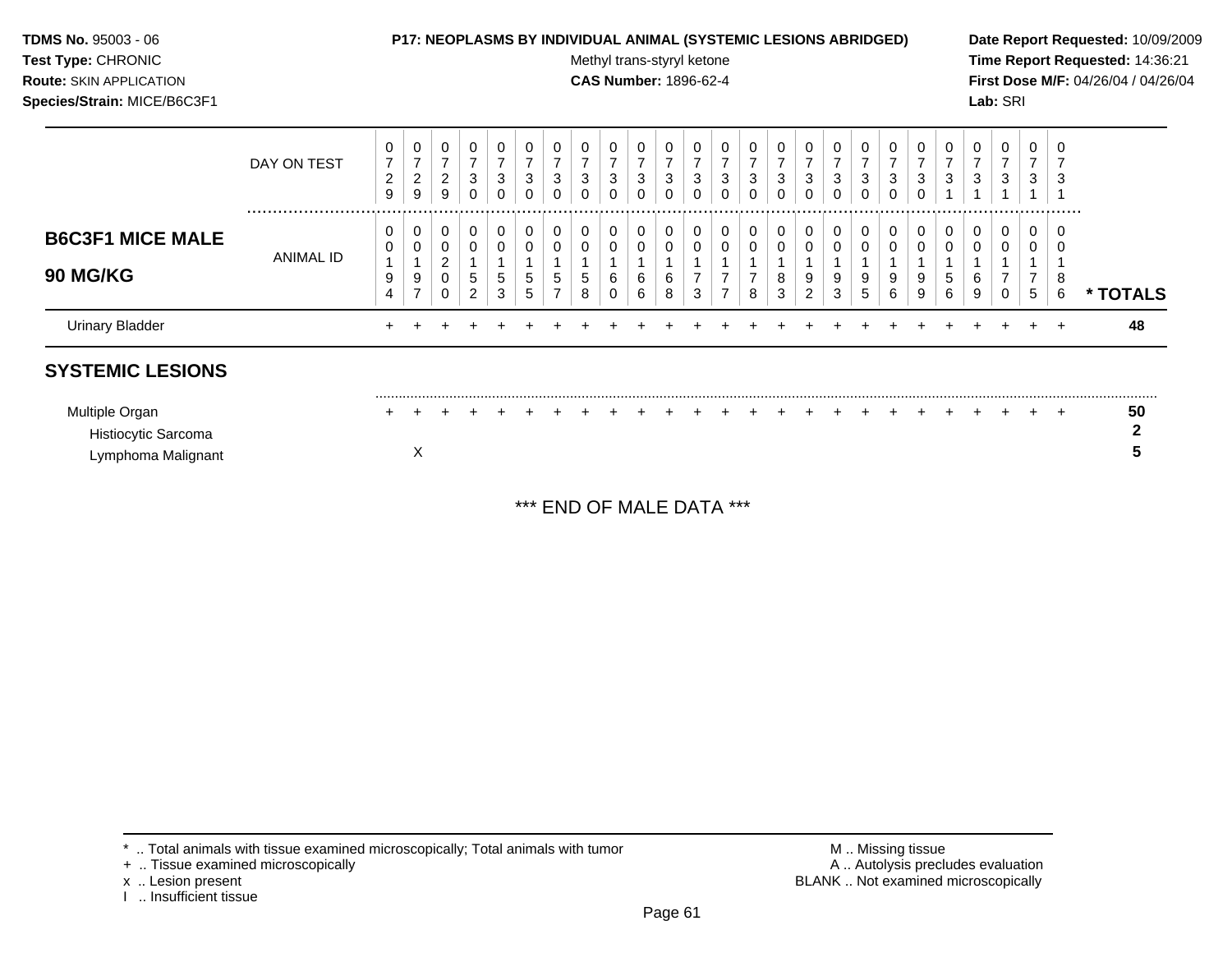**Route: SKIN APPLICATION** 

Species/Strain: MICE/B6C3F1

#### P17: NEOPLASMS BY INDIVIDUAL ANIMAL (SYSTEMIC LESIONS ABRIDGED)

Methyl trans-styryl ketone

**CAS Number: 1896-62-4** 

Date Report Requested: 10/09/2009 Time Report Requested: 14:36:21 First Dose M/F: 04/26/04 / 04/26/04 Lab: SRI

|                                      | DAY ON TEST | 0<br>ົ<br>∠<br>Ω<br>ö<br><sub>5</sub> | v<br>6<br>U<br>8      | u<br>ь<br>9                 | ν<br>ь<br>9 | ν<br>$\sim$<br>6<br>'5       | <b>U</b><br>6<br>8 |   | 0<br>6<br>9<br>റ        | ◡<br>6                       | U<br>6<br>9<br>8 | 9<br>8 | 0<br>$\sim$<br>6<br>9<br>8 | U<br>9                      | 3                                                | ◠ | v<br>3                                        | 3               | υ<br>3 | 0<br>◠<br>ັ      | U<br>ີ<br>N        | U<br>З | $\mathbf{0}$<br><sup>o</sup><br>دت<br>ົ | 0<br>3<br>◠<br><u>_</u> | - C<br>K<br><u>_</u> |                   |
|--------------------------------------|-------------|---------------------------------------|-----------------------|-----------------------------|-------------|------------------------------|--------------------|---|-------------------------|------------------------------|------------------|--------|----------------------------|-----------------------------|--------------------------------------------------|---|-----------------------------------------------|-----------------|--------|------------------|--------------------|--------|-----------------------------------------|-------------------------|----------------------|-------------------|
| <b>B6C3F1 MICE FEMALE</b><br>0 MG/KG | ANIMAL ID   | 0<br>0<br>ົ<br><u>_</u><br>U          | v<br>v<br>⌒<br>∸<br>6 | _<br>$\sqrt{2}$<br><u>.</u> | ν<br>ν<br>9 | ົ<br><u>_</u><br>ົ<br>C<br>8 | <u>_</u><br>4<br>6 | Æ | 0<br>c<br><u>_</u><br>4 | <u>_</u><br>$\sim$<br>J<br>9 | <u>_</u><br>г.   | _      | 0<br>U<br>ີ<br>_<br>đ      | 0<br>υ<br><sup>o</sup><br>U | $\overline{\phantom{a}}$<br><u>_</u><br><u>.</u> |   | v<br>v<br>ົ<br><u>_</u><br>ົ<br><u>.</u><br>ົ | c<br>$\sqrt{2}$ | _<br>3 | ⌒<br>◠<br>ັ<br>- | ◠<br><u>_</u><br>3 | u      | ◠                                       | ີ<br><u>.</u><br>0      | C                    | temales<br>(cont) |

# **ALIMENTARY SYSTEM**

| Esophagus                                          |           |                |                |              |                |   |                |   |   |   |  |   |    |     |  |  |   |        |    |   |            |  |
|----------------------------------------------------|-----------|----------------|----------------|--------------|----------------|---|----------------|---|---|---|--|---|----|-----|--|--|---|--------|----|---|------------|--|
| Gallbladder                                        | +         |                |                | A            | A              | M | A              | A |   |   |  |   |    |     |  |  |   |        |    |   |            |  |
| Intestine Large, Cecum                             | ٠         |                |                |              |                |   |                |   |   |   |  |   |    |     |  |  |   |        |    |   |            |  |
| Intestine Large, Colon                             | $\ddot{}$ |                | $\overline{A}$ |              |                | A |                |   |   |   |  |   |    |     |  |  |   |        |    |   |            |  |
| Intestine Large, Rectum                            | $\pm$     |                |                |              | A              | A |                |   |   |   |  |   |    |     |  |  |   |        |    |   |            |  |
| Intestine Small, Duodenum<br>Carcinoma             | $\pm$     |                | A              | $\mathsf{A}$ | A              | A | $\overline{A}$ |   |   |   |  |   |    |     |  |  |   |        |    |   |            |  |
| Intestine Small, Ileum                             | $\pm$     |                |                | A            | $\overline{A}$ |   |                |   |   |   |  |   |    |     |  |  |   |        |    |   |            |  |
| Intestine Small, Jejunum<br>Hemangiosarcoma        | ÷         | $\overline{A}$ | $\mathsf{A}$   | A            | $\overline{A}$ | A | $\mathsf{A}$   |   |   |   |  |   |    |     |  |  |   |        |    |   | X          |  |
| Liver<br>Hemangiosarcoma<br>Hepatocellular Adenoma |           |                |                | Χ            |                | X |                |   | Χ |   |  | Χ |    |     |  |  |   | X<br>Х |    |   |            |  |
| Hepatocellular Adenoma, Multiple                   |           |                |                |              | X              |   | Χ              |   |   | Χ |  |   | X. | x x |  |  | X |        | X. | X | $X \times$ |  |

\* .. Total animals with tissue examined microscopically; Total animals with tumor

+ .. Tissue examined microscopically

x .. Lesion present

1 .. Insufficient tissue

M .. Missing tissue<br>A .. Autolysis precludes evaluation BLANK .. Not examined microscopically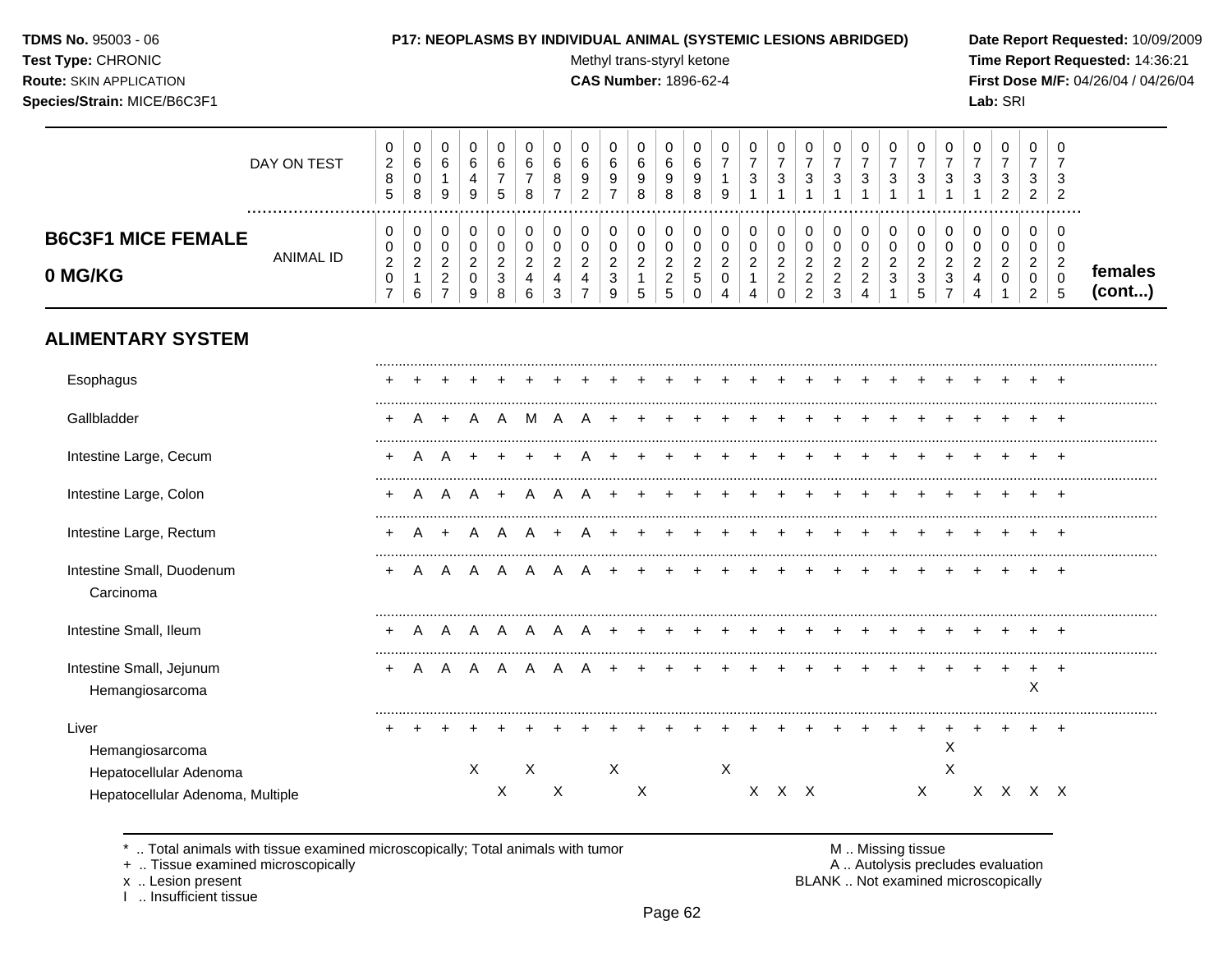Test Type: CHRONIC **Test Type:** CHRONIC **Test Type:** CHRONIC **Time Report Requested:** 14:36:21 **Route:** SKIN APPLICATION **CAS Number:** 1896-62-4 **First Dose M/F:** 04/26/04 / 04/26/04 **Species/Strain:** MICE/B6C3F1 **Lab:** SRI

| DAY ON TEST                                                                                                                             | 0<br>$\boldsymbol{2}$<br>$\bf 8$<br>$\sqrt{5}$ | 0<br>$\,6\,$<br>$\pmb{0}$<br>8                   | 0<br>6<br>$\mathbf{1}$<br>9                      | 0<br>6<br>4<br>9                                        | 0<br>6<br>$\overline{7}$<br>5                        | 0<br>6<br>$\overline{7}$<br>8                      | 0<br>$\,6\,$<br>$\bf 8$<br>$\overline{7}$       | 0<br>6<br>$\boldsymbol{9}$<br>$\overline{2}$                  | 0<br>6<br>9<br>$\overline{7}$               | 0<br>6<br>9<br>8                        | 0<br>6<br>9<br>8                           | $\mathbf 0$<br>6<br>$\boldsymbol{9}$<br>8 | 0<br>$\overline{7}$<br>1<br>9                     | 0<br>$\boldsymbol{7}$<br>$\ensuremath{\mathsf{3}}$<br>$\overline{1}$ | 0<br>$\boldsymbol{7}$<br>$\sqrt{3}$<br>$\mathbf{1}$ | 0<br>$\overline{7}$<br>$\ensuremath{\mathsf{3}}$<br>$\mathbf{1}$ | 0<br>$\overline{7}$<br>3<br>1                        | 0<br>$\overline{7}$<br>3                             | $\mathbf 0$<br>$\overline{7}$<br>3                 | 0<br>$\overline{7}$<br>3<br>1 | 0<br>$\overline{7}$<br>$\ensuremath{\mathsf{3}}$<br>$\overline{1}$ | 0<br>$\boldsymbol{7}$<br>$\mathbf{3}$<br>$\mathbf{1}$                    | 0<br>$\overline{7}$<br>$\ensuremath{\mathsf{3}}$<br>$\overline{2}$ | 0<br>$\overline{7}$<br>3<br>$\overline{2}$ | 0<br>$\overline{7}$<br>3<br>$\overline{c}$        |         |
|-----------------------------------------------------------------------------------------------------------------------------------------|------------------------------------------------|--------------------------------------------------|--------------------------------------------------|---------------------------------------------------------|------------------------------------------------------|----------------------------------------------------|-------------------------------------------------|---------------------------------------------------------------|---------------------------------------------|-----------------------------------------|--------------------------------------------|-------------------------------------------|---------------------------------------------------|----------------------------------------------------------------------|-----------------------------------------------------|------------------------------------------------------------------|------------------------------------------------------|------------------------------------------------------|----------------------------------------------------|-------------------------------|--------------------------------------------------------------------|--------------------------------------------------------------------------|--------------------------------------------------------------------|--------------------------------------------|---------------------------------------------------|---------|
| <b>B6C3F1 MICE FEMALE</b><br><b>ANIMAL ID</b><br>0 MG/KG                                                                                | 0<br>$\pmb{0}$<br>$\overline{c}$<br>$\pmb{0}$  | 0<br>$\pmb{0}$<br>$\overline{c}$<br>$\mathbf{1}$ | 0<br>$\mathbf 0$<br>$\overline{2}$<br>$\sqrt{2}$ | $\pmb{0}$<br>$\pmb{0}$<br>$\overline{2}$<br>$\mathsf 0$ | 0<br>$\mathbf 0$<br>$\boldsymbol{2}$<br>$\mathbf{3}$ | 0<br>$\pmb{0}$<br>$\overline{a}$<br>$\overline{4}$ | $\mathbf 0$<br>$\pmb{0}$<br>$\overline{c}$<br>4 | 0<br>$\mathbf 0$<br>$\overline{2}$<br>$\overline{\mathbf{4}}$ | 0<br>$\pmb{0}$<br>$\sqrt{2}$<br>$\mathsf 3$ | 0<br>$\mathbf 0$<br>$\overline{2}$<br>1 | 0<br>0<br>$\overline{2}$<br>$\overline{c}$ | 0<br>$\mathbf 0$<br>$\sqrt{2}$<br>5       | 0<br>$\mathsf 0$<br>$\overline{c}$<br>$\mathsf 0$ | 0<br>$\pmb{0}$<br>$\overline{c}$<br>$\mathbf{1}$                     | 0<br>$\pmb{0}$<br>$\overline{c}$<br>$\overline{2}$  | 0<br>$\pmb{0}$<br>$\boldsymbol{2}$<br>$\boldsymbol{2}$           | 0<br>$\mathbf 0$<br>$\overline{2}$<br>$\overline{2}$ | 0<br>$\pmb{0}$<br>$\overline{2}$<br>$\boldsymbol{2}$ | 0<br>$\pmb{0}$<br>$\boldsymbol{2}$<br>$\mathbf{3}$ | 0<br>0<br>$\overline{a}$<br>3 | 0<br>$\pmb{0}$<br>$\overline{c}$<br>$\sqrt{3}$                     | 0<br>$\mathbf 0$<br>$\overline{2}$<br>$\overline{4}$                     | 0<br>$\mathbf 0$<br>$\overline{2}$<br>$\mathsf{O}\xspace$          | 0<br>0<br>$\overline{2}$<br>$\mathbf 0$    | 0<br>$\mathbf 0$<br>$\overline{2}$<br>$\mathbf 0$ | females |
|                                                                                                                                         | $\overline{7}$                                 | $\,6\,$                                          | $\overline{7}$                                   | 9                                                       | 8                                                    | 6                                                  | $\sqrt{3}$                                      | $\overline{7}$                                                | 9                                           | 5                                       | 5                                          | $\Omega$                                  | $\overline{4}$                                    | 4                                                                    | $\mathbf 0$                                         | $\overline{2}$                                                   | 3                                                    | $\overline{4}$                                       | $\mathbf{1}$                                       | 5                             | $\overline{7}$                                                     | $\overline{4}$                                                           | $\mathbf{1}$                                                       | $\overline{2}$                             | 5                                                 | (cont)  |
| Hepatocellular Carcinoma<br>Hepatocellular Carcinoma, Multiple                                                                          |                                                |                                                  | X                                                |                                                         |                                                      | X                                                  | X                                               |                                                               |                                             | X                                       |                                            | $\boldsymbol{\mathsf{X}}$                 |                                                   |                                                                      |                                                     |                                                                  | $X$ $X$                                              |                                                      |                                                    | $\mathsf{X}$                  | X                                                                  |                                                                          |                                                                    | X                                          |                                                   |         |
| Mesentery                                                                                                                               |                                                |                                                  | $+$                                              | $\ddot{}$                                               |                                                      | $\ddot{}$                                          |                                                 |                                                               |                                             | $\div$                                  | $\div$                                     |                                           |                                                   | $+$                                                                  |                                                     |                                                                  |                                                      |                                                      | ÷                                                  |                               |                                                                    | $\ddot{}$                                                                |                                                                    | $\ddot{}$                                  |                                                   |         |
| Pancreas                                                                                                                                |                                                |                                                  |                                                  |                                                         |                                                      |                                                    |                                                 |                                                               |                                             |                                         |                                            |                                           |                                                   |                                                                      |                                                     |                                                                  |                                                      |                                                      |                                                    |                               |                                                                    | $\ddot{}$                                                                |                                                                    | $\ddot{}$                                  | $\overline{1}$                                    |         |
| Salivary Glands                                                                                                                         |                                                |                                                  |                                                  |                                                         |                                                      |                                                    |                                                 |                                                               |                                             |                                         |                                            |                                           |                                                   |                                                                      |                                                     |                                                                  |                                                      |                                                      |                                                    |                               |                                                                    |                                                                          |                                                                    |                                            |                                                   |         |
| Stomach, Forestomach<br>Squamous Cell Papilloma                                                                                         |                                                |                                                  |                                                  |                                                         |                                                      |                                                    |                                                 |                                                               | $\mathsf X$                                 |                                         |                                            |                                           |                                                   |                                                                      |                                                     |                                                                  |                                                      |                                                      |                                                    |                               |                                                                    |                                                                          |                                                                    |                                            | $\ddot{}$                                         |         |
| Stomach, Glandular                                                                                                                      | $+$                                            | A                                                | $+$                                              | A                                                       |                                                      |                                                    |                                                 |                                                               |                                             |                                         |                                            |                                           |                                                   |                                                                      |                                                     |                                                                  |                                                      |                                                      |                                                    |                               |                                                                    |                                                                          |                                                                    |                                            |                                                   |         |
| <b>CARDIOVASCULAR SYSTEM</b>                                                                                                            |                                                |                                                  |                                                  |                                                         |                                                      |                                                    |                                                 |                                                               |                                             |                                         |                                            |                                           |                                                   |                                                                      |                                                     |                                                                  |                                                      |                                                      |                                                    |                               |                                                                    |                                                                          |                                                                    |                                            |                                                   |         |
| <b>Blood Vessel</b>                                                                                                                     |                                                |                                                  |                                                  |                                                         |                                                      |                                                    |                                                 |                                                               |                                             |                                         |                                            |                                           |                                                   |                                                                      |                                                     |                                                                  |                                                      | $\ddot{}$                                            |                                                    |                               |                                                                    |                                                                          |                                                                    |                                            |                                                   |         |
| Heart                                                                                                                                   |                                                |                                                  |                                                  |                                                         |                                                      |                                                    |                                                 |                                                               |                                             |                                         |                                            |                                           |                                                   |                                                                      |                                                     |                                                                  |                                                      |                                                      |                                                    |                               |                                                                    |                                                                          |                                                                    | ÷                                          | $\ddot{}$                                         |         |
| <b>ENDOCRINE SYSTEM</b>                                                                                                                 |                                                |                                                  |                                                  |                                                         |                                                      |                                                    |                                                 |                                                               |                                             |                                         |                                            |                                           |                                                   |                                                                      |                                                     |                                                                  |                                                      |                                                      |                                                    |                               |                                                                    |                                                                          |                                                                    |                                            |                                                   |         |
| <b>Adrenal Cortex</b>                                                                                                                   |                                                |                                                  |                                                  |                                                         |                                                      |                                                    |                                                 |                                                               |                                             |                                         |                                            |                                           |                                                   |                                                                      |                                                     |                                                                  |                                                      |                                                      |                                                    |                               |                                                                    |                                                                          |                                                                    |                                            |                                                   |         |
| Total animals with tissue examined microscopically; Total animals with tumor<br>+  Tissue examined microscopically<br>x  Lesion present |                                                |                                                  |                                                  |                                                         |                                                      |                                                    |                                                 |                                                               |                                             |                                         |                                            |                                           |                                                   |                                                                      |                                                     |                                                                  |                                                      |                                                      | M  Missing tissue                                  |                               |                                                                    | A  Autolysis precludes evaluation<br>BLANK  Not examined microscopically |                                                                    |                                            |                                                   |         |

I .. Insufficient tissue

Page 63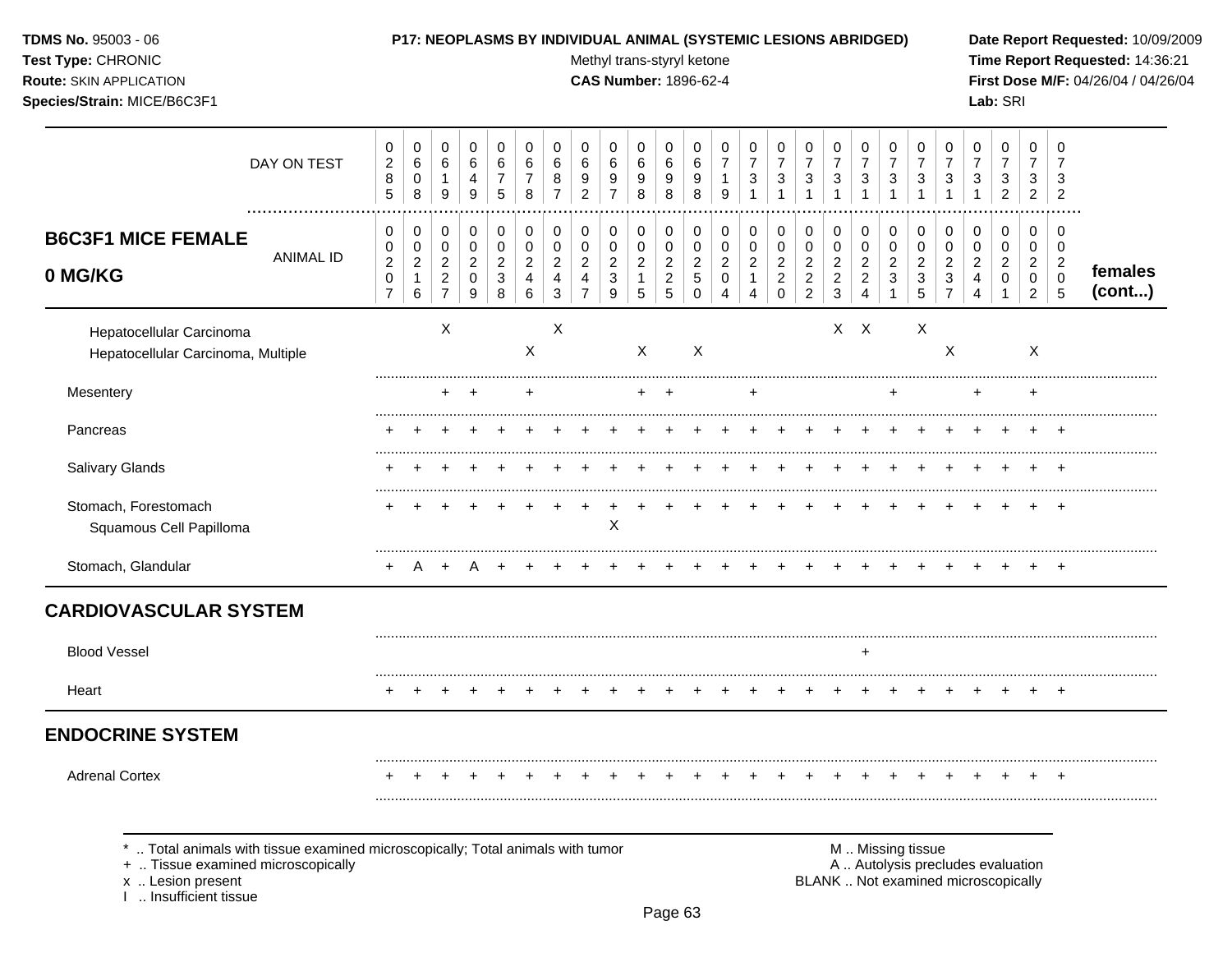|                                                                                | DAY ON TEST                                                                  | 0<br>$\sqrt{2}$<br>$\bf 8$<br>5   | 0<br>6<br>0<br>8                                   | $\mathbf 0$<br>6<br>$\mathbf{1}$<br>$\boldsymbol{9}$     | 0<br>6<br>4<br>9                        | 0<br>6<br>$\overline{7}$<br>5                                 | $\mathbf 0$<br>6<br>$\overline{7}$<br>8                      | 0<br>6<br>8<br>$\overline{7}$                      | 0<br>$\,6\,$<br>9<br>$\overline{2}$ | 0<br>6<br>9<br>$\overline{7}$                                   | $\mathbf 0$<br>6<br>9<br>8                           | 0<br>6<br>$\boldsymbol{9}$<br>8                      | $\mathbf 0$<br>$\,6$<br>$\boldsymbol{9}$<br>$\,8\,$ | $\pmb{0}$<br>$\overline{7}$<br>$\mathbf{1}$<br>9  | 0<br>$\overline{7}$<br>$\mathbf{3}$<br>1                 | $\mathbf 0$<br>$\overline{7}$<br>$\mathbf{3}$<br>$\mathbf{1}$ | $\pmb{0}$<br>$\overline{7}$<br>$\mathbf{3}$<br>$\mathbf{1}$ | $\mathbf 0$<br>$\overline{7}$<br>3<br>1                        | 0<br>$\overline{7}$<br>3<br>$\mathbf{1}$             | 0<br>$\overline{7}$<br>3<br>$\mathbf{1}$        | $\pmb{0}$<br>$\overline{7}$<br>3               | 0<br>$\overline{7}$<br>$\mathbf{3}$                                   | 0<br>$\overline{7}$<br>3                                                 | 0<br>$\boldsymbol{7}$<br>$\mathbf{3}$<br>$\overline{2}$ | $\mathbf 0$<br>$\overline{7}$<br>3<br>$\overline{2}$        | $\mathbf 0$<br>7<br>3<br>$\overline{2}$                     |         |
|--------------------------------------------------------------------------------|------------------------------------------------------------------------------|-----------------------------------|----------------------------------------------------|----------------------------------------------------------|-----------------------------------------|---------------------------------------------------------------|--------------------------------------------------------------|----------------------------------------------------|-------------------------------------|-----------------------------------------------------------------|------------------------------------------------------|------------------------------------------------------|-----------------------------------------------------|---------------------------------------------------|----------------------------------------------------------|---------------------------------------------------------------|-------------------------------------------------------------|----------------------------------------------------------------|------------------------------------------------------|-------------------------------------------------|------------------------------------------------|-----------------------------------------------------------------------|--------------------------------------------------------------------------|---------------------------------------------------------|-------------------------------------------------------------|-------------------------------------------------------------|---------|
| <b>B6C3F1 MICE FEMALE</b><br>0 MG/KG                                           | <b>ANIMAL ID</b>                                                             | 0<br>0<br>$\sqrt{2}$<br>$\pmb{0}$ | 0<br>$\mathbf 0$<br>$\overline{c}$<br>$\mathbf{1}$ | 0<br>$\mathbf 0$<br>$\boldsymbol{2}$<br>$\boldsymbol{2}$ | 0<br>$\mathbf 0$<br>$\overline{2}$<br>0 | $\pmb{0}$<br>0<br>$\overline{c}$<br>$\ensuremath{\mathsf{3}}$ | $\pmb{0}$<br>$\mathbf 0$<br>$\overline{c}$<br>$\overline{4}$ | 0<br>$\pmb{0}$<br>$\overline{c}$<br>$\overline{4}$ | 0<br>0<br>$\sqrt{2}$<br>4           | 0<br>$\mathbf 0$<br>$\overline{c}$<br>$\ensuremath{\mathsf{3}}$ | 0<br>$\mathbf 0$<br>$\boldsymbol{2}$<br>$\mathbf{1}$ | 0<br>$\mathbf 0$<br>$\overline{c}$<br>$\overline{a}$ | $\mathbf 0$<br>0<br>$\sqrt{2}$<br>$\mathbf 5$       | 0<br>$\mathbf 0$<br>$\overline{c}$<br>$\mathbf 0$ | $\pmb{0}$<br>$\pmb{0}$<br>$\overline{c}$<br>$\mathbf{1}$ | $\mathbf 0$<br>$\mathbf 0$<br>$\sqrt{2}$<br>$\boldsymbol{2}$  | $\mathbf 0$<br>$\mathbf 0$<br>$\sqrt{2}$<br>$\sqrt{2}$      | 0<br>$\mathsf{O}\xspace$<br>$\overline{c}$<br>$\boldsymbol{2}$ | 0<br>$\mathbf 0$<br>$\overline{2}$<br>$\overline{a}$ | $\pmb{0}$<br>$\mathbf 0$<br>$\overline{2}$<br>3 | 0<br>$\mathbf 0$<br>$\sqrt{2}$<br>$\mathbf{3}$ | $\pmb{0}$<br>$\pmb{0}$<br>$\overline{c}$<br>$\ensuremath{\mathsf{3}}$ | $\mathbf 0$<br>0<br>$\sqrt{2}$<br>$\overline{4}$                         | 0<br>$\mathbf 0$<br>$\overline{a}$<br>$\pmb{0}$         | $\mathbf 0$<br>$\mathbf 0$<br>$\overline{2}$<br>$\mathbf 0$ | $\mathbf 0$<br>$\mathbf 0$<br>$\overline{2}$<br>$\mathbf 0$ | females |
|                                                                                |                                                                              | $\overline{7}$                    | 6                                                  | $\overline{7}$                                           | 9                                       | 8                                                             | 6                                                            | 3                                                  | $\overline{7}$                      | 9                                                               | 5                                                    | 5                                                    | $\mathbf 0$                                         | 4                                                 | $\overline{4}$                                           | $\Omega$                                                      | $\overline{2}$                                              | $\mathbf{3}$                                                   | $\overline{4}$                                       | $\mathbf{1}$                                    | 5                                              | $\overline{7}$                                                        | 4                                                                        | $\mathbf{1}$                                            | $\overline{2}$                                              | 5                                                           | (cont)  |
| Adrenal Medulla<br>Pheochromocytoma Malignant                                  |                                                                              |                                   |                                                    |                                                          |                                         |                                                               |                                                              |                                                    |                                     |                                                                 |                                                      |                                                      |                                                     |                                                   |                                                          |                                                               |                                                             |                                                                |                                                      |                                                 |                                                |                                                                       |                                                                          |                                                         |                                                             | ÷                                                           |         |
| Islets, Pancreatic                                                             |                                                                              |                                   |                                                    |                                                          |                                         |                                                               |                                                              |                                                    |                                     |                                                                 |                                                      |                                                      |                                                     |                                                   |                                                          |                                                               |                                                             |                                                                |                                                      |                                                 |                                                |                                                                       |                                                                          |                                                         |                                                             |                                                             |         |
| Parathyroid Gland                                                              |                                                                              | м                                 |                                                    | M                                                        |                                         |                                                               |                                                              |                                                    |                                     |                                                                 |                                                      |                                                      |                                                     |                                                   |                                                          |                                                               |                                                             |                                                                |                                                      | м                                               |                                                |                                                                       |                                                                          |                                                         |                                                             |                                                             |         |
| <b>Pituitary Gland</b><br>Pars Distalis, Adenoma                               |                                                                              |                                   |                                                    |                                                          |                                         |                                                               |                                                              |                                                    |                                     |                                                                 |                                                      | X                                                    |                                                     |                                                   |                                                          |                                                               |                                                             |                                                                |                                                      |                                                 |                                                |                                                                       |                                                                          |                                                         |                                                             | X                                                           |         |
| <b>Thyroid Gland</b><br>Follicular Cell, Carcinoma                             |                                                                              |                                   | А                                                  |                                                          |                                         |                                                               |                                                              |                                                    |                                     |                                                                 |                                                      |                                                      |                                                     |                                                   |                                                          |                                                               |                                                             |                                                                |                                                      |                                                 |                                                |                                                                       | X                                                                        |                                                         |                                                             | $\div$                                                      |         |
| <b>GENERAL BODY SYSTEM</b>                                                     |                                                                              |                                   |                                                    |                                                          |                                         |                                                               |                                                              |                                                    |                                     |                                                                 |                                                      |                                                      |                                                     |                                                   |                                                          |                                                               |                                                             |                                                                |                                                      |                                                 |                                                |                                                                       |                                                                          |                                                         |                                                             |                                                             |         |
| <b>Tissue NOS</b>                                                              |                                                                              |                                   |                                                    |                                                          | $\ddot{}$                               |                                                               |                                                              |                                                    |                                     |                                                                 |                                                      |                                                      |                                                     |                                                   |                                                          |                                                               |                                                             |                                                                |                                                      |                                                 |                                                |                                                                       |                                                                          |                                                         |                                                             |                                                             |         |
| Hemangiosarcoma<br>Sarcoma                                                     |                                                                              |                                   |                                                    |                                                          | $\boldsymbol{\mathsf{X}}$               |                                                               |                                                              |                                                    |                                     |                                                                 |                                                      |                                                      |                                                     |                                                   |                                                          | X                                                             |                                                             |                                                                |                                                      |                                                 |                                                |                                                                       |                                                                          |                                                         |                                                             |                                                             |         |
| <b>GENITAL SYSTEM</b>                                                          |                                                                              |                                   |                                                    |                                                          |                                         |                                                               |                                                              |                                                    |                                     |                                                                 |                                                      |                                                      |                                                     |                                                   |                                                          |                                                               |                                                             |                                                                |                                                      |                                                 |                                                |                                                                       |                                                                          |                                                         |                                                             |                                                             |         |
| <b>Clitoral Gland</b>                                                          |                                                                              |                                   |                                                    |                                                          |                                         | M                                                             | M                                                            |                                                    |                                     |                                                                 |                                                      |                                                      |                                                     |                                                   |                                                          |                                                               |                                                             |                                                                |                                                      |                                                 |                                                |                                                                       |                                                                          |                                                         |                                                             |                                                             |         |
| Ovary                                                                          |                                                                              | м                                 |                                                    |                                                          |                                         |                                                               |                                                              |                                                    |                                     |                                                                 |                                                      |                                                      |                                                     |                                                   |                                                          |                                                               |                                                             |                                                                |                                                      |                                                 |                                                |                                                                       |                                                                          |                                                         |                                                             |                                                             |         |
| +  Tissue examined microscopically<br>x  Lesion present<br>Insufficient tissue | Total animals with tissue examined microscopically; Total animals with tumor |                                   |                                                    |                                                          |                                         |                                                               |                                                              |                                                    |                                     |                                                                 |                                                      |                                                      |                                                     |                                                   |                                                          |                                                               |                                                             |                                                                |                                                      | M  Missing tissue                               |                                                |                                                                       | A  Autolysis precludes evaluation<br>BLANK  Not examined microscopically |                                                         |                                                             |                                                             |         |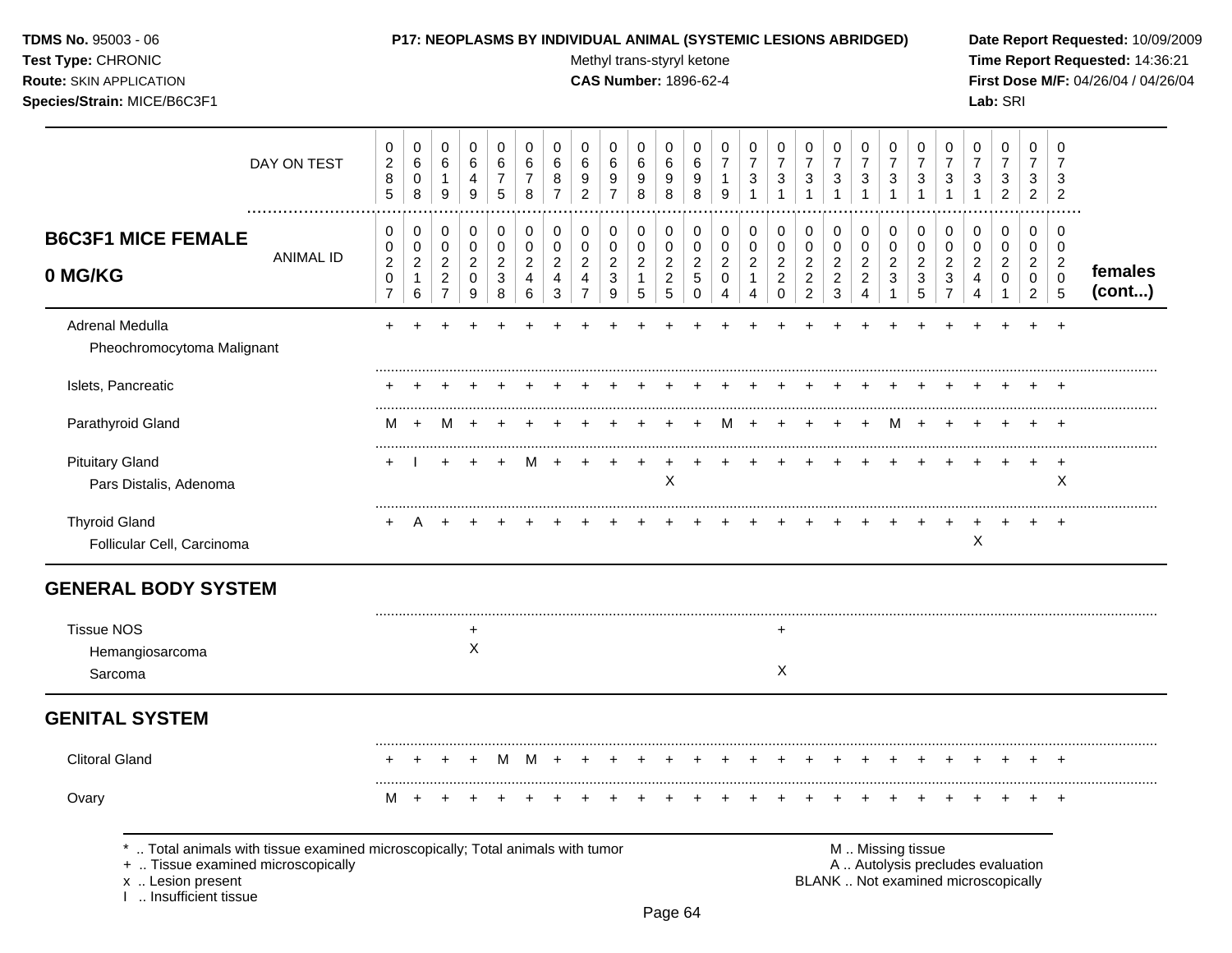**Route: SKIN APPLICATION** 

#### P17: NEOPLASMS BY INDIVIDUAL ANIMAL (SYSTEMIC LESIONS ABRIDGED)

Methyl trans-styryl ketone

**CAS Number: 1896-62-4** 

Date Report Requested: 10/09/2009 Time Report Requested: 14:36:21 First Dose M/F: 04/26/04 / 04/26/04 Lab: SRI

| Species/Strain: MICE/B6C3F1                                         |                  |                                                             |                                                             |                                                                      |                                                   |                                                                    |                                                                  |                                                                |                                                     |                                              |                                               |                                                           |                                                                   |                                                         |                                                    |                                                             |                                                                        |                                                               |                                                                        |                                                                |                                            |                                                              | Lab: SRI                                                          |                                                 |                                                           |                                                        |                   |
|---------------------------------------------------------------------|------------------|-------------------------------------------------------------|-------------------------------------------------------------|----------------------------------------------------------------------|---------------------------------------------------|--------------------------------------------------------------------|------------------------------------------------------------------|----------------------------------------------------------------|-----------------------------------------------------|----------------------------------------------|-----------------------------------------------|-----------------------------------------------------------|-------------------------------------------------------------------|---------------------------------------------------------|----------------------------------------------------|-------------------------------------------------------------|------------------------------------------------------------------------|---------------------------------------------------------------|------------------------------------------------------------------------|----------------------------------------------------------------|--------------------------------------------|--------------------------------------------------------------|-------------------------------------------------------------------|-------------------------------------------------|-----------------------------------------------------------|--------------------------------------------------------|-------------------|
|                                                                     | DAY ON TEST      | $\pmb{0}$<br>$\sqrt{2}$<br>$\, 8$<br>$\sqrt{5}$             | $\pmb{0}$<br>6<br>$\pmb{0}$<br>$\bf 8$                      | $\pmb{0}$<br>$\,6$<br>$\mathbf{1}$<br>$\boldsymbol{9}$               | $\mathbf 0$<br>6<br>4<br>$9\,$                    | $\mathbf 0$<br>6<br>$\overline{7}$<br>5                            | 0<br>$\,6$<br>$\overline{7}$<br>8                                | $\mathbf 0$<br>$\,6$<br>8<br>$\overline{7}$                    | $\mathbf 0$<br>6<br>9<br>$\overline{c}$             | $\mathbf 0$<br>6<br>9<br>$\overline{7}$      | $\mathbf 0$<br>6<br>9<br>8                    | $\mathbf 0$<br>6<br>$9\,$<br>8                            | 0<br>6<br>9<br>8                                                  | $\pmb{0}$<br>$\boldsymbol{7}$<br>$\mathbf{1}$<br>9      | $\mathbf 0$<br>$\overline{7}$<br>$\sqrt{3}$        | 0<br>$\overline{7}$<br>3                                    | 0<br>$\overline{7}$<br>3                                               | $\pmb{0}$<br>$\overline{7}$<br>$\ensuremath{\mathsf{3}}$<br>1 | $\mathbf 0$<br>$\overline{7}$<br>3                                     | $\pmb{0}$<br>$\overline{7}$<br>$\sqrt{3}$                      | 0<br>$\overline{7}$<br>3                   | 0<br>7<br>3                                                  | $\mathbf 0$<br>$\overline{7}$<br>3                                | 0<br>$\overline{7}$<br>3<br>$\overline{c}$      | 0<br>$\overline{7}$<br>3<br>$\overline{a}$                | $\mathbf 0$<br>7<br>3<br>$\overline{c}$                |                   |
| <b>B6C3F1 MICE FEMALE</b><br>0 MG/KG                                | <b>ANIMAL ID</b> | 0<br>$\pmb{0}$<br>$\sqrt{2}$<br>$\pmb{0}$<br>$\overline{7}$ | 0<br>$\pmb{0}$<br>$\overline{c}$<br>$\mathbf{1}$<br>$\,6\,$ | 0<br>$\pmb{0}$<br>$\overline{c}$<br>$\overline{c}$<br>$\overline{7}$ | 0<br>$\boldsymbol{0}$<br>$\overline{c}$<br>0<br>9 | 0<br>$\pmb{0}$<br>$\overline{c}$<br>$\ensuremath{\mathsf{3}}$<br>8 | 0<br>$\pmb{0}$<br>$\overline{c}$<br>$\overline{\mathbf{4}}$<br>6 | 0<br>$\mathbf 0$<br>$\sqrt{2}$<br>$\overline{\mathbf{4}}$<br>3 | 0<br>$\pmb{0}$<br>$\sqrt{2}$<br>4<br>$\overline{7}$ | 0<br>$\mathsf 0$<br>$\overline{c}$<br>3<br>9 | 0<br>0<br>$\overline{2}$<br>$\mathbf{1}$<br>5 | 0<br>$\pmb{0}$<br>$\overline{2}$<br>$\boldsymbol{2}$<br>5 | 0<br>$\pmb{0}$<br>$\overline{2}$<br>$\overline{5}$<br>$\mathbf 0$ | 0<br>$\pmb{0}$<br>$\overline{a}$<br>0<br>$\overline{4}$ | 0<br>$\pmb{0}$<br>$\overline{c}$<br>$\overline{4}$ | 0<br>$\mathbf 0$<br>$\overline{c}$<br>$\boldsymbol{2}$<br>0 | 0<br>$\pmb{0}$<br>$\overline{c}$<br>$\boldsymbol{2}$<br>$\overline{2}$ | 0<br>$\pmb{0}$<br>$\overline{c}$<br>$\boldsymbol{2}$<br>3     | 0<br>$\pmb{0}$<br>$\overline{c}$<br>$\boldsymbol{2}$<br>$\overline{4}$ | 0<br>$\pmb{0}$<br>$\overline{c}$<br>$\sqrt{3}$<br>$\mathbf{1}$ | 0<br>$\pmb{0}$<br>$\overline{c}$<br>3<br>5 | 0<br>0<br>$\overline{2}$<br>$\mathfrak{3}$<br>$\overline{7}$ | 0<br>$\mathsf{O}\xspace$<br>$\overline{c}$<br>4<br>$\overline{4}$ | 0<br>$\pmb{0}$<br>$\overline{2}$<br>$\mathbf 0$ | 0<br>$\mathbf 0$<br>$\overline{2}$<br>0<br>$\overline{a}$ | 0<br>$\mathbf 0$<br>$\overline{c}$<br>$\mathbf 0$<br>5 | females<br>(cont) |
| Cystadenoma                                                         |                  |                                                             |                                                             |                                                                      |                                                   |                                                                    |                                                                  |                                                                |                                                     |                                              |                                               |                                                           |                                                                   |                                                         |                                                    |                                                             |                                                                        |                                                               |                                                                        |                                                                |                                            |                                                              |                                                                   |                                                 |                                                           |                                                        |                   |
| Uterus<br>Carcinoma<br>Hemangiosarcoma<br>Polyp Stromal             |                  |                                                             |                                                             |                                                                      |                                                   |                                                                    |                                                                  |                                                                |                                                     |                                              | X                                             |                                                           |                                                                   |                                                         |                                                    |                                                             |                                                                        |                                                               |                                                                        |                                                                |                                            |                                                              |                                                                   |                                                 |                                                           | $\overline{ }$<br>X                                    |                   |
| Vagina<br>Liposarcoma                                               |                  |                                                             |                                                             |                                                                      |                                                   |                                                                    |                                                                  |                                                                |                                                     |                                              |                                               |                                                           |                                                                   |                                                         |                                                    |                                                             |                                                                        |                                                               |                                                                        |                                                                |                                            |                                                              |                                                                   |                                                 |                                                           |                                                        |                   |
| <b>HEMATOPOIETIC SYSTEM</b>                                         |                  |                                                             |                                                             |                                                                      |                                                   |                                                                    |                                                                  |                                                                |                                                     |                                              |                                               |                                                           |                                                                   |                                                         |                                                    |                                                             |                                                                        |                                                               |                                                                        |                                                                |                                            |                                                              |                                                                   |                                                 |                                                           |                                                        |                   |
| <b>Bone Marrow</b><br>Hemangiosarcoma                               |                  |                                                             |                                                             |                                                                      | $\times$                                          |                                                                    |                                                                  |                                                                |                                                     |                                              |                                               |                                                           |                                                                   |                                                         |                                                    |                                                             |                                                                        |                                                               |                                                                        |                                                                |                                            |                                                              |                                                                   |                                                 |                                                           | $\pm$                                                  |                   |
| Lymph Node<br>Iliac, Hepatocellular Carcinoma,<br>Metastatic, Liver |                  |                                                             | $\ddot{}$                                                   |                                                                      |                                                   | ÷                                                                  |                                                                  |                                                                |                                                     |                                              | X                                             |                                                           |                                                                   |                                                         |                                                    |                                                             |                                                                        |                                                               |                                                                        |                                                                |                                            | $\ddot{}$                                                    |                                                                   |                                                 |                                                           |                                                        |                   |
| Lymph Node, Mandibular                                              |                  |                                                             |                                                             |                                                                      |                                                   |                                                                    |                                                                  |                                                                |                                                     |                                              |                                               |                                                           |                                                                   |                                                         |                                                    |                                                             |                                                                        |                                                               |                                                                        |                                                                |                                            |                                                              |                                                                   |                                                 |                                                           |                                                        |                   |
| Lymph Node, Mesenteric                                              |                  | +                                                           |                                                             |                                                                      |                                                   |                                                                    |                                                                  |                                                                |                                                     |                                              |                                               |                                                           |                                                                   |                                                         |                                                    |                                                             |                                                                        |                                                               | ÷                                                                      | м                                                              | $\ddot{}$                                  |                                                              |                                                                   |                                                 |                                                           | $\pm$                                                  |                   |
| Spleen                                                              |                  | $\ddot{}$                                                   |                                                             |                                                                      |                                                   |                                                                    | A                                                                |                                                                |                                                     |                                              |                                               |                                                           |                                                                   |                                                         |                                                    |                                                             |                                                                        |                                                               |                                                                        |                                                                | $\ddot{}$                                  | +                                                            | ÷                                                                 | $\ddot{}$                                       | $\ddot{}$                                                 | $\overline{+}$                                         |                   |

\* .. Total animals with tissue examined microscopically; Total animals with tumor

+ .. Tissue examined microscopically

x .. Lesion present<br>I .. Insufficient tissue

M .. Missing tissue A .. Autolysis precludes evaluation BLANK .. Not examined microscopically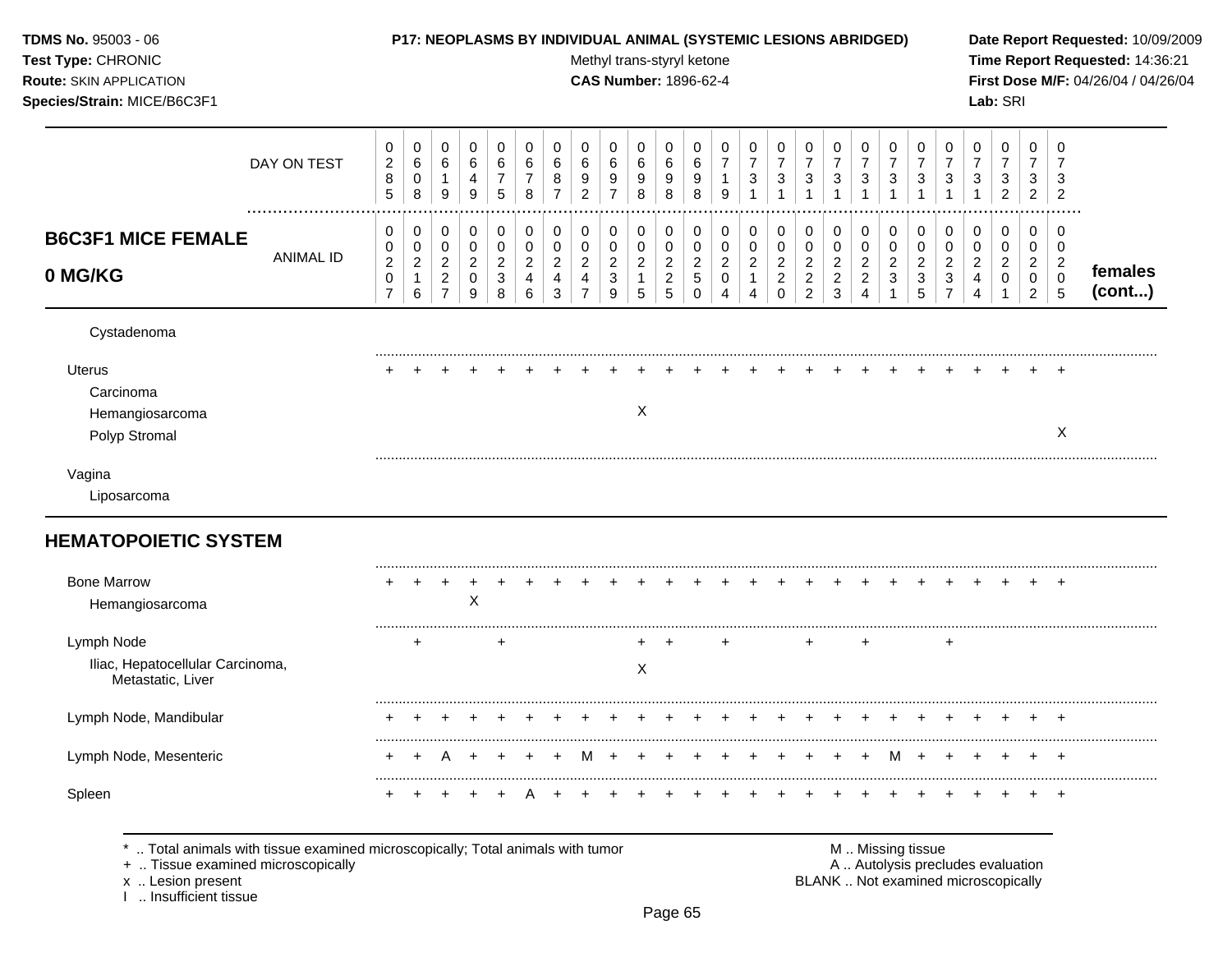|  | <b>TDMS No.</b> 95003 - 06 |  |
|--|----------------------------|--|
|  |                            |  |

| DAY ON TEST                                                                                                                                                       | 0<br>$\boldsymbol{2}$<br>$\bf 8$<br>$\sqrt{5}$    | $\mathbf 0$<br>$\,6\,$<br>$\mathbf 0$<br>$\bf 8$   | $\pmb{0}$<br>6<br>$\mathbf{1}$<br>9                      | 0<br>$\,6\,$<br>4<br>9                          | $\mathbf 0$<br>6<br>$\overline{7}$<br>$\sqrt{5}$     | $\mathbf 0$<br>$\,6$<br>$\overline{7}$<br>$\, 8$         | 0<br>$\,6$<br>8<br>$\overline{7}$          | 0<br>$\,6\,$<br>9<br>$\overline{2}$            | $\mathbf 0$<br>$\,6\,$<br>$9\,$<br>$\overline{7}$ | $\pmb{0}$<br>6<br>9<br>8                         | 0<br>6<br>9<br>8                                   | 0<br>$\,6\,$<br>9<br>$\,8\,$                | $\mathbf 0$<br>$\overline{7}$<br>$\mathbf{1}$<br>9 | 0<br>$\overline{7}$<br>$\mathbf{3}$<br>1 | $\pmb{0}$<br>$\boldsymbol{7}$<br>$\ensuremath{\mathsf{3}}$<br>$\mathbf{1}$ | $\pmb{0}$<br>$\boldsymbol{7}$<br>$\mathsf 3$<br>$\mathbf{1}$ | $\pmb{0}$<br>$\boldsymbol{7}$<br>$\ensuremath{\mathsf{3}}$<br>$\mathbf{1}$ | $\pmb{0}$<br>$\overline{7}$<br>3<br>$\mathbf{1}$       | $\pmb{0}$<br>$\overline{7}$<br>$\sqrt{3}$<br>$\mathbf{1}$  | $\pmb{0}$<br>$\overline{7}$<br>3<br>1                    | 0<br>$\overline{7}$<br>$\mathbf{3}$      | 0<br>$\overline{7}$<br>$\mathbf{3}$                       | $\pmb{0}$<br>$\boldsymbol{7}$<br>$\ensuremath{\mathsf{3}}$<br>$\overline{c}$ | $\pmb{0}$<br>$\overline{7}$<br>$\mathbf{3}$<br>$\overline{a}$ | $\mathbf 0$<br>$\overline{7}$<br>3<br>$\overline{2}$ |         |
|-------------------------------------------------------------------------------------------------------------------------------------------------------------------|---------------------------------------------------|----------------------------------------------------|----------------------------------------------------------|-------------------------------------------------|------------------------------------------------------|----------------------------------------------------------|--------------------------------------------|------------------------------------------------|---------------------------------------------------|--------------------------------------------------|----------------------------------------------------|---------------------------------------------|----------------------------------------------------|------------------------------------------|----------------------------------------------------------------------------|--------------------------------------------------------------|----------------------------------------------------------------------------|--------------------------------------------------------|------------------------------------------------------------|----------------------------------------------------------|------------------------------------------|-----------------------------------------------------------|------------------------------------------------------------------------------|---------------------------------------------------------------|------------------------------------------------------|---------|
| <b>B6C3F1 MICE FEMALE</b><br><b>ANIMAL ID</b><br>0 MG/KG                                                                                                          | 0<br>$\mathbf 0$<br>$\overline{c}$<br>$\mathbf 0$ | 0<br>$\mathbf 0$<br>$\overline{c}$<br>$\mathbf{1}$ | $\,0\,$<br>$\pmb{0}$<br>$\overline{c}$<br>$\overline{c}$ | 0<br>$\pmb{0}$<br>$\overline{2}$<br>$\mathbf 0$ | 0<br>$\mathbf 0$<br>$\overline{c}$<br>$\mathfrak{S}$ | $\mathbf 0$<br>$\pmb{0}$<br>$\sqrt{2}$<br>$\overline{a}$ | 0<br>0<br>$\overline{a}$<br>$\overline{4}$ | 0<br>$\pmb{0}$<br>$\sqrt{2}$<br>$\overline{4}$ | 0<br>$\mathbf 0$<br>$\overline{2}$<br>$\sqrt{3}$  | 0<br>$\pmb{0}$<br>$\overline{c}$<br>$\mathbf{1}$ | 0<br>$\pmb{0}$<br>$\overline{2}$<br>$\overline{c}$ | 0<br>$\mathbf 0$<br>$\overline{a}$<br>$5\,$ | 0<br>$\mathbf 0$<br>$\overline{c}$<br>$\pmb{0}$    | 0<br>0<br>$\overline{a}$<br>$\mathbf{1}$ | 0<br>$\pmb{0}$<br>$\overline{c}$<br>$\begin{array}{c} 2 \\ 0 \end{array}$  | 0<br>$\pmb{0}$<br>$\overline{2}$<br>$\boldsymbol{2}$         | 0<br>$\pmb{0}$<br>$\overline{c}$<br>$\overline{c}$                         | 0<br>$\mathbf 0$<br>$\overline{2}$<br>$\boldsymbol{2}$ | $\pmb{0}$<br>$\mathsf 0$<br>$\overline{c}$<br>$\mathbf{3}$ | 0<br>$\mathsf{O}\xspace$<br>$\overline{2}$<br>$\sqrt{3}$ | 0<br>0<br>$\boldsymbol{2}$<br>$\sqrt{3}$ | 0<br>$\mathbf 0$<br>$\sqrt{2}$<br>$\overline{\mathbf{4}}$ | 0<br>$\mathbf 0$<br>$\overline{2}$<br>$\mathbf 0$                            | $\pmb{0}$<br>$\mathbf 0$<br>$\overline{a}$<br>$\mathbf 0$     | 0<br>$\mathbf 0$<br>$\overline{c}$<br>$\pmb{0}$      | females |
| Hemangiosarcoma                                                                                                                                                   | $\overline{7}$                                    | 6                                                  | $\overline{7}$                                           | 9<br>X                                          | 8                                                    | $\,6\,$                                                  | $\mathfrak{S}$                             | $\overline{7}$                                 | 9                                                 | $\sqrt{5}$                                       | $\sqrt{5}$                                         | $\Omega$                                    | $\overline{4}$                                     | $\overline{4}$                           |                                                                            | $\overline{2}$                                               | $\mathbf{3}$                                                               | $\overline{4}$                                         | $\mathbf{1}$                                               | 5                                                        | $\overline{7}$<br>X                      | $\overline{4}$                                            | $\mathbf{1}$                                                                 | $\overline{a}$                                                | $\sqrt{5}$                                           | (cont)  |
| Thymus                                                                                                                                                            |                                                   |                                                    |                                                          |                                                 |                                                      |                                                          |                                            |                                                |                                                   |                                                  |                                                    |                                             |                                                    |                                          |                                                                            |                                                              |                                                                            |                                                        |                                                            |                                                          |                                          |                                                           |                                                                              |                                                               |                                                      |         |
| <b>INTEGUMENTARY SYSTEM</b>                                                                                                                                       |                                                   |                                                    |                                                          |                                                 |                                                      |                                                          |                                            |                                                |                                                   |                                                  |                                                    |                                             |                                                    |                                          |                                                                            |                                                              |                                                                            |                                                        |                                                            |                                                          |                                          |                                                           |                                                                              |                                                               |                                                      |         |
| Mammary Gland<br>Carcinoma                                                                                                                                        |                                                   |                                                    |                                                          |                                                 |                                                      |                                                          |                                            |                                                |                                                   |                                                  |                                                    |                                             |                                                    |                                          |                                                                            |                                                              |                                                                            | X                                                      |                                                            |                                                          |                                          |                                                           |                                                                              |                                                               |                                                      |         |
| <b>Skin</b><br>Fibrosarcoma                                                                                                                                       |                                                   |                                                    |                                                          |                                                 |                                                      |                                                          |                                            |                                                | Χ                                                 |                                                  |                                                    |                                             |                                                    |                                          |                                                                            |                                                              |                                                                            |                                                        |                                                            |                                                          |                                          |                                                           |                                                                              |                                                               |                                                      |         |
| Site Of Application, Mast Cell Tumor<br>Benign<br>Subcutaneous Tissue,<br>Hemangiosarcoma                                                                         |                                                   |                                                    |                                                          |                                                 |                                                      |                                                          |                                            |                                                |                                                   |                                                  |                                                    |                                             |                                                    |                                          |                                                                            |                                                              |                                                                            |                                                        | X                                                          | $\times$                                                 |                                          |                                                           |                                                                              | X                                                             |                                                      |         |
| Subcutaneous Tissue, Schwannoma<br>Malignant                                                                                                                      |                                                   |                                                    |                                                          |                                                 |                                                      |                                                          |                                            |                                                |                                                   |                                                  |                                                    |                                             |                                                    |                                          |                                                                            |                                                              |                                                                            |                                                        |                                                            |                                                          |                                          |                                                           |                                                                              |                                                               |                                                      |         |
| <b>MUSCULOSKELETAL SYSTEM</b>                                                                                                                                     |                                                   |                                                    |                                                          |                                                 |                                                      |                                                          |                                            |                                                |                                                   |                                                  |                                                    |                                             |                                                    |                                          |                                                                            |                                                              |                                                                            |                                                        |                                                            |                                                          |                                          |                                                           |                                                                              |                                                               |                                                      |         |
| <b>Bone</b>                                                                                                                                                       |                                                   |                                                    |                                                          |                                                 |                                                      |                                                          |                                            |                                                |                                                   |                                                  |                                                    |                                             |                                                    |                                          |                                                                            |                                                              |                                                                            |                                                        |                                                            |                                                          |                                          |                                                           |                                                                              |                                                               |                                                      |         |
| <b>Skeletal Muscle</b><br>Fibrosarcoma, Metastatic, Skin                                                                                                          |                                                   |                                                    |                                                          | +                                               |                                                      |                                                          |                                            |                                                |                                                   |                                                  |                                                    |                                             | +                                                  |                                          |                                                                            |                                                              |                                                                            |                                                        |                                                            |                                                          |                                          |                                                           |                                                                              |                                                               |                                                      |         |
| Total animals with tissue examined microscopically; Total animals with tumor<br>+  Tissue examined microscopically<br>x  Lesion present<br>I  Insufficient tissue |                                                   |                                                    |                                                          |                                                 |                                                      |                                                          |                                            |                                                |                                                   |                                                  |                                                    |                                             |                                                    |                                          |                                                                            |                                                              |                                                                            |                                                        | M  Missing tissue                                          |                                                          |                                          |                                                           | A  Autolysis precludes evaluation<br>BLANK  Not examined microscopically     |                                                               |                                                      |         |
|                                                                                                                                                                   |                                                   |                                                    |                                                          |                                                 |                                                      |                                                          |                                            |                                                |                                                   |                                                  | Done 66                                            |                                             |                                                    |                                          |                                                                            |                                                              |                                                                            |                                                        |                                                            |                                                          |                                          |                                                           |                                                                              |                                                               |                                                      |         |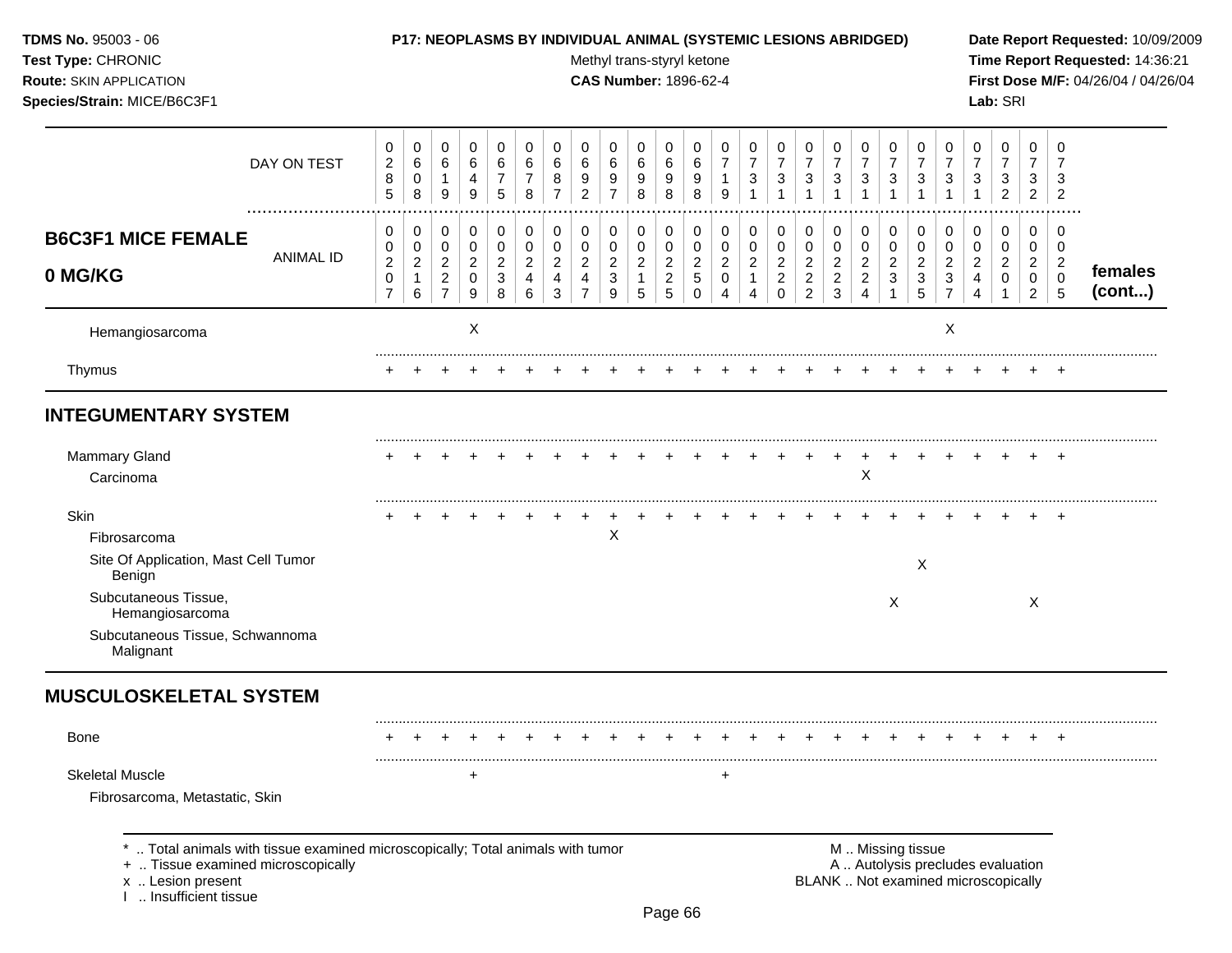Route: SKIN APPLICATION Species/Strain: MICE/B6C3F1

#### P17: NEOPLASMS BY INDIVIDUAL ANIMAL (SYSTEMIC LESIONS ABRIDGED)

Methyl trans-styryl ketone

**CAS Number: 1896-62-4** 

Date Report Requested: 10/09/2009 Time Report Requested: 14:36:21 First Dose M/F: 04/26/04 / 04/26/04 Lab: SRI

| DAY ON TEST                                                                                                                                                       |                  | 0<br>$\overline{2}$<br>$\bf8$<br>5                        | 0<br>$\,6\,$<br>$\pmb{0}$<br>8                          | 0<br>6<br>$\mathbf{1}$<br>$\boldsymbol{9}$                     | $\pmb{0}$<br>6<br>4<br>$\mathsf g$                 | 0<br>6<br>$\overline{7}$<br>$\sqrt{5}$                | 0<br>6<br>$\overline{7}$<br>8      | $\mathbf 0$<br>6<br>8<br>$\overline{7}$      | 0<br>$\,6$<br>9<br>$\overline{2}$                       | 0<br>6<br>9<br>$\overline{7}$                         | 0<br>6<br>9<br>8                                                     | 0<br>$\,6$<br>9<br>$\,8\,$                              | $\mathbf 0$<br>6<br>9<br>8                            | 0<br>$\overline{7}$<br>1<br>9                          | 0<br>$\overline{7}$<br>3<br>1                       | 0<br>$\overline{7}$<br>3<br>$\mathbf{1}$                            | 0<br>$\overline{7}$<br>$\sqrt{3}$<br>$\mathbf{1}$            | 0<br>$\overline{7}$<br>$\sqrt{3}$<br>$\mathbf{1}$            | 0<br>$\overline{7}$<br>3<br>$\mathbf{1}$                 | 0<br>$\boldsymbol{7}$<br>3<br>$\mathbf{1}$             | 0<br>$\overline{7}$<br>3<br>1                         | 0<br>$\overline{7}$<br>3<br>$\mathbf{1}$                                        | 0<br>$\overline{7}$<br>$\mathbf{3}$<br>$\overline{1}$                    | 0<br>$\boldsymbol{7}$<br>$\sqrt{3}$<br>$\overline{2}$             | $\mathbf 0$<br>$\overline{7}$<br>$\mathbf{3}$<br>$\overline{2}$     | 0<br>$\overline{7}$<br>3<br>$\overline{2}$                             |                   |
|-------------------------------------------------------------------------------------------------------------------------------------------------------------------|------------------|-----------------------------------------------------------|---------------------------------------------------------|----------------------------------------------------------------|----------------------------------------------------|-------------------------------------------------------|------------------------------------|----------------------------------------------|---------------------------------------------------------|-------------------------------------------------------|----------------------------------------------------------------------|---------------------------------------------------------|-------------------------------------------------------|--------------------------------------------------------|-----------------------------------------------------|---------------------------------------------------------------------|--------------------------------------------------------------|--------------------------------------------------------------|----------------------------------------------------------|--------------------------------------------------------|-------------------------------------------------------|---------------------------------------------------------------------------------|--------------------------------------------------------------------------|-------------------------------------------------------------------|---------------------------------------------------------------------|------------------------------------------------------------------------|-------------------|
| <b>B6C3F1 MICE FEMALE</b><br>0 MG/KG                                                                                                                              | <b>ANIMAL ID</b> | 0<br>0<br>$\boldsymbol{2}$<br>$\pmb{0}$<br>$\overline{7}$ | 0<br>$\pmb{0}$<br>$\sqrt{2}$<br>$\mathbf{1}$<br>$\,6\,$ | 0<br>$\mathbf 0$<br>$\sqrt{2}$<br>$\sqrt{2}$<br>$\overline{7}$ | 0<br>$\pmb{0}$<br>$\overline{c}$<br>$\pmb{0}$<br>9 | 0<br>$\mathbf 0$<br>$\overline{2}$<br>$\sqrt{3}$<br>8 | 0<br>0<br>$\overline{c}$<br>4<br>6 | 0<br>$\mathbf 0$<br>$\overline{2}$<br>4<br>3 | 0<br>$\pmb{0}$<br>$\overline{2}$<br>4<br>$\overline{7}$ | 0<br>$\pmb{0}$<br>$\overline{2}$<br>$\mathbf{3}$<br>9 | 0<br>$\mathbf 0$<br>$\overline{c}$<br>$\mathbf{1}$<br>$\overline{5}$ | 0<br>$\mathbf 0$<br>$\sqrt{2}$<br>$\boldsymbol{2}$<br>5 | 0<br>0<br>$\overline{2}$<br>$\sqrt{5}$<br>$\mathbf 0$ | 0<br>$\mathbf 0$<br>$\overline{c}$<br>$\mathbf 0$<br>4 | 0<br>$\mathbf 0$<br>$\sqrt{2}$<br>$\mathbf{1}$<br>4 | 0<br>$\mathsf 0$<br>$\overline{2}$<br>$\overline{c}$<br>$\mathbf 0$ | 0<br>0<br>$\overline{c}$<br>$\overline{a}$<br>$\overline{2}$ | 0<br>$\mathbf 0$<br>$\sqrt{2}$<br>$\sqrt{2}$<br>$\mathbf{3}$ | 0<br>0<br>$\overline{c}$<br>$\sqrt{2}$<br>$\overline{4}$ | 0<br>0<br>$\overline{2}$<br>$\sqrt{3}$<br>$\mathbf{1}$ | 0<br>$\mathbf 0$<br>$\overline{2}$<br>$\sqrt{3}$<br>5 | 0<br>$\pmb{0}$<br>$\overline{c}$<br>$\ensuremath{\mathsf{3}}$<br>$\overline{7}$ | 0<br>0<br>$\overline{2}$<br>$\overline{4}$<br>$\overline{4}$             | 0<br>$\mathbf 0$<br>$\overline{2}$<br>$\mathbf 0$<br>$\mathbf{1}$ | $\mathbf 0$<br>0<br>$\overline{2}$<br>$\mathbf 0$<br>$\overline{2}$ | $\mathbf 0$<br>$\overline{0}$<br>$\overline{2}$<br>$\overline{0}$<br>5 | females<br>(cont) |
| Hemangiosarcoma                                                                                                                                                   |                  |                                                           |                                                         |                                                                | X                                                  |                                                       |                                    |                                              |                                                         |                                                       |                                                                      |                                                         |                                                       |                                                        |                                                     |                                                                     |                                                              |                                                              |                                                          |                                                        |                                                       |                                                                                 |                                                                          |                                                                   |                                                                     |                                                                        |                   |
| <b>NERVOUS SYSTEM</b>                                                                                                                                             |                  |                                                           |                                                         |                                                                |                                                    |                                                       |                                    |                                              |                                                         |                                                       |                                                                      |                                                         |                                                       |                                                        |                                                     |                                                                     |                                                              |                                                              |                                                          |                                                        |                                                       |                                                                                 |                                                                          |                                                                   |                                                                     |                                                                        |                   |
| <b>Brain</b>                                                                                                                                                      |                  |                                                           |                                                         |                                                                |                                                    |                                                       |                                    |                                              |                                                         |                                                       |                                                                      |                                                         |                                                       |                                                        |                                                     |                                                                     |                                                              |                                                              |                                                          |                                                        |                                                       |                                                                                 |                                                                          |                                                                   |                                                                     |                                                                        |                   |
| Peripheral Nerve                                                                                                                                                  |                  |                                                           |                                                         |                                                                |                                                    |                                                       |                                    |                                              |                                                         |                                                       |                                                                      |                                                         |                                                       | $\ddot{}$                                              |                                                     |                                                                     |                                                              |                                                              |                                                          |                                                        |                                                       |                                                                                 |                                                                          |                                                                   |                                                                     |                                                                        |                   |
| Spinal Cord                                                                                                                                                       |                  |                                                           |                                                         |                                                                |                                                    |                                                       |                                    |                                              |                                                         |                                                       |                                                                      |                                                         |                                                       | $\ddot{}$                                              |                                                     |                                                                     |                                                              |                                                              |                                                          |                                                        |                                                       |                                                                                 |                                                                          |                                                                   |                                                                     |                                                                        |                   |
| <b>RESPIRATORY SYSTEM</b>                                                                                                                                         |                  |                                                           |                                                         |                                                                |                                                    |                                                       |                                    |                                              |                                                         |                                                       |                                                                      |                                                         |                                                       |                                                        |                                                     |                                                                     |                                                              |                                                              |                                                          |                                                        |                                                       |                                                                                 |                                                                          |                                                                   |                                                                     |                                                                        |                   |
| Lung<br>Alveolar/Bronchiolar Adenoma<br>Alveolar/Bronchiolar Carcinoma<br>Hemangiosarcoma<br>Hepatocellular Carcinoma, Metastatic,<br>Liver                       |                  |                                                           |                                                         | X                                                              | Χ                                                  |                                                       | X                                  |                                              |                                                         |                                                       | X                                                                    |                                                         |                                                       |                                                        |                                                     |                                                                     |                                                              |                                                              |                                                          |                                                        |                                                       | $X$ $X$                                                                         |                                                                          |                                                                   |                                                                     |                                                                        |                   |
| Nose                                                                                                                                                              |                  |                                                           |                                                         |                                                                |                                                    |                                                       |                                    |                                              |                                                         |                                                       |                                                                      |                                                         |                                                       |                                                        |                                                     |                                                                     |                                                              |                                                              |                                                          |                                                        |                                                       |                                                                                 |                                                                          |                                                                   |                                                                     |                                                                        |                   |
| Pleura<br>Hemangiosarcoma, Metastatic, Lung                                                                                                                       |                  |                                                           |                                                         |                                                                | $\ddot{}$<br>X                                     |                                                       |                                    |                                              |                                                         |                                                       |                                                                      |                                                         |                                                       |                                                        |                                                     |                                                                     |                                                              |                                                              |                                                          |                                                        |                                                       |                                                                                 |                                                                          |                                                                   |                                                                     |                                                                        |                   |
| Total animals with tissue examined microscopically; Total animals with tumor<br>+  Tissue examined microscopically<br>x  Lesion present<br>I  Insufficient tissue |                  |                                                           |                                                         |                                                                |                                                    |                                                       |                                    |                                              |                                                         |                                                       |                                                                      |                                                         |                                                       |                                                        |                                                     |                                                                     |                                                              |                                                              |                                                          | M  Missing tissue                                      |                                                       |                                                                                 | A  Autolysis precludes evaluation<br>BLANK  Not examined microscopically |                                                                   |                                                                     |                                                                        |                   |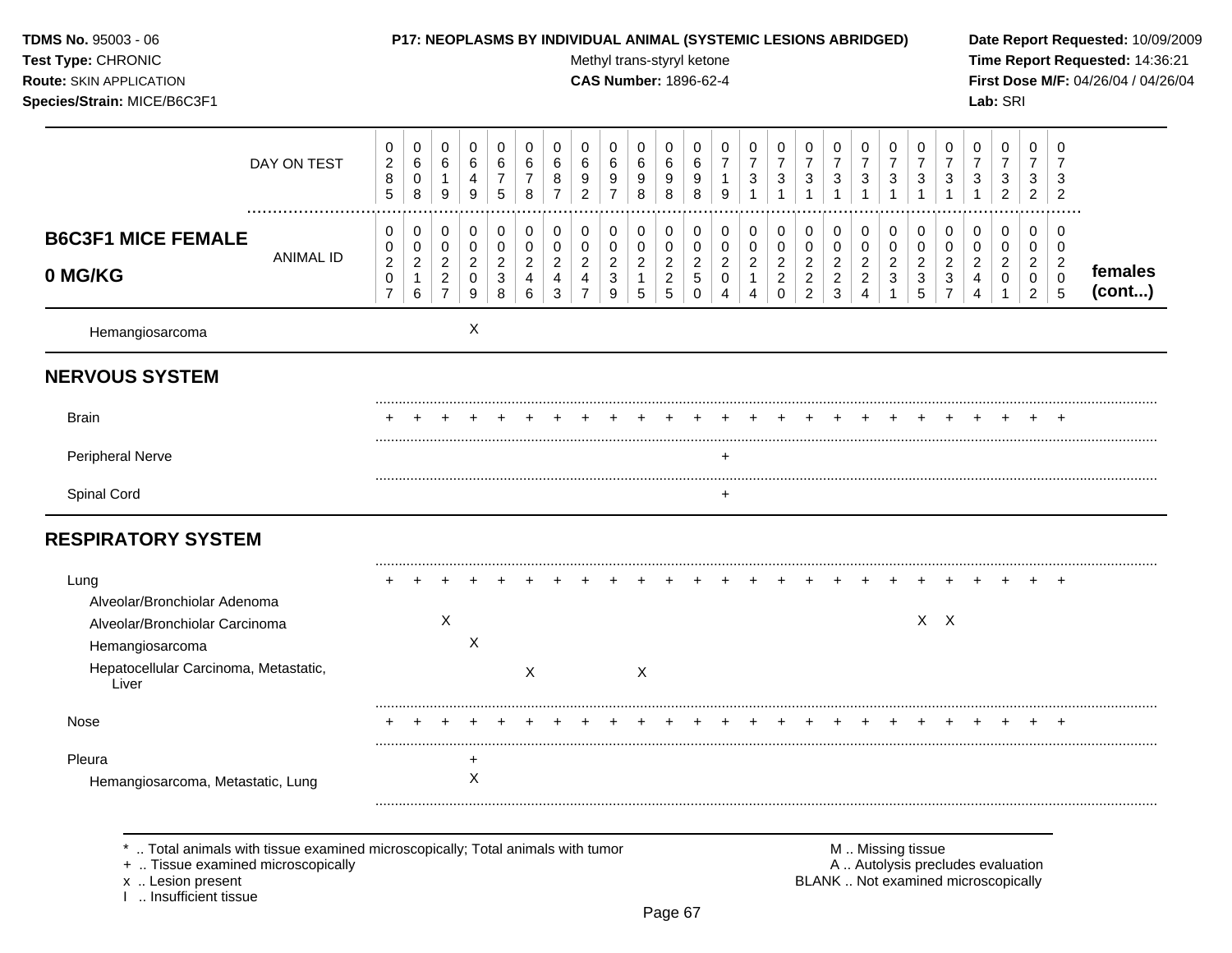| <b>TDMS No. 95003 - 06</b> |  |
|----------------------------|--|
| Test Type: CHRONIC         |  |

**Route: SKIN APPLICATION** 

Species/Strain: MICE/B6C3F1

#### P17: NEOPLASMS BY INDIVIDUAL ANIMAL (SYSTEMIC LESIONS ABRIDGED)

Methyl trans-styryl ketone

**CAS Number: 1896-62-4** 

Date Report Requested: 10/09/2009 Time Report Requested: 14:36:21 First Dose M/F: 04/26/04 / 04/26/04 Lab: SRI

|                                                             | DAY ON TEST      | 0<br>$\sqrt{2}$<br>8<br>$5\phantom{.0}$                                  | $\mathbf 0$<br>$\,6\,$<br>$\mathbf 0$<br>8                      | 0<br>$\,6\,$<br>$\mathbf{1}$<br>9                                      | 0<br>$\,6\,$<br>$\overline{4}$<br>9                 | 0<br>6<br>$\overline{7}$<br>5                           | 0<br>$\,6\,$<br>$\overline{7}$<br>8                             | 0<br>$\,6\,$<br>8<br>$\overline{7}$             | 0<br>6<br>$\boldsymbol{9}$<br>$\overline{c}$                           | 0<br>$\,6\,$<br>9<br>$\overline{7}$                             | 0<br>6<br>9<br>8                             | 0<br>6<br>9<br>8                                    | 0<br>6<br>9<br>8                            | 0<br>$\overline{7}$<br>9                             | 0<br>$\overline{7}$<br>$\mathbf{3}$                   | 0<br>$\overline{7}$<br>$\mathbf{3}$                                      | 0<br>$\overline{7}$<br>3<br>1                                          | 0<br>$\overline{7}$<br>$\sqrt{3}$                         | 0<br>$\overline{7}$<br>3                                                   | 0<br>$\overline{7}$<br>3      | 0<br>$\overline{7}$<br>3                                  | 0<br>$\overline{7}$<br>3                                            | 0<br>$\overline{7}$<br>3                                                             | 0<br>$\overline{7}$<br>3<br>$\overline{c}$                           | 0<br>$\overline{7}$<br>3<br>$\overline{c}$                                | 0<br>$\overline{7}$<br>3<br>$\overline{2}$                      |                   |
|-------------------------------------------------------------|------------------|--------------------------------------------------------------------------|-----------------------------------------------------------------|------------------------------------------------------------------------|-----------------------------------------------------|---------------------------------------------------------|-----------------------------------------------------------------|-------------------------------------------------|------------------------------------------------------------------------|-----------------------------------------------------------------|----------------------------------------------|-----------------------------------------------------|---------------------------------------------|------------------------------------------------------|-------------------------------------------------------|--------------------------------------------------------------------------|------------------------------------------------------------------------|-----------------------------------------------------------|----------------------------------------------------------------------------|-------------------------------|-----------------------------------------------------------|---------------------------------------------------------------------|--------------------------------------------------------------------------------------|----------------------------------------------------------------------|---------------------------------------------------------------------------|-----------------------------------------------------------------|-------------------|
| <b>B6C3F1 MICE FEMALE</b><br>0 MG/KG                        | <b>ANIMAL ID</b> | 0<br>$\boldsymbol{0}$<br>$\overline{2}$<br>$\mathsf 0$<br>$\overline{7}$ | $\pmb{0}$<br>$\mathbf 0$<br>$\overline{2}$<br>$\mathbf{1}$<br>6 | 0<br>$\mathbf 0$<br>$\overline{2}$<br>$\overline{c}$<br>$\overline{7}$ | 0<br>$\mathbf 0$<br>$\overline{2}$<br>$\Omega$<br>9 | 0<br>$\mathbf 0$<br>$\overline{c}$<br>$\mathbf{3}$<br>8 | $\pmb{0}$<br>$\pmb{0}$<br>$\overline{2}$<br>$\overline{4}$<br>6 | 0<br>0<br>$\overline{2}$<br>$\overline{4}$<br>3 | 0<br>$\mathbf 0$<br>$\overline{2}$<br>$\overline{4}$<br>$\overline{7}$ | $\pmb{0}$<br>$\mathbf 0$<br>$\overline{2}$<br>$\mathbf{3}$<br>9 | 0<br>$\mathbf 0$<br>$\overline{2}$<br>1<br>5 | 0<br>0<br>$\boldsymbol{2}$<br>$\boldsymbol{2}$<br>5 | 0<br>0<br>$\boldsymbol{2}$<br>5<br>$\Omega$ | 0<br>$\pmb{0}$<br>$\overline{2}$<br>$\mathsf 0$<br>4 | 0<br>$\pmb{0}$<br>$\overline{2}$<br>$\mathbf{1}$<br>4 | $\pmb{0}$<br>$\mathsf 0$<br>$\overline{2}$<br>$\overline{c}$<br>$\Omega$ | 0<br>$\pmb{0}$<br>$\overline{2}$<br>$\boldsymbol{2}$<br>$\overline{2}$ | 0<br>$\mathbf 0$<br>$\overline{2}$<br>$\overline{a}$<br>3 | $\pmb{0}$<br>$\mathbf 0$<br>$\sqrt{2}$<br>$\overline{2}$<br>$\overline{4}$ | 0<br>0<br>$\overline{c}$<br>3 | 0<br>$\pmb{0}$<br>$\boldsymbol{2}$<br>$\mathfrak{Z}$<br>5 | 0<br>$\mathbf 0$<br>$\overline{2}$<br>$\mathsf 3$<br>$\overline{7}$ | 0<br>$\boldsymbol{0}$<br>$\overline{2}$<br>$\overline{\mathbf{4}}$<br>$\overline{4}$ | $\boldsymbol{0}$<br>0<br>$\overline{2}$<br>$\pmb{0}$<br>$\mathbf{1}$ | $\pmb{0}$<br>$\mathbf 0$<br>$\overline{2}$<br>$\pmb{0}$<br>$\overline{2}$ | 0<br>$\mathbf 0$<br>$\overline{2}$<br>$\mathbf 0$<br>$\sqrt{5}$ | females<br>(cont) |
| Trachea                                                     |                  |                                                                          |                                                                 |                                                                        |                                                     |                                                         |                                                                 |                                                 |                                                                        |                                                                 |                                              |                                                     |                                             |                                                      |                                                       |                                                                          |                                                                        |                                                           |                                                                            |                               |                                                           |                                                                     |                                                                                      |                                                                      |                                                                           |                                                                 |                   |
| <b>SPECIAL SENSES SYSTEM</b>                                |                  |                                                                          |                                                                 |                                                                        |                                                     |                                                         |                                                                 |                                                 |                                                                        |                                                                 |                                              |                                                     |                                             |                                                      |                                                       |                                                                          |                                                                        |                                                           |                                                                            |                               |                                                           |                                                                     |                                                                                      |                                                                      |                                                                           |                                                                 |                   |
| Eye                                                         |                  | $+$                                                                      | A                                                               | A                                                                      |                                                     |                                                         |                                                                 | $\overline{+}$                                  | $\overline{A}$                                                         |                                                                 |                                              |                                                     |                                             |                                                      |                                                       |                                                                          |                                                                        |                                                           |                                                                            |                               |                                                           | ÷                                                                   | $\ddot{}$                                                                            | $\ddot{}$                                                            | $\pm$                                                                     | $\overline{+}$                                                  |                   |
| Harderian Gland<br>Adenoma                                  |                  |                                                                          |                                                                 |                                                                        |                                                     |                                                         |                                                                 |                                                 |                                                                        |                                                                 |                                              |                                                     |                                             |                                                      |                                                       |                                                                          |                                                                        | $\boldsymbol{\mathsf{X}}$                                 |                                                                            |                               | $\boldsymbol{\mathsf{X}}$                                 |                                                                     |                                                                                      |                                                                      |                                                                           | $\overline{ }$                                                  |                   |
| <b>URINARY SYSTEM</b>                                       |                  |                                                                          |                                                                 |                                                                        |                                                     |                                                         |                                                                 |                                                 |                                                                        |                                                                 |                                              |                                                     |                                             |                                                      |                                                       |                                                                          |                                                                        |                                                           |                                                                            |                               |                                                           |                                                                     |                                                                                      |                                                                      |                                                                           |                                                                 |                   |
| Kidney<br>Sarcoma                                           |                  |                                                                          |                                                                 |                                                                        |                                                     |                                                         |                                                                 |                                                 |                                                                        |                                                                 |                                              |                                                     | X                                           |                                                      |                                                       |                                                                          |                                                                        |                                                           |                                                                            |                               |                                                           |                                                                     |                                                                                      |                                                                      | $\ddot{}$                                                                 | $\overline{+}$                                                  |                   |
| <b>Urinary Bladder</b>                                      |                  |                                                                          |                                                                 |                                                                        |                                                     |                                                         |                                                                 |                                                 |                                                                        |                                                                 |                                              |                                                     |                                             |                                                      |                                                       |                                                                          |                                                                        |                                                           |                                                                            |                               |                                                           |                                                                     |                                                                                      |                                                                      |                                                                           | $\overline{ }$                                                  |                   |
| <b>SYSTEMIC LESIONS</b>                                     |                  |                                                                          |                                                                 |                                                                        |                                                     |                                                         |                                                                 |                                                 |                                                                        |                                                                 |                                              |                                                     |                                             |                                                      |                                                       |                                                                          |                                                                        |                                                           |                                                                            |                               |                                                           |                                                                     |                                                                                      |                                                                      |                                                                           |                                                                 |                   |
| Multiple Organ<br>Histiocytic Sarcoma<br>Lymphoma Malignant |                  |                                                                          | X                                                               |                                                                        |                                                     | X<br>$\mathsf{X}$                                       |                                                                 |                                                 | X X X                                                                  |                                                                 |                                              | $\mathsf{X}$                                        |                                             | $\mathsf{X}$                                         |                                                       |                                                                          |                                                                        |                                                           | $X$ $X$                                                                    |                               |                                                           |                                                                     |                                                                                      |                                                                      | $X$ $X$                                                                   |                                                                 |                   |

\* .. Total animals with tissue examined microscopically; Total animals with tumor

+ .. Tissue examined microscopically

x .. Lesion present<br>I .. Insufficient tissue

M .. Missing tissue<br>A .. Autolysis precludes evaluation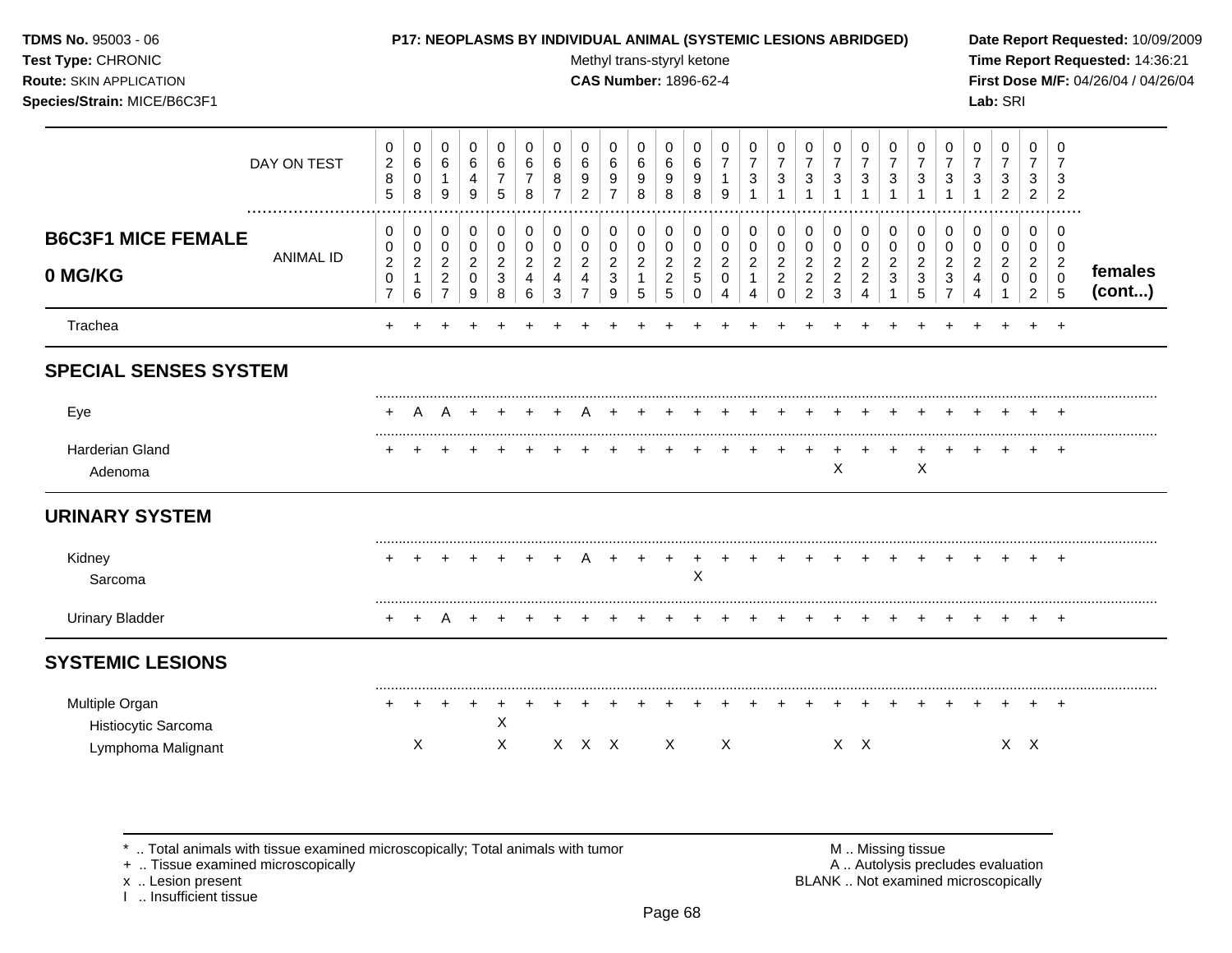Test Type: CHRONIC **Test Type:** CHRONIC **Test Type:** CHRONIC **Time Report Requested:** 14:36:21 **Route:** SKIN APPLICATION **CAS Number:** 1896-62-4 **First Dose M/F:** 04/26/04 / 04/26/04 **Species/Strain:** MICE/B6C3F1 **Lab:** SRI

|                                      | DAY ON TEST | 0<br>3<br>ົ<br>∼                  | -4<br>$\sim$<br>∼ | O<br>3<br>ົ<br><u>_</u> | 0<br>ີ<br>J<br>$\sim$<br><u>_</u> | U<br>3<br>ີ<br>_                           | U<br>ີ<br>٠J          | 0<br>3<br>ົ<br><u>_</u>         | 0<br>3<br>റ<br>∼                 | ◡<br>ۍ<br>∼ | ు |   | 0<br>3<br>ົ<br>_                  | Э<br>$\sim$ | 0<br>3<br>3                | v<br>ົ<br>J.<br>≏<br>◡      | U<br>3<br>3                                  | U<br>3<br>3      | 0<br>3<br>3                  | U<br>3<br>3                   | ۰J<br>J | 0<br>3<br>3                                | $\sim$ | ◡<br>3<br>3                            | -3<br>ు      | J<br>е<br>-3 |                 |
|--------------------------------------|-------------|-----------------------------------|-------------------|-------------------------|-----------------------------------|--------------------------------------------|-----------------------|---------------------------------|----------------------------------|-------------|---|---|-----------------------------------|-------------|----------------------------|-----------------------------|----------------------------------------------|------------------|------------------------------|-------------------------------|---------|--------------------------------------------|--------|----------------------------------------|--------------|--------------|-----------------|
| <b>B6C3F1 MICE FEMALE</b><br>0 MG/KG | ANIMAL ID   | U<br>0<br>$\sim$<br><u>.</u><br>6 |                   | U<br>◠                  | $\sim$<br><u>_</u><br>$\sim$<br>J | 0<br>ີ<br><u>_</u><br>$\sqrt{2}$<br>_<br>8 | υ<br>$\sim$<br>J<br>3 | 0<br>0<br>ົ<br>$\sim$<br>3<br>4 | 0<br>U<br>ົ<br>∼<br>◠<br>J.<br>6 | ∼<br>◡      | 4 | Ð | U<br>0<br>ີ<br><u>_</u><br>4<br>8 | ō           | 0<br>0<br>◠<br>_<br>0<br>3 | v<br>v<br><sup>o</sup><br>v | 0<br>ີ<br><u>.</u><br>$\sqrt{2}$<br><u>.</u> | U<br>u<br>ີ<br>- | 0<br>υ<br>◠<br><u>_</u><br>8 | <sup>o</sup><br><u>.</u><br>9 |         | 0<br>0<br>ີ<br><u>.</u><br>$\sqrt{2}$<br>6 |        | v<br>v<br>⌒<br><u>_</u><br>ົ<br>ت<br>ν | C<br>-3<br>っ | U<br>J.      | <b>* TOTALS</b> |

# **ALIMENTARY SYSTEM**

| Esophagus                                          |   |   |   |   |   |  |   |   |   |  |         |   |   |  |   | 50 |
|----------------------------------------------------|---|---|---|---|---|--|---|---|---|--|---------|---|---|--|---|----|
| Gallbladder                                        |   |   |   |   |   |  |   |   |   |  |         |   |   |  |   | 44 |
| Intestine Large, Cecum                             |   |   |   |   |   |  |   |   |   |  |         |   |   |  |   | 47 |
| Intestine Large, Colon                             |   |   |   |   |   |  |   |   |   |  |         |   |   |  |   | 44 |
| Intestine Large, Rectum                            |   |   |   |   |   |  |   |   |   |  |         |   |   |  |   | 45 |
| Intestine Small, Duodenum<br>Carcinoma             |   |   |   |   | X |  |   |   |   |  |         |   |   |  |   | 43 |
| Intestine Small, Ileum                             |   |   |   |   |   |  |   |   |   |  |         |   |   |  |   | 43 |
| Intestine Small, Jejunum<br>Hemangiosarcoma        |   |   |   |   |   |  |   |   |   |  |         |   |   |  |   | 43 |
| Liver<br>Hemangiosarcoma<br>Hepatocellular Adenoma |   |   | X |   |   |  | X |   | X |  |         | Χ |   |  |   | 50 |
| Hepatocellular Adenoma, Multiple                   | X | X |   | X |   |  |   | X |   |  | X X X X |   | X |  | Χ | 21 |

\* .. Total animals with tissue examined microscopically; Total animals with tumor M .. Missing tissue M .. Missing tissue<br>
A .. Autolysis precludes evaluation<br>
M .. Autolysis precludes evaluation

+ .. Tissue examined microscopically

I .. Insufficient tissue

x .. Lesion present **BLANK** .. Not examined microscopically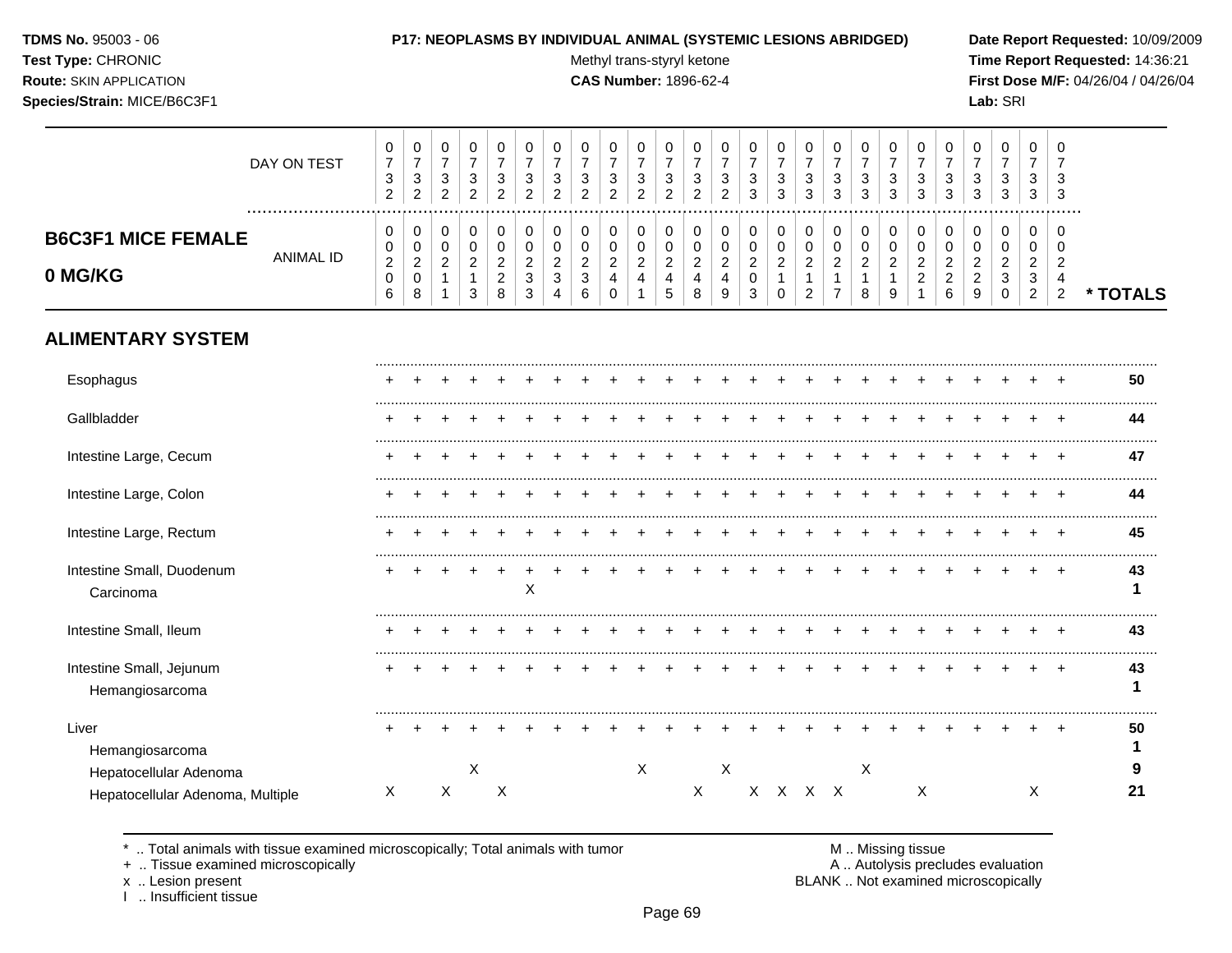| DAY ON TEST                                                                                                                                                    | 0<br>$\overline{7}$<br>$\ensuremath{\mathsf{3}}$<br>$\overline{2}$ | 0<br>$\overline{7}$<br>$\sqrt{3}$<br>$\overline{2}$ | 0<br>$\overline{7}$<br>$\ensuremath{\mathsf{3}}$<br>$\overline{2}$ | 0<br>$\overline{7}$<br>$\mathbf{3}$<br>$\overline{c}$   | 0<br>$\overline{7}$<br>3<br>$\overline{2}$      | 0<br>$\overline{7}$<br>$\mathbf{3}$<br>$\overline{2}$ | 0<br>$\overline{7}$<br>3<br>$\overline{2}$                       | 0<br>$\overline{7}$<br>$\ensuremath{\mathsf{3}}$<br>$\overline{2}$ | 0<br>$\overline{7}$<br>$\ensuremath{\mathsf{3}}$<br>$\overline{c}$ | 0<br>$\overline{7}$<br>$\ensuremath{\mathsf{3}}$<br>$\overline{c}$ | 0<br>7<br>3<br>$\overline{c}$      | 0<br>$\overline{7}$<br>$\mathbf 3$<br>$\overline{2}$ | 0<br>$\overline{7}$<br>$\mathbf{3}$<br>$\overline{c}$ | 0<br>$\overline{7}$<br>$\ensuremath{\mathsf{3}}$<br>3         | 0<br>$\overline{7}$<br>$\mathbf 3$<br>3                         | 0<br>$\boldsymbol{7}$<br>$\mathbf 3$<br>3                          | 0<br>$\boldsymbol{7}$<br>$\ensuremath{\mathsf{3}}$<br>3              | 0<br>$\overline{7}$<br>$\ensuremath{\mathsf{3}}$<br>3 | 0<br>$\overline{7}$<br>$\ensuremath{\mathsf{3}}$<br>3 | 0<br>$\overline{7}$<br>$\mathbf{3}$<br>3                            | 0<br>$\overline{7}$<br>3<br>3                         | 0<br>$\overline{7}$<br>3<br>3                                            | $\mathbf 0$<br>$\overline{7}$<br>$\sqrt{3}$<br>$\mathfrak{S}$ | 0<br>$\overline{7}$<br>3<br>3                                        | 0<br>7<br>3<br>3                                      |                      |
|----------------------------------------------------------------------------------------------------------------------------------------------------------------|--------------------------------------------------------------------|-----------------------------------------------------|--------------------------------------------------------------------|---------------------------------------------------------|-------------------------------------------------|-------------------------------------------------------|------------------------------------------------------------------|--------------------------------------------------------------------|--------------------------------------------------------------------|--------------------------------------------------------------------|------------------------------------|------------------------------------------------------|-------------------------------------------------------|---------------------------------------------------------------|-----------------------------------------------------------------|--------------------------------------------------------------------|----------------------------------------------------------------------|-------------------------------------------------------|-------------------------------------------------------|---------------------------------------------------------------------|-------------------------------------------------------|--------------------------------------------------------------------------|---------------------------------------------------------------|----------------------------------------------------------------------|-------------------------------------------------------|----------------------|
| <b>B6C3F1 MICE FEMALE</b><br><b>ANIMAL ID</b><br>0 MG/KG                                                                                                       | 0<br>0<br>$\overline{2}$<br>$\pmb{0}$<br>6                         | 0<br>0<br>$\sqrt{2}$<br>0<br>8                      | 0<br>$\mathbf 0$<br>$\overline{2}$<br>$\mathbf{1}$<br>$\mathbf{1}$ | 0<br>$\mathbf 0$<br>$\overline{2}$<br>$\mathbf{1}$<br>3 | 0<br>0<br>$\overline{2}$<br>$\overline{2}$<br>8 | 0<br>0<br>$\boldsymbol{2}$<br>$\sqrt{3}$<br>3         | 0<br>$\pmb{0}$<br>$\overline{c}$<br>$\sqrt{3}$<br>$\overline{4}$ | 0<br>0<br>$\sqrt{2}$<br>$\mathbf{3}$<br>$\,6\,$                    | 0<br>$\pmb{0}$<br>$\overline{2}$<br>4<br>$\mathbf 0$               | 0<br>$\mathbf 0$<br>$\boldsymbol{2}$<br>4<br>$\mathbf{1}$          | 0<br>0<br>$\overline{2}$<br>4<br>5 | 0<br>0<br>$\overline{2}$<br>4<br>8                   | 0<br>$\pmb{0}$<br>$\sqrt{2}$<br>4<br>9                | 0<br>$\pmb{0}$<br>$\overline{c}$<br>$\pmb{0}$<br>$\mathbf{3}$ | 0<br>$\pmb{0}$<br>$\overline{2}$<br>$\mathbf{1}$<br>$\mathbf 0$ | 0<br>$\pmb{0}$<br>$\overline{2}$<br>$\mathbf{1}$<br>$\overline{2}$ | 0<br>$\pmb{0}$<br>$\boldsymbol{2}$<br>$\mathbf{1}$<br>$\overline{7}$ | 0<br>$\pmb{0}$<br>$\overline{c}$<br>$\mathbf{1}$<br>8 | 0<br>0<br>$\overline{2}$<br>1<br>9                    | 0<br>0<br>$\overline{2}$<br>$\overline{\mathbf{c}}$<br>$\mathbf{1}$ | 0<br>$\mathbf 0$<br>$\sqrt{2}$<br>$\overline{c}$<br>6 | 0<br>0<br>$\overline{2}$<br>$\overline{c}$<br>9                          | 0<br>0<br>$\overline{2}$<br>$\mathsf 3$<br>$\mathbf 0$        | $\mathbf 0$<br>0<br>$\overline{2}$<br>$\mathbf{3}$<br>$\overline{2}$ | 0<br>$\mathbf 0$<br>$\overline{2}$<br>4<br>$\sqrt{2}$ | * TOTALS             |
| Hepatocellular Carcinoma<br>Hepatocellular Carcinoma, Multiple                                                                                                 |                                                                    |                                                     | X                                                                  | $\times$                                                |                                                 |                                                       |                                                                  | X                                                                  |                                                                    |                                                                    | X                                  |                                                      | X                                                     |                                                               |                                                                 |                                                                    | $X$ $X$ $X$ $X$                                                      |                                                       |                                                       | X                                                                   |                                                       |                                                                          |                                                               | $X$ $X$ $X$                                                          |                                                       | 16<br>$\overline{7}$ |
| Mesentery                                                                                                                                                      |                                                                    |                                                     | $+$                                                                | ÷                                                       |                                                 |                                                       |                                                                  |                                                                    |                                                                    |                                                                    |                                    |                                                      |                                                       |                                                               |                                                                 |                                                                    |                                                                      |                                                       |                                                       | ÷                                                                   |                                                       |                                                                          |                                                               |                                                                      |                                                       | 16                   |
| Pancreas                                                                                                                                                       |                                                                    |                                                     |                                                                    |                                                         |                                                 |                                                       |                                                                  |                                                                    |                                                                    |                                                                    |                                    |                                                      |                                                       |                                                               |                                                                 |                                                                    |                                                                      |                                                       |                                                       |                                                                     |                                                       |                                                                          |                                                               |                                                                      |                                                       | 50                   |
| Salivary Glands                                                                                                                                                |                                                                    |                                                     |                                                                    |                                                         |                                                 |                                                       |                                                                  |                                                                    |                                                                    |                                                                    |                                    |                                                      |                                                       |                                                               |                                                                 |                                                                    |                                                                      |                                                       |                                                       |                                                                     |                                                       |                                                                          |                                                               |                                                                      |                                                       | 50                   |
| Stomach, Forestomach<br>Squamous Cell Papilloma                                                                                                                |                                                                    |                                                     |                                                                    |                                                         |                                                 |                                                       |                                                                  |                                                                    |                                                                    |                                                                    |                                    |                                                      |                                                       |                                                               |                                                                 |                                                                    |                                                                      |                                                       |                                                       |                                                                     |                                                       |                                                                          |                                                               |                                                                      | $\div$                                                | 50<br>1              |
| Stomach, Glandular                                                                                                                                             |                                                                    |                                                     |                                                                    |                                                         |                                                 |                                                       |                                                                  |                                                                    |                                                                    |                                                                    |                                    |                                                      |                                                       |                                                               |                                                                 |                                                                    |                                                                      |                                                       |                                                       |                                                                     |                                                       |                                                                          |                                                               |                                                                      |                                                       | 48                   |
| <b>CARDIOVASCULAR SYSTEM</b>                                                                                                                                   |                                                                    |                                                     |                                                                    |                                                         |                                                 |                                                       |                                                                  |                                                                    |                                                                    |                                                                    |                                    |                                                      |                                                       |                                                               |                                                                 |                                                                    |                                                                      |                                                       |                                                       |                                                                     |                                                       |                                                                          |                                                               |                                                                      |                                                       |                      |
| <b>Blood Vessel</b>                                                                                                                                            |                                                                    |                                                     |                                                                    |                                                         |                                                 |                                                       |                                                                  |                                                                    |                                                                    |                                                                    |                                    |                                                      |                                                       |                                                               |                                                                 |                                                                    |                                                                      |                                                       |                                                       |                                                                     |                                                       |                                                                          |                                                               |                                                                      |                                                       | $\mathbf{2}$         |
| Heart                                                                                                                                                          |                                                                    |                                                     |                                                                    |                                                         |                                                 |                                                       |                                                                  |                                                                    |                                                                    |                                                                    |                                    |                                                      |                                                       |                                                               |                                                                 |                                                                    |                                                                      |                                                       |                                                       |                                                                     |                                                       |                                                                          |                                                               |                                                                      |                                                       | 50                   |
| <b>ENDOCRINE SYSTEM</b>                                                                                                                                        |                                                                    |                                                     |                                                                    |                                                         |                                                 |                                                       |                                                                  |                                                                    |                                                                    |                                                                    |                                    |                                                      |                                                       |                                                               |                                                                 |                                                                    |                                                                      |                                                       |                                                       |                                                                     |                                                       |                                                                          |                                                               |                                                                      |                                                       |                      |
| <b>Adrenal Cortex</b>                                                                                                                                          |                                                                    |                                                     |                                                                    |                                                         |                                                 |                                                       |                                                                  |                                                                    |                                                                    |                                                                    |                                    |                                                      |                                                       |                                                               |                                                                 |                                                                    |                                                                      |                                                       |                                                       |                                                                     |                                                       |                                                                          |                                                               |                                                                      |                                                       | 50                   |
| Total animals with tissue examined microscopically; Total animals with tumor<br>+  Tissue examined microscopically<br>x  Lesion present<br>Insufficient tissue |                                                                    |                                                     |                                                                    |                                                         |                                                 |                                                       |                                                                  |                                                                    |                                                                    |                                                                    |                                    |                                                      |                                                       |                                                               |                                                                 |                                                                    |                                                                      |                                                       |                                                       | M  Missing tissue                                                   |                                                       | A  Autolysis precludes evaluation<br>BLANK  Not examined microscopically |                                                               |                                                                      |                                                       |                      |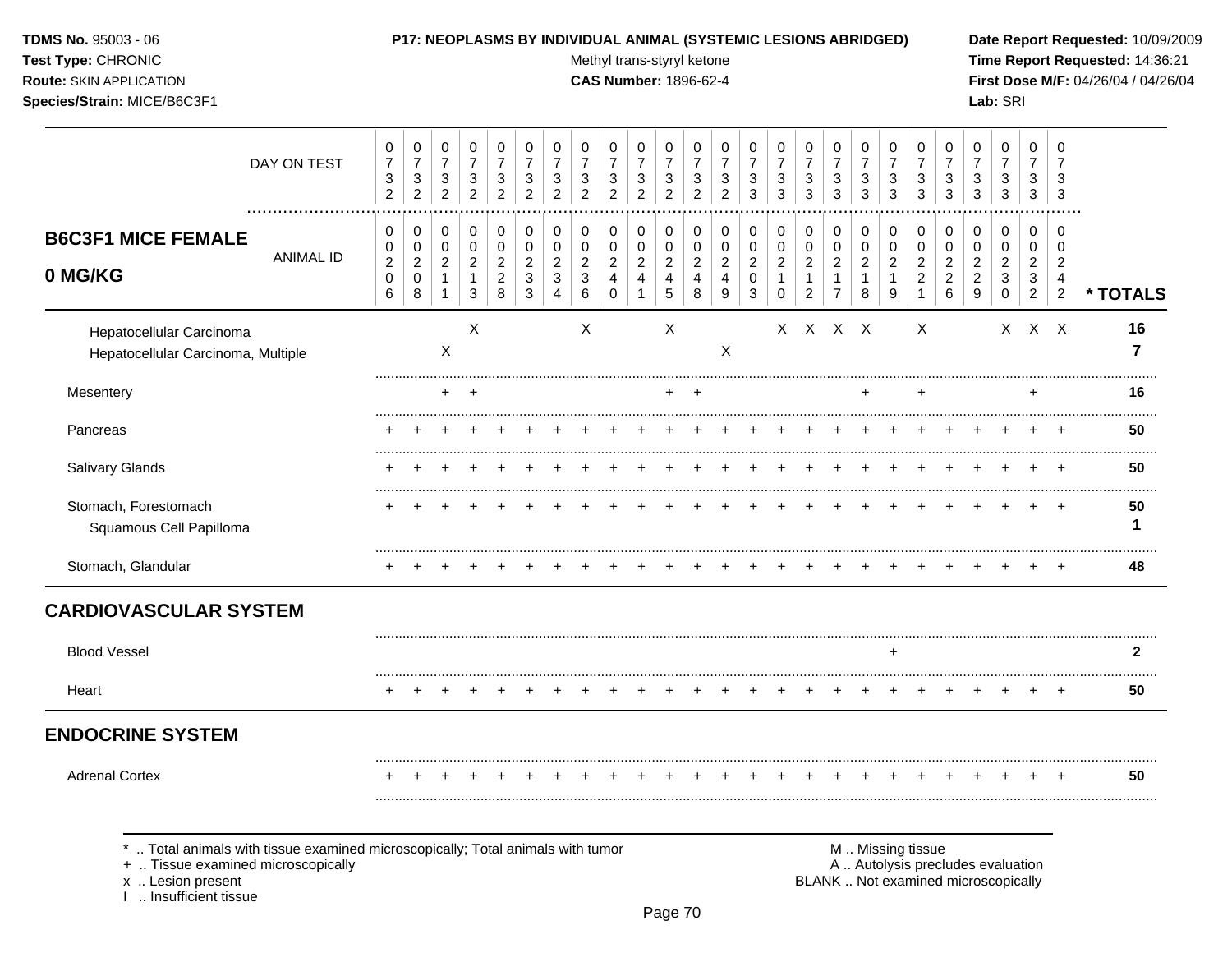Test Type: CHRONIC **Test Type:** CHRONIC **Test Type:** CHRONIC **Time Report Requested:** 14:36:21 **Route:** SKIN APPLICATION **CAS Number:** 1896-62-4 **First Dose M/F:** 04/26/04 / 04/26/04 **Species/Strain:** MICE/B6C3F1 **Lab:** SRI

| DAY ON TEST                                                                                                                             | 0<br>$\overline{7}$                         | $\pmb{0}$<br>$\boldsymbol{7}$               | 0<br>$\boldsymbol{7}$                          | 0<br>$\overline{7}$                 | 0<br>$\overline{7}$                   | 0<br>$\overline{7}$      | 0<br>$\overline{7}$               | 0<br>$\overline{7}$                    | 0<br>$\boldsymbol{7}$                           | 0<br>$\boldsymbol{7}$                       | 0<br>$\overline{7}$                                     | $\mathbf 0$<br>$\overline{7}$               | 0<br>$\overline{7}$                   | 0<br>$\overline{7}$                | 0<br>$\overline{7}$                           | 0<br>$\boldsymbol{7}$                            | 0<br>$\overline{7}$                              | 0<br>$\overline{7}$                 | 0<br>$\overline{7}$                 | 0<br>$\overline{7}$                            | 0<br>$\overline{7}$               | 0<br>$\overline{7}$                                                      | 0<br>$\overline{7}$                | 0<br>$\overline{7}$                   | 0<br>$\overline{7}$                                |                   |
|-----------------------------------------------------------------------------------------------------------------------------------------|---------------------------------------------|---------------------------------------------|------------------------------------------------|-------------------------------------|---------------------------------------|--------------------------|-----------------------------------|----------------------------------------|-------------------------------------------------|---------------------------------------------|---------------------------------------------------------|---------------------------------------------|---------------------------------------|------------------------------------|-----------------------------------------------|--------------------------------------------------|--------------------------------------------------|-------------------------------------|-------------------------------------|------------------------------------------------|-----------------------------------|--------------------------------------------------------------------------|------------------------------------|---------------------------------------|----------------------------------------------------|-------------------|
|                                                                                                                                         | $\ensuremath{\mathsf{3}}$<br>$\overline{2}$ | $\ensuremath{\mathsf{3}}$<br>$\overline{2}$ | $\ensuremath{\mathsf{3}}$<br>$\overline{c}$    | 3<br>$\overline{2}$                 | 3<br>$\overline{2}$                   | 3<br>$\overline{2}$      | 3<br>$\overline{2}$               | 3<br>$\overline{2}$                    | $\ensuremath{\mathsf{3}}$<br>$\overline{2}$     | $\ensuremath{\mathsf{3}}$<br>$\overline{2}$ | 3<br>$\overline{c}$                                     | $\ensuremath{\mathsf{3}}$<br>$\overline{2}$ | 3<br>$\overline{2}$                   | 3<br>3                             | 3<br>3                                        | $\sqrt{3}$<br>$\mathbf{3}$                       | $\ensuremath{\mathsf{3}}$<br>3                   | $\sqrt{3}$<br>3                     | 3<br>3                              | 3<br>3                                         | 3<br>3                            | 3<br>3                                                                   | 3<br>$\mathfrak{S}$                | 3<br>3                                | 3<br>3                                             |                   |
|                                                                                                                                         | 0                                           | 0                                           | 0                                              | 0                                   | 0                                     | 0                        | 0                                 | 0                                      | 0                                               | 0                                           | 0                                                       | 0                                           | 0                                     | 0                                  | 0                                             | 0                                                | 0                                                | 0                                   | 0                                   | 0                                              | 0                                 | 0                                                                        | 0                                  | 0                                     | $\mathbf 0$                                        |                   |
| <b>B6C3F1 MICE FEMALE</b><br><b>ANIMAL ID</b>                                                                                           | 0                                           | $\pmb{0}$                                   | $\mathbf 0$                                    | 0                                   | $\mathbf 0$                           | $\mathbf 0$              | $\mathbf 0$                       | 0                                      | 0                                               | 0                                           | 0                                                       | 0                                           | $\mathbf 0$                           | $\mathbf 0$                        | $\pmb{0}$                                     | $\pmb{0}$                                        | $\mathbf 0$                                      | $\pmb{0}$                           | $\mathbf 0$                         | 0                                              | $\mathbf 0$                       | $\mathbf 0$                                                              | $\mathbf 0$                        | $\mathbf 0$                           | $\mathbf 0$                                        |                   |
| 0 MG/KG                                                                                                                                 | $\overline{c}$<br>0<br>6                    | $\overline{2}$<br>$\pmb{0}$<br>8            | $\overline{c}$<br>$\mathbf{1}$<br>$\mathbf{1}$ | $\overline{c}$<br>$\mathbf{1}$<br>3 | $\overline{2}$<br>$\overline{2}$<br>8 | $\overline{2}$<br>3<br>3 | $\overline{c}$<br>$\sqrt{3}$<br>Δ | $\overline{a}$<br>3<br>$6\phantom{1}6$ | $\overline{c}$<br>$\overline{4}$<br>$\mathbf 0$ | $\overline{c}$<br>4<br>$\mathbf{1}$         | $\overline{\mathbf{c}}$<br>$\overline{\mathbf{4}}$<br>5 | $\overline{c}$<br>4<br>$\,8\,$              | $\overline{c}$<br>$\overline{4}$<br>9 | $\overline{2}$<br>$\mathbf 0$<br>3 | $\overline{c}$<br>$\mathbf{1}$<br>$\mathbf 0$ | $\overline{c}$<br>$\mathbf{1}$<br>$\overline{c}$ | $\overline{c}$<br>$\mathbf{1}$<br>$\overline{7}$ | $\overline{c}$<br>$\mathbf{1}$<br>8 | $\overline{2}$<br>$\mathbf{1}$<br>9 | $\overline{\mathbf{c}}$<br>$\overline{c}$<br>1 | $\overline{c}$<br>$\sqrt{2}$<br>6 | 2<br>$\overline{c}$<br>9                                                 | $\overline{a}$<br>3<br>$\mathbf 0$ | $\overline{2}$<br>3<br>$\overline{2}$ | $\overline{2}$<br>$\overline{4}$<br>$\overline{c}$ | * TOTALS          |
| Adrenal Medulla<br>Pheochromocytoma Malignant                                                                                           |                                             |                                             |                                                |                                     |                                       |                          |                                   |                                        | X                                               |                                             |                                                         |                                             |                                       |                                    |                                               |                                                  |                                                  |                                     |                                     |                                                |                                   |                                                                          |                                    |                                       |                                                    | 50<br>$\mathbf 1$ |
| Islets, Pancreatic                                                                                                                      |                                             |                                             |                                                |                                     |                                       |                          |                                   |                                        |                                                 |                                             |                                                         |                                             |                                       |                                    |                                               |                                                  |                                                  |                                     |                                     |                                                |                                   |                                                                          |                                    |                                       |                                                    | 50                |
| Parathyroid Gland                                                                                                                       |                                             |                                             |                                                |                                     |                                       |                          |                                   |                                        |                                                 |                                             |                                                         |                                             |                                       |                                    |                                               |                                                  |                                                  |                                     |                                     |                                                |                                   |                                                                          |                                    |                                       |                                                    | 46                |
| <b>Pituitary Gland</b>                                                                                                                  |                                             |                                             |                                                |                                     |                                       |                          |                                   |                                        |                                                 |                                             |                                                         |                                             |                                       |                                    |                                               | м                                                |                                                  | $\ddot{}$                           |                                     |                                                |                                   |                                                                          |                                    |                                       |                                                    | 47                |
| Pars Distalis, Adenoma                                                                                                                  | Χ                                           |                                             | X                                              |                                     |                                       |                          |                                   |                                        |                                                 |                                             |                                                         |                                             |                                       |                                    |                                               |                                                  |                                                  |                                     | $\pmb{\times}$                      |                                                |                                   |                                                                          |                                    |                                       |                                                    | 5                 |
| <b>Thyroid Gland</b><br>Follicular Cell, Carcinoma                                                                                      |                                             |                                             |                                                |                                     |                                       |                          |                                   |                                        |                                                 |                                             |                                                         |                                             |                                       |                                    |                                               |                                                  |                                                  |                                     |                                     |                                                |                                   |                                                                          |                                    |                                       |                                                    | 49<br>$\mathbf 1$ |
| <b>GENERAL BODY SYSTEM</b>                                                                                                              |                                             |                                             |                                                |                                     |                                       |                          |                                   |                                        |                                                 |                                             |                                                         |                                             |                                       |                                    |                                               |                                                  |                                                  |                                     |                                     |                                                |                                   |                                                                          |                                    |                                       |                                                    |                   |
| <b>Tissue NOS</b><br>Hemangiosarcoma                                                                                                    |                                             |                                             |                                                |                                     |                                       |                          |                                   |                                        |                                                 |                                             |                                                         |                                             |                                       |                                    |                                               |                                                  |                                                  |                                     |                                     |                                                |                                   | ÷                                                                        |                                    |                                       |                                                    | 3                 |
| Sarcoma                                                                                                                                 |                                             |                                             |                                                |                                     |                                       |                          |                                   |                                        |                                                 |                                             |                                                         |                                             |                                       |                                    |                                               |                                                  |                                                  |                                     |                                     |                                                |                                   |                                                                          |                                    |                                       |                                                    |                   |
| <b>GENITAL SYSTEM</b>                                                                                                                   |                                             |                                             |                                                |                                     |                                       |                          |                                   |                                        |                                                 |                                             |                                                         |                                             |                                       |                                    |                                               |                                                  |                                                  |                                     |                                     |                                                |                                   |                                                                          |                                    |                                       |                                                    |                   |
| <b>Clitoral Gland</b>                                                                                                                   |                                             |                                             |                                                |                                     |                                       |                          |                                   |                                        |                                                 |                                             |                                                         |                                             |                                       |                                    |                                               |                                                  |                                                  |                                     |                                     |                                                |                                   |                                                                          |                                    |                                       |                                                    | 48                |
| Ovary                                                                                                                                   |                                             |                                             |                                                |                                     |                                       |                          |                                   |                                        |                                                 |                                             |                                                         |                                             |                                       |                                    |                                               |                                                  |                                                  |                                     |                                     |                                                |                                   |                                                                          |                                    |                                       |                                                    | 49                |
| Total animals with tissue examined microscopically; Total animals with tumor<br>+  Tissue examined microscopically<br>x  Lesion present |                                             |                                             |                                                |                                     |                                       |                          |                                   |                                        |                                                 |                                             |                                                         |                                             |                                       |                                    |                                               |                                                  |                                                  |                                     |                                     | M  Missing tissue                              |                                   | A  Autolysis precludes evaluation<br>BLANK  Not examined microscopically |                                    |                                       |                                                    |                   |

I .. Insufficient tissue

Page 71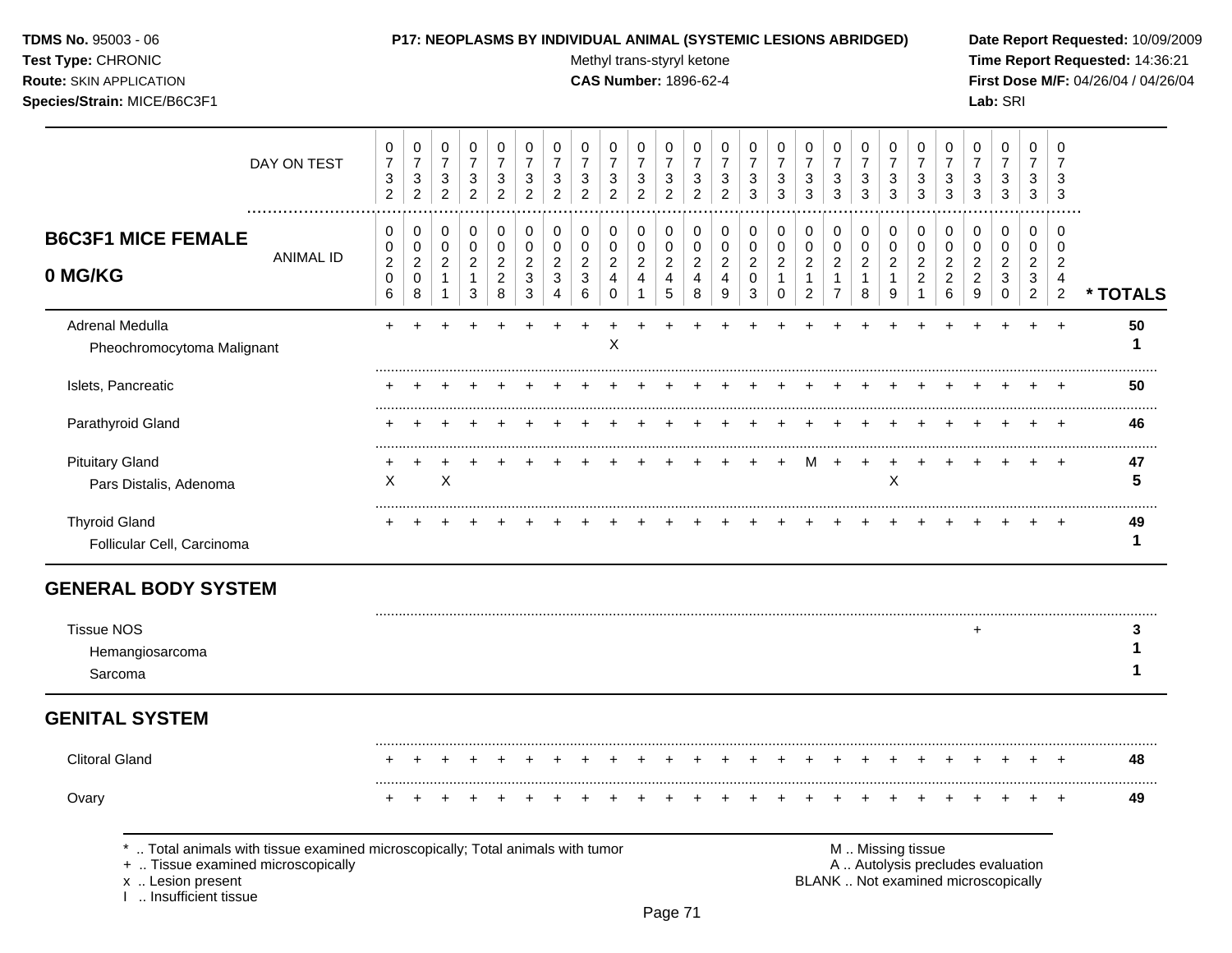**Route: SKIN APPLICATION** 

Species/Strain: MICE/B6C3F1

#### P17: NEOPLASMS BY INDIVIDUAL ANIMAL (SYSTEMIC LESIONS ABRIDGED)

Methyl trans-styryl ketone

**CAS Number: 1896-62-4** 

Date Report Requested: 10/09/2009 Time Report Requested: 14:36:21 First Dose M/F: 04/26/04 / 04/26/04 Lab: SRI

|                                                         | DAY ON TEST   | $\overline{7}$<br>3<br>ົ           | 0<br>$\overline{ }$<br>3<br>$\overline{2}$ | 7<br>3<br>$\overline{2}$  | $\overline{ }$<br>3<br>$\overline{2}$ | ⇁<br>3<br>2                   | 3<br>ົ<br>∠ | ⇁<br>3<br>ົ      | $\overline{ }$<br>3<br>$\overline{2}$  | $\overline{ }$<br>3<br>$\overline{2}$ | 7<br>3<br>$\overline{2}$      | 3<br>2                | 3           | 3<br>2                | 3<br>3 | 3<br>3                        | $\overline{\phantom{a}}$<br>3<br>3 | $\overline{ }$<br>3<br>3 | $\overline{ }$<br>3<br>3               | $\overline{ }$<br>3<br>3 | $\overline{ }$<br>3<br>3 | 3<br>3      | 3<br>3                             | 3<br>3           | 0<br>$\overline{ }$<br>3<br>3               | З<br>3              |          |
|---------------------------------------------------------|---------------|------------------------------------|--------------------------------------------|---------------------------|---------------------------------------|-------------------------------|-------------|------------------|----------------------------------------|---------------------------------------|-------------------------------|-----------------------|-------------|-----------------------|--------|-------------------------------|------------------------------------|--------------------------|----------------------------------------|--------------------------|--------------------------|-------------|------------------------------------|------------------|---------------------------------------------|---------------------|----------|
| <b>B6C3F1 MICE FEMALE</b><br>0 MG/KG                    | <br>ANIMAL ID | 0<br>0<br>$\overline{2}$<br>0<br>6 | 0<br>0<br>2<br>0<br>8                      | 0<br>0<br>ົ<br>$\epsilon$ | 0<br>0<br>$\overline{c}$<br>3         | 0<br>$\overline{2}$<br>2<br>8 | ∠<br>3<br>3 | റ<br>∠<br>3<br>4 | 0<br>$\overline{\mathbf{c}}$<br>3<br>6 | 0<br>0<br>$\overline{2}$<br>4<br>0    | 0<br>0<br>$\overline{c}$<br>4 | 0<br>0<br>2<br>4<br>5 | 2<br>4<br>8 | 0<br>0<br>2<br>4<br>9 | ∠<br>3 | 0<br>0<br>$\overline{c}$<br>0 | 0<br>0<br>2<br>2                   | 0<br>0<br>$\overline{2}$ | 0<br>0<br>$\overline{\mathbf{c}}$<br>8 | 0<br>$\overline{c}$<br>9 | $\overline{c}$<br>2      | ∠<br>∠<br>6 | 0<br>0<br>$\overline{2}$<br>2<br>9 | 0<br>2<br>3<br>0 | 0<br>0<br>$\overline{\mathbf{c}}$<br>3<br>2 | .<br>$\overline{2}$ | * TOTALS |
| Cystadenoma                                             |               |                                    |                                            |                           |                                       |                               |             |                  |                                        |                                       |                               |                       |             |                       |        |                               | Х                                  |                          |                                        |                          |                          |             |                                    |                  |                                             |                     |          |
| Uterus<br>Carcinoma<br>Hemangiosarcoma<br>Polyp Stromal |               |                                    |                                            |                           |                                       |                               |             |                  |                                        |                                       |                               |                       |             |                       |        |                               |                                    |                          |                                        | X                        |                          |             |                                    |                  |                                             |                     | 50       |
| Vagina<br>Liposarcoma                                   |               |                                    |                                            |                           |                                       |                               |             |                  |                                        |                                       |                               |                       |             |                       | ∧      |                               |                                    |                          |                                        |                          |                          |             |                                    |                  |                                             |                     |          |

# **HEMATOPOIETIC SYSTEM**

| <b>Bone Marrow</b><br>Hemangiosarcoma                               |  |  |  |  |  |  |  |  |  |  |  |  | 50 |
|---------------------------------------------------------------------|--|--|--|--|--|--|--|--|--|--|--|--|----|
| Lymph Node<br>Iliac, Hepatocellular Carcinoma,<br>Metastatic, Liver |  |  |  |  |  |  |  |  |  |  |  |  | 13 |
| Lymph Node, Mandibular                                              |  |  |  |  |  |  |  |  |  |  |  |  | 50 |
| Lymph Node, Mesenteric                                              |  |  |  |  |  |  |  |  |  |  |  |  |    |
| Spleer                                                              |  |  |  |  |  |  |  |  |  |  |  |  | 49 |

\* .. Total animals with tissue examined microscopically; Total animals with tumor

+ .. Tissue examined microscopically

x .. Lesion present

1 .. Insufficient tissue

M .. Missing tissue<br>A .. Autolysis precludes evaluation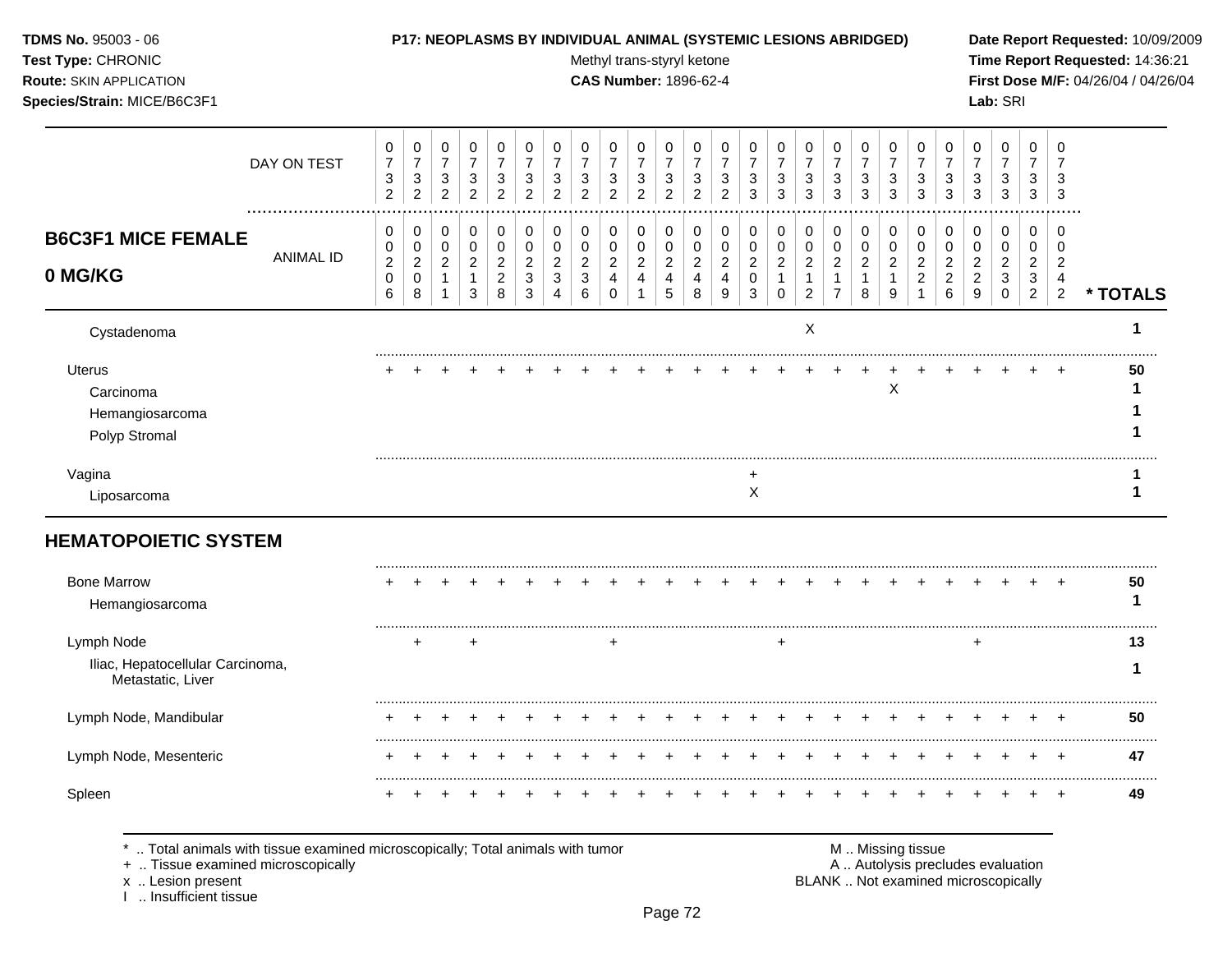Test Type: CHRONIC **Test Type:** CHRONIC **Test Type:** CHRONIC **Time Report Requested:** 14:36:21 **Route:** SKIN APPLICATION **CAS Number:** 1896-62-4 **First Dose M/F:** 04/26/04 / 04/26/04 **Species/Strain:** MICE/B6C3F1 **Lab:** SRI

| DAY ON TEST                                                                                                                                                       | 0<br>$\boldsymbol{7}$<br>3<br>$\overline{c}$ | $\pmb{0}$<br>$\overline{7}$<br>$\ensuremath{\mathsf{3}}$<br>$\overline{2}$ | $\mathbf 0$<br>$\overline{7}$<br>3<br>$\overline{c}$ | $\,0\,$<br>$\boldsymbol{7}$<br>$\sqrt{3}$<br>$\overline{2}$ | $\pmb{0}$<br>$\boldsymbol{7}$<br>$\mathbf{3}$<br>$\sqrt{2}$ | $\pmb{0}$<br>$\boldsymbol{7}$<br>3<br>$\overline{2}$ | $\pmb{0}$<br>$\overline{7}$<br>$\sqrt{3}$<br>$\overline{2}$ | 0<br>$\overline{7}$<br>$\sqrt{3}$<br>$\overline{2}$ | $\pmb{0}$<br>$\boldsymbol{7}$<br>3<br>$\overline{2}$ | $\mathbf 0$<br>$\overline{7}$<br>$\mathbf{3}$<br>$\boldsymbol{2}$ | 0<br>$\overline{7}$<br>3<br>$\overline{2}$         | $\pmb{0}$<br>$\overline{7}$<br>$\mathbf{3}$<br>$\overline{2}$ | 0<br>$\overline{7}$<br>3<br>$\overline{2}$ | 0<br>$\overline{7}$<br>3<br>3 | $\,0\,$<br>$\boldsymbol{7}$<br>3<br>3         | $\pmb{0}$<br>$\overline{7}$<br>3<br>3            | $\pmb{0}$<br>$\boldsymbol{7}$<br>3<br>$\mathbf{3}$ | $\pmb{0}$<br>$\overline{7}$<br>3<br>3 | $\pmb{0}$<br>$\overline{7}$<br>3<br>3 | 0<br>$\overline{7}$<br>3<br>3                      | $\pmb{0}$<br>$\overline{7}$<br>$\ensuremath{\mathsf{3}}$<br>3            | 0<br>$\overline{7}$<br>3<br>$\sqrt{3}$ | 0<br>$\overline{7}$<br>$\ensuremath{\mathsf{3}}$<br>$\mathsf 3$ | $\Omega$<br>$\overline{7}$<br>3<br>$\mathbf{3}$ | $\mathbf 0$<br>$\overline{7}$<br>3<br>3 |                   |
|-------------------------------------------------------------------------------------------------------------------------------------------------------------------|----------------------------------------------|----------------------------------------------------------------------------|------------------------------------------------------|-------------------------------------------------------------|-------------------------------------------------------------|------------------------------------------------------|-------------------------------------------------------------|-----------------------------------------------------|------------------------------------------------------|-------------------------------------------------------------------|----------------------------------------------------|---------------------------------------------------------------|--------------------------------------------|-------------------------------|-----------------------------------------------|--------------------------------------------------|----------------------------------------------------|---------------------------------------|---------------------------------------|----------------------------------------------------|--------------------------------------------------------------------------|----------------------------------------|-----------------------------------------------------------------|-------------------------------------------------|-----------------------------------------|-------------------|
| <b>B6C3F1 MICE FEMALE</b>                                                                                                                                         | 0<br>0                                       | 0<br>$\mathbf 0$                                                           | 0<br>$\mathbf 0$                                     | $\pmb{0}$<br>$\pmb{0}$                                      | $\mathbf 0$<br>$\mathbf 0$                                  | 0<br>$\pmb{0}$                                       | $\mathbf 0$<br>$\mathbf 0$                                  | 0<br>$\mathbf 0$                                    | 0<br>0                                               | $\mathbf 0$<br>$\mathbf 0$                                        | $\mathbf 0$<br>$\mathbf 0$                         | $\mathbf 0$<br>$\mathbf 0$                                    | 0<br>$\pmb{0}$                             | 0<br>$\mathbf 0$              | 0<br>$\mathbf 0$                              | 0<br>$\pmb{0}$                                   | $\mathbf 0$<br>$\mathbf 0$                         | 0<br>$\mathsf 0$                      | 0<br>$\mathbf 0$                      | 0<br>$\pmb{0}$                                     | 0<br>$\mathsf 0$                                                         | 0<br>0                                 | 0<br>0                                                          | $\mathbf 0$<br>$\mathbf 0$                      | $\mathbf 0$<br>$\mathbf 0$              |                   |
| <b>ANIMAL ID</b><br>0 MG/KG                                                                                                                                       | $\boldsymbol{2}$<br>0<br>6                   | $\overline{c}$<br>$\mathbf 0$<br>8                                         | $\overline{2}$<br>$\mathbf{1}$<br>$\mathbf{1}$       | $\boldsymbol{2}$<br>$\mathbf{1}$<br>$\mathbf{3}$            | $\sqrt{2}$<br>$\overline{2}$<br>8                           | $\overline{2}$<br>3<br>3                             | $\boldsymbol{2}$<br>$\mathfrak{Z}$<br>4                     | $\overline{c}$<br>$\mathbf{3}$<br>6                 | $\overline{c}$<br>$\overline{4}$<br>$\mathbf 0$      | $\overline{2}$<br>$\overline{4}$<br>$\mathbf{1}$                  | $\overline{2}$<br>$\overline{4}$<br>$\overline{5}$ | $\sqrt{2}$<br>$\overline{4}$<br>$\bf8$                        | $\boldsymbol{2}$<br>4<br>9                 | $\overline{2}$<br>0<br>3      | $\overline{2}$<br>$\mathbf{1}$<br>$\mathbf 0$ | $\overline{2}$<br>$\mathbf{1}$<br>$\overline{2}$ | $\sqrt{2}$<br>$\mathbf{1}$<br>$\overline{7}$       | $\overline{c}$<br>$\mathbf{1}$<br>8   | $\boldsymbol{2}$<br>$\mathbf{1}$<br>9 | $\boldsymbol{2}$<br>$\overline{2}$<br>$\mathbf{1}$ | $\overline{c}$<br>$\overline{2}$<br>6                                    | $\overline{c}$<br>$\overline{2}$<br>9  | $\overline{a}$<br>3<br>$\mathbf 0$                              | $\overline{2}$<br>$\mathsf 3$<br>$\overline{2}$ | $\overline{2}$<br>4<br>2                | * TOTALS          |
| Hemangiosarcoma                                                                                                                                                   |                                              |                                                                            |                                                      |                                                             |                                                             |                                                      |                                                             |                                                     |                                                      |                                                                   |                                                    |                                                               |                                            |                               |                                               |                                                  |                                                    |                                       |                                       |                                                    |                                                                          |                                        |                                                                 |                                                 |                                         | $\mathbf 2$       |
| Thymus                                                                                                                                                            |                                              |                                                                            |                                                      |                                                             |                                                             |                                                      |                                                             |                                                     |                                                      |                                                                   |                                                    |                                                               |                                            |                               |                                               |                                                  |                                                    |                                       |                                       |                                                    |                                                                          |                                        |                                                                 |                                                 | $\div$                                  | 50                |
| <b>INTEGUMENTARY SYSTEM</b>                                                                                                                                       |                                              |                                                                            |                                                      |                                                             |                                                             |                                                      |                                                             |                                                     |                                                      |                                                                   |                                                    |                                                               |                                            |                               |                                               |                                                  |                                                    |                                       |                                       |                                                    |                                                                          |                                        |                                                                 |                                                 |                                         |                   |
| <b>Mammary Gland</b><br>Carcinoma                                                                                                                                 |                                              |                                                                            |                                                      |                                                             |                                                             |                                                      | $\mathsf X$                                                 |                                                     |                                                      |                                                                   |                                                    |                                                               |                                            |                               |                                               |                                                  |                                                    |                                       |                                       |                                                    |                                                                          |                                        |                                                                 |                                                 |                                         | 50<br>$\mathbf 2$ |
| <b>Skin</b>                                                                                                                                                       |                                              |                                                                            |                                                      |                                                             |                                                             |                                                      |                                                             |                                                     |                                                      |                                                                   |                                                    |                                                               |                                            |                               |                                               |                                                  |                                                    |                                       |                                       |                                                    |                                                                          |                                        |                                                                 |                                                 |                                         | 50<br>1           |
| Fibrosarcoma<br>Site Of Application, Mast Cell Tumor<br>Benign                                                                                                    |                                              |                                                                            |                                                      |                                                             |                                                             |                                                      |                                                             |                                                     |                                                      |                                                                   |                                                    |                                                               |                                            |                               |                                               |                                                  |                                                    |                                       |                                       |                                                    |                                                                          |                                        |                                                                 |                                                 |                                         | 1                 |
| Subcutaneous Tissue,<br>Hemangiosarcoma                                                                                                                           |                                              |                                                                            |                                                      |                                                             |                                                             |                                                      |                                                             |                                                     |                                                      |                                                                   |                                                    |                                                               |                                            |                               |                                               |                                                  |                                                    |                                       |                                       |                                                    |                                                                          |                                        |                                                                 |                                                 |                                         | $\mathbf{2}$      |
| Subcutaneous Tissue, Schwannoma<br>Malignant                                                                                                                      |                                              |                                                                            |                                                      |                                                             |                                                             |                                                      |                                                             |                                                     |                                                      |                                                                   |                                                    |                                                               | $\boldsymbol{\mathsf{X}}$                  |                               |                                               |                                                  |                                                    |                                       |                                       |                                                    |                                                                          |                                        |                                                                 |                                                 |                                         | 1                 |
| <b>MUSCULOSKELETAL SYSTEM</b>                                                                                                                                     |                                              |                                                                            |                                                      |                                                             |                                                             |                                                      |                                                             |                                                     |                                                      |                                                                   |                                                    |                                                               |                                            |                               |                                               |                                                  |                                                    |                                       |                                       |                                                    |                                                                          |                                        |                                                                 |                                                 |                                         |                   |
| Bone                                                                                                                                                              |                                              |                                                                            |                                                      |                                                             |                                                             |                                                      |                                                             |                                                     |                                                      |                                                                   |                                                    | $+$                                                           |                                            |                               |                                               |                                                  |                                                    |                                       |                                       |                                                    |                                                                          |                                        |                                                                 |                                                 |                                         | 49                |
| <b>Skeletal Muscle</b>                                                                                                                                            |                                              |                                                                            |                                                      |                                                             |                                                             |                                                      |                                                             |                                                     |                                                      |                                                                   |                                                    |                                                               | +                                          |                               |                                               |                                                  |                                                    |                                       |                                       |                                                    |                                                                          |                                        |                                                                 |                                                 |                                         | 3                 |
| Fibrosarcoma, Metastatic, Skin                                                                                                                                    |                                              |                                                                            |                                                      |                                                             |                                                             |                                                      |                                                             |                                                     |                                                      |                                                                   |                                                    |                                                               | $\mathsf X$                                |                               |                                               |                                                  |                                                    |                                       |                                       |                                                    |                                                                          |                                        |                                                                 |                                                 |                                         | 1                 |
| Total animals with tissue examined microscopically; Total animals with tumor<br>+  Tissue examined microscopically<br>x  Lesion present<br>1  Insufficient tissue |                                              |                                                                            |                                                      |                                                             |                                                             |                                                      |                                                             |                                                     |                                                      |                                                                   |                                                    |                                                               |                                            |                               |                                               |                                                  |                                                    |                                       | M  Missing tissue                     |                                                    | A  Autolysis precludes evaluation<br>BLANK  Not examined microscopically |                                        |                                                                 |                                                 |                                         |                   |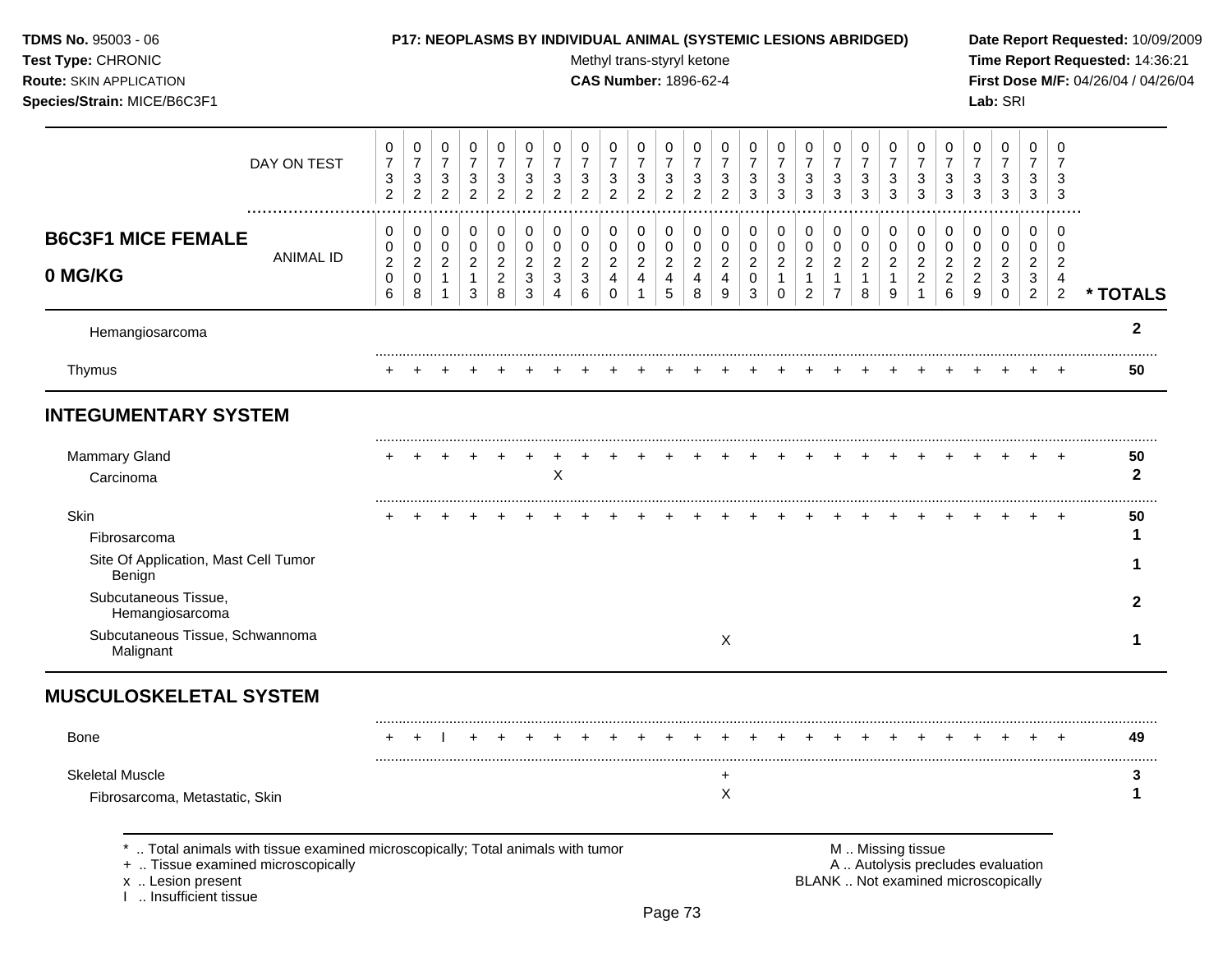Test Type: CHRONIC **Test Type:** CHRONIC **Test Type:** CHRONIC **Time Report Requested:** 14:36:21 **Route:** SKIN APPLICATION **CAS Number:** 1896-62-4 **First Dose M/F:** 04/26/04 / 04/26/04 **Species/Strain:** MICE/B6C3F1 **Lab:** SRI

| DAY ON TEST                                                                                                                                                    | 0<br>$\overline{7}$<br>$\ensuremath{\mathsf{3}}$<br>$\overline{c}$ | $\mathbf 0$<br>$\overline{7}$<br>$\mathbf{3}$<br>$\overline{2}$ | 0<br>$\overline{7}$<br>3<br>$\overline{2}$              | 0<br>$\overline{7}$<br>$\sqrt{3}$<br>$\overline{2}$            | 0<br>$\overline{7}$<br>$\sqrt{3}$<br>$\overline{2}$     | 0<br>7<br>3<br>$\overline{c}$      | 0<br>$\overline{7}$<br>$\sqrt{3}$<br>$\overline{2}$ | 0<br>$\overline{7}$<br>3<br>$\overline{2}$                             | 0<br>$\overline{7}$<br>$\mathbf{3}$<br>$\overline{2}$ | 0<br>$\overline{7}$<br>3<br>$\overline{2}$            | 0<br>$\overline{7}$<br>3<br>$\overline{2}$                     | 0<br>$\overline{7}$<br>$\sqrt{3}$<br>$\overline{2}$     | 0<br>$\overline{7}$<br>3<br>$\overline{2}$ | 0<br>7<br>3<br>3                           | 0<br>$\overline{7}$<br>$\sqrt{3}$<br>$\mathbf{3}$       | 0<br>$\overline{7}$<br>$\sqrt{3}$<br>$\mathbf{3}$ | 0<br>$\overline{7}$<br>$\sqrt{3}$<br>3                                     | 0<br>$\overline{7}$<br>3<br>3                           | 0<br>$\overline{7}$<br>3<br>3                           | 0<br>$\overline{7}$<br>$\mathbf{3}$<br>$\mathbf{3}$          | 0<br>$\overline{7}$<br>3<br>3                                            | 0<br>$\overline{7}$<br>3<br>3                             | 0<br>$\overline{7}$<br>3<br>3                         | 0<br>$\overline{7}$<br>3<br>$\mathbf{3}$    | 0<br>7<br>3<br>3                                                          |          |
|----------------------------------------------------------------------------------------------------------------------------------------------------------------|--------------------------------------------------------------------|-----------------------------------------------------------------|---------------------------------------------------------|----------------------------------------------------------------|---------------------------------------------------------|------------------------------------|-----------------------------------------------------|------------------------------------------------------------------------|-------------------------------------------------------|-------------------------------------------------------|----------------------------------------------------------------|---------------------------------------------------------|--------------------------------------------|--------------------------------------------|---------------------------------------------------------|---------------------------------------------------|----------------------------------------------------------------------------|---------------------------------------------------------|---------------------------------------------------------|--------------------------------------------------------------|--------------------------------------------------------------------------|-----------------------------------------------------------|-------------------------------------------------------|---------------------------------------------|---------------------------------------------------------------------------|----------|
| <b>B6C3F1 MICE FEMALE</b><br><b>ANIMAL ID</b><br>0 MG/KG                                                                                                       | $\pmb{0}$<br>0<br>$\overline{c}$<br>$\pmb{0}$<br>6                 | 0<br>$\mathbf 0$<br>$\overline{c}$<br>$\pmb{0}$<br>$\,8\,$      | 0<br>$\mathbf 0$<br>$\overline{2}$<br>$\mathbf{1}$<br>1 | 0<br>$\mathbf 0$<br>$\sqrt{2}$<br>$\mathbf{1}$<br>$\mathbf{3}$ | 0<br>$\pmb{0}$<br>$\overline{c}$<br>$\overline{2}$<br>8 | 0<br>0<br>$\overline{c}$<br>3<br>3 | 0<br>$\mathbf 0$<br>$\overline{2}$<br>3<br>4        | 0<br>$\mathbf 0$<br>$\boldsymbol{2}$<br>$\ensuremath{\mathsf{3}}$<br>6 | 0<br>$\pmb{0}$<br>$\overline{c}$<br>4<br>$\mathbf 0$  | 0<br>$\pmb{0}$<br>$\overline{a}$<br>4<br>$\mathbf{1}$ | 0<br>$\mathbf 0$<br>$\sqrt{2}$<br>$\overline{4}$<br>$\sqrt{5}$ | 0<br>$\pmb{0}$<br>$\overline{c}$<br>$\overline{4}$<br>8 | 0<br>0<br>$\overline{2}$<br>4<br>9         | 0<br>0<br>$\overline{c}$<br>$\pmb{0}$<br>3 | 0<br>0<br>$\overline{c}$<br>$\mathbf{1}$<br>$\mathbf 0$ | 0<br>0<br>$\overline{2}$<br>1<br>$\overline{2}$   | $\pmb{0}$<br>$\pmb{0}$<br>$\overline{c}$<br>$\mathbf{1}$<br>$\overline{7}$ | 0<br>$\mathbf 0$<br>$\overline{2}$<br>$\mathbf{1}$<br>8 | 0<br>$\pmb{0}$<br>$\boldsymbol{2}$<br>$\mathbf{1}$<br>9 | $\pmb{0}$<br>$\pmb{0}$<br>$\overline{2}$<br>$\sqrt{2}$<br>-1 | 0<br>$\mathbf 0$<br>$\overline{2}$<br>$\boldsymbol{2}$<br>6              | 0<br>$\mathbf 0$<br>$\overline{2}$<br>$\overline{2}$<br>9 | 0<br>0<br>$\overline{c}$<br>$\sqrt{3}$<br>$\mathbf 0$ | 0<br>0<br>$\boldsymbol{2}$<br>$\frac{3}{2}$ | 0<br>$\overline{0}$<br>$\overline{2}$<br>$\overline{4}$<br>$\overline{2}$ | * TOTALS |
| Hemangiosarcoma                                                                                                                                                |                                                                    |                                                                 |                                                         |                                                                |                                                         |                                    |                                                     |                                                                        |                                                       |                                                       |                                                                |                                                         |                                            |                                            |                                                         |                                                   |                                                                            |                                                         |                                                         |                                                              |                                                                          |                                                           |                                                       |                                             |                                                                           | 1        |
| <b>NERVOUS SYSTEM</b>                                                                                                                                          |                                                                    |                                                                 |                                                         |                                                                |                                                         |                                    |                                                     |                                                                        |                                                       |                                                       |                                                                |                                                         |                                            |                                            |                                                         |                                                   |                                                                            |                                                         |                                                         |                                                              |                                                                          |                                                           |                                                       |                                             |                                                                           |          |
| <b>Brain</b>                                                                                                                                                   |                                                                    |                                                                 |                                                         |                                                                |                                                         |                                    |                                                     |                                                                        |                                                       |                                                       |                                                                |                                                         |                                            |                                            |                                                         |                                                   |                                                                            |                                                         |                                                         |                                                              |                                                                          |                                                           |                                                       |                                             |                                                                           | 50       |
| Peripheral Nerve                                                                                                                                               |                                                                    |                                                                 |                                                         |                                                                |                                                         |                                    |                                                     |                                                                        |                                                       |                                                       |                                                                |                                                         |                                            |                                            |                                                         |                                                   |                                                                            |                                                         |                                                         |                                                              |                                                                          |                                                           |                                                       |                                             |                                                                           | 1.       |
| Spinal Cord                                                                                                                                                    |                                                                    |                                                                 |                                                         |                                                                |                                                         |                                    |                                                     |                                                                        |                                                       |                                                       |                                                                |                                                         |                                            |                                            |                                                         |                                                   |                                                                            |                                                         |                                                         |                                                              |                                                                          |                                                           |                                                       |                                             |                                                                           | 1        |
| <b>RESPIRATORY SYSTEM</b>                                                                                                                                      |                                                                    |                                                                 |                                                         |                                                                |                                                         |                                    |                                                     |                                                                        |                                                       |                                                       |                                                                |                                                         |                                            |                                            |                                                         |                                                   |                                                                            |                                                         |                                                         |                                                              |                                                                          |                                                           |                                                       |                                             |                                                                           |          |
| Lung<br>Alveolar/Bronchiolar Adenoma<br>Alveolar/Bronchiolar Carcinoma<br>Hemangiosarcoma<br>Hepatocellular Carcinoma, Metastatic,<br>Liver                    |                                                                    |                                                                 |                                                         |                                                                |                                                         |                                    |                                                     |                                                                        |                                                       |                                                       | $\mathsf{X}$                                                   |                                                         |                                            |                                            | X                                                       |                                                   |                                                                            | $\boldsymbol{\mathsf{X}}$                               |                                                         |                                                              |                                                                          |                                                           |                                                       |                                             |                                                                           | 50<br>1  |
| <b>Nose</b>                                                                                                                                                    |                                                                    |                                                                 |                                                         |                                                                |                                                         |                                    |                                                     |                                                                        |                                                       |                                                       |                                                                |                                                         |                                            |                                            |                                                         |                                                   |                                                                            |                                                         |                                                         |                                                              |                                                                          |                                                           |                                                       |                                             |                                                                           | 50       |
| Pleura<br>Hemangiosarcoma, Metastatic, Lung                                                                                                                    |                                                                    |                                                                 |                                                         |                                                                |                                                         |                                    |                                                     |                                                                        |                                                       |                                                       |                                                                |                                                         |                                            |                                            |                                                         |                                                   |                                                                            |                                                         |                                                         |                                                              |                                                                          |                                                           |                                                       |                                             |                                                                           | 1<br>1   |
| Total animals with tissue examined microscopically; Total animals with tumor<br>+  Tissue examined microscopically<br>x  Lesion present<br>Insufficient tissue |                                                                    |                                                                 |                                                         |                                                                |                                                         |                                    |                                                     |                                                                        |                                                       |                                                       |                                                                |                                                         |                                            |                                            |                                                         |                                                   |                                                                            | M  Missing tissue                                       |                                                         |                                                              | A  Autolysis precludes evaluation<br>BLANK  Not examined microscopically |                                                           |                                                       |                                             |                                                                           |          |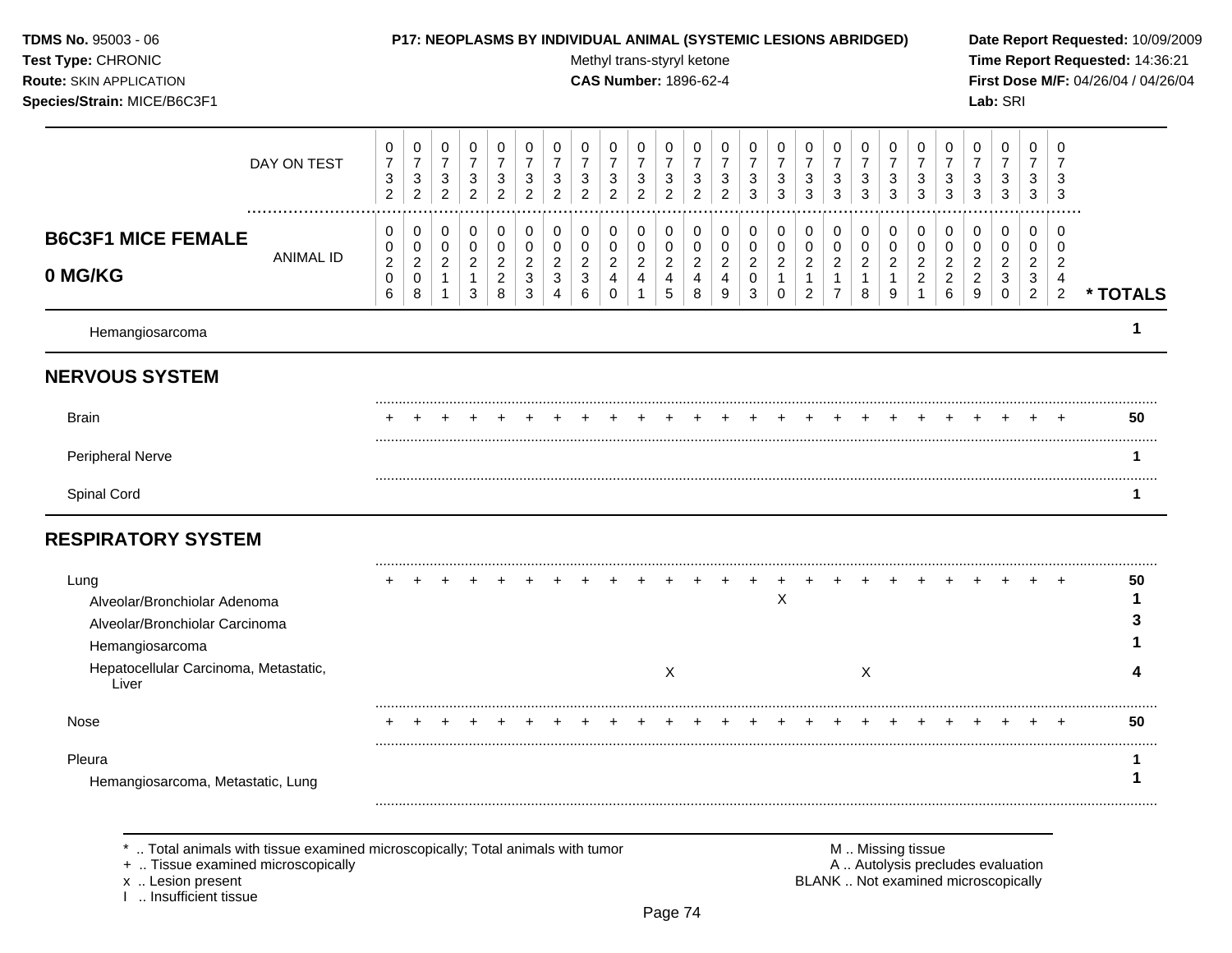TDMS No. 95003 - 06 Test Type: CHRONIC

**Route: SKIN APPLICATION** 

Species/Strain: MICE/B6C3F1

## P17: NEOPLASMS BY INDIVIDUAL ANIMAL (SYSTEMIC LESIONS ABRIDGED)

Methyl trans-styryl ketone

**CAS Number: 1896-62-4** 

Date Report Requested: 10/09/2009 Time Report Requested: 14:36:21 First Dose M/F: 04/26/04 / 04/26/04 Lab: SRI

|                                                             | DAY ON TEST      | 0<br>$\overline{7}$<br>$\sqrt{3}$<br>$\overline{2}$ | $\pmb{0}$<br>$\overline{7}$<br>$\mathbf{3}$<br>$\overline{a}$ | $\pmb{0}$<br>$\overline{7}$<br>$\mathbf{3}$<br>$\overline{2}$ | 0<br>$\overline{7}$<br>3<br>2 | $\mathbf 0$<br>$\overline{7}$<br>3<br>2 | 0<br>$\overline{7}$<br>3<br>2      | 0<br>$\overline{7}$<br>3<br>$\overline{2}$                                       | 0<br>$\overline{7}$<br>$\mathbf{3}$<br>$\overline{2}$   | 0<br>$\boldsymbol{7}$<br>$\sqrt{3}$<br>$\overline{2}$ | 0<br>$\overline{7}$<br>$\sqrt{3}$<br>2 | 0<br>$\overline{7}$<br>3<br>$\overline{c}$ | 0<br>$\overline{7}$<br>3<br>2      | 0<br>$\overline{7}$<br>3<br>2      | 0<br>$\overline{7}$<br>$\sqrt{3}$<br>3   | 0<br>7<br>3<br>3                             | 0<br>$\overline{7}$<br>$\ensuremath{\mathsf{3}}$<br>3            | 0<br>$\overline{7}$<br>$\sqrt{3}$<br>3                               | 0<br>$\overline{7}$<br>$\sqrt{3}$<br>3       | $\mathbf 0$<br>$\overline{7}$<br>3<br>3 | 0<br>$\overline{7}$<br>3<br>3 | $\Omega$<br>$\overline{7}$<br>3<br>3            | $\mathbf 0$<br>3<br>3                           | $\mathbf 0$<br>$\overline{7}$<br>3<br>3   | 0<br>$\overline{7}$<br>3<br>3                              | $\mathbf 0$<br>7<br>3<br>3                                   |          |
|-------------------------------------------------------------|------------------|-----------------------------------------------------|---------------------------------------------------------------|---------------------------------------------------------------|-------------------------------|-----------------------------------------|------------------------------------|----------------------------------------------------------------------------------|---------------------------------------------------------|-------------------------------------------------------|----------------------------------------|--------------------------------------------|------------------------------------|------------------------------------|------------------------------------------|----------------------------------------------|------------------------------------------------------------------|----------------------------------------------------------------------|----------------------------------------------|-----------------------------------------|-------------------------------|-------------------------------------------------|-------------------------------------------------|-------------------------------------------|------------------------------------------------------------|--------------------------------------------------------------|----------|
| <b>B6C3F1 MICE FEMALE</b><br>0 MG/KG                        | <b>ANIMAL ID</b> | 0<br>0<br>$\sqrt{2}$<br>$\pmb{0}$<br>6              | 0<br>$\pmb{0}$<br>$\overline{2}$<br>0<br>8                    | 0<br>$\mathbf 0$<br>$\overline{c}$<br>1<br>1                  | 0<br>0<br>2<br>3              | 0<br>0<br>$\overline{2}$<br>2<br>8      | 0<br>0<br>$\overline{2}$<br>3<br>3 | 0<br>0<br>$\overline{c}$<br>$\ensuremath{\mathsf{3}}$<br>$\overline{\mathbf{4}}$ | 0<br>$\mathbf 0$<br>$\overline{a}$<br>$\mathbf{3}$<br>6 | 0<br>$\pmb{0}$<br>$\overline{2}$<br>4<br>$\Omega$     | 0<br>$\mathbf 0$<br>$\sqrt{2}$<br>4    | 0<br>0<br>$\overline{2}$<br>4<br>5         | 0<br>0<br>$\overline{c}$<br>4<br>8 | 0<br>0<br>$\overline{c}$<br>4<br>9 | 0<br>0<br>$\sqrt{2}$<br>$\mathbf 0$<br>3 | 0<br>$\pmb{0}$<br>$\overline{c}$<br>$\Omega$ | 0<br>$\mathbf 0$<br>$\sqrt{2}$<br>$\mathbf{1}$<br>$\overline{2}$ | 0<br>$\mathbf 0$<br>$\overline{c}$<br>$\mathbf{1}$<br>$\overline{7}$ | 0<br>$\pmb{0}$<br>$\boldsymbol{2}$<br>1<br>8 | 0<br>0<br>$\overline{2}$<br>9           | 0<br>0<br>2                   | 0<br>0<br>$\overline{c}$<br>$\overline{c}$<br>6 | 0<br>0<br>$\overline{c}$<br>$\overline{c}$<br>9 | 0<br>0<br>$\overline{c}$<br>3<br>$\Omega$ | 0<br>0<br>$\overline{a}$<br>$\mathbf{3}$<br>$\overline{2}$ | 0<br>$\overline{0}$<br>$\overline{c}$<br>4<br>$\overline{2}$ | * TOTALS |
| Trachea                                                     |                  |                                                     |                                                               |                                                               |                               |                                         |                                    |                                                                                  |                                                         |                                                       |                                        |                                            |                                    |                                    |                                          |                                              |                                                                  |                                                                      |                                              |                                         |                               |                                                 |                                                 |                                           |                                                            |                                                              | 50       |
| <b>SPECIAL SENSES SYSTEM</b>                                |                  |                                                     |                                                               |                                                               |                               |                                         |                                    |                                                                                  |                                                         |                                                       |                                        |                                            |                                    |                                    |                                          |                                              |                                                                  |                                                                      |                                              |                                         |                               |                                                 |                                                 |                                           |                                                            |                                                              |          |
| Eye                                                         |                  |                                                     |                                                               |                                                               |                               |                                         |                                    |                                                                                  |                                                         |                                                       |                                        |                                            |                                    |                                    |                                          |                                              |                                                                  |                                                                      |                                              |                                         |                               |                                                 |                                                 |                                           |                                                            |                                                              | 47       |
| Harderian Gland<br>Adenoma                                  |                  | X                                                   |                                                               | X                                                             |                               |                                         |                                    |                                                                                  |                                                         |                                                       |                                        |                                            |                                    |                                    |                                          |                                              |                                                                  |                                                                      |                                              |                                         |                               |                                                 |                                                 |                                           |                                                            | $\overline{ }$                                               | 50<br>4  |
| <b>URINARY SYSTEM</b>                                       |                  |                                                     |                                                               |                                                               |                               |                                         |                                    |                                                                                  |                                                         |                                                       |                                        |                                            |                                    |                                    |                                          |                                              |                                                                  |                                                                      |                                              |                                         |                               |                                                 |                                                 |                                           |                                                            |                                                              |          |
| Kidney<br>Sarcoma                                           |                  |                                                     |                                                               |                                                               |                               |                                         |                                    |                                                                                  |                                                         |                                                       |                                        |                                            |                                    |                                    |                                          |                                              |                                                                  |                                                                      |                                              |                                         |                               |                                                 |                                                 |                                           |                                                            |                                                              | 49       |
| <b>Urinary Bladder</b>                                      |                  |                                                     |                                                               |                                                               |                               |                                         |                                    |                                                                                  |                                                         |                                                       |                                        |                                            |                                    |                                    |                                          |                                              |                                                                  |                                                                      |                                              |                                         |                               |                                                 |                                                 |                                           |                                                            | $\overline{ }$                                               | 49       |
| <b>SYSTEMIC LESIONS</b>                                     |                  |                                                     |                                                               |                                                               |                               |                                         |                                    |                                                                                  |                                                         |                                                       |                                        |                                            |                                    |                                    |                                          |                                              |                                                                  |                                                                      |                                              |                                         |                               |                                                 |                                                 |                                           |                                                            |                                                              |          |
| Multiple Organ<br>Histiocytic Sarcoma<br>Lymphoma Malignant |                  |                                                     |                                                               |                                                               | X X X X X                     |                                         |                                    |                                                                                  |                                                         | X                                                     |                                        |                                            |                                    |                                    |                                          |                                              | $X$ $X$                                                          |                                                                      |                                              |                                         |                               |                                                 | X                                               |                                           |                                                            |                                                              | 50<br>20 |
|                                                             |                  |                                                     |                                                               |                                                               |                               |                                         |                                    |                                                                                  |                                                         |                                                       |                                        |                                            |                                    |                                    |                                          |                                              |                                                                  |                                                                      |                                              |                                         |                               |                                                 |                                                 |                                           |                                                            |                                                              |          |

.. Total animals with tissue examined microscopically; Total animals with tumor  $\star$ 

+ .. Tissue examined microscopically

x .. Lesion present<br>I .. Insufficient tissue

M .. Missing tissue<br>A .. Autolysis precludes evaluation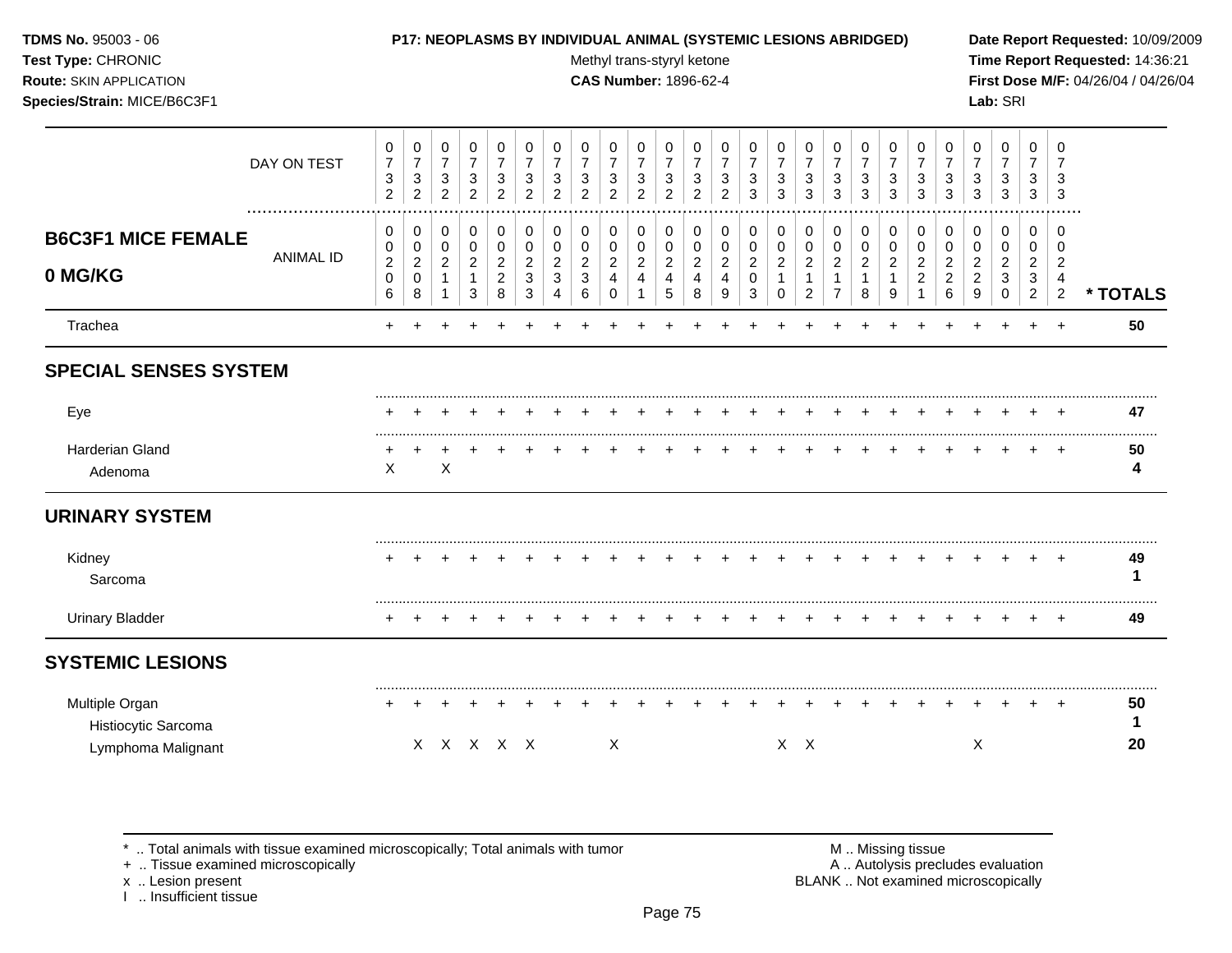**TDMS No. 95003 - 06 Test Type: CHRONIC** 

**Route: SKIN APPLICATION** 

Species/Strain: MICE/B6C3F1

#### P17: NEOPLASMS BY INDIVIDUAL ANIMAL (SYSTEMIC LESIONS ABRIDGED)

Methyl trans-styryl ketone

CAS Number: 1896-62-4

Date Report Requested: 10/09/2009 Time Report Requested: 14:36:21 First Dose M/F: 04/26/04 / 04/26/04 Lab: SRI

#### $\mathbf 0$  $\mathbf 0$  $\mathbf 0$  $\mathbf 0$  $\mathbf 0$  $\mathbf 0$  $\mathbf 0$  $\mathbf 0$  $\mathbf 0$  $\mathbf 0$  $\mathbf 0$  $\mathbf 0$  $\mathbf 0$  $\mathbf 0$  $\mathbf 0$  $\mathbf 0$  $\mathbf 0$  $\mathbf 0$  $\mathbf 0$  $\mathbf 0$  $\mathbf 0$  $\mathbf 0$  $\mathbf 0$  $\mathbf 0$  $\mathbf 0$  $\frac{5}{9}$  $rac{6}{7}$  $\overline{7}$  $\overline{7}$  $\overline{7}$  $\overline{7}$  $\overline{7}$ 5  $\overline{5}$  $\,6\,$  $\,6\,$  $\overline{7}$  $\overline{7}$  $\overline{7}$  $\overline{7}$  $\overline{7}$  $\overline{7}$  $\overline{7}$  $\overline{5}$  $\,6$  $\,6\,$  $\,6\,$  $\overline{7}$  $\overline{7}$  $\overline{7}$ DAY ON TEST  $\overline{7}$  $\overline{3}$  $\overline{5}$  $\overline{7}$  $\overline{3}$  $\frac{3}{2}$  $\mathbf{3}$  $\frac{3}{2}$  $\boldsymbol{9}$  $9\,$  $\pmb{0}$  $\bf 8$  $\mathbf{3}$  $\mathfrak{S}$  $\mathbf{3}$  $\mathfrak{S}$  $\mathbf{3}$  $\mathbf{3}$  $\mathbf{3}$  $\mathbf{3}$  $\mathbf{3}$  $\mathbf{3}$  $\mathbf{1}$  $\mathbf 0$  $\mathbf 0$  $\overline{7}$  $\mathsf g$  $\boldsymbol{9}$  $\mathbf{3}$  $\,6\,$ 8  $\mathbf{1}$  $\mathbf{1}$  $\mathbf{1}$  $\overline{1}$  $\overline{2}$  $\overline{2}$  $\overline{2}$  $\overline{2}$  $\overline{1}$  $\mathbf{1}$  $\overline{1}$  $\overline{1}$  $\overline{2}$  $\mathbf{1}$  $\mathbf{1}$ ......................  $\mathsf 0$  $\mathbf 0$  $\mathbf 0$  $\mathbf 0$  $\mathbf 0$  $\pmb{0}$  $\mathbf 0$  $\mathbf 0$  $\mathbf 0$  $\mathbf 0$  $\mathbf 0$  $\mathbf 0$  $\mathbf 0$  $\mathsf 0$  $\mathbf 0$  $\mathbf 0$  $\mathbf 0$  $\mathbf 0$  $\mathbf 0$  $\mathsf 0$  $\boldsymbol{0}$  $\mathbf 0$  $\mathbf 0$  $\mathbf 0$  $\mathbf 0$ **B6C3F1 MICE FEMALE**  $\mathbf 0$  $\pmb{0}$  $\mathbf 0$  $\mathsf{O}\xspace$  $\pmb{0}$  $\pmb{0}$  $\mathsf{O}\xspace$  $\pmb{0}$  $\pmb{0}$  $\pmb{0}$  $\pmb{0}$  $\mathbf 0$  $\mathbf 0$  $\mathbf 0$  $\pmb{0}$  $\pmb{0}$  $\pmb{0}$  $\mathbf 0$  $\pmb{0}$  $\mathbf 0$  $\pmb{0}$  $\mathbf 0$  $\mathbf 0$  $\mathbf 0$  $\mathbf 0$ **ANIMAL ID**  $\boldsymbol{2}$  $\sqrt{2}$  $\overline{2}$  $\boldsymbol{2}$  $\overline{2}$  $\boldsymbol{2}$  $\overline{2}$  $\overline{2}$  $\overline{2}$  $\overline{2}$  $\boldsymbol{2}$  $\overline{2}$  $\sqrt{2}$  $\boldsymbol{2}$  $\overline{2}$  $\overline{2}$  $\overline{2}$  $\overline{2}$  $\boldsymbol{2}$  $\overline{2}$  $\boldsymbol{2}$  $\boldsymbol{2}$  $\overline{2}$  $\overline{2}$  $\overline{2}$ females **10 MG/KG**  $\frac{5}{5}$  $\begin{array}{c} 8 \\ 2 \end{array}$  $\begin{array}{c} 5 \\ 8 \end{array}$  $\frac{9}{3}$  $\frac{5}{2}$  $\frac{8}{3}$  $\frac{5}{4}$  $\boldsymbol{9}$  $\begin{array}{c} 5 \\ 6 \end{array}$  $\,6\,$  $\boldsymbol{9}$  $\overline{7}$  $\,6$  $\overline{7}$  $\bf 8$  $\begin{array}{c} 9 \\ 5 \end{array}$  $\,6$  $\,6$  $\,6\,$  $\overline{7}$ 8 9  $\bf 8$  $6\phantom{.0}$  $\,6$  $(cont...)$  $\overline{5}$  $\overline{2}$  $\mathbf 0$  $6\phantom{.}$  $\overline{5}$  $\overline{2}$  $\overline{2}$  $\mathbf{3}$  $6\overline{6}$  $\overline{4}$  $\overline{4}$  $\mathbf 0$  $\overline{4}$  $\mathbf{1}$  $\overline{7}$  $\mathbf{1}$

# **ALIMENTARY SYSTEM**

| Esophagus                                                                    |   |   |  |   |  |   |                |   |   |          |  |  |               |                  |  |  |            |   |       |
|------------------------------------------------------------------------------|---|---|--|---|--|---|----------------|---|---|----------|--|--|---------------|------------------|--|--|------------|---|-------|
| Gallbladder                                                                  |   |   |  |   |  |   |                |   |   |          |  |  |               |                  |  |  |            |   |       |
| Intestine Large, Cecum                                                       |   |   |  |   |  |   |                |   |   |          |  |  |               |                  |  |  |            |   |       |
| Intestine Large, Colon                                                       | ٠ |   |  |   |  |   |                |   |   |          |  |  |               |                  |  |  |            |   |       |
| Intestine Large, Rectum                                                      |   |   |  |   |  |   |                |   |   |          |  |  |               |                  |  |  |            |   |       |
| Intestine Small, Duodenum<br>Adenoma                                         |   |   |  |   |  |   |                |   |   |          |  |  | X             |                  |  |  |            |   |       |
| Intestine Small, Ileum                                                       |   |   |  |   |  |   |                |   |   |          |  |  |               |                  |  |  |            |   |       |
| Intestine Small, Jejunum<br>Carcinoma                                        |   |   |  |   |  | A | $\overline{A}$ | X |   |          |  |  |               |                  |  |  |            |   | $\pm$ |
| Liver                                                                        |   |   |  |   |  |   |                |   |   |          |  |  |               |                  |  |  |            |   |       |
| Fibrosarcoma, Metastatic, Uncertain<br><b>Primary Site</b>                   |   |   |  |   |  |   |                |   | X |          |  |  |               |                  |  |  |            |   |       |
| Hepatocellular Adenoma                                                       |   | X |  |   |  |   |                |   |   |          |  |  |               |                  |  |  |            | Χ |       |
| Hepatocellular Adenoma, Multiple                                             |   |   |  | Χ |  |   | X              |   |   | $\times$ |  |  | X X X X X X X |                  |  |  | $X \times$ |   |       |
| Total animals with tissue examined microscopically; Total animals with tumor |   |   |  |   |  |   |                |   |   |          |  |  |               | M Missing tissue |  |  |            |   |       |

+ .. Tissue examined microscopically

x .. Lesion present

I .. Insufficient tissue

**M** .. MISSING tISSUE A .. Autolysis precludes evaluation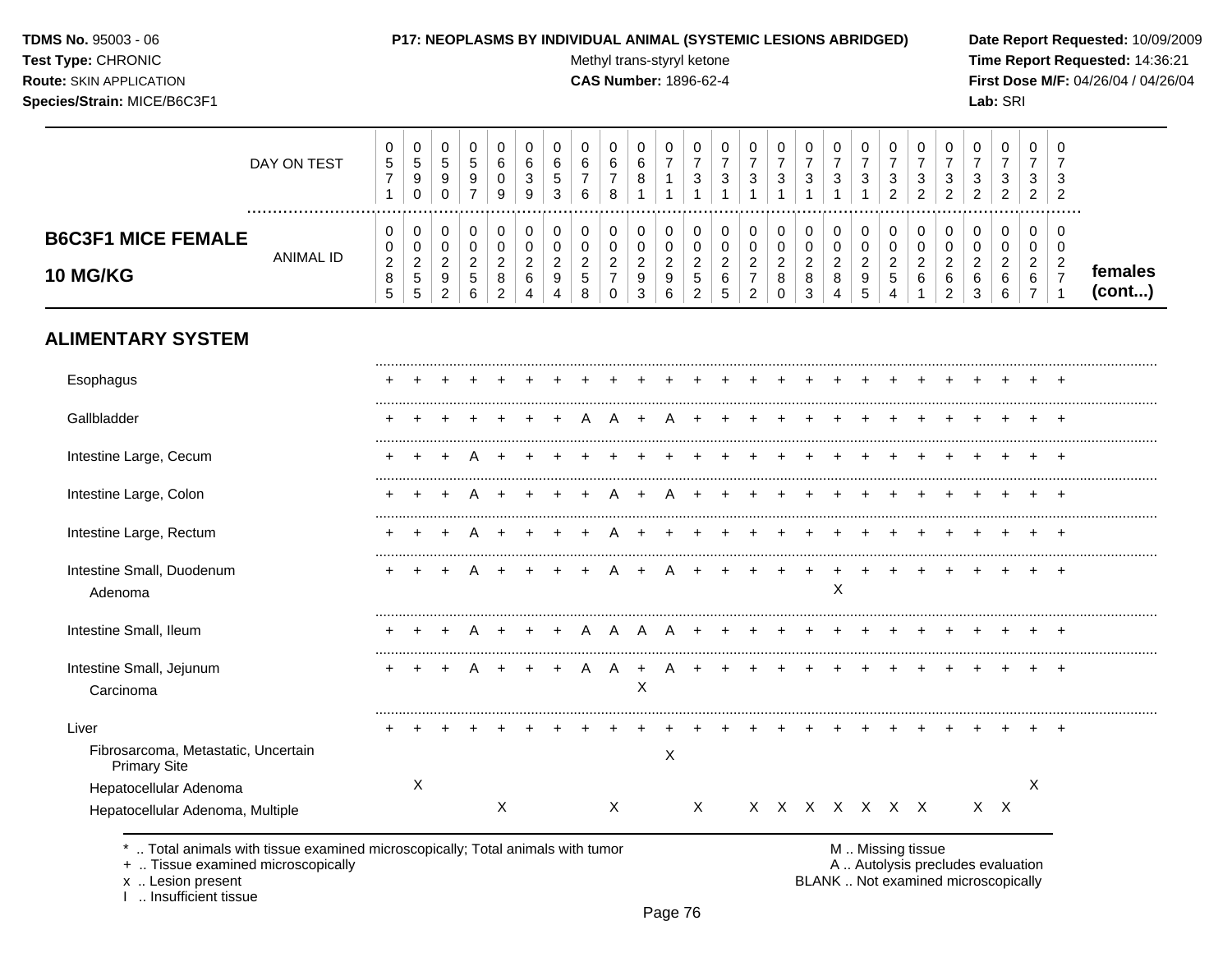Test Type: CHRONIC **Test Type:** CHRONIC **Test Type:** CHRONIC **Time Report Requested:** 14:36:21 **Route:** SKIN APPLICATION **CAS Number:** 1896-62-4 **First Dose M/F:** 04/26/04 / 04/26/04 **Species/Strain:** MICE/B6C3F1 **Lab:** SRI

|                                                                                                                       | DAY ON TEST      | 0<br>5<br>$\boldsymbol{7}$<br>$\mathbf{1}$ | 0<br>$\sqrt{5}$<br>9<br>$\mathbf 0$                    | 0<br>5<br>9<br>0                                | 0<br>5<br>9<br>$\overline{7}$                | $\mathbf 0$<br>6<br>$\mathbf 0$<br>9                      | 0<br>6<br>$\ensuremath{\mathsf{3}}$<br>9     | 0<br>$\,6$<br>$\sqrt{5}$<br>3                | 0<br>6<br>$\overline{7}$<br>6      | $\mathbf 0$<br>6<br>7<br>8                                       | $\pmb{0}$<br>$\,6$<br>8<br>$\mathbf{1}$ | 0<br>$\overline{7}$<br>$\mathbf{1}$<br>$\mathbf{1}$ | 0<br>$\overline{7}$<br>3<br>$\mathbf{1}$        | 0<br>$\overline{7}$<br>3                     | 0<br>$\overline{7}$<br>$\mathbf{3}$                                    | 0<br>$\overline{7}$<br>3<br>1                        | 0<br>$\overline{7}$<br>3<br>1                | 0<br>$\overline{7}$<br>3<br>1                | 0<br>$\overline{7}$<br>3<br>$\mathbf{1}$     | 0<br>$\overline{7}$<br>3<br>$\overline{2}$   | 0<br>$\overline{7}$<br>3<br>$\overline{2}$ | 0<br>$\overline{7}$<br>3<br>$\overline{2}$  | 0<br>$\overline{7}$<br>3<br>$\overline{2}$   | 0<br>$\overline{7}$<br>$\ensuremath{\mathsf{3}}$<br>$\overline{2}$ | 0<br>$\overline{7}$<br>3<br>$\overline{2}$                | 0<br>$\overline{7}$<br>3<br>$\overline{2}$                           |                   |
|-----------------------------------------------------------------------------------------------------------------------|------------------|--------------------------------------------|--------------------------------------------------------|-------------------------------------------------|----------------------------------------------|-----------------------------------------------------------|----------------------------------------------|----------------------------------------------|------------------------------------|------------------------------------------------------------------|-----------------------------------------|-----------------------------------------------------|-------------------------------------------------|----------------------------------------------|------------------------------------------------------------------------|------------------------------------------------------|----------------------------------------------|----------------------------------------------|----------------------------------------------|----------------------------------------------|--------------------------------------------|---------------------------------------------|----------------------------------------------|--------------------------------------------------------------------|-----------------------------------------------------------|----------------------------------------------------------------------|-------------------|
| <b>B6C3F1 MICE FEMALE</b><br><b>10 MG/KG</b>                                                                          | <b>ANIMAL ID</b> | 0<br>0<br>$\overline{2}$<br>8<br>5         | 0<br>0<br>$\boldsymbol{2}$<br>$\sqrt{5}$<br>$\sqrt{5}$ | 0<br>0<br>$\overline{2}$<br>9<br>$\overline{2}$ | 0<br>$\mathbf 0$<br>$\overline{2}$<br>5<br>6 | 0<br>$\mathbf 0$<br>$\overline{2}$<br>8<br>$\overline{2}$ | 0<br>$\mathbf 0$<br>$\overline{2}$<br>6<br>Δ | 0<br>$\mathbf 0$<br>$\overline{2}$<br>9<br>4 | 0<br>0<br>$\overline{2}$<br>5<br>8 | 0<br>$\mathbf 0$<br>$\overline{2}$<br>$\overline{7}$<br>$\Omega$ | 0<br>0<br>$\overline{2}$<br>9<br>3      | 0<br>$\mathbf 0$<br>$\overline{2}$<br>9<br>6        | 0<br>0<br>$\overline{c}$<br>5<br>$\overline{c}$ | 0<br>$\mathbf 0$<br>$\overline{2}$<br>6<br>5 | 0<br>$\mathsf 0$<br>$\overline{2}$<br>$\overline{7}$<br>$\overline{2}$ | 0<br>$\mathbf 0$<br>$\sqrt{2}$<br>$\bf8$<br>$\Omega$ | 0<br>$\mathsf 0$<br>$\overline{2}$<br>8<br>3 | 0<br>$\mathbf 0$<br>$\overline{2}$<br>8<br>4 | 0<br>$\mathbf 0$<br>$\overline{2}$<br>9<br>5 | 0<br>$\mathbf 0$<br>$\overline{2}$<br>5<br>4 | 0<br>$\mathbf 0$<br>2<br>6                 | 0<br>$\mathbf 0$<br>2<br>6<br>$\mathcal{P}$ | 0<br>$\mathbf 0$<br>$\overline{2}$<br>6<br>3 | 0<br>0<br>$\overline{2}$<br>6<br>6                                 | 0<br>$\mathbf 0$<br>$\overline{2}$<br>6<br>$\overline{7}$ | 0<br>$\mathbf 0$<br>$\overline{2}$<br>$\overline{7}$<br>$\mathbf{1}$ | females<br>(cont) |
| Hepatocellular Carcinoma<br>Hepatocellular Carcinoma, Multiple<br>Sarcoma                                             |                  |                                            |                                                        | $\mathsf X$                                     |                                              | $\boldsymbol{\mathsf{X}}$                                 |                                              |                                              |                                    | $\boldsymbol{X}$                                                 |                                         |                                                     |                                                 |                                              | X                                                                      |                                                      | X                                            |                                              |                                              |                                              | $\boldsymbol{X}$                           |                                             |                                              |                                                                    | $X$ $X$ $X$                                               |                                                                      |                   |
| Mesentery<br>Fibrosarcoma<br>Hepatocellular Carcinoma, Metastatic,<br>Liver                                           |                  |                                            |                                                        |                                                 |                                              |                                                           |                                              |                                              |                                    |                                                                  | +                                       | +<br>X                                              |                                                 |                                              | $\div$                                                                 | $\ddot{}$                                            |                                              |                                              |                                              |                                              |                                            |                                             |                                              |                                                                    |                                                           | +                                                                    |                   |
| Liposarcoma                                                                                                           |                  |                                            |                                                        |                                                 |                                              |                                                           |                                              |                                              |                                    |                                                                  |                                         |                                                     |                                                 |                                              | X                                                                      |                                                      |                                              |                                              |                                              |                                              |                                            |                                             |                                              |                                                                    |                                                           |                                                                      |                   |
| Pancreas                                                                                                              |                  |                                            |                                                        |                                                 |                                              |                                                           |                                              |                                              |                                    |                                                                  |                                         |                                                     |                                                 |                                              |                                                                        |                                                      |                                              |                                              |                                              |                                              |                                            |                                             |                                              |                                                                    |                                                           |                                                                      |                   |
| Salivary Glands                                                                                                       |                  |                                            |                                                        |                                                 |                                              |                                                           |                                              |                                              |                                    |                                                                  |                                         |                                                     |                                                 |                                              |                                                                        |                                                      |                                              |                                              |                                              |                                              |                                            |                                             |                                              |                                                                    |                                                           |                                                                      |                   |
| Stomach, Forestomach<br>Squamous Cell Papilloma                                                                       |                  |                                            |                                                        |                                                 |                                              |                                                           |                                              |                                              |                                    |                                                                  |                                         |                                                     |                                                 |                                              |                                                                        |                                                      |                                              |                                              |                                              |                                              |                                            |                                             |                                              |                                                                    |                                                           |                                                                      |                   |
| Stomach, Glandular<br>Fibrosarcoma                                                                                    |                  |                                            |                                                        |                                                 |                                              |                                                           |                                              |                                              |                                    |                                                                  | ÷                                       | X                                                   |                                                 |                                              |                                                                        |                                                      |                                              |                                              |                                              |                                              |                                            |                                             |                                              |                                                                    |                                                           | $\ddot{}$                                                            |                   |
| <b>CARDIOVASCULAR SYSTEM</b>                                                                                          |                  |                                            |                                                        |                                                 |                                              |                                                           |                                              |                                              |                                    |                                                                  |                                         |                                                     |                                                 |                                              |                                                                        |                                                      |                                              |                                              |                                              |                                              |                                            |                                             |                                              |                                                                    |                                                           |                                                                      |                   |
| <b>Blood Vessel</b>                                                                                                   |                  |                                            |                                                        |                                                 |                                              |                                                           |                                              |                                              |                                    |                                                                  |                                         | $\ddot{}$                                           |                                                 |                                              |                                                                        |                                                      |                                              |                                              |                                              |                                              |                                            |                                             |                                              |                                                                    |                                                           |                                                                      |                   |
| *  Total animals with tissue examined microscopically; Total animals with tumor<br>+  Tissue examined microscopically |                  |                                            |                                                        |                                                 |                                              |                                                           |                                              |                                              |                                    |                                                                  |                                         |                                                     |                                                 |                                              |                                                                        |                                                      |                                              |                                              |                                              |                                              | M  Missing tissue                          |                                             | A  Autolysis precludes evaluation            |                                                                    |                                                           |                                                                      |                   |

x .. Lesion present<br>I .. Insufficient tissue

x .. Lesion present BLANK .. Not examined microscopically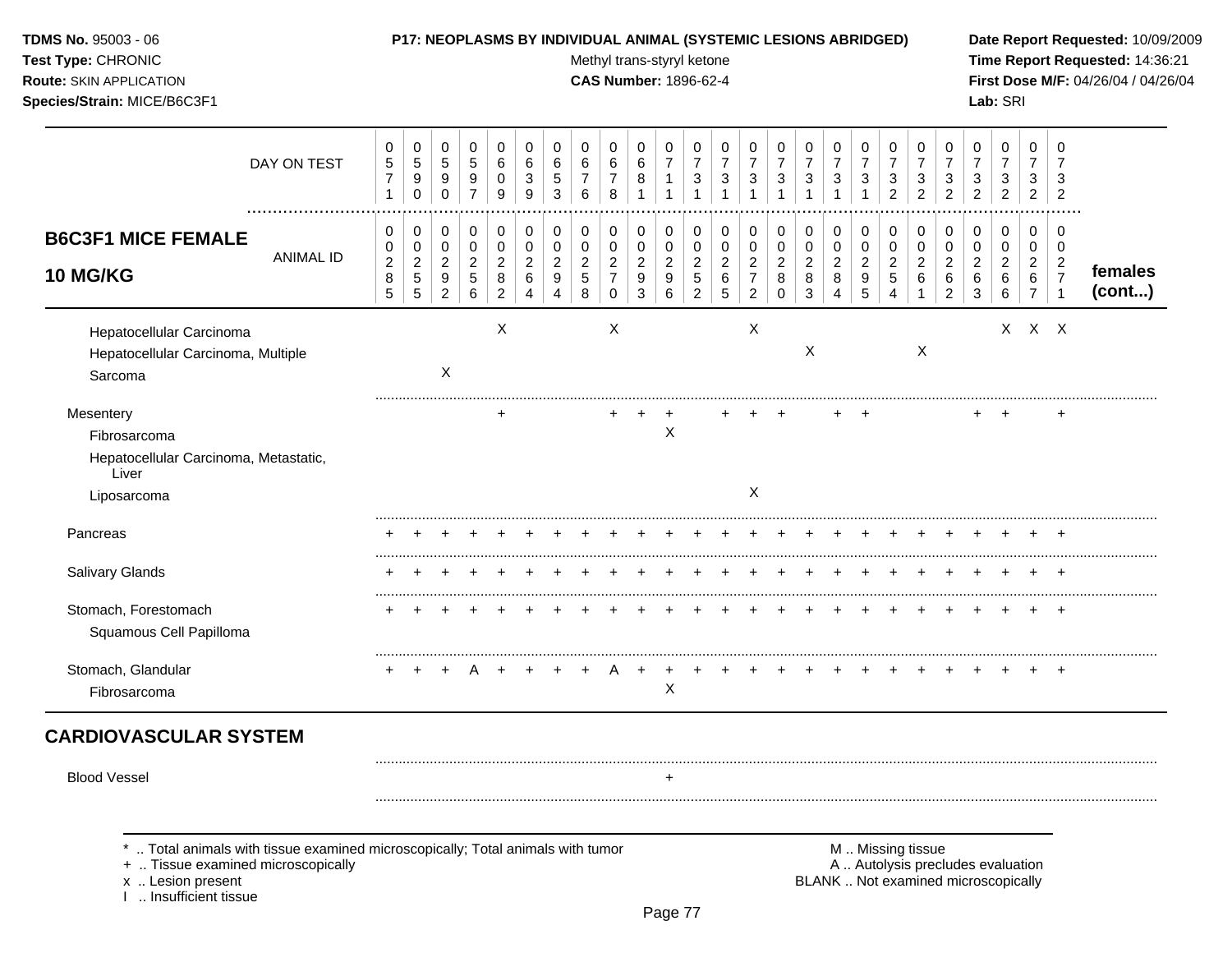**Test Type:** CHRONIC **The Report Requested:** 14:36:21 **Route:** SKIN APPLICATION **CAS Number:** 1896-62-4 **First Dose M/F:** 04/26/04 / 04/26/04 **Species/Strain:** MICE/B6C3F1 **Lab:** SRI

| DAY ON TEST                                                                  | 0<br>$\mathbf 5$<br>$\overline{7}$<br>$\mathbf{1}$ | 0<br>$\,$ 5 $\,$<br>9<br>$\mathbf 0$         | 0<br>$\sqrt{5}$<br>9<br>$\Omega$                | 0<br>$\sqrt{5}$<br>9<br>$\overline{7}$ | 0<br>6<br>0<br>9                   | 0<br>6<br>3<br>9                   | 0<br>6<br>$\sqrt{5}$<br>3 | 0<br>6<br>$\overline{7}$<br>6      | 0<br>$\,6\,$<br>$\overline{7}$<br>8                    | 0<br>6<br>8<br>$\overline{1}$      | 0<br>$\overline{7}$<br>$\mathbf 1$ | 0<br>$\overline{7}$<br>3                        | 0<br>$\overline{7}$<br>3           | 0<br>7<br>3                                | 0<br>$\overline{7}$<br>3                  | 0<br>$\overline{7}$<br>$\mathbf{3}$ | 0<br>$\boldsymbol{7}$<br>$\sqrt{3}$                     | 0<br>$\boldsymbol{7}$<br>3<br>$\mathbf{1}$ | 0<br>$\boldsymbol{7}$<br>$\sqrt{3}$<br>$\overline{c}$     | 0<br>$\overline{7}$<br>$\mathbf{3}$<br>$\overline{2}$ | 0<br>$\overline{7}$<br>3<br>2      | 0<br>$\overline{7}$<br>3<br>2 | 0<br>$\overline{7}$<br>3<br>2      | 0<br>$\overline{7}$<br>3<br>$\overline{2}$      | $\Omega$<br>$\overline{2}$                      |                   |
|------------------------------------------------------------------------------|----------------------------------------------------|----------------------------------------------|-------------------------------------------------|----------------------------------------|------------------------------------|------------------------------------|---------------------------|------------------------------------|--------------------------------------------------------|------------------------------------|------------------------------------|-------------------------------------------------|------------------------------------|--------------------------------------------|-------------------------------------------|-------------------------------------|---------------------------------------------------------|--------------------------------------------|-----------------------------------------------------------|-------------------------------------------------------|------------------------------------|-------------------------------|------------------------------------|-------------------------------------------------|-------------------------------------------------|-------------------|
| <b>B6C3F1 MICE FEMALE</b><br><b>ANIMAL ID</b><br>10 MG/KG                    | 0<br>0<br>$\overline{c}$<br>$\bf 8$<br>5           | 0<br>0<br>$\overline{c}$<br>$\,$ 5 $\,$<br>5 | 0<br>0<br>$\overline{2}$<br>9<br>$\overline{2}$ | 0<br>0<br>$\overline{c}$<br>5<br>6     | 0<br>0<br>$\overline{2}$<br>8<br>2 | 0<br>0<br>$\overline{c}$<br>6<br>4 | 0<br>0<br>2<br>9<br>4     | 0<br>0<br>$\overline{c}$<br>5<br>8 | 0<br>0<br>$\overline{2}$<br>$\overline{7}$<br>$\Omega$ | 0<br>0<br>$\overline{a}$<br>9<br>3 | 0<br>0<br>$\sqrt{2}$<br>9<br>6     | 0<br>0<br>$\overline{c}$<br>5<br>$\overline{c}$ | 0<br>0<br>$\overline{2}$<br>6<br>5 | 0<br>0<br>$\overline{c}$<br>$\overline{2}$ | 0<br>0<br>$\overline{2}$<br>8<br>$\Omega$ | 0<br>0<br>$\overline{2}$<br>8<br>3  | 0<br>$\pmb{0}$<br>$\overline{c}$<br>8<br>$\overline{4}$ | 0<br>0<br>$\overline{c}$<br>9<br>5         | 0<br>$\pmb{0}$<br>$\boldsymbol{2}$<br>5<br>$\overline{4}$ | 0<br>0<br>$\overline{2}$<br>6                         | 0<br>0<br>$\overline{c}$<br>6<br>2 | 0<br>0<br>2<br>6<br>3         | 0<br>0<br>$\overline{2}$<br>6<br>6 | 0<br>0<br>$\overline{2}$<br>6<br>$\overline{7}$ | 0<br>0<br>$\overline{c}$<br>$\overline{7}$<br>1 | females<br>(cont) |
| Heart<br>Hepatocellular Carcinoma, Metastatic,<br>Liver                      |                                                    |                                              |                                                 |                                        |                                    |                                    |                           |                                    |                                                        |                                    |                                    |                                                 |                                    |                                            |                                           |                                     |                                                         |                                            |                                                           |                                                       |                                    |                               |                                    |                                                 |                                                 |                   |
| <b>ENDOCRINE SYSTEM</b>                                                      |                                                    |                                              |                                                 |                                        |                                    |                                    |                           |                                    |                                                        |                                    |                                    |                                                 |                                    |                                            |                                           |                                     |                                                         |                                            |                                                           |                                                       |                                    |                               |                                    |                                                 |                                                 |                   |
| <b>Adrenal Cortex</b>                                                        |                                                    |                                              |                                                 |                                        |                                    |                                    |                           |                                    |                                                        |                                    |                                    |                                                 |                                    |                                            |                                           |                                     |                                                         |                                            |                                                           |                                                       |                                    |                               |                                    |                                                 |                                                 |                   |
| Adrenal Medulla<br>Pheochromocytoma Benign<br>Pheochromocytoma Malignant     | ٠                                                  |                                              |                                                 |                                        |                                    |                                    |                           |                                    |                                                        |                                    |                                    | X                                               |                                    |                                            |                                           |                                     |                                                         |                                            |                                                           |                                                       |                                    |                               |                                    |                                                 | $+$                                             |                   |
| Islets, Pancreatic<br>Adenoma                                                |                                                    |                                              |                                                 |                                        |                                    |                                    |                           |                                    |                                                        | X                                  |                                    |                                                 |                                    |                                            |                                           |                                     |                                                         |                                            |                                                           |                                                       |                                    |                               |                                    |                                                 |                                                 |                   |
| Parathyroid Gland                                                            | ÷                                                  |                                              |                                                 | M                                      |                                    |                                    |                           |                                    |                                                        |                                    |                                    |                                                 |                                    |                                            |                                           |                                     |                                                         |                                            |                                                           |                                                       |                                    |                               |                                    |                                                 | +                                               |                   |
| <b>Pituitary Gland</b><br>Pars Distalis, Adenoma<br>Pars Intermedia, Adenoma |                                                    |                                              |                                                 |                                        |                                    | X                                  |                           |                                    |                                                        |                                    |                                    |                                                 |                                    |                                            |                                           | Χ                                   |                                                         | м                                          | $\ddot{}$                                                 |                                                       |                                    |                               |                                    |                                                 | $+$                                             |                   |

Thyroid Gland + + + + + + + + + + + + + + + + + + + + + + + + +

# **GENERAL BODY SYSTEM**

\* .. Total animals with tissue examined microscopically; Total animals with tumor **M** . Missing tissue M .. Missing tissue<br>  $\blacksquare$  . Tissue examined microscopically<br>  $\blacksquare$  . Autolysis precludes evaluation

+ .. Tissue examined microscopically

I .. Insufficient tissue

x .. Lesion present **BLANK** .. Not examined microscopically

.........................................................................................................................................................................................................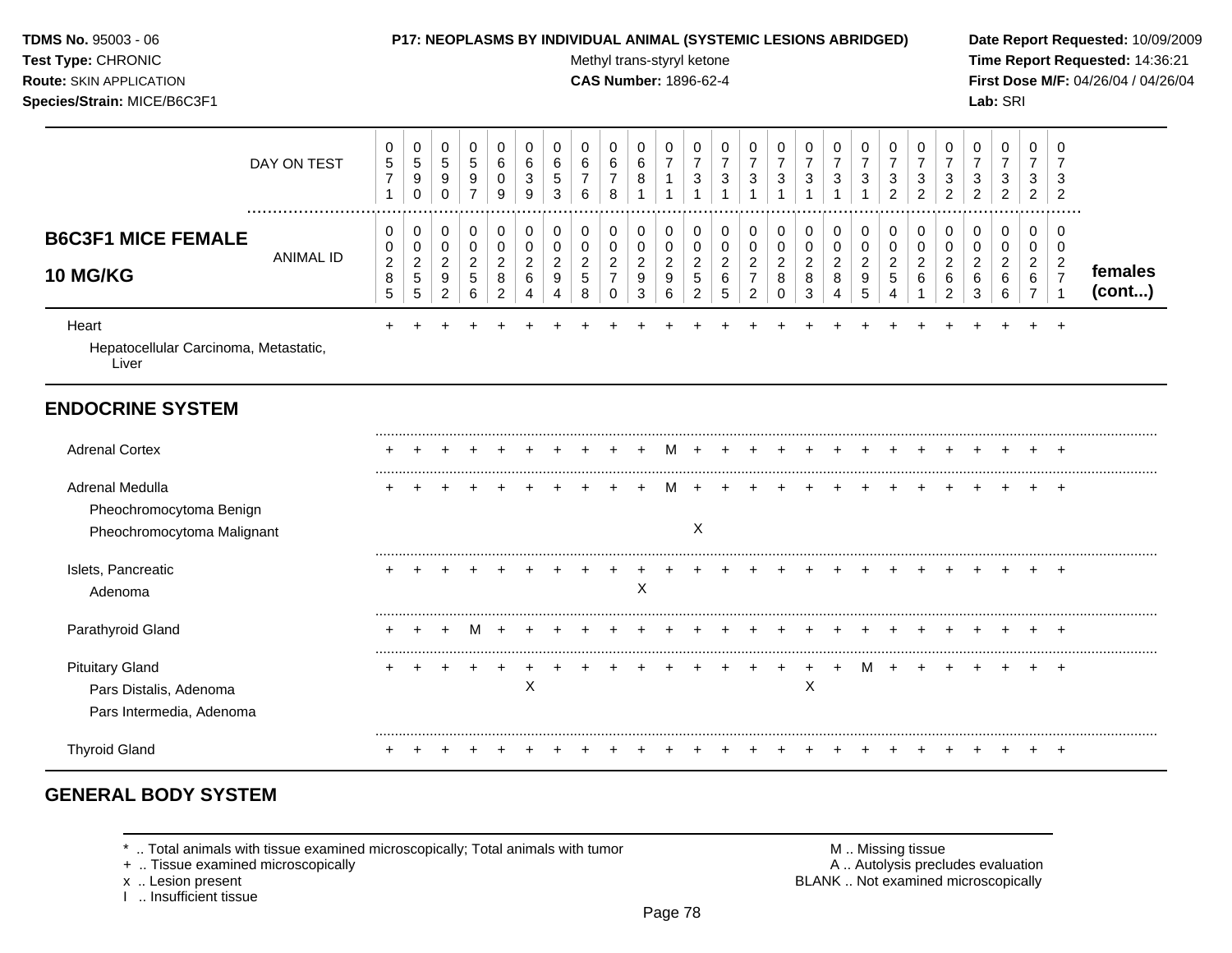**TDMS No. 95003 - 06** Test Type: CHRONIC

**Route: SKIN APPLICATION** 

Species/Strain: MICE/B6C3F1

## P17: NEOPLASMS BY INDIVIDUAL ANIMAL (SYSTEMIC LESIONS ABRIDGED)

Methyl trans-styryl ketone

**CAS Number: 1896-62-4** 

Date Report Requested: 10/09/2009 Time Report Requested: 14:36:21 First Dose M/F: 04/26/04 / 04/26/04 Lab: SRI

|                                                              | DAY ON TEST      | 0<br>$\mathbf 5$<br>$\overline{7}$<br>$\mathbf{1}$ | 0<br>$\sqrt{5}$<br>9<br>$\mathbf 0$                  | 0<br>5<br>9<br>$\mathbf 0$                      | 0<br>$\sqrt{5}$<br>9<br>$\overline{7}$       | 0<br>6<br>0<br>9                             | 0<br>6<br>3<br>9              | 0<br>6<br>5<br>3              | 0<br>6<br>$\overline{7}$<br>6               | 0<br>6<br>$\overline{7}$<br>8                                    | 0<br>6<br>8<br>1                             | 0<br>$\overline{7}$<br>1           | 0<br>$\overline{7}$<br>3                        | 0<br>$\overline{7}$<br>3 | 0<br>$\overline{7}$<br>3                                               | 0<br>$\overline{7}$<br>3     | 0<br>$\overline{7}$<br>$\sqrt{3}$            | 0<br>$\overline{7}$<br>3<br>$\overline{ }$      | 0<br>$\overline{7}$<br>3<br>1                | 0<br>$\overline{7}$<br>$\ensuremath{\mathsf{3}}$<br>$\overline{2}$ | 0<br>$\overline{7}$<br>3<br>$\overline{2}$ | 0<br>$\overline{7}$<br>3<br>$\overline{c}$ | 0<br>$\overline{7}$<br>3<br>$\overline{2}$ | 0<br>$\overline{7}$<br>3<br>$\overline{2}$   | 0<br>$\overline{7}$<br>3<br>$\overline{2}$                      | 0<br>$\overline{2}$                                                                 |                   |
|--------------------------------------------------------------|------------------|----------------------------------------------------|------------------------------------------------------|-------------------------------------------------|----------------------------------------------|----------------------------------------------|-------------------------------|-------------------------------|---------------------------------------------|------------------------------------------------------------------|----------------------------------------------|------------------------------------|-------------------------------------------------|--------------------------|------------------------------------------------------------------------|------------------------------|----------------------------------------------|-------------------------------------------------|----------------------------------------------|--------------------------------------------------------------------|--------------------------------------------|--------------------------------------------|--------------------------------------------|----------------------------------------------|-----------------------------------------------------------------|-------------------------------------------------------------------------------------|-------------------|
| <b>B6C3F1 MICE FEMALE</b><br><b>10 MG/KG</b>                 | <b>ANIMAL ID</b> | 0<br>0<br>$\overline{c}$<br>8<br>5                 | 0<br>0<br>$\overline{c}$<br>$\sqrt{5}$<br>$\sqrt{5}$ | 0<br>0<br>$\overline{2}$<br>9<br>$\overline{2}$ | 0<br>$\mathbf 0$<br>$\overline{c}$<br>5<br>6 | 0<br>$\mathbf 0$<br>$\overline{2}$<br>8<br>2 | 0<br>0<br>$\overline{2}$<br>6 | 0<br>0<br>$\overline{2}$<br>9 | 0<br>0<br>$\overline{2}$<br>$\sqrt{5}$<br>8 | 0<br>$\mathbf 0$<br>$\overline{2}$<br>$\overline{7}$<br>$\Omega$ | 0<br>$\mathbf 0$<br>$\overline{2}$<br>9<br>3 | 0<br>0<br>$\overline{2}$<br>9<br>6 | 0<br>0<br>$\overline{2}$<br>5<br>$\overline{2}$ | 0<br>0<br>2<br>6<br>5    | 0<br>$\mathbf 0$<br>$\overline{2}$<br>$\overline{7}$<br>$\overline{2}$ | 0<br>0<br>2<br>8<br>$\Omega$ | 0<br>$\mathbf 0$<br>$\overline{a}$<br>8<br>3 | 0<br>0<br>$\overline{c}$<br>8<br>$\overline{4}$ | 0<br>$\mathbf 0$<br>$\overline{2}$<br>9<br>5 | 0<br>$\pmb{0}$<br>$\overline{c}$<br>$\mathbf 5$<br>$\overline{4}$  | 0<br>$\mathbf 0$<br>$\overline{2}$<br>6    | 0<br>0<br>$\overline{2}$<br>6<br>2         | 0<br>$\Omega$<br>$\overline{2}$<br>6<br>3  | 0<br>$\mathbf 0$<br>$\overline{2}$<br>6<br>6 | 0<br>$\mathbf 0$<br>$\overline{c}$<br>$\,6\,$<br>$\overline{7}$ | $\Omega$<br>$\Omega$<br>$\overline{c}$<br>$\overline{7}$<br>$\overline{\mathbf{1}}$ | females<br>(cont) |
| <b>Tissue NOS</b><br>Fibrosarcoma                            |                  |                                                    |                                                      |                                                 |                                              |                                              |                               |                               |                                             | +                                                                |                                              | $\boldsymbol{\mathsf{X}}$          |                                                 |                          |                                                                        |                              |                                              |                                                 |                                              |                                                                    |                                            |                                            |                                            |                                              |                                                                 |                                                                                     |                   |
| <b>GENITAL SYSTEM</b>                                        |                  |                                                    |                                                      |                                                 |                                              |                                              |                               |                               |                                             |                                                                  |                                              |                                    |                                                 |                          |                                                                        |                              |                                              |                                                 |                                              |                                                                    |                                            |                                            |                                            |                                              |                                                                 |                                                                                     |                   |
| <b>Clitoral Gland</b>                                        |                  |                                                    |                                                      |                                                 |                                              |                                              |                               |                               |                                             |                                                                  |                                              |                                    |                                                 |                          |                                                                        |                              |                                              |                                                 |                                              |                                                                    |                                            |                                            |                                            |                                              |                                                                 |                                                                                     |                   |
| Ovary<br>Fibrosarcoma<br>Sarcoma<br>Teratoma Malignant       |                  |                                                    |                                                      | $\times$                                        |                                              |                                              |                               |                               |                                             |                                                                  |                                              | X                                  |                                                 | X                        |                                                                        |                              |                                              |                                                 |                                              |                                                                    |                                            |                                            |                                            |                                              |                                                                 |                                                                                     |                   |
| <b>Uterus</b><br>Hemangiosarcoma<br>Polyp Stromal<br>Sarcoma |                  |                                                    |                                                      | X                                               |                                              |                                              |                               |                               |                                             |                                                                  |                                              |                                    |                                                 |                          |                                                                        |                              |                                              |                                                 |                                              | X                                                                  |                                            |                                            |                                            | X                                            |                                                                 |                                                                                     |                   |
| Vagina<br>Sarcoma, Metastatic, Uncertain Primary<br>Site     |                  |                                                    |                                                      |                                                 |                                              |                                              |                               |                               |                                             |                                                                  |                                              |                                    |                                                 |                          |                                                                        |                              |                                              |                                                 |                                              |                                                                    |                                            |                                            |                                            |                                              |                                                                 |                                                                                     |                   |

# **HEMATOPOIETIC SYSTEM**

- \* .. Total animals with tissue examined microscopically; Total animals with tumor
- + .. Tissue examined microscopically
- x .. Lesion present
- 1 .. Insufficient tissue

M .. Missing tissue A .. Autolysis precludes evaluation BLANK .. Not examined microscopically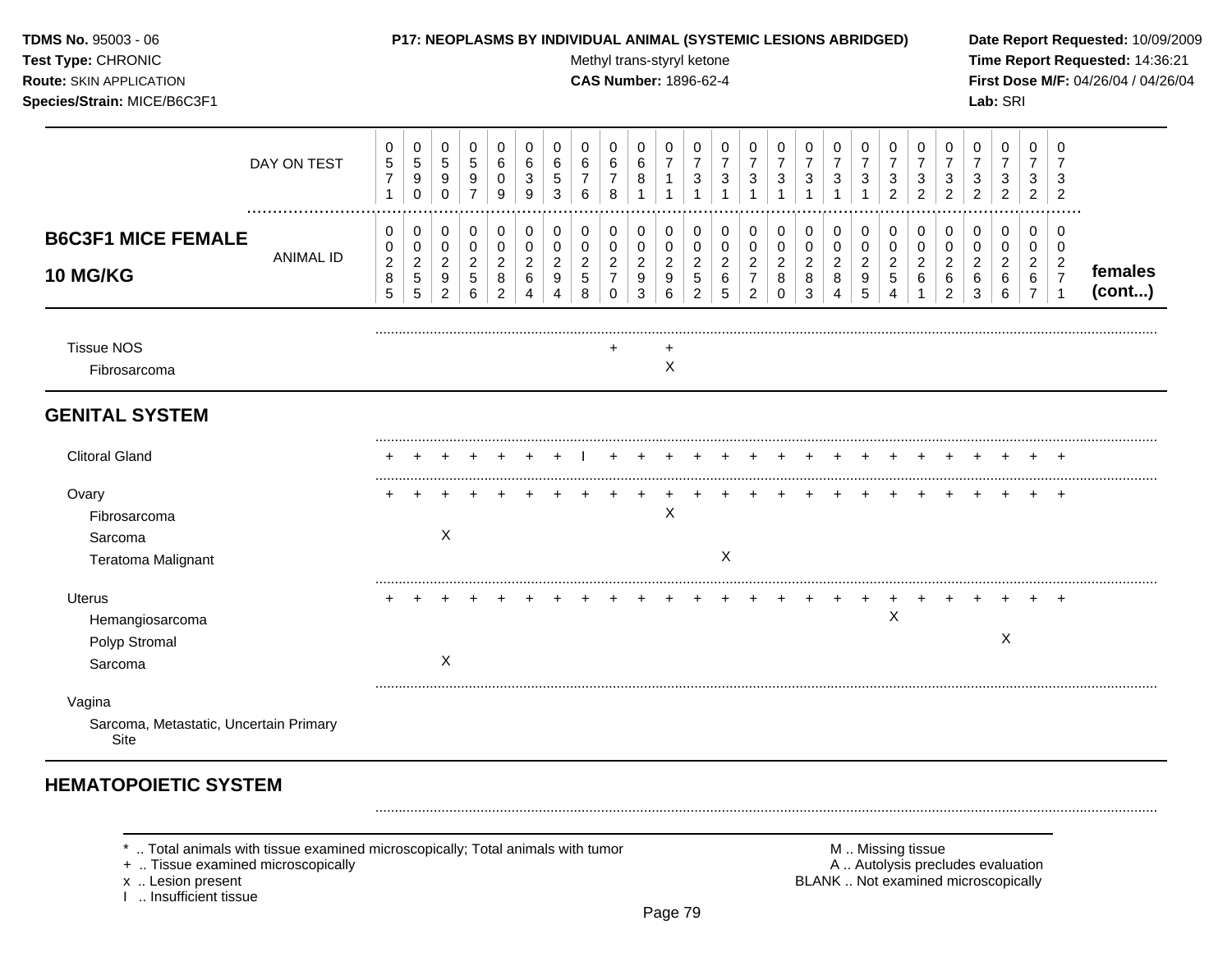**Test Type:** CHRONIC **Trans-styryl ketone** Methyl trans-styryl ketone **Time Report Requested:** 14:36:21 **Route:** SKIN APPLICATION **CAS Number:** 1896-62-4 **First Dose M/F:** 04/26/04 / 04/26/04

**Species/Strain:** MICE/B6C3F1 **Lab:** SRI

|                                                                                                                                                   | DAY ON TEST      | 0<br>$\,$ 5 $\,$<br>$\overline{7}$<br>$\mathbf{1}$ | 0<br>$\,$ 5 $\,$<br>9<br>$\mathbf 0$              | 0<br>$\sqrt{5}$<br>$\boldsymbol{9}$<br>$\mathbf 0$      | 0<br>$\sqrt{5}$<br>9<br>$\overline{7}$       | 0<br>6<br>$\,0\,$<br>9                                          | 0<br>6<br>3<br>9                             | 0<br>6<br>$\mathbf 5$<br>3    | 0<br>6<br>$\overline{7}$<br>6             | 0<br>$\,6$<br>$\overline{7}$<br>8                                | 0<br>6<br>8                                   | 0<br>$\overline{7}$<br>$\mathbf{1}$<br>$\mathbf{1}$ | 0<br>$\overline{7}$<br>3<br>$\overline{1}$                | 0<br>$\overline{7}$<br>$\sqrt{3}$            | 0<br>$\overline{7}$<br>3                        | 0<br>$\overline{7}$<br>3                  | 0<br>$\overline{7}$<br>3                                | 0<br>$\overline{7}$<br>$\mathsf 3$                      | 0<br>$\overline{7}$<br>$\sqrt{3}$<br>$\overline{1}$ | 0<br>$\overline{7}$<br>$\sqrt{3}$<br>$\overline{2}$ | 0<br>$\overline{7}$<br>3<br>$\overline{2}$ | 0<br>7<br>3<br>$\overline{2}$      | 0<br>7<br>3<br>$\overline{2}$             | 0<br>$\overline{7}$<br>3<br>$\overline{c}$   | 0<br>$\overline{7}$<br>$\mathbf{3}$<br>$\overline{c}$ | 0<br>$\overline{7}$<br>3<br>$\overline{2}$                             |                   |
|---------------------------------------------------------------------------------------------------------------------------------------------------|------------------|----------------------------------------------------|---------------------------------------------------|---------------------------------------------------------|----------------------------------------------|-----------------------------------------------------------------|----------------------------------------------|-------------------------------|-------------------------------------------|------------------------------------------------------------------|-----------------------------------------------|-----------------------------------------------------|-----------------------------------------------------------|----------------------------------------------|-------------------------------------------------|-------------------------------------------|---------------------------------------------------------|---------------------------------------------------------|-----------------------------------------------------|-----------------------------------------------------|--------------------------------------------|------------------------------------|-------------------------------------------|----------------------------------------------|-------------------------------------------------------|------------------------------------------------------------------------|-------------------|
| <b>B6C3F1 MICE FEMALE</b><br><b>10 MG/KG</b>                                                                                                      | <b>ANIMAL ID</b> | 0<br>0<br>$\sqrt{2}$<br>$\bf 8$<br>5               | 0<br>$\,0\,$<br>$\overline{c}$<br>$\sqrt{5}$<br>5 | 0<br>$\pmb{0}$<br>$\overline{c}$<br>9<br>$\overline{c}$ | 0<br>$\pmb{0}$<br>$\boldsymbol{2}$<br>5<br>6 | $\,0\,$<br>$\pmb{0}$<br>$\boldsymbol{2}$<br>8<br>$\overline{c}$ | 0<br>$\mathbf 0$<br>$\overline{2}$<br>6<br>4 | 0<br>0<br>$\overline{c}$<br>9 | 0<br>$\Omega$<br>$\overline{2}$<br>5<br>8 | 0<br>$\mathbf 0$<br>$\overline{c}$<br>$\overline{7}$<br>$\Omega$ | 0<br>0<br>$\overline{c}$<br>9<br>$\mathbf{3}$ | 0<br>$\mathbf 0$<br>$\overline{c}$<br>9<br>6        | 0<br>$\mathbf 0$<br>$\overline{c}$<br>5<br>$\overline{c}$ | 0<br>$\mathbf 0$<br>$\overline{2}$<br>6<br>5 | 0<br>0<br>$\overline{2}$<br>$\overline{7}$<br>2 | 0<br>0<br>$\overline{2}$<br>8<br>$\Omega$ | 0<br>$\mathbf 0$<br>$\overline{2}$<br>8<br>$\mathbf{3}$ | 0<br>$\pmb{0}$<br>$\overline{c}$<br>8<br>$\overline{4}$ | 0<br>$\mathbf 0$<br>$\overline{c}$<br>9<br>5        | 0<br>$\pmb{0}$<br>$\overline{c}$<br>5<br>4          | 0<br>0<br>$\overline{2}$<br>6              | 0<br>0<br>$\overline{c}$<br>6<br>2 | 0<br>$\Omega$<br>$\overline{2}$<br>6<br>3 | 0<br>$\mathbf 0$<br>$\overline{2}$<br>6<br>6 | 0<br>0<br>$\overline{c}$<br>$\,6\,$<br>$\overline{7}$ | 0<br>$\mathbf 0$<br>$\overline{c}$<br>$\overline{7}$<br>$\overline{1}$ | females<br>(cont) |
| <b>Bone Marrow</b><br>Sarcoma                                                                                                                     |                  | +                                                  | $\ddot{}$                                         | Χ                                                       |                                              |                                                                 |                                              |                               |                                           |                                                                  |                                               |                                                     |                                                           |                                              |                                                 |                                           |                                                         |                                                         |                                                     |                                                     |                                            |                                    |                                           |                                              |                                                       | $\overline{+}$                                                         |                   |
| Lymph Node<br>Sarcoma, Metastatic, Uncertain Primary<br>Site                                                                                      |                  |                                                    |                                                   |                                                         |                                              |                                                                 |                                              |                               |                                           |                                                                  |                                               |                                                     | $\ddot{}$                                                 |                                              |                                                 |                                           |                                                         |                                                         |                                                     |                                                     |                                            |                                    | ٠                                         |                                              |                                                       |                                                                        |                   |
| Lymph Node, Mandibular<br>Sarcoma                                                                                                                 |                  | M                                                  | $\ddot{}$                                         | Χ                                                       |                                              |                                                                 |                                              |                               |                                           |                                                                  |                                               |                                                     |                                                           |                                              |                                                 |                                           |                                                         |                                                         |                                                     |                                                     |                                            |                                    |                                           |                                              |                                                       |                                                                        |                   |
| Lymph Node, Mesenteric<br>Fibrosarcoma, Metastatic, Uncertain<br><b>Primary Site</b><br>Hepatocellular Carcinoma, Metastatic,<br>Liver<br>Sarcoma |                  |                                                    |                                                   | X                                                       |                                              |                                                                 |                                              |                               |                                           |                                                                  |                                               | $\mathsf X$                                         |                                                           |                                              |                                                 |                                           |                                                         |                                                         |                                                     |                                                     |                                            |                                    |                                           |                                              |                                                       | $\overline{+}$                                                         |                   |
| Spleen<br>Hemangiosarcoma<br>Sarcoma                                                                                                              |                  |                                                    |                                                   | X                                                       |                                              |                                                                 |                                              |                               |                                           |                                                                  |                                               |                                                     |                                                           |                                              | $\times$                                        |                                           |                                                         |                                                         |                                                     |                                                     |                                            |                                    |                                           |                                              |                                                       | $\ddot{}$                                                              |                   |
| Thymus                                                                                                                                            |                  |                                                    | $\ddot{}$                                         | $+$                                                     | $+$                                          | $M +$                                                           |                                              | $M +$                         |                                           | $+$                                                              | $\ddot{}$                                     | M                                                   | $\ddot{}$                                                 |                                              |                                                 |                                           |                                                         |                                                         |                                                     |                                                     |                                            |                                    |                                           |                                              | $\ddot{}$                                             | $+$                                                                    |                   |

# **INTEGUMENTARY SYSTEM**

\* .. Total animals with tissue examined microscopically; Total animals with tumor <br>
+ .. Tissue examined microscopically<br>
+ .. Tissue examined microscopically

+ .. Tissue examined microscopically

I .. Insufficient tissue

x .. Lesion present **BLANK** .. Not examined microscopically

.........................................................................................................................................................................................................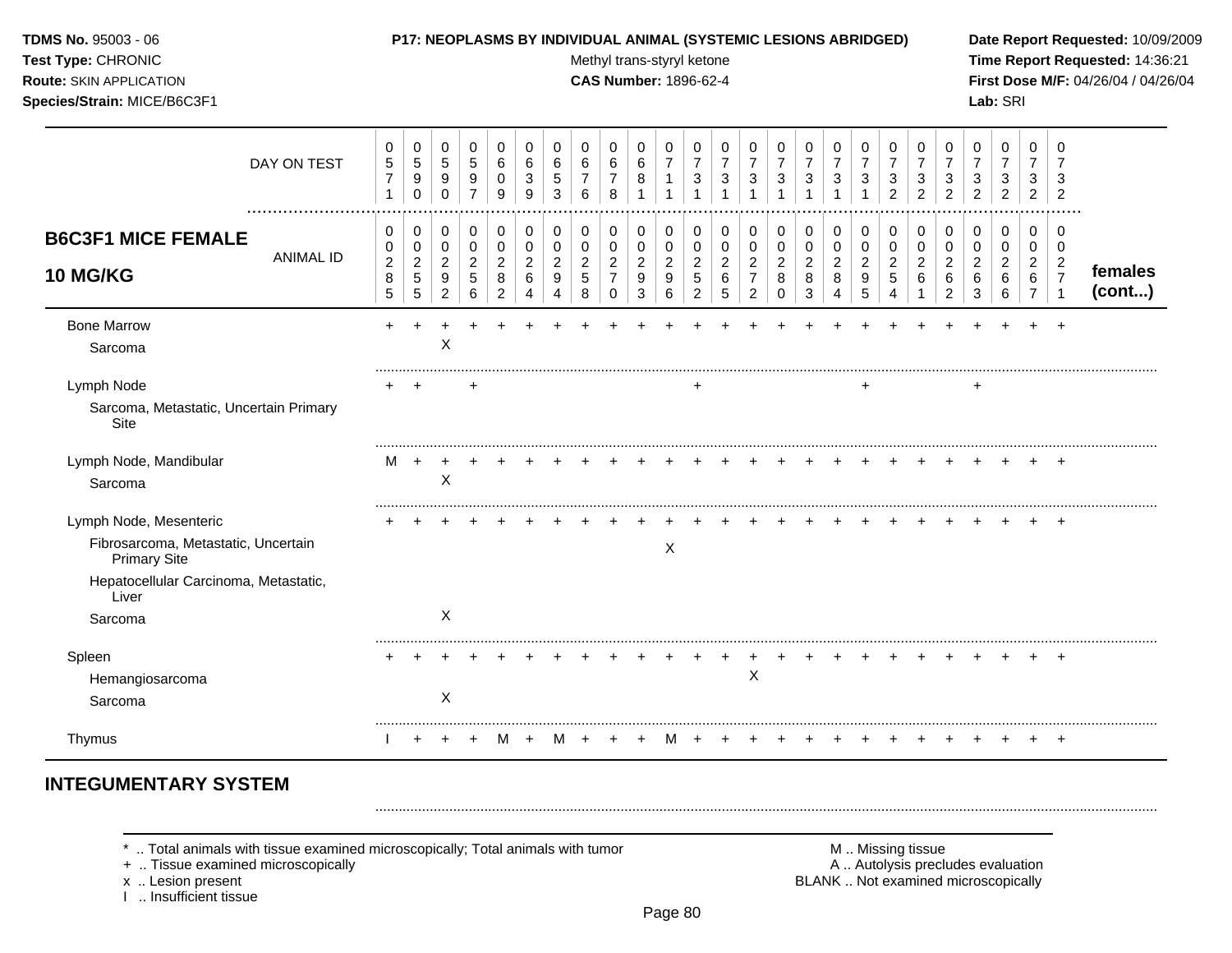**Test Type:** CHRONIC **Trans-styryl ketone** Methyl trans-styryl ketone **Time Report Requested:** 14:36:21 **Route:** SKIN APPLICATION **CAS Number:** 1896-62-4 **First Dose M/F:** 04/26/04 / 04/26/04

| Species/Strain: MICE/B6C3F1                                                          |                  |                                                               |                                                                  |                                                         |                                              |                                                                     |                                                                   |                                                                 |                                                                   |                                                   |                                |                                    |                                                                    |                                                       |                                                         |                                            |                                    |                                                  |                                               |                                                                            |                                                       |                                                 |                                                                 |                                                     |                                                                              |                                              |                   |
|--------------------------------------------------------------------------------------|------------------|---------------------------------------------------------------|------------------------------------------------------------------|---------------------------------------------------------|----------------------------------------------|---------------------------------------------------------------------|-------------------------------------------------------------------|-----------------------------------------------------------------|-------------------------------------------------------------------|---------------------------------------------------|--------------------------------|------------------------------------|--------------------------------------------------------------------|-------------------------------------------------------|---------------------------------------------------------|--------------------------------------------|------------------------------------|--------------------------------------------------|-----------------------------------------------|----------------------------------------------------------------------------|-------------------------------------------------------|-------------------------------------------------|-----------------------------------------------------------------|-----------------------------------------------------|------------------------------------------------------------------------------|----------------------------------------------|-------------------|
|                                                                                      | DAY ON TEST      | $\mathbf 0$<br>$\sqrt{5}$<br>$\overline{7}$<br>$\overline{1}$ | $\mathbf 0$<br>$\overline{5}$<br>$\boldsymbol{9}$<br>$\mathbf 0$ | 0<br>5<br>9<br>$\mathbf 0$                              | 0<br>$\,$ 5 $\,$<br>9<br>$\overline{7}$      | $\mathbf 0$<br>6<br>$\pmb{0}$<br>9                                  | $\mathbf 0$<br>6<br>$\ensuremath{\mathsf{3}}$<br>9                | $\mathbf 0$<br>6<br>$\,$ 5 $\,$<br>3                            | $\mathbf 0$<br>6<br>$\overline{7}$<br>6                           | $\overline{0}$<br>6<br>$\overline{7}$<br>8        | 0<br>6<br>8                    | 0<br>$\overline{7}$<br>1           | 0<br>$\overline{7}$<br>$\ensuremath{\mathsf{3}}$<br>$\overline{1}$ | 0<br>$\overline{7}$<br>$\ensuremath{\mathsf{3}}$<br>1 | 0<br>$\overline{7}$<br>3<br>1                           | $\mathbf 0$<br>$\overline{7}$<br>3         | 0<br>7<br>3                        | 0<br>$\overline{7}$<br>$\ensuremath{\mathsf{3}}$ | $\mathbf 0$<br>$\overline{7}$<br>$\mathbf{3}$ | $\pmb{0}$<br>$\overline{7}$<br>$\ensuremath{\mathsf{3}}$<br>$\overline{2}$ | 0<br>$\overline{7}$<br>$\ensuremath{\mathsf{3}}$<br>2 | 0<br>7<br>3<br>2                                | $\mathbf 0$<br>$\overline{7}$<br>$\mathbf{3}$<br>$\overline{2}$ | 0<br>$\overline{7}$<br>$\sqrt{3}$<br>$\overline{2}$ | $\mathbf 0$<br>$\overline{7}$<br>$\ensuremath{\mathsf{3}}$<br>$\overline{2}$ | $\mathbf 0$<br>7<br>3<br>$\overline{2}$      |                   |
| <b>B6C3F1 MICE FEMALE</b><br>10 MG/KG                                                | <b>ANIMAL ID</b> | 0<br>0<br>$\sqrt{2}$<br>$\bf8$<br>5                           | 0<br>$\mathbf 0$<br>$\sqrt{2}$<br>$\sqrt{5}$<br>$\sqrt{5}$       | $\pmb{0}$<br>0<br>$\overline{c}$<br>9<br>$\overline{a}$ | $\mathbf 0$<br>0<br>$\overline{a}$<br>5<br>6 | $\pmb{0}$<br>$\mathbf 0$<br>$\sqrt{2}$<br>$\,8\,$<br>$\overline{c}$ | $\pmb{0}$<br>$\mathbf 0$<br>$\overline{c}$<br>6<br>$\overline{4}$ | $\,0\,$<br>$\mathbf 0$<br>$\overline{c}$<br>9<br>$\overline{4}$ | $\pmb{0}$<br>$\mathbf 0$<br>$\overline{c}$<br>$\overline{5}$<br>8 | 0<br>$\mathbf 0$<br>$\overline{c}$<br>$\mathbf 0$ | 0<br>0<br>$\sqrt{2}$<br>9<br>3 | 0<br>0<br>$\overline{c}$<br>9<br>6 | 0<br>0<br>$\overline{c}$<br>$\sqrt{5}$<br>$\overline{c}$           | 0<br>$\mathbf 0$<br>$\overline{c}$<br>6<br>5          | 0<br>$\pmb{0}$<br>$\overline{c}$<br>7<br>$\overline{c}$ | $\pmb{0}$<br>0<br>$\overline{c}$<br>8<br>0 | 0<br>0<br>$\overline{c}$<br>8<br>3 | 0<br>0<br>$\overline{a}$<br>$\,8\,$<br>4         | 0<br>0<br>$\overline{c}$<br>9<br>5            | 0<br>$\mathbf 0$<br>$\overline{c}$<br>$\sqrt{5}$<br>4                      | 0<br>$\mathbf 0$<br>$\overline{c}$<br>6<br>1          | 0<br>0<br>$\overline{c}$<br>6<br>$\overline{2}$ | 0<br>$\mathbf 0$<br>$\overline{2}$<br>6<br>3                    | 0<br>$\mathbf 0$<br>$\overline{2}$<br>6<br>6        | 0<br>0<br>$\overline{c}$<br>6<br>$\overline{7}$                              | 0<br>0<br>$\sqrt{2}$<br>$\overline{7}$<br>-1 | females<br>(cont) |
| <b>Mammary Gland</b><br>Carcinoma                                                    |                  | $\div$                                                        |                                                                  |                                                         |                                              |                                                                     |                                                                   |                                                                 |                                                                   |                                                   |                                |                                    |                                                                    |                                                       |                                                         |                                            |                                    |                                                  |                                               |                                                                            |                                                       |                                                 |                                                                 |                                                     |                                                                              | $\overline{ }$                               |                   |
| Skin                                                                                 |                  |                                                               |                                                                  |                                                         |                                              |                                                                     |                                                                   |                                                                 |                                                                   |                                                   |                                |                                    |                                                                    |                                                       |                                                         |                                            |                                    |                                                  |                                               |                                                                            |                                                       |                                                 |                                                                 |                                                     |                                                                              | $\overline{ }$                               |                   |
| Schwannoma Malignant<br>Subcutaneous Tissue, Fibrosarcoma                            |                  |                                                               |                                                                  |                                                         |                                              |                                                                     |                                                                   | $\mathsf X$                                                     |                                                                   |                                                   |                                |                                    |                                                                    |                                                       |                                                         |                                            |                                    |                                                  |                                               |                                                                            |                                                       |                                                 |                                                                 |                                                     |                                                                              |                                              |                   |
|                                                                                      |                  |                                                               |                                                                  |                                                         |                                              |                                                                     |                                                                   |                                                                 |                                                                   |                                                   |                                |                                    |                                                                    |                                                       |                                                         |                                            |                                    |                                                  |                                               |                                                                            |                                                       |                                                 |                                                                 |                                                     |                                                                              |                                              |                   |
| Bone                                                                                 |                  |                                                               |                                                                  |                                                         |                                              |                                                                     |                                                                   |                                                                 |                                                                   |                                                   |                                |                                    |                                                                    |                                                       |                                                         |                                            |                                    |                                                  |                                               |                                                                            |                                                       |                                                 |                                                                 |                                                     |                                                                              |                                              |                   |
| <b>Skeletal Muscle</b><br>Fibrosarcoma, Metastatic, Uncertain<br><b>Primary Site</b> |                  |                                                               |                                                                  | $\ddot{}$                                               |                                              |                                                                     |                                                                   |                                                                 |                                                                   |                                                   |                                | $\ddot{}$<br>X                     |                                                                    |                                                       |                                                         |                                            |                                    |                                                  |                                               |                                                                            |                                                       |                                                 |                                                                 |                                                     |                                                                              |                                              |                   |
|                                                                                      |                  |                                                               |                                                                  |                                                         |                                              |                                                                     |                                                                   |                                                                 |                                                                   |                                                   |                                |                                    |                                                                    |                                                       |                                                         |                                            |                                    |                                                  |                                               |                                                                            |                                                       |                                                 |                                                                 |                                                     |                                                                              |                                              |                   |
| <b>Brain</b>                                                                         |                  |                                                               |                                                                  |                                                         |                                              |                                                                     |                                                                   |                                                                 |                                                                   |                                                   |                                |                                    |                                                                    |                                                       |                                                         |                                            |                                    |                                                  |                                               |                                                                            |                                                       |                                                 |                                                                 |                                                     |                                                                              |                                              |                   |
| <b>MUSCULOSKELETAL SYSTEM</b><br><b>NERVOUS SYSTEM</b><br><b>Peripheral Nerve</b>    |                  |                                                               |                                                                  |                                                         |                                              |                                                                     | ÷                                                                 |                                                                 |                                                                   |                                                   |                                |                                    |                                                                    |                                                       |                                                         |                                            |                                    |                                                  |                                               |                                                                            |                                                       |                                                 |                                                                 |                                                     |                                                                              |                                              |                   |

\* .. Total animals with tissue examined microscopically; Total animals with tumor <br>
+ .. Tissue examined microscopically<br>
+ .. Tissue examined microscopically

+ .. Tissue examined microscopically

x .. Lesion present<br>I .. Insufficient tissue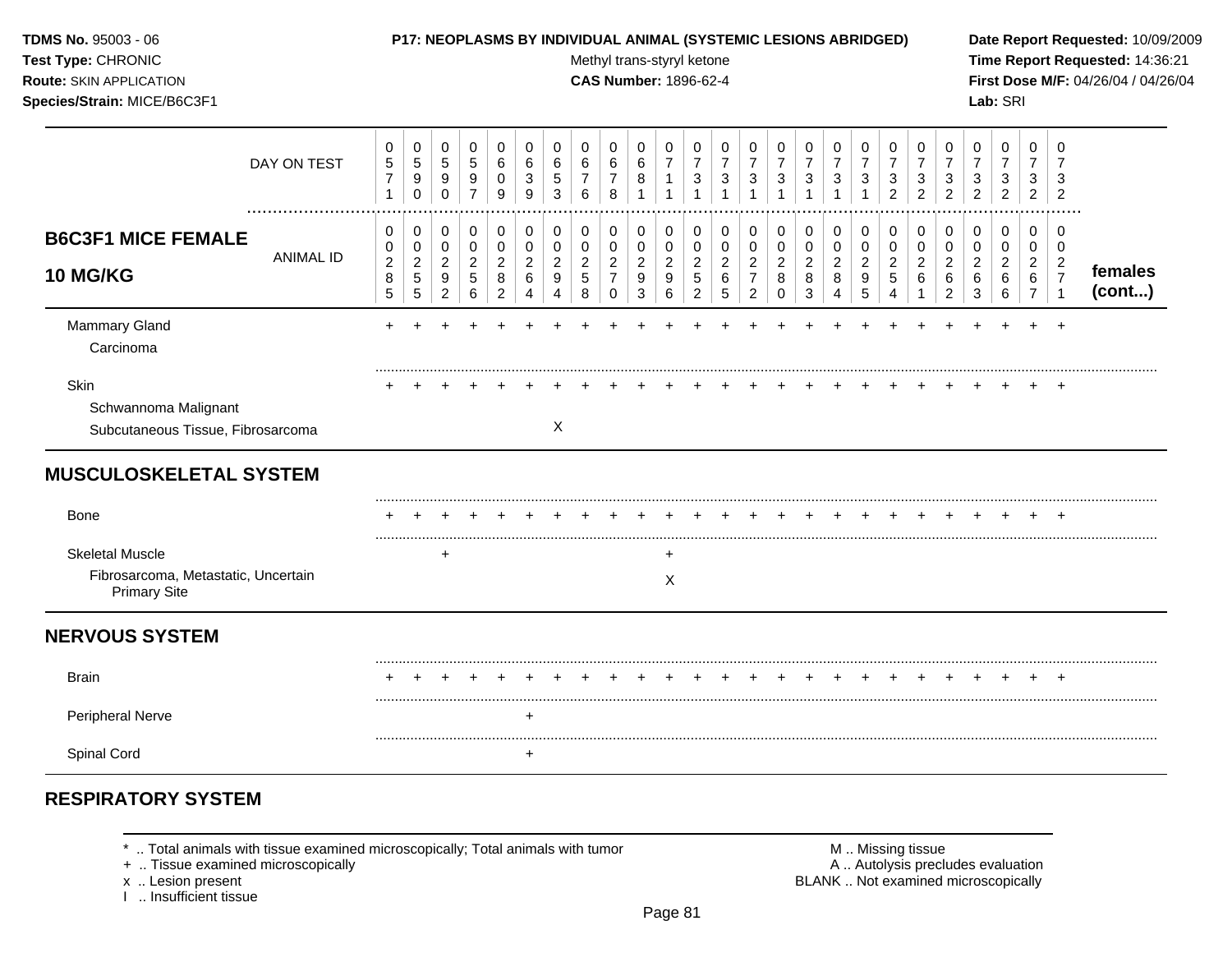Test Type: CHRONIC **Test Type:** CHRONIC **Test Type:** CHRONIC **Time Report Requested:** 14:36:21 **Route:** SKIN APPLICATION **CAS Number:** 1896-62-4 **First Dose M/F:** 04/26/04 / 04/26/04 **Species/Strain:** MICE/B6C3F1 **Lab:** SRI

| DAY ON TEST                                                                                                                                                                            | 0<br>$\sqrt{5}$<br>$\overline{7}$<br>$\mathbf{1}$ | 0<br>$\sqrt{5}$<br>$9\,$<br>0                          | 0<br>5<br>$\boldsymbol{9}$<br>$\pmb{0}$                   | 0<br>5<br>9<br>$\overline{7}$             | 0<br>6<br>0<br>9                          | 0<br>6<br>$\mathbf{3}$<br>9               | $\mathbf 0$<br>6<br>$\,$ 5 $\,$<br>3         | 0<br>6<br>$\overline{7}$<br>6               | 0<br>6<br>$\overline{7}$<br>8                                    | 0<br>6<br>8<br>1                             | 0<br>$\overline{7}$<br>1<br>1             | 0<br>$\overline{7}$<br>3                        | 0<br>$\overline{7}$<br>3                     | 0<br>$\overline{7}$<br>3                                     | 0<br>$\overline{7}$<br>$\ensuremath{\mathsf{3}}$    | 0<br>$\overline{7}$<br>$\sqrt{3}$<br>1 | 0<br>$\overline{7}$<br>3<br>1                | $\mathbf 0$<br>7<br>$\mathbf{3}$             | 0<br>7<br>3<br>$\overline{2}$      | $\Omega$<br>3<br>$\overline{2}$ | 0<br>7<br>3<br>$\overline{c}$                             | 0<br>7<br>$\sqrt{3}$<br>$\overline{c}$ | 0<br>7<br>$\sqrt{3}$<br>$\overline{\mathbf{c}}$ | $\mathbf 0$<br>7<br>3<br>$\overline{a}$         | $\Omega$<br>7<br>3<br>$\overline{2}$                                                      |                   |
|----------------------------------------------------------------------------------------------------------------------------------------------------------------------------------------|---------------------------------------------------|--------------------------------------------------------|-----------------------------------------------------------|-------------------------------------------|-------------------------------------------|-------------------------------------------|----------------------------------------------|---------------------------------------------|------------------------------------------------------------------|----------------------------------------------|-------------------------------------------|-------------------------------------------------|----------------------------------------------|--------------------------------------------------------------|-----------------------------------------------------|----------------------------------------|----------------------------------------------|----------------------------------------------|------------------------------------|---------------------------------|-----------------------------------------------------------|----------------------------------------|-------------------------------------------------|-------------------------------------------------|-------------------------------------------------------------------------------------------|-------------------|
| <b>B6C3F1 MICE FEMALE</b><br><b>ANIMAL ID</b><br><b>10 MG/KG</b>                                                                                                                       | 0<br>0<br>$\boldsymbol{2}$<br>8<br>5              | 0<br>$\mathbf 0$<br>$\overline{2}$<br>$\,$ 5 $\,$<br>5 | 0<br>$\mathbf 0$<br>$\overline{c}$<br>9<br>$\overline{2}$ | 0<br>$\Omega$<br>$\overline{2}$<br>5<br>6 | 0<br>$\Omega$<br>$\overline{a}$<br>8<br>2 | 0<br>$\Omega$<br>$\overline{c}$<br>6<br>4 | 0<br>$\mathbf 0$<br>$\overline{c}$<br>9<br>Δ | 0<br>0<br>$\overline{c}$<br>$\sqrt{5}$<br>8 | 0<br>$\mathbf 0$<br>$\overline{c}$<br>$\overline{7}$<br>$\Omega$ | 0<br>$\mathbf 0$<br>$\overline{c}$<br>9<br>3 | 0<br>$\Omega$<br>$\overline{c}$<br>9<br>6 | 0<br>0<br>$\overline{2}$<br>5<br>$\overline{c}$ | 0<br>$\mathbf 0$<br>$\overline{2}$<br>6<br>5 | 0<br>0<br>$\overline{c}$<br>$\overline{7}$<br>$\overline{c}$ | 0<br>$\mathbf 0$<br>$\overline{c}$<br>8<br>$\Omega$ | 0<br>0<br>$\overline{2}$<br>8<br>3     | 0<br>$\mathbf 0$<br>$\overline{c}$<br>8<br>4 | 0<br>$\mathbf 0$<br>$\overline{c}$<br>9<br>5 | 0<br>0<br>$\overline{2}$<br>5<br>Δ | 0<br>$\Omega$<br>2<br>6         | 0<br>$\mathbf 0$<br>$\overline{c}$<br>6<br>$\overline{c}$ | 0<br>0<br>$\overline{2}$<br>6<br>3     | 0<br>$\mathbf 0$<br>$\overline{2}$<br>6<br>6    | 0<br>0<br>$\overline{2}$<br>6<br>$\overline{7}$ | $\mathbf 0$<br>$\mathbf 0$<br>$\overline{c}$<br>$\overline{7}$<br>$\overline{\mathbf{1}}$ | females<br>(cont) |
| Lung<br>Alveolar/Bronchiolar Adenoma<br>Alveolar/Bronchiolar Carcinoma<br>Hepatocellular Carcinoma, Metastatic,<br>Liver<br>Pheochromocytoma Malignant,<br>Metastatic, Adrenal Medulla |                                                   | $\boldsymbol{\mathsf{X}}$                              |                                                           |                                           | X                                         |                                           |                                              |                                             | $\boldsymbol{\mathsf{X}}$                                        |                                              | $\boldsymbol{\mathsf{X}}$                 | $\boldsymbol{\mathsf{X}}$                       |                                              |                                                              |                                                     |                                        |                                              |                                              |                                    |                                 |                                                           |                                        |                                                 |                                                 |                                                                                           |                   |
| Sarcoma<br><b>Nose</b>                                                                                                                                                                 |                                                   |                                                        | X                                                         |                                           |                                           |                                           |                                              |                                             |                                                                  |                                              |                                           |                                                 |                                              |                                                              |                                                     |                                        |                                              |                                              |                                    |                                 |                                                           |                                        |                                                 | $\pm$                                           | $\pm$                                                                                     |                   |
| Trachea                                                                                                                                                                                |                                                   |                                                        |                                                           |                                           |                                           |                                           |                                              |                                             |                                                                  |                                              |                                           |                                                 |                                              |                                                              |                                                     |                                        |                                              |                                              |                                    |                                 | ٠                                                         | $\div$                                 | $\ddot{}$                                       | $+$                                             | $\overline{+}$                                                                            |                   |
| <b>SPECIAL SENSES SYSTEM</b>                                                                                                                                                           |                                                   |                                                        |                                                           |                                           |                                           |                                           |                                              |                                             |                                                                  |                                              |                                           |                                                 |                                              |                                                              |                                                     |                                        |                                              |                                              |                                    |                                 |                                                           |                                        |                                                 |                                                 |                                                                                           |                   |
| Eye                                                                                                                                                                                    |                                                   |                                                        |                                                           |                                           |                                           |                                           |                                              |                                             |                                                                  |                                              |                                           |                                                 |                                              |                                                              |                                                     |                                        |                                              |                                              |                                    |                                 |                                                           |                                        |                                                 |                                                 |                                                                                           |                   |
| <b>Harderian Gland</b><br>Adenoma<br>Carcinoma                                                                                                                                         |                                                   |                                                        | X                                                         |                                           |                                           |                                           |                                              |                                             |                                                                  |                                              |                                           |                                                 |                                              |                                                              |                                                     |                                        | X                                            |                                              |                                    |                                 |                                                           |                                        |                                                 |                                                 | +<br>X                                                                                    |                   |

\* .. Total animals with tissue examined microscopically; Total animals with tumor <br>
+ .. Tissue examined microscopically<br>
+ .. Tissue examined microscopically

+ .. Tissue examined microscopically

x .. Lesion present<br>I .. Insufficient tissue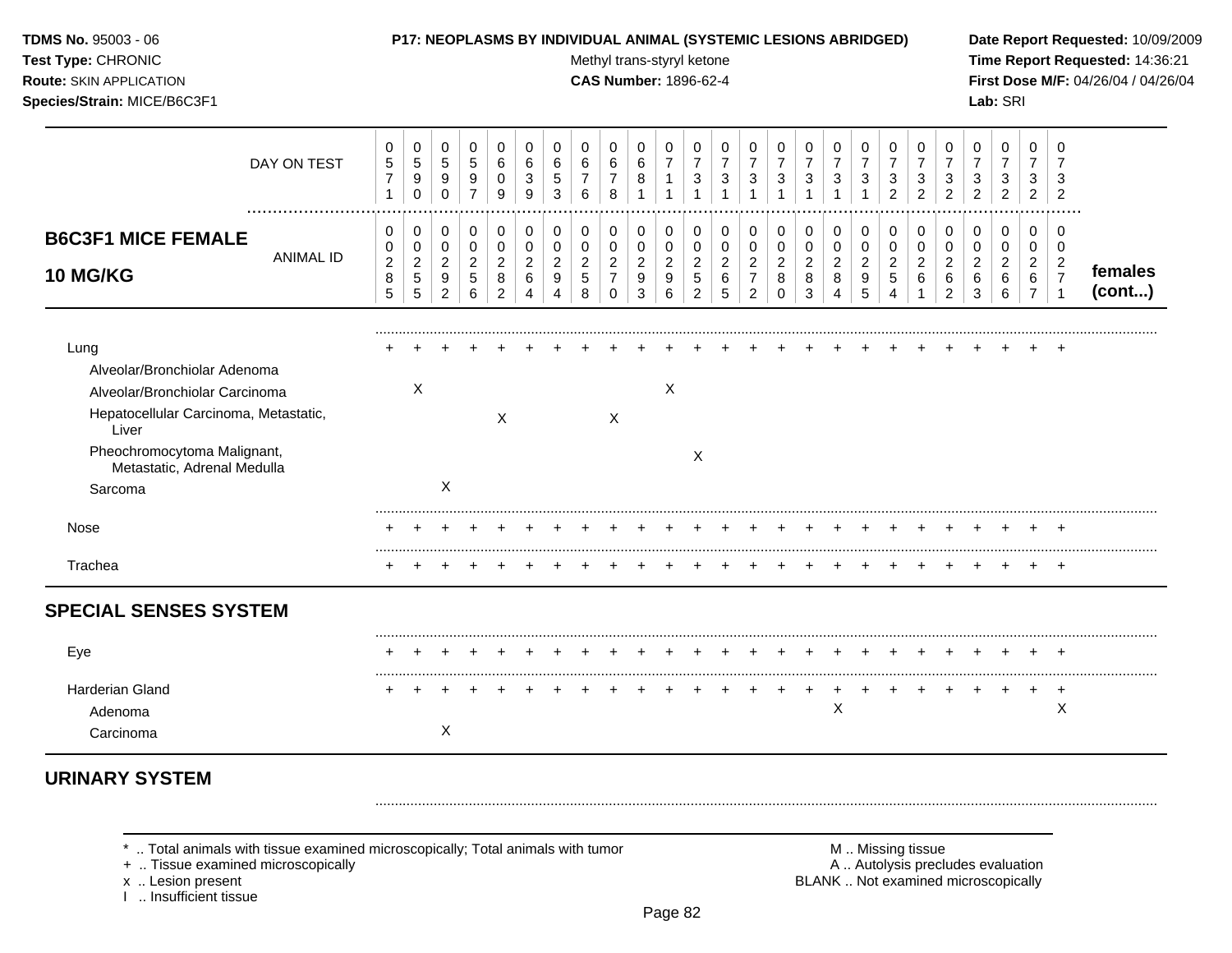**Test Type:** CHRONIC **The Report Requested:** 14:36:21 **Route:** SKIN APPLICATION **CAS Number:** 1896-62-4 **First Dose M/F:** 04/26/04 / 04/26/04 **Species/Strain:** MICE/B6C3F1 **Lab:** SRI

| DAY ON TEST<br>                                             | 0<br>$\sqrt{5}$<br>$\overline{7}$  | 0<br>5<br>9<br>$\mathbf 0$         | 0<br>5<br>9<br>0                   | 0<br>5<br>9                        | 0<br>6<br>0<br>9 | 6<br>3<br>9 | 0<br>6<br>5<br>3                            | 0<br>6<br>7<br>6                            | 0<br>6<br>$\overline{7}$<br>8                   | 0<br>6<br>8      | 0<br>7                               | $\overline{7}$<br>3           | 7<br>3              | 7<br>3                                         | 0<br>$\overline{7}$<br>3            | 0<br>$\overline{7}$<br>3           | 7<br>3                        | 0<br>7<br>3                        | 3<br>2                        | 3<br>2 | 3<br>2           | 0<br>7<br>3<br>$\overline{2}$ | 0<br>$\overline{7}$<br>3<br>2      | 7<br>3<br>2                                     | Ξ.<br>3<br>$\overline{2}$ |                   |
|-------------------------------------------------------------|------------------------------------|------------------------------------|------------------------------------|------------------------------------|------------------|-------------|---------------------------------------------|---------------------------------------------|-------------------------------------------------|------------------|--------------------------------------|-------------------------------|---------------------|------------------------------------------------|-------------------------------------|------------------------------------|-------------------------------|------------------------------------|-------------------------------|--------|------------------|-------------------------------|------------------------------------|-------------------------------------------------|---------------------------|-------------------|
| <b>B6C3F1 MICE FEMALE</b><br>ANIMAL ID<br><b>10 MG/KG</b>   | 0<br>0<br>$\overline{a}$<br>8<br>5 | 0<br>0<br>$\overline{c}$<br>5<br>5 | 0<br>0<br>$\overline{2}$<br>9<br>2 | 0<br>0<br>$\overline{c}$<br>5<br>6 | 0<br>0<br>2<br>8 | 2<br>6      | 0<br>0<br>$\overline{\mathbf{c}}$<br>9<br>4 | 0<br>0<br>$\overline{a}$<br>$\sqrt{5}$<br>8 | 0<br>0<br>$\overline{a}$<br>$\overline{7}$<br>0 | 0<br>2<br>9<br>3 | 0<br>0<br>$\boldsymbol{2}$<br>9<br>6 | 0<br>0<br>$\overline{c}$<br>5 | $\overline{c}$<br>6 | $\sqrt{2}$<br>$\overline{ }$<br>$\overline{2}$ | 0<br>0<br>$\frac{2}{8}$<br>$\Omega$ | 0<br>0<br>$\overline{c}$<br>8<br>3 | 0<br>0<br>$\overline{c}$<br>8 | 0<br>0<br>$\overline{c}$<br>9<br>5 | 0<br>0<br>$\overline{c}$<br>5 | 2<br>6 | 0<br>2<br>6<br>ົ | 0<br>0<br>2<br>6<br>3         | 0<br>0<br>$\overline{2}$<br>6<br>6 | 0<br>0<br>$\overline{2}$<br>6<br>$\overline{7}$ | 0<br>$\frac{2}{7}$        | females<br>(cont) |
| Kidney<br>Hepatocellular Carcinoma, Metastatic,<br>Liver    |                                    |                                    |                                    |                                    |                  |             |                                             |                                             |                                                 |                  |                                      |                               |                     |                                                |                                     |                                    |                               |                                    |                               |        |                  |                               |                                    |                                                 |                           |                   |
| <b>Urinary Bladder</b>                                      | $\pm$                              | $\pm$                              |                                    |                                    |                  |             |                                             |                                             |                                                 |                  |                                      |                               |                     |                                                |                                     |                                    |                               |                                    |                               |        |                  |                               |                                    | $+$                                             | $+$                       |                   |
| <b>SYSTEMIC LESIONS</b>                                     |                                    |                                    |                                    |                                    |                  |             |                                             |                                             |                                                 |                  |                                      |                               |                     |                                                |                                     |                                    |                               |                                    |                               |        |                  |                               |                                    |                                                 |                           |                   |
| Multiple Organ<br>Histiocytic Sarcoma<br>Lymphoma Malignant | X                                  |                                    |                                    |                                    | X X              |             |                                             |                                             | X                                               |                  |                                      | X                             |                     |                                                | X                                   |                                    |                               |                                    | x x x                         |        |                  | $X$ $X$ $X$                   |                                    |                                                 | $\pm$                     |                   |

+ .. Tissue examined microscopically

I .. Insufficient tissue

\* .. Total animals with tissue examined microscopically; Total animals with tumor <br>
+ .. Tissue examined microscopically<br>
+ .. Tissue examined microscopically x .. Lesion present **BLANK** .. Not examined microscopically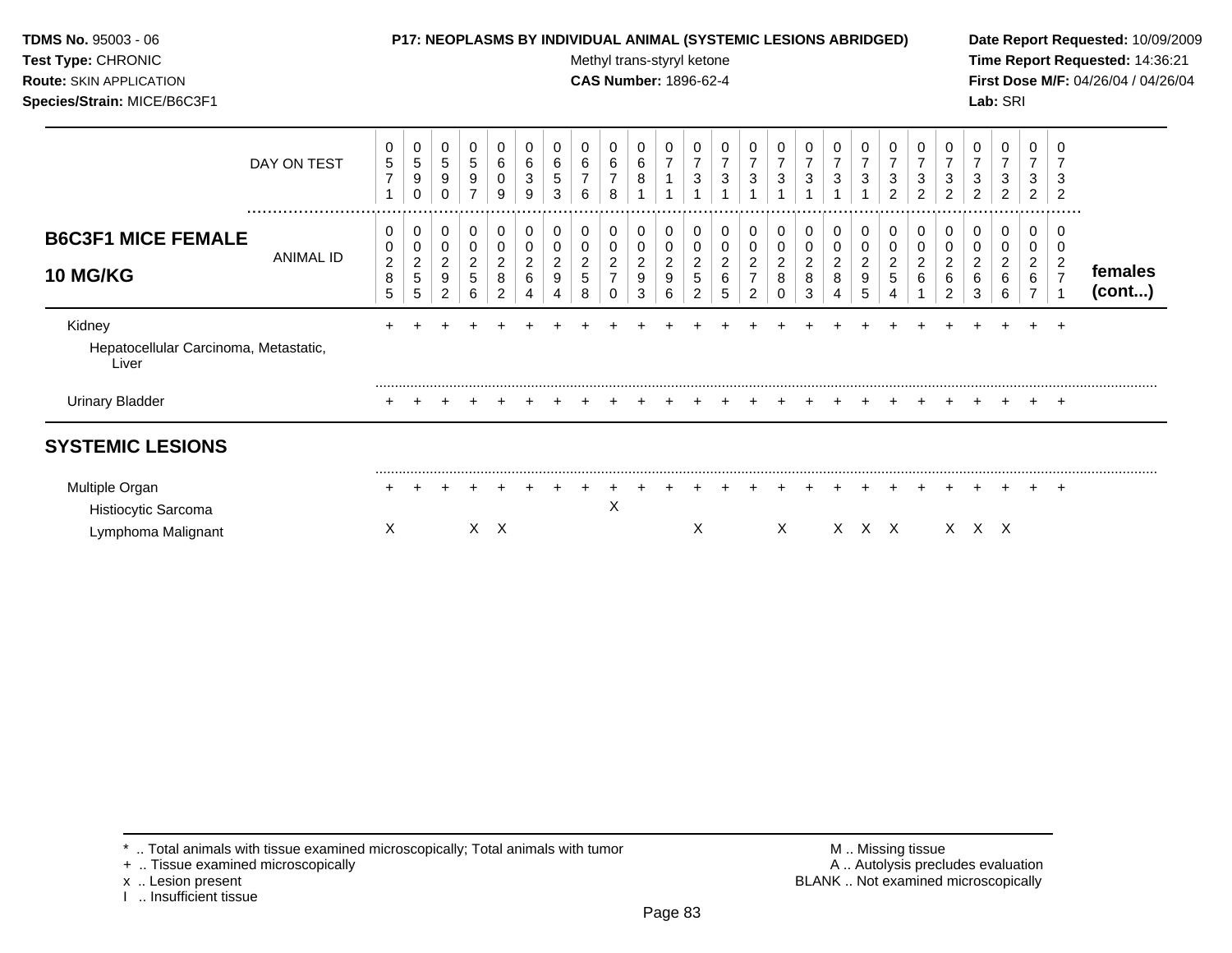**Test Type:** CHRONIC **The Report Requested:** 14:36:21 **Route:** SKIN APPLICATION **CAS Number:** 1896-62-4 **First Dose M/F:** 04/26/04 / 04/26/04 **Species/Strain:** MICE/B6C3F1 **Lab:** SRI

|                           | DAY ON TEST | 0<br>3<br>ົ<br>∠        | 0<br>3<br>2             | دت<br>∼ | U<br>3<br>ົ<br><u>_</u> | U<br>ີ<br>◡<br>ົ<br>_ | 0<br>3<br>ົ | 0<br>3<br>ົ<br><u>.</u> | 0<br>3<br>ົ<br>∠ | - 3<br>3 | υ<br>J<br>-3 | v<br>◠<br>ັ<br>◠<br>ັ | U<br>-2<br>J<br>-2<br>J | U<br>3<br>3 | ົ<br>دت<br>3 | 0<br>3<br>3             | -3<br>3 | 0<br>3<br>3      | 0<br>3<br>ີ<br>◡ | دت | 0<br>3<br>3 | <sup>o</sup><br><sup>o</sup><br>ت | υ<br>3<br>3        | ◡<br>ີ<br>- 0<br>3 | 0<br>З<br>3 |               |
|---------------------------|-------------|-------------------------|-------------------------|---------|-------------------------|-----------------------|-------------|-------------------------|------------------|----------|--------------|-----------------------|-------------------------|-------------|--------------|-------------------------|---------|------------------|------------------|----|-------------|-----------------------------------|--------------------|--------------------|-------------|---------------|
| <b>B6C3F1 MICE FEMALE</b> | ANIMAL ID   | 0<br>0<br>ົ<br><u>.</u> | 0<br>0<br>ົ<br><u>_</u> | ∼       | ີ                       | U<br><u>_</u>         | υ<br>υ<br>≏ | 0<br>0<br>ົ<br><u>_</u> | 0<br>0<br>3      |          |              | v<br>$\sqrt{2}$       | u<br>◠<br>L             | u<br>ົ      | ົ            | 0<br>U<br>ົ<br><u>.</u> | ⌒       | 0<br>0<br>ີ<br>_ | U<br>ົ           |    | 0<br>0<br>ົ |                                   | U<br>U<br><u>.</u> | ν<br>v             | 0<br>U      |               |
| <b>10 MG/KG</b>           |             | 3                       | -<br>6                  |         | -<br>-8                 | 8<br>9                | 9<br>0      | 9<br>9                  | 0<br>0           | .5       | G            | G                     | ∽<br>ົບ<br>9            | $\sim$<br>b | 6<br>8       | 6<br>9                  | -<br>4  | 5                | 9                |    | 8<br>6      | 8<br>8                            | 9                  | 9                  | 9           | <b>TOTALS</b> |

# **ALIMENTARY SYSTEM**

| Esophagus                                                           |   |  |     |         |   |              |              |   |         |   |              |   |         |  |       |   | 50       |
|---------------------------------------------------------------------|---|--|-----|---------|---|--------------|--------------|---|---------|---|--------------|---|---------|--|-------|---|----------|
| Gallbladder                                                         |   |  |     |         |   |              |              |   |         |   |              |   |         |  |       |   | 47       |
| Intestine Large, Cecum                                              |   |  |     |         |   |              |              |   |         |   |              |   |         |  |       |   | 49       |
| Intestine Large, Colon                                              |   |  |     |         |   |              |              |   |         |   |              |   |         |  |       |   | 47       |
| Intestine Large, Rectum                                             |   |  |     |         |   |              |              |   |         |   |              |   |         |  |       |   | 48       |
| Intestine Small, Duodenum<br>Adenoma                                |   |  |     |         |   |              |              |   |         |   |              |   |         |  |       |   | 47       |
| Intestine Small, Ileum                                              |   |  |     |         |   |              |              |   |         |   |              |   |         |  |       |   | 45       |
| Intestine Small, Jejunum<br>Carcinoma                               |   |  | X   |         |   |              |              |   |         |   |              |   |         |  |       |   | 46<br>2  |
| Liver<br>Fibrosarcoma, Metastatic, Uncertain<br><b>Primary Site</b> |   |  |     |         |   |              |              |   |         |   |              |   |         |  |       |   | 50       |
| Hepatocellular Adenoma<br>Hepatocellular Adenoma, Multiple          | X |  | X X | $X$ $X$ | Χ | $\mathsf{X}$ | $\mathsf{X}$ | Χ | $X$ $X$ | Χ | $\mathsf{X}$ | X | $X$ $X$ |  | X X X | X | 13<br>21 |

\* .. Total animals with tissue examined microscopically; Total animals with tumor **M** metal metal M .. Missing tissue<br>
+ .. Tissue examined microscopically by the matric of the matrice of the matrice of the M .. Autolysis

+ .. Tissue examined microscopically

I .. Insufficient tissue

x .. Lesion present **BLANK** .. Not examined microscopically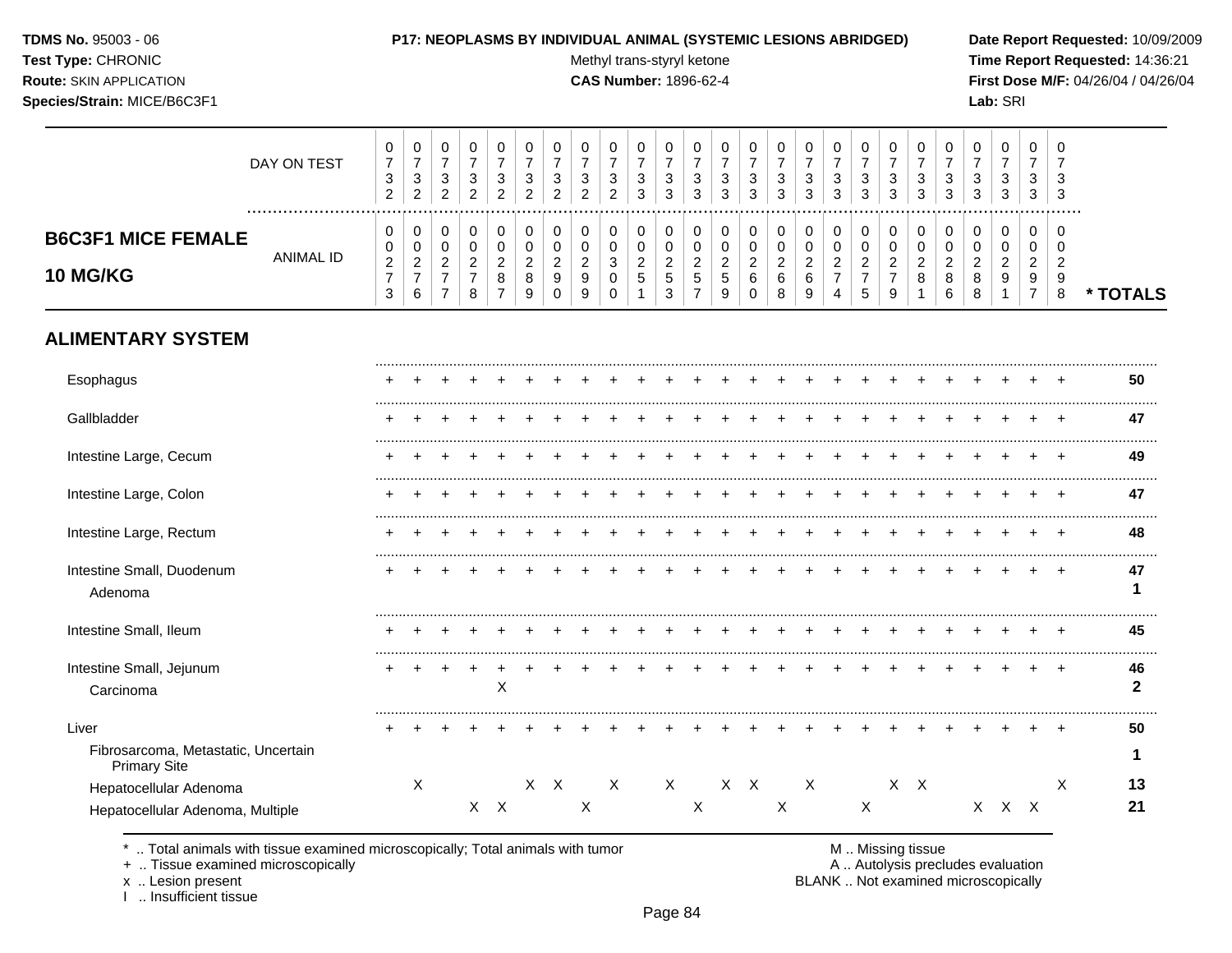**Test Type:** CHRONIC **The Report Requested:** 14:36:21 **Route:** SKIN APPLICATION **CAS Number:** 1896-62-4 **First Dose M/F:** 04/26/04 / 04/26/04

**\* TOTALS**

#### Hepatocellular Carcinoma **X** X X X X 10 Hepatocellular Carcinoma, Multiple X X X X 7 7 Sarcoma **1** ......................................................................................................................................................................................................... Mesentery + + + + + + + + + + **22** Fibrosarcoma **1** Hepatocellular Carcinoma, Metastatic, Liver X **1** Liposarcoma **1** ......................................................................................................................................................................................................... Pancreas + + + + + + + + + + + + + + + + + + + + + + + + + **50** ......................................................................................................................................................................................................... Salivary Glands + + + + + + + + + + + + + + + + + + + + + + + + + **50** ......................................................................................................................................................................................................... Stomach, Forestomach + + + + + + + + + + + + + + + + + + + + + + + + + **50** Squamous Cell Papilloma **1** X **1** ......................................................................................................................................................................................................... Stomach, Glandular + + + + + + + + + + + + + + + + + + + + + + + + + **48** Fibrosarcoma **1 CARDIOVASCULAR SYSTEM Species/Strain:** MICE/B6C3F1 **Lab:** SRI DAY ON TEST  $\overline{7}$   $\overline{7}$   $\overline{7}$  ................................................................................................................................................................. **B6C3F1 MICE FEMALE** ANIMAL ID **10 MG/KG**

Blood Vessel **1**

\* .. Total animals with tissue examined microscopically; Total animals with tumor  $\blacksquare$  M .. Missing tissue<br>A .. Autolysis precting the microscopically

I .. Insufficient tissue

A .. Autolysis precludes evaluation x .. Lesion present **BLANK** .. Not examined microscopically

.........................................................................................................................................................................................................

.........................................................................................................................................................................................................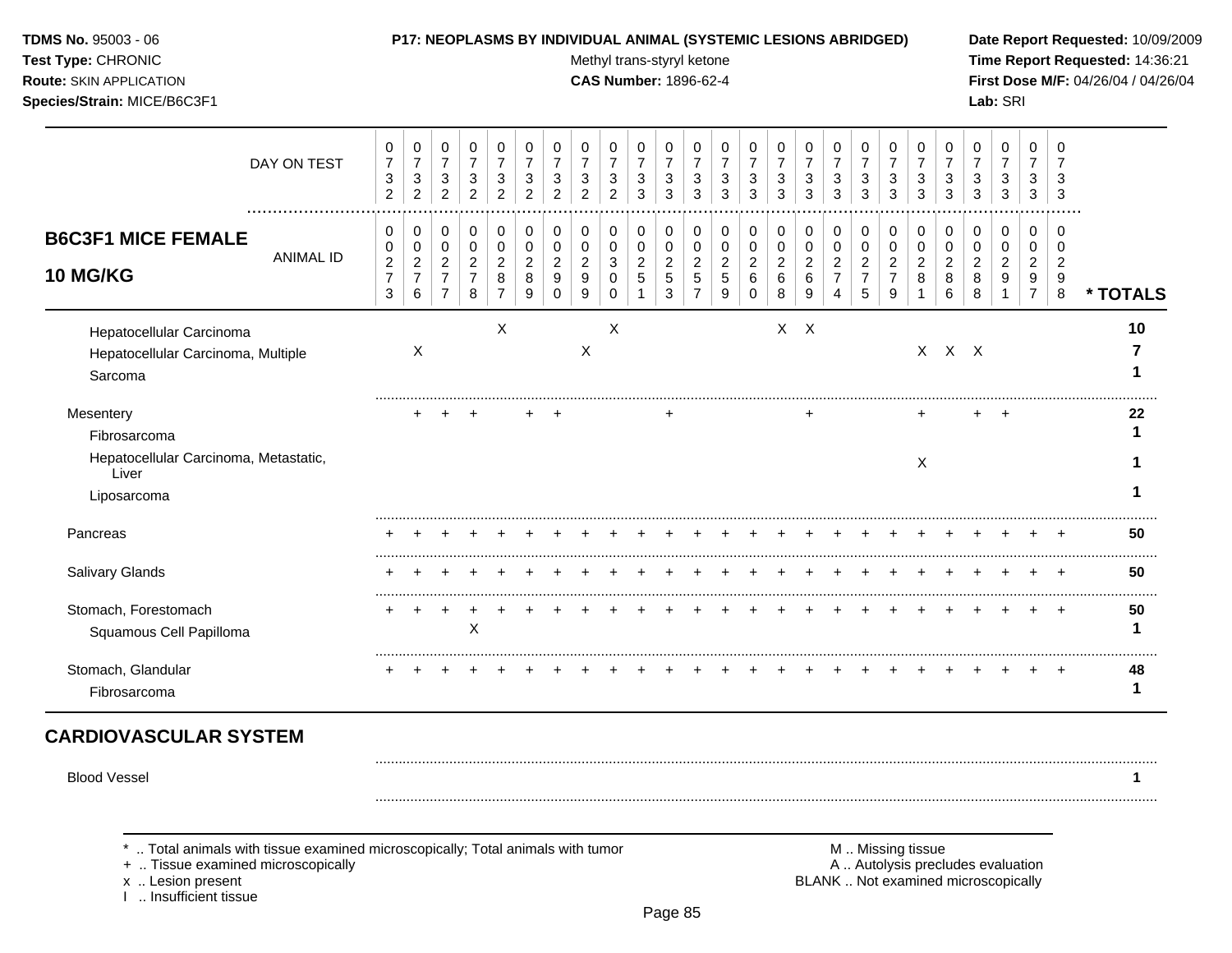Test Type: CHRONIC **Test Type:** CHRONIC **Test Type:** CHRONIC **Time Report Requested:** 14:36:21 **Route:** SKIN APPLICATION **CAS Number:** 1896-62-4 **First Dose M/F:** 04/26/04 / 04/26/04 **Species/Strain:** MICE/B6C3F1 **Lab:** SRI

|                                                                              | DAY ON TEST      | 0<br>$\overline{7}$<br>$\ensuremath{\mathsf{3}}$<br>$\overline{2}$ | 0<br>$\overline{7}$<br>$\sqrt{3}$<br>$\overline{2}$       | 0<br>$\overline{7}$<br>3<br>$\overline{2}$                           | 0<br>$\overline{7}$<br>3<br>$\overline{2}$        | 0<br>$\overline{7}$<br>3<br>$\overline{2}$ | $\mathbf 0$<br>$\overline{7}$<br>3<br>$\mathcal{P}$ | 0<br>$\overline{7}$<br>3<br>$\mathfrak{p}$          | 0<br>$\overline{7}$<br>$\mathbf{3}$<br>$\overline{2}$ | 0<br>$\overline{7}$<br>3<br>2 | 0<br>$\overline{7}$<br>3<br>3           | 0<br>$\overline{7}$<br>3<br>3 | 0<br>7<br>3<br>3                   | 0<br>$\overline{7}$<br>3<br>3 | 0<br>$\overline{7}$<br>3<br>3                                  | 0<br>$\overline{7}$<br>3<br>3                             | 0<br>$\overline{7}$<br>$\mathbf{3}$<br>3         | 0<br>$\overline{7}$<br>3<br>3                                      | 0<br>$\overline{7}$<br>3<br>3                           | 0<br>$\overline{7}$<br>3<br>3 | 0<br>$\overline{7}$<br>3<br>3 | 0<br>$\overline{7}$<br>3<br>3      | 0<br>$\overline{7}$<br>3<br>3      | 0<br>$\overline{7}$<br>3<br>3 | 0<br>$\overline{7}$<br>3<br>3                   | 0<br>$\overline{7}$<br>3                       |          |
|------------------------------------------------------------------------------|------------------|--------------------------------------------------------------------|-----------------------------------------------------------|----------------------------------------------------------------------|---------------------------------------------------|--------------------------------------------|-----------------------------------------------------|-----------------------------------------------------|-------------------------------------------------------|-------------------------------|-----------------------------------------|-------------------------------|------------------------------------|-------------------------------|----------------------------------------------------------------|-----------------------------------------------------------|--------------------------------------------------|--------------------------------------------------------------------|---------------------------------------------------------|-------------------------------|-------------------------------|------------------------------------|------------------------------------|-------------------------------|-------------------------------------------------|------------------------------------------------|----------|
| <b>B6C3F1 MICE FEMALE</b><br>10 MG/KG                                        | <b>ANIMAL ID</b> | 0<br>0<br>$\overline{c}$<br>$\overline{7}$<br>3                    | 0<br>$\mathbf 0$<br>$\overline{2}$<br>$\overline{7}$<br>6 | 0<br>$\pmb{0}$<br>$\overline{2}$<br>$\overline{7}$<br>$\overline{7}$ | $\mathbf 0$<br>$\mathbf 0$<br>$\overline{2}$<br>8 | 0<br>0<br>$\overline{c}$<br>8              | 0<br>$\mathbf 0$<br>$\overline{2}$<br>8<br>9        | 0<br>$\mathsf 0$<br>$\overline{2}$<br>9<br>$\Omega$ | 0<br>$\mathbf 0$<br>$\sqrt{2}$<br>9<br>9              | 0<br>0<br>3<br>0<br>$\Omega$  | 0<br>$\mathbf 0$<br>$\overline{2}$<br>5 | 0<br>0<br>2<br>5<br>3         | 0<br>0<br>2<br>5<br>$\overline{7}$ | 0<br>0<br>2<br>5<br>9         | 0<br>$\pmb{0}$<br>$\overline{c}$<br>$6\phantom{1}$<br>$\Omega$ | 0<br>$\mathsf 0$<br>$\overline{c}$<br>$6\phantom{a}$<br>8 | 0<br>$\pmb{0}$<br>$\overline{c}$<br>$\,6\,$<br>9 | 0<br>$\mathbf 0$<br>$\overline{\mathbf{c}}$<br>$\overline{7}$<br>4 | 0<br>$\pmb{0}$<br>$\overline{c}$<br>$\overline{7}$<br>5 | 0<br>$\mathbf 0$<br>2<br>9    | 0<br>$\mathbf 0$<br>2<br>8    | 0<br>0<br>$\overline{c}$<br>8<br>6 | 0<br>0<br>$\overline{c}$<br>8<br>8 | 0<br>0<br>$\overline{2}$<br>9 | 0<br>0<br>$\overline{2}$<br>9<br>$\overline{7}$ | 0<br>$\Omega$<br>$\overline{2}$<br>9<br>$\, 8$ | * TOTALS |
| Heart<br>Hepatocellular Carcinoma, Metastatic,<br>Liver                      |                  |                                                                    |                                                           |                                                                      |                                                   |                                            |                                                     |                                                     |                                                       |                               |                                         |                               |                                    |                               |                                                                |                                                           |                                                  |                                                                    |                                                         |                               | $\boldsymbol{\mathsf{X}}$     |                                    |                                    |                               |                                                 |                                                | 50       |
| <b>ENDOCRINE SYSTEM</b>                                                      |                  |                                                                    |                                                           |                                                                      |                                                   |                                            |                                                     |                                                     |                                                       |                               |                                         |                               |                                    |                               |                                                                |                                                           |                                                  |                                                                    |                                                         |                               |                               |                                    |                                    |                               |                                                 |                                                |          |
| <b>Adrenal Cortex</b>                                                        |                  |                                                                    |                                                           |                                                                      |                                                   |                                            |                                                     |                                                     |                                                       |                               |                                         |                               |                                    |                               |                                                                |                                                           |                                                  |                                                                    |                                                         |                               |                               |                                    |                                    |                               |                                                 |                                                | 49       |
| Adrenal Medulla<br>Pheochromocytoma Benign<br>Pheochromocytoma Malignant     |                  |                                                                    |                                                           |                                                                      |                                                   |                                            |                                                     | X                                                   |                                                       |                               |                                         |                               |                                    |                               |                                                                |                                                           |                                                  |                                                                    |                                                         |                               | X                             |                                    |                                    |                               |                                                 |                                                | 49       |
| Islets, Pancreatic<br>Adenoma                                                |                  |                                                                    |                                                           |                                                                      |                                                   |                                            |                                                     |                                                     |                                                       |                               |                                         |                               |                                    |                               |                                                                |                                                           |                                                  |                                                                    |                                                         |                               |                               |                                    |                                    |                               |                                                 |                                                | 50       |
| Parathyroid Gland                                                            |                  | м                                                                  |                                                           |                                                                      |                                                   |                                            |                                                     |                                                     |                                                       |                               |                                         |                               |                                    |                               |                                                                |                                                           |                                                  |                                                                    |                                                         |                               |                               |                                    |                                    |                               |                                                 |                                                | 48       |
| <b>Pituitary Gland</b><br>Pars Distalis, Adenoma<br>Pars Intermedia, Adenoma |                  |                                                                    |                                                           |                                                                      |                                                   |                                            |                                                     |                                                     | Χ                                                     |                               |                                         |                               | X                                  |                               |                                                                |                                                           | X                                                |                                                                    |                                                         | X                             |                               |                                    |                                    |                               |                                                 |                                                | 49<br>5  |
| <b>Thyroid Gland</b>                                                         |                  |                                                                    |                                                           |                                                                      |                                                   |                                            |                                                     |                                                     |                                                       |                               |                                         |                               |                                    |                               |                                                                |                                                           |                                                  |                                                                    |                                                         |                               |                               |                                    |                                    |                               |                                                 |                                                | 50       |

# **GENERAL BODY SYSTEM**

\* .. Total animals with tissue examined microscopically; Total animals with tumor <br>
+ .. Tissue examined microscopically<br>
+ .. Tissue examined microscopically

+ .. Tissue examined microscopically

I .. Insufficient tissue

x .. Lesion present **BLANK** .. Not examined microscopically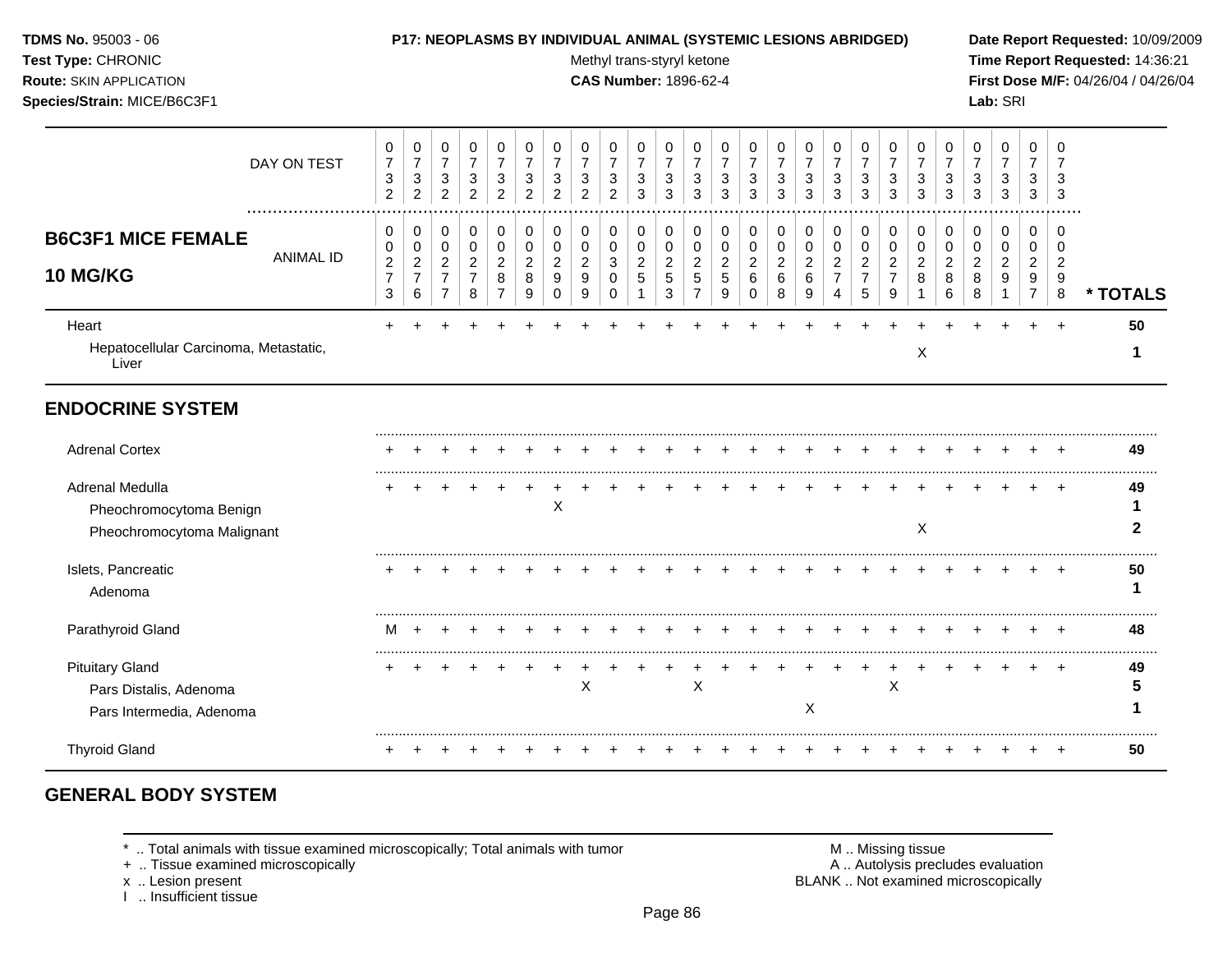**Test Type:** CHRONIC **The Report Requested:** 14:36:21 **Route:** SKIN APPLICATION **CAS Number:** 1896-62-4 **First Dose M/F:** 04/26/04 / 04/26/04 **Species/Strain:** MICE/B6C3F1 **Lab:** SRI

|                                                          | DAY ON TEST      | 0<br>$\overline{7}$<br>$\mathbf{3}$<br>$\overline{2}$                            | 0<br>$\overline{7}$<br>3<br>$\overline{c}$            | 0<br>$\overline{7}$<br>3<br>2                          | 0<br>$\overline{7}$<br>3<br>$\overline{2}$ | 0<br>$\overline{7}$<br>3<br>$\mathcal{P}$ | 0<br>$\overline{7}$<br>3<br>$\mathcal{P}$    | 0<br>$\overline{7}$<br>3<br>$\overline{2}$ | 0<br>$\overline{7}$<br>3<br>2      | 0<br>$\overline{7}$<br>3<br>$\overline{2}$ | 0<br>7<br>3<br>3                     | 0<br>7<br>3<br>3                          | 0<br>$\overline{7}$<br>3<br>3        | 0<br>$\overline{7}$<br>3<br>3      | 0<br>7<br>3<br>3                          | 0<br>$\overline{7}$<br>3<br>3      | 0<br>$\overline{7}$<br>3<br>3                  | 0<br>$\overline{7}$<br>3<br>3                               | 0<br>$\overline{7}$<br>3<br>3                          | 0<br>7<br>3<br>3                                | 0<br>7<br>3<br>3                     | 0<br>$\overline{7}$<br>3<br>3      | 0<br>$\overline{7}$<br>3<br>3      | 0<br>$\boldsymbol{7}$<br>3<br>3           | 0<br>$\overline{7}$<br>3<br>3                             | 0<br>3<br>3                         |          |
|----------------------------------------------------------|------------------|----------------------------------------------------------------------------------|-------------------------------------------------------|--------------------------------------------------------|--------------------------------------------|-------------------------------------------|----------------------------------------------|--------------------------------------------|------------------------------------|--------------------------------------------|--------------------------------------|-------------------------------------------|--------------------------------------|------------------------------------|-------------------------------------------|------------------------------------|------------------------------------------------|-------------------------------------------------------------|--------------------------------------------------------|-------------------------------------------------|--------------------------------------|------------------------------------|------------------------------------|-------------------------------------------|-----------------------------------------------------------|-------------------------------------|----------|
| <b>B6C3F1 MICE FEMALE</b><br><b>10 MG/KG</b>             | <b>ANIMAL ID</b> | $\mathbf 0$<br>$\mathbf 0$<br>$\boldsymbol{2}$<br>$\overline{7}$<br>$\mathbf{3}$ | 0<br>$\mathbf 0$<br>$\sqrt{2}$<br>$\overline{7}$<br>6 | 0<br>$\Omega$<br>$\overline{2}$<br>$\overline{7}$<br>7 | 0<br>$\Omega$<br>$\overline{c}$<br>7<br>8  | 0<br>0<br>$\overline{c}$<br>8             | 0<br>$\mathbf 0$<br>$\overline{2}$<br>8<br>9 | 0<br>0<br>$\overline{c}$<br>9<br>$\Omega$  | 0<br>0<br>$\overline{c}$<br>9<br>9 | 0<br>$\mathbf 0$<br>3<br>0<br>0            | 0<br>$\Omega$<br>$\overline{2}$<br>5 | 0<br>$\Omega$<br>$\overline{2}$<br>5<br>3 | 0<br>$\Omega$<br>$\overline{c}$<br>5 | 0<br>0<br>$\overline{c}$<br>5<br>9 | 0<br>0<br>$\overline{c}$<br>6<br>$\Omega$ | 0<br>0<br>$\overline{c}$<br>6<br>8 | 0<br>$\mathbf 0$<br>$\boldsymbol{2}$<br>6<br>9 | 0<br>$\mathbf 0$<br>$\boldsymbol{2}$<br>$\overline{7}$<br>4 | 0<br>$\Omega$<br>$\overline{2}$<br>$\overline{7}$<br>5 | 0<br>0<br>$\overline{c}$<br>$\overline{7}$<br>9 | 0<br>$\Omega$<br>$\overline{2}$<br>8 | 0<br>0<br>$\overline{2}$<br>8<br>6 | 0<br>0<br>$\overline{c}$<br>8<br>8 | 0<br>$\Omega$<br>$\overline{c}$<br>9<br>1 | 0<br>$\mathbf 0$<br>$\overline{2}$<br>9<br>$\overline{7}$ | $\Omega$<br>$\Omega$<br>2<br>9<br>8 | * TOTALS |
| <b>Tissue NOS</b><br>Fibrosarcoma                        |                  |                                                                                  |                                                       |                                                        |                                            |                                           |                                              |                                            |                                    |                                            |                                      |                                           |                                      |                                    |                                           |                                    |                                                |                                                             |                                                        |                                                 |                                      |                                    |                                    |                                           |                                                           |                                     |          |
| <b>GENITAL SYSTEM</b>                                    |                  |                                                                                  |                                                       |                                                        |                                            |                                           |                                              |                                            |                                    |                                            |                                      |                                           |                                      |                                    |                                           |                                    |                                                |                                                             |                                                        |                                                 |                                      |                                    |                                    |                                           |                                                           |                                     |          |
| <b>Clitoral Gland</b>                                    |                  |                                                                                  |                                                       |                                                        |                                            |                                           |                                              |                                            |                                    |                                            |                                      |                                           |                                      |                                    |                                           |                                    |                                                |                                                             |                                                        |                                                 |                                      |                                    |                                    |                                           |                                                           |                                     | <br>49   |
| Ovary<br>Fibrosarcoma<br>Sarcoma<br>Teratoma Malignant   |                  |                                                                                  |                                                       |                                                        |                                            |                                           |                                              |                                            |                                    |                                            |                                      |                                           |                                      |                                    |                                           |                                    |                                                |                                                             |                                                        |                                                 |                                      |                                    |                                    |                                           |                                                           | $\div$                              | 50       |
| Uterus<br>Hemangiosarcoma<br>Polyp Stromal<br>Sarcoma    |                  |                                                                                  |                                                       |                                                        |                                            |                                           |                                              |                                            |                                    |                                            |                                      |                                           |                                      |                                    |                                           |                                    |                                                |                                                             |                                                        |                                                 | $\sf X$                              |                                    |                                    |                                           | X                                                         |                                     | 50       |
| Vagina<br>Sarcoma, Metastatic, Uncertain Primary<br>Site |                  |                                                                                  |                                                       |                                                        |                                            |                                           |                                              |                                            |                                    |                                            |                                      |                                           |                                      | $\ddot{}$<br>X                     |                                           |                                    |                                                |                                                             |                                                        |                                                 |                                      | $\ddot{}$                          |                                    |                                           |                                                           |                                     | 2        |

# **HEMATOPOIETIC SYSTEM**

\* .. Total animals with tissue examined microscopically; Total animals with tumor **M** . M .. Missing tissue examined microscopically<br>
+ .. Tissue examined microscopically

+ .. Tissue examined microscopically

I .. Insufficient tissue

.........................................................................................................................................................................................................

x .. Lesion present **BLANK** .. Not examined microscopically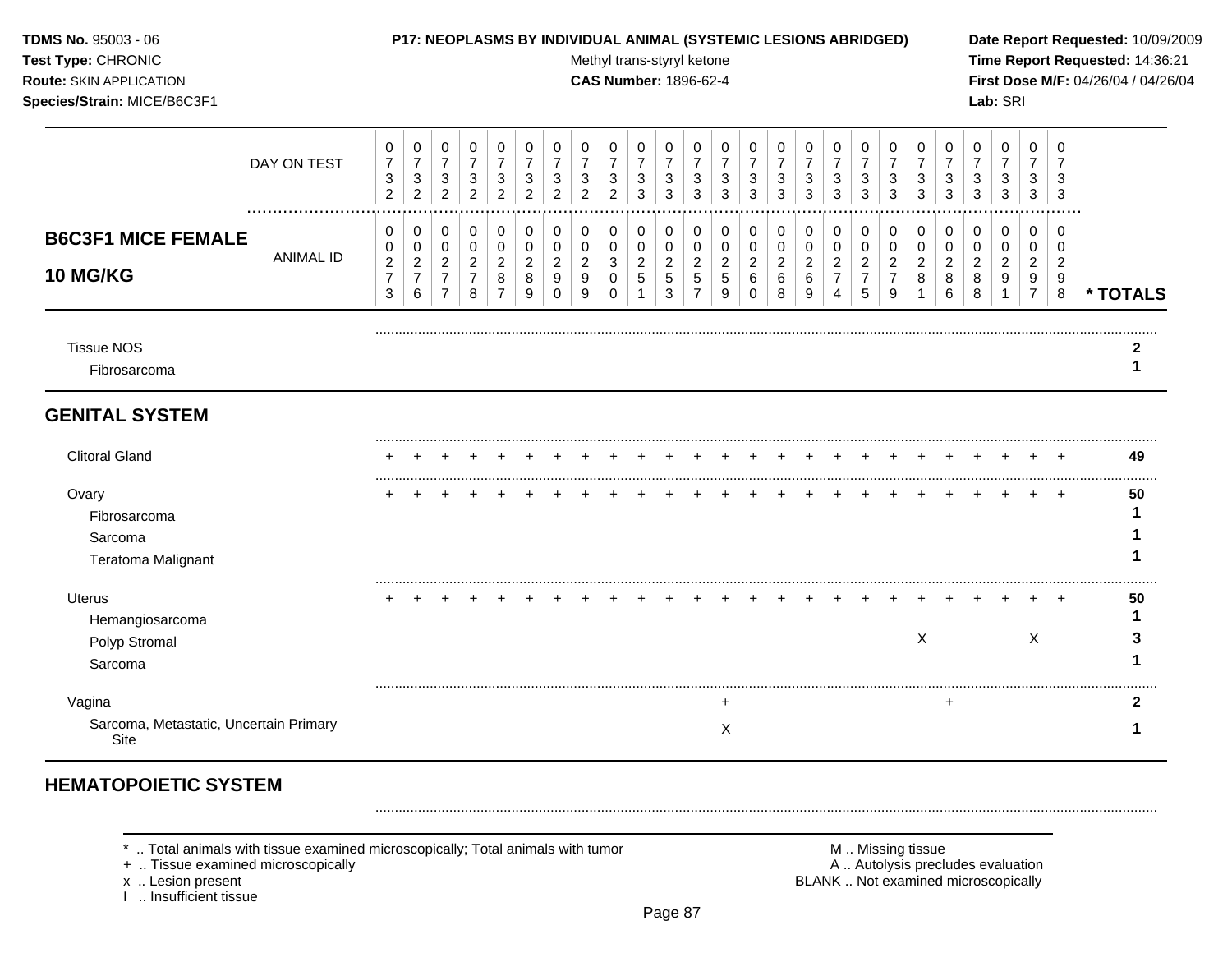**Test Type:** CHRONIC **The Report Requested:** 14:36:21 **Route:** SKIN APPLICATION **CAS Number:** 1896-62-4 **First Dose M/F:** 04/26/04 / 04/26/04 **Species/Strain:** MICE/B6C3F1 **Lab:** SRI

|                                                                                      | DAY ON TEST      | 0<br>$\boldsymbol{7}$<br>$\mathfrak{S}$<br>$\overline{2}$ | 0<br>$\overline{7}$<br>$\sqrt{3}$<br>$\overline{2}$         | 0<br>$\overline{7}$<br>$\mathbf{3}$<br>$\overline{2}$ | 0<br>$\overline{7}$<br>$\mathbf{3}$<br>2 | 0<br>$\overline{7}$<br>3<br>$\overline{2}$ | 0<br>3<br>2                        | 0<br>$\overline{7}$<br>3<br>$\overline{2}$               | 0<br>$\overline{7}$<br>$\ensuremath{\mathsf{3}}$<br>$\overline{2}$ | 0<br>$\overline{7}$<br>$\sqrt{3}$<br>$\overline{2}$    | 0<br>$\overline{7}$<br>$\sqrt{3}$<br>3 | 0<br>$\overline{7}$<br>3<br>3      | 0<br>$\overline{7}$<br>$\mathbf{3}$<br>3 | 0<br>$\overline{7}$<br>$\sqrt{3}$<br>3 | 0<br>$\overline{7}$<br>$\sqrt{3}$<br>3      | 0<br>$\overline{7}$<br>$\sqrt{3}$<br>3             | $\mathbf 0$<br>$\boldsymbol{7}$<br>$\ensuremath{\mathsf{3}}$<br>3 | 0<br>$\overline{7}$<br>$\mathbf{3}$<br>3                  | 0<br>$\overline{7}$<br>$\ensuremath{\mathsf{3}}$<br>3 | 0<br>$\overline{7}$<br>$\mathbf{3}$<br>3 | 0<br>$\overline{7}$<br>3<br>3 | 0<br>$\overline{7}$<br>3<br>3      | 0<br>$\overline{7}$<br>3<br>3      | 0<br>$\overline{7}$<br>3<br>3 | 0<br>$\overline{7}$<br>3<br>3                   | 0<br>7<br>3<br>3                                    |          |
|--------------------------------------------------------------------------------------|------------------|-----------------------------------------------------------|-------------------------------------------------------------|-------------------------------------------------------|------------------------------------------|--------------------------------------------|------------------------------------|----------------------------------------------------------|--------------------------------------------------------------------|--------------------------------------------------------|----------------------------------------|------------------------------------|------------------------------------------|----------------------------------------|---------------------------------------------|----------------------------------------------------|-------------------------------------------------------------------|-----------------------------------------------------------|-------------------------------------------------------|------------------------------------------|-------------------------------|------------------------------------|------------------------------------|-------------------------------|-------------------------------------------------|-----------------------------------------------------|----------|
| <b>B6C3F1 MICE FEMALE</b><br>10 MG/KG                                                | <b>ANIMAL ID</b> | 0<br>0<br>$\boldsymbol{2}$<br>$\overline{7}$<br>3         | $\mathbf 0$<br>0<br>$\boldsymbol{2}$<br>$\overline{7}$<br>6 | 0<br>0<br>$\overline{2}$<br>$\overline{7}$            | 0<br>0<br>$\overline{2}$<br>8            | 0<br>0<br>$\overline{2}$<br>8              | 0<br>0<br>$\overline{2}$<br>8<br>9 | 0<br>0<br>$\overline{2}$<br>$\boldsymbol{9}$<br>$\Omega$ | 0<br>$\pmb{0}$<br>$\boldsymbol{2}$<br>$\boldsymbol{9}$<br>9        | 0<br>$\mathbf 0$<br>$\sqrt{3}$<br>$\Omega$<br>$\Omega$ | 0<br>0<br>$\boldsymbol{2}$<br>5        | 0<br>0<br>$\overline{2}$<br>5<br>3 | 0<br>0<br>$\overline{c}$<br>5            | 0<br>0<br>$\overline{c}$<br>5<br>9     | 0<br>0<br>$\boldsymbol{2}$<br>6<br>$\Omega$ | 0<br>$\mathbf 0$<br>$\overline{a}$<br>$\,6\,$<br>8 | 0<br>$\pmb{0}$<br>$\overline{\mathbf{c}}$<br>6<br>9               | 0<br>$\mathbf 0$<br>$\overline{a}$<br>$\overline{7}$<br>4 | 0<br>0<br>$\overline{c}$<br>$\overline{7}$<br>5       | 0<br>0<br>2<br>$\overline{7}$<br>9       | 0<br>0<br>2<br>8              | 0<br>0<br>$\overline{2}$<br>8<br>6 | 0<br>0<br>$\overline{c}$<br>8<br>8 | 0<br>0<br>$\overline{c}$<br>9 | 0<br>0<br>$\overline{2}$<br>9<br>$\overline{7}$ | $\Omega$<br>$\mathbf 0$<br>$\overline{2}$<br>9<br>8 | * TOTALS |
| <b>Bone Marrow</b><br>Sarcoma                                                        |                  |                                                           |                                                             |                                                       |                                          |                                            |                                    |                                                          |                                                                    |                                                        |                                        |                                    |                                          |                                        |                                             |                                                    |                                                                   |                                                           |                                                       |                                          |                               |                                    |                                    |                               |                                                 |                                                     | 50       |
| Lymph Node                                                                           |                  |                                                           |                                                             |                                                       |                                          |                                            |                                    |                                                          |                                                                    |                                                        |                                        |                                    |                                          |                                        |                                             |                                                    |                                                                   |                                                           |                                                       |                                          |                               |                                    |                                    |                               |                                                 |                                                     | 11       |
| Sarcoma, Metastatic, Uncertain Primary<br><b>Site</b>                                |                  |                                                           |                                                             |                                                       |                                          |                                            |                                    |                                                          |                                                                    |                                                        |                                        |                                    |                                          | X                                      |                                             |                                                    |                                                                   |                                                           |                                                       |                                          |                               |                                    |                                    |                               |                                                 |                                                     |          |
| Lymph Node, Mandibular<br>Sarcoma                                                    |                  |                                                           |                                                             |                                                       |                                          |                                            |                                    |                                                          |                                                                    |                                                        |                                        |                                    |                                          |                                        |                                             |                                                    |                                                                   |                                                           |                                                       |                                          |                               |                                    |                                    |                               |                                                 |                                                     | 48       |
| Lymph Node, Mesenteric<br>Fibrosarcoma, Metastatic, Uncertain<br><b>Primary Site</b> |                  |                                                           |                                                             |                                                       |                                          |                                            |                                    |                                                          |                                                                    |                                                        |                                        |                                    |                                          |                                        |                                             |                                                    |                                                                   |                                                           |                                                       |                                          |                               |                                    |                                    |                               |                                                 |                                                     | 49       |
| Hepatocellular Carcinoma, Metastatic,<br>Liver                                       |                  |                                                           |                                                             |                                                       |                                          |                                            |                                    |                                                          |                                                                    |                                                        |                                        |                                    |                                          |                                        |                                             |                                                    |                                                                   |                                                           |                                                       |                                          | X                             |                                    |                                    |                               |                                                 |                                                     |          |
| Sarcoma                                                                              |                  |                                                           |                                                             |                                                       |                                          |                                            |                                    |                                                          |                                                                    |                                                        |                                        |                                    |                                          |                                        |                                             |                                                    |                                                                   |                                                           |                                                       |                                          |                               |                                    |                                    |                               |                                                 |                                                     |          |
| Spleen<br>Hemangiosarcoma<br>Sarcoma                                                 |                  |                                                           |                                                             |                                                       |                                          |                                            |                                    |                                                          |                                                                    |                                                        |                                        |                                    |                                          |                                        |                                             |                                                    |                                                                   |                                                           |                                                       |                                          |                               |                                    |                                    |                               |                                                 |                                                     | 50       |
| Thymus                                                                               |                  |                                                           |                                                             |                                                       |                                          |                                            |                                    |                                                          |                                                                    |                                                        |                                        |                                    |                                          |                                        |                                             |                                                    |                                                                   |                                                           |                                                       |                                          |                               |                                    |                                    |                               |                                                 | $\overline{ }$                                      | 46       |
|                                                                                      |                  |                                                           |                                                             |                                                       |                                          |                                            |                                    |                                                          |                                                                    |                                                        |                                        |                                    |                                          |                                        |                                             |                                                    |                                                                   |                                                           |                                                       |                                          |                               |                                    |                                    |                               |                                                 |                                                     |          |

# **INTEGUMENTARY SYSTEM**

\* .. Total animals with tissue examined microscopically; Total animals with tumor <br>
+ .. Tissue examined microscopically<br>
+ .. Tissue examined microscopically

+ .. Tissue examined microscopically

I .. Insufficient tissue

x .. Lesion present **BLANK** .. Not examined microscopically

.........................................................................................................................................................................................................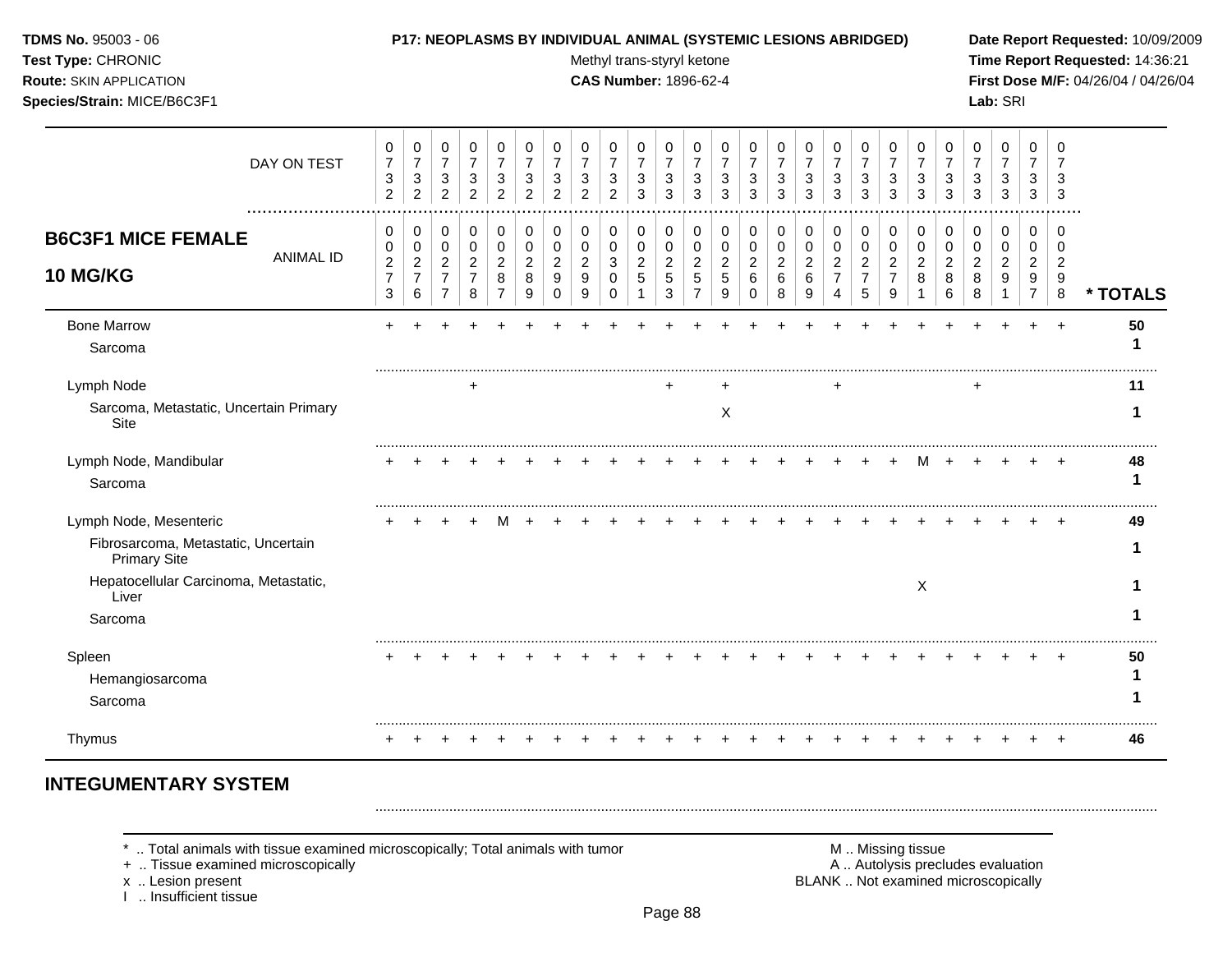Test Type: CHRONIC **Test Type:** CHRONIC **Test Type:** CHRONIC **Time Report Requested:** 14:36:21 **Route:** SKIN APPLICATION **CAS Number:** 1896-62-4 **First Dose M/F:** 04/26/04 / 04/26/04

|                                                                                      | DAY ON TEST      | 0<br>$\overline{7}$<br>$\sqrt{3}$<br>$\overline{c}$ | 0<br>$\overline{\mathcal{I}}$<br>$\mathbf{3}$<br>$\overline{2}$ | $\mathbf 0$<br>$\overline{7}$<br>$\sqrt{3}$<br>$\overline{2}$        | 0<br>$\overline{7}$<br>3<br>$\overline{c}$ | 0<br>$\overline{7}$<br>$\mathbf{3}$<br>$\overline{c}$ | 0<br>$\overline{7}$<br>$\sqrt{3}$<br>$\overline{c}$ | 0<br>$\overline{7}$<br>$\sqrt{3}$<br>$\overline{c}$  | $\mathbf 0$<br>$\overline{7}$<br>$\mathbf{3}$<br>$\overline{2}$ | 0<br>$\overline{7}$<br>3<br>$\overline{2}$ | $\mathbf 0$<br>$\overline{7}$<br>$\mathbf{3}$<br>3 | 0<br>7<br>3<br>3                             | $\pmb{0}$<br>$\overline{7}$<br>3<br>3                   | 0<br>$\overline{7}$<br>3<br>3                | 0<br>$\overline{7}$<br>$\sqrt{3}$<br>$\sqrt{3}$      | 0<br>$\overline{7}$<br>3<br>3      | 0<br>7<br>3<br>$\mathbf{3}$        | 0<br>$\overline{7}$<br>$\mathbf{3}$<br>$\mathbf{3}$     | 0<br>$\overline{7}$<br>3<br>3              | $\mathbf 0$<br>$\overline{7}$<br>$\mathbf{3}$<br>$\mathbf{3}$ | 0<br>$\overline{7}$<br>$\sqrt{3}$<br>3       | 0<br>$\overline{7}$<br>3<br>3      | 0<br>7<br>3<br>3                   | $\mathbf 0$<br>$\overline{7}$<br>3<br>3 | $\mathbf 0$<br>$\overline{7}$<br>3<br>3         | 0<br>7<br>3<br>3                   |              |
|--------------------------------------------------------------------------------------|------------------|-----------------------------------------------------|-----------------------------------------------------------------|----------------------------------------------------------------------|--------------------------------------------|-------------------------------------------------------|-----------------------------------------------------|------------------------------------------------------|-----------------------------------------------------------------|--------------------------------------------|----------------------------------------------------|----------------------------------------------|---------------------------------------------------------|----------------------------------------------|------------------------------------------------------|------------------------------------|------------------------------------|---------------------------------------------------------|--------------------------------------------|---------------------------------------------------------------|----------------------------------------------|------------------------------------|------------------------------------|-----------------------------------------|-------------------------------------------------|------------------------------------|--------------|
| <b>B6C3F1 MICE FEMALE</b><br>10 MG/KG                                                | <b>ANIMAL ID</b> | 0<br>0<br>$\overline{c}$<br>$\overline{7}$<br>3     | 0<br>0<br>$\overline{a}$<br>$\overline{7}$<br>$\,6\,$           | 0<br>$\pmb{0}$<br>$\overline{c}$<br>$\overline{7}$<br>$\overline{7}$ | 0<br>0<br>2<br>7<br>8                      | 0<br>0<br>$\overline{c}$<br>8<br>$\overline{7}$       | 0<br>0<br>$\overline{c}$<br>8<br>9                  | 0<br>$\pmb{0}$<br>$\overline{c}$<br>9<br>$\mathbf 0$ | 0<br>$\pmb{0}$<br>$\boldsymbol{2}$<br>9<br>9                    | 0<br>$\pmb{0}$<br>3<br>0<br>0              | 0<br>$\mathbf 0$<br>$\overline{c}$<br>5            | 0<br>$\mathbf 0$<br>$\overline{c}$<br>5<br>3 | 0<br>$\pmb{0}$<br>$\overline{c}$<br>5<br>$\overline{7}$ | 0<br>$\mathbf 0$<br>$\overline{2}$<br>5<br>9 | 0<br>$\pmb{0}$<br>$\overline{c}$<br>6<br>$\mathbf 0$ | 0<br>0<br>$\overline{c}$<br>6<br>8 | 0<br>0<br>$\overline{c}$<br>6<br>9 | 0<br>$\pmb{0}$<br>$\overline{2}$<br>7<br>$\overline{4}$ | 0<br>$\pmb{0}$<br>2<br>$\overline{7}$<br>5 | 0<br>$\mathsf 0$<br>$\overline{a}$<br>7<br>9                  | 0<br>$\mathbf 0$<br>$\overline{c}$<br>8<br>1 | 0<br>0<br>$\overline{c}$<br>8<br>6 | 0<br>0<br>$\overline{2}$<br>8<br>8 | 0<br>$\mathbf 0$<br>$\overline{2}$<br>9 | 0<br>0<br>$\overline{c}$<br>9<br>$\overline{7}$ | 0<br>0<br>$\overline{c}$<br>9<br>8 | * TOTALS     |
| <b>Mammary Gland</b><br>Carcinoma                                                    |                  | $\ddot{}$                                           |                                                                 |                                                                      |                                            |                                                       |                                                     |                                                      |                                                                 |                                            |                                                    |                                              |                                                         |                                              |                                                      |                                    |                                    |                                                         |                                            | $\mathsf X$                                                   |                                              |                                    |                                    |                                         | $\ddot{}$                                       | $\overline{ }$                     | 50<br>1      |
| Skin                                                                                 |                  |                                                     |                                                                 |                                                                      |                                            |                                                       | $\mathsf X$                                         |                                                      |                                                                 |                                            |                                                    |                                              |                                                         |                                              |                                                      |                                    |                                    |                                                         |                                            |                                                               |                                              |                                    |                                    |                                         |                                                 | $\ddot{}$                          | 50<br>1      |
| Schwannoma Malignant<br>Subcutaneous Tissue, Fibrosarcoma                            |                  |                                                     |                                                                 |                                                                      |                                            |                                                       |                                                     |                                                      |                                                                 |                                            |                                                    |                                              |                                                         |                                              |                                                      |                                    |                                    |                                                         |                                            |                                                               |                                              |                                    |                                    |                                         |                                                 | X                                  | $\mathbf{2}$ |
| <b>MUSCULOSKELETAL SYSTEM</b>                                                        |                  |                                                     |                                                                 |                                                                      |                                            |                                                       |                                                     |                                                      |                                                                 |                                            |                                                    |                                              |                                                         |                                              |                                                      |                                    |                                    |                                                         |                                            |                                                               |                                              |                                    |                                    |                                         |                                                 |                                    |              |
| <b>Bone</b>                                                                          |                  |                                                     |                                                                 |                                                                      |                                            |                                                       |                                                     |                                                      |                                                                 |                                            |                                                    |                                              |                                                         |                                              |                                                      |                                    |                                    |                                                         |                                            |                                                               |                                              |                                    |                                    |                                         |                                                 | $\div$                             | 50           |
| <b>Skeletal Muscle</b><br>Fibrosarcoma, Metastatic, Uncertain<br><b>Primary Site</b> |                  |                                                     |                                                                 |                                                                      |                                            |                                                       |                                                     |                                                      |                                                                 |                                            |                                                    |                                              |                                                         |                                              |                                                      |                                    |                                    |                                                         |                                            |                                                               |                                              |                                    |                                    |                                         |                                                 |                                    | 2<br>1       |
| <b>NERVOUS SYSTEM</b>                                                                |                  |                                                     |                                                                 |                                                                      |                                            |                                                       |                                                     |                                                      |                                                                 |                                            |                                                    |                                              |                                                         |                                              |                                                      |                                    |                                    |                                                         |                                            |                                                               |                                              |                                    |                                    |                                         |                                                 |                                    |              |
| <b>Brain</b>                                                                         |                  |                                                     |                                                                 |                                                                      |                                            |                                                       |                                                     |                                                      |                                                                 |                                            |                                                    |                                              |                                                         |                                              |                                                      |                                    |                                    |                                                         |                                            |                                                               |                                              |                                    |                                    |                                         |                                                 |                                    | 50           |
| Peripheral Nerve                                                                     |                  |                                                     |                                                                 |                                                                      |                                            |                                                       |                                                     |                                                      |                                                                 |                                            |                                                    |                                              |                                                         |                                              |                                                      |                                    |                                    |                                                         |                                            |                                                               |                                              |                                    |                                    |                                         |                                                 |                                    |              |

\* .. Total animals with tissue examined microscopically; Total animals with tumor <br>
+ .. Tissue examined microscopically<br>
+ .. Tissue examined microscopically

+ .. Tissue examined microscopically

x .. Lesion present<br>I .. Insufficient tissue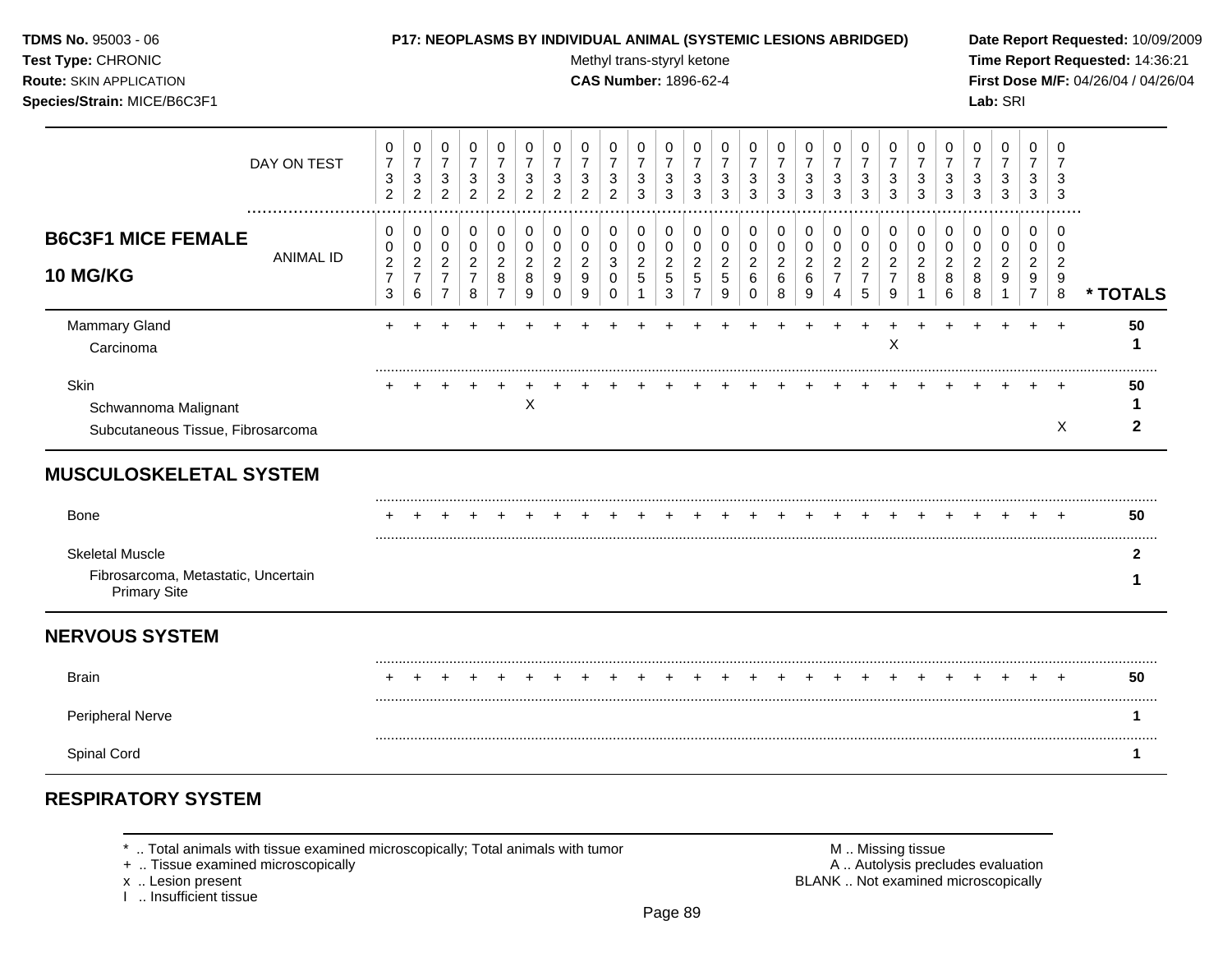Test Type: CHRONIC **Test Type:** CHRONIC **Test Type:** CHRONIC **Time Report Requested:** 14:36:21 **Route:** SKIN APPLICATION **CAS Number:** 1896-62-4 **First Dose M/F:** 04/26/04 / 04/26/04 **Species/Strain:** MICE/B6C3F1 **Lab:** SRI

| DAY ON TEST                                                                                                                                                                                       | 0<br>$\overline{7}$<br>$\ensuremath{\mathsf{3}}$<br>$\overline{2}$ | 0<br>$\overline{7}$<br>$\ensuremath{\mathsf{3}}$<br>$\overline{2}$ | 0<br>$\overline{7}$<br>$\sqrt{3}$<br>$\overline{2}$          | 0<br>$\overline{7}$<br>$\ensuremath{\mathsf{3}}$<br>$\overline{2}$ | $\mathbf 0$<br>$\overline{7}$<br>3<br>2      | 0<br>$\overline{7}$<br>3<br>2      | 0<br>$\overline{7}$<br>$\sqrt{3}$<br>$\overline{2}$ | 0<br>$\overline{7}$<br>$\ensuremath{\mathsf{3}}$<br>$\overline{2}$ | 0<br>$\overline{7}$<br>$\ensuremath{\mathsf{3}}$<br>$\overline{2}$ | $\mathbf 0$<br>$\overline{7}$<br>$\ensuremath{\mathsf{3}}$<br>3 | 0<br>$\overline{7}$<br>3<br>3      | 0<br>$\overline{7}$<br>3<br>3                             | 0<br>$\overline{7}$<br>3<br>3                | 0<br>$\overline{7}$<br>$\mathbf{3}$<br>3            | 0<br>$\overline{7}$<br>$\ensuremath{\mathsf{3}}$<br>3 | 0<br>$\overline{7}$<br>$\ensuremath{\mathsf{3}}$<br>$\mathbf{3}$  | 0<br>$\overline{7}$<br>$\ensuremath{\mathsf{3}}$<br>3     | 0<br>$\overline{7}$<br>$\sqrt{3}$<br>3          | $\mathbf 0$<br>$\overline{7}$<br>$\mathbf{3}$<br>3 | 0<br>$\overline{7}$<br>3<br>3 | 0<br>$\overline{7}$<br>3<br>3                | 0<br>$\overline{7}$<br>3<br>3                | 0<br>$\overline{7}$<br>3<br>3 | $\mathbf 0$<br>$\overline{7}$<br>3<br>3                   | 0<br>$\overline{7}$<br>3<br>3                                |          |
|---------------------------------------------------------------------------------------------------------------------------------------------------------------------------------------------------|--------------------------------------------------------------------|--------------------------------------------------------------------|--------------------------------------------------------------|--------------------------------------------------------------------|----------------------------------------------|------------------------------------|-----------------------------------------------------|--------------------------------------------------------------------|--------------------------------------------------------------------|-----------------------------------------------------------------|------------------------------------|-----------------------------------------------------------|----------------------------------------------|-----------------------------------------------------|-------------------------------------------------------|-------------------------------------------------------------------|-----------------------------------------------------------|-------------------------------------------------|----------------------------------------------------|-------------------------------|----------------------------------------------|----------------------------------------------|-------------------------------|-----------------------------------------------------------|--------------------------------------------------------------|----------|
| <b>B6C3F1 MICE FEMALE</b><br><b>ANIMAL ID</b><br><b>10 MG/KG</b>                                                                                                                                  | 0<br>0<br>$\overline{c}$<br>$\overline{7}$<br>3                    | $\pmb{0}$<br>0<br>$\boldsymbol{2}$<br>$\boldsymbol{7}$<br>6        | 0<br>0<br>$\overline{c}$<br>$\overline{7}$<br>$\overline{7}$ | 0<br>$\mathbf 0$<br>$\overline{c}$<br>$\overline{7}$<br>8          | 0<br>$\mathbf 0$<br>2<br>8<br>$\overline{7}$ | 0<br>0<br>$\overline{2}$<br>8<br>Q | 0<br>$\mathbf 0$<br>$\overline{c}$<br>9<br>$\Omega$ | 0<br>0<br>$\sqrt{2}$<br>9<br>9                                     | $\pmb{0}$<br>$\pmb{0}$<br>3<br>0<br>$\mathbf 0$                    | 0<br>$\pmb{0}$<br>$\boldsymbol{2}$<br>5<br>$\mathbf{1}$         | 0<br>0<br>$\overline{c}$<br>5<br>3 | $\mathbf 0$<br>0<br>$\overline{2}$<br>5<br>$\overline{7}$ | 0<br>$\mathbf 0$<br>$\overline{c}$<br>5<br>9 | 0<br>$\mathbf 0$<br>$\overline{c}$<br>6<br>$\Omega$ | 0<br>0<br>$\overline{c}$<br>$\,6\,$<br>8              | 0<br>$\pmb{0}$<br>$\boldsymbol{2}$<br>$\,6\,$<br>$\boldsymbol{9}$ | 0<br>$\pmb{0}$<br>$\boldsymbol{2}$<br>$\overline{7}$<br>4 | 0<br>0<br>$\overline{c}$<br>$\overline{7}$<br>5 | 0<br>0<br>$\overline{2}$<br>$\overline{7}$<br>9    | 0<br>0<br>$\overline{c}$<br>8 | $\mathbf 0$<br>0<br>$\overline{2}$<br>8<br>6 | 0<br>$\mathbf 0$<br>$\overline{c}$<br>8<br>8 | 0<br>0<br>$\overline{2}$<br>9 | 0<br>$\mathbf 0$<br>$\overline{2}$<br>9<br>$\overline{7}$ | $\mathbf 0$<br>$\mathbf 0$<br>$\overline{2}$<br>9<br>$\,8\,$ | * TOTALS |
| Lung<br>Alveolar/Bronchiolar Adenoma<br>Alveolar/Bronchiolar Carcinoma<br>Hepatocellular Carcinoma, Metastatic,<br>Liver<br>Pheochromocytoma Malignant,<br>Metastatic, Adrenal Medulla<br>Sarcoma |                                                                    | X                                                                  |                                                              | $\mathsf X$                                                        |                                              |                                    |                                                     |                                                                    |                                                                    |                                                                 |                                    |                                                           |                                              |                                                     |                                                       |                                                                   |                                                           |                                                 |                                                    | X                             |                                              |                                              | X                             |                                                           | +                                                            | 50<br>п  |
| <b>Nose</b>                                                                                                                                                                                       |                                                                    |                                                                    |                                                              |                                                                    |                                              |                                    |                                                     |                                                                    |                                                                    |                                                                 |                                    |                                                           |                                              |                                                     |                                                       |                                                                   |                                                           |                                                 |                                                    |                               |                                              |                                              |                               |                                                           |                                                              | 50       |
| Trachea                                                                                                                                                                                           |                                                                    |                                                                    |                                                              |                                                                    |                                              |                                    |                                                     |                                                                    |                                                                    |                                                                 |                                    |                                                           |                                              |                                                     |                                                       |                                                                   |                                                           |                                                 |                                                    |                               |                                              |                                              |                               |                                                           |                                                              | 50       |
| <b>SPECIAL SENSES SYSTEM</b>                                                                                                                                                                      |                                                                    |                                                                    |                                                              |                                                                    |                                              |                                    |                                                     |                                                                    |                                                                    |                                                                 |                                    |                                                           |                                              |                                                     |                                                       |                                                                   |                                                           |                                                 |                                                    |                               |                                              |                                              |                               |                                                           |                                                              |          |
| Eye                                                                                                                                                                                               |                                                                    |                                                                    |                                                              |                                                                    |                                              |                                    |                                                     |                                                                    |                                                                    |                                                                 |                                    |                                                           |                                              |                                                     |                                                       |                                                                   |                                                           |                                                 |                                                    |                               |                                              |                                              |                               |                                                           | $\div$                                                       | 50       |
| Harderian Gland<br>Adenoma<br>Carcinoma                                                                                                                                                           |                                                                    |                                                                    |                                                              |                                                                    |                                              |                                    |                                                     |                                                                    |                                                                    |                                                                 |                                    |                                                           |                                              | X                                                   |                                                       |                                                                   |                                                           |                                                 |                                                    |                               |                                              | X                                            |                               |                                                           |                                                              | 50<br>4  |
| <b>URINARY SYSTEM</b>                                                                                                                                                                             |                                                                    |                                                                    |                                                              |                                                                    |                                              |                                    |                                                     |                                                                    |                                                                    |                                                                 |                                    |                                                           |                                              |                                                     |                                                       |                                                                   |                                                           |                                                 |                                                    |                               |                                              |                                              |                               |                                                           |                                                              |          |

+ .. Tissue examined microscopically

x .. Lesion present<br>I .. Insufficient tissue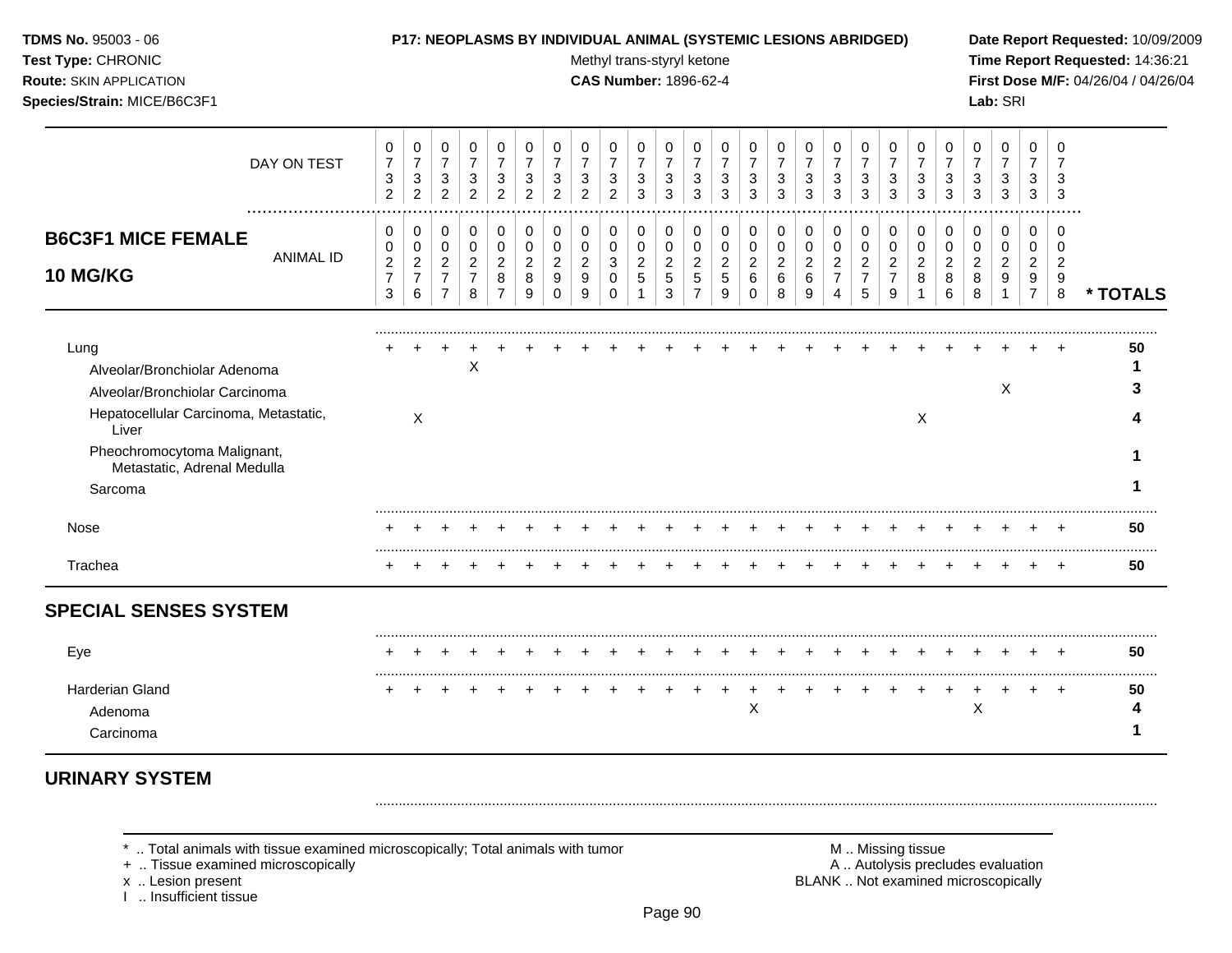**Test Type:** CHRONIC **The Report Requested:** 14:36:21 **Route:** SKIN APPLICATION **CAS Number:** 1896-62-4 **First Dose M/F:** 04/26/04 / 04/26/04 **Species/Strain:** MICE/B6C3F1 **Lab:** SRI

|                                                          | DAY ON TEST   | 0<br>$\overline{7}$<br>3<br>$\overline{2}$      | 0<br>$\overline{7}$<br>$\sqrt{3}$<br>$\overline{2}$ | 0<br>$\overline{7}$<br>$\mathbf{3}$<br>2                 | 0<br>$\overline{ }$<br>3           | 0<br>3<br>2 | 7<br>3<br>2                            | 0<br>$\overline{7}$<br>3<br>$\overline{2}$ | 0<br>$\overline{7}$<br>3<br>2      | $\overline{7}$<br>3<br>2 | $\overline{7}$<br>3<br>3 | $\overline{7}$<br>3<br>3 | 0<br>$\overline{7}$<br>$\mathbf{3}$<br>3 | $\overline{7}$<br>3<br>3          | 0<br>$\overline{7}$<br>3<br>3                      | 0<br>$\overline{7}$<br>3<br>3            | $\mathbf{0}$<br>$\overline{7}$<br>3<br>3 | 0<br>$\boldsymbol{7}$<br>3<br>3        | 0<br>$\overline{7}$<br>3<br>3      | $\overline{ }$<br>3<br>3           | $\overline{7}$<br>3<br>3 | 0<br>$\overline{7}$<br>3<br>3 | 0<br>$\overline{7}$<br>3<br>3 | 0<br>$\overline{7}$<br>3<br>3 | 0<br>$\overline{7}$<br>3<br>3      | 3<br>3                |                    |
|----------------------------------------------------------|---------------|-------------------------------------------------|-----------------------------------------------------|----------------------------------------------------------|------------------------------------|-------------|----------------------------------------|--------------------------------------------|------------------------------------|--------------------------|--------------------------|--------------------------|------------------------------------------|-----------------------------------|----------------------------------------------------|------------------------------------------|------------------------------------------|----------------------------------------|------------------------------------|------------------------------------|--------------------------|-------------------------------|-------------------------------|-------------------------------|------------------------------------|-----------------------|--------------------|
| <b>B6C3F1 MICE FEMALE</b><br><b>10 MG/KG</b>             | <br>ANIMAL ID | 0<br>0<br>$\overline{2}$<br>$\overline{ }$<br>3 | 0<br>0<br>$\overline{c}$<br>$\overline{7}$<br>6     | 0<br>0<br>$\overline{\mathbf{c}}$<br>$\overline{ }$<br>⇁ | 0<br>0<br>2<br>$\overline{ }$<br>8 | 0<br>2<br>8 | 0<br>$\overline{\mathbf{c}}$<br>8<br>9 | 0<br>0<br>$\overline{c}$<br>9<br>0         | 0<br>0<br>$\overline{a}$<br>9<br>9 | 0<br>3<br>0              | 0<br>$\overline{c}$<br>5 | 0<br>$\frac{2}{5}$<br>3  | 0<br>0<br>$\frac{2}{5}$                  | $\overline{\mathbf{c}}$<br>5<br>9 | 0<br>0<br>$\overline{\mathbf{c}}$<br>6<br>$\Omega$ | 0<br>0<br>$\overline{a}$<br>$\,6\,$<br>8 | 0<br>0<br>$\overline{c}$<br>6<br>9       | 0<br>0<br>$\overline{\mathbf{c}}$<br>7 | 0<br>0<br>2<br>$\overline{7}$<br>5 | 0<br>$\overline{\phantom{a}}$<br>9 | 2                        | 0<br>$\overline{c}$<br>8<br>6 | 0<br>0<br>2<br>8<br>8         | 0<br>0<br>$\overline{2}$<br>9 | 0<br>0<br>2<br>9<br>$\overline{7}$ | .<br>0<br>2<br>9<br>8 | <b>TOTALS</b><br>* |
| Kidney<br>Hepatocellular Carcinoma, Metastatic,<br>Liver |               |                                                 |                                                     |                                                          |                                    |             |                                        |                                            |                                    |                          |                          |                          |                                          |                                   |                                                    |                                          |                                          |                                        |                                    |                                    | X                        |                               |                               |                               |                                    |                       | 50                 |
| <b>Urinary Bladder</b>                                   |               |                                                 |                                                     |                                                          |                                    |             |                                        |                                            |                                    |                          |                          |                          |                                          |                                   |                                                    |                                          | $\pm$                                    |                                        | $+$                                |                                    |                          |                               | $\ddot{}$                     |                               |                                    | $\div$                | 50                 |
| <b>SYSTEMIC LESIONS</b>                                  |               |                                                 |                                                     |                                                          |                                    |             |                                        |                                            |                                    |                          |                          |                          |                                          |                                   |                                                    |                                          |                                          |                                        |                                    |                                    |                          |                               |                               |                               |                                    |                       |                    |
| Multiple Organ<br>Histiocytic Sarcoma                    |               |                                                 |                                                     | X X X                                                    |                                    | Χ           |                                        |                                            |                                    | X                        |                          |                          | X X                                      |                                   |                                                    |                                          |                                          |                                        | X X                                |                                    |                          |                               |                               |                               | X X X X                            | $\div$                | 50<br>24           |
| Lymphoma Malignant                                       |               |                                                 |                                                     |                                                          |                                    |             |                                        |                                            |                                    |                          |                          |                          |                                          |                                   |                                                    |                                          |                                          |                                        |                                    |                                    |                          |                               |                               |                               |                                    |                       |                    |

+ .. Tissue examined microscopically

I .. Insufficient tissue

\* .. Total animals with tissue examined microscopically; Total animals with tumor <br>
+ .. Tissue examined microscopically<br>
+ .. Tissue examined microscopically x .. Lesion present **BLANK** .. Not examined microscopically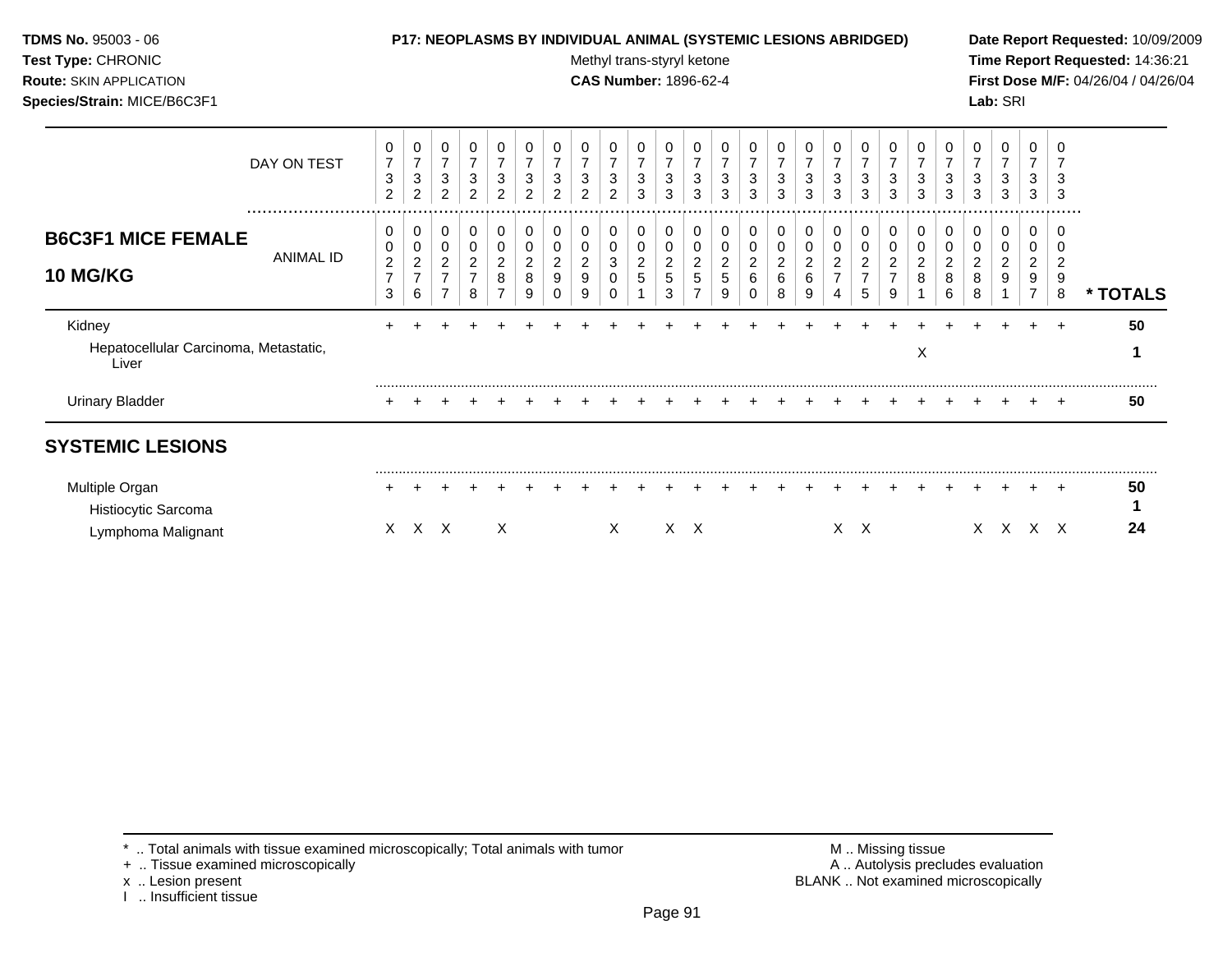TDMS No. 95003 - 06 Test Type: CHRONIC

**Route: SKIN APPLICATION** 

Species/Strain: MICE/B6C3F1

## P17: NEOPLASMS BY INDIVIDUAL ANIMAL (SYSTEMIC LESIONS ABRIDGED)

Methyl trans-styryl ketone

**CAS Number: 1896-62-4** 

Date Report Requested: 10/09/2009 Time Report Requested: 14:36:21 First Dose M/F: 04/26/04 / 04/26/04 Lab: SRI

|                                              | DAY ON TEST      | 0<br>3<br>8<br>6       | 0<br>4<br>6<br><sub>5</sub>           | 6             | ∽<br>$\sim$<br>৩ | <sup>5</sup><br>6 | -0<br>b.          | 6<br>4<br>8           | v<br>6<br>6<br>8 | J<br>6<br>6                                         | U<br>6<br>8                  | υ<br>6<br>8<br>8      | ν<br>6<br>8 | y           | U<br>0<br>4                 | 4                                  | v<br>6                | 9        | U<br>ີ<br>▃<br>b             | 0<br>ົ<br>ັ                     | U<br>3      | υ<br>3                               | 0<br>◠<br>دت     | U<br>◠<br>۰J<br><u>_</u> | ĸ<br>-  |                   |
|----------------------------------------------|------------------|------------------------|---------------------------------------|---------------|------------------|-------------------|-------------------|-----------------------|------------------|-----------------------------------------------------|------------------------------|-----------------------|-------------|-------------|-----------------------------|------------------------------------|-----------------------|----------|------------------------------|---------------------------------|-------------|--------------------------------------|------------------|--------------------------|---------|-------------------|
| <b>B6C3F1 MICE FEMALE</b><br><b>30 MG/KG</b> | <b>ANIMAL ID</b> | 0<br>$\mathbf{0}$<br>3 | U<br>0<br>ີ<br>◡<br>ີ<br>◡<br>◠<br>ັບ | ບ<br><u>.</u> |                  |                   | ◠<br>u<br>ັບ<br>6 | 0<br>c<br>N<br>4<br>N | ◠<br>ັ<br>◠<br>ັ | J<br>ີ<br>v<br><u>_</u><br>$\overline{\phantom{a}}$ | U<br>U<br>c<br>ັບ<br>$\circ$ | υ<br>υ<br>◠<br>ۍ<br>U | ت<br>3      | $\sim$<br>_ | 0<br>0<br>◠<br>د.<br>3<br>4 | <sup>o</sup><br><u>_</u><br>$\sim$ | υ<br>ີ<br>J<br>4<br>4 | ົ<br>- ఎ | 0<br>0<br>3<br>ີ<br><u>_</u> | 0<br>υ<br>ີ<br>ັ<br>υ<br>ົ<br>ບ | u<br>u<br>N | c<br>$\overline{\phantom{a}}$<br>- ఎ | ⌒<br>Ő<br>$\sim$ | U<br>υ<br>າ<br>- 0       | C<br>т. | temales<br>(cont) |

# **ALIMENTARY SYSTEM**

| Esophagus                                                  |       |   |   |     |   |   |   |     |     |              |         |        |              |   |     |     |   |   |           |   |  |
|------------------------------------------------------------|-------|---|---|-----|---|---|---|-----|-----|--------------|---------|--------|--------------|---|-----|-----|---|---|-----------|---|--|
| Gallbladder                                                |       | Α |   |     |   | A | M | $+$ | $+$ |              | A A + + |        | AA           |   | $+$ | $+$ |   |   |           |   |  |
| Intestine Large, Cecum<br>Carcinoma                        |       |   |   |     |   |   |   |     |     |              |         |        | A            |   |     |     |   |   |           |   |  |
| Intestine Large, Colon                                     |       |   |   |     |   |   |   |     |     | $\mathsf{A}$ |         |        | $\mathsf{A}$ |   |     |     |   |   |           |   |  |
| Intestine Large, Rectum                                    |       |   |   |     |   |   |   |     |     |              |         |        |              |   |     |     |   |   |           |   |  |
| Intestine Small, Duodenum                                  | +<br> |   |   |     |   |   |   |     |     |              |         |        |              |   |     |     |   |   |           |   |  |
| Intestine Small, Ileum                                     |       |   |   |     |   |   | Α |     |     | A            |         | $\div$ | A            | A |     |     |   |   |           |   |  |
| Intestine Small, Jejunum                                   |       |   |   |     |   |   |   |     |     |              |         |        | A            |   |     |     |   |   |           |   |  |
| Liver<br>Hemangiosarcoma                                   |       |   |   |     |   |   |   |     |     |              |         |        |              |   |     |     |   |   |           |   |  |
| Hepatocellular Adenoma<br>Hepatocellular Adenoma, Multiple |       | Χ | Χ | X X |   | X |   | X   | X X | X            | X       |        | Χ            |   |     | X   | Χ |   | x x x x x |   |  |
| Hepatocellular Carcinoma                                   |       | Х |   |     | X |   | х |     | Х   |              | х       |        |              |   |     |     |   | Х |           | х |  |

\* .. Total animals with tissue examined microscopically; Total animals with tumor

+ .. Tissue examined microscopically

x .. Lesion present

1 .. Insufficient tissue

M .. Missing tissue<br>A .. Autolysis precludes evaluation BLANK .. Not examined microscopically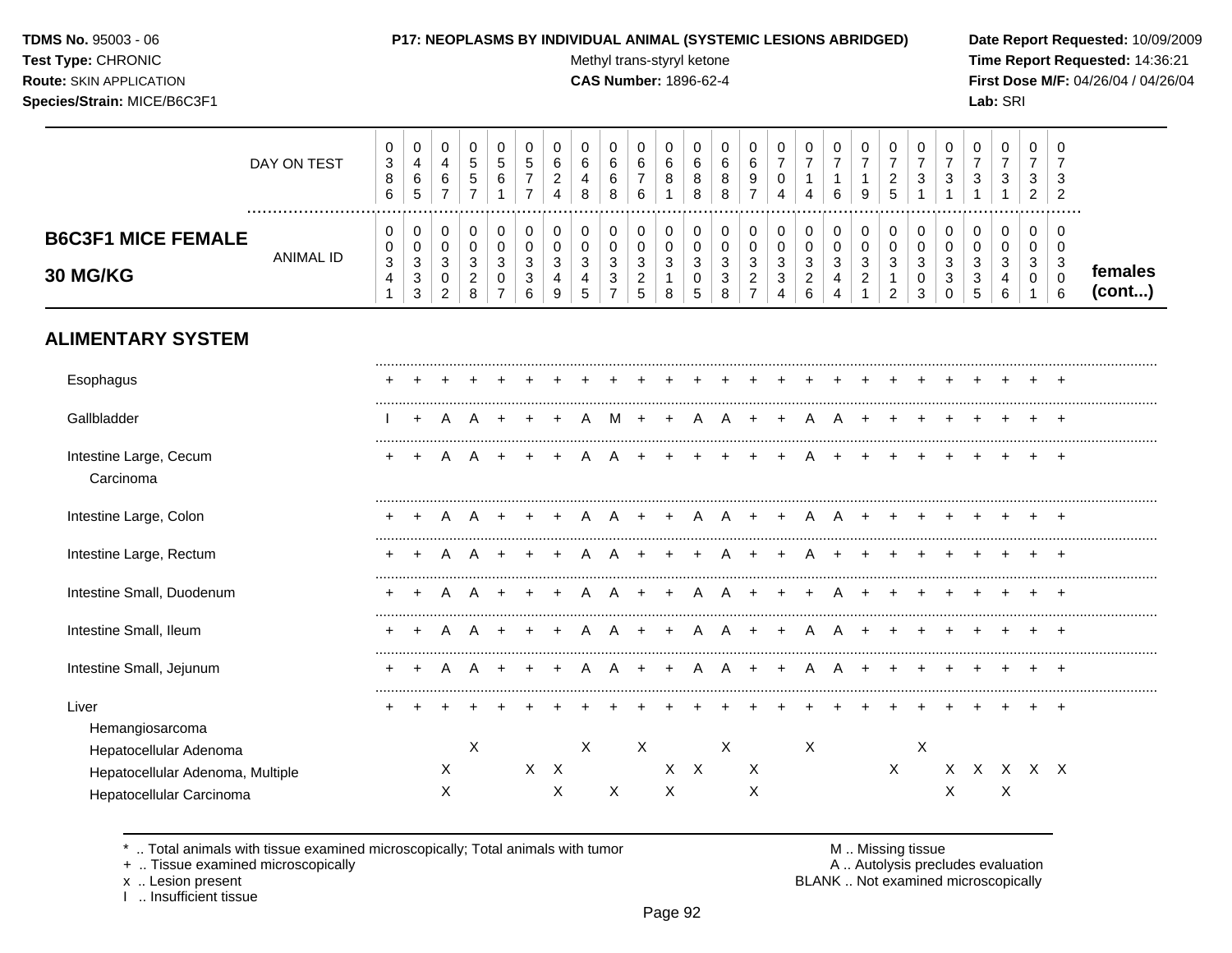Test Type: CHRONIC **Test Type:** CHRONIC **Test Type:** CHRONIC **Time Report Requested:** 14:36:21 **Route:** SKIN APPLICATION **CAS Number:** 1896-62-4 **First Dose M/F:** 04/26/04 / 04/26/04 **Species/Strain:** MICE/B6C3F1 **Lab:** SRI

| DAY ON TEST                                                                                                                                                       | 0<br>$\mathbf 3$<br>8<br>6                     | $\mathbf 0$<br>$\overline{4}$<br>6<br>$\sqrt{5}$ | 0<br>4<br>6<br>$\overline{7}$ | $\mathbf 0$<br>$\sqrt{5}$<br>5<br>$\overline{7}$ | $\mathbf 0$<br>5<br>6<br>-1 | $\pmb{0}$<br>$\sqrt{5}$<br>$\overline{7}$<br>$\overline{7}$ | 0<br>$\,6$<br>$\boldsymbol{2}$<br>$\overline{4}$ | 0<br>6<br>4<br>8 | $\mathbf 0$<br>6<br>6<br>8          | 0<br>$\,6$<br>$\overline{7}$<br>6      | $\mathbf 0$<br>6<br>8  | $\mathbf 0$<br>6<br>8<br>8 | $\mathbf 0$<br>$\,6$<br>$\bf 8$<br>8 | 0<br>$\,6\,$<br>$\boldsymbol{9}$<br>$\overline{7}$ | $\pmb{0}$<br>$\overline{7}$<br>$\pmb{0}$<br>$\overline{4}$ | $\pmb{0}$<br>$\overline{7}$<br>$\mathbf{1}$<br>4 | $\pmb{0}$<br>$\overline{7}$<br>$\mathbf{1}$<br>6 | 0<br>$\overline{7}$<br>-1<br>9      | 0<br>$\overline{7}$<br>$\overline{c}$<br>5 | 0<br>$\overline{7}$<br>3 | 0<br>$\overline{7}$<br>$\sqrt{3}$                                        | 0<br>$\overline{7}$<br>3 | $\mathbf 0$<br>$\boldsymbol{7}$<br>$\ensuremath{\mathsf{3}}$<br>$\mathbf{1}$ | 0<br>$\overline{7}$<br>3<br>$\overline{a}$ | $\mathbf 0$<br>$\overline{7}$<br>3<br>$\overline{2}$ |                   |
|-------------------------------------------------------------------------------------------------------------------------------------------------------------------|------------------------------------------------|--------------------------------------------------|-------------------------------|--------------------------------------------------|-----------------------------|-------------------------------------------------------------|--------------------------------------------------|------------------|-------------------------------------|----------------------------------------|------------------------|----------------------------|--------------------------------------|----------------------------------------------------|------------------------------------------------------------|--------------------------------------------------|--------------------------------------------------|-------------------------------------|--------------------------------------------|--------------------------|--------------------------------------------------------------------------|--------------------------|------------------------------------------------------------------------------|--------------------------------------------|------------------------------------------------------|-------------------|
| <b>B6C3F1 MICE FEMALE</b>                                                                                                                                         | 0<br>0                                         | $\mathbf 0$<br>$\mathbf 0$                       | 0<br>0                        | 0<br>$\mathbf 0$                                 | $\mathbf 0$<br>$\mathbf 0$  | $\pmb{0}$<br>$\pmb{0}$                                      | 0<br>0                                           | 0<br>0           | $\mathbf 0$<br>$\mathbf 0$          | 0<br>$\mathbf 0$                       | 0<br>$\mathbf 0$       | 0<br>$\mathbf 0$           | $\pmb{0}$<br>$\mathbf 0$             | 0<br>$\pmb{0}$                                     | 0<br>$\pmb{0}$                                             | $\pmb{0}$<br>$\pmb{0}$                           | $\pmb{0}$<br>$\mathbf 0$                         | $\mathbf 0$<br>$\mathbf 0$          | $\pmb{0}$<br>$\mathbf 0$                   | $\pmb{0}$<br>$\mathbf 0$ | 0<br>$\mathbf 0$                                                         | 0<br>0                   | $\pmb{0}$<br>0                                                               | $\pmb{0}$<br>0                             | 0<br>0                                               |                   |
| <b>ANIMAL ID</b><br>30 MG/KG                                                                                                                                      | $\mathbf{3}$<br>$\overline{4}$<br>$\mathbf{1}$ | $\sqrt{3}$<br>3<br>3                             | 3<br>0<br>$\overline{2}$      | $\mathbf{3}$<br>$\overline{c}$<br>8              | 3<br>0<br>$\overline{7}$    | $\sqrt{3}$<br>$\sqrt{3}$<br>6                               | 3<br>$\overline{\mathbf{4}}$<br>9                | 3<br>4<br>5      | $\mathbf{3}$<br>3<br>$\overline{7}$ | 3<br>$\overline{c}$<br>$5\phantom{.0}$ | 3<br>$\mathbf{1}$<br>8 | 3<br>0<br>5                | $\sqrt{3}$<br>$\sqrt{3}$<br>8        | $\mathbf{3}$<br>$\overline{c}$<br>$\overline{7}$   | 3<br>3<br>$\overline{4}$                                   | $\sqrt{3}$<br>$\boldsymbol{2}$<br>6              | $\mathbf{3}$<br>4<br>4                           | 3<br>$\overline{c}$<br>$\mathbf{1}$ | 3<br>$\mathbf{1}$<br>2                     | 3<br>0<br>3              | 3<br>3<br>$\mathbf 0$                                                    | 3<br>$\sqrt{3}$<br>5     | 3<br>$\overline{\mathbf{4}}$<br>6                                            | $\mathbf{3}$<br>0<br>$\mathbf{1}$          | $\mathbf{3}$<br>$\mathbf 0$<br>6                     | females<br>(cont) |
| Hepatocellular Carcinoma, Multiple                                                                                                                                |                                                |                                                  |                               |                                                  |                             |                                                             |                                                  |                  |                                     |                                        |                        |                            |                                      |                                                    |                                                            | Χ                                                |                                                  |                                     |                                            |                          |                                                                          |                          |                                                                              |                                            |                                                      |                   |
| Mesentery                                                                                                                                                         |                                                |                                                  |                               |                                                  |                             | +                                                           |                                                  |                  |                                     |                                        |                        |                            |                                      | ÷                                                  |                                                            |                                                  |                                                  |                                     |                                            |                          | $+$                                                                      | <b>+</b>                 |                                                                              | $\ddot{}$                                  |                                                      |                   |
| Pancreas                                                                                                                                                          |                                                |                                                  |                               |                                                  |                             |                                                             |                                                  |                  |                                     |                                        |                        |                            |                                      |                                                    |                                                            |                                                  |                                                  |                                     |                                            |                          |                                                                          |                          |                                                                              |                                            |                                                      |                   |
| Salivary Glands                                                                                                                                                   |                                                |                                                  |                               |                                                  |                             |                                                             |                                                  |                  |                                     |                                        |                        |                            |                                      |                                                    |                                                            |                                                  |                                                  |                                     |                                            |                          |                                                                          | $\ddot{}$                |                                                                              | ÷                                          | $\div$                                               |                   |
| Stomach, Forestomach<br>Squamous Cell Papilloma                                                                                                                   |                                                |                                                  |                               |                                                  |                             |                                                             |                                                  |                  |                                     | X                                      |                        |                            |                                      |                                                    |                                                            |                                                  | X                                                |                                     |                                            |                          |                                                                          |                          |                                                                              |                                            |                                                      |                   |
| Stomach, Glandular                                                                                                                                                |                                                |                                                  |                               |                                                  |                             |                                                             |                                                  |                  |                                     |                                        |                        |                            |                                      |                                                    |                                                            |                                                  |                                                  |                                     |                                            |                          |                                                                          |                          |                                                                              |                                            |                                                      |                   |
| <b>CARDIOVASCULAR SYSTEM</b>                                                                                                                                      |                                                |                                                  |                               |                                                  |                             |                                                             |                                                  |                  |                                     |                                        |                        |                            |                                      |                                                    |                                                            |                                                  |                                                  |                                     |                                            |                          |                                                                          |                          |                                                                              |                                            |                                                      |                   |
| Heart                                                                                                                                                             |                                                |                                                  |                               |                                                  |                             |                                                             |                                                  |                  |                                     |                                        |                        |                            |                                      |                                                    |                                                            |                                                  |                                                  |                                     |                                            |                          |                                                                          |                          |                                                                              |                                            |                                                      |                   |
| <b>ENDOCRINE SYSTEM</b>                                                                                                                                           |                                                |                                                  |                               |                                                  |                             |                                                             |                                                  |                  |                                     |                                        |                        |                            |                                      |                                                    |                                                            |                                                  |                                                  |                                     |                                            |                          |                                                                          |                          |                                                                              |                                            |                                                      |                   |
| <b>Adrenal Cortex</b><br>Hepatocellular Carcinoma, Metastatic,<br>Liver                                                                                           |                                                |                                                  |                               |                                                  |                             |                                                             | $\mathsf X$                                      |                  |                                     |                                        |                        |                            |                                      |                                                    |                                                            |                                                  |                                                  |                                     |                                            |                          |                                                                          |                          |                                                                              |                                            |                                                      |                   |
| Capsule, Adenoma                                                                                                                                                  |                                                |                                                  |                               |                                                  | $\mathsf X$                 |                                                             |                                                  |                  |                                     |                                        |                        |                            |                                      |                                                    |                                                            |                                                  |                                                  |                                     |                                            |                          |                                                                          |                          |                                                                              |                                            |                                                      |                   |
| Total animals with tissue examined microscopically; Total animals with tumor<br>+  Tissue examined microscopically<br>x  Lesion present<br>1  Insufficient tissue |                                                |                                                  |                               |                                                  |                             |                                                             |                                                  |                  |                                     |                                        |                        |                            |                                      |                                                    |                                                            |                                                  |                                                  |                                     | M  Missing tissue                          |                          | A  Autolysis precludes evaluation<br>BLANK  Not examined microscopically |                          |                                                                              |                                            |                                                      |                   |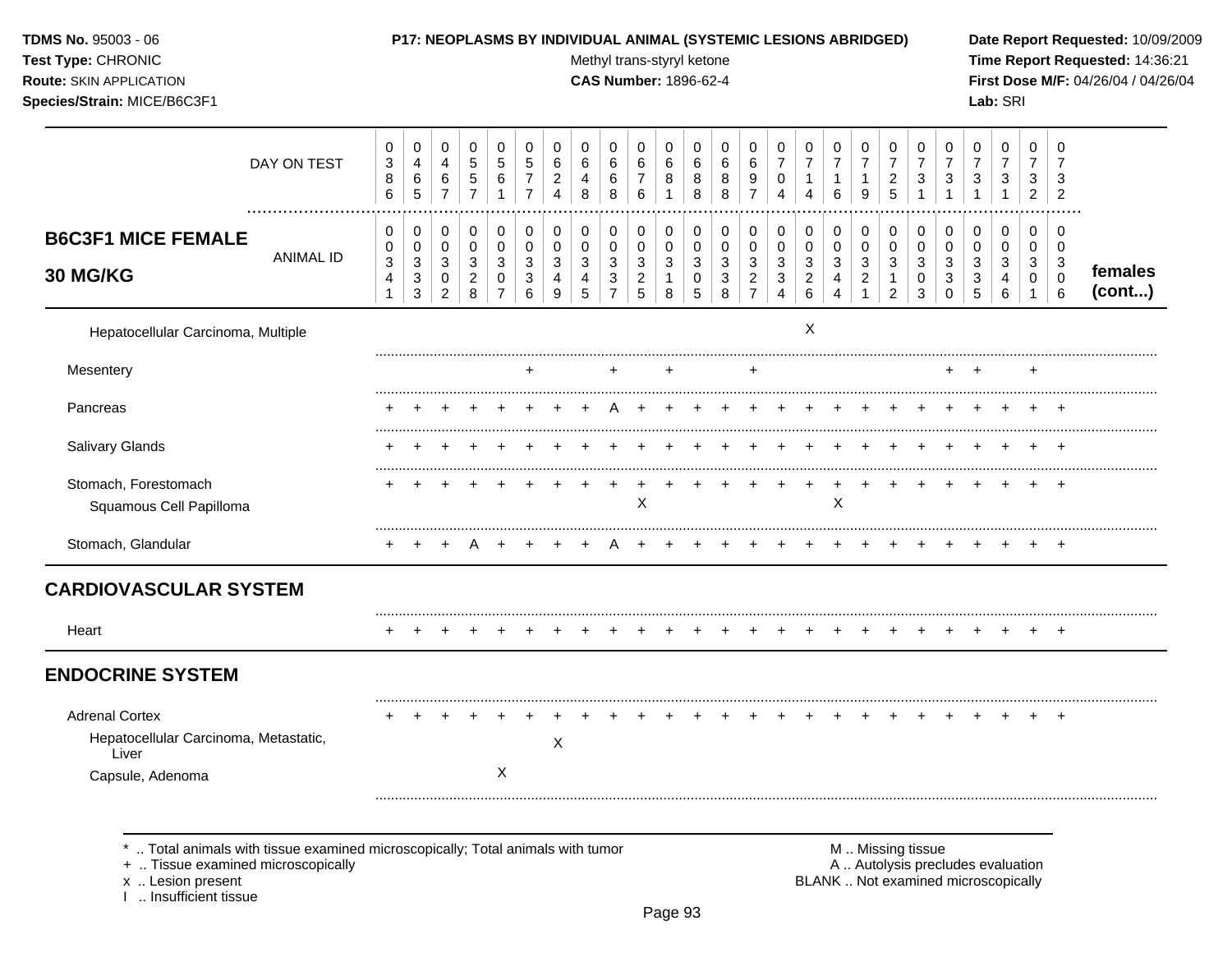TDMS No. 95003 - 06 Test Type: CHRONIC

**Route: SKIN APPLICATION** 

Species/Strain: MICE/B6C3F1

## P17: NEOPLASMS BY INDIVIDUAL ANIMAL (SYSTEMIC LESIONS ABRIDGED)

Methyl trans-styryl ketone

CAS Number: 1896-62-4

Date Report Requested: 10/09/2009 Time Report Requested: 14:36:21 First Dose M/F: 04/26/04 / 04/26/04 Lab: SRI

|                                                                                           | DAY ON TEST      | $\pmb{0}$<br>$\ensuremath{\mathsf{3}}$<br>8<br>6                         | 0<br>$\overline{4}$<br>$\,6\,$<br>$\sqrt{5}$ | 0<br>4<br>$\,6\,$<br>$\overline{7}$          | $\mathbf 0$<br>$\sqrt{5}$<br>$\sqrt{5}$<br>$\overline{7}$ | 0<br>5<br>6<br>1                  | $\mathbf 0$<br>$\sqrt{5}$<br>$\overline{7}$ | 0<br>6<br>$\overline{c}$<br>4 | 0<br>$\,6\,$<br>4<br>8         | 0<br>$\,6\,$<br>6<br>8                                                   | 0<br>6<br>$\overline{7}$<br>6                | $\mathbf 0$<br>6<br>8                      | 0<br>6<br>8<br>8                          | 0<br>$\,6$<br>8<br>8                              | $\mathbf 0$<br>$\,6\,$<br>$9\,$<br>$\overline{7}$                     | 0<br>$\boldsymbol{7}$<br>0<br>$\overline{4}$ | 0<br>$\overline{7}$<br>$\mathbf{1}$<br>4              | 0<br>$\overline{7}$<br>$\mathbf{1}$<br>6 | 0<br>$\overline{7}$<br>$\mathbf{1}$<br>9 | $\mathbf 0$<br>$\overline{7}$<br>$\overline{c}$<br>5 | 0<br>$\overline{7}$<br>$\ensuremath{\mathsf{3}}$     | 0<br>$\overline{7}$<br>3<br>$\overline{1}$           | 0<br>$\overline{7}$<br>3<br>$\mathbf{1}$            | 0<br>$\overline{7}$<br>$\mathbf{3}$<br>$\mathbf{1}$     | 0<br>$\overline{7}$<br>3<br>$\overline{2}$        | $\mathbf 0$<br>$\overline{7}$<br>3<br>$\overline{c}$ |                   |
|-------------------------------------------------------------------------------------------|------------------|--------------------------------------------------------------------------|----------------------------------------------|----------------------------------------------|-----------------------------------------------------------|-----------------------------------|---------------------------------------------|-------------------------------|--------------------------------|--------------------------------------------------------------------------|----------------------------------------------|--------------------------------------------|-------------------------------------------|---------------------------------------------------|-----------------------------------------------------------------------|----------------------------------------------|-------------------------------------------------------|------------------------------------------|------------------------------------------|------------------------------------------------------|------------------------------------------------------|------------------------------------------------------|-----------------------------------------------------|---------------------------------------------------------|---------------------------------------------------|------------------------------------------------------|-------------------|
| <b>B6C3F1 MICE FEMALE</b><br>30 MG/KG                                                     | <b>ANIMAL ID</b> | 0<br>$\mathbf 0$<br>$\ensuremath{\mathsf{3}}$<br>$\overline{\mathbf{4}}$ | 0<br>$\mathbf 0$<br>$\sqrt{3}$<br>3<br>3     | 0<br>$\mathbf 0$<br>3<br>0<br>$\overline{2}$ | 0<br>$\mathbf 0$<br>3<br>$\overline{c}$<br>8              | 0<br>$\mathbf 0$<br>3<br>$\Omega$ | 0<br>$\mathbf 0$<br>3<br>3<br>6             | 0<br>0<br>3<br>4<br>9         | 0<br>0<br>$\sqrt{3}$<br>4<br>5 | $\mathbf 0$<br>$\mathbf 0$<br>$\sqrt{3}$<br>$\sqrt{3}$<br>$\overline{7}$ | 0<br>$\mathbf 0$<br>3<br>$\overline{c}$<br>5 | 0<br>$\mathbf 0$<br>3<br>$\mathbf{1}$<br>8 | 0<br>$\mathbf 0$<br>3<br>$\mathbf 0$<br>5 | 0<br>$\pmb{0}$<br>$\mathbf{3}$<br>$\sqrt{3}$<br>8 | 0<br>$\mathbf 0$<br>$\mathsf 3$<br>$\boldsymbol{2}$<br>$\overline{7}$ | 0<br>$\pmb{0}$<br>3<br>$\mathbf{3}$<br>4     | 0<br>$\pmb{0}$<br>$\sqrt{3}$<br>$\boldsymbol{2}$<br>6 | 0<br>$\mathbf 0$<br>3<br>4<br>4          | 0<br>0<br>3<br>$\overline{c}$            | 0<br>$\mathbf 0$<br>3<br>1<br>$\overline{2}$         | 0<br>$\mathbf 0$<br>$\mathbf{3}$<br>$\mathbf 0$<br>3 | 0<br>$\mathbf 0$<br>$\mathbf{3}$<br>3<br>$\mathbf 0$ | 0<br>$\mathbf 0$<br>$\sqrt{3}$<br>$\mathbf{3}$<br>5 | 0<br>$\mathbf 0$<br>$\mathbf{3}$<br>$\overline{4}$<br>6 | 0<br>$\mathbf 0$<br>3<br>$\Omega$<br>$\mathbf{1}$ | 0<br>$\mathbf 0$<br>3<br>$\mathbf 0$<br>6            | females<br>(cont) |
| Adrenal Medulla<br>Pheochromocytoma Benign<br>Pheochromocytoma Malignant                  |                  |                                                                          |                                              |                                              |                                                           |                                   |                                             |                               |                                |                                                                          |                                              |                                            |                                           |                                                   |                                                                       |                                              |                                                       |                                          |                                          |                                                      |                                                      |                                                      |                                                     |                                                         |                                                   | X                                                    |                   |
| Islets, Pancreatic<br>Adenoma                                                             |                  |                                                                          |                                              |                                              |                                                           |                                   |                                             |                               |                                |                                                                          | $\pmb{\times}$                               |                                            |                                           |                                                   |                                                                       |                                              |                                                       |                                          |                                          |                                                      |                                                      |                                                      |                                                     |                                                         |                                                   |                                                      |                   |
| Parathyroid Gland                                                                         |                  |                                                                          |                                              |                                              |                                                           |                                   |                                             |                               |                                |                                                                          |                                              |                                            |                                           |                                                   |                                                                       |                                              |                                                       |                                          |                                          |                                                      |                                                      |                                                      |                                                     |                                                         |                                                   |                                                      |                   |
| <b>Pituitary Gland</b><br>Carcinoma<br>Pars Distalis, Adenoma<br>Pars Distalis, Carcinoma |                  |                                                                          | $\boldsymbol{X}$                             |                                              |                                                           |                                   |                                             |                               |                                |                                                                          |                                              |                                            |                                           | $\sf X$                                           | X                                                                     |                                              |                                                       |                                          |                                          |                                                      |                                                      |                                                      |                                                     |                                                         |                                                   |                                                      |                   |
| <b>Thyroid Gland</b><br>Follicular Cell, Adenoma<br>Follicular Cell, Carcinoma            |                  |                                                                          |                                              |                                              |                                                           |                                   |                                             | X                             |                                |                                                                          |                                              |                                            |                                           |                                                   |                                                                       |                                              |                                                       |                                          |                                          |                                                      |                                                      |                                                      |                                                     |                                                         |                                                   | $\pm$                                                |                   |
| <b>GENERAL BODY SYSTEM</b>                                                                |                  |                                                                          |                                              |                                              |                                                           |                                   |                                             |                               |                                |                                                                          |                                              |                                            |                                           |                                                   |                                                                       |                                              |                                                       |                                          |                                          |                                                      |                                                      |                                                      |                                                     |                                                         |                                                   |                                                      |                   |
| <b>Tissue NOS</b><br>Fibrosarcoma<br>Fibrosarcoma, Metastatic, Skin                       |                  |                                                                          |                                              |                                              |                                                           |                                   |                                             |                               |                                |                                                                          |                                              |                                            |                                           | $+$<br>$\sf X$                                    | $\overline{+}$                                                        |                                              |                                                       |                                          |                                          | +                                                    |                                                      |                                                      |                                                     |                                                         |                                                   |                                                      |                   |
| *  Total animals with tissue examined microscopically; Total animals with tumor           |                  |                                                                          |                                              |                                              |                                                           |                                   |                                             |                               |                                |                                                                          |                                              |                                            |                                           |                                                   |                                                                       |                                              |                                                       |                                          |                                          |                                                      | M  Missing tissue                                    |                                                      |                                                     |                                                         |                                                   |                                                      |                   |

+ .. Tissue examined microscopically

x .. Lesion present<br>I .. Insufficient tissue

A .. Autolysis precludes evaluation BLANK .. Not examined microscopically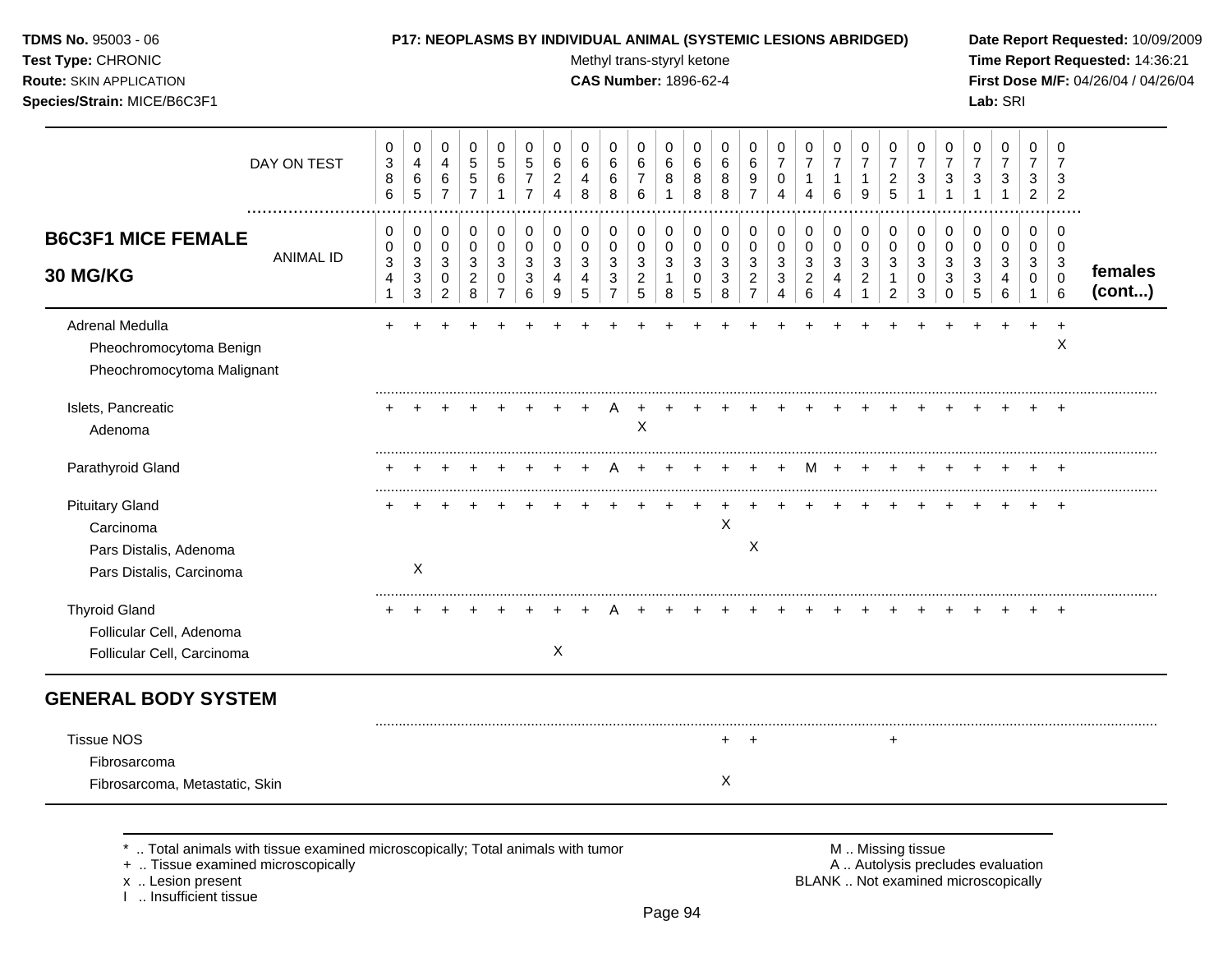**Test Type:** CHRONIC **Trans-styryl ketone** Methyl trans-styryl ketone **Time Report Requested:** 14:36:21 **Route:** SKIN APPLICATION **CAS Number:** 1896-62-4 **First Dose M/F:** 04/26/04 / 04/26/04 **Species/Strain:** MICE/B6C3F1 **Lab:** SRI

|                                       | DAY ON TEST | 0<br>3<br>8<br>6 | 0<br>4<br>6<br>5      | U<br>4<br>6                       | ა<br><sub>5</sub>        | 0<br><sub>5</sub><br>6 | u<br>đ               | υ<br>6<br>າ<br>∠<br>4      | 6<br>4<br>8                             | 0<br>6<br>6<br>8 | 0<br>6<br>6                             | υ<br>6<br>8      | v<br>6<br>8<br>8 | ⌒<br>6<br>8<br>8   | -0<br>6<br>9                        | U      | 0<br>4                            | v<br>6                     | U<br>9                       | v<br>ົ<br>b      | 0<br>3                | U<br>3                | U<br>3        | 0<br>3                | ◡<br><sup>o</sup><br>J | U<br>З<br>2           |                   |
|---------------------------------------|-------------|------------------|-----------------------|-----------------------------------|--------------------------|------------------------|----------------------|----------------------------|-----------------------------------------|------------------|-----------------------------------------|------------------|------------------|--------------------|-------------------------------------|--------|-----------------------------------|----------------------------|------------------------------|------------------|-----------------------|-----------------------|---------------|-----------------------|------------------------|-----------------------|-------------------|
| <b>B6C3F1 MICE FEMALE</b><br>30 MG/KG | ANIMAL ID   | U<br>0<br>3<br>4 | 0<br>0<br>3<br>3<br>3 | U<br>U<br>3<br>0<br>ົ<br><u>_</u> | 3<br>C.<br>∠<br>$\Omega$ | 0<br>3<br>0<br>–       | ◠<br>$\sqrt{2}$<br>ี | υ<br>C<br>u<br>3<br>4<br>9 | ີ<br>ು<br>∽<br>$\overline{\phantom{a}}$ | 0<br>0<br>3<br>3 | 0<br>0<br>ີ<br>ت<br>C<br><u>_</u><br>C. | U<br>v<br>3<br>8 | 3<br>ັບ          | دت<br>$\sim$<br>دت | 3<br>C<br><u>_</u><br>$\rightarrow$ | 3<br>З | 0<br>0<br>3<br>◠<br><u>_</u><br>6 | υ<br>υ<br>ົ<br>ت<br>4<br>4 | 0<br>J<br>3<br>◠<br><u>_</u> | υ<br>v<br>3<br>ົ | 0<br>0<br>3<br>0<br>3 | U<br>U<br>3<br>3<br>Ü | ۰J<br>دت<br>э | 0<br>0<br>3<br>4<br>6 | $\sim$                 | 0<br>ν<br>3<br>u<br>6 | temales<br>(cont) |

# **GENITAL SYSTEM**

| <b>Clitoral Gland</b>                          |   |  |   |  |   |  |   |   |  |  |  |   |  |   |        |  |
|------------------------------------------------|---|--|---|--|---|--|---|---|--|--|--|---|--|---|--------|--|
| Ovary                                          |   |  |   |  |   |  |   |   |  |  |  |   |  |   | $\div$ |  |
| Cystadenoma                                    |   |  |   |  |   |  |   | X |  |  |  |   |  |   |        |  |
| Teratoma Benign                                |   |  |   |  |   |  |   |   |  |  |  |   |  |   |        |  |
| Bilateral, Cystadenoma                         |   |  |   |  |   |  |   |   |  |  |  |   |  |   |        |  |
| Uterus                                         |   |  |   |  |   |  |   |   |  |  |  |   |  |   | $\pm$  |  |
| Polyp Stromal                                  |   |  | Χ |  |   |  |   |   |  |  |  |   |  |   |        |  |
| Vagina                                         |   |  |   |  |   |  |   |   |  |  |  |   |  |   |        |  |
| <b>HEMATOPOIETIC SYSTEM</b>                    |   |  |   |  |   |  |   |   |  |  |  |   |  |   |        |  |
| <b>Bone Marrow</b>                             |   |  |   |  |   |  |   |   |  |  |  |   |  |   | $\pm$  |  |
| Hemangiosarcoma                                |   |  |   |  |   |  |   |   |  |  |  | X |  | X |        |  |
| Lymph Node                                     | ٠ |  |   |  |   |  | ٠ |   |  |  |  |   |  |   |        |  |
| Mediastinal, Fibrosarcoma, Metastatic,<br>Skin |   |  |   |  |   |  | X |   |  |  |  |   |  |   |        |  |
| Lymph Node, Mandibular                         |   |  |   |  | M |  |   |   |  |  |  |   |  |   |        |  |

\* .. Total animals with tissue examined microscopically; Total animals with tumor **M** metally more than M .. Missing tissue<br>  $\blacksquare$  Tissue examined microscopically

+ .. Tissue examined microscopically

x .. Lesion present<br>I .. Insufficient tissue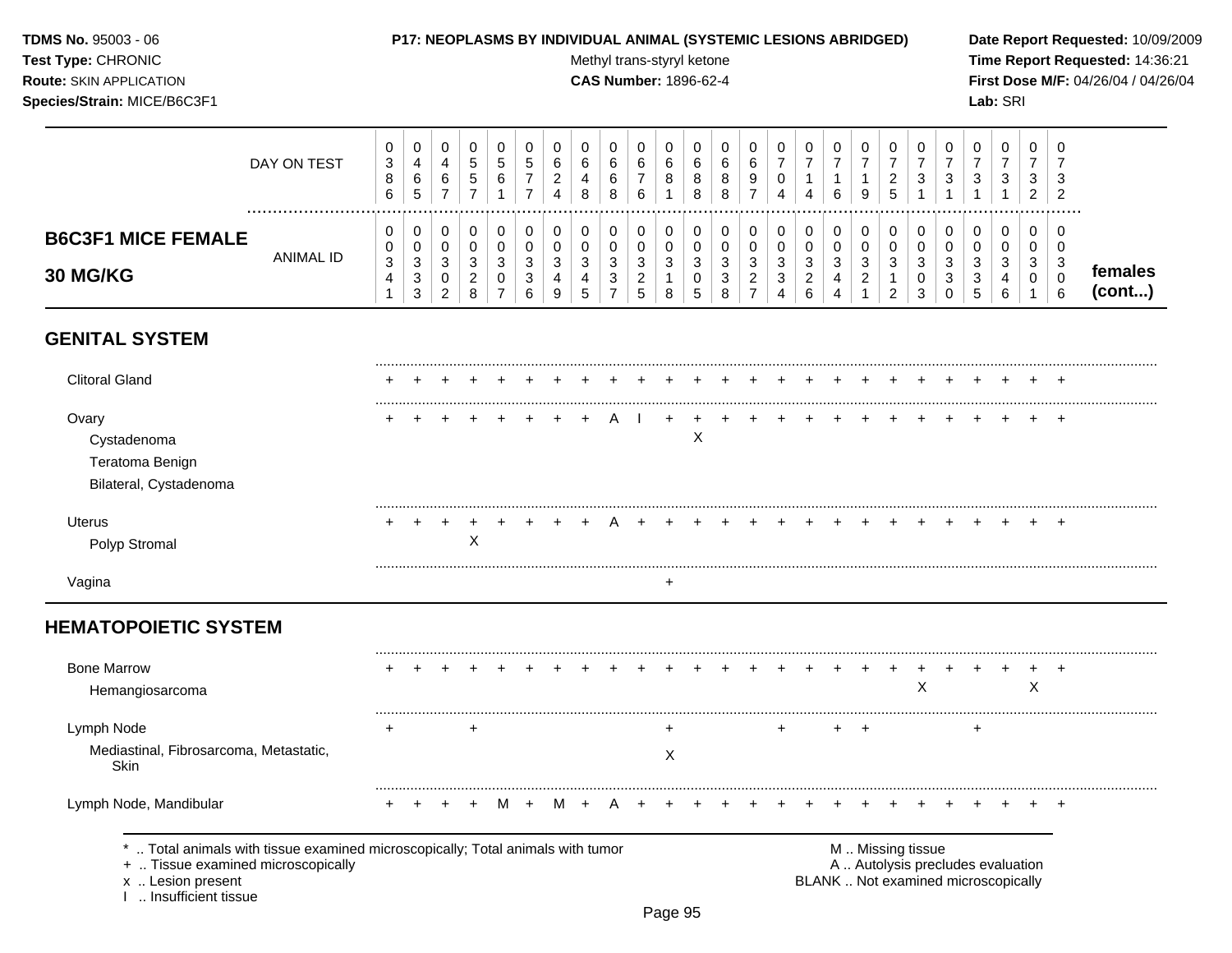Test Type: CHRONIC **Test Type:** CHRONIC **Test Type:** CHRONIC **Methyl trans-styryl ketone Time Report Requested:** 14:36:21 **Route:** SKIN APPLICATION **CAS Number:** 1896-62-4 **First Dose M/F:** 04/26/04 / 04/26/04 **Species/Strain:** MICE/B6C3F1 **Lab:** SRI

|                                                                              | DAY ON TEST          | 0<br>$\sqrt{3}$<br>8<br>6                | 0<br>4<br>$\,6\,$<br>5                      | 0<br>$\overline{4}$<br>6<br>$\overline{7}$   | $\mathbf 0$<br>5<br>5<br>$\overline{7}$ | 0<br>$\sqrt{5}$<br>6<br>-1                          | 0<br>5<br>$\overline{7}$<br>$\overline{7}$ | 0<br>6<br>$\overline{c}$<br>4   | 0<br>6<br>4<br>8              | 0<br>6<br>6<br>8                                                   | 0<br>6<br>$\overline{7}$<br>6                           | 0<br>6<br>8<br>1      | 0<br>$\,6\,$<br>$\bf 8$<br>8           | $\mathbf 0$<br>6<br>8<br>8 | 0<br>6<br>9<br>$\overline{7}$                           | 0<br>$\overline{7}$<br>$\mathbf 0$<br>4 | 0<br>$\overline{7}$<br>1<br>4                                   | 0<br>$\overline{7}$<br>$\mathbf{1}$<br>6   | 0<br>$\overline{7}$<br>$\mathbf{1}$<br>9         | 0<br>$\overline{7}$<br>$\boldsymbol{2}$<br>5          | 0<br>$\overline{7}$<br>$\mathbf{3}$ | 0<br>$\overline{7}$<br>3               | 0<br>$\overline{7}$<br>3 | 0<br>$\overline{7}$<br>3 | 0<br>$\overline{7}$<br>3<br>$\overline{2}$ | $\Omega$<br>3<br>$\overline{2}$               |                   |
|------------------------------------------------------------------------------|----------------------|------------------------------------------|---------------------------------------------|----------------------------------------------|-----------------------------------------|-----------------------------------------------------|--------------------------------------------|---------------------------------|-------------------------------|--------------------------------------------------------------------|---------------------------------------------------------|-----------------------|----------------------------------------|----------------------------|---------------------------------------------------------|-----------------------------------------|-----------------------------------------------------------------|--------------------------------------------|--------------------------------------------------|-------------------------------------------------------|-------------------------------------|----------------------------------------|--------------------------|--------------------------|--------------------------------------------|-----------------------------------------------|-------------------|
| <b>B6C3F1 MICE FEMALE</b><br><b>30 MG/KG</b>                                 | <br><b>ANIMAL ID</b> | 0<br>0<br>$\ensuremath{\mathsf{3}}$<br>4 | 0<br>0<br>$\mathbf{3}$<br>3<br>$\mathbf{3}$ | $\mathbf 0$<br>0<br>3<br>0<br>$\overline{c}$ | 0<br>0<br>3<br>$\overline{2}$<br>8      | 0<br>$\mathbf 0$<br>3<br>$\Omega$<br>$\overline{7}$ | 0<br>0<br>3<br>3<br>6                      | $\mathbf 0$<br>0<br>3<br>4<br>9 | 0<br>$\pmb{0}$<br>3<br>4<br>5 | 0<br>$\mathbf 0$<br>$\mathbf{3}$<br>$\mathbf{3}$<br>$\overline{7}$ | 0<br>$\pmb{0}$<br>3<br>$\overline{2}$<br>$\overline{5}$ | 0<br>0<br>3<br>1<br>8 | 0<br>$\pmb{0}$<br>$\sqrt{3}$<br>0<br>5 | 0<br>0<br>3<br>3<br>8      | $\pmb{0}$<br>0<br>3<br>$\overline{c}$<br>$\overline{7}$ | 0<br>0<br>$\sqrt{3}$<br>3<br>4          | $\pmb{0}$<br>$\pmb{0}$<br>$\mathbf{3}$<br>$\boldsymbol{2}$<br>6 | 0<br>$\mathbf 0$<br>$\mathbf{3}$<br>4<br>4 | 0<br>$\pmb{0}$<br>$\sqrt{3}$<br>$\boldsymbol{2}$ | 0<br>$\pmb{0}$<br>3<br>$\mathbf{1}$<br>$\overline{2}$ | 0<br>0<br>3<br>0<br>$\mathbf{3}$    | 0<br>$\mathbf 0$<br>3<br>3<br>$\Omega$ | 0<br>0<br>3<br>3<br>5    | 0<br>0<br>3<br>6         | $\mathbf 0$<br>0<br>3<br>$\mathbf 0$<br>-1 | 0<br>0<br>3<br>$\mathbf 0$<br>$6\phantom{1}6$ | females<br>(cont) |
| Lymph Node, Mesenteric                                                       |                      | м                                        | $\div$                                      |                                              |                                         |                                                     |                                            |                                 |                               |                                                                    |                                                         |                       |                                        |                            | м                                                       |                                         |                                                                 |                                            |                                                  |                                                       |                                     |                                        |                          |                          |                                            |                                               |                   |
| Spleen<br>Hemangiosarcoma                                                    |                      |                                          |                                             |                                              |                                         |                                                     |                                            |                                 |                               |                                                                    |                                                         |                       |                                        |                            |                                                         |                                         | X                                                               |                                            |                                                  |                                                       | X                                   |                                        |                          |                          | X                                          |                                               |                   |
| Thymus                                                                       |                      | М                                        | $\ddot{}$                                   |                                              |                                         |                                                     |                                            |                                 |                               |                                                                    |                                                         | м                     | $\pm$                                  | м                          |                                                         |                                         |                                                                 |                                            |                                                  |                                                       |                                     |                                        |                          |                          |                                            | $^+$                                          |                   |
| <b>INTEGUMENTARY SYSTEM</b>                                                  |                      |                                          |                                             |                                              |                                         |                                                     |                                            |                                 |                               |                                                                    |                                                         |                       |                                        |                            |                                                         |                                         |                                                                 |                                            |                                                  |                                                       |                                     |                                        |                          |                          |                                            |                                               |                   |
| <b>Mammary Gland</b>                                                         |                      |                                          |                                             |                                              |                                         |                                                     |                                            |                                 |                               |                                                                    |                                                         |                       |                                        |                            |                                                         |                                         |                                                                 |                                            |                                                  |                                                       |                                     |                                        |                          |                          |                                            | $\,^+$                                        |                   |
| Skin<br><b>Basal Cell Carcinoma</b><br>Fibrosarcoma                          |                      |                                          |                                             |                                              |                                         | X                                                   |                                            |                                 |                               |                                                                    |                                                         | X                     |                                        |                            |                                                         |                                         |                                                                 |                                            |                                                  |                                                       |                                     | X                                      |                          |                          |                                            |                                               |                   |
| Pinna, Neural Crest Tumor<br>Site Of Application, Mast Cell Tumor<br>Benign  |                      |                                          |                                             |                                              |                                         |                                                     |                                            |                                 |                               |                                                                    |                                                         |                       | X                                      |                            |                                                         |                                         |                                                                 |                                            |                                                  |                                                       |                                     |                                        |                          |                          |                                            |                                               |                   |
| Subcutaneous Tissue, Fibrosarcoma<br>Subcutaneous Tissue,<br>Hemangiosarcoma |                      |                                          |                                             |                                              |                                         |                                                     |                                            |                                 |                               |                                                                    |                                                         |                       |                                        | $\times$                   |                                                         |                                         |                                                                 |                                            |                                                  |                                                       | $\sf X$                             |                                        |                          |                          | X                                          |                                               |                   |
|                                                                              |                      |                                          |                                             |                                              |                                         |                                                     |                                            |                                 |                               |                                                                    |                                                         |                       |                                        |                            |                                                         |                                         |                                                                 |                                            |                                                  |                                                       |                                     |                                        |                          |                          |                                            |                                               |                   |

# **MUSCULOSKELETAL SYSTEM**

\* .. Total animals with tissue examined microscopically; Total animals with tumor **M** . Missing tissue M .. Missing tissue<br>  $\blacksquare$  . Tissue examined microscopically<br>  $\blacksquare$  . Autolysis precludes evaluation

+ .. Tissue examined microscopically

x .. Lesion present<br>I .. Insufficient tissue

BLANK .. Not examined microscopically

.........................................................................................................................................................................................................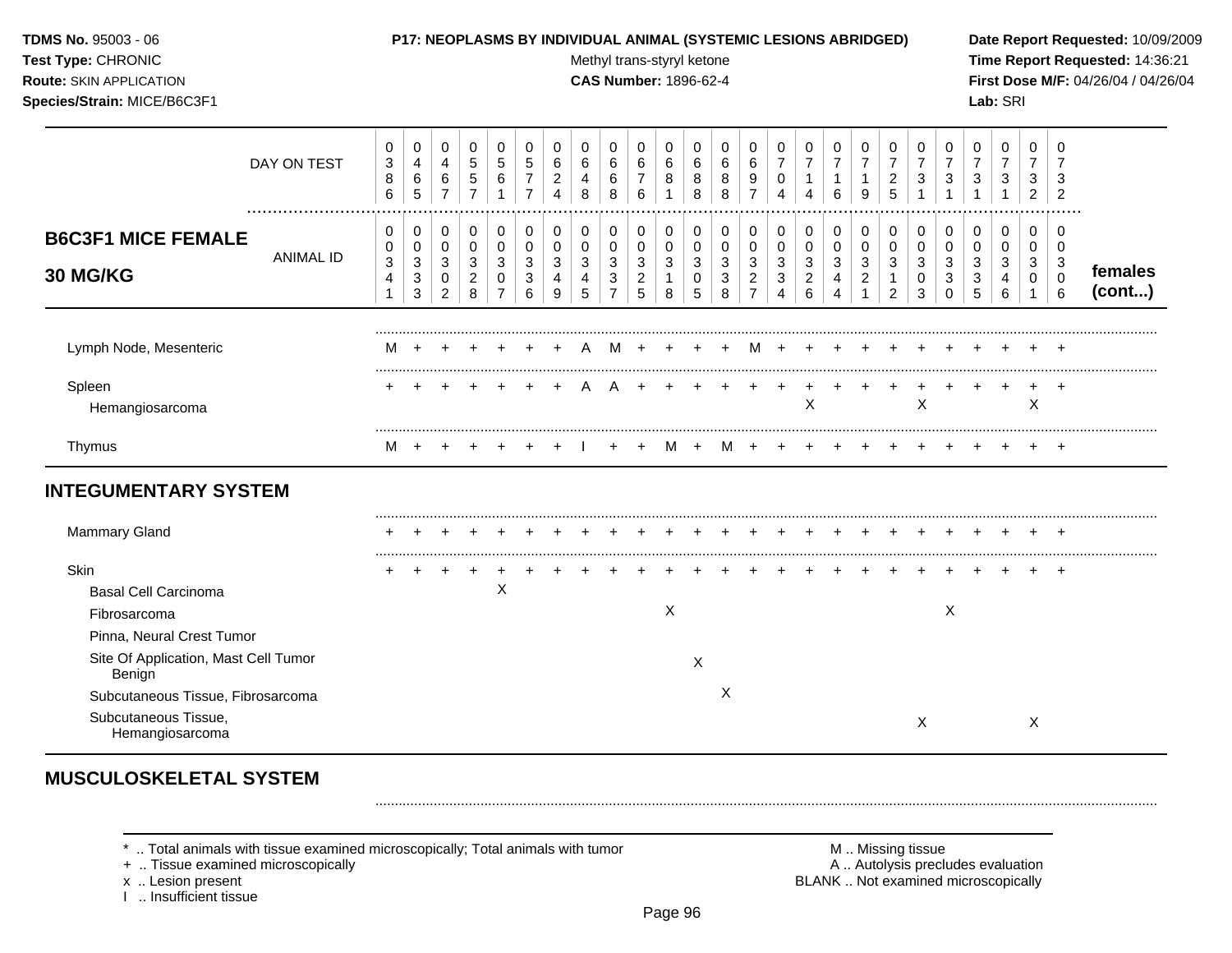Test Type: CHRONIC **Test Type:** CHRONIC **Test Type:** CHRONIC **Time Report Requested:** 14:36:21 **Route:** SKIN APPLICATION **CAS Number:** 1896-62-4 **First Dose M/F:** 04/26/04 / 04/26/04 **Species/Strain:** MICE/B6C3F1 **Lab:** SRI

| DAY ON TEST                                                                                                                                                | 0<br>$\ensuremath{\mathsf{3}}$<br>$\bf 8$<br>$\,6\,$ | 0<br>4<br>$\,6$<br>$\overline{5}$                   | $\mathbf 0$<br>4<br>6<br>$\overline{7}$      | 0<br>5<br>5<br>$\overline{7}$                | 0<br>5<br>6<br>$\mathbf{1}$               | 0<br>$\overline{5}$<br>$\overline{7}$<br>$\overline{7}$ | 0<br>6<br>$\sqrt{2}$<br>$\overline{4}$ | 0<br>$\,6$<br>4<br>8  | 0<br>6<br>6<br>8                                        | $\mathbf 0$<br>6<br>$\overline{7}$<br>$\,6\,$   | $\mathbf 0$<br>6<br>8<br>$\mathbf{1}$ | 0<br>6<br>8<br>8                | 0<br>$\,6$<br>8<br>8                       | 0<br>$\,6\,$<br>$\boldsymbol{9}$<br>$\overline{7}$                                  | 0<br>$\overline{7}$<br>0<br>$\overline{4}$ | $\pmb{0}$<br>$\overline{7}$<br>$\mathbf{1}$<br>$\overline{4}$ | 0<br>$\overline{7}$<br>$\mathbf{1}$<br>6                           | 0<br>$\overline{7}$<br>$\mathbf 1$<br>9                        | $\pmb{0}$<br>$\overline{7}$<br>$\sqrt{2}$<br>5                      | 0<br>$\overline{7}$<br>$\ensuremath{\mathsf{3}}$<br>$\mathbf{1}$ | 0<br>$\overline{7}$<br>3<br>1          | 0<br>$\overline{7}$<br>3<br>$\mathbf{1}$  | 0<br>$\overline{7}$<br>$\ensuremath{\mathsf{3}}$<br>$\mathbf{1}$ | $\mathbf 0$<br>$\overline{7}$<br>$\ensuremath{\mathsf{3}}$<br>$\overline{2}$ | $\pmb{0}$<br>$\overline{7}$<br>3<br>$\overline{2}$  |                   |
|------------------------------------------------------------------------------------------------------------------------------------------------------------|------------------------------------------------------|-----------------------------------------------------|----------------------------------------------|----------------------------------------------|-------------------------------------------|---------------------------------------------------------|----------------------------------------|-----------------------|---------------------------------------------------------|-------------------------------------------------|---------------------------------------|---------------------------------|--------------------------------------------|-------------------------------------------------------------------------------------|--------------------------------------------|---------------------------------------------------------------|--------------------------------------------------------------------|----------------------------------------------------------------|---------------------------------------------------------------------|------------------------------------------------------------------|----------------------------------------|-------------------------------------------|------------------------------------------------------------------|------------------------------------------------------------------------------|-----------------------------------------------------|-------------------|
| <b>B6C3F1 MICE FEMALE</b><br><b>ANIMAL ID</b><br><b>30 MG/KG</b>                                                                                           | 0<br>0<br>$\ensuremath{\mathsf{3}}$<br>4<br>-1       | 0<br>$\mathbf 0$<br>$\sqrt{3}$<br>$\mathbf{3}$<br>3 | 0<br>$\mathbf 0$<br>3<br>0<br>$\overline{2}$ | 0<br>$\mathbf 0$<br>3<br>$\overline{2}$<br>8 | 0<br>0<br>3<br>$\Omega$<br>$\overline{7}$ | 0<br>0<br>3<br>3<br>6                                   | 0<br>0<br>3<br>4<br>9                  | 0<br>0<br>3<br>4<br>5 | $\mathbf 0$<br>0<br>$\mathbf{3}$<br>3<br>$\overline{7}$ | 0<br>0<br>3<br>$\overline{2}$<br>$\overline{5}$ | 0<br>0<br>3<br>$\mathbf{1}$<br>8      | 0<br>$\mathbf 0$<br>3<br>0<br>5 | 0<br>$\mathbf 0$<br>3<br>$\mathbf{3}$<br>8 | 0<br>$\mathbf 0$<br>$\ensuremath{\mathsf{3}}$<br>$\boldsymbol{2}$<br>$\overline{7}$ | 0<br>$\pmb{0}$<br>3<br>$\mathbf{3}$<br>4   | $\pmb{0}$<br>$\pmb{0}$<br>3<br>$\overline{a}$<br>6            | 0<br>$\pmb{0}$<br>$\mathbf{3}$<br>$\overline{4}$<br>$\overline{4}$ | 0<br>$\pmb{0}$<br>$\sqrt{3}$<br>$\overline{c}$<br>$\mathbf{1}$ | $\mathbf 0$<br>$\mathbf 0$<br>3<br>$\overline{1}$<br>$\overline{c}$ | $\mathbf 0$<br>$\mathbf 0$<br>3<br>0<br>3                        | 0<br>$\mathbf 0$<br>3<br>3<br>$\Omega$ | 0<br>0<br>$\sqrt{3}$<br>$\mathbf{3}$<br>5 | 0<br>0<br>$\mathbf{3}$<br>4<br>6                                 | $\mathbf 0$<br>$\mathbf 0$<br>3<br>$\mathbf 0$<br>$\mathbf{1}$               | $\mathbf 0$<br>$\mathbf 0$<br>3<br>$\mathbf 0$<br>6 | females<br>(cont) |
| Bone<br>Rib, Hemangiosarcoma                                                                                                                               | $\ddot{}$                                            |                                                     |                                              |                                              |                                           |                                                         |                                        |                       |                                                         |                                                 |                                       |                                 |                                            |                                                                                     |                                            |                                                               |                                                                    |                                                                |                                                                     | X                                                                |                                        |                                           |                                                                  |                                                                              | $\overline{+}$                                      |                   |
| <b>Skeletal Muscle</b><br>Fibrosarcoma, Metastatic, Skin<br>Fibrosarcoma, Metastatic, Uncertain<br><b>Primary Site</b>                                     |                                                      |                                                     |                                              |                                              |                                           |                                                         |                                        |                       |                                                         |                                                 |                                       |                                 | +<br>$\times$                              |                                                                                     |                                            |                                                               |                                                                    |                                                                |                                                                     |                                                                  |                                        |                                           |                                                                  |                                                                              |                                                     |                   |
| <b>NERVOUS SYSTEM</b>                                                                                                                                      |                                                      |                                                     |                                              |                                              |                                           |                                                         |                                        |                       |                                                         |                                                 |                                       |                                 |                                            |                                                                                     |                                            |                                                               |                                                                    |                                                                |                                                                     |                                                                  |                                        |                                           |                                                                  |                                                                              |                                                     |                   |
| <b>Brain</b><br><b>RESPIRATORY SYSTEM</b>                                                                                                                  |                                                      |                                                     |                                              |                                              |                                           |                                                         |                                        |                       |                                                         |                                                 |                                       |                                 |                                            |                                                                                     |                                            |                                                               |                                                                    |                                                                |                                                                     |                                                                  |                                        |                                           |                                                                  |                                                                              |                                                     |                   |
| Lung<br>Alveolar/Bronchiolar Adenoma<br>Alveolar/Bronchiolar Carcinoma<br>Fibrosarcoma, Metastatic, Skin<br>Hepatocellular Carcinoma, Metastatic,<br>Liver |                                                      |                                                     | $\mathsf{X}$                                 |                                              |                                           |                                                         | $\mathsf{X}$                           |                       | $\mathsf X$                                             |                                                 | X                                     |                                 | $\boldsymbol{\mathsf{X}}$                  | $\mathsf{X}$                                                                        |                                            | X                                                             |                                                                    |                                                                |                                                                     |                                                                  |                                        |                                           |                                                                  |                                                                              |                                                     |                   |
| Nose                                                                                                                                                       |                                                      |                                                     |                                              |                                              |                                           |                                                         |                                        |                       |                                                         |                                                 |                                       |                                 |                                            |                                                                                     |                                            |                                                               |                                                                    |                                                                |                                                                     |                                                                  |                                        |                                           |                                                                  |                                                                              |                                                     |                   |
| Trachea                                                                                                                                                    |                                                      |                                                     |                                              |                                              |                                           |                                                         |                                        |                       |                                                         |                                                 |                                       |                                 |                                            |                                                                                     |                                            |                                                               |                                                                    |                                                                |                                                                     |                                                                  |                                        |                                           |                                                                  |                                                                              |                                                     |                   |
| Total animals with tissue examined microscopically; Total animals with tumor<br>+  Tissue examined microscopically<br>x  Lesion present                    |                                                      |                                                     |                                              |                                              |                                           |                                                         |                                        |                       |                                                         |                                                 |                                       |                                 |                                            |                                                                                     |                                            | BLANK  Not examined microscopically                           |                                                                    |                                                                | M  Missing tissue<br>A  Autolysis precludes evaluation              |                                                                  |                                        |                                           |                                                                  |                                                                              |                                                     |                   |

I .. Insufficient tissue

Page 97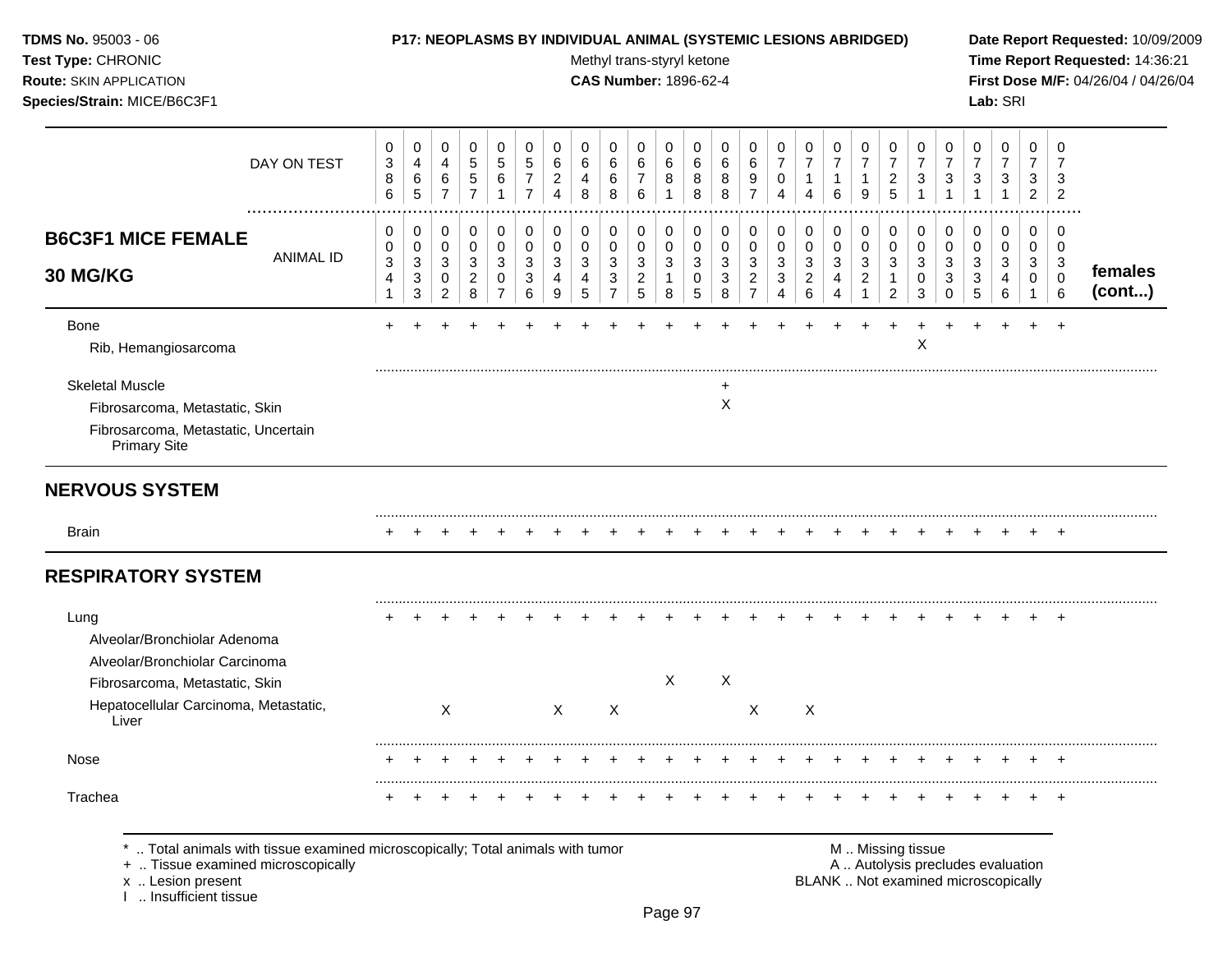**Test Type:** CHRONIC **TEST CHRONIC Test Type:** CHRONIC **TEREONIC CHARGE CONFERENCES THE Report Requested:** 14:36:21 **Route:** SKIN APPLICATION **CAS Number:** 1896-62-4 **First Dose M/F:** 04/26/04 / 04/26/04

 

 

#### **Species/Strain:** MICE/B6C3F1 **Lab:** SRI DAY ON TEST  $\bar{7}$   $\overline{7}$   $\overline{7}$   $\overline{7}$  ................................................................................................................................................................. **B6C3F1 MICE FEMALE**

| 30 MG/KG                     | ANIMAL ID | 3<br>4 | 3<br>3<br>3 | 3<br>0<br>C | 3<br>$\Omega$<br>8 | 3 | 3<br>3<br>6 | 3<br>4<br>9 | 3<br>4 | 3<br>3 | 3<br>$\sim$<br>G | 3<br>8 | J | 3<br>3<br>8 | 3<br>ົ<br>$\epsilon$ | 3<br>3<br>4 | 3<br>$\sim$<br>∠<br>6 | 3<br>4<br>4 | 3<br>$\sim$ | 3<br>◠   | -3<br>⌒ | 3<br>3<br>U | 3<br>3<br>5 | 3<br>4<br>6 | 3<br>υ | 3<br>6 | females<br>$($ cont $)$ |
|------------------------------|-----------|--------|-------------|-------------|--------------------|---|-------------|-------------|--------|--------|------------------|--------|---|-------------|----------------------|-------------|-----------------------|-------------|-------------|----------|---------|-------------|-------------|-------------|--------|--------|-------------------------|
|                              |           |        |             |             |                    |   |             |             |        |        |                  |        |   |             |                      |             |                       |             |             |          |         |             |             |             |        |        |                         |
| <b>SPECIAL SENSES SYSTEM</b> |           |        |             |             |                    |   |             |             |        |        |                  |        |   |             |                      |             |                       |             |             |          |         |             |             |             |        |        |                         |
| Eye                          |           |        |             | $\div$      | $+$                |   | $+ +$       |             | A      |        |                  |        |   |             |                      | $\div$      |                       |             |             |          |         |             |             |             | ÷      | $\pm$  |                         |
| Harderian Gland<br>Adenoma   |           |        |             |             |                    |   |             |             |        |        |                  |        |   |             |                      |             |                       |             |             | $+$<br>X | м       | X           |             |             | Χ      | $\div$ |                         |
| Carcinoma                    |           |        |             |             |                    |   | ∧           |             |        |        |                  |        |   |             |                      |             |                       |             |             |          |         |             |             |             |        |        |                         |
| <b>URINARY SYSTEM</b>        |           |        |             |             |                    |   |             |             |        |        |                  |        |   |             |                      |             |                       |             |             |          |         |             |             |             |        |        |                         |

| <b>Kidnev</b>  |  |  |  |  |  |  |  |  |  |  |  |  |  |
|----------------|--|--|--|--|--|--|--|--|--|--|--|--|--|
| Leiomyosarcoma |  |  |  |  |  |  |  |  |  |  |  |  |  |

# **SYSTEMIC LESIONS**

| Multiple Organ      |  |  |  |  |  |  |  |  |         |  |  |  |  |  |
|---------------------|--|--|--|--|--|--|--|--|---------|--|--|--|--|--|
| Histiocytic Sarcoma |  |  |  |  |  |  |  |  |         |  |  |  |  |  |
| Lymphoma Malignant  |  |  |  |  |  |  |  |  | x x x x |  |  |  |  |  |

\* .. Total animals with tissue examined microscopically; Total animals with tumor  $\blacksquare$  M .. Missing tissue<br>A .. Autolysis preclu A .. Autolysis preclu A

ANIMAL ID

I .. Insufficient tissue

A .. Autolysis precludes evaluation x .. Lesion present **BLANK** .. Not examined microscopically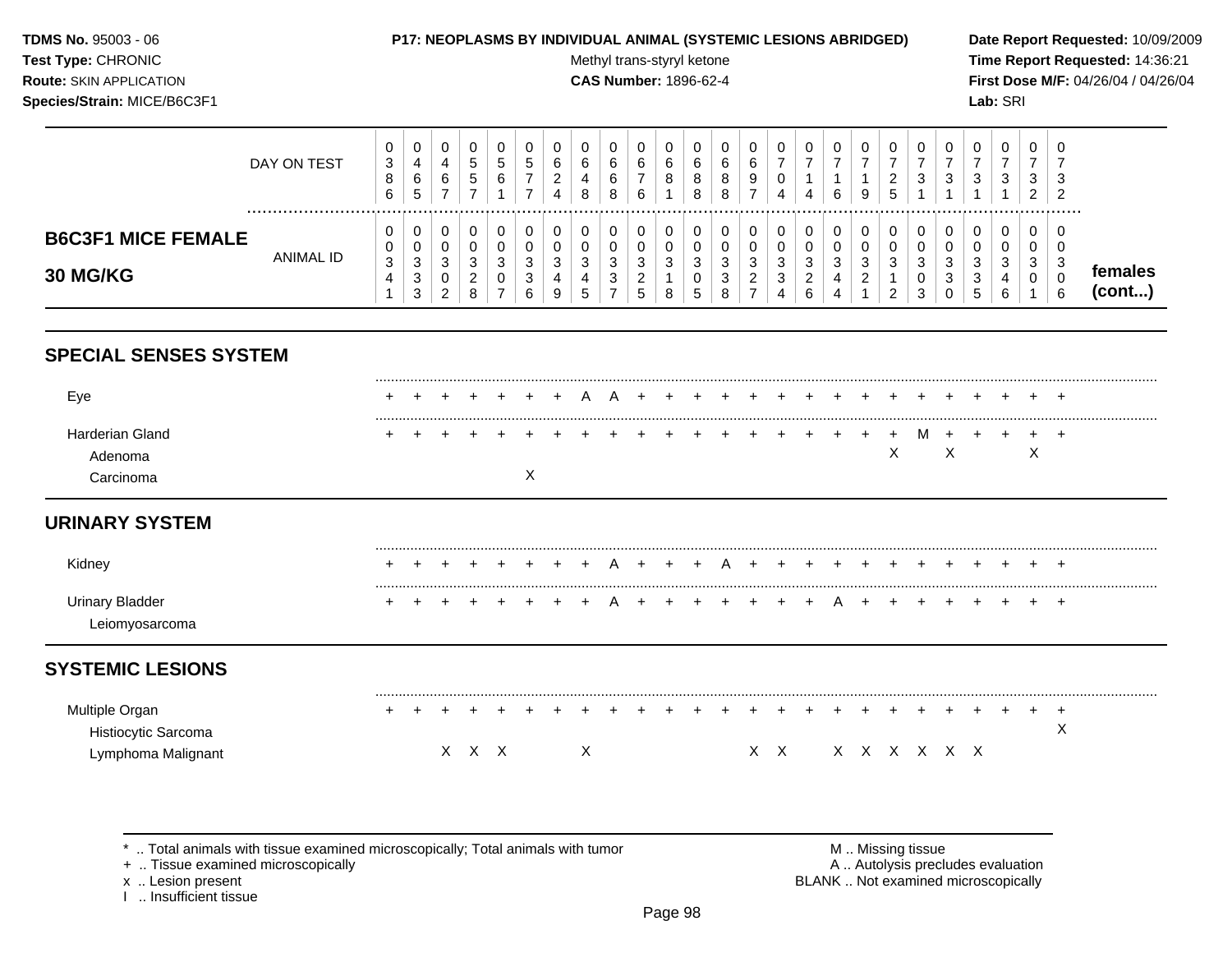Test Type: CHRONIC **Test Type:** CHRONIC **Test Type:** CHRONIC **Time Report Requested:** 14:36:21 **Route:** SKIN APPLICATION **CAS Number:** 1896-62-4 **First Dose M/F:** 04/26/04 / 04/26/04 **Species/Strain:** MICE/B6C3F1 **Lab:** SRI

|                                                                                        | DAY ON TEST           | 0<br>$\boldsymbol{7}$<br>$\ensuremath{\mathsf{3}}$<br>$\overline{2}$ | $\pmb{0}$<br>$\overline{7}$<br>$\mathbf{3}$<br>$\overline{c}$ | 0<br>$\overline{7}$<br>3<br>$\overline{c}$               | 0<br>$\overline{7}$<br>3<br>$\overline{2}$ | 0<br>$\overline{7}$<br>$\sqrt{3}$<br>$\overline{2}$ | 0<br>$\overline{7}$<br>3<br>$\overline{2}$             | 0<br>$\overline{7}$<br>3<br>2                                                | 0<br>$\overline{7}$<br>$\mathbf{3}$<br>$\overline{2}$              | 0<br>$\overline{7}$<br>$\ensuremath{\mathsf{3}}$<br>$\overline{2}$ | 0<br>$\overline{7}$<br>3<br>$\overline{2}$              | 0<br>$\overline{7}$<br>$\mathbf{3}$<br>$\overline{2}$                | 0<br>$\overline{7}$<br>3<br>$\overline{2}$              | 0<br>$\overline{7}$<br>3<br>3                        | 0<br>$\overline{7}$<br>$\mathbf{3}$<br>3      | 0<br>$\overline{7}$<br>$\mathbf{3}$<br>3            | 0<br>$\overline{7}$<br>$\sqrt{3}$<br>3                           | 0<br>$\overline{7}$<br>3<br>3                     | 0<br>$\overline{7}$<br>$\sqrt{3}$<br>3                       | 0<br>$\overline{7}$<br>3<br>3                                      | 0<br>$\overline{7}$<br>$\mathbf{3}$<br>3                  | 0<br>$\overline{7}$<br>3<br>3                                   | 0<br>$\overline{7}$<br>3<br>3                     | 0<br>$\overline{7}$<br>3<br>3 | 0<br>$\overline{7}$<br>3<br>3                | 0<br>$\overline{7}$<br>3<br>3                             |               |
|----------------------------------------------------------------------------------------|-----------------------|----------------------------------------------------------------------|---------------------------------------------------------------|----------------------------------------------------------|--------------------------------------------|-----------------------------------------------------|--------------------------------------------------------|------------------------------------------------------------------------------|--------------------------------------------------------------------|--------------------------------------------------------------------|---------------------------------------------------------|----------------------------------------------------------------------|---------------------------------------------------------|------------------------------------------------------|-----------------------------------------------|-----------------------------------------------------|------------------------------------------------------------------|---------------------------------------------------|--------------------------------------------------------------|--------------------------------------------------------------------|-----------------------------------------------------------|-----------------------------------------------------------------|---------------------------------------------------|-------------------------------|----------------------------------------------|-----------------------------------------------------------|---------------|
| <b>B6C3F1 MICE FEMALE</b><br>30 MG/KG                                                  | .<br><b>ANIMAL ID</b> | 0<br>0<br>$\mathbf{3}$<br>0<br>8                                     | 0<br>$\pmb{0}$<br>$\mathbf{3}$<br>$\pmb{0}$<br>9              | 0<br>$\pmb{0}$<br>$\sqrt{3}$<br>$\mathbf{1}$<br>$\Omega$ | 0<br>$\Omega$<br>3<br>$\mathbf{1}$<br>4    | 0<br>$\mathbf 0$<br>$\sqrt{3}$<br>$\mathbf{1}$<br>5 | $\mathbf 0$<br>$\mathbf 0$<br>3<br>$\overline{1}$<br>6 | $\pmb{0}$<br>$\mathsf 0$<br>$\ensuremath{\mathsf{3}}$<br>$\overline{c}$<br>3 | 0<br>$\pmb{0}$<br>$\mathbf{3}$<br>$\overline{c}$<br>$\overline{4}$ | 0<br>0<br>$\mathbf{3}$<br>$\mathbf{3}$                             | 0<br>$\mathbf 0$<br>$\mathbf{3}$<br>$\overline{4}$<br>3 | 0<br>$\mathbf 0$<br>$\mathbf{3}$<br>$\overline{4}$<br>$\overline{7}$ | 0<br>$\mathbf 0$<br>$\mathbf{3}$<br>$\overline{4}$<br>8 | 0<br>$\mathbf 0$<br>$\mathbf{3}$<br>$\mathbf 0$<br>4 | 0<br>$\pmb{0}$<br>$\mathbf{3}$<br>$\mathbf 1$ | 0<br>$\pmb{0}$<br>$\mathbf{3}$<br>$\mathbf{1}$<br>3 | 0<br>$\pmb{0}$<br>$\mathbf{3}$<br>$\mathbf{1}$<br>$\overline{7}$ | 0<br>$\pmb{0}$<br>$\sqrt{3}$<br>$\mathbf{1}$<br>9 | 0<br>$\pmb{0}$<br>$\sqrt{3}$<br>$\boldsymbol{2}$<br>$\Omega$ | 0<br>$\pmb{0}$<br>$\mathbf{3}$<br>$\overline{c}$<br>$\overline{2}$ | 0<br>$\mathbf 0$<br>$\mathbf{3}$<br>$\boldsymbol{2}$<br>9 | $\mathbf 0$<br>$\mathbf 0$<br>3<br>$\sqrt{3}$<br>$\overline{2}$ | 0<br>$\mathbf 0$<br>$\sqrt{3}$<br>$\sqrt{3}$<br>9 | 0<br>0<br>3<br>4<br>$\Omega$  | 0<br>$\mathbf 0$<br>3<br>4<br>$\overline{2}$ | $\mathbf 0$<br>$\Omega$<br>3<br>$\sqrt{5}$<br>$\mathbf 0$ | * TOTALS      |
| <b>ALIMENTARY SYSTEM</b>                                                               |                       |                                                                      |                                                               |                                                          |                                            |                                                     |                                                        |                                                                              |                                                                    |                                                                    |                                                         |                                                                      |                                                         |                                                      |                                               |                                                     |                                                                  |                                                   |                                                              |                                                                    |                                                           |                                                                 |                                                   |                               |                                              |                                                           |               |
| Esophagus                                                                              |                       |                                                                      |                                                               |                                                          |                                            |                                                     |                                                        |                                                                              |                                                                    |                                                                    |                                                         |                                                                      |                                                         |                                                      |                                               |                                                     |                                                                  |                                                   |                                                              |                                                                    |                                                           |                                                                 |                                                   |                               |                                              |                                                           | 50            |
| Gallbladder                                                                            |                       |                                                                      |                                                               |                                                          |                                            |                                                     |                                                        |                                                                              |                                                                    |                                                                    |                                                         |                                                                      |                                                         |                                                      |                                               |                                                     |                                                                  |                                                   |                                                              |                                                                    |                                                           |                                                                 |                                                   | $\ddot{}$                     |                                              | M +                                                       | 40            |
| Intestine Large, Cecum<br>Carcinoma                                                    |                       |                                                                      |                                                               |                                                          |                                            |                                                     |                                                        |                                                                              |                                                                    |                                                                    |                                                         |                                                                      |                                                         | $\mathsf X$                                          |                                               |                                                     |                                                                  |                                                   |                                                              |                                                                    |                                                           |                                                                 |                                                   |                               |                                              |                                                           | 45<br>1       |
| Intestine Large, Colon                                                                 |                       |                                                                      |                                                               |                                                          |                                            |                                                     |                                                        |                                                                              |                                                                    |                                                                    |                                                         |                                                                      |                                                         |                                                      |                                               |                                                     |                                                                  |                                                   |                                                              |                                                                    |                                                           |                                                                 |                                                   |                               |                                              |                                                           | 42            |
| Intestine Large, Rectum                                                                |                       |                                                                      |                                                               |                                                          |                                            |                                                     | м                                                      |                                                                              |                                                                    |                                                                    |                                                         |                                                                      |                                                         |                                                      |                                               |                                                     |                                                                  |                                                   |                                                              |                                                                    |                                                           |                                                                 |                                                   |                               |                                              |                                                           | 43            |
| Intestine Small, Duodenum                                                              |                       |                                                                      |                                                               |                                                          |                                            |                                                     |                                                        |                                                                              |                                                                    |                                                                    |                                                         |                                                                      |                                                         |                                                      |                                               |                                                     |                                                                  |                                                   |                                                              |                                                                    |                                                           |                                                                 |                                                   |                               |                                              |                                                           | 43            |
| Intestine Small, Ileum                                                                 |                       |                                                                      |                                                               |                                                          |                                            |                                                     |                                                        |                                                                              |                                                                    |                                                                    |                                                         |                                                                      |                                                         |                                                      |                                               |                                                     |                                                                  |                                                   |                                                              |                                                                    |                                                           |                                                                 |                                                   |                               |                                              |                                                           | 42            |
| Intestine Small, Jejunum                                                               |                       |                                                                      |                                                               |                                                          |                                            |                                                     |                                                        |                                                                              |                                                                    |                                                                    |                                                         |                                                                      |                                                         |                                                      |                                               |                                                     |                                                                  |                                                   |                                                              |                                                                    |                                                           |                                                                 |                                                   |                               |                                              |                                                           | 42            |
| Liver<br>Hemangiosarcoma<br>Hepatocellular Adenoma<br>Hepatocellular Adenoma, Multiple |                       | X                                                                    |                                                               | X                                                        | $\times$                                   | $\times$                                            | $\sf X$                                                |                                                                              | $X$ $X$                                                            |                                                                    |                                                         | X X X                                                                |                                                         |                                                      | $X$ $X$                                       |                                                     |                                                                  | X                                                 |                                                              | $X$ $X$                                                            | X                                                         |                                                                 | $X$ $X$                                           |                               | X                                            | Χ                                                         | 50<br>9<br>28 |
| Hepatocellular Carcinoma                                                               |                       |                                                                      | $\times$                                                      |                                                          | X                                          |                                                     |                                                        | X                                                                            |                                                                    |                                                                    |                                                         |                                                                      |                                                         |                                                      |                                               | $X$ $X$                                             |                                                                  |                                                   |                                                              |                                                                    |                                                           |                                                                 |                                                   |                               |                                              |                                                           | 12            |

\* .. Total animals with tissue examined microscopically; Total animals with tumor M .. Missing tissue M .. Missing tissue<br>A .. Autolysis precludes evaluation<br>A .. Autolysis precludes evaluation

+ .. Tissue examined microscopically

x .. Lesion present<br>I .. Insufficient tissue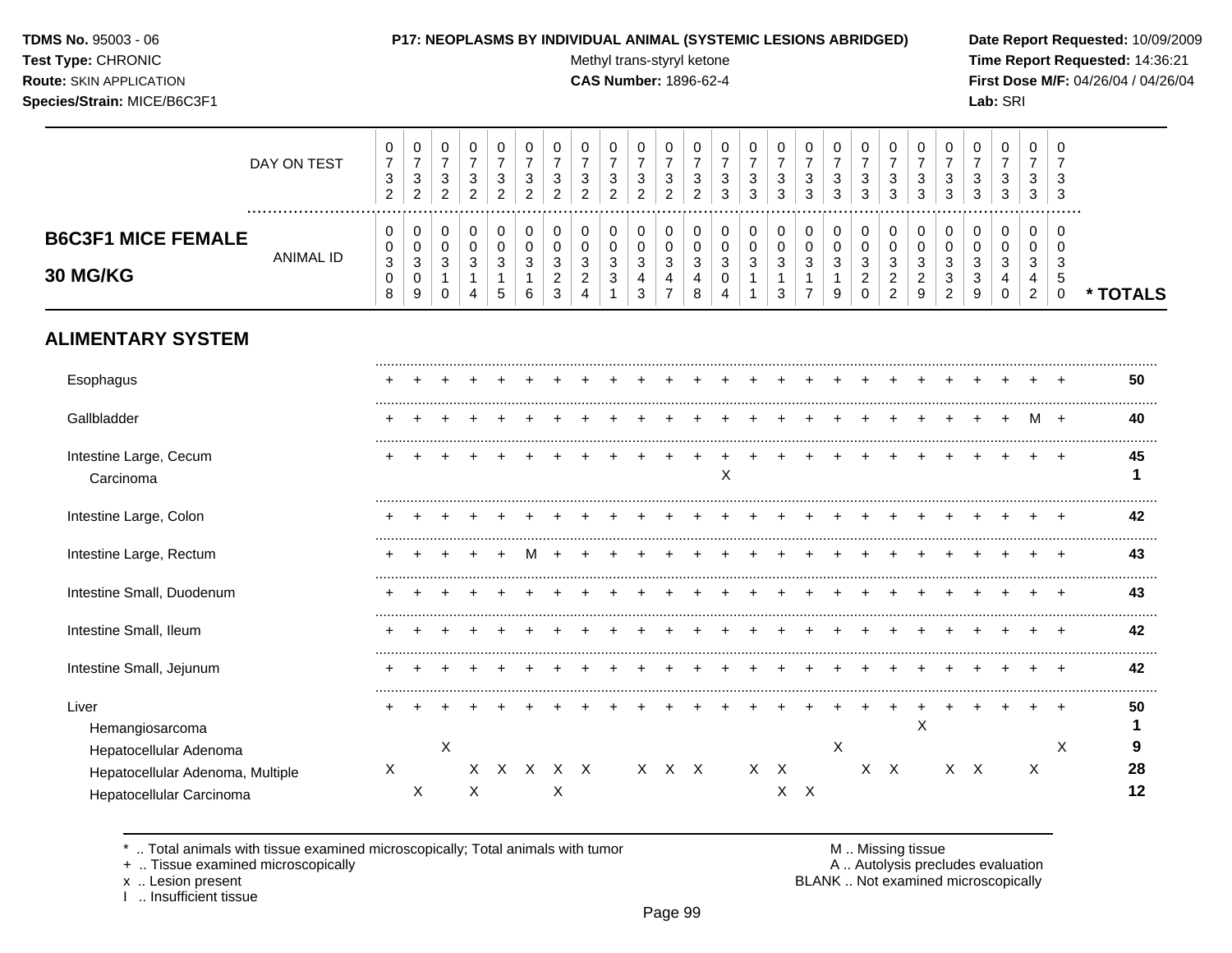Test Type: CHRONIC **Test Type:** CHRONIC **Test Type:** CHRONIC **Time Report Requested:** 14:36:21 **Route:** SKIN APPLICATION **CAS Number:** 1896-62-4 **First Dose M/F:** 04/26/04 / 04/26/04 **Species/Strain:** MICE/B6C3F1 **Lab:** SRI

|                                                                                                                       | DAY ON TEST      | 0<br>$\overline{7}$                         | 0<br>$\overline{7}$            | 0<br>$\overline{7}$                           | 0<br>$\overline{7}$        | 0<br>$\overline{7}$ | 0<br>$\overline{7}$          | 0<br>$\overline{7}$ | 0<br>$\overline{7}$            | 0<br>$\overline{7}$                         | 0<br>$\overline{7}$          | 0<br>$\overline{7}$ | 0<br>$\overline{7}$          | 0<br>$\overline{7}$         | 0<br>$\overline{7}$ | 0<br>$\overline{7}$ | 0<br>$\overline{7}$             | 0<br>$\overline{7}$          | 0<br>$\overline{7}$              | 0<br>$\overline{7}$          | 0<br>$\overline{7}$            | 0<br>$\overline{7}$     | 0<br>$\overline{7}$               | 0<br>$\overline{7}$ | 0<br>$\overline{7}$ | $\mathbf 0$<br>$\overline{7}$ |                    |
|-----------------------------------------------------------------------------------------------------------------------|------------------|---------------------------------------------|--------------------------------|-----------------------------------------------|----------------------------|---------------------|------------------------------|---------------------|--------------------------------|---------------------------------------------|------------------------------|---------------------|------------------------------|-----------------------------|---------------------|---------------------|---------------------------------|------------------------------|----------------------------------|------------------------------|--------------------------------|-------------------------|-----------------------------------|---------------------|---------------------|-------------------------------|--------------------|
|                                                                                                                       |                  | $\ensuremath{\mathsf{3}}$<br>$\overline{2}$ | $\sqrt{3}$<br>$\boldsymbol{2}$ | $\ensuremath{\mathsf{3}}$<br>$\boldsymbol{2}$ | 3<br>$\overline{c}$        | 3<br>$\overline{2}$ | 3<br>$\overline{c}$          | 3<br>$\overline{c}$ | $\sqrt{3}$<br>$\overline{c}$   | $\ensuremath{\mathsf{3}}$<br>$\overline{c}$ | $\sqrt{3}$<br>$\overline{c}$ | 3<br>$\overline{a}$ | 3<br>$\overline{2}$          | 3<br>$\mathbf{3}$           | 3<br>$\mathbf{3}$   | 3<br>$\mathfrak{S}$ | $\mathbf{3}$<br>$\mathbf{3}$    | 3<br>$\mathbf{3}$            | 3<br>$\mathbf{3}$                | 3<br>$\mathbf{3}$            | 3<br>$\mathbf{3}$              | 3<br>$\sqrt{3}$         | 3<br>$\sqrt{3}$                   | 3<br>$\sqrt{3}$     | 3<br>3              | 3<br>3                        |                    |
| <b>B6C3F1 MICE FEMALE</b>                                                                                             |                  | 0<br>0                                      | 0<br>$\mathbf 0$               | $\pmb{0}$<br>0                                | $\mathbf 0$<br>$\mathbf 0$ | $\pmb{0}$<br>0      | 0<br>$\mathbf 0$             | 0<br>0              | 0<br>0                         | 0<br>0                                      | 0<br>$\mathbf 0$             | 0<br>0              | $\mathbf 0$<br>0             | 0<br>0                      | 0<br>$\mathbf 0$    | 0<br>$\mathsf 0$    | 0<br>0                          | $\mathbf 0$<br>0             | $\mathbf 0$<br>$\mathbf 0$       | 0<br>$\mathbf 0$             | $\mathbf 0$<br>0               | $\Omega$<br>$\mathbf 0$ | $\Omega$<br>$\Omega$              | 0<br>$\mathbf 0$    | 0<br>$\mathbf 0$    | $\Omega$<br>$\mathbf 0$       |                    |
| 30 MG/KG                                                                                                              | <b>ANIMAL ID</b> | $\ensuremath{\mathsf{3}}$<br>$\pmb{0}$      | $\mathbf{3}$<br>0              | $\sqrt{3}$<br>$\mathbf{1}$                    | $\mathbf{3}$<br>1          | 3<br>$\mathbf 1$    | $\mathbf{3}$<br>$\mathbf{1}$ | 3<br>$\overline{2}$ | $\mathbf{3}$<br>$\overline{2}$ | $\ensuremath{\mathsf{3}}$<br>$\sqrt{3}$     | $\sqrt{3}$<br>4              | 3<br>4              | $\sqrt{3}$<br>$\overline{4}$ | $\mathbf{3}$<br>$\mathbf 0$ | $\mathbf{3}$<br>-1  | $\mathbf{3}$<br>1   | $\ensuremath{\mathsf{3}}$<br>-1 | $\mathbf{3}$<br>$\mathbf{1}$ | $\mathbf{3}$<br>$\boldsymbol{2}$ | $\sqrt{3}$<br>$\overline{c}$ | $\sqrt{3}$<br>$\boldsymbol{2}$ | 3<br>3                  | $\sqrt{3}$<br>3                   | 3<br>4              | 3<br>4              | 3<br>5                        |                    |
|                                                                                                                       |                  | 8                                           | 9                              | 0                                             | 4                          | 5                   | 6                            | 3                   | $\overline{4}$                 | $\mathbf{1}$                                | $\mathbf{3}$                 | $\overline{7}$      | 8                            | 4                           | -1                  | 3                   | $\overline{7}$                  | 9                            | $\mathbf 0$                      | $\overline{2}$               | 9                              | $\overline{c}$          | 9                                 | $\Omega$            | $\overline{2}$      | $\mathbf 0$                   | * TOTALS           |
| Hepatocellular Carcinoma, Multiple                                                                                    |                  |                                             |                                |                                               |                            |                     |                              |                     |                                |                                             | X                            |                     |                              |                             |                     |                     |                                 |                              |                                  |                              |                                | X                       |                                   |                     |                     |                               | 3                  |
| Mesentery                                                                                                             |                  |                                             |                                |                                               |                            |                     |                              |                     |                                |                                             |                              |                     |                              |                             |                     |                     |                                 |                              |                                  |                              |                                |                         |                                   |                     |                     |                               | 17                 |
| Pancreas                                                                                                              |                  |                                             |                                |                                               |                            |                     |                              |                     |                                |                                             |                              |                     |                              |                             |                     |                     |                                 |                              |                                  |                              |                                |                         |                                   |                     |                     |                               | 49                 |
| Salivary Glands                                                                                                       |                  |                                             |                                |                                               |                            |                     |                              |                     |                                |                                             |                              |                     |                              |                             |                     |                     |                                 |                              |                                  |                              |                                |                         |                                   |                     |                     |                               | 50                 |
| Stomach, Forestomach<br>Squamous Cell Papilloma                                                                       |                  |                                             |                                |                                               |                            |                     |                              |                     |                                |                                             |                              |                     |                              |                             |                     |                     |                                 |                              |                                  |                              |                                |                         |                                   |                     |                     |                               | 50<br>$\mathbf{2}$ |
| Stomach, Glandular                                                                                                    |                  |                                             |                                |                                               |                            |                     |                              |                     |                                |                                             |                              |                     |                              |                             |                     |                     |                                 |                              |                                  |                              |                                |                         |                                   |                     |                     |                               | 48                 |
| <b>CARDIOVASCULAR SYSTEM</b>                                                                                          |                  |                                             |                                |                                               |                            |                     |                              |                     |                                |                                             |                              |                     |                              |                             |                     |                     |                                 |                              |                                  |                              |                                |                         |                                   |                     |                     |                               |                    |
| Heart                                                                                                                 |                  |                                             |                                |                                               |                            |                     |                              |                     |                                |                                             |                              |                     |                              |                             |                     |                     |                                 |                              |                                  |                              |                                |                         |                                   |                     |                     |                               | 50                 |
| <b>ENDOCRINE SYSTEM</b>                                                                                               |                  |                                             |                                |                                               |                            |                     |                              |                     |                                |                                             |                              |                     |                              |                             |                     |                     |                                 |                              |                                  |                              |                                |                         |                                   |                     |                     |                               |                    |
| <b>Adrenal Cortex</b>                                                                                                 |                  |                                             |                                |                                               |                            |                     |                              |                     |                                |                                             |                              |                     |                              |                             |                     |                     |                                 |                              |                                  |                              |                                |                         |                                   |                     |                     |                               | 50                 |
| Hepatocellular Carcinoma, Metastatic,<br>Liver                                                                        |                  |                                             |                                |                                               |                            |                     |                              |                     |                                |                                             |                              |                     |                              |                             |                     |                     |                                 |                              |                                  |                              |                                |                         |                                   |                     |                     |                               | 1                  |
| Capsule, Adenoma                                                                                                      |                  |                                             |                                |                                               |                            |                     |                              |                     |                                |                                             |                              |                     |                              |                             |                     |                     |                                 |                              |                                  |                              |                                |                         |                                   |                     |                     |                               |                    |
|                                                                                                                       |                  |                                             |                                |                                               |                            |                     |                              |                     |                                |                                             |                              |                     |                              |                             |                     |                     |                                 |                              |                                  |                              |                                |                         |                                   |                     |                     |                               |                    |
| *  Total animals with tissue examined microscopically; Total animals with tumor<br>+  Tissue examined microscopically |                  |                                             |                                |                                               |                            |                     |                              |                     |                                |                                             |                              |                     |                              |                             |                     |                     |                                 |                              |                                  |                              | M  Missing tissue              |                         | A  Autolysis precludes evaluation |                     |                     |                               |                    |

x .. Lesion present<br>I .. Insufficient tissue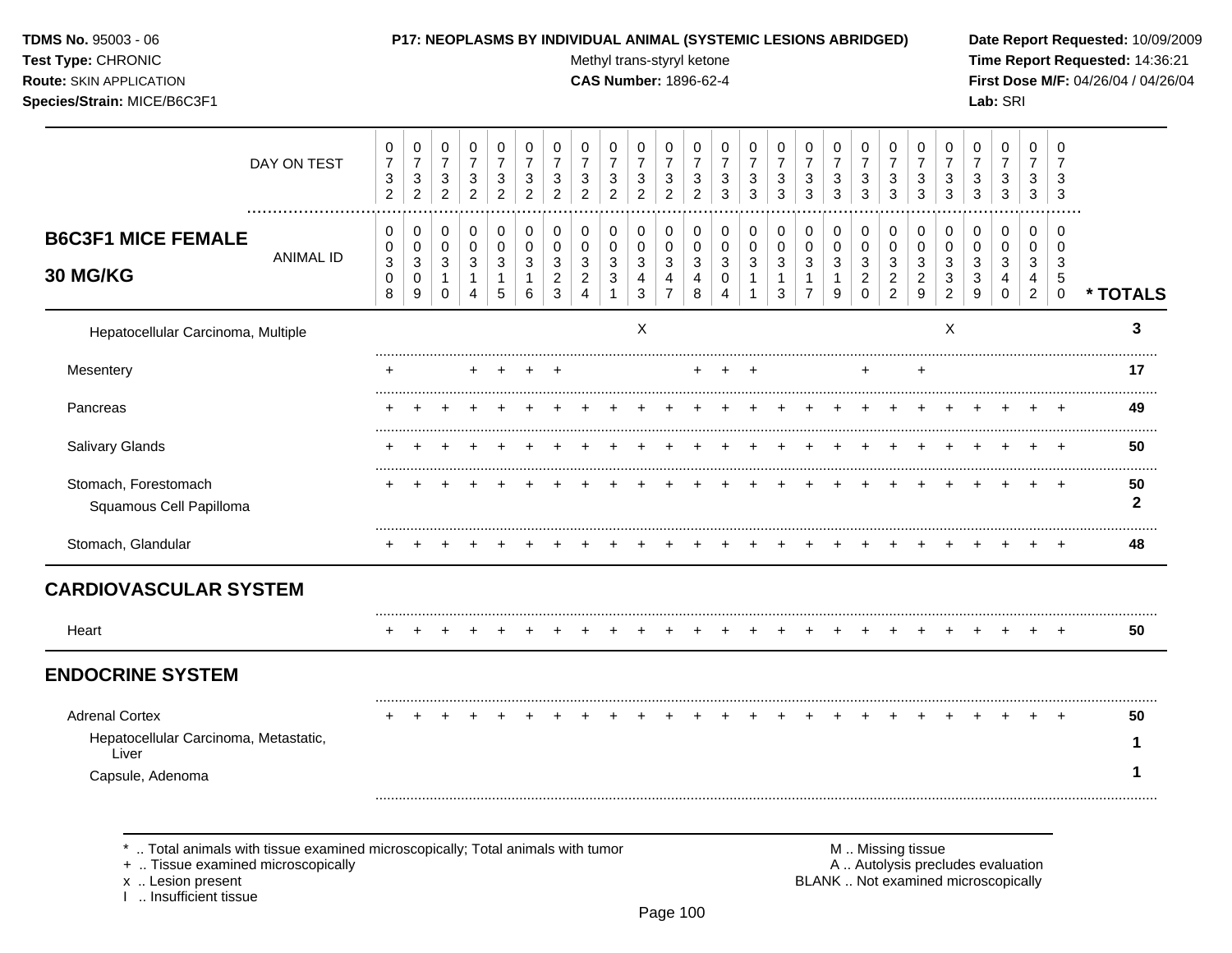**Test Type:** CHRONIC **Trans-styryl ketone** Methyl trans-styryl ketone **Time Report Requested:** 14:36:21 **Route:** SKIN APPLICATION **CAS Number:** 1896-62-4 **First Dose M/F:** 04/26/04 / 04/26/04 **Species/Strain:** MICE/B6C3F1 **Lab:** SRI

| DAY ON TEST                                                                               | 0<br>$\boldsymbol{7}$<br>$\mathbf{3}$<br>$\overline{2}$ | 0<br>$\boldsymbol{7}$<br>$\mathbf{3}$<br>$\overline{c}$           | 0<br>$\overline{7}$<br>$\sqrt{3}$<br>$\overline{c}$                          | 0<br>$\overline{7}$<br>3<br>$\overline{c}$ | 0<br>$\overline{7}$<br>3<br>2 | 0<br>$\overline{7}$<br>3<br>$\overline{2}$ | $\Omega$<br>$\overline{7}$<br>3<br>$\overline{2}$ | 0<br>$\overline{7}$<br>3<br>$\overline{2}$                 | 0<br>$\overline{7}$<br>$\mathbf{3}$<br>$\overline{2}$ | 0<br>$\overline{7}$<br>$\mathbf{3}$<br>$\overline{2}$ | $\mathbf 0$<br>$\overline{7}$<br>$\sqrt{3}$<br>$\overline{c}$ | 0<br>$\overline{7}$<br>3<br>$\overline{c}$ | 0<br>$\overline{7}$<br>3<br>3    | 0<br>$\overline{7}$<br>3<br>3 | 0<br>$\overline{7}$<br>$\mathbf{3}$<br>3           | 0<br>$\overline{7}$<br>3<br>3                           | 0<br>$\overline{7}$<br>3<br>3                             | $\mathbf 0$<br>$\overline{7}$<br>$\sqrt{3}$<br>3              | 0<br>$\overline{7}$<br>3<br>3                            | 0<br>$\overline{7}$<br>3<br>3                           | 0<br>7<br>3<br>3      | $\Omega$<br>3<br>3    | 0<br>3<br>3                  | $\mathbf 0$<br>7<br>3<br>3         | $\Omega$<br>7<br>3<br>3                   |                    |
|-------------------------------------------------------------------------------------------|---------------------------------------------------------|-------------------------------------------------------------------|------------------------------------------------------------------------------|--------------------------------------------|-------------------------------|--------------------------------------------|---------------------------------------------------|------------------------------------------------------------|-------------------------------------------------------|-------------------------------------------------------|---------------------------------------------------------------|--------------------------------------------|----------------------------------|-------------------------------|----------------------------------------------------|---------------------------------------------------------|-----------------------------------------------------------|---------------------------------------------------------------|----------------------------------------------------------|---------------------------------------------------------|-----------------------|-----------------------|------------------------------|------------------------------------|-------------------------------------------|--------------------|
| <b>B6C3F1 MICE FEMALE</b><br><b>ANIMAL ID</b><br>30 MG/KG                                 | 0<br>0<br>$\ensuremath{\mathsf{3}}$<br>0<br>8           | 0<br>$\mathbf 0$<br>$\mathbf{3}$<br>$\pmb{0}$<br>$\boldsymbol{9}$ | 0<br>$\mathbf 0$<br>$\ensuremath{\mathsf{3}}$<br>$\mathbf{1}$<br>$\mathbf 0$ | 0<br>$\pmb{0}$<br>3<br>$\mathbf{1}$<br>4   | 0<br>0<br>3<br>-1<br>5        | 0<br>0<br>3<br>-1<br>6                     | 0<br>0<br>$\mathbf{3}$<br>$\overline{c}$<br>3     | 0<br>0<br>$\mathbf{3}$<br>$\overline{2}$<br>$\overline{4}$ | 0<br>0<br>$\sqrt{3}$<br>3                             | 0<br>$\pmb{0}$<br>3<br>4<br>3                         | 0<br>$\pmb{0}$<br>$\sqrt{3}$<br>4<br>$\overline{7}$           | 0<br>0<br>$\sqrt{3}$<br>4<br>8             | 0<br>0<br>$\mathbf{3}$<br>0<br>4 | 0<br>$\mathbf 0$<br>3<br>1    | $\pmb{0}$<br>$\pmb{0}$<br>$\mathfrak{S}$<br>1<br>3 | 0<br>$\mathbf 0$<br>3<br>$\mathbf{1}$<br>$\overline{7}$ | 0<br>$\mathbf 0$<br>$\mathbf{3}$<br>1<br>$\boldsymbol{9}$ | 0<br>$\pmb{0}$<br>$\sqrt{3}$<br>$\overline{2}$<br>$\mathbf 0$ | 0<br>0<br>$\sqrt{3}$<br>$\overline{2}$<br>$\overline{a}$ | 0<br>$\mathbf 0$<br>$\mathbf{3}$<br>$\overline{2}$<br>9 | 0<br>0<br>3<br>3<br>2 | 0<br>0<br>3<br>3<br>9 | 0<br>0<br>3<br>4<br>$\Omega$ | 0<br>0<br>3<br>4<br>$\overline{c}$ | 0<br>$\mathbf 0$<br>3<br>5<br>$\mathbf 0$ | * TOTALS           |
| Adrenal Medulla<br>Pheochromocytoma Benign<br>Pheochromocytoma Malignant                  |                                                         |                                                                   | $\boldsymbol{\mathsf{X}}$                                                    |                                            |                               |                                            |                                                   |                                                            |                                                       |                                                       |                                                               |                                            |                                  |                               |                                                    |                                                         | X                                                         |                                                               |                                                          |                                                         |                       |                       |                              |                                    |                                           | 50                 |
| Islets, Pancreatic<br>Adenoma                                                             |                                                         | X                                                                 |                                                                              |                                            |                               |                                            |                                                   |                                                            |                                                       |                                                       |                                                               |                                            |                                  |                               |                                                    |                                                         |                                                           |                                                               |                                                          |                                                         |                       |                       |                              |                                    |                                           | 49<br>$\mathbf{2}$ |
| Parathyroid Gland                                                                         |                                                         |                                                                   |                                                                              |                                            |                               |                                            |                                                   |                                                            |                                                       |                                                       |                                                               |                                            |                                  |                               |                                                    |                                                         |                                                           |                                                               |                                                          |                                                         |                       |                       |                              |                                    |                                           | 46                 |
| <b>Pituitary Gland</b><br>Carcinoma<br>Pars Distalis, Adenoma<br>Pars Distalis, Carcinoma |                                                         |                                                                   |                                                                              |                                            |                               |                                            |                                                   |                                                            |                                                       |                                                       | X                                                             |                                            |                                  |                               | $\boldsymbol{\mathsf{X}}$                          |                                                         |                                                           |                                                               |                                                          |                                                         |                       |                       |                              | X                                  |                                           | 50                 |
| <b>Thyroid Gland</b><br>Follicular Cell, Adenoma<br>Follicular Cell, Carcinoma            |                                                         |                                                                   |                                                                              |                                            |                               |                                            |                                                   |                                                            |                                                       |                                                       |                                                               |                                            |                                  |                               |                                                    |                                                         |                                                           |                                                               | $\mathsf X$                                              |                                                         |                       |                       |                              |                                    |                                           | 49                 |
| <b>GENERAL BODY SYSTEM</b>                                                                |                                                         |                                                                   |                                                                              |                                            |                               |                                            |                                                   |                                                            |                                                       |                                                       |                                                               |                                            |                                  |                               |                                                    |                                                         |                                                           |                                                               |                                                          |                                                         |                       |                       |                              |                                    |                                           |                    |
| <b>Tissue NOS</b><br>Fibrosarcoma<br>Fibrosarcoma, Metastatic, Skin                       |                                                         |                                                                   |                                                                              |                                            |                               |                                            |                                                   |                                                            |                                                       |                                                       |                                                               |                                            |                                  |                               |                                                    |                                                         |                                                           |                                                               |                                                          |                                                         |                       |                       | +<br>X                       |                                    |                                           |                    |

\* .. Total animals with tissue examined microscopically; Total animals with tumor <br>
+ .. Tissue examined microscopically<br>
+ .. Tissue examined microscopically

+ .. Tissue examined microscopically<br>x .. Lesion present

I .. Insufficient tissue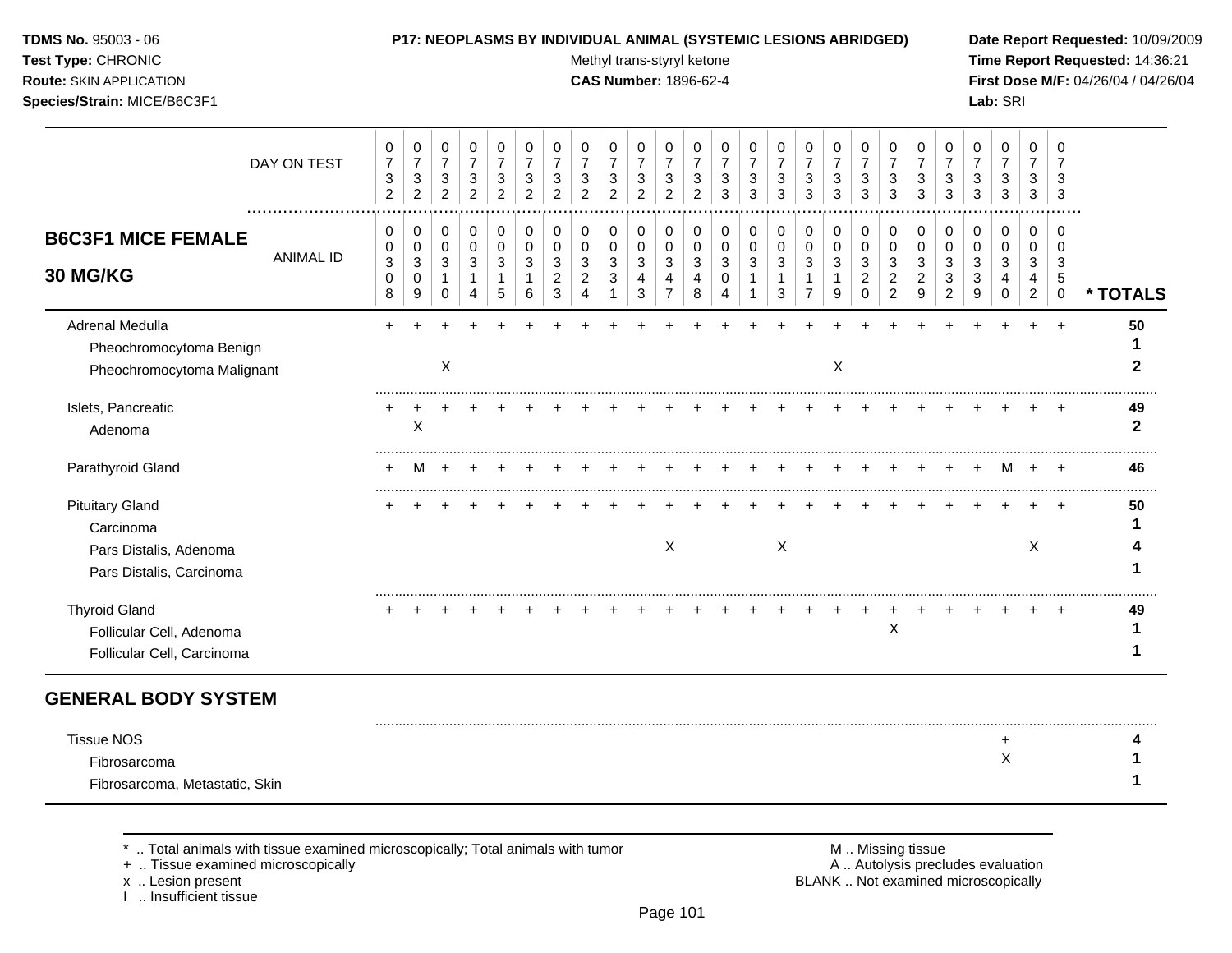Test Type: CHRONIC **Test Type:** CHRONIC **Test Type:** CHRONIC **Time Report Requested:** 14:36:21 **Route:** SKIN APPLICATION **CAS Number:** 1896-62-4 **First Dose M/F:** 04/26/04 / 04/26/04 **Species/Strain:** MICE/B6C3F1 **Lab:** SRI

|                                              | DAY ON TEST | $\mathbf{0}$<br>3<br>റ<br>∠ | 0<br>3<br>2                | u<br>3<br>ົ<br>∠ | З<br>ົ | ົ | υ<br>3<br>ົ | J<br>ົ               | U<br>3<br>◠      | 0<br>3<br>◠                | v<br>3<br>ົ<br>∠ | ు<br>റ | ◠ | υ<br>3<br>3      | J<br>З | U<br>3<br>3      | 0<br>ર<br>ັ<br>2<br>◡ | υ<br>3<br>3 | 3<br>3        | ν<br>3<br>3                  | - 12<br>3    | 0<br>3<br>3                 | 0<br>3<br>2<br>◡           | ν<br>3<br>3 | 0<br>-3<br>-3  |        |
|----------------------------------------------|-------------|-----------------------------|----------------------------|------------------|--------|---|-------------|----------------------|------------------|----------------------------|------------------|--------|---|------------------|--------|------------------|-----------------------|-------------|---------------|------------------------------|--------------|-----------------------------|----------------------------|-------------|----------------|--------|
| <b>B6C3F1 MICE FEMALE</b><br><b>30 MG/KG</b> | ANIMAL ID   | U<br>0<br>3<br>υ<br>8       | 0<br>0<br>◠<br>ت<br>υ<br>9 | u<br>u<br>3      |        |   | 0<br>3<br>6 | ി<br>c<br>$\epsilon$ | 0<br>U<br>3<br>_ | 0<br>0<br>◠<br>ت<br>ົ<br>ັ | υ<br>3           | - 2    |   | 0<br>υ<br>3<br>ν | ີ      | 0<br>0<br>3<br>ว | 0<br>0<br>◠<br>J      | U<br>3<br>9 | 3<br><u>.</u> | υ<br>3<br>◠<br><u>_</u><br>9 | ີ<br>$\cdot$ | 0<br>0<br>3<br>ึ<br>-3<br>9 | 0<br>0<br>◠<br>د<br>4<br>0 | U<br>دت     | 0<br>- 3<br>්ට | TOTALS |

## **GENITAL SYSTEM**

| <b>Clitoral Gland</b>                                             |  |  |  |  |  |  |   |  |  |  |  |  |  | 50 |
|-------------------------------------------------------------------|--|--|--|--|--|--|---|--|--|--|--|--|--|----|
| Ovary<br>Cystadenoma<br>Teratoma Benign<br>Bilateral, Cystadenoma |  |  |  |  |  |  | ↗ |  |  |  |  |  |  | 48 |
| Uterus<br>Polyp Stromal                                           |  |  |  |  |  |  |   |  |  |  |  |  |  | 49 |
|                                                                   |  |  |  |  |  |  |   |  |  |  |  |  |  |    |

## **HEMATOPOIETIC SYSTEM**

| <b>Bone Marrow</b><br>Hemangiosarcoma                                                                                                   |   |  |  |  |  |  |  |  |                                     |                   |  |                                   |  | 50 |
|-----------------------------------------------------------------------------------------------------------------------------------------|---|--|--|--|--|--|--|--|-------------------------------------|-------------------|--|-----------------------------------|--|----|
| Lymph Node                                                                                                                              | ÷ |  |  |  |  |  |  |  |                                     |                   |  |                                   |  | 15 |
| Mediastinal, Fibrosarcoma, Metastatic,<br>Skin                                                                                          |   |  |  |  |  |  |  |  |                                     |                   |  |                                   |  |    |
| Lymph Node, Mandibular                                                                                                                  |   |  |  |  |  |  |  |  |                                     |                   |  |                                   |  | 46 |
| Total animals with tissue examined microscopically; Total animals with tumor<br>+  Tissue examined microscopically<br>x  Lesion present |   |  |  |  |  |  |  |  | BLANK  Not examined microscopically | M  Missing tissue |  | A  Autolysis precludes evaluation |  |    |

x .. Lesion present<br>I .. Insufficient tissue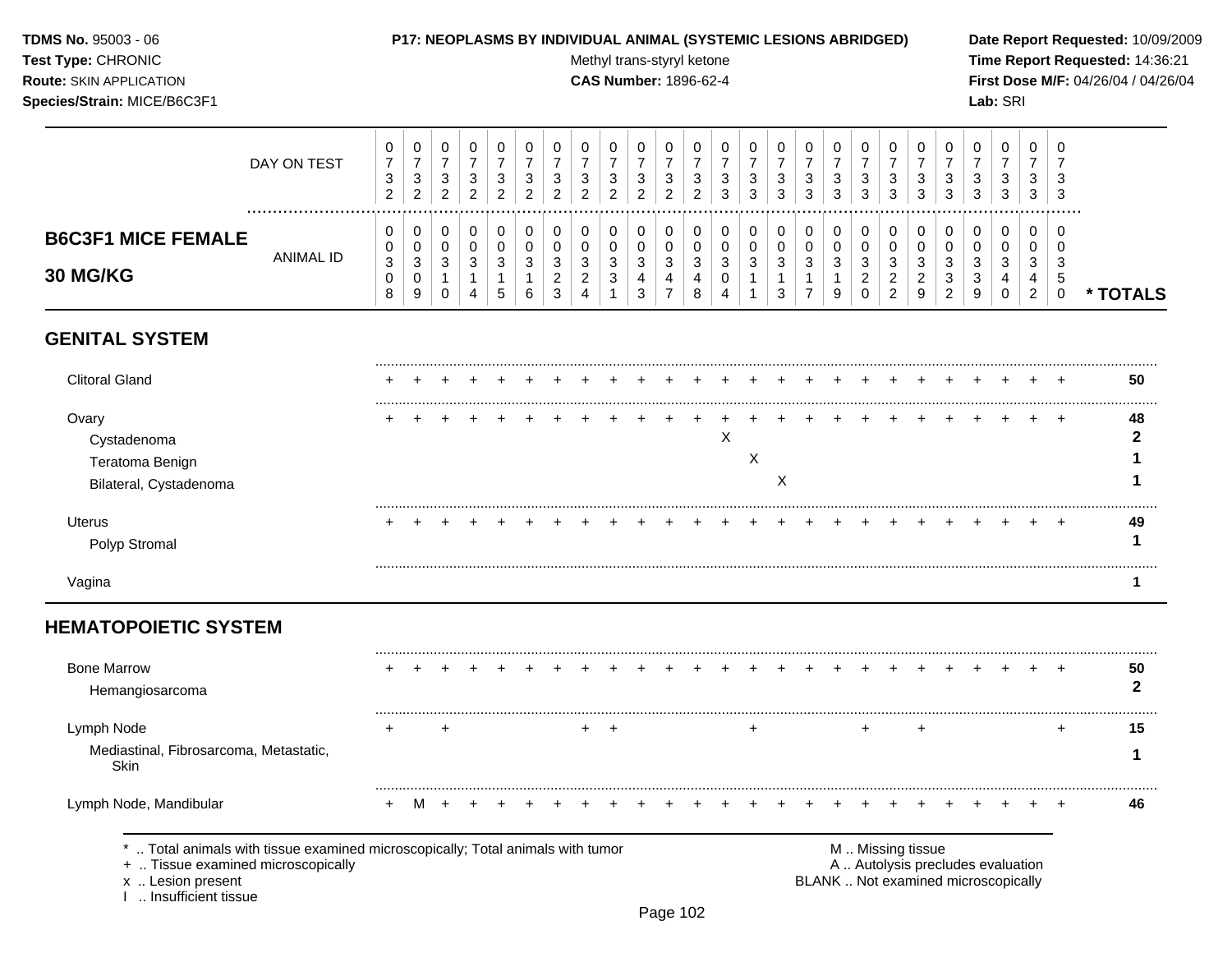**Test Type:** CHRONIC **The Report Requested:** 14:36:21 **Route:** SKIN APPLICATION **CAS Number:** 1896-62-4 **First Dose M/F:** 04/26/04 / 04/26/04 **Species/Strain:** MICE/B6C3F1 **Lab:** SRI

| DAY ON TEST                                               | 0<br>$\overline{7}$<br>3<br>$\overline{2}$ | 0<br>$\boldsymbol{7}$<br>$\ensuremath{\mathsf{3}}$<br>$\overline{2}$ | 0<br>$\boldsymbol{7}$<br>$\ensuremath{\mathsf{3}}$<br>$\overline{2}$ | 0<br>$\overline{7}$<br>$\sqrt{3}$<br>$\overline{2}$ | 0<br>$\overline{7}$<br>3<br>$\overline{2}$ | 0<br>$\overline{7}$<br>3<br>2 | 0<br>$\overline{7}$<br>3<br>$\mathfrak{p}$ | 0<br>$\overline{7}$<br>3<br>$\mathfrak{p}$         | 0<br>$\overline{7}$<br>3<br>$\overline{2}$       | 0<br>$\overline{7}$<br>$\mathbf{3}$<br>$\overline{2}$ | 0<br>$\overline{7}$<br>$\sqrt{3}$<br>2 | 0<br>7<br>3<br>$\overline{c}$ | 0<br>$\overline{7}$<br>3<br>3 | 0<br>$\overline{7}$<br>3<br>3 | 0<br>$\overline{7}$<br>$\ensuremath{\mathsf{3}}$<br>3 | 0<br>$\overline{7}$<br>3<br>3       | 0<br>$\boldsymbol{7}$<br>$\ensuremath{\mathsf{3}}$<br>3     | 0<br>$\overline{7}$<br>$\sqrt{3}$<br>3           | 0<br>$\overline{7}$<br>3<br>3          | $\mathbf 0$<br>$\overline{7}$<br>3<br>3 | 0<br>7<br>3<br>3 | 0<br>$\overline{7}$<br>3<br>3 | 0<br>7<br>3<br>3           | 0<br>$\overline{7}$<br>3<br>3 | 0<br>3<br>3             |          |
|-----------------------------------------------------------|--------------------------------------------|----------------------------------------------------------------------|----------------------------------------------------------------------|-----------------------------------------------------|--------------------------------------------|-------------------------------|--------------------------------------------|----------------------------------------------------|--------------------------------------------------|-------------------------------------------------------|----------------------------------------|-------------------------------|-------------------------------|-------------------------------|-------------------------------------------------------|-------------------------------------|-------------------------------------------------------------|--------------------------------------------------|----------------------------------------|-----------------------------------------|------------------|-------------------------------|----------------------------|-------------------------------|-------------------------|----------|
| <b>B6C3F1 MICE FEMALE</b><br><b>ANIMAL ID</b><br>30 MG/KG | 0<br>0<br>$\mathbf{3}$<br>0                | 0<br>$\pmb{0}$<br>$\mathbf{3}$<br>$\pmb{0}$                          | 0<br>$\pmb{0}$<br>$\sqrt{3}$<br>$\mathbf{1}$                         | 0<br>$\pmb{0}$<br>$\sqrt{3}$<br>$\mathbf{1}$        | 0<br>$\mathbf 0$<br>3<br>$\mathbf{1}$      | 0<br>0<br>3                   | 0<br>$\mathbf 0$<br>3<br>$\overline{c}$    | 0<br>$\mathbf 0$<br>$\mathbf{3}$<br>$\overline{c}$ | 0<br>$\pmb{0}$<br>$\ensuremath{\mathsf{3}}$<br>3 | 0<br>$\pmb{0}$<br>3<br>$\overline{4}$                 | 0<br>0<br>3<br>4                       | 0<br>$\mathbf 0$<br>3<br>4    | 0<br>0<br>3<br>0              | 0<br>0<br>3                   | 0<br>$\pmb{0}$<br>$\mathbf{3}$                        | 0<br>$\pmb{0}$<br>3<br>$\mathbf{1}$ | 0<br>$\pmb{0}$<br>$\ensuremath{\mathsf{3}}$<br>$\mathbf{1}$ | 0<br>$\pmb{0}$<br>$\sqrt{3}$<br>$\boldsymbol{2}$ | 0<br>0<br>$\sqrt{3}$<br>$\overline{c}$ | 0<br>$\Omega$<br>3<br>$\overline{2}$    | 0<br>0<br>3<br>3 | 0<br>$\Omega$<br>3<br>3       | 0<br>$\mathbf 0$<br>3<br>4 | 0<br>0<br>3<br>4              | 0<br>$\Omega$<br>3<br>5 |          |
|                                                           | 8                                          | 9                                                                    | 0                                                                    | 4                                                   | 5                                          | 6                             | 3                                          | 4                                                  |                                                  | 3                                                     | $\overline{7}$                         | 8                             | 4                             |                               | 3                                                     | $\overline{7}$                      | 9                                                           | $\Omega$                                         | $\overline{c}$                         | 9                                       | 2                | 9                             | $\Omega$                   | $\overline{2}$                | $\mathbf 0$             | * TOTALS |
| Lymph Node, Mesenteric                                    |                                            |                                                                      |                                                                      |                                                     |                                            |                               |                                            |                                                    |                                                  |                                                       |                                        |                               |                               |                               |                                                       |                                     |                                                             |                                                  |                                        |                                         |                  |                               |                            |                               |                         | 45       |
| Spleen<br>Hemangiosarcoma                                 |                                            |                                                                      |                                                                      |                                                     |                                            |                               |                                            |                                                    |                                                  |                                                       |                                        |                               |                               |                               |                                                       |                                     |                                                             |                                                  |                                        |                                         |                  |                               |                            |                               |                         | 48<br>3  |
| Thymus                                                    |                                            |                                                                      |                                                                      |                                                     |                                            |                               |                                            |                                                    |                                                  |                                                       |                                        |                               |                               |                               |                                                       |                                     |                                                             |                                                  |                                        |                                         |                  |                               |                            |                               |                         | 46       |
| <b>INTEGUMENTARY SYSTEM</b>                               |                                            |                                                                      |                                                                      |                                                     |                                            |                               |                                            |                                                    |                                                  |                                                       |                                        |                               |                               |                               |                                                       |                                     |                                                             |                                                  |                                        |                                         |                  |                               |                            |                               |                         |          |
| <b>Mammary Gland</b>                                      |                                            |                                                                      |                                                                      |                                                     |                                            |                               |                                            |                                                    |                                                  |                                                       |                                        |                               |                               |                               |                                                       |                                     |                                                             |                                                  |                                        |                                         |                  |                               |                            |                               |                         | 50       |
| Skin<br><b>Basal Cell Carcinoma</b>                       |                                            |                                                                      |                                                                      |                                                     |                                            |                               |                                            |                                                    |                                                  |                                                       |                                        |                               |                               |                               |                                                       |                                     |                                                             |                                                  |                                        |                                         |                  |                               |                            |                               | $\ddot{}$               | 50       |
| Fibrosarcoma                                              |                                            |                                                                      |                                                                      |                                                     |                                            |                               |                                            |                                                    |                                                  |                                                       |                                        |                               |                               |                               |                                                       |                                     |                                                             |                                                  |                                        |                                         |                  |                               | $\mathsf X$                |                               |                         |          |
| Pinna, Neural Crest Tumor                                 |                                            |                                                                      |                                                                      |                                                     |                                            |                               |                                            |                                                    |                                                  |                                                       | Χ                                      |                               |                               |                               |                                                       |                                     |                                                             |                                                  |                                        |                                         |                  |                               |                            |                               |                         |          |
| Site Of Application, Mast Cell Tumor<br>Benign            |                                            |                                                                      |                                                                      |                                                     |                                            |                               |                                            |                                                    |                                                  |                                                       |                                        |                               |                               |                               |                                                       |                                     |                                                             |                                                  |                                        |                                         |                  |                               |                            |                               |                         |          |
| Subcutaneous Tissue, Fibrosarcoma                         |                                            |                                                                      |                                                                      |                                                     |                                            |                               |                                            |                                                    |                                                  |                                                       |                                        |                               |                               |                               |                                                       |                                     |                                                             |                                                  |                                        |                                         |                  |                               |                            |                               |                         |          |
| Subcutaneous Tissue,<br>Hemangiosarcoma                   |                                            |                                                                      |                                                                      |                                                     |                                            |                               |                                            |                                                    |                                                  |                                                       |                                        |                               |                               |                               |                                                       |                                     |                                                             |                                                  |                                        |                                         |                  |                               |                            |                               |                         | 2        |

# **MUSCULOSKELETAL SYSTEM**

\* .. Total animals with tissue examined microscopically; Total animals with tumor **M** . Missing tissue M .. Missing tissue<br>
A .. Autolysis precludes evaluation<br>
A .. Autolysis precludes evaluation

+ .. Tissue examined microscopically

I .. Insufficient tissue

x .. Lesion present **BLANK** .. Not examined microscopically

.........................................................................................................................................................................................................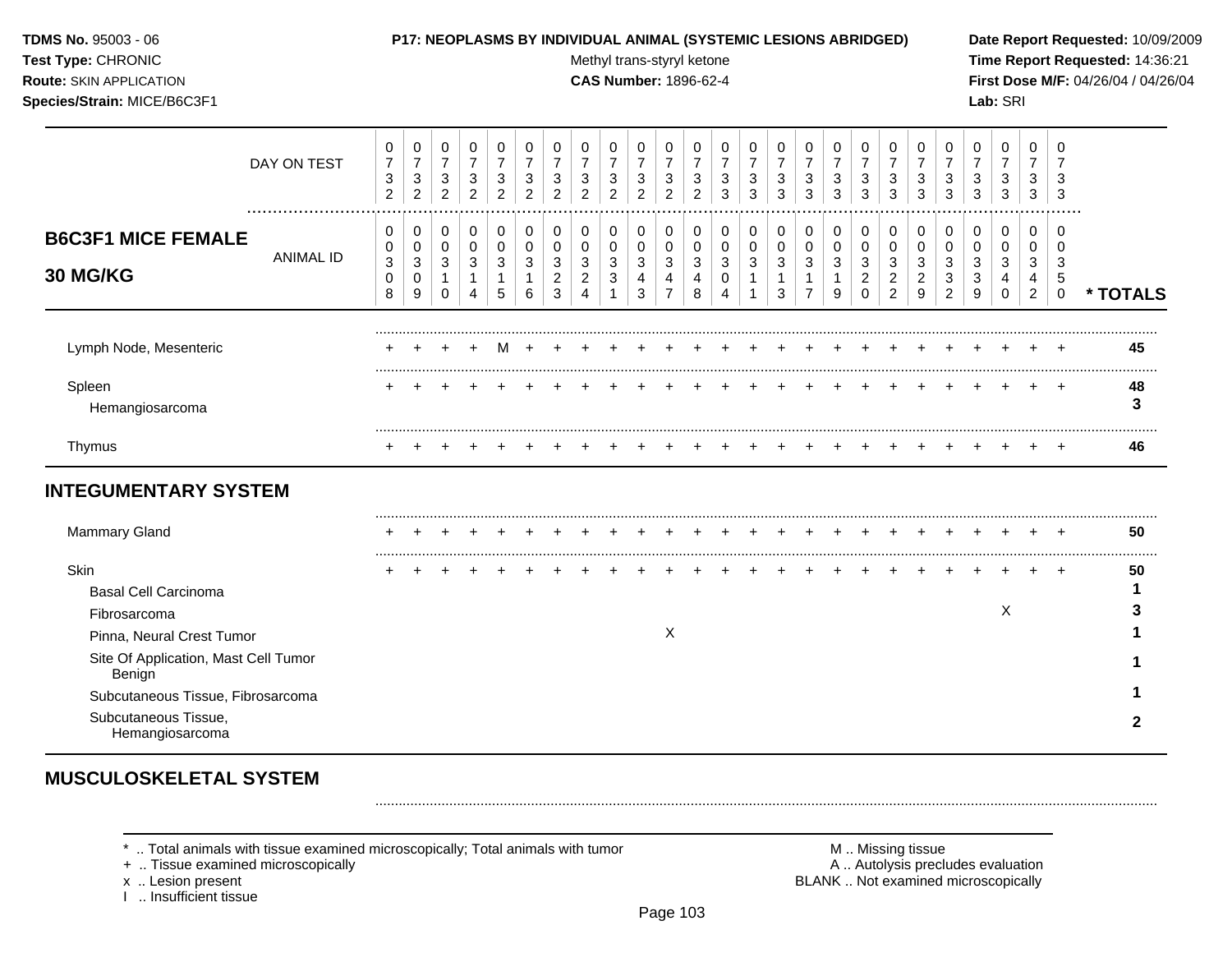Test Type: CHRONIC **Test Type:** CHRONIC **Test Type:** CHRONIC **Time Report Requested:** 14:36:21 **Route:** SKIN APPLICATION **CAS Number:** 1896-62-4 **First Dose M/F:** 04/26/04 / 04/26/04 **Species/Strain:** MICE/B6C3F1 **Lab:** SRI

| DAY ON TEST                                                                                                                                                | 0<br>$\boldsymbol{7}$<br>$\ensuremath{\mathsf{3}}$<br>$\overline{2}$ | $\pmb{0}$<br>$\overline{7}$<br>$\sqrt{3}$<br>$\overline{2}$ | 0<br>$\overline{7}$<br>3<br>$\sqrt{2}$     | $\mathbf 0$<br>$\boldsymbol{7}$<br>3<br>$\overline{2}$ | 0<br>$\overline{7}$<br>3<br>$\overline{2}$   | 0<br>$\overline{7}$<br>3<br>$\overline{c}$ | 0<br>$\overline{7}$<br>3<br>$\overline{2}$           | 0<br>$\overline{7}$<br>3<br>$\overline{c}$      | 0<br>$\overline{7}$<br>$\ensuremath{\mathsf{3}}$<br>$\overline{2}$ | 0<br>$\overline{7}$<br>3<br>$\overline{c}$  | 0<br>$\overline{7}$<br>3<br>$\overline{2}$ | 0<br>$\overline{7}$<br>3<br>$\overline{2}$ | 0<br>$\overline{7}$<br>3<br>3   | 0<br>$\overline{7}$<br>3<br>$\mathbf{3}$ | 0<br>$\overline{7}$<br>3<br>$\mathfrak{S}$          | 0<br>$\overline{7}$<br>$\mathbf{3}$<br>3      | $\mathbf 0$<br>$\overline{7}$<br>3<br>$\mathbf{3}$    | 0<br>$\overline{7}$<br>3<br>3                         | 0<br>$\overline{7}$<br>3<br>$\mathbf{3}$        | 0<br>$\overline{7}$<br>3<br>3      | 0<br>$\overline{7}$<br>$\mathbf{3}$<br>3      | 0<br>$\overline{7}$<br>3<br>$\mathbf{3}$ | 0<br>$\overline{7}$<br>$\ensuremath{\mathsf{3}}$<br>3 | $\mathbf 0$<br>$\overline{7}$<br>3<br>$\mathbf{3}$ | 0<br>$\overline{7}$<br>3<br>3 |                   |
|------------------------------------------------------------------------------------------------------------------------------------------------------------|----------------------------------------------------------------------|-------------------------------------------------------------|--------------------------------------------|--------------------------------------------------------|----------------------------------------------|--------------------------------------------|------------------------------------------------------|-------------------------------------------------|--------------------------------------------------------------------|---------------------------------------------|--------------------------------------------|--------------------------------------------|---------------------------------|------------------------------------------|-----------------------------------------------------|-----------------------------------------------|-------------------------------------------------------|-------------------------------------------------------|-------------------------------------------------|------------------------------------|-----------------------------------------------|------------------------------------------|-------------------------------------------------------|----------------------------------------------------|-------------------------------|-------------------|
| <b>B6C3F1 MICE FEMALE</b><br>ANIMAL ID<br>30 MG/KG                                                                                                         | 0<br>0<br>3<br>$\mathbf 0$<br>8                                      | 0<br>$\mathbf 0$<br>$\ensuremath{\mathsf{3}}$<br>0<br>9     | 0<br>$\mathbf 0$<br>3<br>$\mathbf{1}$<br>0 | 0<br>$\pmb{0}$<br>$\sqrt{3}$<br>$\mathbf{1}$<br>4      | 0<br>$\mathbf 0$<br>3<br>$\overline{1}$<br>5 | 0<br>0<br>3<br>$\mathbf{1}$<br>6           | 0<br>0<br>$\sqrt{3}$<br>$\overline{2}$<br>$\sqrt{3}$ | 0<br>0<br>3<br>$\overline{2}$<br>$\overline{4}$ | 0<br>0<br>3<br>3<br>$\mathbf{1}$                                   | 0<br>0<br>$\sqrt{3}$<br>$\overline{4}$<br>3 | 0<br>0<br>3<br>4<br>$\overline{7}$         | 0<br>$\mathbf 0$<br>3<br>4<br>8            | 0<br>0<br>3<br>$\mathbf 0$<br>4 | 0<br>$\mathbf 0$<br>3<br>$\mathbf{1}$    | 0<br>$\pmb{0}$<br>$\mathbf{3}$<br>$\mathbf{1}$<br>3 | 0<br>0<br>3<br>$\mathbf{1}$<br>$\overline{7}$ | 0<br>$\mathbf 0$<br>$\sqrt{3}$<br>$\overline{1}$<br>9 | 0<br>0<br>$\sqrt{3}$<br>$\overline{2}$<br>$\mathbf 0$ | 0<br>0<br>3<br>$\overline{2}$<br>$\overline{c}$ | 0<br>0<br>3<br>$\overline{2}$<br>9 | 0<br>0<br>3<br>$\mathbf{3}$<br>$\overline{c}$ | 0<br>0<br>3<br>3<br>9                    | 0<br>0<br>$\mathbf{3}$<br>4<br>$\mathbf 0$            | $\mathbf 0$<br>0<br>3<br>4<br>$\overline{2}$       | 0<br>0<br>3<br>5<br>$\pmb{0}$ | * TOTALS          |
| Bone<br>Rib, Hemangiosarcoma                                                                                                                               |                                                                      |                                                             |                                            |                                                        |                                              |                                            |                                                      |                                                 |                                                                    |                                             |                                            |                                            |                                 |                                          |                                                     |                                               |                                                       |                                                       |                                                 |                                    |                                               |                                          |                                                       |                                                    | $\ddot{}$                     | 50<br>1           |
| <b>Skeletal Muscle</b><br>Fibrosarcoma, Metastatic, Skin<br>Fibrosarcoma, Metastatic, Uncertain<br><b>Primary Site</b>                                     |                                                                      |                                                             |                                            |                                                        |                                              |                                            |                                                      |                                                 |                                                                    |                                             |                                            |                                            |                                 |                                          |                                                     |                                               |                                                       |                                                       |                                                 |                                    |                                               |                                          | $\ddot{}$<br>X                                        |                                                    |                               | 2<br>1<br>1       |
| <b>NERVOUS SYSTEM</b>                                                                                                                                      |                                                                      |                                                             |                                            |                                                        |                                              |                                            |                                                      |                                                 |                                                                    |                                             |                                            |                                            |                                 |                                          |                                                     |                                               |                                                       |                                                       |                                                 |                                    |                                               |                                          |                                                       |                                                    |                               |                   |
| <b>Brain</b><br><b>RESPIRATORY SYSTEM</b>                                                                                                                  |                                                                      |                                                             |                                            |                                                        |                                              |                                            |                                                      |                                                 |                                                                    |                                             |                                            |                                            |                                 |                                          |                                                     |                                               |                                                       |                                                       |                                                 |                                    |                                               |                                          |                                                       |                                                    |                               | 50                |
| Lung<br>Alveolar/Bronchiolar Adenoma<br>Alveolar/Bronchiolar Carcinoma<br>Fibrosarcoma, Metastatic, Skin<br>Hepatocellular Carcinoma, Metastatic,<br>Liver |                                                                      | X                                                           |                                            |                                                        |                                              |                                            |                                                      | X                                               |                                                                    | $\times$                                    |                                            |                                            | X                               |                                          |                                                     |                                               |                                                       |                                                       |                                                 |                                    |                                               |                                          |                                                       | $\boldsymbol{\mathsf{X}}$                          |                               | 49<br>3<br>2<br>6 |
| Nose                                                                                                                                                       |                                                                      |                                                             |                                            |                                                        |                                              |                                            |                                                      |                                                 |                                                                    |                                             |                                            |                                            |                                 |                                          |                                                     |                                               |                                                       |                                                       |                                                 |                                    |                                               |                                          |                                                       |                                                    |                               | 50                |
| Trachea<br>Total animals with tissue examined microscopically; Total animals with tumor                                                                    |                                                                      |                                                             |                                            |                                                        |                                              |                                            |                                                      |                                                 |                                                                    |                                             |                                            |                                            |                                 |                                          |                                                     |                                               |                                                       |                                                       | M  Missing tissue                               |                                    |                                               |                                          |                                                       |                                                    | $\ddot{}$                     | 50                |

x .. Lesion present<br>I .. Insufficient tissue

Page 104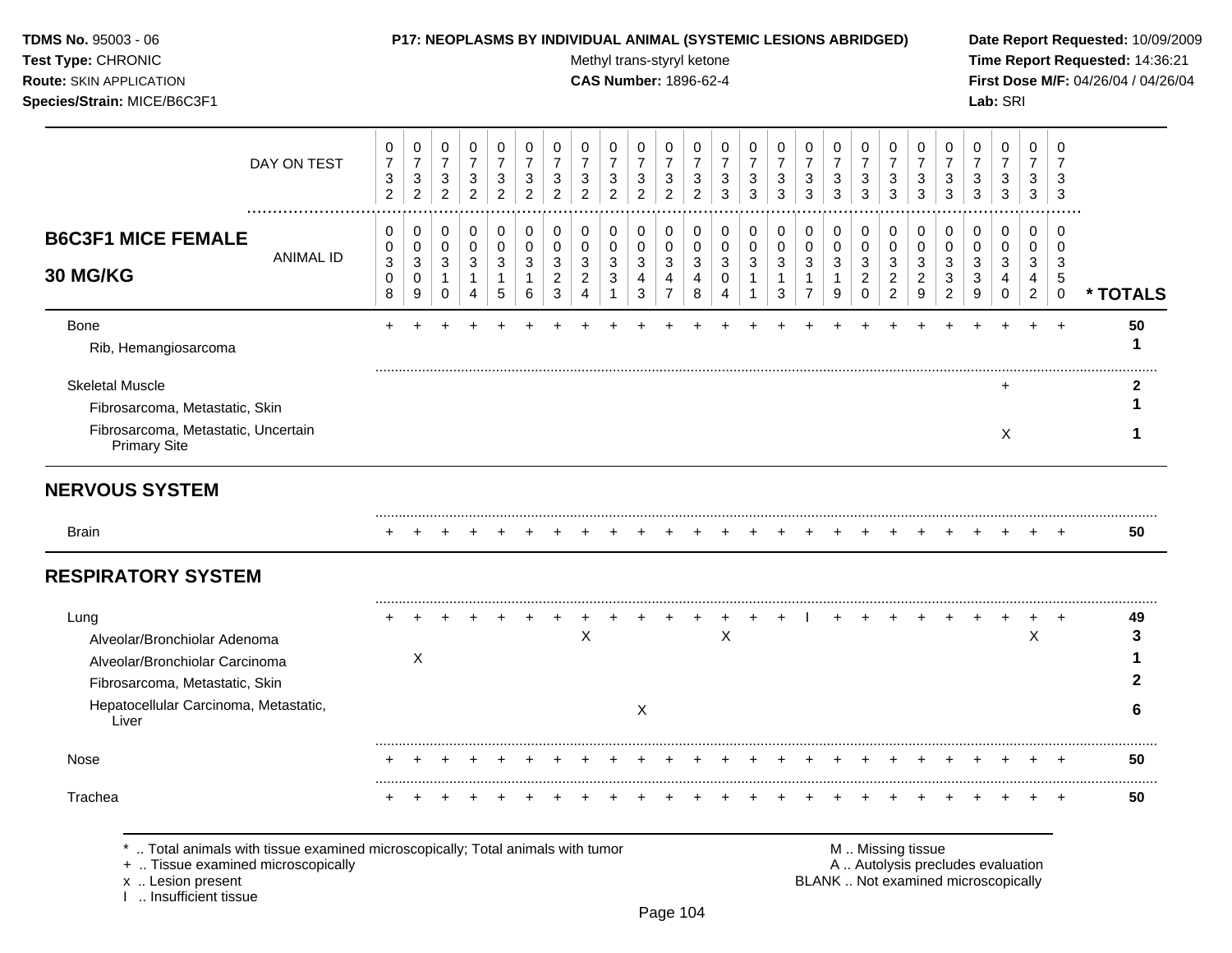Test Type: CHRONIC **Test Type:** CHRONIC **Test Type:** CHRONIC **Time Report Requested:** 14:36:21 **Route:** SKIN APPLICATION **CAS Number:** 1896-62-4 **First Dose M/F:** 04/26/04 / 04/26/04 **Species/Strain:** MICE/B6C3F1 **Lab:** SRI

|                                       | DAY ON TEST | 0<br>3<br>ົ           | ◡<br><sup>o</sup><br>ت<br>$\sim$<br>∼ | v<br>3<br>ົ<br><u>_</u> | v<br>3<br>ົ           | 0<br>3<br>ົ<br><u>_</u> | 3<br>$\sim$<br><u>_</u> | -v.                                     | 0<br>3<br>ົ           | v<br>◠<br>ັ<br>$\sim$      | u<br>ີ<br>◡<br>ົ<br>▃       | ν<br>3 | J<br>$\sim$ | U<br>3<br>3           | c<br>J<br>3 | 0<br>3<br>3      | 0<br>ີ<br>◡<br>ີ<br>P | 3<br>3      | 3<br>3                  |   | U<br>ว<br>ت<br>3             | U<br>ີ<br>◡<br>વ<br>J                    | 0<br>3<br>3           | U<br>3<br>3           | 3<br>3                 | U<br>3<br>-3  |               |
|---------------------------------------|-------------|-----------------------|---------------------------------------|-------------------------|-----------------------|-------------------------|-------------------------|-----------------------------------------|-----------------------|----------------------------|-----------------------------|--------|-------------|-----------------------|-------------|------------------|-----------------------|-------------|-------------------------|---|------------------------------|------------------------------------------|-----------------------|-----------------------|------------------------|---------------|---------------|
| <b>B6C3F1 MICE FEMALE</b><br>30 MG/KG | ANIMAL ID   | 0<br>0<br>3<br>0<br>8 | ν<br>◡<br>◠<br>J<br>9                 | υ<br>J<br>ີ<br>J<br>J   | υ<br>υ<br>ົ<br>u<br>4 | 0<br>U<br>3<br>đ        | 0<br>3<br>6             | $\ddot{\phantom{1}}$<br>$\sqrt{2}$<br>ు | 0<br>0<br>c<br>ۍ<br>4 | v<br>v<br>◠<br>ັ<br>◠<br>ັ | υ<br>u<br>-2<br>4<br>ີ<br>J | 4      | J.          | U<br>U<br>3<br>0<br>4 | ີ<br>$\sim$ | 0<br>0<br>3<br>3 | 0<br>U<br>ີ<br>ັ<br>- | 0<br>3<br>9 | 0<br>3<br><u>.</u><br>U | _ | U<br>ີ<br>c<br><u>_</u><br>9 | ີ<br>J<br>⌒<br>$\sim$<br>$\sqrt{2}$<br>_ | 0<br>0<br>3<br>3<br>9 | υ<br>υ<br>3<br>4<br>U | 3<br>4<br>$\mathbf{z}$ | U<br>-0<br>.b | <b>TOTALS</b> |

# **SPECIAL SENSES SYSTEM**

| Eye                                      |  |     |  |   |        |  |  |   |   |   |   |   |   |   |        | 48 |  |
|------------------------------------------|--|-----|--|---|--------|--|--|---|---|---|---|---|---|---|--------|----|--|
| Harderian Gland<br>Adenoma<br>Carcinoma  |  |     |  |   | X<br>х |  |  | X |   |   |   |   |   | х | $\pm$  | 49 |  |
| <b>URINARY SYSTEM</b>                    |  |     |  |   |        |  |  |   |   |   |   |   |   |   |        |    |  |
| Kidney                                   |  |     |  |   |        |  |  |   |   |   |   |   |   |   |        | 48 |  |
| <b>Urinary Bladder</b><br>Leiomyosarcoma |  |     |  |   |        |  |  |   |   | X |   |   |   |   | $\div$ | 48 |  |
| <b>SYSTEMIC LESIONS</b>                  |  |     |  |   |        |  |  |   |   |   |   |   |   |   |        |    |  |
| Multiple Organ<br>Histiocytic Sarcoma    |  |     |  |   |        |  |  |   |   |   |   |   |   |   | $\div$ | 50 |  |
| Lymphoma Malignant                       |  | X X |  | X |        |  |  |   | X |   | X | Χ | X |   | X      | 20 |  |

\* .. Total animals with tissue examined microscopically; Total animals with tumor **M** metally more than M .. Missing tissue<br>  $\blacksquare$  Tissue examined microscopically

+ .. Tissue examined microscopically

I .. Insufficient tissue

x .. Lesion present **EXECUTE:** The set of the set of the BLANK . Not examined microscopically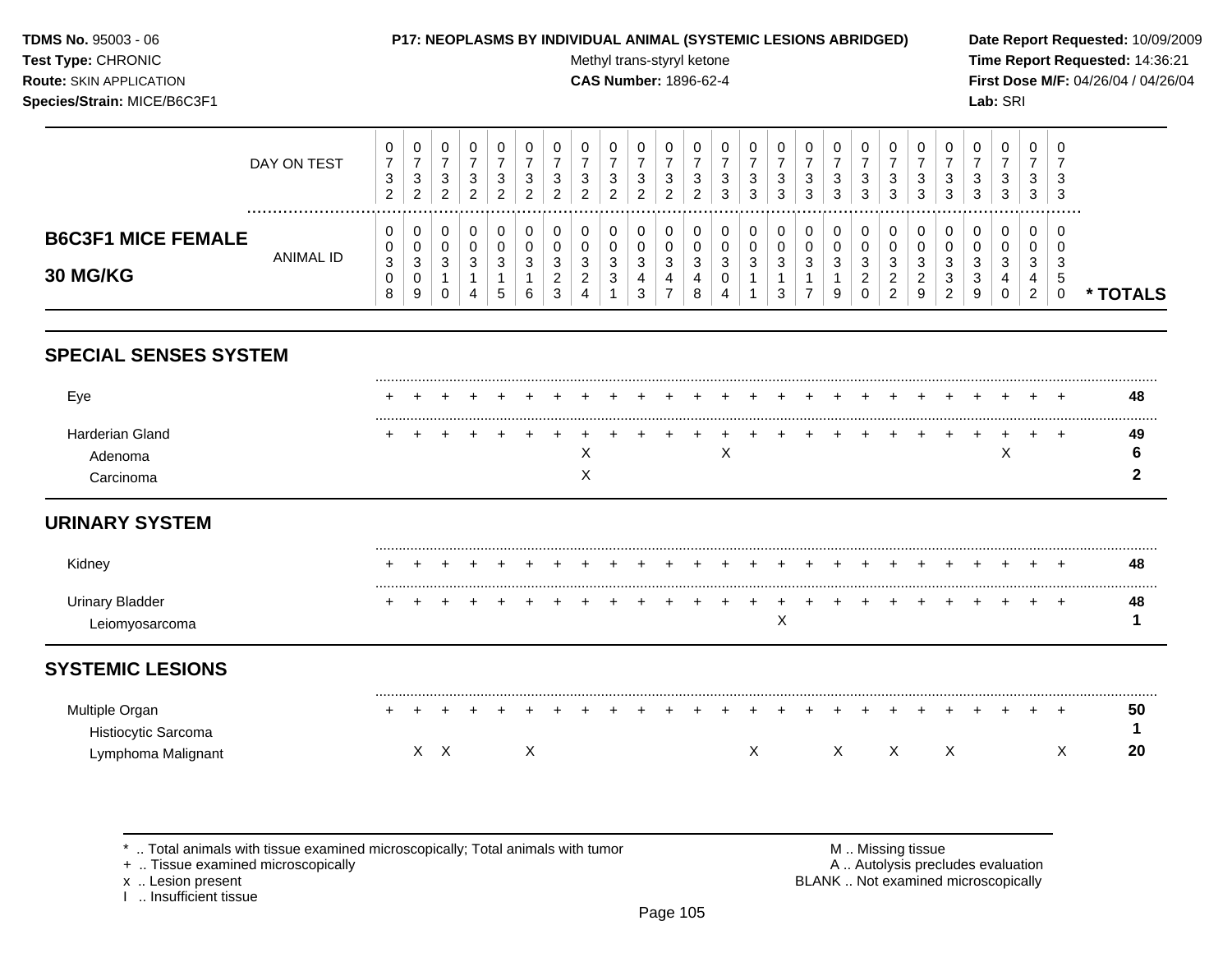TDMS No. 95003 - 06 Test Type: CHRONIC

**Route: SKIN APPLICATION** 

Species/Strain: MICE/B6C3F1

## P17: NEOPLASMS BY INDIVIDUAL ANIMAL (SYSTEMIC LESIONS ABRIDGED)

Methyl trans-styryl ketone

**CAS Number: 1896-62-4** 

Date Report Requested: 10/09/2009 Time Report Requested: 14:36:21 First Dose M/F: 04/26/04 / 04/26/04 Lab: SRI

|                           | DAY ON TEST | υ<br>3<br>9 | v<br>4<br>9<br>9 | u<br>IJ     | 6<br>3 | 6<br>د | 6<br><sub>5</sub><br>3 | N<br>∽<br>ີ              | Ü<br>6<br>J                | 0<br>6<br>8<br>υ | $\sim$<br>ь |   | ◡<br>ົ<br><u>_</u><br><sub>5</sub> | 9                                  | 0<br>ີ<br><u>_</u><br>9 | U<br>ົ<br>9 | 9 | 9       | 9      | U<br><u>_</u><br>9    | ◡<br>⌒<br>×.         | 0<br>3      | U<br>3                       | -3 | -0<br>÷ |                   |
|---------------------------|-------------|-------------|------------------|-------------|--------|--------|------------------------|--------------------------|----------------------------|------------------|-------------|---|------------------------------------|------------------------------------|-------------------------|-------------|---|---------|--------|-----------------------|----------------------|-------------|------------------------------|----|---------|-------------------|
| <b>B6C3F1 MICE FEMALE</b> |             | υ<br>0      | v<br>v           |             |        |        |                        |                          | Ü<br>0                     | 0<br>υ           | U           |   | ν<br>ν                             |                                    | 0<br>0                  | U<br>U      |   |         |        |                       | u                    | 0<br>0      | υ<br>υ                       |    | -0      |                   |
| <b>90 MG/KG</b>           | ANIMAL ID   | 3<br>N      | 4<br>v<br>U      | ◠<br>N<br>đ | ∽      | ⌒      | ◠<br>ັບ                | $\overline{\phantom{a}}$ | ົ<br>చ<br>9<br>$\sim$<br>6 | ົ<br>ັ<br>∽<br>◡ | C<br>9<br>o | د | າ<br>N<br>6<br>6                   | $\sim$<br>$\overline{\phantom{a}}$ | 3<br>6                  | ີ<br>J<br>6 | ت | -3<br>9 | ⌒<br>റ | າ<br>J<br>9<br>◠<br>∼ | $\sqrt{2}$<br>J<br>J | 3<br>5<br>8 | ົ<br>J.<br><sub>5</sub><br>9 | ×  |         | temales<br>(cont) |

# **ALIMENTARY SYSTEM**

| Esophagus                                                                                          |   |   |   |   |        |              |   |            |   |  |  |   |   |       |          |   |   |
|----------------------------------------------------------------------------------------------------|---|---|---|---|--------|--------------|---|------------|---|--|--|---|---|-------|----------|---|---|
| Gallbladder                                                                                        | A |   |   |   |        |              |   |            |   |  |  |   |   |       |          |   |   |
| Intestine Large, Cecum                                                                             |   |   |   |   |        |              |   |            |   |  |  |   |   |       |          |   |   |
| Intestine Large, Colon                                                                             | A |   |   |   |        |              |   |            |   |  |  |   |   |       |          |   |   |
| Intestine Large, Rectum                                                                            | A |   |   |   |        |              | A |            |   |  |  |   |   |       |          |   |   |
| Intestine Small, Duodenum                                                                          | A |   |   |   |        | $\mathsf{A}$ | A |            |   |  |  |   |   |       |          |   |   |
| Intestine Small, Ileum                                                                             | A |   |   |   |        |              |   |            |   |  |  |   |   |       |          |   |   |
| Intestine Small, Jejunum                                                                           | A |   |   |   |        |              |   |            |   |  |  |   |   |       |          |   |   |
| Liver<br>Hepatocellular Adenoma                                                                    |   |   |   | X |        | X            |   |            | X |  |  | X |   | $X -$ | $\times$ |   |   |
| Hepatocellular Adenoma, Multiple<br>Hepatocellular Carcinoma<br>Hepatocellular Carcinoma, Multiple |   | Χ | Χ |   | Χ<br>X |              |   | $X \times$ |   |  |  | Χ | X |       |          | х | Χ |
| Mesentery                                                                                          |   |   |   |   |        |              |   |            |   |  |  |   |   |       |          |   |   |

\* .. Total animals with tissue examined microscopically; Total animals with tumor

+ .. Tissue examined microscopically

x .. Lesion present<br>I .. Insufficient tissue

M .. Missing tissue

A .. Autolysis precludes evaluation BLANK .. Not examined microscopically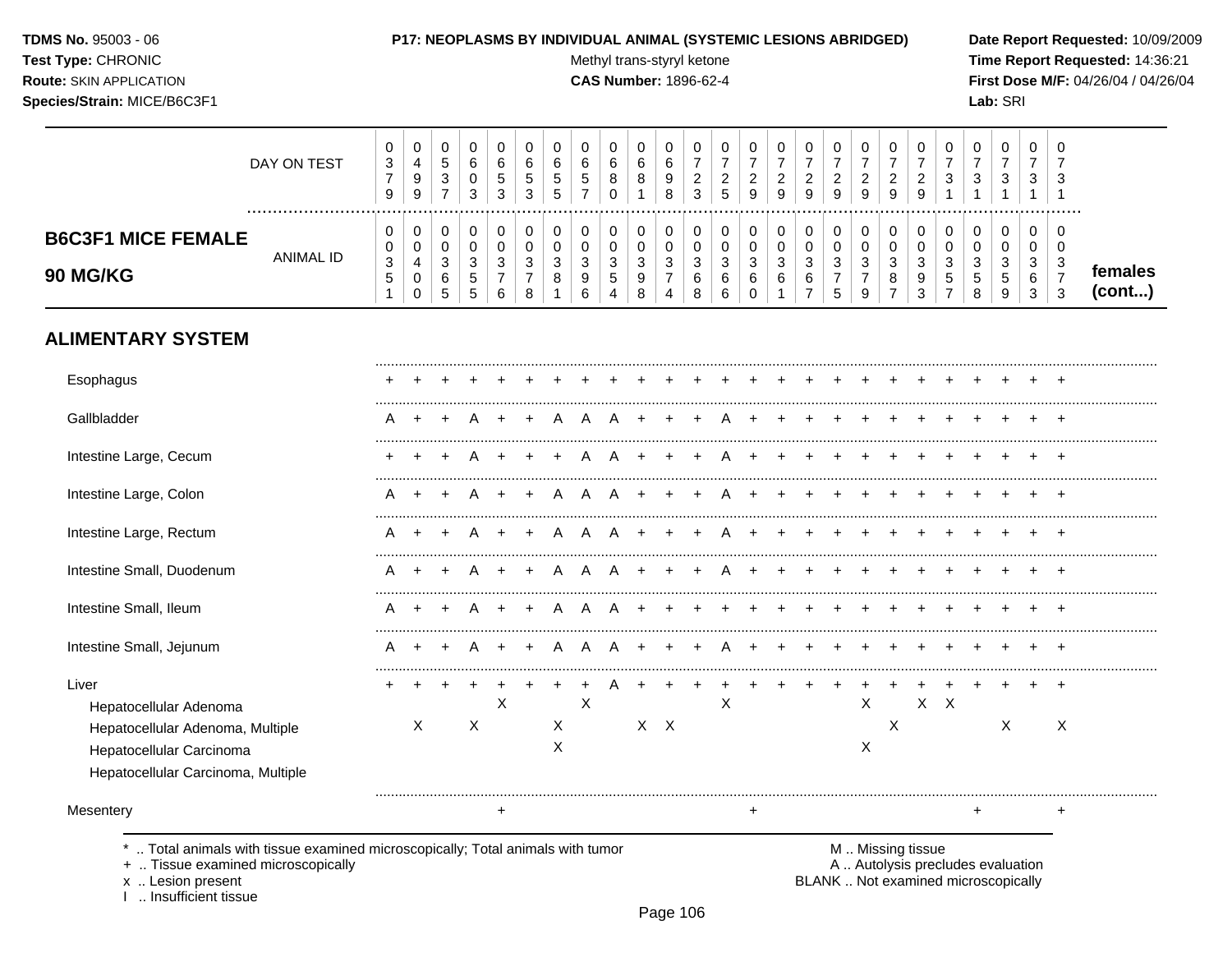TDMS No. 95003 - 06 Test Type: CHRONIC

Route: SKIN APPLICATION Species/Strain: MICE/B6C3F1

## P17: NEOPLASMS BY INDIVIDUAL ANIMAL (SYSTEMIC LESIONS ABRIDGED)

Methyl trans-styryl ketone

**CAS Number: 1896-62-4** 

Date Report Requested: 10/09/2009 Time Report Requested: 14:36:21 First Dose M/F: 04/26/04 / 04/26/04 Lab: SRI

| DAY ON TEST                                                                                                                                                       | 0<br>$\ensuremath{\mathsf{3}}$<br>$\boldsymbol{7}$<br>9 | $\pmb{0}$<br>$\overline{4}$<br>$\boldsymbol{9}$<br>$\boldsymbol{9}$ | $\mathbf 0$<br>5<br>$\ensuremath{\mathsf{3}}$<br>$\overline{7}$ | 0<br>6<br>0<br>3      | 0<br>6<br>$\sqrt{5}$<br>3 | 0<br>6<br>$\sqrt{5}$<br>3         | 0<br>6<br>$\,$ 5 $\,$<br>5 | 0<br>6<br>$\sqrt{5}$<br>$\overline{7}$  | 0<br>6<br>8<br>$\mathbf 0$                                 | 0<br>6<br>8<br>$\mathbf{1}$ | 0<br>6<br>9<br>8                                 | 0<br>$\overline{7}$<br>$\overline{2}$<br>3 | 0<br>$\overline{7}$<br>$\overline{2}$<br>$\overline{5}$ | 0<br>$\overline{7}$<br>$\sqrt{2}$<br>$\overline{9}$ | 0<br>$\boldsymbol{7}$<br>$\sqrt{2}$<br>$\overline{9}$ | 0<br>$\boldsymbol{7}$<br>$\sqrt{2}$<br>9               | $\mathbf 0$<br>$\overline{7}$<br>$\sqrt{2}$<br>9 | 0<br>$\boldsymbol{7}$<br>$\overline{c}$<br>9                      | 0<br>$\overline{7}$<br>$\overline{2}$<br>9 | 0<br>$\overline{7}$<br>$\overline{2}$<br>9 | 0<br>$\overline{7}$<br>$\ensuremath{\mathsf{3}}$           | 0<br>$\overline{7}$<br>$\ensuremath{\mathsf{3}}$<br>$\mathbf{1}$         | 0<br>$\boldsymbol{7}$<br>$\ensuremath{\mathsf{3}}$<br>$\mathbf{1}$ | $\mathbf 0$<br>$\overline{7}$<br>$\mathbf{3}$<br>$\mathbf{1}$ | 0<br>$\overline{7}$<br>3<br>$\mathbf{1}$ |                   |
|-------------------------------------------------------------------------------------------------------------------------------------------------------------------|---------------------------------------------------------|---------------------------------------------------------------------|-----------------------------------------------------------------|-----------------------|---------------------------|-----------------------------------|----------------------------|-----------------------------------------|------------------------------------------------------------|-----------------------------|--------------------------------------------------|--------------------------------------------|---------------------------------------------------------|-----------------------------------------------------|-------------------------------------------------------|--------------------------------------------------------|--------------------------------------------------|-------------------------------------------------------------------|--------------------------------------------|--------------------------------------------|------------------------------------------------------------|--------------------------------------------------------------------------|--------------------------------------------------------------------|---------------------------------------------------------------|------------------------------------------|-------------------|
| <b>B6C3F1 MICE FEMALE</b>                                                                                                                                         | 0<br>$\,0\,$                                            | 0<br>$\pmb{0}$                                                      | 0<br>$\pmb{0}$                                                  | 0<br>$\pmb{0}$        | 0<br>$\pmb{0}$            | 0<br>$\pmb{0}$                    | 0<br>$\pmb{0}$             | 0<br>0                                  | 0<br>$\pmb{0}$                                             | 0<br>$\mathbf 0$            | 0<br>$\pmb{0}$                                   | 0<br>$\mathbf 0$                           | 0<br>$\mathsf 0$                                        | $\pmb{0}$<br>$\mathbf 0$                            | 0<br>$\pmb{0}$                                        | $\pmb{0}$<br>$\pmb{0}$                                 | 0<br>$\pmb{0}$                                   | $\pmb{0}$<br>$\pmb{0}$                                            | 0<br>$\mathsf{O}\xspace$                   | 0<br>$\pmb{0}$                             | 0<br>$\pmb{0}$                                             | 0<br>$\mathbf 0$                                                         | $\pmb{0}$<br>$\mathsf 0$                                           | 0<br>$\mathbf 0$                                              | 0<br>$\mathbf 0$                         |                   |
| <b>ANIMAL ID</b><br>90 MG/KG                                                                                                                                      | $\mathbf 3$<br>$\mathbf 5$<br>$\mathbf{1}$              | $\overline{\mathbf{4}}$<br>$\pmb{0}$<br>$\pmb{0}$                   | $\sqrt{3}$<br>$\,6$<br>$\sqrt{5}$                               | 3<br>$\mathbf 5$<br>5 | 3<br>$\overline{7}$<br>6  | $\sqrt{3}$<br>$\overline{7}$<br>8 | $\sqrt{3}$<br>8            | $\ensuremath{\mathsf{3}}$<br>9<br>$\,6$ | $\ensuremath{\mathsf{3}}$<br>$\mathbf 5$<br>$\overline{4}$ | $\sqrt{3}$<br>9<br>$\,8\,$  | $\sqrt{3}$<br>$\boldsymbol{7}$<br>$\overline{4}$ | 3<br>$\,6\,$<br>$\,8\,$                    | $\sqrt{3}$<br>6<br>6                                    | $\ensuremath{\mathsf{3}}$<br>$\,6$<br>$\mathbf 0$   | $\mathbf 3$<br>$\,6\,$<br>$\mathbf{1}$                | $\ensuremath{\mathsf{3}}$<br>$\,6\,$<br>$\overline{7}$ | $\sqrt{3}$<br>$\boldsymbol{7}$<br>$\overline{5}$ | $\ensuremath{\mathsf{3}}$<br>$\boldsymbol{7}$<br>$\boldsymbol{9}$ | 3<br>8<br>$\overline{7}$                   | $\sqrt{3}$<br>9<br>3                       | $\ensuremath{\mathsf{3}}$<br>$\,$ 5 $\,$<br>$\overline{7}$ | $\ensuremath{\mathsf{3}}$<br>$\mathbf 5$<br>8                            | $\ensuremath{\mathsf{3}}$<br>$\,$ 5 $\,$<br>9                      | $\mathbf{3}$<br>6<br>3                                        | 3<br>$\boldsymbol{7}$<br>3               | females<br>(cont) |
| Hemangiosarcoma                                                                                                                                                   |                                                         |                                                                     |                                                                 |                       |                           |                                   |                            |                                         |                                                            |                             |                                                  |                                            |                                                         | X                                                   |                                                       |                                                        |                                                  |                                                                   |                                            |                                            |                                                            |                                                                          |                                                                    |                                                               |                                          |                   |
| Pancreas                                                                                                                                                          |                                                         |                                                                     |                                                                 |                       |                           |                                   |                            |                                         |                                                            |                             |                                                  |                                            |                                                         |                                                     |                                                       |                                                        |                                                  |                                                                   |                                            |                                            |                                                            |                                                                          |                                                                    |                                                               |                                          |                   |
| Salivary Glands                                                                                                                                                   |                                                         |                                                                     |                                                                 |                       |                           |                                   |                            |                                         |                                                            |                             |                                                  |                                            |                                                         |                                                     |                                                       |                                                        |                                                  |                                                                   |                                            |                                            |                                                            |                                                                          |                                                                    |                                                               | $\ddot{}$                                |                   |
| Stomach, Forestomach<br>Squamous Cell Papilloma                                                                                                                   |                                                         |                                                                     |                                                                 |                       |                           |                                   |                            |                                         |                                                            |                             |                                                  |                                            |                                                         |                                                     |                                                       |                                                        |                                                  |                                                                   |                                            |                                            |                                                            |                                                                          |                                                                    |                                                               | $\div$                                   |                   |
| Stomach, Glandular                                                                                                                                                |                                                         |                                                                     |                                                                 |                       |                           |                                   |                            |                                         |                                                            |                             |                                                  |                                            |                                                         |                                                     |                                                       |                                                        |                                                  |                                                                   |                                            |                                            |                                                            |                                                                          |                                                                    |                                                               |                                          |                   |
| Tongue                                                                                                                                                            |                                                         |                                                                     |                                                                 |                       |                           |                                   |                            |                                         |                                                            |                             |                                                  |                                            |                                                         |                                                     |                                                       |                                                        |                                                  |                                                                   | $\ddot{}$                                  |                                            |                                                            |                                                                          |                                                                    |                                                               |                                          |                   |
| Tooth                                                                                                                                                             |                                                         |                                                                     |                                                                 |                       |                           |                                   |                            |                                         |                                                            |                             |                                                  |                                            | $\ddot{}$                                               |                                                     |                                                       |                                                        |                                                  |                                                                   |                                            |                                            |                                                            |                                                                          |                                                                    |                                                               |                                          |                   |
| <b>CARDIOVASCULAR SYSTEM</b>                                                                                                                                      |                                                         |                                                                     |                                                                 |                       |                           |                                   |                            |                                         |                                                            |                             |                                                  |                                            |                                                         |                                                     |                                                       |                                                        |                                                  |                                                                   |                                            |                                            |                                                            |                                                                          |                                                                    |                                                               |                                          |                   |
| <b>Blood Vessel</b>                                                                                                                                               |                                                         |                                                                     |                                                                 |                       |                           |                                   |                            |                                         |                                                            |                             |                                                  |                                            |                                                         |                                                     |                                                       |                                                        |                                                  |                                                                   |                                            |                                            |                                                            |                                                                          |                                                                    |                                                               |                                          |                   |
| Heart                                                                                                                                                             |                                                         |                                                                     |                                                                 |                       |                           |                                   |                            |                                         |                                                            |                             |                                                  |                                            |                                                         |                                                     |                                                       |                                                        |                                                  |                                                                   |                                            |                                            |                                                            |                                                                          |                                                                    |                                                               | $\overline{ }$                           |                   |
| <b>ENDOCRINE SYSTEM</b>                                                                                                                                           |                                                         |                                                                     |                                                                 |                       |                           |                                   |                            |                                         |                                                            |                             |                                                  |                                            |                                                         |                                                     |                                                       |                                                        |                                                  |                                                                   |                                            |                                            |                                                            |                                                                          |                                                                    |                                                               |                                          |                   |
| <b>Adrenal Cortex</b>                                                                                                                                             |                                                         |                                                                     |                                                                 |                       |                           |                                   |                            |                                         |                                                            |                             |                                                  |                                            |                                                         |                                                     |                                                       |                                                        |                                                  |                                                                   |                                            |                                            |                                                            |                                                                          |                                                                    |                                                               |                                          |                   |
| Total animals with tissue examined microscopically; Total animals with tumor<br>+  Tissue examined microscopically<br>x  Lesion present<br>I  Insufficient tissue |                                                         |                                                                     |                                                                 |                       |                           |                                   |                            |                                         |                                                            |                             |                                                  |                                            |                                                         |                                                     |                                                       |                                                        |                                                  |                                                                   | M  Missing tissue                          |                                            |                                                            | A  Autolysis precludes evaluation<br>BLANK  Not examined microscopically |                                                                    |                                                               |                                          |                   |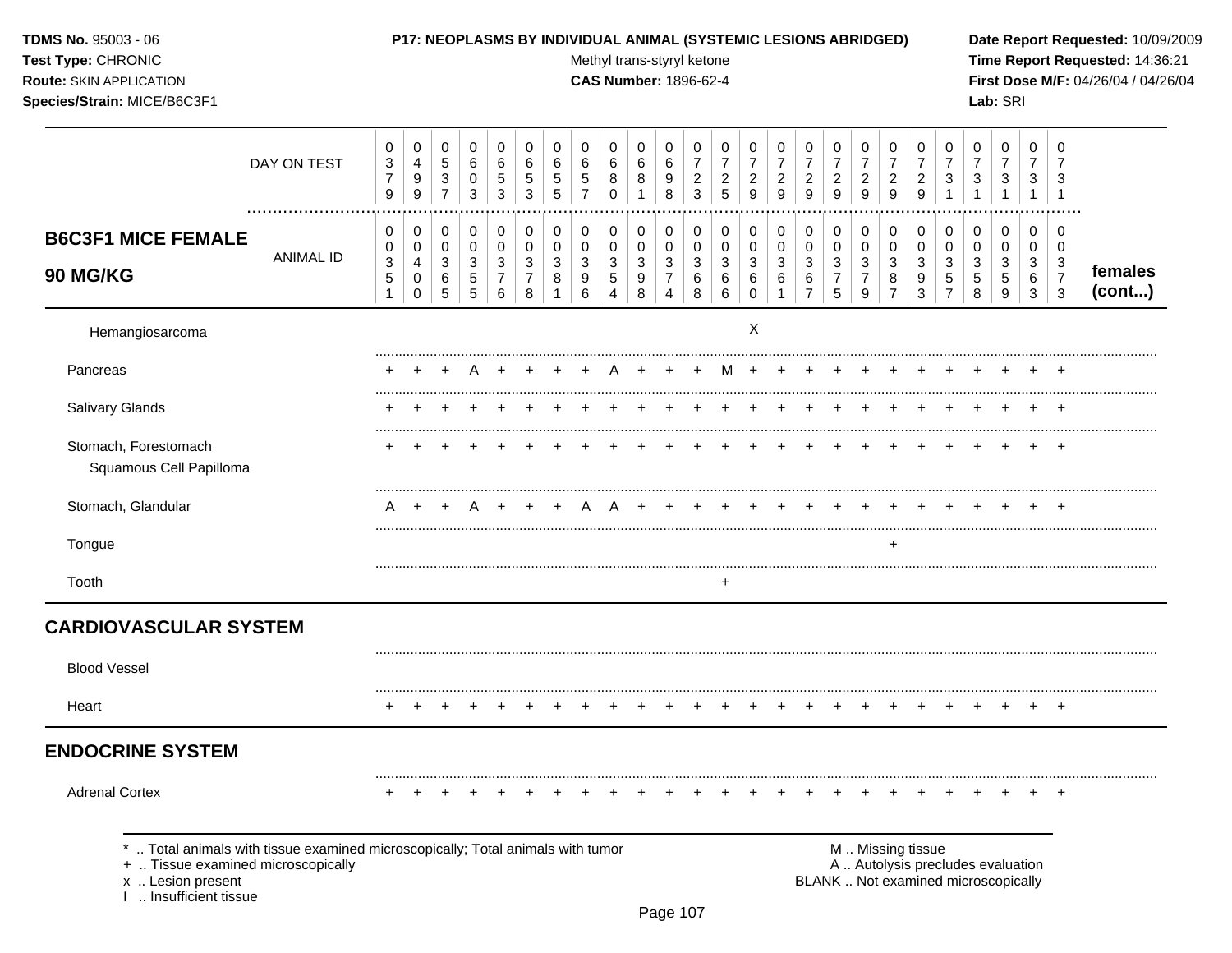Test Type: CHRONIC **Test Type:** CHRONIC **Test Type:** CHRONIC **Time Report Requested:** 14:36:21 **Route:** SKIN APPLICATION **CAS Number:** 1896-62-4 **First Dose M/F:** 04/26/04 / 04/26/04 **Species/Strain:** MICE/B6C3F1 **Lab:** SRI

| DAY ON TEST                                                                                                                                                       | 0<br>$\ensuremath{\mathsf{3}}$<br>$\overline{7}$<br>$\boldsymbol{9}$ | 0<br>$\overline{4}$<br>9<br>9      | 0<br>5<br>3<br>$\overline{7}$ | $\mathbf 0$<br>6<br>0<br>$\mathbf{3}$  | 0<br>6<br>5<br>3                        | 0<br>6<br>5<br>3          | $\mathbf 0$<br>6<br>5<br>5                 | $\mathbf 0$<br>$\,6$<br>5<br>$\overline{7}$ | $\mathbf 0$<br>6<br>8<br>$\mathbf 0$ | $\Omega$<br>6<br>8<br>$\mathbf{1}$         | $\mathbf 0$<br>$\,6$<br>9<br>8           | 0<br>$\overline{7}$<br>$\overline{c}$<br>3 | 0<br>$\overline{7}$<br>$\overline{a}$<br>5 | 0<br>$\overline{7}$<br>$\overline{2}$<br>9                      | 0<br>$\overline{7}$<br>$\overline{c}$<br>9 | 0<br>$\overline{7}$<br>$\overline{a}$<br>9              | 0<br>$\boldsymbol{7}$<br>$\overline{c}$<br>9 | $\pmb{0}$<br>$\overline{7}$<br>$\boldsymbol{2}$<br>9 | $\mathbf 0$<br>$\boldsymbol{7}$<br>$\overline{c}$<br>9 | 0<br>$\overline{7}$<br>$\overline{c}$<br>9 | 0<br>$\overline{7}$<br>3                 | 0<br>$\overline{7}$<br>3 | 0<br>$\overline{7}$<br>3<br>$\mathbf{1}$                                 | $\mathbf 0$<br>$\overline{7}$<br>3<br>$\mathbf{1}$ | $\mathbf 0$<br>$\overline{7}$<br>3<br>$\mathbf{1}$ |                   |
|-------------------------------------------------------------------------------------------------------------------------------------------------------------------|----------------------------------------------------------------------|------------------------------------|-------------------------------|----------------------------------------|-----------------------------------------|---------------------------|--------------------------------------------|---------------------------------------------|--------------------------------------|--------------------------------------------|------------------------------------------|--------------------------------------------|--------------------------------------------|-----------------------------------------------------------------|--------------------------------------------|---------------------------------------------------------|----------------------------------------------|------------------------------------------------------|--------------------------------------------------------|--------------------------------------------|------------------------------------------|--------------------------|--------------------------------------------------------------------------|----------------------------------------------------|----------------------------------------------------|-------------------|
| <b>B6C3F1 MICE FEMALE</b><br><b>ANIMAL ID</b>                                                                                                                     | 0<br>$\pmb{0}$<br>$\ensuremath{\mathsf{3}}$                          | 0<br>$\mathbf 0$<br>$\overline{4}$ | 0<br>$\mathbf 0$<br>3         | $\pmb{0}$<br>$\mathbf 0$<br>$\sqrt{3}$ | $\mathsf{O}\xspace$<br>$\mathbf 0$<br>3 | $\pmb{0}$<br>0<br>3       | $\mathbf 0$<br>$\mathbf 0$<br>$\mathbf{3}$ | $\pmb{0}$<br>$\mathbf 0$<br>$\sqrt{3}$      | 0<br>0<br>$\ensuremath{\mathsf{3}}$  | $\mathbf 0$<br>$\mathbf 0$<br>$\mathbf{3}$ | $\pmb{0}$<br>$\mathbf 0$<br>$\mathbf{3}$ | 0<br>0<br>$\mathbf{3}$                     | $\mathbf 0$<br>0<br>$\mathbf{3}$           | $\mathsf{O}\xspace$<br>$\mathbf 0$<br>$\ensuremath{\mathsf{3}}$ | $\pmb{0}$<br>$\mathbf 0$<br>$\mathbf{3}$   | $\mathsf 0$<br>$\mathbf 0$<br>$\ensuremath{\mathsf{3}}$ | $\pmb{0}$<br>$\mathbf 0$<br>$\mathbf{3}$     | $\pmb{0}$<br>$\pmb{0}$<br>$\sqrt{3}$                 | $\mathbf 0$<br>$\mathbf 0$<br>$\sqrt{3}$               | $\pmb{0}$<br>$\mathbf 0$<br>$\mathbf{3}$   | $\pmb{0}$<br>$\mathbf 0$<br>$\mathbf{3}$ | 0<br>0<br>3              | $\pmb{0}$<br>$\mathbf 0$<br>$\mathsf 3$                                  | $\mathbf 0$<br>$\mathbf 0$<br>3                    | 0<br>$\mathbf 0$<br>3                              |                   |
| <b>90 MG/KG</b>                                                                                                                                                   | $\sqrt{5}$<br>$\mathbf{1}$                                           | $\pmb{0}$<br>$\mathbf 0$           | 6<br>5                        | $\,$ 5 $\,$<br>5                       | 7<br>6                                  | 7<br>8                    | 8<br>$\overline{1}$                        | 9<br>6                                      | $\sqrt{5}$<br>4                      | $\boldsymbol{9}$<br>8                      | $\overline{7}$<br>4                      | 6<br>8                                     | 6<br>6                                     | $\,6$<br>$\mathbf{0}$                                           | 6<br>$\mathbf{1}$                          | $\,6\,$<br>$\overline{7}$                               | $\boldsymbol{7}$<br>5                        | $\overline{7}$<br>9                                  | 8<br>$\overline{7}$                                    | $\boldsymbol{9}$<br>3                      | $\overline{5}$<br>$\overline{7}$         | $\,$ 5 $\,$<br>8         | $\mathbf 5$<br>9                                                         | 6<br>3                                             | $\overline{7}$<br>3                                | females<br>(cont) |
| Adrenal Medulla<br>Pheochromocytoma Benign<br>Pheochromocytoma Malignant                                                                                          |                                                                      |                                    |                               |                                        |                                         |                           |                                            |                                             |                                      |                                            |                                          |                                            |                                            |                                                                 |                                            |                                                         |                                              |                                                      |                                                        |                                            |                                          |                          |                                                                          |                                                    |                                                    |                   |
| Islets, Pancreatic                                                                                                                                                |                                                                      |                                    |                               |                                        |                                         |                           |                                            |                                             |                                      |                                            |                                          |                                            | M                                          |                                                                 |                                            |                                                         |                                              |                                                      |                                                        |                                            |                                          |                          |                                                                          |                                                    |                                                    |                   |
| Parathyroid Gland                                                                                                                                                 | м                                                                    |                                    |                               |                                        |                                         |                           |                                            | M                                           |                                      |                                            |                                          |                                            |                                            |                                                                 |                                            |                                                         |                                              |                                                      |                                                        |                                            |                                          |                          |                                                                          |                                                    |                                                    |                   |
| <b>Pituitary Gland</b><br>Pars Distalis, Adenoma<br>Pars Distalis, Carcinoma                                                                                      |                                                                      |                                    | X                             |                                        |                                         | $\boldsymbol{\mathsf{X}}$ |                                            |                                             |                                      |                                            |                                          |                                            |                                            |                                                                 |                                            |                                                         |                                              |                                                      |                                                        |                                            |                                          |                          | м                                                                        |                                                    |                                                    |                   |
| <b>Thyroid Gland</b><br>Follicular Cell, Adenoma                                                                                                                  |                                                                      |                                    | $\ddot{}$                     | A                                      |                                         |                           |                                            |                                             |                                      |                                            |                                          |                                            |                                            |                                                                 |                                            |                                                         |                                              |                                                      |                                                        |                                            |                                          |                          |                                                                          |                                                    | $\div$                                             |                   |
| <b>GENERAL BODY SYSTEM</b><br><b>NONE</b>                                                                                                                         |                                                                      |                                    |                               |                                        |                                         |                           |                                            |                                             |                                      |                                            |                                          |                                            |                                            |                                                                 |                                            |                                                         |                                              |                                                      |                                                        |                                            |                                          |                          |                                                                          |                                                    |                                                    |                   |
| <b>GENITAL SYSTEM</b>                                                                                                                                             |                                                                      |                                    |                               |                                        |                                         |                           |                                            |                                             |                                      |                                            |                                          |                                            |                                            |                                                                 |                                            |                                                         |                                              |                                                      |                                                        |                                            |                                          |                          |                                                                          |                                                    |                                                    |                   |
| <b>Clitoral Gland</b>                                                                                                                                             |                                                                      |                                    |                               |                                        |                                         |                           |                                            |                                             |                                      |                                            |                                          |                                            |                                            |                                                                 |                                            |                                                         |                                              |                                                      |                                                        |                                            |                                          |                          |                                                                          |                                                    |                                                    |                   |
| Ovary                                                                                                                                                             |                                                                      |                                    |                               |                                        |                                         |                           |                                            |                                             |                                      |                                            |                                          |                                            |                                            |                                                                 |                                            |                                                         |                                              |                                                      |                                                        |                                            |                                          |                          |                                                                          |                                                    |                                                    |                   |
| Total animals with tissue examined microscopically; Total animals with tumor<br>+  Tissue examined microscopically<br>x  Lesion present<br>I  Insufficient tissue |                                                                      |                                    |                               |                                        |                                         |                           |                                            |                                             |                                      |                                            |                                          |                                            |                                            |                                                                 |                                            |                                                         |                                              |                                                      |                                                        | M  Missing tissue                          |                                          |                          | A  Autolysis precludes evaluation<br>BLANK  Not examined microscopically |                                                    |                                                    |                   |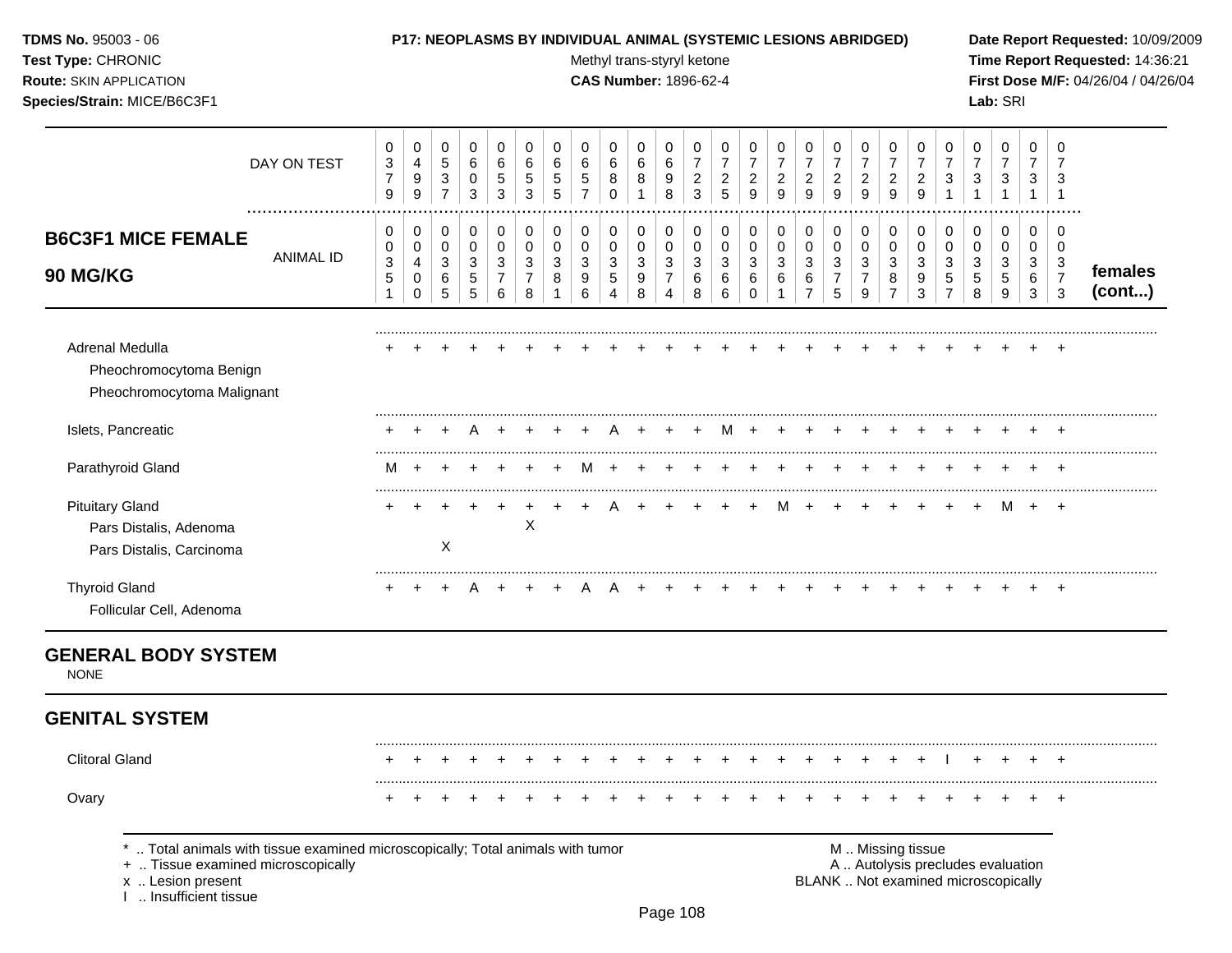**Route: SKIN APPLICATION** Species/Strain: MICE/B6C3F1

## P17: NEOPLASMS BY INDIVIDUAL ANIMAL (SYSTEMIC LESIONS ABRIDGED)

Methyl trans-styryl ketone

**CAS Number: 1896-62-4** 

Date Report Requested: 10/09/2009 Time Report Requested: 14:36:21 First Dose M/F: 04/26/04 / 04/26/04 Lab: SRI

|                                             | DAY ON TEST                                                                                                        | 0<br>$\ensuremath{\mathsf{3}}$                              | 0<br>4                               | 0<br>$\sqrt{5}$                    | 0<br>$\,6\,$                                          | 0<br>$\,6$                              | 0<br>6                                                   | 0<br>6                           | 0<br>6                                                                    | 0<br>$\,6\,$                                       | 0<br>6                                                            | 0<br>$\,6\,$                                                    | 0<br>$\overline{7}$                                | 0<br>$\overline{7}$    | 0<br>$\overline{7}$                               | 0<br>$\overline{7}$                              | 0<br>$\boldsymbol{7}$                                            | 0<br>$\boldsymbol{7}$                   | 0<br>$\overline{7}$                       | 0<br>$\overline{7}$                         | 0<br>$\overline{7}$                       | 0<br>$\overline{7}$                                          | 0<br>$\overline{7}$                                                      | 0<br>$\boldsymbol{7}$                                       | $\mathbf 0$<br>$\overline{7}$ | $\mathbf 0$<br>$\overline{7}$              |         |
|---------------------------------------------|--------------------------------------------------------------------------------------------------------------------|-------------------------------------------------------------|--------------------------------------|------------------------------------|-------------------------------------------------------|-----------------------------------------|----------------------------------------------------------|----------------------------------|---------------------------------------------------------------------------|----------------------------------------------------|-------------------------------------------------------------------|-----------------------------------------------------------------|----------------------------------------------------|------------------------|---------------------------------------------------|--------------------------------------------------|------------------------------------------------------------------|-----------------------------------------|-------------------------------------------|---------------------------------------------|-------------------------------------------|--------------------------------------------------------------|--------------------------------------------------------------------------|-------------------------------------------------------------|-------------------------------|--------------------------------------------|---------|
|                                             | .                                                                                                                  | $\overline{7}$<br>9                                         | $\boldsymbol{9}$<br>9                | $\mathbf{3}$<br>$\overline{7}$     | 0<br>$\mathbf{3}$                                     | 5<br>$\mathbf{3}$                       | $\,$ 5 $\,$<br>$\mathbf{3}$                              | $\sqrt{5}$<br>5                  | $\,$ 5 $\,$<br>$\overline{7}$                                             | $\,8\,$<br>$\mathbf 0$                             | 8<br>$\mathbf{1}$                                                 | 9<br>$\,8\,$                                                    | $\overline{2}$<br>3                                | $\overline{2}$<br>5    | $\overline{c}$<br>$\overline{9}$                  | $\overline{c}$<br>9                              | $\sqrt{2}$<br>9                                                  | $\overline{2}$<br>$\overline{9}$        | $\overline{\mathbf{c}}$<br>$\overline{9}$ | $\overline{c}$<br>$\boldsymbol{9}$          | $\overline{c}$<br>9                       | 3<br>1                                                       | $\mathbf{3}$<br>$\mathbf{1}$                                             | $\mathbf{3}$<br>$\mathbf{1}$                                | 3<br>$\overline{1}$           | 3<br>$\overline{1}$                        |         |
| <b>B6C3F1 MICE FEMALE</b><br>90 MG/KG       | <b>ANIMAL ID</b>                                                                                                   | 0<br>$\mathbf 0$<br>$\ensuremath{\mathsf{3}}$<br>$\sqrt{5}$ | 0<br>$\mathbf 0$<br>4<br>$\mathbf 0$ | $\pmb{0}$<br>$\mathbf 0$<br>3<br>6 | $\pmb{0}$<br>$\mathbf 0$<br>$\sqrt{3}$<br>$\,$ 5 $\,$ | 0<br>$\mathbf 0$<br>3<br>$\overline{7}$ | $\pmb{0}$<br>$\mathbf 0$<br>$\sqrt{3}$<br>$\overline{7}$ | $\,0\,$<br>$\mathbf 0$<br>3<br>8 | $\pmb{0}$<br>$\mathbf 0$<br>$\ensuremath{\mathsf{3}}$<br>$\boldsymbol{9}$ | $\pmb{0}$<br>$\pmb{0}$<br>$\sqrt{3}$<br>$\sqrt{5}$ | 0<br>$\mathbf 0$<br>$\ensuremath{\mathsf{3}}$<br>$\boldsymbol{9}$ | 0<br>$\mathbf 0$<br>$\ensuremath{\mathsf{3}}$<br>$\overline{7}$ | 0<br>$\mathbf 0$<br>$\ensuremath{\mathsf{3}}$<br>6 | 0<br>0<br>3<br>$\,6\,$ | $\pmb{0}$<br>$\mathbf 0$<br>$\sqrt{3}$<br>$\,6\,$ | 0<br>$\pmb{0}$<br>$\ensuremath{\mathsf{3}}$<br>6 | 0<br>$\mathsf{O}\xspace$<br>$\ensuremath{\mathsf{3}}$<br>$\,6\,$ | 0<br>$\mathbf 0$<br>3<br>$\overline{7}$ | 0<br>$\pmb{0}$<br>3<br>$\overline{7}$     | $\pmb{0}$<br>$\mathbf 0$<br>$\sqrt{3}$<br>8 | 0<br>$\mathbf 0$<br>3<br>$\boldsymbol{9}$ | 0<br>$\mathbf 0$<br>$\ensuremath{\mathsf{3}}$<br>$\,$ 5 $\,$ | 0<br>$\mathbf 0$<br>3<br>$\,$ 5 $\,$                                     | 0<br>$\mathbf 0$<br>$\ensuremath{\mathsf{3}}$<br>$\sqrt{5}$ | 0<br>$\mathbf 0$<br>3<br>6    | 0<br>$\overline{0}$<br>3<br>$\overline{7}$ | females |
| Cystadenoma                                 |                                                                                                                    | $\mathbf{1}$                                                | $\mathbf 0$                          | 5                                  | $\sqrt{5}$                                            | 6                                       | $\,8\,$                                                  | $\mathbf 1$                      | $6\phantom{a}$                                                            | $\overline{4}$                                     | 8                                                                 | $\overline{4}$                                                  | 8                                                  | 6                      | $\mathbf 0$                                       | $\mathbf{1}$                                     | $\overline{7}$                                                   | $\overline{5}$                          | 9                                         | $\overline{7}$                              | 3                                         | $\overline{7}$                                               | 8                                                                        | $\boldsymbol{9}$                                            | 3                             | 3                                          | (cont)  |
| Oviduct                                     |                                                                                                                    |                                                             |                                      |                                    |                                                       |                                         |                                                          |                                  |                                                                           |                                                    |                                                                   |                                                                 |                                                    |                        |                                                   |                                                  |                                                                  |                                         |                                           |                                             |                                           |                                                              |                                                                          |                                                             |                               |                                            |         |
| <b>Uterus</b><br>Polyp Stromal              |                                                                                                                    |                                                             |                                      |                                    |                                                       |                                         |                                                          |                                  |                                                                           |                                                    |                                                                   |                                                                 |                                                    |                        |                                                   |                                                  |                                                                  |                                         |                                           |                                             |                                           |                                                              |                                                                          |                                                             |                               |                                            |         |
| <b>HEMATOPOIETIC SYSTEM</b>                 |                                                                                                                    |                                                             |                                      |                                    |                                                       |                                         |                                                          |                                  |                                                                           |                                                    |                                                                   |                                                                 |                                                    |                        |                                                   |                                                  |                                                                  |                                         |                                           |                                             |                                           |                                                              |                                                                          |                                                             |                               |                                            |         |
| <b>Bone Marrow</b>                          |                                                                                                                    |                                                             |                                      |                                    |                                                       |                                         |                                                          |                                  |                                                                           |                                                    |                                                                   |                                                                 |                                                    |                        |                                                   |                                                  |                                                                  |                                         |                                           |                                             |                                           |                                                              |                                                                          |                                                             |                               |                                            |         |
| Lymph Node                                  |                                                                                                                    | $\ddot{}$                                                   |                                      |                                    |                                                       | $\ddot{}$                               |                                                          |                                  |                                                                           | м                                                  | $^{+}$                                                            |                                                                 | ÷                                                  |                        | ٠                                                 | $\ddot{}$                                        |                                                                  | ÷                                       |                                           |                                             | +                                         |                                                              |                                                                          |                                                             | ÷                             |                                            |         |
| Lymph Node, Mandibular                      |                                                                                                                    |                                                             |                                      |                                    |                                                       |                                         |                                                          |                                  |                                                                           |                                                    |                                                                   |                                                                 |                                                    |                        |                                                   |                                                  |                                                                  |                                         |                                           |                                             |                                           |                                                              |                                                                          |                                                             |                               |                                            |         |
| Lymph Node, Mesenteric                      |                                                                                                                    |                                                             |                                      |                                    |                                                       |                                         |                                                          |                                  |                                                                           |                                                    |                                                                   |                                                                 |                                                    |                        |                                                   |                                                  |                                                                  |                                         |                                           |                                             |                                           |                                                              |                                                                          |                                                             |                               |                                            |         |
| Spleen                                      |                                                                                                                    |                                                             |                                      |                                    |                                                       |                                         |                                                          |                                  |                                                                           |                                                    |                                                                   |                                                                 |                                                    |                        |                                                   |                                                  |                                                                  |                                         |                                           |                                             |                                           |                                                              |                                                                          |                                                             |                               |                                            |         |
| Thymus                                      |                                                                                                                    | м                                                           | $\overline{ }$                       |                                    |                                                       |                                         |                                                          |                                  |                                                                           |                                                    |                                                                   |                                                                 |                                                    |                        |                                                   |                                                  |                                                                  |                                         |                                           |                                             |                                           |                                                              |                                                                          |                                                             |                               | $\ddot{}$                                  |         |
| <b>INTEGUMENTARY SYSTEM</b>                 |                                                                                                                    |                                                             |                                      |                                    |                                                       |                                         |                                                          |                                  |                                                                           |                                                    |                                                                   |                                                                 |                                                    |                        |                                                   |                                                  |                                                                  |                                         |                                           |                                             |                                           |                                                              |                                                                          |                                                             |                               |                                            |         |
| Mammary Gland                               |                                                                                                                    |                                                             |                                      |                                    |                                                       |                                         |                                                          |                                  |                                                                           |                                                    |                                                                   |                                                                 |                                                    |                        |                                                   |                                                  |                                                                  |                                         |                                           |                                             |                                           |                                                              |                                                                          |                                                             |                               |                                            |         |
| x  Lesion present<br>1  Insufficient tissue | Total animals with tissue examined microscopically; Total animals with tumor<br>+  Tissue examined microscopically |                                                             |                                      |                                    |                                                       |                                         |                                                          |                                  |                                                                           |                                                    |                                                                   |                                                                 |                                                    |                        |                                                   |                                                  |                                                                  |                                         |                                           |                                             | M  Missing tissue                         |                                                              | A  Autolysis precludes evaluation<br>BLANK  Not examined microscopically |                                                             |                               |                                            |         |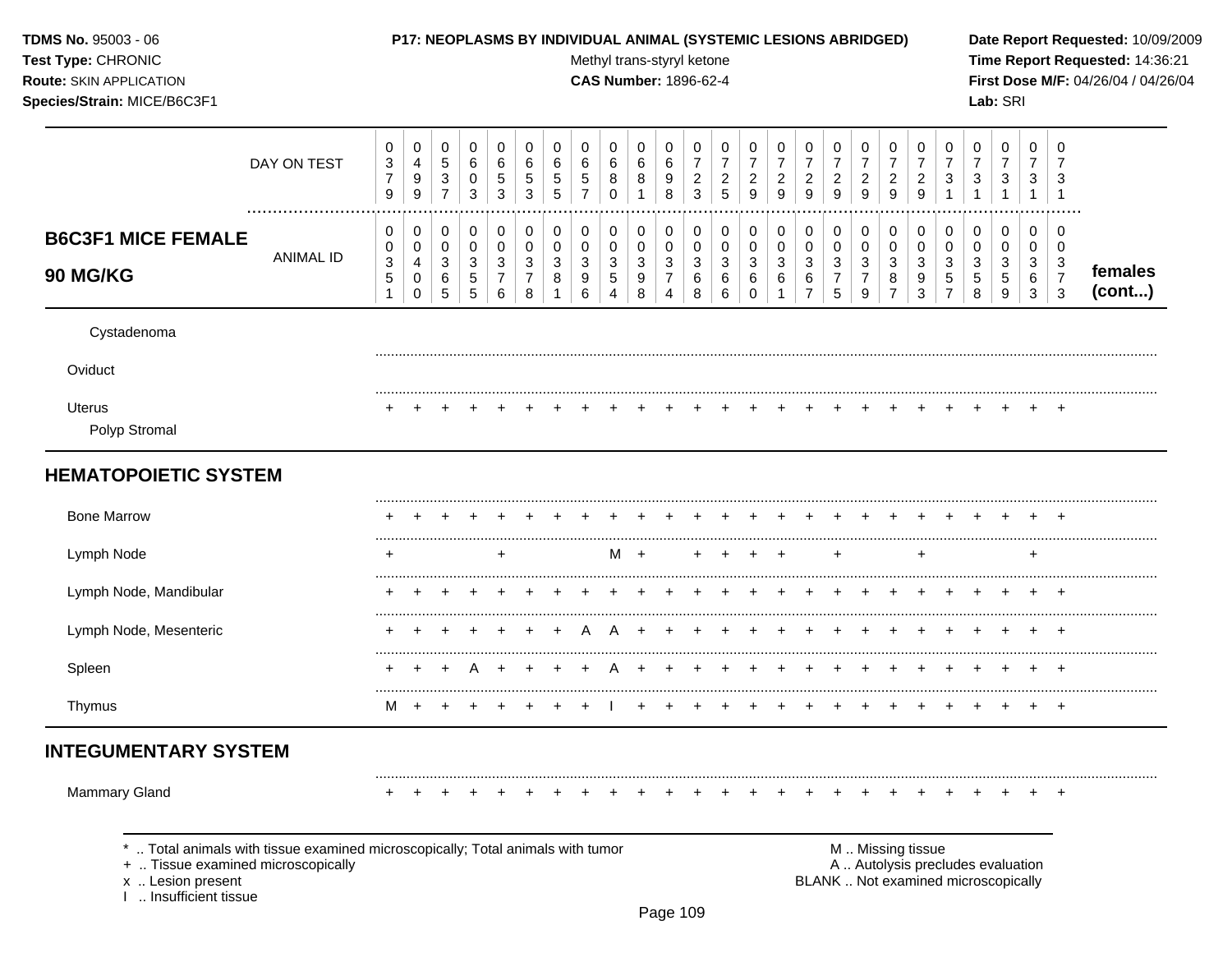Test Type: CHRONIC **Test Type:** CHRONIC **Test Type:** CHRONIC **Time Report Requested:** 14:36:21 **Route:** SKIN APPLICATION **CAS Number:** 1896-62-4 **First Dose M/F:** 04/26/04 / 04/26/04 **Species/Strain:** MICE/B6C3F1 **Lab:** SRI

| DAY ON TEST                                                                                                                  | 0<br>$\ensuremath{\mathsf{3}}$<br>$\overline{7}$<br>$\boldsymbol{9}$ | 0<br>$\overline{4}$<br>9<br>9                | $\mathbf 0$<br>5<br>$\sqrt{3}$<br>$\overline{7}$ | 0<br>$\,6\,$<br>$\pmb{0}$<br>$\mathfrak{S}$     | $\mathbf 0$<br>6<br>5<br>3         | 0<br>$\,6$<br>$\,$ 5 $\,$<br>3 | $\mathbf 0$<br>$\,6\,$<br>$\sqrt{5}$<br>5 | 0<br>$\,6\,$<br>$5\phantom{.0}$<br>$\overline{7}$ | 0<br>6<br>$\bf8$<br>$\mathbf 0$        | 0<br>6<br>8<br>1      | 0<br>6<br>9<br>8                   | $\mathbf 0$<br>$\overline{7}$<br>$\overline{2}$<br>3 | 0<br>$\overline{7}$<br>$\overline{2}$<br>5 | 0<br>$\overline{7}$<br>$\overline{c}$<br>9   | 0<br>$\overline{7}$<br>$\sqrt{2}$<br>$\mathsf g$    | 0<br>$\overline{7}$<br>$\overline{2}$<br>9   | 0<br>$\overline{7}$<br>$\overline{2}$<br>9 | 0<br>$\overline{7}$<br>$\overline{2}$<br>9 | 0<br>$\overline{7}$<br>$\overline{2}$<br>9 | $\mathbf 0$<br>$\overline{7}$<br>$\overline{c}$<br>9 | $\mathbf 0$<br>$\overline{7}$<br>3 | 0<br>$\overline{7}$<br>3       | 0<br>$\overline{7}$<br>3<br>$\mathbf{1}$     | 0<br>$\overline{7}$<br>3<br>$\mathbf{1}$               | $\mathbf 0$<br>$\overline{7}$<br>3<br>$\overline{1}$    |                   |
|------------------------------------------------------------------------------------------------------------------------------|----------------------------------------------------------------------|----------------------------------------------|--------------------------------------------------|-------------------------------------------------|------------------------------------|--------------------------------|-------------------------------------------|---------------------------------------------------|----------------------------------------|-----------------------|------------------------------------|------------------------------------------------------|--------------------------------------------|----------------------------------------------|-----------------------------------------------------|----------------------------------------------|--------------------------------------------|--------------------------------------------|--------------------------------------------|------------------------------------------------------|------------------------------------|--------------------------------|----------------------------------------------|--------------------------------------------------------|---------------------------------------------------------|-------------------|
| <b>B6C3F1 MICE FEMALE</b><br><b>ANIMAL ID</b><br><b>90 MG/KG</b>                                                             | 0<br>0<br>$\sqrt{3}$<br>$\mathbf 5$<br>$\mathbf{1}$                  | 0<br>0<br>$\overline{4}$<br>0<br>$\mathbf 0$ | 0<br>$\mathbf 0$<br>3<br>6<br>5                  | $\pmb{0}$<br>$\pmb{0}$<br>3<br>$\,$ 5 $\,$<br>5 | 0<br>0<br>3<br>$\overline{7}$<br>6 | 0<br>0<br>3<br>7<br>8          | 0<br>$\pmb{0}$<br>3<br>8                  | 0<br>$\mathbf 0$<br>3<br>9<br>6                   | 0<br>$\pmb{0}$<br>3<br>$\sqrt{5}$<br>4 | 0<br>0<br>3<br>9<br>8 | 0<br>0<br>3<br>$\overline{7}$<br>4 | 0<br>0<br>3<br>6<br>8                                | 0<br>$\mathbf 0$<br>3<br>6<br>6            | $\pmb{0}$<br>$\pmb{0}$<br>3<br>6<br>$\Omega$ | 0<br>$\pmb{0}$<br>$\mathbf{3}$<br>6<br>$\mathbf{1}$ | 0<br>$\mathbf 0$<br>3<br>6<br>$\overline{7}$ | 0<br>$\pmb{0}$<br>3<br>$\overline{7}$<br>5 | 0<br>0<br>3<br>7<br>9                      | 0<br>0<br>3<br>8                           | 0<br>$\mathbf 0$<br>3<br>9<br>3                      | 0<br>0<br>3<br>5<br>$\overline{7}$ | 0<br>0<br>3<br>$\sqrt{5}$<br>8 | 0<br>$\mathbf 0$<br>3<br>$\overline{5}$<br>9 | $\pmb{0}$<br>$\pmb{0}$<br>$\mathbf{3}$<br>$\,6\,$<br>3 | $\mathbf 0$<br>0<br>3<br>$\overline{7}$<br>$\mathbf{3}$ | females<br>(cont) |
| Myoepithelioma                                                                                                               |                                                                      |                                              |                                                  |                                                 |                                    |                                |                                           |                                                   |                                        |                       |                                    |                                                      |                                            |                                              |                                                     |                                              |                                            |                                            |                                            |                                                      |                                    |                                |                                              |                                                        |                                                         |                   |
| Skin<br>Fibrosarcoma<br>Melanoma Benign<br>Subcutaneous Tissue, Fibrosarcoma<br>Subcutaneous Tissue, Schwannoma<br>Malignant |                                                                      |                                              |                                                  |                                                 |                                    |                                | $\pmb{\times}$                            |                                                   |                                        |                       |                                    |                                                      |                                            |                                              |                                                     | X                                            |                                            |                                            |                                            |                                                      |                                    | X                              |                                              |                                                        |                                                         |                   |
| <b>MUSCULOSKELETAL SYSTEM</b>                                                                                                |                                                                      |                                              |                                                  |                                                 |                                    |                                |                                           |                                                   |                                        |                       |                                    |                                                      |                                            |                                              |                                                     |                                              |                                            |                                            |                                            |                                                      |                                    |                                |                                              |                                                        |                                                         |                   |
| <b>Bone</b>                                                                                                                  | ÷.                                                                   |                                              |                                                  |                                                 |                                    |                                |                                           |                                                   |                                        |                       |                                    |                                                      |                                            |                                              |                                                     |                                              |                                            |                                            |                                            |                                                      |                                    |                                |                                              |                                                        |                                                         |                   |
| <b>Skeletal Muscle</b>                                                                                                       |                                                                      |                                              |                                                  |                                                 | $\ddot{}$                          |                                |                                           | $+$                                               | $^{+}$                                 |                       |                                    |                                                      |                                            |                                              |                                                     |                                              |                                            |                                            |                                            |                                                      |                                    |                                |                                              |                                                        |                                                         |                   |
| <b>NERVOUS SYSTEM</b>                                                                                                        |                                                                      |                                              |                                                  |                                                 |                                    |                                |                                           |                                                   |                                        |                       |                                    |                                                      |                                            |                                              |                                                     |                                              |                                            |                                            |                                            |                                                      |                                    |                                |                                              |                                                        |                                                         |                   |
|                                                                                                                              |                                                                      |                                              |                                                  |                                                 |                                    |                                |                                           |                                                   |                                        |                       |                                    |                                                      |                                            |                                              |                                                     |                                              |                                            |                                            |                                            |                                                      |                                    |                                |                                              |                                                        |                                                         |                   |
| <b>Brain</b><br>Carcinoma, Metastatic, Pituitary Gland                                                                       |                                                                      |                                              | X                                                |                                                 |                                    |                                |                                           |                                                   |                                        |                       |                                    |                                                      |                                            |                                              |                                                     |                                              |                                            |                                            |                                            |                                                      |                                    |                                |                                              |                                                        |                                                         |                   |

+ .. Tissue examined microscopically

x .. Lesion present<br>I .. Insufficient tissue

\* .. Total animals with tissue examined microscopically; Total animals with tumor <br>
+ .. Tissue examined microscopically<br>
+ .. Tissue examined microscopically BLANK .. Not examined microscopically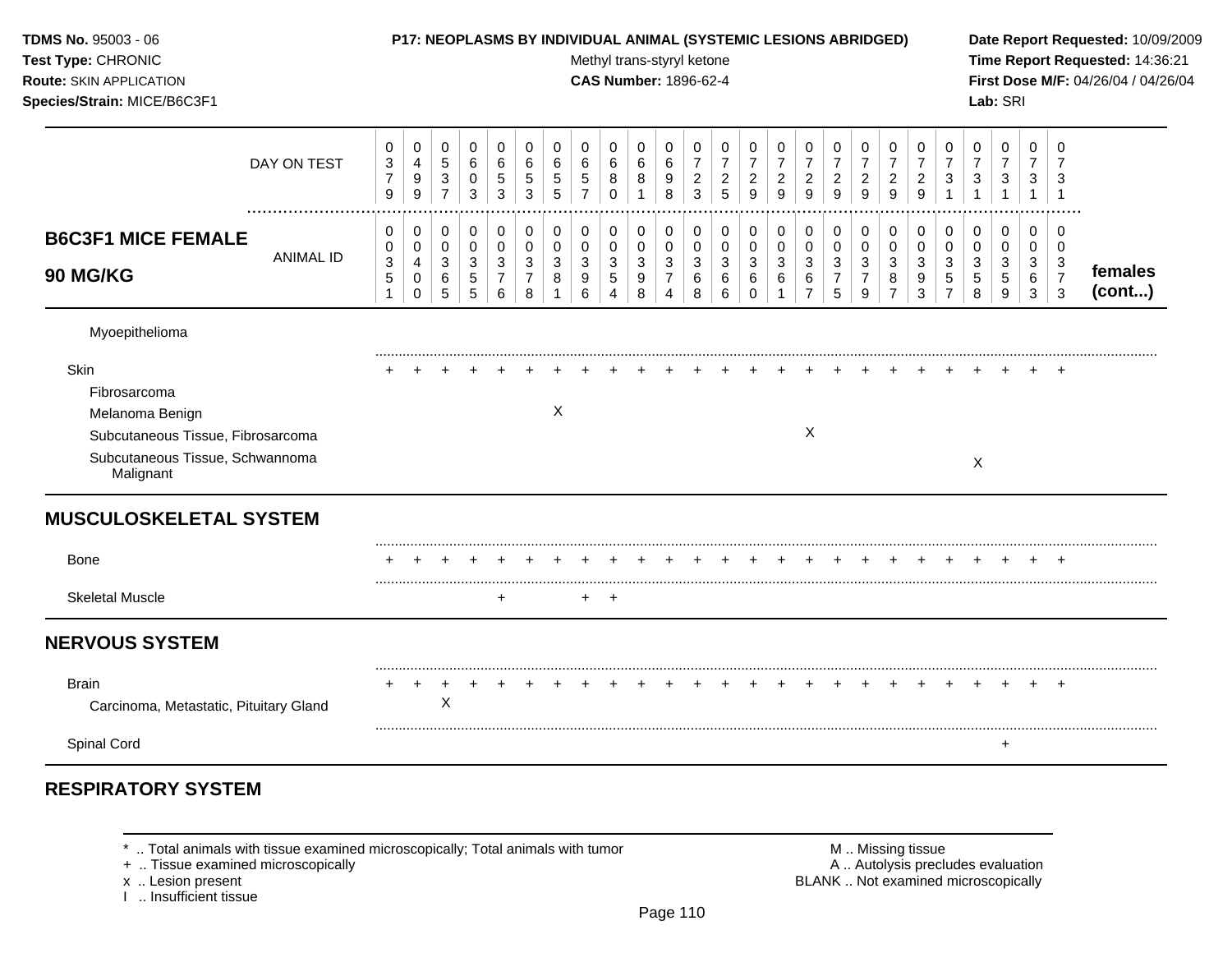Test Type: CHRONIC **Test Type:** CHRONIC **Test Type:** CHRONIC **Time Report Requested:** 14:36:21 **Route:** SKIN APPLICATION **CAS Number:** 1896-62-4 **First Dose M/F:** 04/26/04 / 04/26/04 **Species/Strain:** MICE/B6C3F1 **Lab:** SRI

| DAY ON TEST                                                                                                                                                    | 0<br>$\ensuremath{\mathsf{3}}$<br>$\boldsymbol{7}$<br>9 | $\mathbf 0$<br>$\overline{4}$<br>9<br>9 | 0<br>$\,$ 5 $\,$<br>3<br>$\overline{7}$ | 0<br>6<br>0<br>3                     | 0<br>6<br>5<br>3              | 0<br>6<br>$\sqrt{5}$<br>3                        | 0<br>6<br>$\,$ 5 $\,$<br>5 | 0<br>$\,6\,$<br>$\sqrt{5}$<br>$\overline{7}$ | 0<br>6<br>8<br>$\mathbf 0$             | 0<br>6<br>8<br>1         | 0<br>$\,6$<br>9<br>8                    | 0<br>$\overline{7}$<br>$\overline{2}$<br>$\mathbf{3}$ | 0<br>$\overline{7}$<br>$\overline{c}$<br>5 | 0<br>$\boldsymbol{7}$<br>$\overline{2}$<br>9 | 0<br>$\boldsymbol{7}$<br>$\overline{2}$<br>$\overline{9}$ | 0<br>$\overline{7}$<br>$\overline{2}$<br>9 | 0<br>$\overline{7}$<br>$\overline{2}$<br>9 | 0<br>$\overline{7}$<br>$\overline{2}$<br>9 | 0<br>$\overline{7}$<br>$\overline{c}$<br>9 | 0<br>$\overline{7}$<br>$\overline{c}$<br>$\boldsymbol{9}$ | 0<br>$\overline{7}$<br>$\sqrt{3}$<br>$\overline{1}$                      | 0<br>$\overline{7}$<br>3<br>$\mathbf{1}$ | 0<br>$\overline{7}$<br>$\mathbf{3}$<br>$\mathbf{1}$ | 0<br>7<br>3<br>$\mathbf{1}$ | 0<br>7<br>3<br>$\mathbf{1}$             |         |
|----------------------------------------------------------------------------------------------------------------------------------------------------------------|---------------------------------------------------------|-----------------------------------------|-----------------------------------------|--------------------------------------|-------------------------------|--------------------------------------------------|----------------------------|----------------------------------------------|----------------------------------------|--------------------------|-----------------------------------------|-------------------------------------------------------|--------------------------------------------|----------------------------------------------|-----------------------------------------------------------|--------------------------------------------|--------------------------------------------|--------------------------------------------|--------------------------------------------|-----------------------------------------------------------|--------------------------------------------------------------------------|------------------------------------------|-----------------------------------------------------|-----------------------------|-----------------------------------------|---------|
| <b>B6C3F1 MICE FEMALE</b><br><b>ANIMAL ID</b><br><b>90 MG/KG</b>                                                                                               | 0<br>0<br>3<br>$\,$ 5 $\,$                              | 0<br>$\mathbf 0$<br>4<br>0              | 0<br>$\mathbf 0$<br>$\sqrt{3}$<br>6     | 0<br>$\mathbf 0$<br>3<br>$\mathbf 5$ | 0<br>0<br>3<br>$\overline{7}$ | 0<br>$\mathbf 0$<br>$\sqrt{3}$<br>$\overline{7}$ | 0<br>0<br>3<br>8           | 0<br>0<br>3<br>9                             | 0<br>0<br>$\sqrt{3}$<br>$\overline{5}$ | 0<br>$\pmb{0}$<br>3<br>9 | 0<br>$\mathbf 0$<br>3<br>$\overline{7}$ | 0<br>$\pmb{0}$<br>3<br>6                              | 0<br>$\pmb{0}$<br>$\sqrt{3}$<br>$\,6$      | 0<br>$\pmb{0}$<br>$\sqrt{3}$<br>$\,6$        | 0<br>$\pmb{0}$<br>$\ensuremath{\mathsf{3}}$<br>$\,6$      | 0<br>$\mathbf 0$<br>3<br>$\,6\,$           | 0<br>$\mathbf 0$<br>3<br>$\overline{7}$    | 0<br>$\pmb{0}$<br>3<br>$\overline{7}$      | 0<br>$\pmb{0}$<br>3<br>8                   | 0<br>$\mathbf 0$<br>3<br>9                                | 0<br>0<br>$\sqrt{3}$<br>$\sqrt{5}$                                       | 0<br>0<br>3<br>$\sqrt{5}$                | 0<br>0<br>3<br>$\sqrt{5}$                           | 0<br>$\mathbf 0$<br>3<br>6  | 0<br>$\mathbf 0$<br>3<br>$\overline{7}$ | females |
|                                                                                                                                                                | $\mathbf{1}$                                            | 0                                       | 5                                       | 5                                    | 6                             | 8                                                | 1                          | 6                                            | 4                                      | 8                        | 4                                       | 8                                                     | 6                                          | $\mathbf 0$                                  | $\mathbf{1}$                                              | $\overline{7}$                             | 5                                          | 9                                          | $\overline{7}$                             | 3                                                         | $\overline{7}$                                                           | 8                                        | 9                                                   | 3                           | 3                                       | (cont)  |
| Lung<br>Alveolar/Bronchiolar Adenoma<br>Alveolar/Bronchiolar Carcinoma                                                                                         |                                                         |                                         |                                         |                                      | X                             |                                                  |                            |                                              |                                        |                          |                                         |                                                       |                                            |                                              | $\mathsf X$                                               |                                            |                                            |                                            |                                            |                                                           |                                                                          |                                          |                                                     |                             | $\mathsf X$                             |         |
| Nose                                                                                                                                                           |                                                         |                                         |                                         |                                      |                               |                                                  |                            |                                              |                                        |                          |                                         |                                                       |                                            |                                              |                                                           |                                            |                                            |                                            |                                            |                                                           |                                                                          |                                          |                                                     |                             |                                         |         |
| Pleura                                                                                                                                                         |                                                         |                                         |                                         |                                      |                               |                                                  |                            |                                              | +                                      |                          |                                         |                                                       |                                            |                                              |                                                           |                                            |                                            |                                            |                                            |                                                           |                                                                          |                                          |                                                     |                             |                                         |         |
| Trachea                                                                                                                                                        |                                                         |                                         |                                         |                                      |                               |                                                  |                            |                                              |                                        |                          |                                         |                                                       |                                            |                                              |                                                           |                                            |                                            |                                            |                                            |                                                           |                                                                          |                                          |                                                     |                             |                                         |         |
| <b>SPECIAL SENSES SYSTEM</b>                                                                                                                                   |                                                         |                                         |                                         |                                      |                               |                                                  |                            |                                              |                                        |                          |                                         |                                                       |                                            |                                              |                                                           |                                            |                                            |                                            |                                            |                                                           |                                                                          |                                          |                                                     |                             |                                         |         |
| Eye                                                                                                                                                            |                                                         |                                         |                                         |                                      |                               |                                                  | Α                          | A                                            |                                        |                          |                                         |                                                       |                                            |                                              |                                                           |                                            |                                            |                                            |                                            |                                                           |                                                                          |                                          |                                                     |                             |                                         |         |
| Harderian Gland<br>Adenoma<br>Carcinoma                                                                                                                        |                                                         |                                         | $\div$                                  |                                      |                               | X                                                |                            |                                              |                                        | $\mathsf{X}$             |                                         |                                                       |                                            | $\ddot{}$                                    | $\ddot{}$<br>X                                            | $\ddot{}$                                  |                                            |                                            | $\boldsymbol{\mathsf{X}}$                  |                                                           |                                                                          |                                          |                                                     | +<br>$\mathsf X$            | $\ddot{}$                               |         |
| <b>URINARY SYSTEM</b>                                                                                                                                          |                                                         |                                         |                                         |                                      |                               |                                                  |                            |                                              |                                        |                          |                                         |                                                       |                                            |                                              |                                                           |                                            |                                            |                                            |                                            |                                                           |                                                                          |                                          |                                                     |                             |                                         |         |
| Kidney                                                                                                                                                         |                                                         |                                         |                                         |                                      |                               |                                                  | Α                          | $\overline{A}$                               | A                                      |                          |                                         |                                                       |                                            |                                              |                                                           |                                            |                                            |                                            |                                            |                                                           |                                                                          |                                          |                                                     |                             | $\div$                                  |         |
| <b>Urinary Bladder</b>                                                                                                                                         |                                                         |                                         |                                         |                                      |                               |                                                  |                            |                                              |                                        |                          |                                         |                                                       |                                            |                                              |                                                           |                                            |                                            |                                            |                                            |                                                           |                                                                          |                                          |                                                     |                             |                                         |         |
| Total animals with tissue examined microscopically; Total animals with tumor<br>+  Tissue examined microscopically<br>x  Lesion present<br>Insufficient tissue |                                                         |                                         |                                         |                                      |                               |                                                  |                            |                                              |                                        |                          |                                         |                                                       |                                            |                                              |                                                           |                                            |                                            |                                            | M  Missing tissue                          |                                                           | A  Autolysis precludes evaluation<br>BLANK  Not examined microscopically |                                          |                                                     |                             |                                         |         |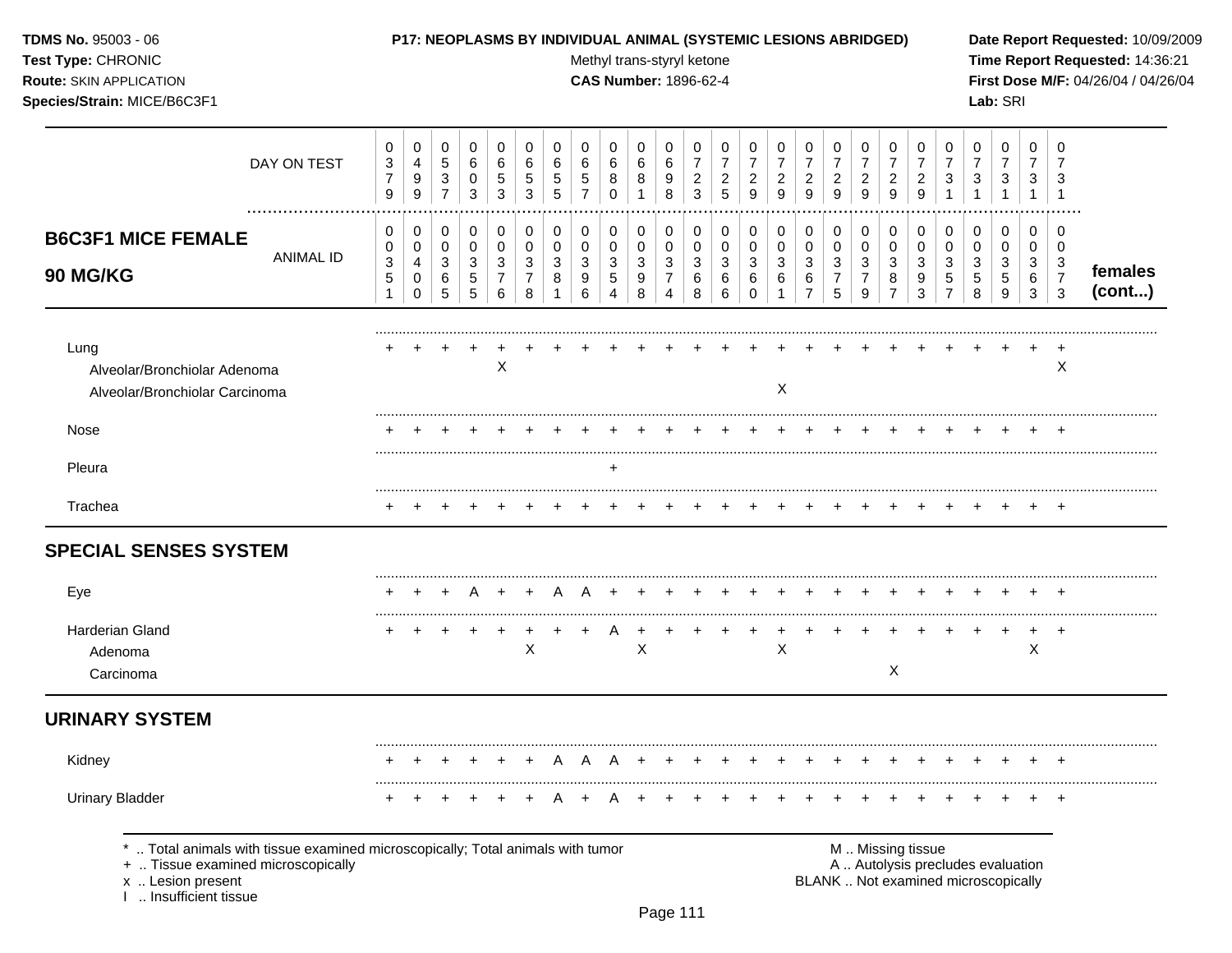Test Type: CHRONIC **Test Type:** CHRONIC **Test Type:** CHRONIC **Time Report Requested:** 14:36:21 **Route:** SKIN APPLICATION **CAS Number:** 1896-62-4 **First Dose M/F:** 04/26/04 / 04/26/04 **Species/Strain:** MICE/B6C3F1 **Lab:** SRI

| 0<br>0<br>U<br>U<br>υ<br><b>B6C3F1 MICE FEMALE</b><br>ν<br>J<br>u<br>u<br>u<br>0<br>0<br>U<br>U<br>υ<br>υ<br>ν<br>ν<br>U<br>u<br>u<br>ANIMAL ID<br>3<br>ີ<br>ີ<br>◠<br>3<br>ົ<br>3<br>3<br>ົ<br>2<br>3<br>3<br>ົ<br>3<br>2<br>2<br>ົ<br>4<br>د<br>دت |  |
|------------------------------------------------------------------------------------------------------------------------------------------------------------------------------------------------------------------------------------------------------|--|
| J<br>۰J<br>J<br>◡<br>- ఎ<br>J<br>ັ<br>u<br>u<br><b>90 MG/KG</b><br>-<br>8<br>9<br>6<br>9<br>$\sim$<br>6<br>8<br>b.<br>6<br>b.<br>Y<br><sub>5</sub><br>6<br>b<br>.5<br>υ<br>6<br>c<br>0<br>c<br>8<br>8                                                |  |

## **SYSTEMIC LESIONS**

|                            | . |  |  |  |  |  |  |  |                    |  |  |  |  |
|----------------------------|---|--|--|--|--|--|--|--|--------------------|--|--|--|--|
|                            |   |  |  |  |  |  |  |  |                    |  |  |  |  |
| <b>Histiocytic Sarcoma</b> |   |  |  |  |  |  |  |  |                    |  |  |  |  |
| Lymphoma Malignant         |   |  |  |  |  |  |  |  | $\mathbf{\Lambda}$ |  |  |  |  |

.........................................................................................................................................................................................................

- + .. Tissue examined microscopically
- 
- I .. Insufficient tissue

\* .. Total animals with tissue examined microscopically; Total animals with tumor **M** . M .. Missing tissue examined microscopically<br>
+ .. Tissue examined microscopically x .. Lesion present **BLANK** .. Not examined microscopically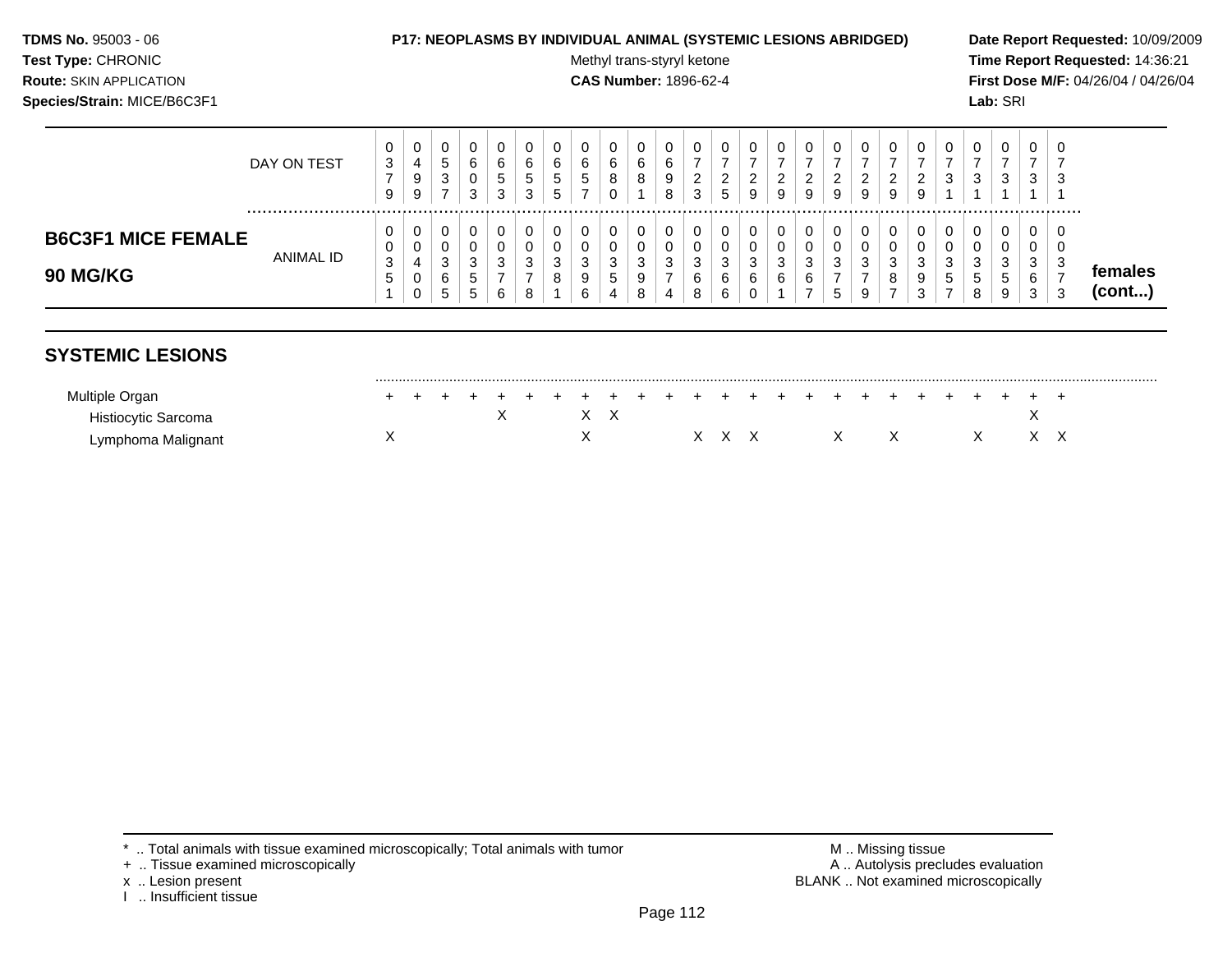**Route: SKIN APPLICATION** 

Species/Strain: MICE/B6C3F1

#### P17: NEOPLASMS BY INDIVIDUAL ANIMAL (SYSTEMIC LESIONS ABRIDGED)

Methyl trans-styryl ketone

**CAS Number: 1896-62-4** 

Date Report Requested: 10/09/2009 Time Report Requested: 14:36:21 First Dose M/F: 04/26/04 / 04/26/04 Lab: SRI

|                           | DAY ON TEST |                        | v<br>3      | 3                         | U<br>3 | 0<br>ີ<br>ت                              | 3<br>◠  | U<br>3      |                   | v<br>3<br>ົ<br><u>_</u> | -3              | U<br>3<br><u>_</u> | 0<br>ົ<br>ັ<br>ົ<br>∼ | د | 3<br>$\overline{\phantom{a}}$<br>- |        | v<br>3<br>◠<br><u>_</u> | -3<br>$\overline{ }$<br>∸ | U<br>3<br>ີ<br><u>_</u> | 0<br>3<br>ົ<br>∼ | د             | 0<br>3<br>ົ<br>J |        | υ<br>3<br>3 | v<br>3<br>-3                                           | 0<br>3<br>3 |          |
|---------------------------|-------------|------------------------|-------------|---------------------------|--------|------------------------------------------|---------|-------------|-------------------|-------------------------|-----------------|--------------------|-----------------------|---|------------------------------------|--------|-------------------------|---------------------------|-------------------------|------------------|---------------|------------------|--------|-------------|--------------------------------------------------------|-------------|----------|
| <b>B6C3F1 MICE FEMALE</b> |             |                        | U<br>U      |                           | 0<br>U | 0<br>υ                                   | ◡       |             |                   | ◡<br>v                  |                 | 0<br>U             | U<br>U                |   |                                    |        | v<br>ν                  |                           | 0<br>0                  | 0<br>U           |               |                  |        | v<br>v      |                                                        | 0<br>U      |          |
| <b>90 MG/KG</b>           | ANIMAL ID   | $\mathbf{\Omega}$<br>C | 3<br>8<br>4 | $\sqrt{2}$<br>$\sim$<br>8 | 3<br>9 | ີ<br>ັ<br>9<br>$\ddot{\phantom{1}}$<br>◡ | ັບ<br>n | ⌒<br>ు<br>6 | ◠<br>$\mathbf{a}$ | 3                       | $\epsilon$<br>ີ | -2<br>J            | ີ<br>ັ<br>8<br>υ      | N | ◠<br>ు<br>8                        | $\sim$ | 3<br>9<br>ົ             | $\sim$<br>ು<br>9          | 3<br>9                  | ີ<br>ັ<br>9<br>9 | w<br><u>_</u> | 3<br>ಾ<br>3      | $\sim$ | 3           | $\epsilon$<br>J.<br>8<br>∽<br>$\overline{\phantom{a}}$ | 3<br>8<br>9 | * TOTALS |

# **ALIMENTARY SYSTEM**

| Esophagus                                                    |   |        |  |  |         |   |   |  |   |       |   |          |   |   |   |   |  |   | 50       |
|--------------------------------------------------------------|---|--------|--|--|---------|---|---|--|---|-------|---|----------|---|---|---|---|--|---|----------|
| Gallbladder                                                  |   |        |  |  |         |   |   |  |   |       |   |          |   |   |   |   |  |   | 43       |
| Intestine Large, Cecum                                       |   |        |  |  |         |   |   |  |   |       |   |          |   |   |   |   |  |   | 46       |
| Intestine Large, Colon                                       |   |        |  |  |         |   |   |  |   |       |   |          |   |   |   |   |  |   | 44       |
| Intestine Large, Rectum                                      |   |        |  |  |         |   |   |  |   |       |   |          |   |   |   |   |  |   | 44       |
| Intestine Small, Duodenum                                    |   |        |  |  |         |   |   |  |   |       |   |          |   |   |   |   |  |   | 44       |
| Intestine Small, Ileum                                       |   |        |  |  |         |   |   |  |   |       |   |          |   |   |   |   |  |   | 45       |
| Intestine Small, Jejunum                                     |   |        |  |  |         |   |   |  |   |       |   |          |   |   |   |   |  |   | 44       |
| Liver<br>Hepatocellular Adenoma                              |   |        |  |  |         |   | X |  |   |       | X |          | Χ |   | X |   |  |   | 49<br>10 |
| Hepatocellular Adenoma, Multiple<br>Hepatocellular Carcinoma | X | Χ<br>X |  |  | $X$ $X$ | X |   |  |   | X X X |   | $\times$ |   | X | X | Χ |  | Χ | 19<br>b  |
| Hepatocellular Carcinoma, Multiple                           |   |        |  |  | Χ       |   |   |  | х |       |   | Χ        |   |   |   |   |  |   |          |
| Mesentery                                                    |   |        |  |  |         |   |   |  |   |       |   |          |   |   |   |   |  |   | 13       |

\* .. Total animals with tissue examined microscopically; Total animals with tumor

+ .. Tissue examined microscopically

x .. Lesion present

1 .. Insufficient tissue

M .. Missing tissue

A .. Autolysis precludes evaluation

BLANK .. Not examined microscopically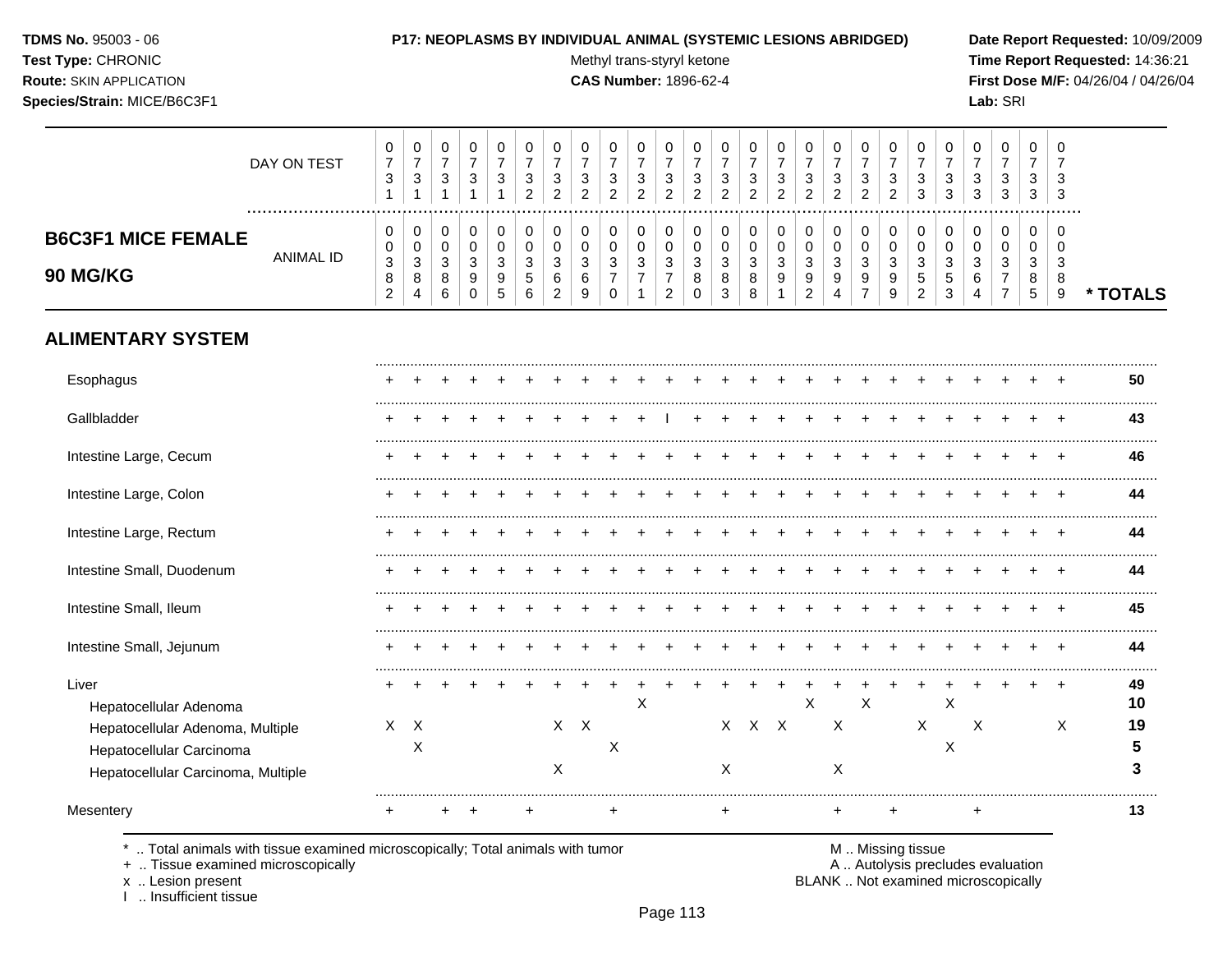**Route: SKIN APPLICATION** 

Species/Strain: MICE/B6C3F1

## P17: NEOPLASMS BY INDIVIDUAL ANIMAL (SYSTEMIC LESIONS ABRIDGED)

Methyl trans-styryl ketone

**CAS Number: 1896-62-4** 

Date Report Requested: 10/09/2009 Time Report Requested: 14:36:21 First Dose M/F: 04/26/04 / 04/26/04 Lab: SRI

|                                                                                   | DAY ON TEST                                                                     | 0<br>$\boldsymbol{7}$<br>$\ensuremath{\mathsf{3}}$<br>$\mathbf{1}$ | $\pmb{0}$<br>$\boldsymbol{7}$<br>$\ensuremath{\mathsf{3}}$<br>$\mathbf{1}$ | 0<br>$\overline{7}$<br>$\ensuremath{\mathsf{3}}$<br>1 | 0<br>$\boldsymbol{7}$<br>$\sqrt{3}$<br>-1 | $\pmb{0}$<br>$\overline{7}$<br>$\ensuremath{\mathsf{3}}$ | $\pmb{0}$<br>$\boldsymbol{7}$<br>$\ensuremath{\mathsf{3}}$<br>$\overline{2}$ | 0<br>$\boldsymbol{7}$<br>$\sqrt{3}$<br>$\overline{2}$  | $\pmb{0}$<br>$\boldsymbol{7}$<br>$\ensuremath{\mathsf{3}}$<br>$\overline{a}$ | $\mathbf 0$<br>$\overline{7}$<br>$\sqrt{3}$<br>$\overline{2}$ | 0<br>$\boldsymbol{7}$<br>3<br>$\overline{2}$                | 0<br>$\overline{7}$<br>$\sqrt{3}$<br>$\overline{2}$      | 0<br>$\overline{7}$<br>$\ensuremath{\mathsf{3}}$<br>$\overline{c}$ | $\pmb{0}$<br>$\boldsymbol{7}$<br>$\ensuremath{\mathsf{3}}$<br>$\overline{2}$ | 0<br>$\boldsymbol{7}$<br>$\sqrt{3}$<br>$\overline{c}$ | $\pmb{0}$<br>$\boldsymbol{7}$<br>3<br>$\overline{2}$          | $\pmb{0}$<br>$\overline{7}$<br>$\sqrt{3}$<br>$\overline{2}$ | 0<br>$\overline{7}$<br>3<br>$\overline{2}$ | 0<br>$\overline{7}$<br>$\mathbf{3}$<br>$\overline{2}$ | 0<br>$\overline{7}$<br>3<br>$\overline{2}$ | $\pmb{0}$<br>$\overline{7}$<br>$\ensuremath{\mathsf{3}}$<br>$\mathbf{3}$ | 0<br>$\boldsymbol{7}$<br>$\ensuremath{\mathsf{3}}$<br>3  | 0<br>$\overline{7}$<br>$\sqrt{3}$<br>3                                   | $\pmb{0}$<br>$\boldsymbol{7}$<br>$\ensuremath{\mathsf{3}}$<br>$\sqrt{3}$ | 0<br>$\overline{7}$<br>3<br>3 | 0<br>$\overline{7}$<br>$\mathbf{3}$<br>3 |                            |
|-----------------------------------------------------------------------------------|---------------------------------------------------------------------------------|--------------------------------------------------------------------|----------------------------------------------------------------------------|-------------------------------------------------------|-------------------------------------------|----------------------------------------------------------|------------------------------------------------------------------------------|--------------------------------------------------------|------------------------------------------------------------------------------|---------------------------------------------------------------|-------------------------------------------------------------|----------------------------------------------------------|--------------------------------------------------------------------|------------------------------------------------------------------------------|-------------------------------------------------------|---------------------------------------------------------------|-------------------------------------------------------------|--------------------------------------------|-------------------------------------------------------|--------------------------------------------|--------------------------------------------------------------------------|----------------------------------------------------------|--------------------------------------------------------------------------|--------------------------------------------------------------------------|-------------------------------|------------------------------------------|----------------------------|
| <b>B6C3F1 MICE FEMALE</b>                                                         |                                                                                 | 0<br>0                                                             | 0<br>0                                                                     | 0<br>$\mathbf 0$                                      | 0<br>0                                    | 0<br>$\mathbf 0$                                         | 0<br>$\pmb{0}$                                                               | 0<br>0                                                 | 0<br>0                                                                       | 0<br>$\mathbf 0$                                              | 0<br>$\mathbf 0$                                            | 0<br>$\mathbf 0$                                         | 0<br>$\mathbf 0$                                                   | 0<br>$\pmb{0}$                                                               | 0<br>$\mathbf 0$                                      | 0<br>$\mathbf 0$                                              | 0<br>$\mathbf 0$                                            | 0<br>$\mathbf 0$                           | 0<br>$\mathbf 0$                                      | 0<br>$\mathbf 0$                           | 0<br>$\mathbf 0$                                                         | 0<br>$\mathbf 0$                                         | 0<br>0                                                                   | 0<br>$\mathbf 0$                                                         | 0<br>$\mathbf 0$              | $\mathbf 0$<br>$\mathbf 0$               |                            |
| 90 MG/KG                                                                          | <b>ANIMAL ID</b>                                                                | $\ensuremath{\mathsf{3}}$<br>8<br>$\overline{c}$                   | $\sqrt{3}$<br>8<br>4                                                       | 3<br>8<br>$\,6\,$                                     | 3<br>$\boldsymbol{9}$<br>$\pmb{0}$        | $\mathbf{3}$<br>9<br>$\overline{5}$                      | $\ensuremath{\mathsf{3}}$<br>$\mathbf 5$<br>$\,6$                            | $\ensuremath{\mathsf{3}}$<br>$\,6\,$<br>$\overline{c}$ | $\ensuremath{\mathsf{3}}$<br>$\,6$<br>9                                      | $\mathbf{3}$<br>$\boldsymbol{7}$<br>$\mathbf 0$               | $\ensuremath{\mathsf{3}}$<br>$\overline{7}$<br>$\mathbf{1}$ | $\sqrt{3}$<br>$\overline{\mathcal{I}}$<br>$\overline{c}$ | $\sqrt{3}$<br>8<br>$\Omega$                                        | $\sqrt{3}$<br>$\bf 8$<br>$\mathfrak{S}$                                      | $\ensuremath{\mathsf{3}}$<br>$\bf 8$<br>8             | $\ensuremath{\mathsf{3}}$<br>$\boldsymbol{9}$<br>$\mathbf{1}$ | $\sqrt{3}$<br>9<br>$\overline{c}$                           | 3<br>9<br>4                                | 3<br>9<br>$\overline{7}$                              | 3<br>9<br>9                                | $\ensuremath{\mathsf{3}}$<br>$\,$ 5 $\,$<br>$\overline{c}$               | $\ensuremath{\mathsf{3}}$<br>$\mathbf 5$<br>$\mathbf{3}$ | $\sqrt{3}$<br>6<br>$\overline{4}$                                        | $\sqrt{3}$<br>$\boldsymbol{7}$<br>$\overline{7}$                         | $\sqrt{3}$<br>8<br>$\sqrt{5}$ | 3<br>8<br>$\mathsf g$                    | * TOTALS                   |
| Hemangiosarcoma                                                                   |                                                                                 |                                                                    |                                                                            |                                                       |                                           |                                                          |                                                                              |                                                        |                                                                              |                                                               |                                                             |                                                          |                                                                    |                                                                              |                                                       |                                                               |                                                             |                                            |                                                       |                                            |                                                                          |                                                          |                                                                          |                                                                          |                               |                                          | 1                          |
| Pancreas                                                                          |                                                                                 |                                                                    |                                                                            |                                                       |                                           |                                                          |                                                                              |                                                        |                                                                              |                                                               |                                                             |                                                          |                                                                    |                                                                              |                                                       |                                                               |                                                             |                                            |                                                       |                                            |                                                                          |                                                          |                                                                          |                                                                          |                               |                                          | 47                         |
| Salivary Glands                                                                   |                                                                                 |                                                                    |                                                                            |                                                       |                                           |                                                          |                                                                              |                                                        |                                                                              |                                                               |                                                             |                                                          |                                                                    |                                                                              |                                                       |                                                               |                                                             |                                            |                                                       |                                            |                                                                          |                                                          |                                                                          |                                                                          |                               |                                          | 50                         |
| Stomach, Forestomach<br>Squamous Cell Papilloma                                   |                                                                                 |                                                                    |                                                                            |                                                       |                                           |                                                          |                                                                              |                                                        |                                                                              |                                                               | X                                                           |                                                          |                                                                    |                                                                              |                                                       |                                                               |                                                             |                                            |                                                       |                                            |                                                                          |                                                          |                                                                          |                                                                          |                               | $\ddot{}$                                | 50<br>$\blacktriangleleft$ |
| Stomach, Glandular                                                                |                                                                                 |                                                                    |                                                                            |                                                       |                                           |                                                          |                                                                              |                                                        |                                                                              |                                                               |                                                             |                                                          |                                                                    |                                                                              |                                                       |                                                               |                                                             |                                            |                                                       |                                            |                                                                          |                                                          |                                                                          |                                                                          |                               |                                          | 46                         |
| Tongue                                                                            |                                                                                 |                                                                    |                                                                            |                                                       |                                           |                                                          |                                                                              |                                                        |                                                                              |                                                               |                                                             |                                                          |                                                                    |                                                                              |                                                       |                                                               |                                                             |                                            |                                                       |                                            |                                                                          |                                                          |                                                                          |                                                                          |                               |                                          | 1                          |
| Tooth                                                                             |                                                                                 |                                                                    |                                                                            |                                                       |                                           |                                                          |                                                                              |                                                        |                                                                              |                                                               |                                                             |                                                          |                                                                    |                                                                              |                                                       |                                                               |                                                             |                                            |                                                       |                                            |                                                                          |                                                          |                                                                          |                                                                          |                               |                                          | 1                          |
| <b>CARDIOVASCULAR SYSTEM</b>                                                      |                                                                                 |                                                                    |                                                                            |                                                       |                                           |                                                          |                                                                              |                                                        |                                                                              |                                                               |                                                             |                                                          |                                                                    |                                                                              |                                                       |                                                               |                                                             |                                            |                                                       |                                            |                                                                          |                                                          |                                                                          |                                                                          |                               |                                          |                            |
| <b>Blood Vessel</b>                                                               |                                                                                 |                                                                    |                                                                            | ÷                                                     |                                           |                                                          |                                                                              |                                                        |                                                                              |                                                               |                                                             |                                                          |                                                                    |                                                                              |                                                       |                                                               |                                                             |                                            |                                                       |                                            |                                                                          |                                                          |                                                                          |                                                                          |                               |                                          | 1                          |
| Heart                                                                             |                                                                                 |                                                                    |                                                                            |                                                       |                                           |                                                          |                                                                              |                                                        |                                                                              |                                                               |                                                             |                                                          |                                                                    |                                                                              |                                                       |                                                               |                                                             |                                            |                                                       |                                            |                                                                          |                                                          |                                                                          |                                                                          |                               |                                          | 50                         |
| <b>ENDOCRINE SYSTEM</b>                                                           |                                                                                 |                                                                    |                                                                            |                                                       |                                           |                                                          |                                                                              |                                                        |                                                                              |                                                               |                                                             |                                                          |                                                                    |                                                                              |                                                       |                                                               |                                                             |                                            |                                                       |                                            |                                                                          |                                                          |                                                                          |                                                                          |                               |                                          |                            |
| <b>Adrenal Cortex</b>                                                             |                                                                                 |                                                                    |                                                                            |                                                       |                                           |                                                          |                                                                              |                                                        |                                                                              |                                                               |                                                             |                                                          |                                                                    |                                                                              |                                                       |                                                               |                                                             |                                            |                                                       |                                            |                                                                          |                                                          |                                                                          |                                                                          |                               |                                          | 50                         |
| +  Tissue examined microscopically<br>x  Lesion present<br>I  Insufficient tissue | *  Total animals with tissue examined microscopically; Total animals with tumor |                                                                    |                                                                            |                                                       |                                           |                                                          |                                                                              |                                                        |                                                                              |                                                               |                                                             |                                                          |                                                                    |                                                                              |                                                       |                                                               |                                                             |                                            |                                                       | M  Missing tissue                          |                                                                          |                                                          | A  Autolysis precludes evaluation<br>BLANK  Not examined microscopically |                                                                          |                               |                                          |                            |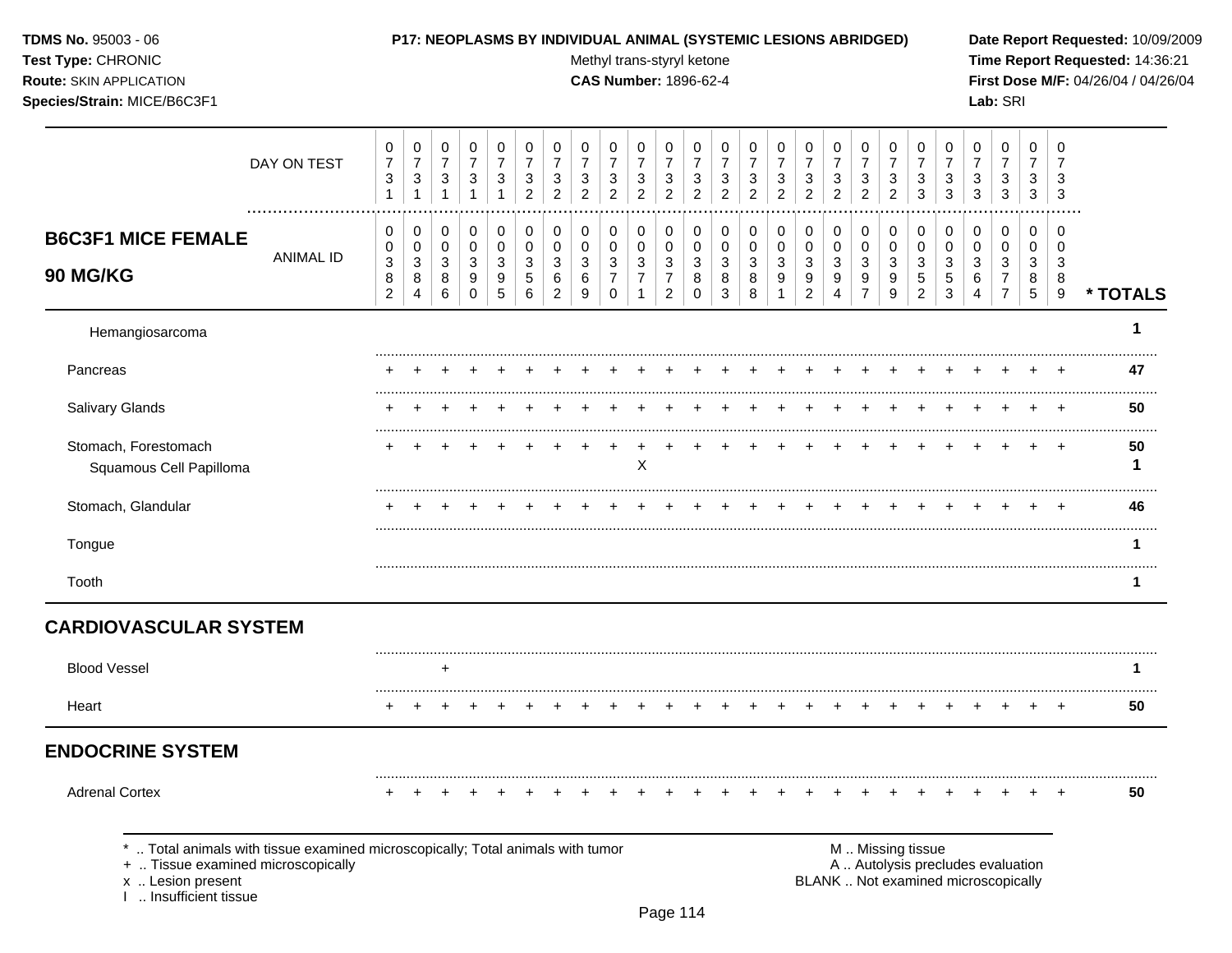Test Type: CHRONIC **Test Type:** CHRONIC **Test Type:** CHRONIC **Time Report Requested:** 14:36:21 **Route:** SKIN APPLICATION **CAS Number:** 1896-62-4 **First Dose M/F:** 04/26/04 / 04/26/04

| Species/Strain: MICE/B6C3F1                                                                                                                                       |                                                    |                                                                            |                                                           |                                                   |                                                                      |                                                             |                                                                                |                                                               |                                                      |                                                                              |                                                                     |                                                       |                                                     |                                                                              |                                                                 |                                                                    |                                                                              |                                                                        |                                                                              |                                                                |                                           |                                                                          | Lab: SRI                                                  |                                                                   |                                                    |                                   |
|-------------------------------------------------------------------------------------------------------------------------------------------------------------------|----------------------------------------------------|----------------------------------------------------------------------------|-----------------------------------------------------------|---------------------------------------------------|----------------------------------------------------------------------|-------------------------------------------------------------|--------------------------------------------------------------------------------|---------------------------------------------------------------|------------------------------------------------------|------------------------------------------------------------------------------|---------------------------------------------------------------------|-------------------------------------------------------|-----------------------------------------------------|------------------------------------------------------------------------------|-----------------------------------------------------------------|--------------------------------------------------------------------|------------------------------------------------------------------------------|------------------------------------------------------------------------|------------------------------------------------------------------------------|----------------------------------------------------------------|-------------------------------------------|--------------------------------------------------------------------------|-----------------------------------------------------------|-------------------------------------------------------------------|----------------------------------------------------|-----------------------------------|
| DAY ON TEST                                                                                                                                                       | 0<br>$\overline{7}$<br>3<br>$\mathbf{1}$           | $\mathbf 0$<br>$\overline{7}$<br>$\ensuremath{\mathsf{3}}$<br>$\mathbf{1}$ | $\pmb{0}$<br>$\overline{7}$<br>$\sqrt{3}$<br>$\mathbf{1}$ | 0<br>$\overline{7}$<br>$\sqrt{3}$<br>$\mathbf{1}$ | $\pmb{0}$<br>$\overline{7}$<br>$\mathbf{3}$<br>$\mathbf{1}$          | $\pmb{0}$<br>$\overline{7}$<br>$\sqrt{3}$<br>$\overline{c}$ | $\mathbf 0$<br>$\overline{7}$<br>$\sqrt{3}$<br>$\overline{2}$                  | $\pmb{0}$<br>$\overline{7}$<br>$\mathbf{3}$<br>$\overline{2}$ | 0<br>$\overline{7}$<br>3<br>$\overline{a}$           | $\mathbf 0$<br>$\overline{7}$<br>$\mathbf{3}$<br>$\overline{2}$              | $\pmb{0}$<br>$\overline{7}$<br>$\sqrt{3}$<br>$\overline{c}$         | 0<br>$\overline{7}$<br>$\mathbf{3}$<br>$\overline{2}$ | 0<br>$\overline{7}$<br>$\sqrt{3}$<br>$\overline{2}$ | $\mathbf 0$<br>$\overline{7}$<br>$\ensuremath{\mathsf{3}}$<br>$\overline{2}$ | $\mathbf 0$<br>$\overline{7}$<br>$\mathbf{3}$<br>$\overline{2}$ | 0<br>$\overline{7}$<br>$\ensuremath{\mathsf{3}}$<br>$\overline{a}$ | $\mathbf 0$<br>$\overline{7}$<br>$\sqrt{3}$<br>$\overline{c}$                | 0<br>$\overline{7}$<br>$\ensuremath{\mathsf{3}}$<br>$\overline{c}$     | $\mathbf 0$<br>$\overline{7}$<br>$\ensuremath{\mathsf{3}}$<br>$\overline{c}$ | $\pmb{0}$<br>$\overline{7}$<br>$\sqrt{3}$<br>$\mathfrak{S}$    | 0<br>$\overline{7}$<br>3<br>3             | 0<br>$\overline{7}$<br>$\sqrt{3}$<br>$\mathbf{3}$                        | $\mathbf 0$<br>$\overline{7}$<br>3<br>3                   | $\mathbf 0$<br>$\overline{7}$<br>3<br>3                           | $\mathbf 0$<br>$\overline{7}$<br>3<br>$\mathbf{3}$ |                                   |
| <b>B6C3F1 MICE FEMALE</b><br>ANIMAL ID<br><b>90 MG/KG</b>                                                                                                         | 0<br>$\mathbf 0$<br>3<br>$\bf 8$<br>$\overline{c}$ | 0<br>$\mathbf 0$<br>3<br>8<br>4                                            | 0<br>$\mathbf 0$<br>$\sqrt{3}$<br>$\bf 8$<br>$\,6$        | 0<br>$\mathbf 0$<br>$\mathbf{3}$<br>9<br>0        | 0<br>$\mathbf 0$<br>$\ensuremath{\mathsf{3}}$<br>9<br>$\overline{5}$ | 0<br>$\pmb{0}$<br>$\sqrt{3}$<br>$\sqrt{5}$<br>6             | 0<br>$\mathsf{O}\xspace$<br>$\ensuremath{\mathsf{3}}$<br>$\,6\,$<br>$\sqrt{2}$ | 0<br>$\mathbf 0$<br>$\mathbf{3}$<br>$\,6\,$<br>9              | 0<br>$\mathsf{O}\xspace$<br>3<br>$\overline{7}$<br>0 | $\mathbf 0$<br>$\mathbf 0$<br>$\mathbf{3}$<br>$\overline{7}$<br>$\mathbf{1}$ | $\mathbf 0$<br>$\mathbf 0$<br>3<br>$\overline{7}$<br>$\overline{c}$ | 0<br>$\mathbf 0$<br>$\mathbf{3}$<br>8<br>$\Omega$     | 0<br>$\mathbf 0$<br>$\mathbf{3}$<br>$\bf8$<br>3     | 0<br>$\mathbf 0$<br>$\ensuremath{\mathsf{3}}$<br>$\bf8$<br>8                 | $\mathbf 0$<br>$\mathbf 0$<br>3<br>9<br>1                       | 0<br>$\mathbf 0$<br>3<br>$9\,$<br>$\overline{a}$                   | $\mathbf 0$<br>$\mathbf 0$<br>$\sqrt{3}$<br>$9\,$<br>$\overline{\mathbf{4}}$ | 0<br>$\mathbf 0$<br>$\mathbf{3}$<br>$\boldsymbol{9}$<br>$\overline{7}$ | 0<br>$\mathbf 0$<br>$\sqrt{3}$<br>$\boldsymbol{9}$<br>9                      | 0<br>$\mathbf 0$<br>$\sqrt{3}$<br>$\sqrt{5}$<br>$\overline{c}$ | 0<br>$\mathbf 0$<br>3<br>$\,$ 5 $\,$<br>3 | $\mathbf 0$<br>$\mathbf 0$<br>$\mathbf{3}$<br>6<br>4                     | 0<br>$\mathbf 0$<br>3<br>$\overline{7}$<br>$\overline{7}$ | $\mathbf 0$<br>$\mathbf 0$<br>$\mathbf{3}$<br>8<br>$\overline{5}$ | $\Omega$<br>$\Omega$<br>3<br>8<br>$9\,$            | * TOTALS                          |
| Adrenal Medulla<br>Pheochromocytoma Benign<br>Pheochromocytoma Malignant                                                                                          |                                                    | $\ddot{}$                                                                  |                                                           | $X$ $X$                                           |                                                                      |                                                             |                                                                                |                                                               |                                                      |                                                                              |                                                                     |                                                       |                                                     |                                                                              |                                                                 |                                                                    |                                                                              | X                                                                      |                                                                              |                                                                |                                           |                                                                          |                                                           |                                                                   |                                                    | 50<br>$\mathbf{2}$<br>$\mathbf 1$ |
| Islets, Pancreatic                                                                                                                                                |                                                    |                                                                            |                                                           |                                                   |                                                                      |                                                             |                                                                                |                                                               |                                                      |                                                                              |                                                                     |                                                       |                                                     |                                                                              |                                                                 |                                                                    |                                                                              |                                                                        |                                                                              |                                                                |                                           |                                                                          |                                                           |                                                                   |                                                    | 47                                |
| Parathyroid Gland                                                                                                                                                 |                                                    |                                                                            |                                                           |                                                   |                                                                      | м                                                           | $\ddot{}$                                                                      |                                                               |                                                      |                                                                              |                                                                     |                                                       |                                                     |                                                                              |                                                                 |                                                                    |                                                                              |                                                                        |                                                                              | $\ddot{}$                                                      |                                           |                                                                          | $\ddot{}$                                                 |                                                                   | M +                                                | 46                                |
| <b>Pituitary Gland</b><br>Pars Distalis, Adenoma<br>Pars Distalis, Carcinoma                                                                                      |                                                    |                                                                            |                                                           | $\sf X$                                           |                                                                      |                                                             |                                                                                |                                                               |                                                      |                                                                              |                                                                     |                                                       |                                                     |                                                                              |                                                                 |                                                                    |                                                                              |                                                                        |                                                                              |                                                                |                                           |                                                                          | $\pmb{\times}$                                            |                                                                   |                                                    | 46<br>3<br>1                      |
| <b>Thyroid Gland</b><br>Follicular Cell, Adenoma                                                                                                                  |                                                    |                                                                            |                                                           |                                                   |                                                                      |                                                             |                                                                                |                                                               |                                                      |                                                                              |                                                                     |                                                       |                                                     |                                                                              |                                                                 |                                                                    |                                                                              | $\ddot{}$                                                              | $\ddot{}$                                                                    | $\ddot{}$<br>X                                                 | $\ddot{}$                                 |                                                                          |                                                           | $\ddot{}$                                                         | $\overline{ }$                                     | 47<br>$\mathbf 1$                 |
| <b>GENERAL BODY SYSTEM</b><br><b>NONE</b>                                                                                                                         |                                                    |                                                                            |                                                           |                                                   |                                                                      |                                                             |                                                                                |                                                               |                                                      |                                                                              |                                                                     |                                                       |                                                     |                                                                              |                                                                 |                                                                    |                                                                              |                                                                        |                                                                              |                                                                |                                           |                                                                          |                                                           |                                                                   |                                                    |                                   |
| <b>GENITAL SYSTEM</b>                                                                                                                                             |                                                    |                                                                            |                                                           |                                                   |                                                                      |                                                             |                                                                                |                                                               |                                                      |                                                                              |                                                                     |                                                       |                                                     |                                                                              |                                                                 |                                                                    |                                                                              |                                                                        |                                                                              |                                                                |                                           |                                                                          |                                                           |                                                                   |                                                    |                                   |
| <b>Clitoral Gland</b>                                                                                                                                             |                                                    |                                                                            |                                                           |                                                   |                                                                      |                                                             |                                                                                |                                                               |                                                      |                                                                              | м                                                                   |                                                       |                                                     |                                                                              |                                                                 |                                                                    |                                                                              |                                                                        |                                                                              | $\ddot{}$                                                      | м                                         | $\ddot{}$                                                                | M                                                         | $+$                                                               | $+$                                                | 46                                |
| Ovary                                                                                                                                                             |                                                    |                                                                            |                                                           |                                                   |                                                                      |                                                             |                                                                                |                                                               |                                                      |                                                                              |                                                                     |                                                       |                                                     |                                                                              |                                                                 |                                                                    |                                                                              |                                                                        |                                                                              |                                                                |                                           |                                                                          |                                                           |                                                                   |                                                    | 50                                |
| Total animals with tissue examined microscopically; Total animals with tumor<br>+  Tissue examined microscopically<br>x  Lesion present<br>I  Insufficient tissue |                                                    |                                                                            |                                                           |                                                   |                                                                      |                                                             |                                                                                |                                                               |                                                      |                                                                              |                                                                     |                                                       |                                                     |                                                                              |                                                                 |                                                                    |                                                                              | M  Missing tissue                                                      |                                                                              |                                                                |                                           | A  Autolysis precludes evaluation<br>BLANK  Not examined microscopically |                                                           |                                                                   |                                                    |                                   |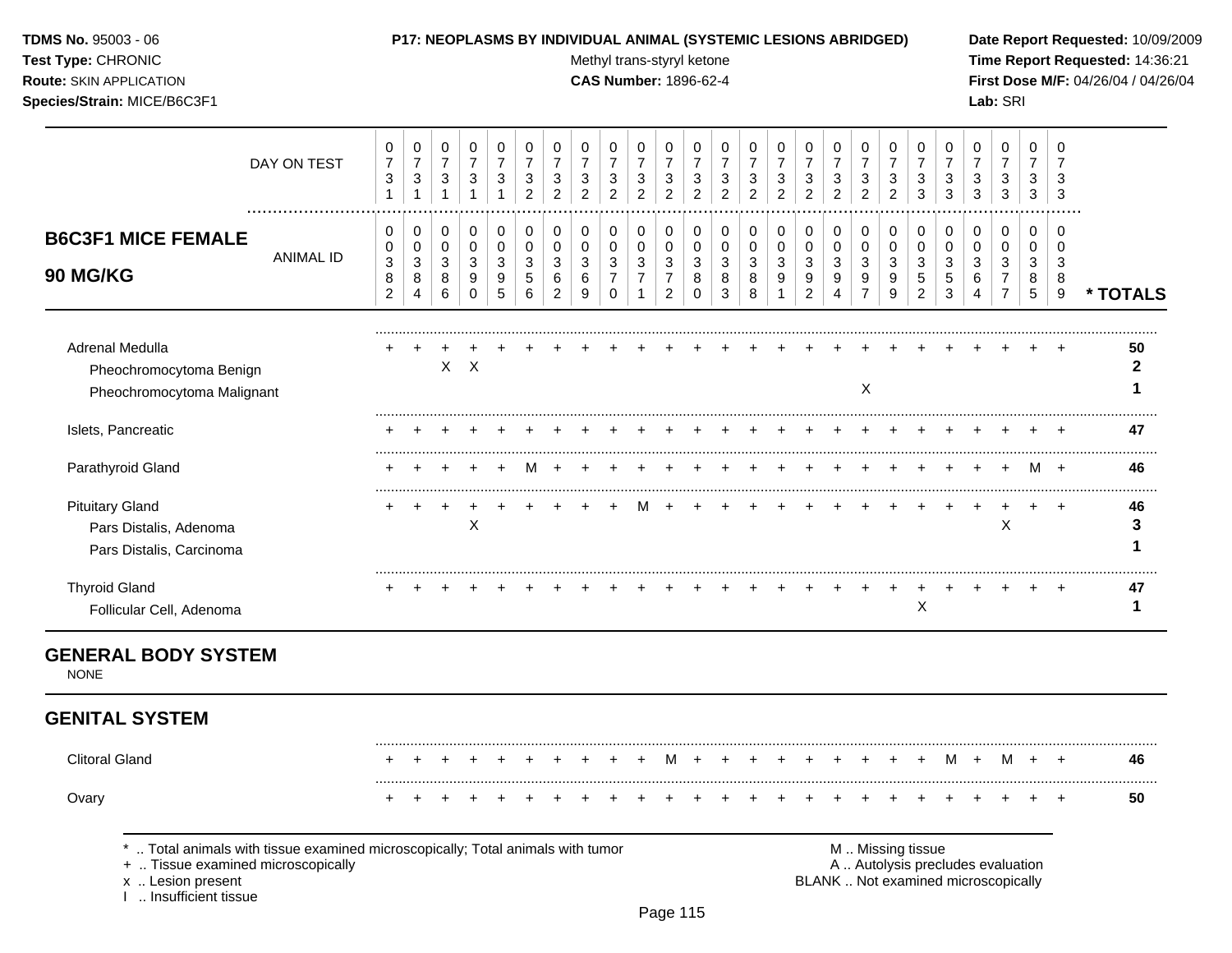**Route: SKIN APPLICATION** Species/Strain: MICE/B6C3F1

## P17: NEOPLASMS BY INDIVIDUAL ANIMAL (SYSTEMIC LESIONS ABRIDGED)

Methyl trans-styryl ketone

**CAS Number: 1896-62-4** 

Date Report Requested: 10/09/2009 Time Report Requested: 14:36:21 First Dose M/F: 04/26/04 / 04/26/04 Lab: SRI

|                                                                                                                                                                | DAY ON TEST      | 0<br>$\boldsymbol{7}$<br>$\ensuremath{\mathsf{3}}$<br>$\mathbf{1}$ | $\pmb{0}$<br>$\boldsymbol{7}$<br>$\sqrt{3}$<br>$\overline{1}$ | 0<br>$\overline{7}$<br>3<br>$\mathbf 1$ | 0<br>$\overline{7}$<br>$\sqrt{3}$<br>$\overline{1}$ | 0<br>$\overline{7}$<br>$\ensuremath{\mathsf{3}}$<br>$\mathbf{1}$ | 0<br>$\overline{7}$<br>$\ensuremath{\mathsf{3}}$<br>$\overline{c}$ | 0<br>$\overline{7}$<br>$\sqrt{3}$<br>$\boldsymbol{2}$ | $\pmb{0}$<br>$\overline{7}$<br>$\ensuremath{\mathsf{3}}$<br>$\overline{2}$ | $\pmb{0}$<br>$\overline{7}$<br>$\ensuremath{\mathsf{3}}$<br>$\overline{c}$ | $\pmb{0}$<br>$\overline{7}$<br>$\ensuremath{\mathsf{3}}$<br>$\boldsymbol{2}$ | 0<br>$\overline{7}$<br>$\ensuremath{\mathsf{3}}$<br>$\overline{c}$ | 0<br>$\overline{7}$<br>$\ensuremath{\mathsf{3}}$<br>$\overline{2}$ | $\pmb{0}$<br>$\overline{7}$<br>$\sqrt{3}$<br>$\overline{2}$ | 0<br>$\overline{7}$<br>$\ensuremath{\mathsf{3}}$<br>$\overline{2}$ | 0<br>$\overline{7}$<br>$\ensuremath{\mathsf{3}}$<br>$\boldsymbol{2}$ | 0<br>$\overline{7}$<br>$\ensuremath{\mathsf{3}}$<br>$\overline{c}$ | $\pmb{0}$<br>$\overline{7}$<br>$\ensuremath{\mathsf{3}}$<br>$\overline{c}$ | 0<br>$\overline{7}$<br>3<br>$\overline{c}$ | $\pmb{0}$<br>$\overline{7}$<br>$\ensuremath{\mathsf{3}}$<br>$\boldsymbol{2}$ | $\,0\,$<br>$\overline{7}$<br>$\ensuremath{\mathsf{3}}$<br>$\mathbf{3}$ | $\pmb{0}$<br>$\overline{7}$<br>$\ensuremath{\mathsf{3}}$<br>$\sqrt{3}$ | 0<br>$\overline{7}$<br>$\sqrt{3}$<br>$\sqrt{3}$ | $\pmb{0}$<br>$\overline{7}$<br>$\ensuremath{\mathsf{3}}$<br>$\mathfrak{Z}$ | $\mathbf 0$<br>$\overline{7}$<br>3<br>$\mathbf{3}$      | 0<br>$\overline{7}$<br>3<br>$\mathbf{3}$ |             |
|----------------------------------------------------------------------------------------------------------------------------------------------------------------|------------------|--------------------------------------------------------------------|---------------------------------------------------------------|-----------------------------------------|-----------------------------------------------------|------------------------------------------------------------------|--------------------------------------------------------------------|-------------------------------------------------------|----------------------------------------------------------------------------|----------------------------------------------------------------------------|------------------------------------------------------------------------------|--------------------------------------------------------------------|--------------------------------------------------------------------|-------------------------------------------------------------|--------------------------------------------------------------------|----------------------------------------------------------------------|--------------------------------------------------------------------|----------------------------------------------------------------------------|--------------------------------------------|------------------------------------------------------------------------------|------------------------------------------------------------------------|------------------------------------------------------------------------|-------------------------------------------------|----------------------------------------------------------------------------|---------------------------------------------------------|------------------------------------------|-------------|
| <b>B6C3F1 MICE FEMALE</b><br>90 MG/KG                                                                                                                          | <b>ANIMAL ID</b> | 0<br>0<br>$\ensuremath{\mathsf{3}}$<br>$\bf 8$<br>$\overline{a}$   | 0<br>0<br>$\mathbf{3}$<br>8<br>$\overline{4}$                 | 0<br>0<br>3<br>8<br>6                   | 0<br>0<br>3<br>9<br>$\Omega$                        | 0<br>0<br>3<br>9<br>5                                            | 0<br>0<br>3<br>5<br>6                                              | 0<br>0<br>3<br>$\,6$<br>$\overline{c}$                | 0<br>$\pmb{0}$<br>$\mathbf{3}$<br>$\,6$<br>9                               | 0<br>$\pmb{0}$<br>3<br>$\overline{7}$<br>$\mathbf 0$                       | 0<br>$\,0\,$<br>$\mathbf{3}$<br>$\overline{7}$<br>$\mathbf{1}$               | 0<br>$\pmb{0}$<br>$\sqrt{3}$<br>$\overline{7}$<br>$\overline{2}$   | 0<br>$\pmb{0}$<br>$\mathbf{3}$<br>8<br>$\Omega$                    | 0<br>$\mathbf 0$<br>$\mathbf{3}$<br>8<br>3                  | 0<br>$\pmb{0}$<br>3<br>8<br>8                                      | 0<br>$\pmb{0}$<br>$\mathbf{3}$<br>9<br>$\overline{1}$                | 0<br>$\pmb{0}$<br>3<br>9<br>$\overline{2}$                         | 0<br>$\pmb{0}$<br>$\mathbf{3}$<br>9<br>$\overline{4}$                      | 0<br>0<br>3<br>9<br>$\overline{7}$         | 0<br>0<br>3<br>9<br>9                                                        | 0<br>$\mathbf 0$<br>3<br>$\sqrt{5}$<br>$\overline{2}$                  | 0<br>$\,0\,$<br>$\mathfrak{Z}$<br>$\sqrt{5}$<br>3                      | 0<br>0<br>$\mathbf{3}$<br>6<br>4                | 0<br>0<br>$\ensuremath{\mathsf{3}}$<br>$\overline{7}$<br>$\overline{7}$    | $\mathbf 0$<br>0<br>$\mathbf{3}$<br>8<br>$\overline{5}$ | 0<br>0<br>3<br>8<br>9                    | * TOTALS    |
| Cystadenoma                                                                                                                                                    |                  |                                                                    |                                                               | X                                       |                                                     |                                                                  |                                                                    |                                                       |                                                                            |                                                                            |                                                                              |                                                                    |                                                                    |                                                             |                                                                    |                                                                      |                                                                    |                                                                            |                                            |                                                                              |                                                                        |                                                                        |                                                 |                                                                            |                                                         |                                          | $\mathbf 1$ |
| Oviduct                                                                                                                                                        |                  |                                                                    |                                                               |                                         |                                                     |                                                                  |                                                                    |                                                       |                                                                            |                                                                            |                                                                              |                                                                    |                                                                    |                                                             | $\ddot{}$                                                          |                                                                      |                                                                    |                                                                            |                                            |                                                                              |                                                                        |                                                                        |                                                 |                                                                            |                                                         |                                          | 1           |
| <b>Uterus</b><br>Polyp Stromal                                                                                                                                 |                  |                                                                    |                                                               |                                         |                                                     | Χ                                                                |                                                                    |                                                       |                                                                            |                                                                            |                                                                              |                                                                    |                                                                    |                                                             |                                                                    |                                                                      |                                                                    |                                                                            |                                            |                                                                              |                                                                        |                                                                        |                                                 |                                                                            |                                                         | $\ddot{}$                                | 50<br>1     |
| <b>HEMATOPOIETIC SYSTEM</b>                                                                                                                                    |                  |                                                                    |                                                               |                                         |                                                     |                                                                  |                                                                    |                                                       |                                                                            |                                                                            |                                                                              |                                                                    |                                                                    |                                                             |                                                                    |                                                                      |                                                                    |                                                                            |                                            |                                                                              |                                                                        |                                                                        |                                                 |                                                                            |                                                         |                                          |             |
| <b>Bone Marrow</b>                                                                                                                                             |                  |                                                                    |                                                               |                                         |                                                     |                                                                  |                                                                    |                                                       |                                                                            |                                                                            |                                                                              |                                                                    |                                                                    |                                                             |                                                                    |                                                                      |                                                                    |                                                                            |                                            |                                                                              |                                                                        |                                                                        |                                                 |                                                                            |                                                         |                                          | 50          |
| Lymph Node                                                                                                                                                     |                  |                                                                    |                                                               |                                         |                                                     |                                                                  |                                                                    |                                                       | ÷                                                                          |                                                                            |                                                                              |                                                                    |                                                                    |                                                             |                                                                    |                                                                      |                                                                    |                                                                            |                                            |                                                                              |                                                                        |                                                                        | +                                               |                                                                            |                                                         | $\ddot{}$                                | 14          |
| Lymph Node, Mandibular                                                                                                                                         |                  |                                                                    |                                                               |                                         |                                                     |                                                                  |                                                                    |                                                       |                                                                            |                                                                            |                                                                              |                                                                    |                                                                    |                                                             |                                                                    |                                                                      |                                                                    |                                                                            |                                            |                                                                              |                                                                        |                                                                        |                                                 |                                                                            |                                                         |                                          | 50          |
| Lymph Node, Mesenteric                                                                                                                                         |                  |                                                                    |                                                               |                                         |                                                     |                                                                  |                                                                    |                                                       |                                                                            |                                                                            |                                                                              |                                                                    |                                                                    |                                                             |                                                                    |                                                                      |                                                                    |                                                                            |                                            |                                                                              |                                                                        |                                                                        |                                                 |                                                                            |                                                         |                                          | 48          |
| Spleen                                                                                                                                                         |                  |                                                                    |                                                               |                                         |                                                     |                                                                  |                                                                    |                                                       |                                                                            |                                                                            |                                                                              |                                                                    |                                                                    |                                                             |                                                                    |                                                                      |                                                                    |                                                                            |                                            |                                                                              |                                                                        |                                                                        |                                                 |                                                                            |                                                         |                                          | 48          |
| Thymus                                                                                                                                                         |                  | ÷                                                                  |                                                               |                                         |                                                     |                                                                  |                                                                    |                                                       |                                                                            |                                                                            |                                                                              |                                                                    |                                                                    |                                                             |                                                                    |                                                                      |                                                                    |                                                                            |                                            |                                                                              |                                                                        |                                                                        |                                                 | $\div$                                                                     | $\div$                                                  | $\div$                                   | 48          |
| <b>INTEGUMENTARY SYSTEM</b>                                                                                                                                    |                  |                                                                    |                                                               |                                         |                                                     |                                                                  |                                                                    |                                                       |                                                                            |                                                                            |                                                                              |                                                                    |                                                                    |                                                             |                                                                    |                                                                      |                                                                    |                                                                            |                                            |                                                                              |                                                                        |                                                                        |                                                 |                                                                            |                                                         |                                          |             |
| Mammary Gland                                                                                                                                                  |                  |                                                                    |                                                               |                                         |                                                     |                                                                  |                                                                    |                                                       |                                                                            |                                                                            |                                                                              |                                                                    |                                                                    |                                                             |                                                                    |                                                                      |                                                                    |                                                                            |                                            |                                                                              |                                                                        |                                                                        |                                                 |                                                                            |                                                         |                                          | 50          |
| Total animals with tissue examined microscopically; Total animals with tumor<br>+  Tissue examined microscopically<br>x  Lesion present<br>Insufficient tissue |                  |                                                                    |                                                               |                                         |                                                     |                                                                  |                                                                    |                                                       |                                                                            |                                                                            |                                                                              |                                                                    |                                                                    |                                                             |                                                                    |                                                                      |                                                                    | BLANK  Not examined microscopically                                        |                                            |                                                                              | M  Missing tissue                                                      |                                                                        | A  Autolysis precludes evaluation               |                                                                            |                                                         |                                          |             |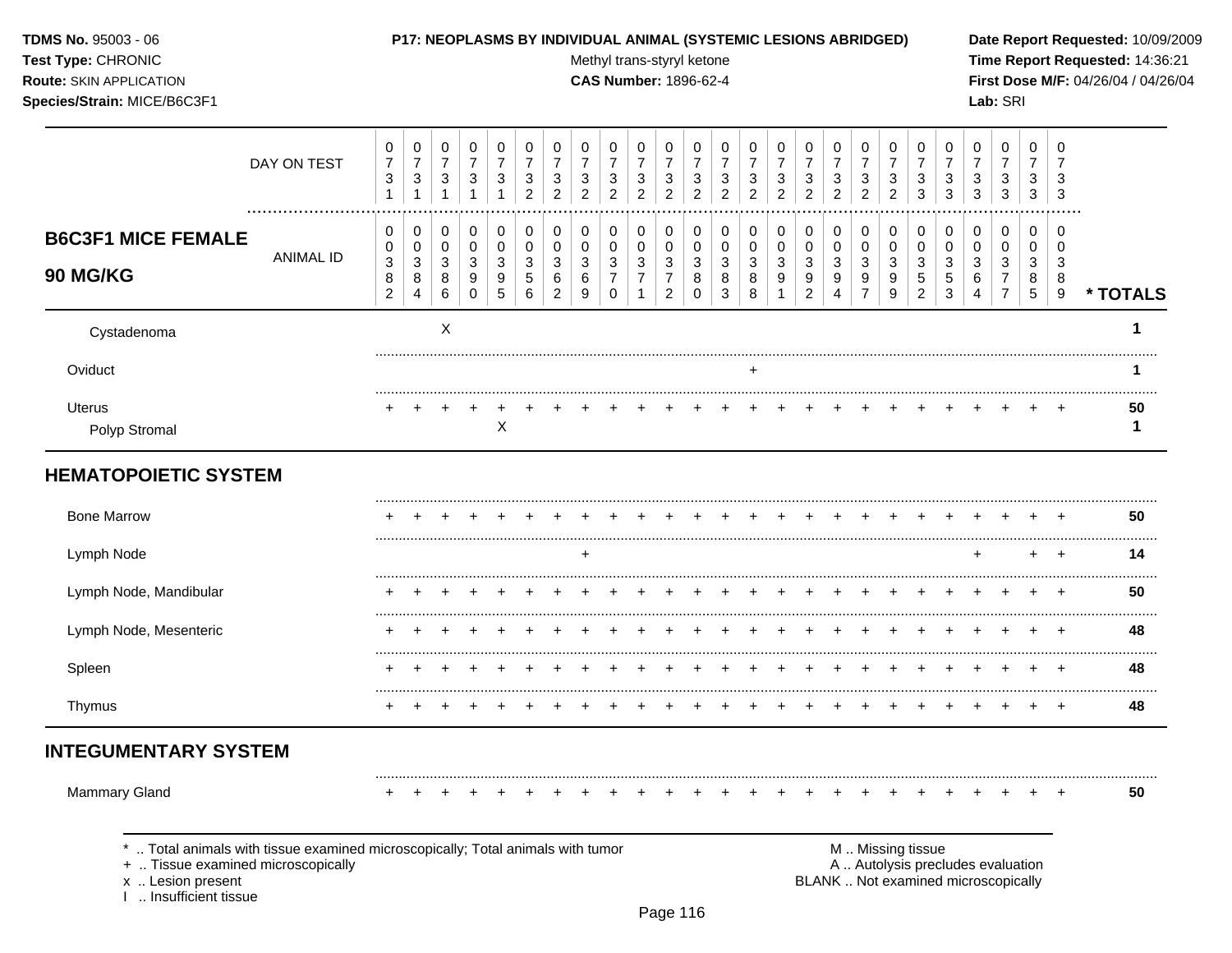**Test Type:** CHRONIC **The Report Requested:** 14:36:21 **Route:** SKIN APPLICATION **CAS Number:** 1896-62-4 **First Dose M/F:** 04/26/04 / 04/26/04

| Species/Strain: MICE/B6C3F1                                                                                                  |                                                                    |                                                     |                                          |                                        |                                 |                                                       |                                                         |                                                                    |                               |                               |                                            |                                            |                                                       |                                                     |                               |                                          |                                            |                                                       |                                                       |                                                        |                                 |                       | Lab: SRI                           |                                     |                                     |          |
|------------------------------------------------------------------------------------------------------------------------------|--------------------------------------------------------------------|-----------------------------------------------------|------------------------------------------|----------------------------------------|---------------------------------|-------------------------------------------------------|---------------------------------------------------------|--------------------------------------------------------------------|-------------------------------|-------------------------------|--------------------------------------------|--------------------------------------------|-------------------------------------------------------|-----------------------------------------------------|-------------------------------|------------------------------------------|--------------------------------------------|-------------------------------------------------------|-------------------------------------------------------|--------------------------------------------------------|---------------------------------|-----------------------|------------------------------------|-------------------------------------|-------------------------------------|----------|
| DAY ON TEST<br>.                                                                                                             | 0<br>$\boldsymbol{7}$<br>$\ensuremath{\mathsf{3}}$<br>$\mathbf{1}$ | 0<br>$\boldsymbol{7}$<br>$\sqrt{3}$<br>$\mathbf{1}$ | 0<br>$\overline{7}$<br>3<br>$\mathbf{1}$ | 0<br>7<br>3<br>1                       | 0<br>$\overline{7}$<br>3<br>1   | 0<br>$\overline{7}$<br>$\mathbf{3}$<br>$\overline{2}$ | 0<br>$\boldsymbol{7}$<br>$\mathbf{3}$<br>$\overline{2}$ | 0<br>$\overline{7}$<br>$\ensuremath{\mathsf{3}}$<br>$\overline{c}$ | 0<br>7<br>3<br>$\overline{2}$ | 0<br>7<br>3<br>$\overline{2}$ | 0<br>$\overline{7}$<br>3<br>$\overline{2}$ | 0<br>$\overline{7}$<br>3<br>$\overline{2}$ | 0<br>$\overline{7}$<br>$\mathbf{3}$<br>$\overline{2}$ | 0<br>$\overline{7}$<br>$\sqrt{3}$<br>$\overline{2}$ | 0<br>7<br>3<br>$\overline{2}$ | 0<br>7<br>$\mathbf{3}$<br>$\overline{2}$ | 0<br>$\overline{7}$<br>3<br>$\overline{2}$ | 0<br>$\boldsymbol{7}$<br>$\sqrt{3}$<br>$\overline{c}$ | 0<br>$\overline{7}$<br>$\mathbf{3}$<br>$\overline{2}$ | 0<br>$\overline{7}$<br>3<br>3                          | 0<br>7<br>3<br>3                | 0<br>7<br>3<br>3      | 0<br>$\overline{7}$<br>3<br>3      | 0<br>$\overline{7}$<br>3<br>3       | 0<br>$\overline{7}$<br>3<br>3       |          |
| <b>B6C3F1 MICE FEMALE</b><br><b>ANIMAL ID</b><br>90 MG/KG                                                                    | 0<br>0<br>3<br>$\bf 8$<br>$\overline{c}$                           | 0<br>0<br>3<br>8<br>4                               | 0<br>0<br>3<br>8<br>6                    | 0<br>$\mathbf 0$<br>3<br>9<br>$\Omega$ | 0<br>$\mathbf 0$<br>3<br>9<br>5 | 0<br>0<br>3<br>5<br>$\,6$                             | 0<br>$\mathbf 0$<br>3<br>6<br>$\overline{2}$            | 0<br>$\mathbf 0$<br>3<br>6<br>9                                    | 0<br>0<br>3<br>7<br>$\Omega$  | 0<br>$\mathbf 0$<br>3         | 0<br>0<br>3<br>7<br>2                      | 0<br>0<br>3<br>8<br>$\Omega$               | 0<br>0<br>3<br>8<br>3                                 | 0<br>0<br>3<br>8<br>8                               | 0<br>0<br>3<br>9<br>1         | 0<br>0<br>3<br>9<br>$\overline{c}$       | 0<br>0<br>3<br>9<br>$\overline{4}$         | 0<br>$\pmb{0}$<br>3<br>9<br>$\overline{7}$            | 0<br>$\mathbf 0$<br>3<br>9<br>9                       | 0<br>$\mathbf 0$<br>3<br>$\mathbf 5$<br>$\overline{c}$ | 0<br>$\mathbf 0$<br>3<br>5<br>3 | 0<br>0<br>3<br>6<br>4 | 0<br>0<br>3<br>7<br>$\overline{7}$ | 0<br>0<br>3<br>8<br>$5\phantom{.0}$ | 0<br>$\mathbf 0$<br>3<br>8<br>$9\,$ | * TOTALS |
| Myoepithelioma                                                                                                               |                                                                    |                                                     |                                          |                                        |                                 |                                                       |                                                         | $\sf X$                                                            |                               |                               |                                            |                                            |                                                       |                                                     |                               |                                          |                                            |                                                       |                                                       |                                                        |                                 |                       |                                    |                                     |                                     | 1        |
| Skin<br>Fibrosarcoma<br>Melanoma Benign<br>Subcutaneous Tissue, Fibrosarcoma<br>Subcutaneous Tissue, Schwannoma<br>Malignant | Χ                                                                  |                                                     |                                          |                                        |                                 |                                                       |                                                         |                                                                    |                               |                               |                                            |                                            |                                                       |                                                     |                               |                                          |                                            |                                                       |                                                       |                                                        |                                 |                       |                                    |                                     |                                     | 50<br>1  |
| <b>MUSCULOSKELETAL SYSTEM</b><br>Bone                                                                                        |                                                                    |                                                     |                                          |                                        |                                 |                                                       |                                                         |                                                                    |                               |                               |                                            |                                            |                                                       |                                                     |                               |                                          |                                            |                                                       |                                                       |                                                        |                                 |                       |                                    |                                     |                                     | 50       |
|                                                                                                                              |                                                                    |                                                     |                                          |                                        |                                 |                                                       |                                                         |                                                                    |                               |                               |                                            |                                            |                                                       |                                                     |                               |                                          |                                            |                                                       |                                                       |                                                        |                                 |                       |                                    |                                     |                                     | 3        |
| <b>Skeletal Muscle</b>                                                                                                       |                                                                    |                                                     |                                          |                                        |                                 |                                                       |                                                         |                                                                    |                               |                               |                                            |                                            |                                                       |                                                     |                               |                                          |                                            |                                                       |                                                       |                                                        |                                 |                       |                                    |                                     |                                     |          |
|                                                                                                                              |                                                                    |                                                     |                                          |                                        |                                 |                                                       |                                                         |                                                                    |                               |                               |                                            |                                            |                                                       |                                                     |                               |                                          |                                            |                                                       |                                                       |                                                        |                                 |                       |                                    |                                     |                                     |          |
| <b>NERVOUS SYSTEM</b><br><b>Brain</b><br>Carcinoma, Metastatic, Pituitary Gland                                              |                                                                    |                                                     |                                          |                                        |                                 |                                                       |                                                         |                                                                    |                               |                               |                                            |                                            |                                                       |                                                     |                               |                                          |                                            |                                                       |                                                       |                                                        |                                 |                       |                                    |                                     | $^{+}$                              | 50<br>1  |

\* .. Total animals with tissue examined microscopically; Total animals with tumor <br>
+ .. Tissue examined microscopically<br>
+ .. Tissue examined microscopically

+ .. Tissue examined microscopically<br>x .. Lesion present

I .. Insufficient tissue

BLANK .. Not examined microscopically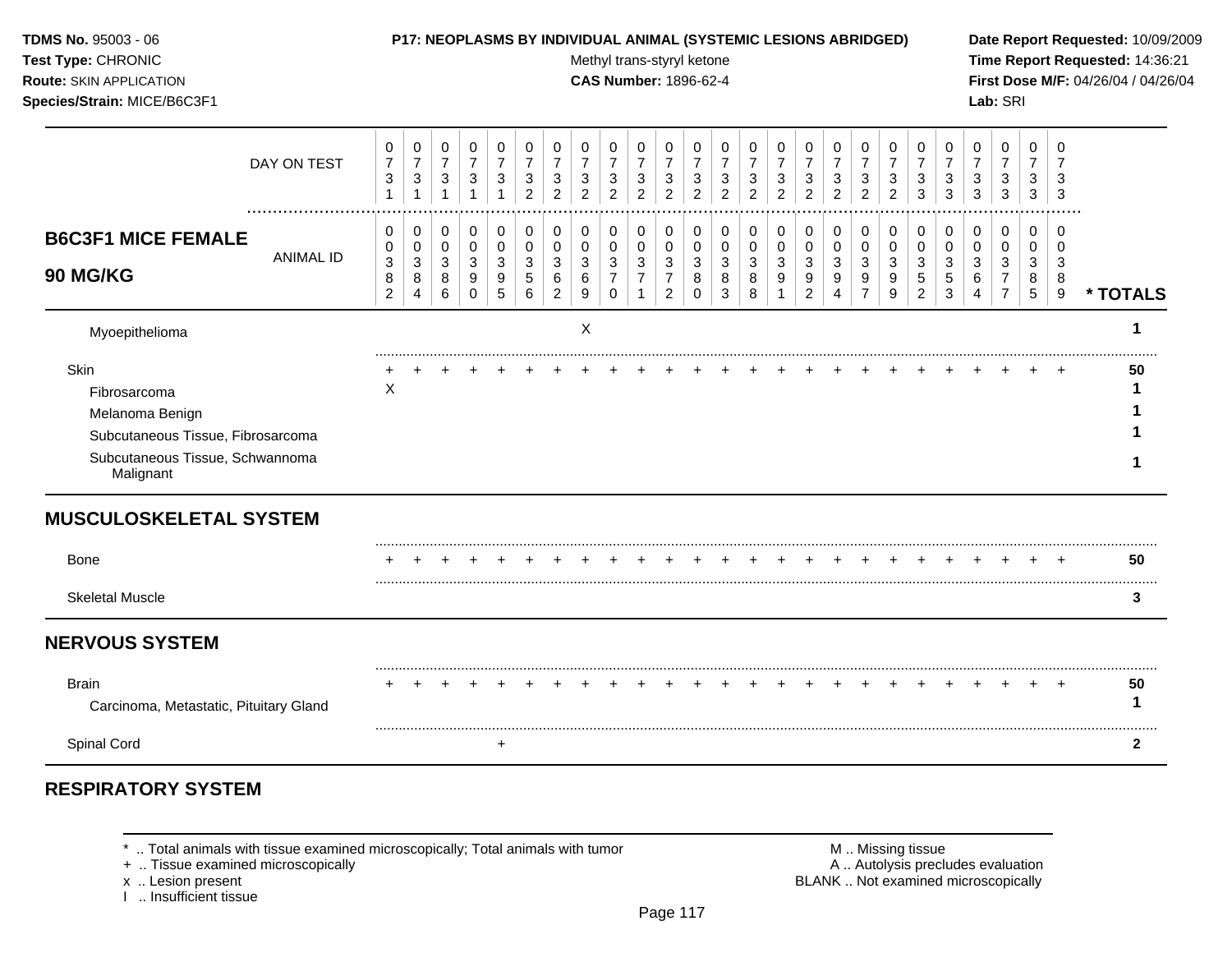Test Type: CHRONIC **Test Type:** CHRONIC **Test Type:** CHRONIC **Time Report Requested:** 14:36:21 **Route:** SKIN APPLICATION **CAS Number:** 1896-62-4 **First Dose M/F:** 04/26/04 / 04/26/04 **Species/Strain:** MICE/B6C3F1 **Lab:** SRI

|                                                                        | DAY ON TEST                                                                  | 0<br>$\boldsymbol{7}$<br>3<br>$\mathbf{1}$  | 0<br>$\boldsymbol{7}$<br>$\sqrt{3}$<br>$\mathbf{1}$ | 0<br>$\overline{7}$<br>3<br>$\mathbf{1}$ | 0<br>$\overline{7}$<br>$\mathbf{3}$ | 0<br>$\overline{7}$<br>3                             | 0<br>$\overline{7}$<br>$\ensuremath{\mathsf{3}}$<br>$\overline{2}$ | 0<br>$\overline{7}$<br>$\ensuremath{\mathsf{3}}$<br>$\overline{2}$ | 0<br>$\overline{7}$<br>$\mathbf{3}$<br>$\overline{2}$ | 0<br>$\overline{7}$<br>$\sqrt{3}$<br>$\overline{2}$                  | 0<br>$\boldsymbol{7}$<br>$\sqrt{3}$<br>$\overline{c}$                       | 0<br>$\overline{7}$<br>3<br>$\overline{c}$      | 0<br>$\overline{7}$<br>3<br>$\overline{c}$ | 0<br>$\overline{7}$<br>3<br>$\overline{2}$ | 0<br>$\overline{7}$<br>3<br>$\overline{2}$ | 0<br>$\boldsymbol{7}$<br>$\mathbf{3}$<br>$\overline{2}$                                     | 0<br>$\overline{7}$<br>3<br>$\overline{2}$                           | 0<br>$\overline{7}$<br>3<br>$\overline{2}$         | 0<br>$\overline{7}$<br>3<br>$\overline{c}$           | 0<br>7<br>$\mathbf{3}$<br>2             | 0<br>7<br>3<br>3                                                                              | 0<br>7<br>3<br>3                         | 0<br>7<br>3<br>3                                  | 0<br>$\overline{7}$<br>$\mathbf{3}$<br>$\mathbf{3}$        | 0<br>$\overline{7}$<br>3<br>3              | 0<br>$\overline{7}$<br>3<br>$\mathbf{3}$     |              |
|------------------------------------------------------------------------|------------------------------------------------------------------------------|---------------------------------------------|-----------------------------------------------------|------------------------------------------|-------------------------------------|------------------------------------------------------|--------------------------------------------------------------------|--------------------------------------------------------------------|-------------------------------------------------------|----------------------------------------------------------------------|-----------------------------------------------------------------------------|-------------------------------------------------|--------------------------------------------|--------------------------------------------|--------------------------------------------|---------------------------------------------------------------------------------------------|----------------------------------------------------------------------|----------------------------------------------------|------------------------------------------------------|-----------------------------------------|-----------------------------------------------------------------------------------------------|------------------------------------------|---------------------------------------------------|------------------------------------------------------------|--------------------------------------------|----------------------------------------------|--------------|
| <b>B6C3F1 MICE FEMALE</b><br><b>90 MG/KG</b>                           | <b>ANIMAL ID</b>                                                             | 0<br>0<br>$\sqrt{3}$<br>8<br>$\overline{c}$ | 0<br>$\pmb{0}$<br>$\sqrt{3}$<br>8<br>4              | 0<br>$\mathbf 0$<br>3<br>8<br>6          | 0<br>0<br>3<br>9<br>$\Omega$        | $\mathbf 0$<br>$\mathbf 0$<br>$\mathbf{3}$<br>9<br>5 | $\mathbf 0$<br>$\mathbf 0$<br>$\mathbf{3}$<br>5<br>6               | 0<br>$\pmb{0}$<br>$\mathbf{3}$<br>$\,6\,$<br>2                     | $\pmb{0}$<br>0<br>$\mathbf{3}$<br>$\,6$<br>9          | $\pmb{0}$<br>$\pmb{0}$<br>$\mathbf{3}$<br>$\overline{7}$<br>$\Omega$ | $\,0\,$<br>0<br>$\ensuremath{\mathsf{3}}$<br>$\overline{7}$<br>$\mathbf{1}$ | 0<br>0<br>$\mathbf{3}$<br>$\boldsymbol{7}$<br>2 | 0<br>0<br>3<br>8<br>$\Omega$               | 0<br>$\mathbf 0$<br>$\sqrt{3}$<br>8<br>3   | 0<br>0<br>3<br>8<br>8                      | $\mathbf 0$<br>$\pmb{0}$<br>$\ensuremath{\mathsf{3}}$<br>$\boldsymbol{9}$<br>$\overline{1}$ | $\pmb{0}$<br>$\boldsymbol{0}$<br>$\mathbf{3}$<br>9<br>$\overline{2}$ | $\pmb{0}$<br>$\mathbf 0$<br>$\mathbf{3}$<br>9<br>4 | $\pmb{0}$<br>$\mathbf 0$<br>3<br>9<br>$\overline{7}$ | $\pmb{0}$<br>$\mathbf 0$<br>3<br>9<br>9 | $\pmb{0}$<br>$\pmb{0}$<br>$\mathbf{3}$<br>5<br>2                                              | 0<br>$\pmb{0}$<br>$\mathbf{3}$<br>5<br>3 | 0<br>0<br>$\mathbf{3}$<br>$\,6$<br>$\overline{4}$ | 0<br>0<br>$\mathbf{3}$<br>$\overline{7}$<br>$\overline{7}$ | $\mathbf 0$<br>0<br>$\mathbf{3}$<br>8<br>5 | $\mathbf 0$<br>0<br>3<br>8<br>$\overline{9}$ | * TOTALS     |
| Lung<br>Alveolar/Bronchiolar Adenoma<br>Alveolar/Bronchiolar Carcinoma |                                                                              |                                             |                                                     |                                          | X                                   |                                                      | $\times$                                                           |                                                                    |                                                       |                                                                      |                                                                             |                                                 |                                            |                                            |                                            |                                                                                             |                                                                      |                                                    |                                                      | X                                       |                                                                                               |                                          |                                                   |                                                            |                                            |                                              | 50<br>4<br>2 |
| Nose                                                                   |                                                                              |                                             |                                                     |                                          |                                     |                                                      |                                                                    |                                                                    |                                                       |                                                                      |                                                                             |                                                 |                                            |                                            |                                            |                                                                                             |                                                                      |                                                    |                                                      |                                         |                                                                                               |                                          |                                                   |                                                            |                                            |                                              | 50           |
| Pleura                                                                 |                                                                              |                                             |                                                     |                                          |                                     |                                                      |                                                                    |                                                                    |                                                       |                                                                      |                                                                             |                                                 |                                            |                                            |                                            |                                                                                             |                                                                      |                                                    |                                                      |                                         |                                                                                               |                                          |                                                   |                                                            |                                            |                                              | 1            |
| Trachea                                                                |                                                                              |                                             |                                                     |                                          |                                     |                                                      |                                                                    |                                                                    |                                                       |                                                                      |                                                                             |                                                 |                                            |                                            |                                            |                                                                                             |                                                                      |                                                    |                                                      |                                         |                                                                                               |                                          |                                                   |                                                            |                                            |                                              | 50           |
| <b>SPECIAL SENSES SYSTEM</b>                                           |                                                                              |                                             |                                                     |                                          |                                     |                                                      |                                                                    |                                                                    |                                                       |                                                                      |                                                                             |                                                 |                                            |                                            |                                            |                                                                                             |                                                                      |                                                    |                                                      |                                         |                                                                                               |                                          |                                                   |                                                            |                                            |                                              |              |
| Eye                                                                    |                                                                              |                                             |                                                     |                                          |                                     |                                                      |                                                                    |                                                                    |                                                       |                                                                      |                                                                             |                                                 |                                            |                                            |                                            |                                                                                             |                                                                      |                                                    |                                                      |                                         |                                                                                               |                                          |                                                   |                                                            |                                            |                                              | 47           |
| <b>Harderian Gland</b><br>Adenoma<br>Carcinoma                         |                                                                              |                                             |                                                     |                                          |                                     |                                                      |                                                                    |                                                                    |                                                       |                                                                      |                                                                             |                                                 |                                            |                                            |                                            |                                                                                             |                                                                      | $\boldsymbol{\mathsf{X}}$                          |                                                      |                                         |                                                                                               |                                          |                                                   |                                                            |                                            |                                              | 49<br>5<br>1 |
| <b>URINARY SYSTEM</b>                                                  |                                                                              |                                             |                                                     |                                          |                                     |                                                      |                                                                    |                                                                    |                                                       |                                                                      |                                                                             |                                                 |                                            |                                            |                                            |                                                                                             |                                                                      |                                                    |                                                      |                                         |                                                                                               |                                          |                                                   |                                                            |                                            |                                              |              |
| Kidney                                                                 |                                                                              |                                             |                                                     |                                          |                                     |                                                      |                                                                    |                                                                    |                                                       |                                                                      |                                                                             |                                                 |                                            |                                            |                                            |                                                                                             |                                                                      |                                                    |                                                      |                                         |                                                                                               |                                          |                                                   |                                                            |                                            |                                              | 47           |
| <b>Urinary Bladder</b>                                                 |                                                                              |                                             |                                                     |                                          |                                     |                                                      |                                                                    |                                                                    |                                                       |                                                                      |                                                                             |                                                 |                                            |                                            |                                            |                                                                                             |                                                                      |                                                    |                                                      |                                         |                                                                                               |                                          |                                                   |                                                            |                                            |                                              | 48           |
| +  Tissue examined microscopically<br>x  Lesion present                | Total animals with tissue examined microscopically; Total animals with tumor |                                             |                                                     |                                          |                                     |                                                      |                                                                    |                                                                    |                                                       |                                                                      |                                                                             |                                                 |                                            |                                            |                                            |                                                                                             |                                                                      |                                                    |                                                      |                                         | M  Missing tissue<br>A  Autolysis precludes evaluation<br>BLANK  Not examined microscopically |                                          |                                                   |                                                            |                                            |                                              |              |

I .. Lookin probotive<br>I .. Insufficient tissue

Page 118